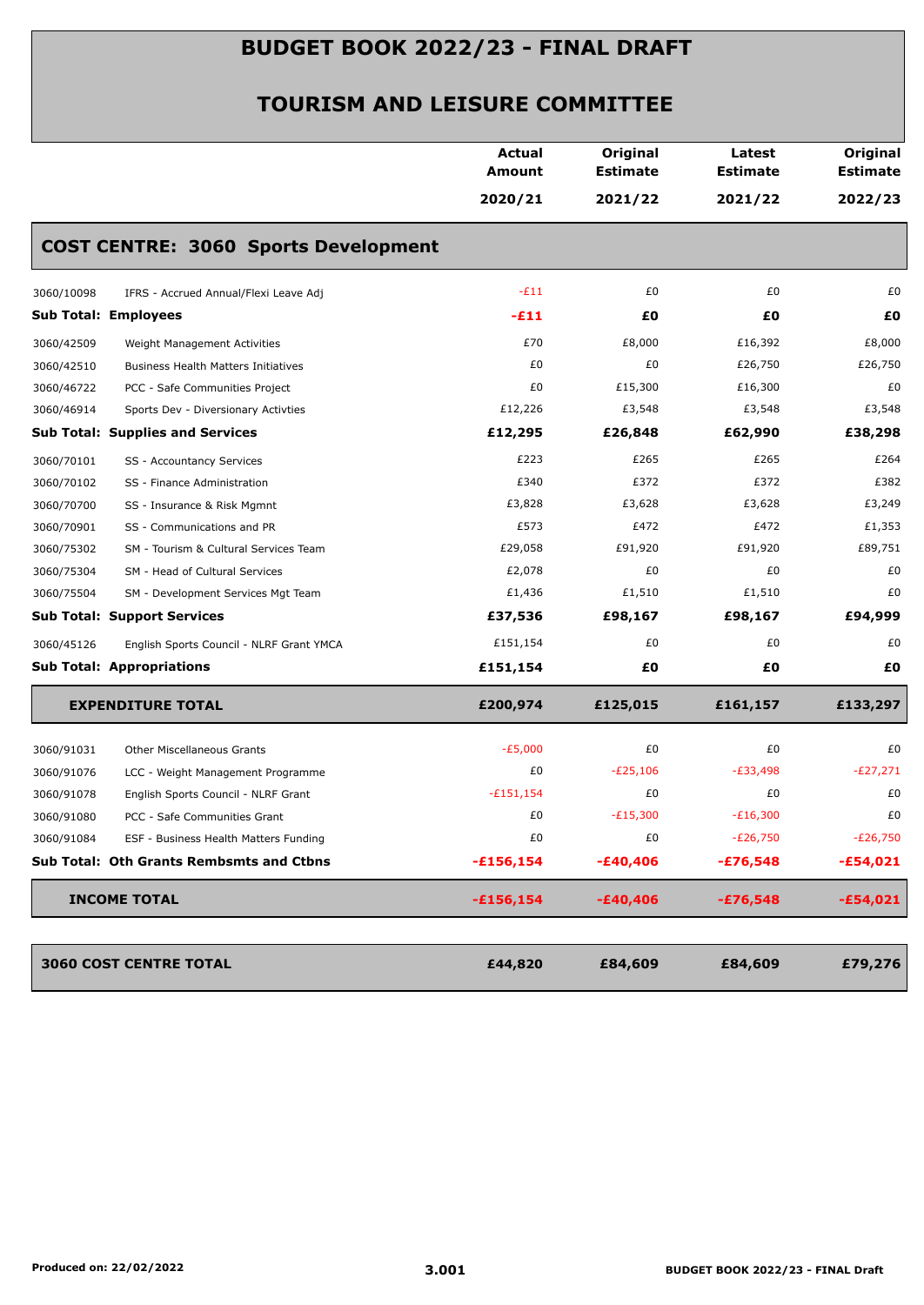|            |                                         | <b>Actual</b><br><b>Amount</b> | Original<br><b>Estimate</b> | Latest<br><b>Estimate</b> | Original<br><b>Estimate</b> |
|------------|-----------------------------------------|--------------------------------|-----------------------------|---------------------------|-----------------------------|
|            |                                         | 2020/21                        | 2021/22                     | 2021/22                   | 2022/23                     |
|            | <b>COST CENTRE: 3065 Kirkham Baths</b>  |                                |                             |                           |                             |
| 3065/45207 | Contrbtn to YMCA (Revenue Grant)        | £40,802                        | £40,802                     | £40,802                   | £40,802                     |
|            | <b>Sub Total: Supplies and Services</b> | £40,802                        | £40,802                     | £40,802                   | £40,802                     |
| 3065/70101 | SS - Accountancy Services               | £223                           | £265                        | £265                      | £264                        |
| 3065/70102 | SS - Finance Administration             | £24                            | £27                         | £27                       | £27                         |
| 3065/75302 | SM - Tourism & Cultural Services Team   | £664                           | £1,096                      | £1,096                    | £1,064                      |
| 3065/75304 | SM - Head of Cultural Services          | £416                           | £0                          | £0                        | £0                          |
|            | <b>Sub Total: Support Services</b>      | £1,327                         | £1,388                      | £1,388                    | £1,355                      |
|            | <b>EXPENDITURE TOTAL</b>                | £42,129                        | £42,190                     | £42,190                   | £42,157                     |
|            | <b>INCOME TOTAL</b>                     | £0                             | £0                          | £0                        | £0                          |
|            | <b>3065 COST CENTRE TOTAL</b>           | £42,129                        | £42,190                     | £42,190                   | £42,157                     |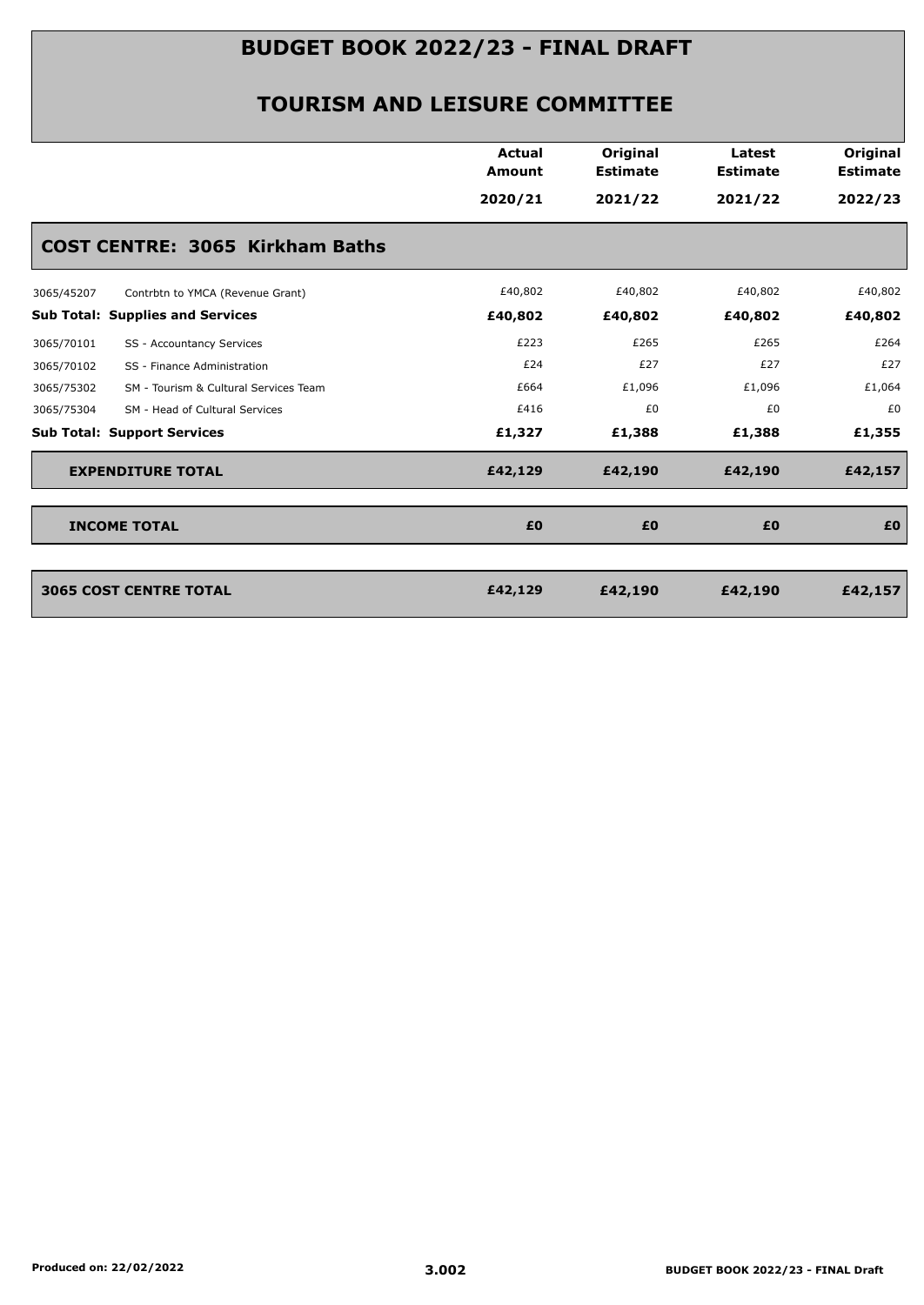|            |                                                 | Actual<br><b>Amount</b> | Original<br><b>Estimate</b> | Latest<br><b>Estimate</b> | Original<br><b>Estimate</b> |
|------------|-------------------------------------------------|-------------------------|-----------------------------|---------------------------|-----------------------------|
|            |                                                 | 2020/21                 | 2021/22                     | 2021/22                   | 2022/23                     |
|            | <b>COST CENTRE: 3066 St Annes Swimming Pool</b> |                         |                             |                           |                             |
| 3066/20103 | Other Miscellaneous Repairs                     | £4,503                  | £4,200                      | £4,200                    | £5,000                      |
| 3066/29000 | Fire Insurance                                  | £2,655                  | £2,655                      | £1,985                    | £2,655                      |
|            | <b>Sub Total: Premises Related Expenses</b>     | £7,158                  | £6,855                      | £6,185                    | £7,655                      |
| 3066/42628 | Contract Management Fee                         | £235,436                | £137,984                    | £137,984                  | £139,000                    |
|            | <b>Sub Total: Supplies and Services</b>         | £235,436                | £137,984                    | £137,984                  | £139,000                    |
| 3066/70101 | SS - Accountancy Services                       | £901                    | £1,072                      | £1,072                    | £1,064                      |
| 3066/70102 | SS - Finance Administration                     | £267                    | £292                        | £292                      | £300                        |
| 3066/70700 | SS - Insurance & Risk Mgmnt                     | £24                     | £23                         | £23                       | £20                         |
| 3066/70901 | SS - Communications and PR                      | £573                    | £472                        | £472                      | £1,353                      |
| 3066/75302 | SM - Tourism & Cultural Services Team           | £6,773                  | £9,683                      | £9,683                    | £9,501                      |
| 3066/75304 | SM - Head of Cultural Services                  | £416                    | £0                          | £0                        | £0                          |
| 3066/75600 | SM - Technical Services Team                    | £2,535                  | £2,426                      | £2,426                    | £2,265                      |
|            | <b>Sub Total: Support Services</b>              | £11,489                 | £13,968                     | £13,968                   | £14,503                     |
| 3066/80000 | Capital Charges - Depreciation                  | £88,563                 | £88,563                     | £88,563                   | £88,563                     |
|            | <b>Sub Total: Deprctn and Impairment Losses</b> | £88,563                 | £88,563                     | £88,563                   | £88,563                     |
|            | <b>EXPENDITURE TOTAL</b>                        | £342,646                | £247,370                    | £246,700                  | £249,721                    |
|            | <b>INCOME TOTAL</b>                             | £0                      | £Ο                          | £0                        | £0                          |
|            | <b>3066 COST CENTRE TOTAL</b>                   | £342,646                | £247,370                    | £246,700                  | £249,721                    |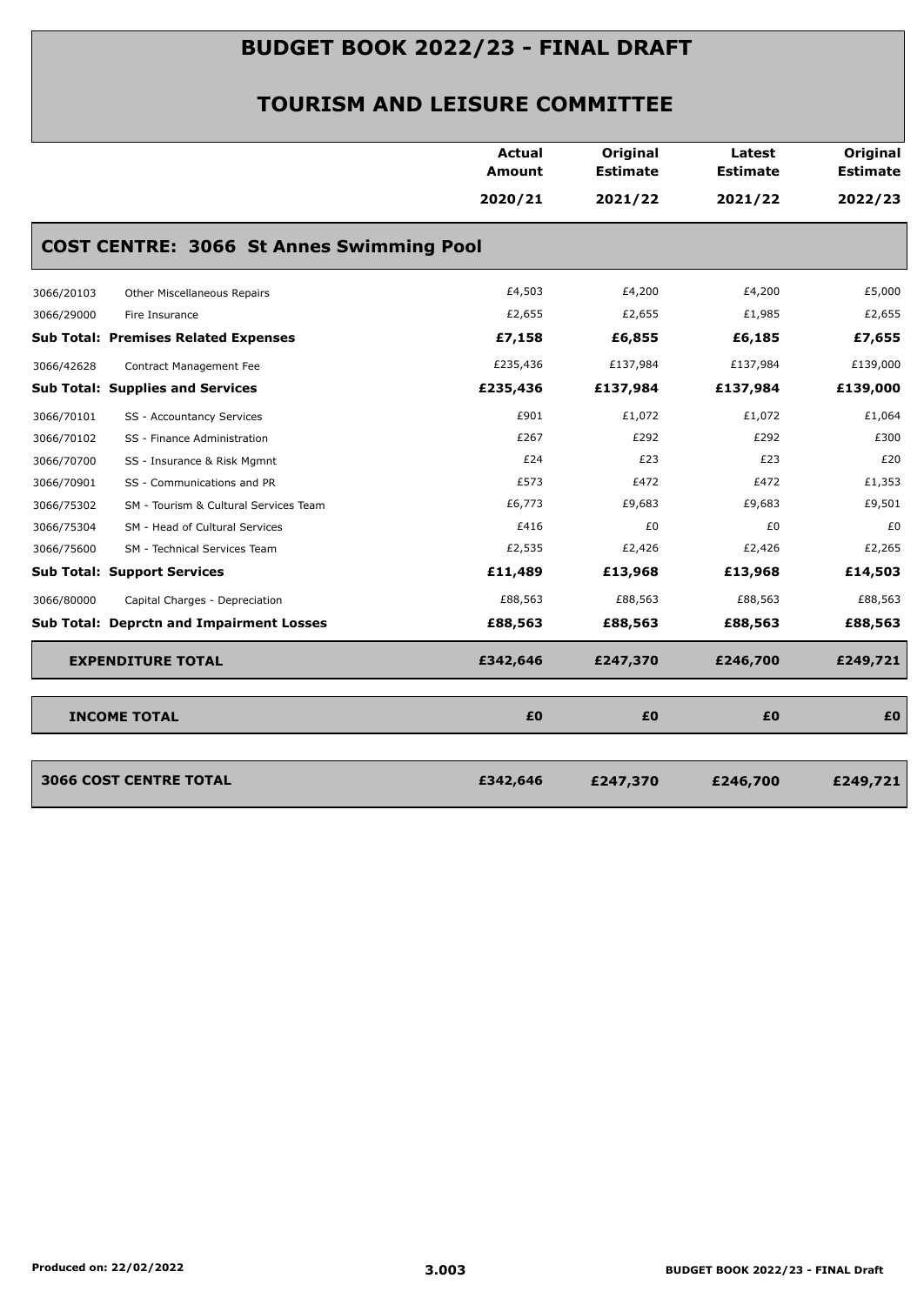|            |                                                 | <b>Actual</b><br>Amount | Original<br><b>Estimate</b> | Latest<br><b>Estimate</b> | Original<br><b>Estimate</b> |
|------------|-------------------------------------------------|-------------------------|-----------------------------|---------------------------|-----------------------------|
|            |                                                 | 2020/21                 | 2021/22                     | 2021/22                   | 2022/23                     |
|            | COST CENTRE: 3080 St. Annes-Leisure (Strategic) |                         |                             |                           |                             |
| 3080/10022 | Salaries - Overtime (1.5)                       | £332                    | £0                          | £0                        | £0                          |
| 3080/10023 | Salaries - Overtime (2.0)                       | £683                    | £0                          | £0                        | £0                          |
| 3080/11000 | National Insurance                              | £83                     | £0                          | £0                        | £0                          |
| 3080/12000 | Pension Costs (Employer Contrbtn)               | £182                    | £0                          | £0                        | £0                          |
| 3080/12001 | Pension - Deficit Reduction Costs               | £23                     | £0                          | £0                        | £0                          |
| 3080/12021 | Actuarial Valn Adjustments (3 year)             | $-E17$                  | £0                          | £0                        | £0                          |
| 3080/12099 | IAS 19 Adjustments                              | £113                    | £0                          | £0                        | £0                          |
| 3080/13000 | Agency Staff                                    | £0                      | £29,000                     | £29,000                   | £30,000                     |
|            | <b>Sub Total: Employees</b>                     | £1,399                  | £29,000                     | £29,000                   | £30,000                     |
| 3080/20103 | Other Miscellaneous Repairs                     | £4,609                  | £3,500                      | £3,500                    | £6,000                      |
| 3080/22004 | Playground Equipment Mtce                       | £7,765                  | £2,414                      | £2,414                    | £2,414                      |
| 3080/22007 | Parks Furniture                                 | £857                    | £1,200                      | £1,200                    | £1,200                      |
| 3080/22500 | Electricity                                     | £4,110                  | £2,651                      | £2,651                    | £2,651                      |
| 3080/22501 | Gas                                             | £1,104                  | £1,200                      | £1,200                    | £1,200                      |
| 3080/23500 | <b>Business Rates</b>                           | £3,293                  | £3,000                      | £3,000                    | £3,000                      |
| 3080/24000 | Water Charges-Metered                           | £7,077                  | £8,000                      | £8,000                    | £8,000                      |
| 3080/29000 | Fire Insurance                                  | £1,137                  | £1,137                      | £715                      | £1,137                      |
|            | <b>Sub Total: Premises Related Expenses</b>     | £29,952                 | £23,102                     | £22,680                   | £25,602                     |
| 3080/40100 | Purchase of Equipment                           | £560                    | £640                        | £640                      | £640                        |
| 3080/40200 | Games Apparatus                                 | £564                    | £600                        | £600                      | £600                        |
| 3080/40800 | <b>Medical Requisites</b>                       | £375                    | £0                          | £0                        | £0                          |
| 3080/41600 | Protective Clothing Prchse/Rep                  | £433                    | £320                        | £320                      | £320                        |
|            | <b>Sub Total: Supplies and Services</b>         | £1,932                  | £1,560                      | £1,560                    | £1,560                      |
| 3080/70101 | SS - Accountancy Services                       | £223                    | £265                        | £265                      | £264                        |
| 3080/70102 | SS - Finance Administration                     | £1,942                  | £2,123                      | £2,123                    | £2,180                      |
| 3080/70400 | SS - Property Management Team                   | £1,522                  | £1,543                      | £1,543                    | £1,401                      |
| 3080/70507 | SS - Accomm - Snowdon Road Depot                | £4,263                  | £4,642                      | £4,642                    | £4,871                      |
| 3080/70509 | SS - Accomm - Orders Lane Depot                 | £999                    | £1,672                      | £1,672                    | £1,166                      |
| 3080/70512 | SS - Accomm - Ashton Gardens Depot              | £304                    | £413                        | £413                      | £424                        |
| 3080/70700 | SS - Insurance & Risk Mgmnt                     | £957                    | £907                        | £907                      | £812                        |
| 3080/75302 | SM - Tourism & Cultural Services Team           | £1,328                  | £2,191                      | £2,191                    | £2,127                      |
| 3080/75304 | SM - Head of Cultural Services                  | £2,078                  | £0                          | £0                        | £0                          |
| 3080/75305 | SM - Parks & Coastal Services Team              | £6,929                  | £8,915                      | £8,915                    | £23,033                     |
| 3080/75308 | SM - Parks Mobile & Arbor Team                  | £5,001                  | £6,388                      | £6,388                    | £6,051                      |
| 3080/75309 | SM - Play & Projects Team                       | £7,567                  | £7,630                      | £7,630                    | £7,200                      |
| 3080/75600 | SM - Technical Services Team                    | £2,838                  | £3,108                      | £3,108                    | £2,537                      |
|            | <b>Sub Total: Support Services</b>              | £35,951                 | £39,797                     | £39,797                   | £52,066                     |
| 3080/80000 | Capital Charges - Depreciation                  | £66,965                 | £57,220                     | £57,220                   | £57,220                     |
|            | <b>Sub Total: Deprctn and Impairment Losses</b> | £66,965                 | £57,220                     | £57,220                   | £57,220                     |
|            | <b>EXPENDITURE TOTAL</b>                        | £136,199                | £150,679                    | £150,257                  | £166,448                    |
| 3080/93053 | Games Site Fees                                 | $-E11,028$              | $-E34,112$                  | $-£34,112$                | $-E34,112$                  |
|            |                                                 |                         |                             |                           |                             |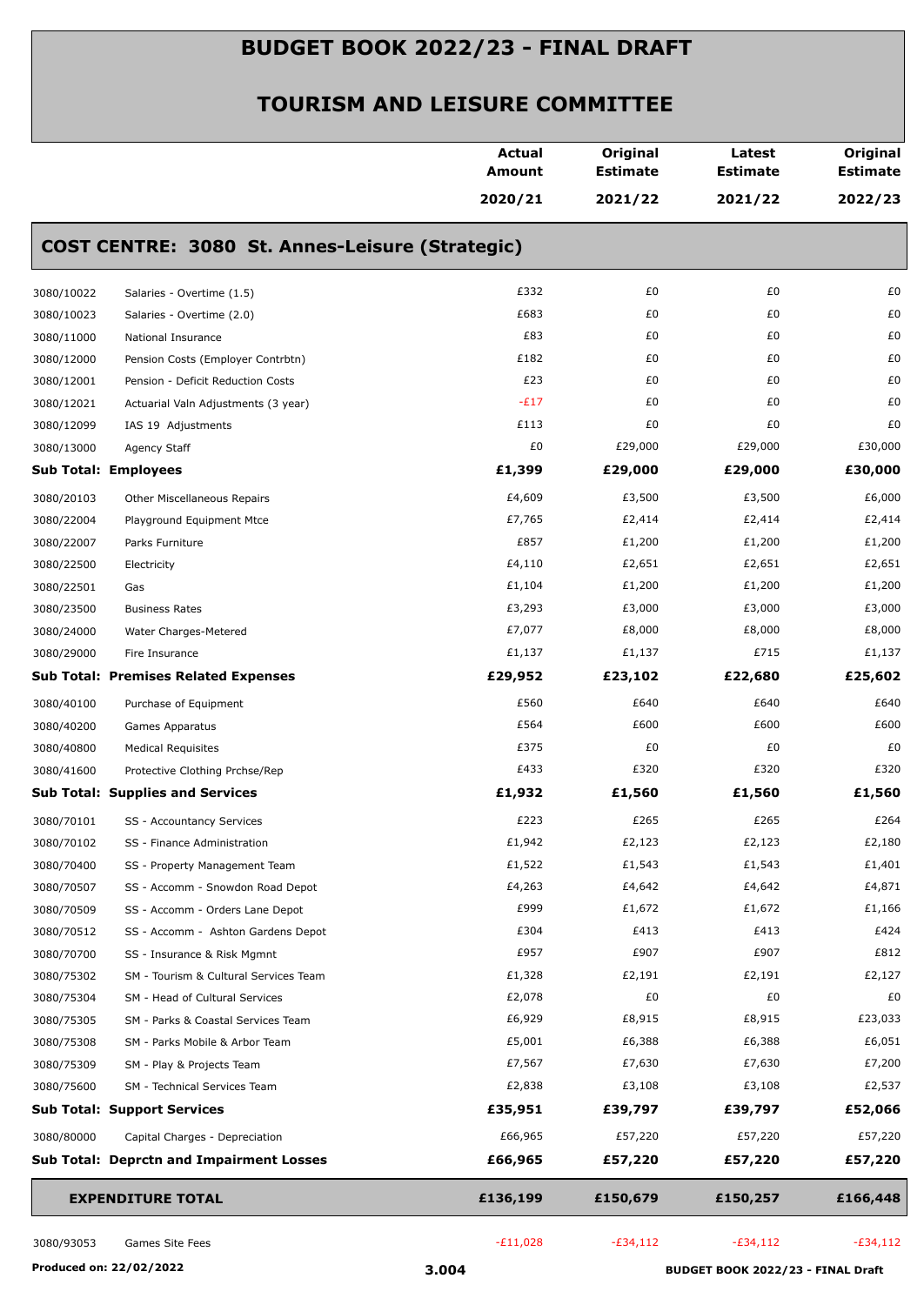| Original<br>Actual<br>Latest<br><b>Estimate</b><br><b>Estimate</b><br>Amount<br>2020/21<br>2021/22<br>2021/22<br>$-E3,695$<br>$-E3,695$<br>£0<br>3080/95003<br>Other Rent<br><b>Sub Total: Customer and Client Receipts</b><br>$-£11,028$<br>$-£37,807$<br>$-£37,807$<br><b>INCOME TOTAL</b><br>$-£11,028$<br>$-E37,807$<br>$-£37,807$<br><b>3080 COST CENTRE TOTAL</b><br>£125,171<br>£112,872<br>£112,450 |  |  |                             |
|-------------------------------------------------------------------------------------------------------------------------------------------------------------------------------------------------------------------------------------------------------------------------------------------------------------------------------------------------------------------------------------------------------------|--|--|-----------------------------|
|                                                                                                                                                                                                                                                                                                                                                                                                             |  |  | Original<br><b>Estimate</b> |
|                                                                                                                                                                                                                                                                                                                                                                                                             |  |  | 2022/23                     |
|                                                                                                                                                                                                                                                                                                                                                                                                             |  |  | $-E3,695$                   |
|                                                                                                                                                                                                                                                                                                                                                                                                             |  |  | $-£37,807$                  |
|                                                                                                                                                                                                                                                                                                                                                                                                             |  |  | $-£37,807$                  |
|                                                                                                                                                                                                                                                                                                                                                                                                             |  |  |                             |
|                                                                                                                                                                                                                                                                                                                                                                                                             |  |  | £128,641                    |
|                                                                                                                                                                                                                                                                                                                                                                                                             |  |  |                             |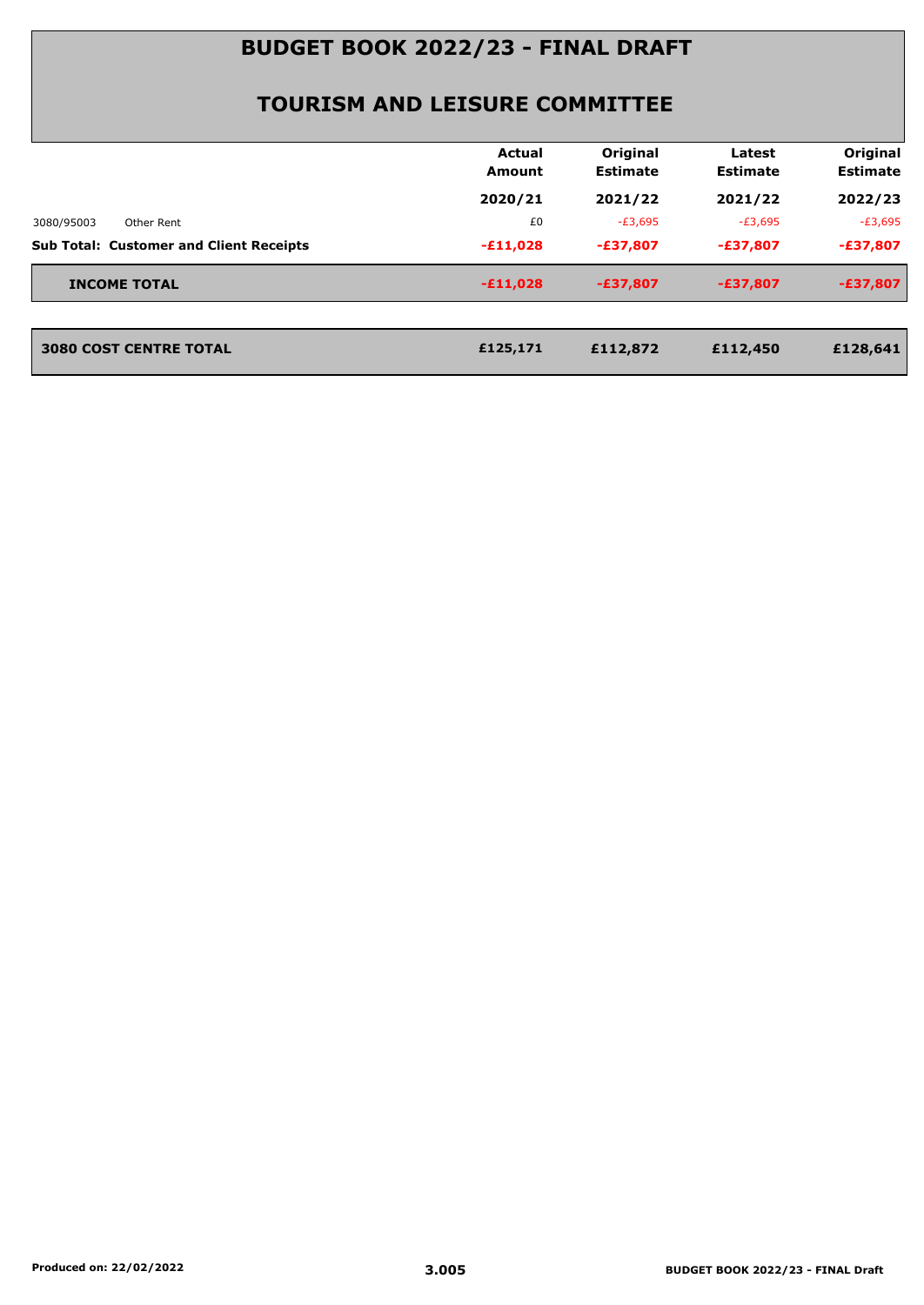|            |                                              | <b>Actual</b><br><b>Amount</b> | Original<br><b>Estimate</b> | Latest<br><b>Estimate</b> | Original<br><b>Estimate</b> |
|------------|----------------------------------------------|--------------------------------|-----------------------------|---------------------------|-----------------------------|
|            |                                              | 2020/21                        | 2021/22                     | 2021/22                   | 2022/23                     |
|            | COST CENTRE: 3081 Lytham-Leisure (Strategic) |                                |                             |                           |                             |
| 3081/10022 | Salaries - Overtime (1.5)                    | £98                            | £0                          | £0                        | £0                          |
| 3081/10023 | Salaries - Overtime (2.0)                    | £575                           | £0                          | £0                        | £0                          |
| 3081/10098 | IFRS - Accrued Annual/Flexi Leave Adj        | $-E6$                          | £0                          | £0                        | £0                          |
| 3081/11000 | National Insurance                           | £57                            | £0                          | £0                        | £0                          |
| 3081/12000 | Pension Costs (Employer Contrbtn)            | £120                           | £0                          | £0                        | £0                          |
| 3081/12001 | Pension - Deficit Reduction Costs            | £15                            | £0                          | £0                        | £0                          |
| 3081/12021 | Actuarial Valn Adjustments (3 year)          | $-E12$                         | £0                          | £0                        | £0                          |
| 3081/12099 | IAS 19 Adjustments                           | £74                            | £0                          | £0                        | £0                          |
|            | <b>Sub Total: Employees</b>                  | £921                           | £0                          | £Ο                        | £Ο                          |
| 3081/20103 | Other Miscellaneous Repairs                  | £3,547                         | £4,600                      | £4,600                    | £1,000                      |
| 3081/22004 | Playground Equipment Mtce                    | £608                           | £0                          | £1,600                    | £1,600                      |
| 3081/22007 | Parks Furniture                              | £619                           | £900                        | £900                      | £900                        |
| 3081/22009 | Fire Extinguisher Maintenance                | £483                           | £0                          | £0                        | £0                          |
| 3081/22500 | Electricity                                  | £6,862                         | £1,200                      | £1,200                    | £1,200                      |
| 3081/22501 | Gas                                          | £2,297                         | £380                        | £380                      | £380                        |
| 3081/28043 | Irrigation Systems and Drainage              | £200                           | £0                          | £0                        | £0                          |
| 3081/29000 | Fire Insurance                               | £1,062                         | £1,062                      | £794                      | £1,062                      |
|            | <b>Sub Total: Premises Related Expenses</b>  | £15,678                        | £8,142                      | £9,474                    | £6,142                      |
| 3081/40100 | Purchase of Equipment                        | £82                            | £0                          | £0                        | £0                          |
| 3081/40201 | Boats Maintenance Etc                        | £117                           | £0                          | £0                        | £0                          |
| 3081/40800 | <b>Medical Requisites</b>                    | £125                           | £0                          | £0                        | £0                          |
| 3081/40804 | General Materials                            | £66                            | £0                          | £0                        | £0                          |
| 3081/41003 | <b>Water Coolers</b>                         | £444                           | £0                          | £478                      | £480                        |
| 3081/42603 | Other Fees                                   | £252                           | £0                          | £0                        | £0                          |
|            | <b>Sub Total: Supplies and Services</b>      | £1,086                         | £Ο                          | £478                      | £480                        |
| 3081/70101 | SS - Accountancy Services                    | £732                           | £851                        | £851                      | £730                        |
| 3081/70102 | SS - Finance Administration                  | £486                           | £531                        | £531                      | £545                        |
| 3081/70400 | SS - Property Management Team                | £304                           | £309                        | £309                      | £280                        |
| 3081/70507 | SS - Accomm - Snowdon Road Depot             | £1,599                         | £1,741                      | £1,741                    | £1,827                      |
| 3081/70509 | SS - Accomm - Orders Lane Depot              | £999                           | £1,672                      | £1,672                    | £1,166                      |
| 3081/70512 | SS - Accomm - Ashton Gardens Depot           | £61                            | £83                         | £83                       | £85                         |
| 3081/70700 | SS - Insurance & Risk Mgmnt                  | £239                           | £227                        | £227                      | £203                        |
| 3081/75302 | SM - Tourism & Cultural Services Team        | £332                           | £548                        | £548                      | £532                        |
| 3081/75304 | SM - Head of Cultural Services               | £831                           | £0                          | £0                        | £0                          |
| 3081/75305 | SM - Parks & Coastal Services Team           | £5,310                         | £6,532                      | £6,532                    | £14,087                     |
| 3081/75308 | SM - Parks Mobile & Arbor Team               | £1,250                         | £1,597                      | £1,597                    | £1,513                      |
| 3081/75309 | SM - Play & Projects Team                    | £1,081                         | £1,090                      | £1,090                    | £1,029                      |
| 3081/75600 | SM - Technical Services Team                 | £972                           | £996                        | £996                      | £868                        |
|            | <b>Sub Total: Support Services</b>           | £14,196                        | £16,177                     | £16,177                   | £22,865                     |
|            | <b>EXPENDITURE TOTAL</b>                     | £31,881                        | £24,319                     | £26,129                   | £29,487                     |
| 3081/93053 | Games Site Fees                              | $-E815$                        | £0                          | £0                        | £0                          |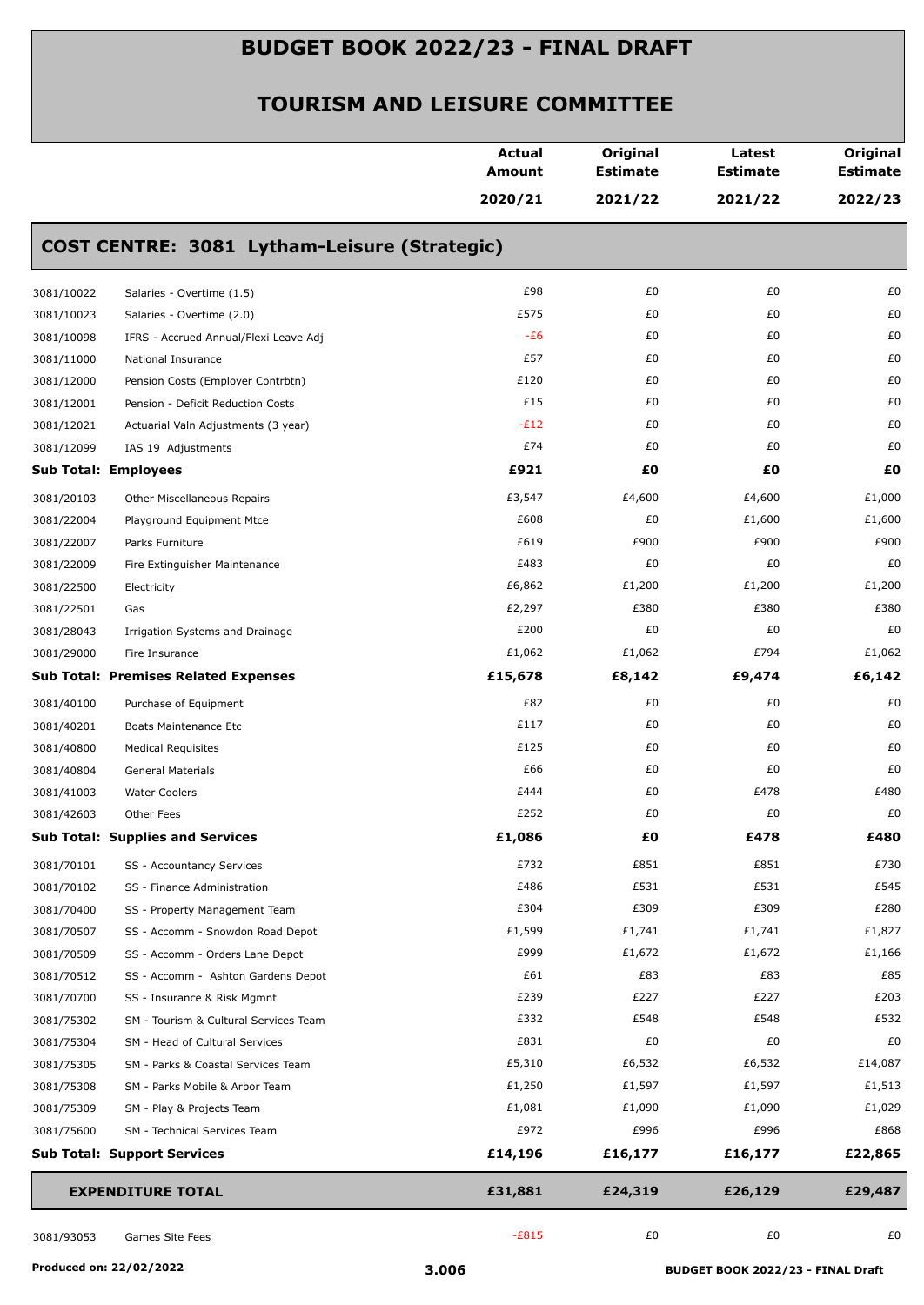|                                                | Actual<br><b>Amount</b> | Original<br><b>Estimate</b> | Latest<br><b>Estimate</b> | Original<br><b>Estimate</b> |
|------------------------------------------------|-------------------------|-----------------------------|---------------------------|-----------------------------|
|                                                | 2020/21                 | 2021/22                     | 2021/22                   | 2022/23                     |
| <b>Sub Total: Customer and Client Receipts</b> | $-E815$                 | £0                          | £0                        | £0                          |
| <b>INCOME TOTAL</b>                            | $-E815$                 | £0                          | £0                        | £0                          |
| <b>3081 COST CENTRE TOTAL</b>                  | £31,066                 | £24,319                     | £26,129                   | £29,487                     |
|                                                |                         |                             |                           |                             |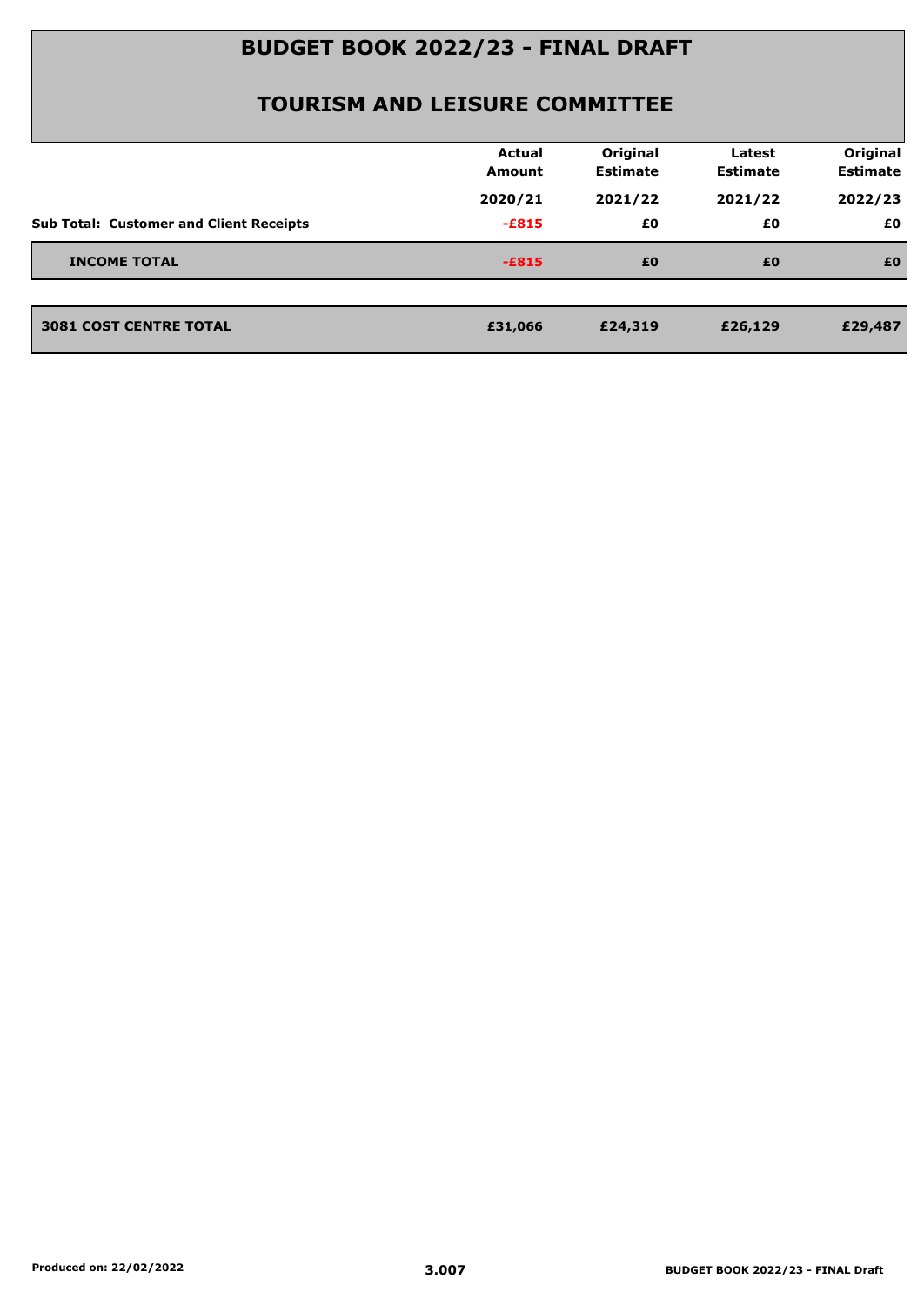|                                                     | <b>Actual</b><br><b>Amount</b> | Original<br><b>Estimate</b> | Latest<br><b>Estimate</b> | Original<br><b>Estimate</b> |
|-----------------------------------------------------|--------------------------------|-----------------------------|---------------------------|-----------------------------|
|                                                     | 2020/21                        | 2021/22                     | 2021/22                   | 2022/23                     |
| COST CENTRE: 3082 St. Annes-Leisure (Non-Strategic) |                                |                             |                           |                             |
| 3082/20103<br>Other Miscellaneous Repairs           | £0                             | £1,180                      | £1,180                    | £450                        |
| 3082/22004<br>Playground Equipment Mtce             | £2,172                         | £2,940                      | £2,940                    | £2,940                      |
| 3082/22007<br>Parks Furniture                       | £0                             | £2,500                      | £2,500                    | £2,500                      |
| 3082/22009<br>Fire Extinguisher Maintenance         | £59                            | £0                          | £35                       | £35                         |
| 3082/29000<br>Fire Insurance                        | £125                           | £125                        | £93                       | £125                        |
| <b>Sub Total: Premises Related Expenses</b>         | £2,356                         | £6,745                      | £6,748                    | £6,050                      |
| 3082/40100<br>Purchase of Equipment                 | £0                             | £260                        | £260                      | £260                        |
| 3082/41003<br><b>Water Coolers</b>                  | £222                           | £0                          | £239                      | £240                        |
| 3082/41600<br>Protective Clothing Prchse/Rep        | £0                             | £130                        | £130                      | £130                        |
| 3082/42603<br>Other Fees                            | £222                           | £0                          | £0                        | £0                          |
| <b>Sub Total: Supplies and Services</b>             | £444                           | £390                        | £629                      | £630                        |
| 3082/70101<br>SS - Accountancy Services             | £223                           | £265                        | £265                      | £264                        |
| 3082/70102<br>SS - Finance Administration           | £510                           | £557                        | £557                      | £572                        |
| 3082/70400<br>SS - Property Management Team         | £609                           | £617                        | £617                      | £561                        |
| 3082/70507<br>SS - Accomm - Snowdon Road Depot      | £2,132                         | £2,321                      | £2,321                    | £2,436                      |
| 3082/70512<br>SS - Accomm - Ashton Gardens Depot    | £304                           | £413                        | £413                      | £424                        |
| 3082/70700<br>SS - Insurance & Risk Mgmnt           | £479                           | £453                        | £453                      | £406                        |
| 3082/75302<br>SM - Tourism & Cultural Services Team | £1,328                         | £2,191                      | £2,191                    | £2,127                      |
| 3082/75304<br>SM - Head of Cultural Services        | £1,455                         | £0                          | £0                        | £2,607                      |
| 3082/75305<br>SM - Parks & Coastal Services Team    | £4,128                         | £5,682                      | £5,682                    | £16,908                     |
| 3082/75308<br>SM - Parks Mobile & Arbor Team        | £3,751                         | £4,791                      | £4,791                    | £4,538                      |
| 3082/75309<br>SM - Play & Projects Team             | £5,405                         | £5,450                      | £5,450                    | £5,143                      |
| 3082/75600<br>SM - Technical Services Team          | £2,107                         | £2,260                      | £2,260                    | £1,883                      |
| <b>Sub Total: Support Services</b>                  | £22,431                        | £25,000                     | £25,000                   | £37,869                     |
| 3082/80000<br>Capital Charges - Depreciation        | £3,300                         | £3,300                      | £3,300                    | £3,300                      |
| <b>Sub Total: Deprctn and Impairment Losses</b>     | £3,300                         | £3,300                      | £3,300                    | £3,300                      |
| <b>EXPENDITURE TOTAL</b>                            | £28,531                        | £35,435                     | £35,677                   | £47,849                     |
| 3082/93053<br>Games Site Fees                       | £0                             | $-E1,000$                   | $-E1,000$                 | $-E1,000$                   |
| <b>Sub Total: Customer and Client Receipts</b>      | £0                             | $-£1,000$                   | $-£1,000$                 | $-£1,000$                   |
| <b>INCOME TOTAL</b>                                 | £0                             | $-E1,000$                   | $-£1,000$                 | $-£1,000$                   |
| <b>3082 COST CENTRE TOTAL</b>                       | £28,531                        | £34,435                     | £34,677                   | £46,849                     |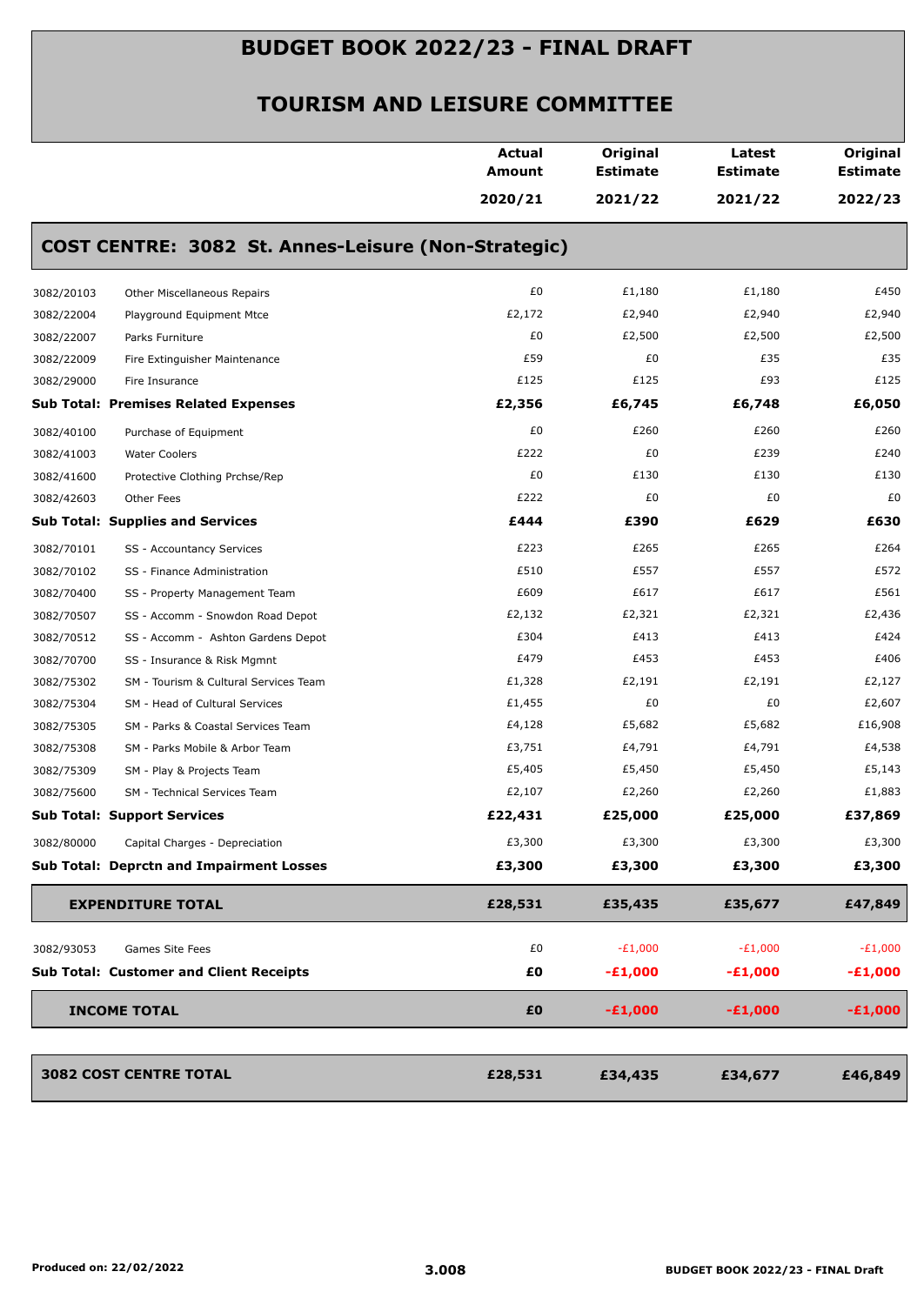|                                    |                                                  | <b>Actual</b><br>Amount | Original<br><b>Estimate</b> | Latest<br><b>Estimate</b> | Original<br><b>Estimate</b> |
|------------------------------------|--------------------------------------------------|-------------------------|-----------------------------|---------------------------|-----------------------------|
|                                    |                                                  | 2020/21                 | 2021/22                     | 2021/22                   | 2022/23                     |
|                                    | COST CENTRE: 3083 Lytham-Leisure (Non-Strategic) |                         |                             |                           |                             |
| 3083/10022                         | Salaries - Overtime (1.5)                        | £123                    | £0                          | £1,790                    | £0                          |
| 3083/10023                         | Salaries - Overtime (2.0)                        | £410                    | £0                          | £0                        | £0                          |
| 3083/11000                         | National Insurance                               | £41                     | £0                          | £0                        | £0                          |
| 3083/12000                         | Pension Costs (Employer Contrbtn)                | £95                     | £0                          | £0                        | £0                          |
| 3083/12001                         | Pension - Deficit Reduction Costs                | £12                     | £0                          | £0                        | £0                          |
| 3083/12021                         | Actuarial Valn Adjustments (3 year)              | $-E8$                   | £0                          | £0                        | £0                          |
| 3083/12099                         | IAS 19 Adjustments                               | £59                     | £0                          | £0                        | £0                          |
| <b>Sub Total: Employees</b>        |                                                  | £733                    | £0                          | £1,790                    | £O                          |
| 3083/22004                         | Playground Equipment Mtce                        | £1,652                  | £1,740                      | £1,740                    | £1,740                      |
| 3083/22007                         | Parks Furniture                                  | £0                      | £1,000                      | £1,000                    | £1,000                      |
| 3083/29000                         | Fire Insurance                                   | £95                     | £95                         | £71                       | £95                         |
|                                    | <b>Sub Total: Premises Related Expenses</b>      | £1,747                  | £2,835                      | £2,811                    | £2,835                      |
| 3083/40100                         | Purchase of Equipment                            | £238                    | £500                        | £500                      | £500                        |
| 3083/41600                         | Protective Clothing Prchse/Rep                   | £36                     | £250                        | £250                      | £250                        |
| 3083/43100                         | Telephones - Rentals                             | £257                    | £905                        | £905                      | £905                        |
| 3083/43101                         | Telephones - Call Charges                        | £6                      | £0                          | £0                        | £0                          |
|                                    | <b>Sub Total: Supplies and Services</b>          | £537                    | £1,655                      | £1,655                    | £1,655                      |
| 3083/70101                         | SS - Accountancy Services                        | £223                    | £265                        | £265                      | £264                        |
| 3083/70102                         | SS - Finance Administration                      | £291                    | £319                        | £319                      | £327                        |
| 3083/70400                         | SS - Property Management Team                    | £609                    | £617                        | £617                      | £561                        |
| 3083/70507                         | SS - Accomm - Snowdon Road Depot                 | £2,132                  | £2,321                      | £2,321                    | £2,436                      |
| 3083/70512                         | SS - Accomm - Ashton Gardens Depot               | £304                    | £413                        | £413                      | £424                        |
| 3083/70700                         | SS - Insurance & Risk Mgmnt                      | £479                    | £453                        | £453                      | £406                        |
| 3083/75302                         | SM - Tourism & Cultural Services Team            | £1,328                  | £2,191                      | £2,191                    | £2,127                      |
| 3083/75304                         | SM - Head of Cultural Services                   | £1,455                  | £0                          | £0                        | £2,607                      |
| 3083/75305                         | SM - Parks & Coastal Services Team               | £4,128                  | £5,682                      | £5,682                    | £16,908                     |
| 3083/75308                         | SM - Parks Mobile & Arbor Team                   | £3,751                  | £4,791                      | £4,791                    | £4,538                      |
| 3083/75309                         | SM - Play & Projects Team                        | £5,405                  | £5,450                      | £5,450                    | £5,143                      |
| 3083/75600                         | SM - Technical Services Team                     | £1,177                  | £1,030                      | £1,030                    | £1,052                      |
| <b>Sub Total: Support Services</b> |                                                  | £21,282                 | £23,532                     | £23,532                   | £36,793                     |
| 3083/80000                         | Capital Charges - Depreciation                   | £13,024                 | £13,024                     | £13,024                   | £13,024                     |
|                                    | <b>Sub Total: Deprctn and Impairment Losses</b>  | £13,024                 | £13,024                     | £13,024                   | £13,024                     |
|                                    | <b>EXPENDITURE TOTAL</b>                         | £37,322                 | £41,046                     | £42,812                   | £54,307                     |
|                                    |                                                  |                         |                             |                           |                             |
| <b>INCOME TOTAL</b>                |                                                  | £0                      | £0                          | £0                        | £0                          |
| <b>3083 COST CENTRE TOTAL</b>      |                                                  | £37,322                 | £41,046                     | £42,812                   | £54,307                     |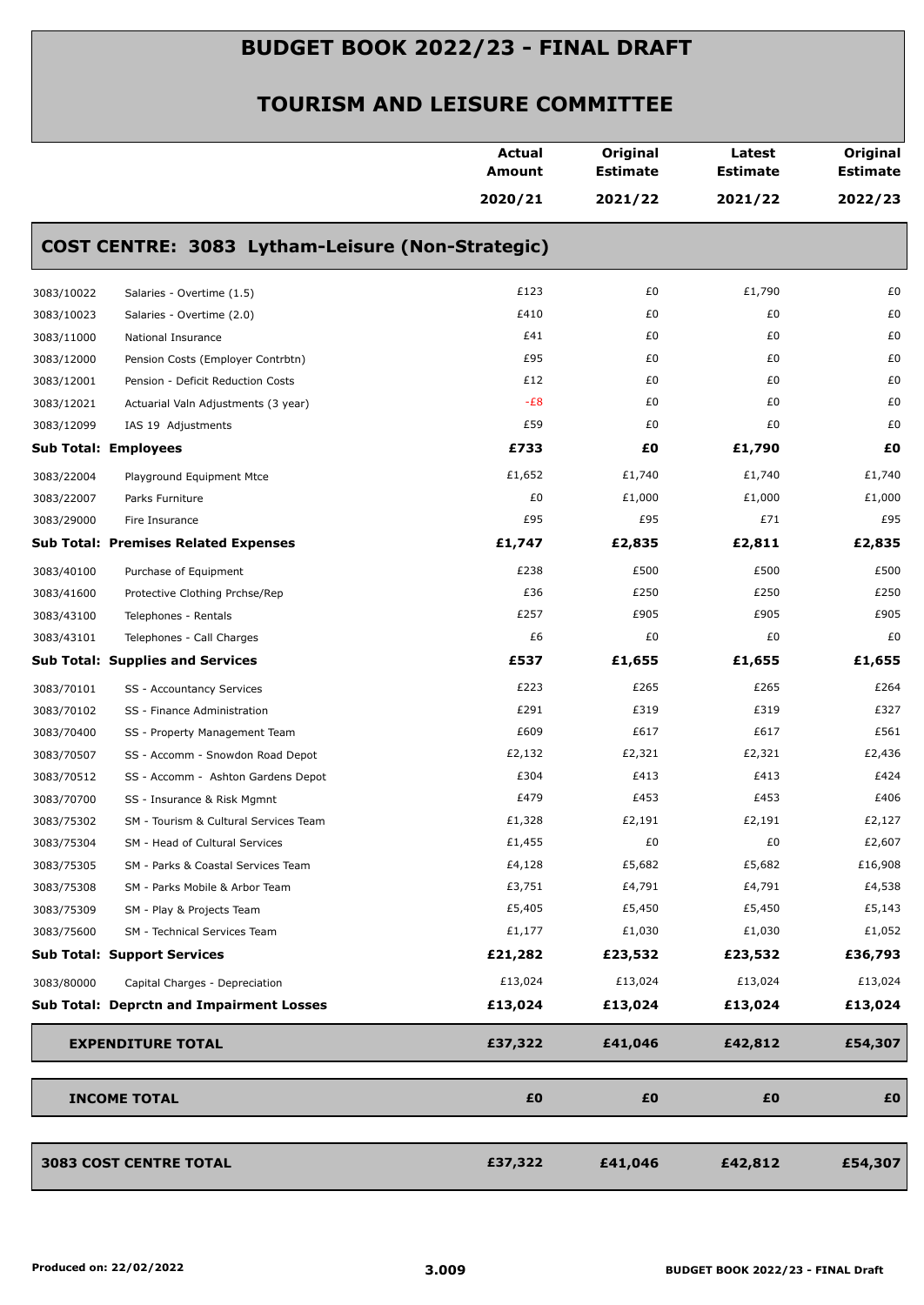|            |                                                 | <b>Actual</b><br>Amount<br>2020/21 | Original<br><b>Estimate</b><br>2021/22 | Latest<br><b>Estimate</b><br>2021/22 | Original<br><b>Estimate</b><br>2022/23 |
|------------|-------------------------------------------------|------------------------------------|----------------------------------------|--------------------------------------|----------------------------------------|
|            | COST CENTRE: 3086 Park View-Leisure (Strategic) |                                    |                                        |                                      |                                        |
| 3086/10022 | Salaries - Overtime (1.5)                       | £182                               | £0                                     | £0                                   | £0                                     |
| 3086/11000 | National Insurance                              | £17                                | £0                                     | £0                                   | £0                                     |
| 3086/12000 | Pension Costs (Employer Contrbtn)               | £33                                | £0                                     | £0                                   | £0                                     |
| 3086/12001 | Pension - Deficit Reduction Costs               | £4                                 | £0                                     | £0                                   | £0                                     |
| 3086/12021 | Actuarial Valn Adjustments (3 year)             | $-E2$                              | £0                                     | £0                                   | £0                                     |
| 3086/12099 | IAS 19 Adjustments                              | £21                                | £0                                     | £0                                   | £0                                     |
|            | <b>Sub Total: Employees</b>                     | £254                               | £0                                     | £0                                   | £0                                     |
| 3086/22004 | Playground Equipment Mtce                       | £487                               | £1,000                                 | £1,000                               | £1,000                                 |
| 3086/22007 | Parks Furniture                                 | £0                                 | £200                                   | £200                                 | £200                                   |
|            | <b>Sub Total: Premises Related Expenses</b>     | £487                               | £1,200                                 | £1,200                               | £1,200                                 |
| 3086/35001 | Car Mileage Allowance                           | £0                                 | £50                                    | £50                                  | £50                                    |
|            | <b>Sub Total: Transport Related Expenses</b>    | £0                                 | £50                                    | £50                                  | £50                                    |
| 3086/40100 | Purchase of Equipment                           | £280                               | £50                                    | £50                                  | £50                                    |
| 3086/41600 | Protective Clothing Prchse/Rep                  | £0                                 | £50                                    | £50                                  | £50                                    |
|            | <b>Sub Total: Supplies and Services</b>         | £280                               | £100                                   | £100                                 | £100                                   |
| 3086/70101 | SS - Accountancy Services                       | £223                               | £265                                   | £265                                 | £264                                   |
| 3086/70700 | SS - Insurance & Risk Mgmnt                     | £359                               | £340                                   | £340                                 | £305                                   |
| 3086/75302 | SM - Tourism & Cultural Services Team           | £1,328                             | £2,191                                 | £2,191                               | £2,127                                 |
| 3086/75304 | SM - Head of Cultural Services                  | £208                               | £0                                     | £0                                   | £0                                     |
| 3086/75305 | SM - Parks & Coastal Services Team              | £3,481                             | £4,656                                 | £4,656                               | £9,364                                 |
| 3086/75309 | SM - Play & Projects Team                       | £5,405                             | £5,450                                 | £5,450                               | £5,143                                 |
|            | <b>Sub Total: Support Services</b>              | £11,004                            | £12,902                                | £12,902                              | £17,203                                |
| 3086/80000 | Capital Charges - Depreciation                  | £27,200                            | £27,200                                | £27,200                              | £27,200                                |
|            | <b>Sub Total: Deprctn and Impairment Losses</b> | £27,200                            | £27,200                                | £27,200                              | £27,200                                |
|            | <b>EXPENDITURE TOTAL</b>                        | £39,225                            | £41,452                                | £41,452                              | £45,753                                |
|            | <b>3086 COST CENTRE TOTAL</b>                   | £39,225                            | £41,452                                | £41,452                              | £45,753                                |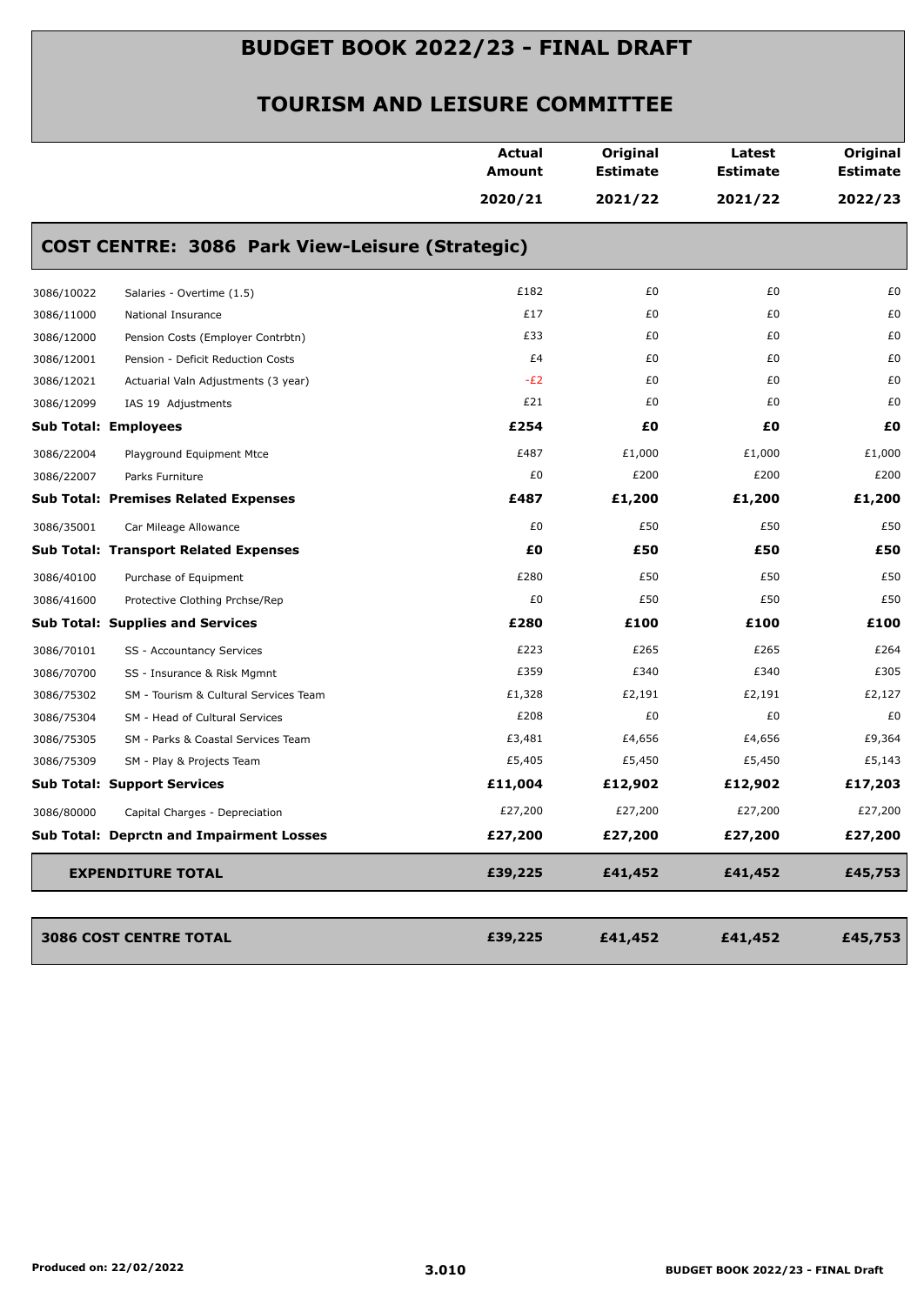|                             |                                                     | <b>Actual</b><br>Amount | Original<br><b>Estimate</b> | Latest<br><b>Estimate</b> | Original<br><b>Estimate</b> |
|-----------------------------|-----------------------------------------------------|-------------------------|-----------------------------|---------------------------|-----------------------------|
|                             |                                                     | 2020/21                 | 2021/22                     | 2021/22                   | 2022/23                     |
|                             | <b>COST CENTRE: 3087 Fairhaven Lake and Gardens</b> |                         |                             |                           |                             |
| 3087/10000                  | Salaries - Basic Pay                                | £66,180                 | £165,345                    | £150,345                  | £178,248                    |
| 3087/10022                  | Salaries - Overtime (1.5)                           | £107                    | £0                          | £0                        | £0                          |
| 3087/10023                  | Salaries - Overtime (2.0)                           | £565                    | £0                          | £0                        | £0                          |
| 3087/10071                  | Salaries - Honorarium                               | £880                    | £0                          | £0                        | £0                          |
| 3087/11000                  | National Insurance                                  | £5,222                  | £14,332                     | £14,332                   | £17,572                     |
| 3087/12000                  | Pension Costs (Employer Contrbtn)                   | £11,940                 | £25,133                     | £25,133                   | £26,322                     |
| 3087/12001                  | Pension - Deficit Reduction Costs                   | £1,500                  | £1,672                      | £1,672                    | £1,669                      |
| 3087/12021                  | Actuarial Valn Adjustments (3 year)                 | $-E1,054$               | £0                          | £0                        | £0                          |
| 3087/12099                  | IAS 19 Adjustments                                  | £7,444                  | £0                          | £0                        | £0                          |
| 3087/13000                  | Agency Staff                                        | £40,776                 | £125,000                    | £125,000                  | £125,000                    |
| 3087/14001                  | First Aid Allowance                                 | £208                    | £0                          | £0                        | £0                          |
| 3087/18100                  | Insurance - Employers Liability                     | £547                    | £547                        | £613                      | £547                        |
| <b>Sub Total: Employees</b> |                                                     | £134,316                | £332,029                    | £317,095                  | £349,358                    |
| 3087/20103                  | Other Miscellaneous Repairs                         | £0                      | £0                          | £16,891                   | £0                          |
| 3087/22004                  | Playground Equipment Mtce                           | £1,477                  | £4,575                      | £2,975                    | £2,975                      |
| 3087/22007                  | Parks Furniture                                     | £0                      | £900                        | £900                      | £900                        |
| 3087/22009                  | Fire Extinguisher Maintenance                       | £0                      | £0                          | £1,020                    | £1,020                      |
| 3087/22014                  | Reps & Mtce of Capital Schemes                      | £0                      | £3,000                      | £3,000                    | £3,000                      |
| 3087/22025                  | Fairhaven Tennis Courts Annual Maint                | £0                      | £0                          | £0                        | £601                        |
| 3087/22500                  | Electricity                                         | £194                    | £4,800                      | £4,800                    | £4,800                      |
| 3087/22501                  | Gas                                                 | £75                     | £1,520                      | £1,520                    | £1,520                      |
| 3087/24000                  | Water Charges-Metered                               | £0                      | £5,000                      | £5,000                    | £5,000                      |
| 3087/24001                  | Sewerage and Envnmntl Svces                         | £0                      | £917                        | £917                      | £917                        |
| 3087/28001                  | General Maintenance of Grounds                      | £0                      | £700                        | £700                      | £700                        |
| 3087/28011                  | Floral Displays                                     | £Ο                      | £1,150                      | £1,150                    | £1,150                      |
| 3087/28031                  | Fertilisers/Pesticides                              | £0                      | £1,300                      | £1,300                    | £3,800                      |
| 3087/28032                  | Grounds Maintenance Materials                       | £1,480                  | £1,200                      | £1,200                    | £1,200                      |
| 3087/28033                  | Miscellaneous Materials                             | £0                      | £2,500                      | £2,500                    | £2,500                      |
| 3087/28035                  | Sports Field Line Marking                           | £0                      | £500                        | £500                      | £500                        |
| 3087/28042                  | Sports Turf Reinstatement                           | £675                    | £2,500                      | £2,500                    | £2,500                      |
| 3087/28043                  | Irrigation Systems and Drainage                     | £483                    | £4,600                      | £4,600                    | £4,600                      |
|                             | <b>Sub Total: Premises Related Expenses</b>         | £4,384                  | £35,162                     | £51,473                   | £37,683                     |
| 3087/32000                  | Rech - Vehicle and Plant Costs                      | £7,515                  | £8,711                      | £8,711                    | £5,418                      |
| 3087/35001                  | Car Mileage Allowance                               | £0                      | £250                        | £250                      | £250                        |
|                             | <b>Sub Total: Transport Related Expenses</b>        | £7,515                  | £8,961                      | £8,961                    | £5,668                      |
| 3087/40100                  | Purchase of Equipment                               | £7,563                  | £11,972                     | £11,972                   | £15,000                     |
| 3087/40101                  | Prchse of Tools and Implements                      | £0                      | £1,500                      | £1,500                    | £1,500                      |
| 3087/40200                  | Games Apparatus                                     | £506                    | £600                        | £600                      | £1,000                      |
| 3087/40201                  | Boats Maintenance Etc                               | £2,106                  | £10,000                     | £10,000                   | £10,000                     |
| 3087/40500                  | Cleaning Materials                                  | £0                      | £500                        | £500                      | £500                        |
| 3087/41600                  | Protective Clothing Prchse/Rep                      | £116                    | £2,750                      | £2,750                    | £2,750                      |
| 3087/42500                  | <b>Security Services</b>                            | £0                      | £500                        | £500                      | £500                        |
| 3087/43103                  | Mobile Phones - Calls/Rental                        | £111                    | £379                        | £379                      | £379                        |
|                             |                                                     |                         |                             |                           |                             |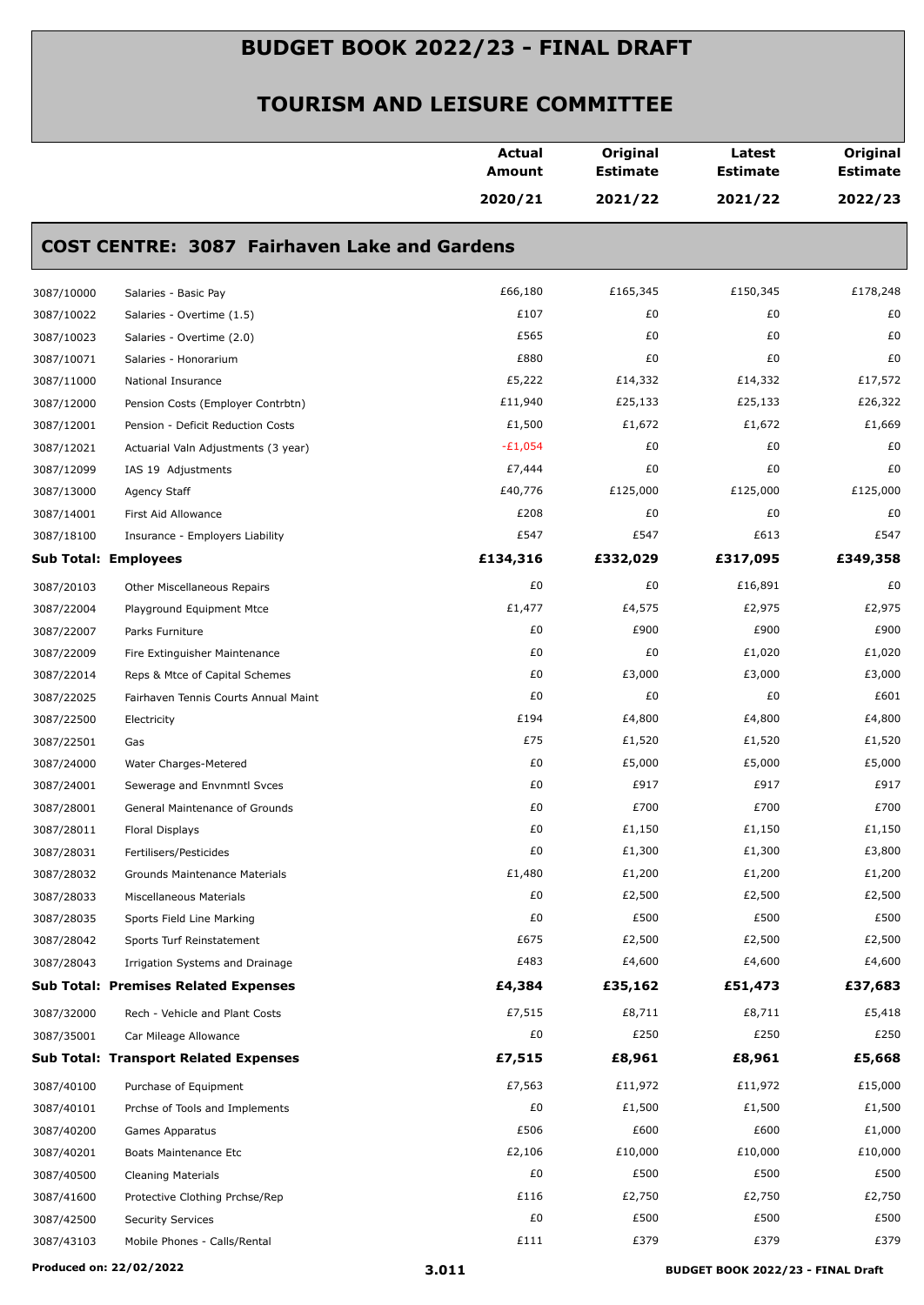|            |                                                 | <b>Actual</b><br><b>Amount</b> | Original<br><b>Estimate</b> | Latest<br><b>Estimate</b> | Original<br><b>Estimate</b> |
|------------|-------------------------------------------------|--------------------------------|-----------------------------|---------------------------|-----------------------------|
|            |                                                 | 2020/21                        | 2021/22                     | 2021/22                   | 2022/23                     |
| 3087/46020 | Chip & Pin Card Machine Rental                  | £72                            | £0                          | £0                        | £0                          |
| 3087/46100 | <b>Insurance Excess</b>                         | £500                           | £0                          | £0                        | £0                          |
| 3087/46105 | Insurance - Miscellaneous                       | £11,430                        | £5,601                      | £0                        | £5,601                      |
| 3087/46106 | Insurance - Public Liability                    | £1,601                         | £1,396                      | £2,130                    | £1,396                      |
| 3087/46207 | Promotions and Marketing Costs                  | £140                           | £2,000                      | £2,000                    | £2,000                      |
| 3087/46608 | Events and Attraction Costs                     | £0                             | £5,000                      | £5,000                    | £5,000                      |
|            | <b>Sub Total: Supplies and Services</b>         | £24,146                        | £42,198                     | £37,331                   | £45,626                     |
| 3087/70101 | SS - Accountancy Services                       | £1,910                         | £2,232                      | £2,232                    | £1,987                      |
| 3087/70102 | SS - Finance Administration                     | £4,856                         | £5,309                      | £5,309                    | £5,450                      |
| 3087/70200 | SS - Computer Services                          | £3,001                         | £5,258                      | £5,258                    | £4,709                      |
| 3087/70300 | SS - Human Resources                            | £3,044                         | £3,176                      | £3,176                    | £5,259                      |
| 3087/70301 | SS - Payroll Administration                     | £575                           | £629                        | £629                      | £1,070                      |
| 3087/70400 | SS - Property Management Team                   | £2,131                         | £2,160                      | £2,160                    | £1,962                      |
| 3087/70507 | SS - Accomm - Snowdon Road Depot                | £7,461                         | £8,124                      | £8,124                    | £8,525                      |
| 3087/70512 | SS - Accomm - Ashton Gardens Depot              | £243                           | £330                        | £330                      | £339                        |
| 3087/70700 | SS - Insurance & Risk Mgmnt                     | £1,436                         | £1,360                      | £1,360                    | £1,218                      |
| 3087/75302 | SM - Tourism & Cultural Services Team           | £996                           | £1,643                      | £1,643                    | £1,595                      |
| 3087/75304 | SM - Head of Cultural Services                  | £3,325                         | £0                          | £0                        | £0                          |
| 3087/75305 | SM - Parks & Coastal Services Team              | £21,983                        | £22,961                     | £22,961                   | £4,216                      |
| 3087/75306 | SM - Projects Team                              | £0                             | £66,156                     | £66,156                   | £18,704                     |
| 3087/75308 | SM - Parks Mobile & Arbor Team                  | £11,211                        | £14,320                     | £14,320                   | £13,293                     |
| 3087/75309 | SM - Play & Projects Team                       | £14,053                        | £14,169                     | £14,169                   | £13,372                     |
| 3087/75403 | SM - Corporate Safety                           | £755                           | £890                        | £890                      | £1,475                      |
| 3087/75600 | SM - Technical Services Team                    | £4,900                         | £6,962                      | £6,962                    | £5,920                      |
|            | <b>Sub Total: Support Services</b>              | £81,880                        | £155,679                    | £155,679                  | £89,094                     |
| 3087/80000 | Capital Charges - Depreciation                  | £38,590                        | £63,825                     | £63,825                   | £63,825                     |
| 3087/84000 | De-minimus Capital Expenditure                  | £8,663                         | £0                          | £0                        | £0                          |
|            | <b>Sub Total: Deprctn and Impairment Losses</b> | £47,253                        | £63,825                     | £63,825                   | £63,825                     |
|            | <b>EXPENDITURE TOTAL</b>                        | £299,493                       | £637,854                    | £634,364                  | £591,254                    |
| 3087/90508 | Covid-19 Grant for Sales, Fees & Charges        | $-E45,669$                     | £0                          | £0                        | £0                          |
|            | <b>Sub Total: Government Grants</b>             | $-£45,669$                     | £Ο                          | £Ο                        | £Ο                          |
| 3087/91031 | <b>Other Miscellaneous Grants</b>               | £0                             | £0                          | $-£16,891$                | £0                          |
|            | <b>Sub Total: Oth Grants Rembsmts and Ctbns</b> | £Ο                             | £0                          | $-£16,891$                | £Ο                          |
| 3087/93018 | Tennis per Court                                | £0                             | £0                          | £0                        | $-E601$                     |
| 3087/93025 | Adventure Golf                                  | $-E23,079$                     | $-E160,000$                 | $-E185,000$               | $-E165,000$                 |
| 3087/93056 | <b>Watersport Activities</b>                    | £0                             | $-E41,222$                  | $-E8,222$                 | $-E45,000$                  |
| 3087/93057 | Park Leisure & Sports Activities                | £0                             | $-E10,559$                  | $-E3,059$                 | -£3,099                     |
| 3087/93058 | <b>Boat Service</b>                             | £0                             | $-E62,500$                  | $-E62,500$                | $-E72,500$                  |
| 3087/93060 | Combined Tickets/Other Fees                     | £0                             | £0                          | $-E7,500$                 | -£7,500                     |
|            | <b>Sub Total: Customer and Client Receipts</b>  | $-E23,079$                     | $-E274,281$                 | $-E266,281$               | $-E293,700$                 |
|            | <b>INCOME TOTAL</b>                             | $-£68,748$                     | $-E274,281$                 | $-E283,172$               | $-E293,700$                 |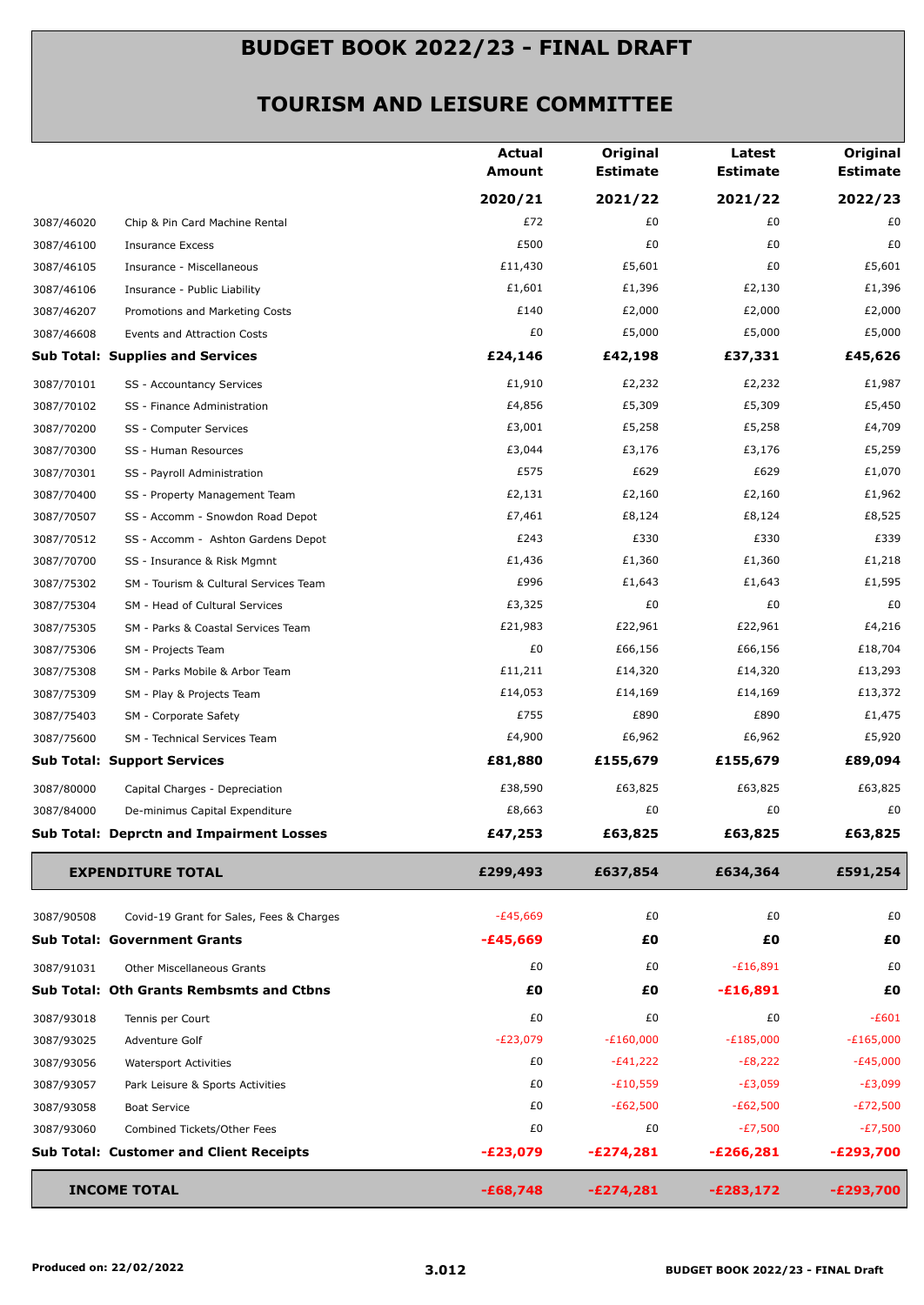|                               | <b>Actual</b> | Original        | Latest          | Original        |
|-------------------------------|---------------|-----------------|-----------------|-----------------|
|                               | Amount        | <b>Estimate</b> | <b>Estimate</b> | <b>Estimate</b> |
|                               | 2020/21       | 2021/22         | 2021/22         | 2022/23         |
|                               |               |                 |                 |                 |
| <b>3087 COST CENTRE TOTAL</b> | £230,745      | £363,573        | £351,192        | £297,554        |
|                               |               |                 |                 |                 |
|                               |               |                 |                 |                 |
|                               |               |                 |                 |                 |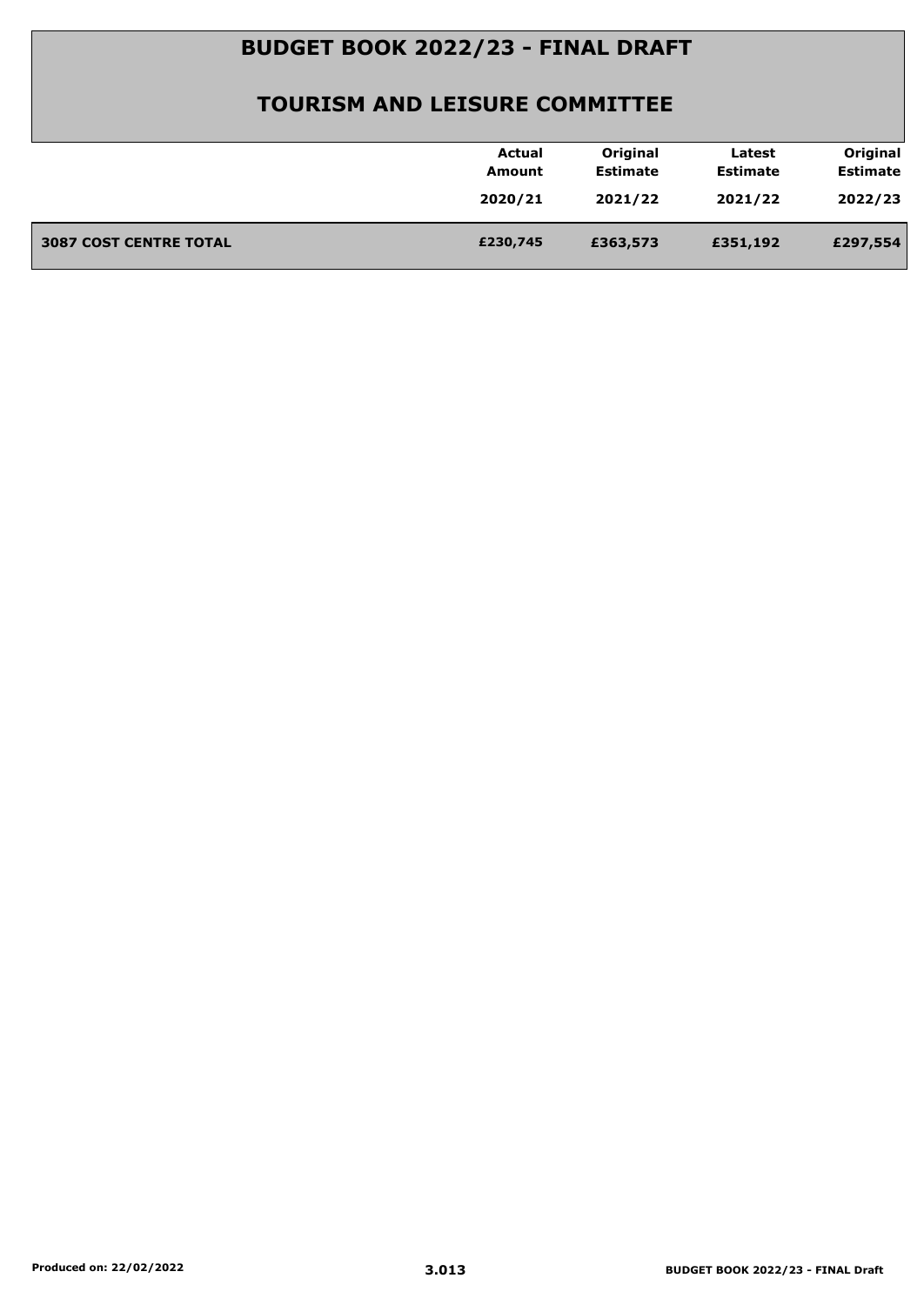|            |                                               | Actual<br><b>Amount</b> | Original<br><b>Estimate</b> | Latest<br><b>Estimate</b> | Original<br><b>Estimate</b> |
|------------|-----------------------------------------------|-------------------------|-----------------------------|---------------------------|-----------------------------|
|            |                                               | 2020/21                 | 2021/22                     | 2021/22                   | 2022/23                     |
|            | COST CENTRE: 3120 St. Annes-Parks (Strategic) |                         |                             |                           |                             |
| 3120/10000 | Salaries - Basic Pay                          | £93,552                 | £136,604                    | £136,604                  | £141,146                    |
| 3120/10022 | Salaries - Overtime (1.5)                     | £3,441                  | £0                          | £0                        | £0                          |
| 3120/10023 | Salaries - Overtime (2.0)                     | £5,748                  | £0                          | £0                        | £0                          |
| 3120/10027 | Salaries - Overtime (Time + 1/3)              | £0                      | £1,580                      | £1,580                    | £1,580                      |
| 3120/10041 | Salaries - Sickness Pay                       | £4,219                  | £0                          | £0                        | £0                          |
| 3120/10071 | Salaries - Honorarium                         | £1,320                  | £0                          | £0                        | £0                          |
| 3120/11000 | National Insurance                            | £9,142                  | £10,366                     | £10,366                   | £11,989                     |
| 3120/12000 | Pension Costs (Employer Contrbtn)             | £11,134                 | £20,763                     | £20,763                   | £21,335                     |
| 3120/12001 | Pension - Deficit Reduction Costs             | £1,402                  | £2,877                      | £2,877                    | £2,872                      |
| 3120/12021 | Actuarial Valn Adjustments (3 year)           | $-E955$                 | £0                          | £0                        | £0                          |
| 3120/12099 | IAS 19 Adjustments                            | £6,959                  | £0                          | £0                        | £0                          |
| 3120/13000 | Agency Staff                                  | £49,663                 | £42,234                     | £42,234                   | £42,234                     |
| 3120/14001 | First Aid Allowance                           | £205                    | £0                          | £0                        | £0                          |
| 3120/16000 | Severance Payments                            | £4,158                  | £0                          | £0                        | £0                          |
| 3120/18100 | Insurance - Employers Liability               | £942                    | £942                        | £507                      | £942                        |
|            | <b>Sub Total: Employees</b>                   | £190,931                | £215,366                    | £214,931                  | £222,098                    |
| 3120/20103 | Other Miscellaneous Repairs                   | £4,061                  | £3,200                      | £3,200                    | £4,000                      |
| 3120/22002 | Other General Repairs and Mtce                | £0                      | £2,000                      | £2,000                    | £2,000                      |
| 3120/22009 | Fire Extinguisher Maintenance                 | £0                      | £0                          | £39                       | £40                         |
| 3120/22500 | Electricity                                   | £20,057                 | £7,661                      | £7,661                    | £7,661                      |
| 3120/24000 | Water Charges-Metered                         | $-E2,079$               | £12,000                     | £12,000                   | £17,000                     |
| 3120/24001 | Sewerage and Envnmntl Svces                   | £328                    | £264                        | £264                      | £264                        |
| 3120/27001 | Trade Refuse Collection                       | £6,416                  | £11,750                     | £14,250                   | £14,250                     |
| 3120/28001 | General Maintenance of Grounds                | £2,218                  | £2,000                      | £2,894                    | £1,106                      |
| 3120/28011 | Floral Displays                               | £9,349                  | £12,110                     | £12,110                   | £12,110                     |
| 3120/28012 | Trees                                         | £60                     | £0                          | £0                        | £0                          |
| 3120/28031 | Fertilisers/Pesticides                        | £1,754                  | £2,450                      | £2,630                    | £2,270                      |
| 3120/28032 | Grounds Maintenance Materials                 | £4,700                  | £5,200                      | £5,200                    | £5,200                      |
| 3120/28035 | Sports Field Line Marking                     | £1,870                  | £1,000                      | £1,000                    | £1,000                      |
| 3120/28041 | Spec Cntrctr-Fball Pitches                    | £720                    | £0                          | £0                        | £0                          |
| 3120/28042 | Sports Turf Reinstatement                     | £5,158                  | £4,200                      | £4,200                    | £4,200                      |
| 3120/28043 | Irrigation Systems and Drainage               | £2,409                  | £2,000                      | £2,000                    | £2,000                      |
| 3120/29000 | Fire Insurance                                | £889                    | £889                        | £665                      | £889                        |
|            | <b>Sub Total: Premises Related Expenses</b>   | £57,911                 | £66,724                     | £70,113                   | £73,990                     |
| 3120/32000 | Rech - Vehicle and Plant Costs                | £15,928                 | £16,764                     | £16,764                   | £10,427                     |
|            | <b>Sub Total: Transport Related Expenses</b>  | £15,928                 | £16,764                     | £16,764                   | £10,427                     |
| 3120/40100 | Purchase of Equipment                         | £6,988                  | £11,000                     | £11,000                   | £11,000                     |
| 3120/40801 | Chemicals                                     | £0                      | £2,000                      | £2,000                    | £2,000                      |
| 3120/41003 | <b>Water Coolers</b>                          | £0                      | £0                          | £239                      | £240                        |
| 3120/41600 | Protective Clothing Prchse/Rep                | £11,421                 | £1,845                      | £1,845                    | £1,845                      |
| 3120/42200 | Stationery                                    | £245                    | £750                        | £750                      | £750                        |
| 3120/43103 | Mobile Phones - Calls/Rental                  | £620                    | £95                         | £95                       | £95                         |
| 3120/46106 | Insurance - Public Liability                  | £2,755                  | £2,403                      | £1,760                    | £2,403                      |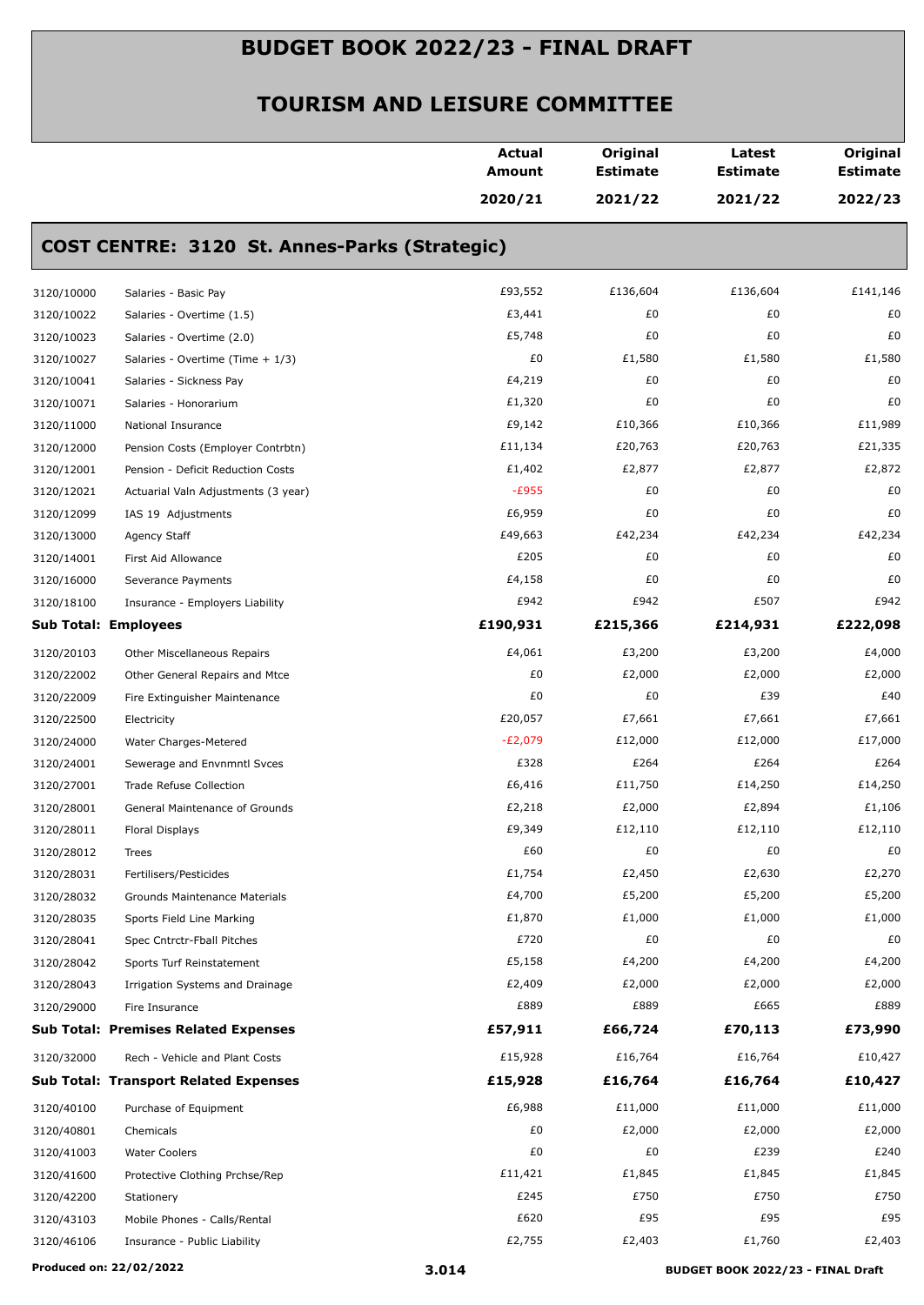|            |                                                 | <b>Actual</b><br><b>Amount</b> | Original<br><b>Estimate</b> | Latest<br><b>Estimate</b> | Original<br><b>Estimate</b> |
|------------|-------------------------------------------------|--------------------------------|-----------------------------|---------------------------|-----------------------------|
|            |                                                 | 2020/21                        | 2021/22                     | 2021/22                   | 2022/23                     |
|            | <b>Sub Total: Supplies and Services</b>         | £22,029                        | £18,093                     | £17,689                   | £18,333                     |
| 3120/70101 | SS - Accountancy Services                       | £223                           | £265                        | £265                      | £264                        |
| 3120/70102 | SS - Finance Administration                     | £3,617                         | £3,955                      | £3,955                    | £4,060                      |
| 3120/70300 | SS - Human Resources                            | £5,327                         | £5,536                      | £5,536                    | £5,257                      |
| 3120/70301 | SS - Payroll Administration                     | £1,003                         | £1,101                      | £1,101                    | £1,070                      |
| 3120/70400 | SS - Property Management Team                   | £1,218                         | £1,234                      | £1,234                    | £1,121                      |
| 3120/70507 | SS - Accomm - Snowdon Road Depot                | £4,263                         | £4,642                      | £4,642                    | £4,871                      |
| 3120/70512 | SS - Accomm - Ashton Gardens Depot              | £19,437                        | £26,421                     | £26,421                   | £27,129                     |
| 3120/70700 | SS - Insurance & Risk Mgmnt                     | £957                           | £907                        | £907                      | £812                        |
| 3120/75304 | SM - Head of Cultural Services                  | £2,909                         | £0                          | £0                        | £2,607                      |
| 3120/75305 | SM - Parks & Coastal Services Team              | £19,152                        | £21,452                     | £21,452                   | £34,109                     |
| 3120/75308 | SM - Parks Mobile & Arbor Team                  | £34,757                        | £44,397                     | £44,397                   | £41,070                     |
| 3120/75309 | SM - Play & Projects Team                       | £8,648                         | £8,720                      | £8,720                    | £8,229                      |
| 3120/75310 | SM - Grounds Maintenance Team                   | £11,782                        | £12,623                     | £12,623                   | £11,698                     |
| 3120/75403 | SM - Corporate Safety                           | £1,321                         | £1,552                      | £1,552                    | £1,475                      |
| 3120/75600 | SM - Technical Services Team                    | £4,379                         | £5,399                      | £5,399                    | £4,770                      |
|            | <b>Sub Total: Support Services</b>              | £118,993                       | £138,204                    | £138,204                  | £148,542                    |
| 3120/80000 | Capital Charges - Depreciation                  | £1,200                         | £1,200                      | £1,200                    | £1,200                      |
|            | <b>Sub Total: Deprctn and Impairment Losses</b> | £1,200                         | £1,200                      | £1,200                    | £1,200                      |
|            | <b>EXPENDITURE TOTAL</b>                        | £406,992                       | £456,351                    | £458,901                  | £474,590                    |
| 3120/91202 | s106 Contributions                              | $-E1,275$                      | £0                          | £0                        | £0                          |
|            | Sub Total: Oth Grants Rembsmts and Ctbns        | $-£1,275$                      | £O                          | £Ο                        | £0                          |
| 3120/94407 | Donations                                       | £0                             | $-E1,000$                   | $-E1,000$                 | $-E1,000$                   |
|            | <b>Sub Total: Customer and Client Receipts</b>  | £0                             | $-E1,000$                   | $-£1,000$                 | $-£1,000$                   |
| 3120/99003 | Internal Recharge Income                        | $-E18,355$                     | $-E18,084$                  | $-E18,084$                | $-E18,084$                  |
|            | Sub Total: Recharge Income                      | $-£18,355$                     | $-£18,084$                  | $-£18,084$                | $-£18,084$                  |
|            | <b>INCOME TOTAL</b>                             | $-£19,630$                     | $-£19,084$                  | $-£19,084$                | $-£19,084$                  |
|            |                                                 |                                |                             |                           |                             |
|            | 3120 COST CENTRE TOTAL                          | £387,361                       | £437,267                    | £439,817                  | £455,506                    |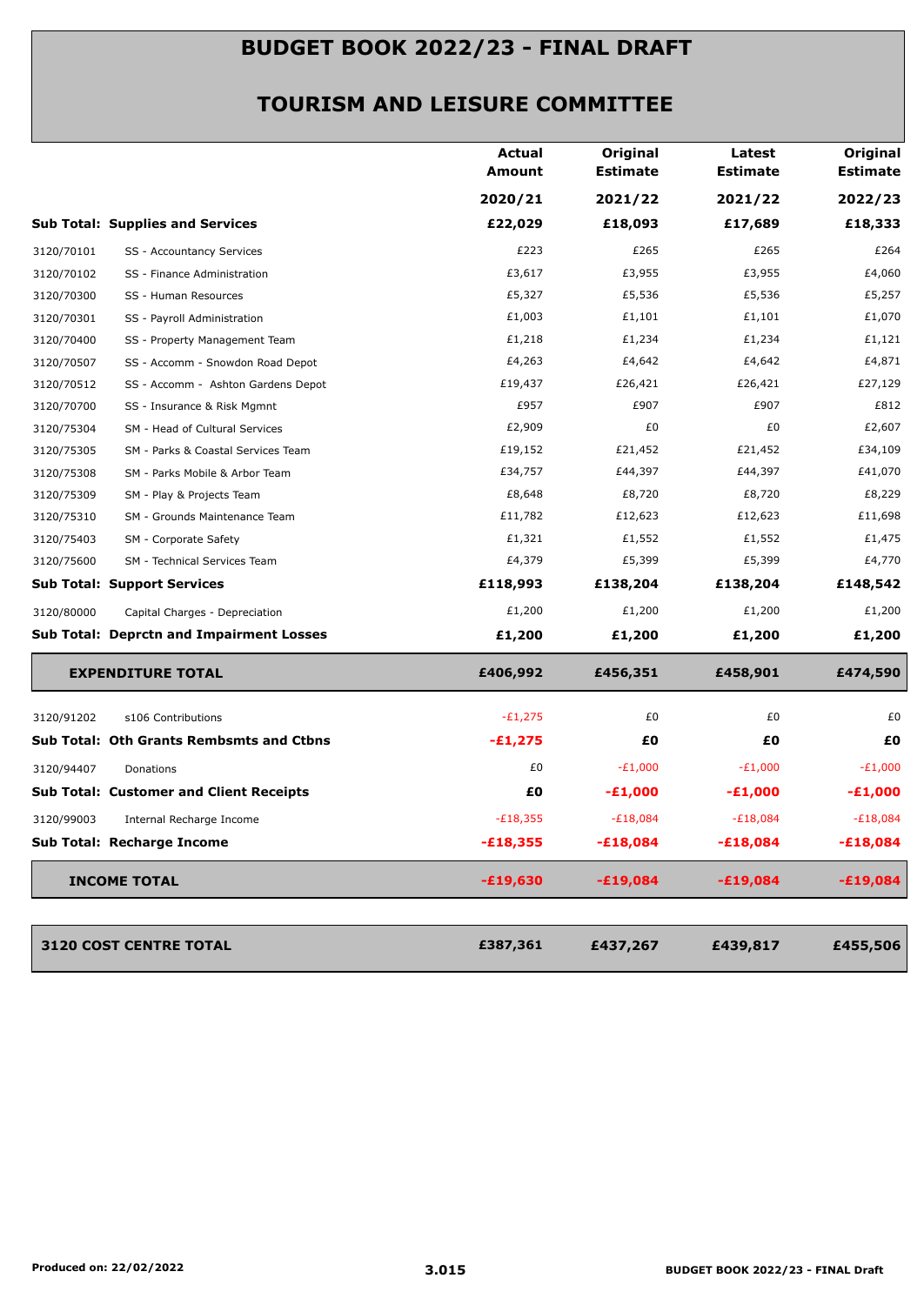| 2020/21<br>2021/22<br>2021/22<br>COST CENTRE: 3121 Lytham-Parks (Strategic)<br>£1,486<br>£0<br>£0<br>Salaries - Basic Pay<br>£1,110<br>£0<br>£0<br>Salaries - Overtime (1.5)<br>£653<br>£0<br>£0<br>Salaries - Overtime (2.0)<br>$-E743$<br>£0<br>£0<br>Salaries - Sickness Pay<br>£230<br>£0<br>£0<br>National Insurance<br>£449<br>£0<br>£0<br>Pension Costs (Employer Contrbtn)<br>£57<br>£0<br>£0<br>Pension - Deficit Reduction Costs<br>$-E36$<br>£0<br>£0<br>Actuarial Valn Adjustments (3 year)<br>£282<br>£0<br>£0<br>IAS 19 Adjustments<br>£282<br>£0<br>£0<br>Agency Staff<br>£3,769<br>£0<br>£Ο<br>£O<br><b>Sub Total: Employees</b><br>£2,931<br>£3,400<br>£3,400<br>Other Miscellaneous Repairs<br>£655<br>£0<br>£0<br>Electricity<br>£0<br>£1,000<br>£1,000<br>Water Charges-Metered<br>£147<br>£183<br>£183<br>Sewerage and Envnmntl Svces<br>£624<br>£3,000<br>£3,000<br>Trade Refuse Collection<br>£763<br>£0<br>£894<br>General Maintenance of Grounds<br>£1,067<br>£0<br>£0<br>Floral Displays<br>£1,000<br>£0<br>£0<br>Grounds Maintenance Materials<br>£60<br>£0<br>£0<br>Irrigation Systems and Drainage<br>£446<br>£446<br>£333<br>Fire Insurance<br><b>Sub Total: Premises Related Expenses</b><br>£7,694<br>£8,029<br>£8,810<br>£3,222<br>£0<br>£0<br>Purchase of Equipment<br>£664<br>£0<br>£0<br>Protective Clothing Prchse/Rep<br>£415<br>£0<br>£0<br><b>Insurance Excess</b><br>£4,301<br>£0<br>£0<br><b>Sub Total: Supplies and Services</b><br>£732<br>£851<br>£851<br>SS - Accountancy Services<br>£531<br>£486<br>£531<br>SS - Finance Administration<br>£304<br>£309<br>£309<br>SS - Property Management Team<br>£1,599<br>£1,741<br>£1,741<br>SS - Accomm - Snowdon Road Depot<br>£239<br>£227<br>£227<br>SS - Insurance & Risk Mgmnt<br>£831<br>£0<br>£0<br>SM - Head of Cultural Services<br>£5,618<br>£6,848<br>£6,848<br>SM - Parks & Coastal Services Team<br>£38,191<br>£48,782<br>£48,782<br>SM - Parks Mobile & Arbor Team<br>£2,162<br>£2,180<br>£2,180<br>SM - Play & Projects Team<br>£11,782<br>£12,623<br>£12,623<br>SM - Grounds Maintenance Team<br>£684<br>£744<br>£744<br>SM - Technical Services Team<br><b>Sub Total: Support Services</b><br>£62,628<br>£74,836<br>£74,836<br>£4,245<br>£4,245<br>£4,245<br>Capital Charges - Depreciation<br>£4,245<br>£4,245<br>£4,245<br><b>Sub Total: Deprctn and Impairment Losses</b><br>£82,637<br>£96,567<br><b>EXPENDITURE TOTAL</b><br>£87,110<br>£87,891 |            | <b>Actual</b><br>Amount | Original<br><b>Estimate</b> | Latest<br><b>Estimate</b> | Original<br><b>Estimate</b> |
|-------------------------------------------------------------------------------------------------------------------------------------------------------------------------------------------------------------------------------------------------------------------------------------------------------------------------------------------------------------------------------------------------------------------------------------------------------------------------------------------------------------------------------------------------------------------------------------------------------------------------------------------------------------------------------------------------------------------------------------------------------------------------------------------------------------------------------------------------------------------------------------------------------------------------------------------------------------------------------------------------------------------------------------------------------------------------------------------------------------------------------------------------------------------------------------------------------------------------------------------------------------------------------------------------------------------------------------------------------------------------------------------------------------------------------------------------------------------------------------------------------------------------------------------------------------------------------------------------------------------------------------------------------------------------------------------------------------------------------------------------------------------------------------------------------------------------------------------------------------------------------------------------------------------------------------------------------------------------------------------------------------------------------------------------------------------------------------------------------------------------------------------------------------------------------------------------------------------------------------------------------------------------------------------------------------------------------------------------------------------------------------------------------------------------------------------------------------|------------|-------------------------|-----------------------------|---------------------------|-----------------------------|
|                                                                                                                                                                                                                                                                                                                                                                                                                                                                                                                                                                                                                                                                                                                                                                                                                                                                                                                                                                                                                                                                                                                                                                                                                                                                                                                                                                                                                                                                                                                                                                                                                                                                                                                                                                                                                                                                                                                                                                                                                                                                                                                                                                                                                                                                                                                                                                                                                                                             |            |                         |                             |                           | 2022/23                     |
|                                                                                                                                                                                                                                                                                                                                                                                                                                                                                                                                                                                                                                                                                                                                                                                                                                                                                                                                                                                                                                                                                                                                                                                                                                                                                                                                                                                                                                                                                                                                                                                                                                                                                                                                                                                                                                                                                                                                                                                                                                                                                                                                                                                                                                                                                                                                                                                                                                                             |            |                         |                             |                           |                             |
|                                                                                                                                                                                                                                                                                                                                                                                                                                                                                                                                                                                                                                                                                                                                                                                                                                                                                                                                                                                                                                                                                                                                                                                                                                                                                                                                                                                                                                                                                                                                                                                                                                                                                                                                                                                                                                                                                                                                                                                                                                                                                                                                                                                                                                                                                                                                                                                                                                                             | 3121/10000 |                         |                             |                           | £0                          |
|                                                                                                                                                                                                                                                                                                                                                                                                                                                                                                                                                                                                                                                                                                                                                                                                                                                                                                                                                                                                                                                                                                                                                                                                                                                                                                                                                                                                                                                                                                                                                                                                                                                                                                                                                                                                                                                                                                                                                                                                                                                                                                                                                                                                                                                                                                                                                                                                                                                             | 3121/10022 |                         |                             |                           | £0                          |
|                                                                                                                                                                                                                                                                                                                                                                                                                                                                                                                                                                                                                                                                                                                                                                                                                                                                                                                                                                                                                                                                                                                                                                                                                                                                                                                                                                                                                                                                                                                                                                                                                                                                                                                                                                                                                                                                                                                                                                                                                                                                                                                                                                                                                                                                                                                                                                                                                                                             | 3121/10023 |                         |                             |                           | £0                          |
|                                                                                                                                                                                                                                                                                                                                                                                                                                                                                                                                                                                                                                                                                                                                                                                                                                                                                                                                                                                                                                                                                                                                                                                                                                                                                                                                                                                                                                                                                                                                                                                                                                                                                                                                                                                                                                                                                                                                                                                                                                                                                                                                                                                                                                                                                                                                                                                                                                                             | 3121/10041 |                         |                             |                           | £0                          |
|                                                                                                                                                                                                                                                                                                                                                                                                                                                                                                                                                                                                                                                                                                                                                                                                                                                                                                                                                                                                                                                                                                                                                                                                                                                                                                                                                                                                                                                                                                                                                                                                                                                                                                                                                                                                                                                                                                                                                                                                                                                                                                                                                                                                                                                                                                                                                                                                                                                             | 3121/11000 |                         |                             |                           | £0                          |
|                                                                                                                                                                                                                                                                                                                                                                                                                                                                                                                                                                                                                                                                                                                                                                                                                                                                                                                                                                                                                                                                                                                                                                                                                                                                                                                                                                                                                                                                                                                                                                                                                                                                                                                                                                                                                                                                                                                                                                                                                                                                                                                                                                                                                                                                                                                                                                                                                                                             | 3121/12000 |                         |                             |                           | £0                          |
|                                                                                                                                                                                                                                                                                                                                                                                                                                                                                                                                                                                                                                                                                                                                                                                                                                                                                                                                                                                                                                                                                                                                                                                                                                                                                                                                                                                                                                                                                                                                                                                                                                                                                                                                                                                                                                                                                                                                                                                                                                                                                                                                                                                                                                                                                                                                                                                                                                                             | 3121/12001 |                         |                             |                           | £0                          |
|                                                                                                                                                                                                                                                                                                                                                                                                                                                                                                                                                                                                                                                                                                                                                                                                                                                                                                                                                                                                                                                                                                                                                                                                                                                                                                                                                                                                                                                                                                                                                                                                                                                                                                                                                                                                                                                                                                                                                                                                                                                                                                                                                                                                                                                                                                                                                                                                                                                             | 3121/12021 |                         |                             |                           | £0                          |
|                                                                                                                                                                                                                                                                                                                                                                                                                                                                                                                                                                                                                                                                                                                                                                                                                                                                                                                                                                                                                                                                                                                                                                                                                                                                                                                                                                                                                                                                                                                                                                                                                                                                                                                                                                                                                                                                                                                                                                                                                                                                                                                                                                                                                                                                                                                                                                                                                                                             | 3121/12099 |                         |                             |                           | £0                          |
|                                                                                                                                                                                                                                                                                                                                                                                                                                                                                                                                                                                                                                                                                                                                                                                                                                                                                                                                                                                                                                                                                                                                                                                                                                                                                                                                                                                                                                                                                                                                                                                                                                                                                                                                                                                                                                                                                                                                                                                                                                                                                                                                                                                                                                                                                                                                                                                                                                                             | 3121/13000 |                         |                             |                           | £0                          |
|                                                                                                                                                                                                                                                                                                                                                                                                                                                                                                                                                                                                                                                                                                                                                                                                                                                                                                                                                                                                                                                                                                                                                                                                                                                                                                                                                                                                                                                                                                                                                                                                                                                                                                                                                                                                                                                                                                                                                                                                                                                                                                                                                                                                                                                                                                                                                                                                                                                             |            |                         |                             |                           |                             |
|                                                                                                                                                                                                                                                                                                                                                                                                                                                                                                                                                                                                                                                                                                                                                                                                                                                                                                                                                                                                                                                                                                                                                                                                                                                                                                                                                                                                                                                                                                                                                                                                                                                                                                                                                                                                                                                                                                                                                                                                                                                                                                                                                                                                                                                                                                                                                                                                                                                             | 3121/20103 |                         |                             |                           | £5,000                      |
|                                                                                                                                                                                                                                                                                                                                                                                                                                                                                                                                                                                                                                                                                                                                                                                                                                                                                                                                                                                                                                                                                                                                                                                                                                                                                                                                                                                                                                                                                                                                                                                                                                                                                                                                                                                                                                                                                                                                                                                                                                                                                                                                                                                                                                                                                                                                                                                                                                                             | 3121/22500 |                         |                             |                           | £0                          |
|                                                                                                                                                                                                                                                                                                                                                                                                                                                                                                                                                                                                                                                                                                                                                                                                                                                                                                                                                                                                                                                                                                                                                                                                                                                                                                                                                                                                                                                                                                                                                                                                                                                                                                                                                                                                                                                                                                                                                                                                                                                                                                                                                                                                                                                                                                                                                                                                                                                             | 3121/24000 |                         |                             |                           | £1,000                      |
|                                                                                                                                                                                                                                                                                                                                                                                                                                                                                                                                                                                                                                                                                                                                                                                                                                                                                                                                                                                                                                                                                                                                                                                                                                                                                                                                                                                                                                                                                                                                                                                                                                                                                                                                                                                                                                                                                                                                                                                                                                                                                                                                                                                                                                                                                                                                                                                                                                                             | 3121/24001 |                         |                             |                           | £183                        |
|                                                                                                                                                                                                                                                                                                                                                                                                                                                                                                                                                                                                                                                                                                                                                                                                                                                                                                                                                                                                                                                                                                                                                                                                                                                                                                                                                                                                                                                                                                                                                                                                                                                                                                                                                                                                                                                                                                                                                                                                                                                                                                                                                                                                                                                                                                                                                                                                                                                             | 3121/27001 |                         |                             |                           | £2,106                      |
|                                                                                                                                                                                                                                                                                                                                                                                                                                                                                                                                                                                                                                                                                                                                                                                                                                                                                                                                                                                                                                                                                                                                                                                                                                                                                                                                                                                                                                                                                                                                                                                                                                                                                                                                                                                                                                                                                                                                                                                                                                                                                                                                                                                                                                                                                                                                                                                                                                                             | 3121/28001 |                         |                             |                           | £0                          |
|                                                                                                                                                                                                                                                                                                                                                                                                                                                                                                                                                                                                                                                                                                                                                                                                                                                                                                                                                                                                                                                                                                                                                                                                                                                                                                                                                                                                                                                                                                                                                                                                                                                                                                                                                                                                                                                                                                                                                                                                                                                                                                                                                                                                                                                                                                                                                                                                                                                             | 3121/28011 |                         |                             |                           | £0                          |
|                                                                                                                                                                                                                                                                                                                                                                                                                                                                                                                                                                                                                                                                                                                                                                                                                                                                                                                                                                                                                                                                                                                                                                                                                                                                                                                                                                                                                                                                                                                                                                                                                                                                                                                                                                                                                                                                                                                                                                                                                                                                                                                                                                                                                                                                                                                                                                                                                                                             | 3121/28032 |                         |                             |                           | £0                          |
|                                                                                                                                                                                                                                                                                                                                                                                                                                                                                                                                                                                                                                                                                                                                                                                                                                                                                                                                                                                                                                                                                                                                                                                                                                                                                                                                                                                                                                                                                                                                                                                                                                                                                                                                                                                                                                                                                                                                                                                                                                                                                                                                                                                                                                                                                                                                                                                                                                                             | 3121/28043 |                         |                             |                           | £0                          |
|                                                                                                                                                                                                                                                                                                                                                                                                                                                                                                                                                                                                                                                                                                                                                                                                                                                                                                                                                                                                                                                                                                                                                                                                                                                                                                                                                                                                                                                                                                                                                                                                                                                                                                                                                                                                                                                                                                                                                                                                                                                                                                                                                                                                                                                                                                                                                                                                                                                             | 3121/29000 |                         |                             |                           | £446                        |
|                                                                                                                                                                                                                                                                                                                                                                                                                                                                                                                                                                                                                                                                                                                                                                                                                                                                                                                                                                                                                                                                                                                                                                                                                                                                                                                                                                                                                                                                                                                                                                                                                                                                                                                                                                                                                                                                                                                                                                                                                                                                                                                                                                                                                                                                                                                                                                                                                                                             |            |                         |                             |                           | £8,735                      |
|                                                                                                                                                                                                                                                                                                                                                                                                                                                                                                                                                                                                                                                                                                                                                                                                                                                                                                                                                                                                                                                                                                                                                                                                                                                                                                                                                                                                                                                                                                                                                                                                                                                                                                                                                                                                                                                                                                                                                                                                                                                                                                                                                                                                                                                                                                                                                                                                                                                             | 3121/40100 |                         |                             |                           | £0                          |
|                                                                                                                                                                                                                                                                                                                                                                                                                                                                                                                                                                                                                                                                                                                                                                                                                                                                                                                                                                                                                                                                                                                                                                                                                                                                                                                                                                                                                                                                                                                                                                                                                                                                                                                                                                                                                                                                                                                                                                                                                                                                                                                                                                                                                                                                                                                                                                                                                                                             | 3121/41600 |                         |                             |                           | £0                          |
|                                                                                                                                                                                                                                                                                                                                                                                                                                                                                                                                                                                                                                                                                                                                                                                                                                                                                                                                                                                                                                                                                                                                                                                                                                                                                                                                                                                                                                                                                                                                                                                                                                                                                                                                                                                                                                                                                                                                                                                                                                                                                                                                                                                                                                                                                                                                                                                                                                                             | 3121/46100 |                         |                             |                           | £0                          |
|                                                                                                                                                                                                                                                                                                                                                                                                                                                                                                                                                                                                                                                                                                                                                                                                                                                                                                                                                                                                                                                                                                                                                                                                                                                                                                                                                                                                                                                                                                                                                                                                                                                                                                                                                                                                                                                                                                                                                                                                                                                                                                                                                                                                                                                                                                                                                                                                                                                             |            |                         |                             |                           | £0                          |
|                                                                                                                                                                                                                                                                                                                                                                                                                                                                                                                                                                                                                                                                                                                                                                                                                                                                                                                                                                                                                                                                                                                                                                                                                                                                                                                                                                                                                                                                                                                                                                                                                                                                                                                                                                                                                                                                                                                                                                                                                                                                                                                                                                                                                                                                                                                                                                                                                                                             | 3121/70101 |                         |                             |                           | £730                        |
|                                                                                                                                                                                                                                                                                                                                                                                                                                                                                                                                                                                                                                                                                                                                                                                                                                                                                                                                                                                                                                                                                                                                                                                                                                                                                                                                                                                                                                                                                                                                                                                                                                                                                                                                                                                                                                                                                                                                                                                                                                                                                                                                                                                                                                                                                                                                                                                                                                                             | 3121/70102 |                         |                             |                           | £545                        |
|                                                                                                                                                                                                                                                                                                                                                                                                                                                                                                                                                                                                                                                                                                                                                                                                                                                                                                                                                                                                                                                                                                                                                                                                                                                                                                                                                                                                                                                                                                                                                                                                                                                                                                                                                                                                                                                                                                                                                                                                                                                                                                                                                                                                                                                                                                                                                                                                                                                             | 3121/70400 |                         |                             |                           | £280                        |
|                                                                                                                                                                                                                                                                                                                                                                                                                                                                                                                                                                                                                                                                                                                                                                                                                                                                                                                                                                                                                                                                                                                                                                                                                                                                                                                                                                                                                                                                                                                                                                                                                                                                                                                                                                                                                                                                                                                                                                                                                                                                                                                                                                                                                                                                                                                                                                                                                                                             | 3121/70507 |                         |                             |                           | £1,827                      |
|                                                                                                                                                                                                                                                                                                                                                                                                                                                                                                                                                                                                                                                                                                                                                                                                                                                                                                                                                                                                                                                                                                                                                                                                                                                                                                                                                                                                                                                                                                                                                                                                                                                                                                                                                                                                                                                                                                                                                                                                                                                                                                                                                                                                                                                                                                                                                                                                                                                             | 3121/70700 |                         |                             |                           | £203                        |
|                                                                                                                                                                                                                                                                                                                                                                                                                                                                                                                                                                                                                                                                                                                                                                                                                                                                                                                                                                                                                                                                                                                                                                                                                                                                                                                                                                                                                                                                                                                                                                                                                                                                                                                                                                                                                                                                                                                                                                                                                                                                                                                                                                                                                                                                                                                                                                                                                                                             | 3121/75304 |                         |                             |                           | £2,607                      |
|                                                                                                                                                                                                                                                                                                                                                                                                                                                                                                                                                                                                                                                                                                                                                                                                                                                                                                                                                                                                                                                                                                                                                                                                                                                                                                                                                                                                                                                                                                                                                                                                                                                                                                                                                                                                                                                                                                                                                                                                                                                                                                                                                                                                                                                                                                                                                                                                                                                             | 3121/75305 |                         |                             |                           | £18,238                     |
|                                                                                                                                                                                                                                                                                                                                                                                                                                                                                                                                                                                                                                                                                                                                                                                                                                                                                                                                                                                                                                                                                                                                                                                                                                                                                                                                                                                                                                                                                                                                                                                                                                                                                                                                                                                                                                                                                                                                                                                                                                                                                                                                                                                                                                                                                                                                                                                                                                                             | 3121/75308 |                         |                             |                           | £44,790                     |
|                                                                                                                                                                                                                                                                                                                                                                                                                                                                                                                                                                                                                                                                                                                                                                                                                                                                                                                                                                                                                                                                                                                                                                                                                                                                                                                                                                                                                                                                                                                                                                                                                                                                                                                                                                                                                                                                                                                                                                                                                                                                                                                                                                                                                                                                                                                                                                                                                                                             | 3121/75309 |                         |                             |                           | £2,057                      |
|                                                                                                                                                                                                                                                                                                                                                                                                                                                                                                                                                                                                                                                                                                                                                                                                                                                                                                                                                                                                                                                                                                                                                                                                                                                                                                                                                                                                                                                                                                                                                                                                                                                                                                                                                                                                                                                                                                                                                                                                                                                                                                                                                                                                                                                                                                                                                                                                                                                             | 3121/75310 |                         |                             |                           | £11,698                     |
|                                                                                                                                                                                                                                                                                                                                                                                                                                                                                                                                                                                                                                                                                                                                                                                                                                                                                                                                                                                                                                                                                                                                                                                                                                                                                                                                                                                                                                                                                                                                                                                                                                                                                                                                                                                                                                                                                                                                                                                                                                                                                                                                                                                                                                                                                                                                                                                                                                                             | 3121/75600 |                         |                             |                           | £612                        |
|                                                                                                                                                                                                                                                                                                                                                                                                                                                                                                                                                                                                                                                                                                                                                                                                                                                                                                                                                                                                                                                                                                                                                                                                                                                                                                                                                                                                                                                                                                                                                                                                                                                                                                                                                                                                                                                                                                                                                                                                                                                                                                                                                                                                                                                                                                                                                                                                                                                             |            |                         |                             |                           | £83,587                     |
|                                                                                                                                                                                                                                                                                                                                                                                                                                                                                                                                                                                                                                                                                                                                                                                                                                                                                                                                                                                                                                                                                                                                                                                                                                                                                                                                                                                                                                                                                                                                                                                                                                                                                                                                                                                                                                                                                                                                                                                                                                                                                                                                                                                                                                                                                                                                                                                                                                                             | 3121/80000 |                         |                             |                           | £4,245                      |
|                                                                                                                                                                                                                                                                                                                                                                                                                                                                                                                                                                                                                                                                                                                                                                                                                                                                                                                                                                                                                                                                                                                                                                                                                                                                                                                                                                                                                                                                                                                                                                                                                                                                                                                                                                                                                                                                                                                                                                                                                                                                                                                                                                                                                                                                                                                                                                                                                                                             |            |                         |                             |                           | £4,245                      |
|                                                                                                                                                                                                                                                                                                                                                                                                                                                                                                                                                                                                                                                                                                                                                                                                                                                                                                                                                                                                                                                                                                                                                                                                                                                                                                                                                                                                                                                                                                                                                                                                                                                                                                                                                                                                                                                                                                                                                                                                                                                                                                                                                                                                                                                                                                                                                                                                                                                             |            |                         |                             |                           |                             |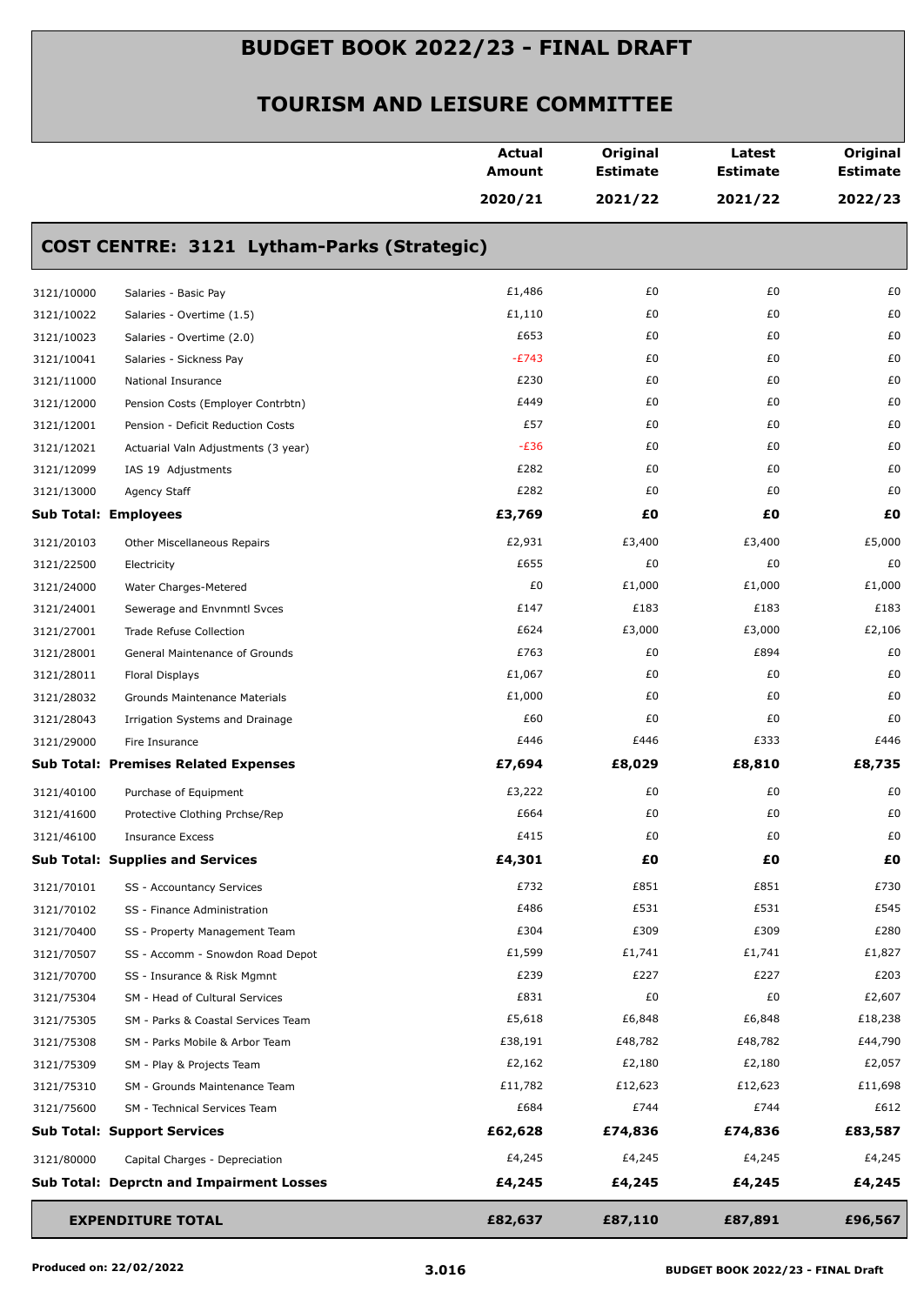|                                                | <b>Actual</b><br>Amount | Original<br><b>Estimate</b> | Latest<br><b>Estimate</b> | Original<br><b>Estimate</b> |
|------------------------------------------------|-------------------------|-----------------------------|---------------------------|-----------------------------|
|                                                | 2020/21                 | 2021/22                     | 2021/22                   | 2022/23                     |
| 3121/94407<br>Donations                        | £0                      | $-E1,000$                   | $-E1,000$                 | $-E1,000$                   |
| <b>Sub Total: Customer and Client Receipts</b> | £0                      | $-E1,000$                   | $-£1,000$                 | $-E1,000$                   |
| <b>INCOME TOTAL</b>                            | £0                      | $-£1,000$                   | $-E1,000$                 | $-E1,000$                   |
|                                                |                         |                             |                           |                             |
| <b>3121 COST CENTRE TOTAL</b>                  | £82,637                 | £86,110                     | £86,891                   | £95,567                     |
|                                                |                         |                             |                           |                             |
|                                                |                         |                             |                           |                             |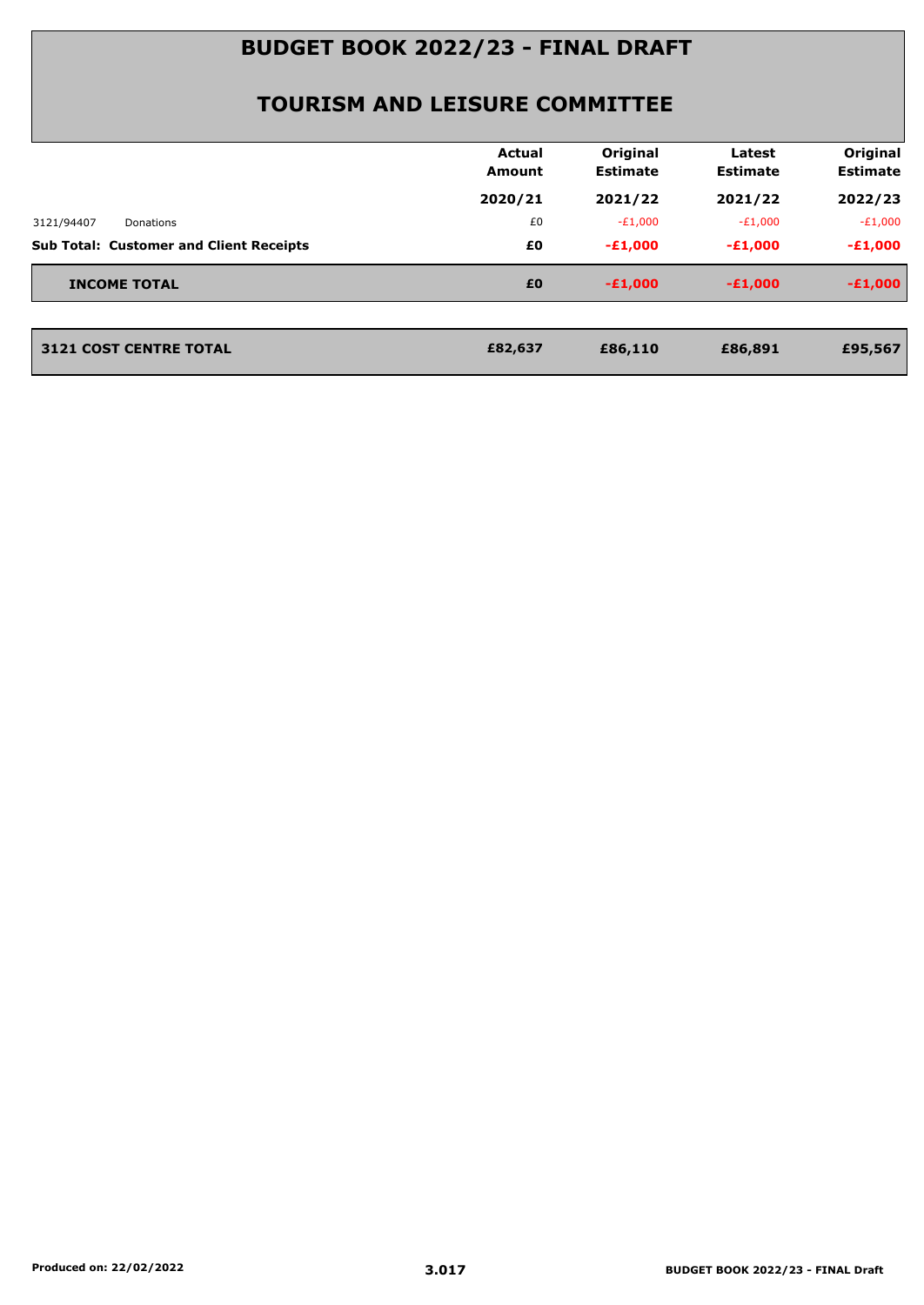|            |                                                   | <b>Actual</b><br><b>Amount</b> | Original<br><b>Estimate</b> | Latest<br><b>Estimate</b> | Original<br><b>Estimate</b> |
|------------|---------------------------------------------------|--------------------------------|-----------------------------|---------------------------|-----------------------------|
|            |                                                   | 2020/21                        | 2021/22                     | 2021/22                   | 2022/23                     |
|            | COST CENTRE: 3123 St. Annes-Parks (Non-Strategic) |                                |                             |                           |                             |
| 3123/20103 | Other Miscellaneous Repairs                       | £8                             | £0                          | £0                        | £0                          |
| 3123/22500 | Electricity                                       | £2,568                         | £1,000                      | £1,000                    | £1,000                      |
| 3123/24000 | Water Charges-Metered                             | £255                           | £800                        | £800                      | £800                        |
| 3123/27001 | Trade Refuse Collection                           | £404                           | £150                        | £150                      | £150                        |
| 3123/28011 | Floral Displays                                   | £1,300                         | £1,300                      | £1,300                    | £1,300                      |
| 3123/28031 | Fertilisers/Pesticides                            | £0                             | £500                        | £500                      | £500                        |
| 3123/28032 | Grounds Maintenance Materials                     | £1,000                         | £750                        | £750                      | £750                        |
| 3123/28035 | Sports Field Line Marking                         | £0                             | £200                        | £200                      | £200                        |
| 3123/28042 | Sports Turf Reinstatement                         | £675                           | £1,300                      | £1,300                    | £1,300                      |
| 3123/29000 | Fire Insurance                                    | £122                           | £122                        | £91                       | £122                        |
|            | <b>Sub Total: Premises Related Expenses</b>       | £6,332                         | £6,122                      | £6,091                    | £6,122                      |
| 3123/40100 | Purchase of Equipment                             | £3,150                         | £2,957                      | £2,957                    | £2,957                      |
| 3123/41600 | Protective Clothing Prchse/Rep                    | £542                           | £305                        | £305                      | £305                        |
| 3123/46100 | <b>Insurance Excess</b>                           | £258                           | £0                          | £0                        | £0                          |
| 3123/46108 | Insurance Claim Below Excess                      | £1,292                         | £0                          | £0                        | £0                          |
|            | <b>Sub Total: Supplies and Services</b>           | £5,241                         | £3,262                      | £3,262                    | £3,262                      |
| 3123/70101 | SS - Accountancy Services                         | £223                           | £265                        | £265                      | £264                        |
| 3123/70102 | SS - Finance Administration                       | £510                           | £557                        | £557                      | £572                        |
| 3123/70400 | SS - Property Management Team                     | £1,218                         | £1,234                      | £1,234                    | £1,121                      |
| 3123/70507 | SS - Accomm - Snowdon Road Depot                  | £2,132                         | £2,321                      | £2,321                    | £2,436                      |
| 3123/70700 | SS - Insurance & Risk Mgmnt                       | £479                           | £453                        | £453                      | £406                        |
| 3123/75304 | SM - Head of Cultural Services                    | £1,662                         | £0                          | £0                        | £0                          |
| 3123/75305 | SM - Parks & Coastal Services Team                | £5,699                         | £7,654                      | £7,654                    | £19,569                     |
| 3123/75308 | SM - Parks Mobile & Arbor Team                    | £61,611                        | £78,698                     | £78,698                   | £71,512                     |
| 3123/75309 | SM - Play & Projects Team                         | £5,405                         | £5,450                      | £5,450                    | £5,143                      |
| 3123/75310 | SM - Grounds Maintenance Team                     | £11,782                        | £12,623                     | £12,623                   | £11,698                     |
| 3123/75600 | SM - Technical Services Team                      | £3,274                         | £3,280                      | £3,280                    | £2,925                      |
|            | <b>Sub Total: Support Services</b>                | £93,995                        | £112,535                    | £112,535                  | £115,646                    |
|            | <b>EXPENDITURE TOTAL</b>                          | £105,569                       | £121,919                    | £121,888                  | £125,030                    |
|            | <b>INCOME TOTAL</b>                               | £0                             | £0                          | £0                        | £0                          |
|            | 3123 COST CENTRE TOTAL                            | £105,569                       | £121,919                    | £121,888                  | £125,030                    |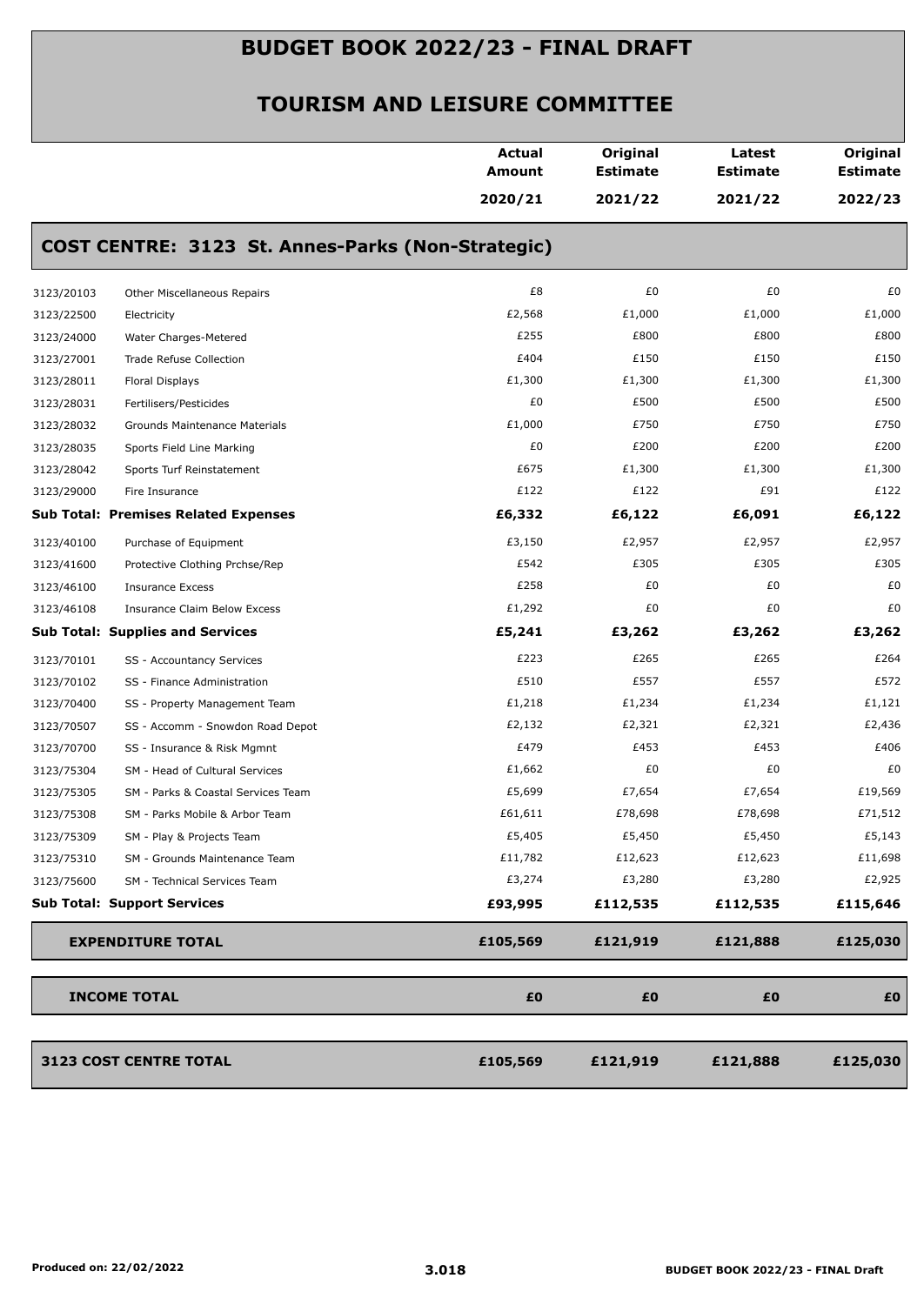|                                                  | Actual<br>Amount | Original<br><b>Estimate</b> | Latest<br><b>Estimate</b> | Original<br><b>Estimate</b> |
|--------------------------------------------------|------------------|-----------------------------|---------------------------|-----------------------------|
|                                                  | 2020/21          | 2021/22                     | 2021/22                   | 2022/23                     |
| COST CENTRE: 3124 Lytham-Parks (Non-Strategic)   |                  |                             |                           |                             |
| 3124/27001<br><b>Trade Refuse Collection</b>     | £344             | £300                        | £300                      | £300                        |
| 3124/28001<br>General Maintenance of Grounds     | £5,423           | £5,000                      | £5,894                    | £4,106                      |
| 3124/28011<br>Floral Displays                    | £7,039           | £7,100                      | £7,100                    | £7,100                      |
| 3124/28031<br>Fertilisers/Pesticides             | £50              | £500                        | £900                      | £100                        |
| 3124/28032<br>Grounds Maintenance Materials      | £1,000           | £750                        | £750                      | £750                        |
| 3124/29000<br>Fire Insurance                     | £121             | £121                        | £91                       | £121                        |
| <b>Sub Total: Premises Related Expenses</b>      | £13,978          | £13,771                     | £15,035                   | £12,477                     |
| 3124/40100<br>Purchase of Equipment              | £3,150           | £3,000                      | £3,000                    | £3,000                      |
| 3124/41600<br>Protective Clothing Prchse/Rep     | £250             | £200                        | £200                      | £200                        |
| <b>Sub Total: Supplies and Services</b>          | £3,400           | £3,200                      | £3,200                    | £3,200                      |
| 3124/70101<br>SS - Accountancy Services          | £223             | £265                        | £265                      | £264                        |
| 3124/70102<br>SS - Finance Administration        | £4,176           | £4,565                      | £4,565                    | £4,687                      |
| 3124/70400<br>SS - Property Management Team      | £1,218           | £1,234                      | £1,234                    | £1,121                      |
| 3124/70507<br>SS - Accomm - Snowdon Road Depot   | £2,132           | £2,321                      | £2,321                    | £2,436                      |
| 3124/70700<br>SS - Insurance & Risk Mgmnt        | £479             | £453                        | £453                      | £406                        |
| 3124/75304<br>SM - Head of Cultural Services     | £1,662           | £0                          | £0                        | £0                          |
| 3124/75305<br>SM - Parks & Coastal Services Team | £5,699           | £7,654                      | £7,654                    | £19,569                     |
| 3124/75308<br>SM - Parks Mobile & Arbor Team     | £54,188          | £69,218                     | £69,218                   | £62,983                     |
| 3124/75309<br>SM - Play & Projects Team          | £4,324           | £4,360                      | £4,360                    | £4,114                      |
| 3124/75310<br>SM - Grounds Maintenance Team      | £11,782          | £12,623                     | £12,623                   | £11,698                     |
| 3124/75600<br>SM - Technical Services Team       | £1,177           | £1,030                      | £1,030                    | £1,052                      |
| <b>Sub Total: Support Services</b>               | £87,060          | £103,723                    | £103,723                  | £108,330                    |
| <b>EXPENDITURE TOTAL</b>                         | £104,438         | £120,694                    | £121,958                  | £124,007                    |
| 3124/95100<br>Ground Rents                       | $-E1,837$        | $-E950$                     | $-E950$                   | $-E950$                     |
| <b>Sub Total: Customer and Client Receipts</b>   | $-£1,837$        | -£950                       | -£950                     | $-£950$                     |
| <b>INCOME TOTAL</b>                              | $-£1,837$        | $-£950$                     | $-£950$                   | $-E950$                     |
| 3124 COST CENTRE TOTAL                           | £102,601         | £119,744                    | £121,008                  | £123,057                    |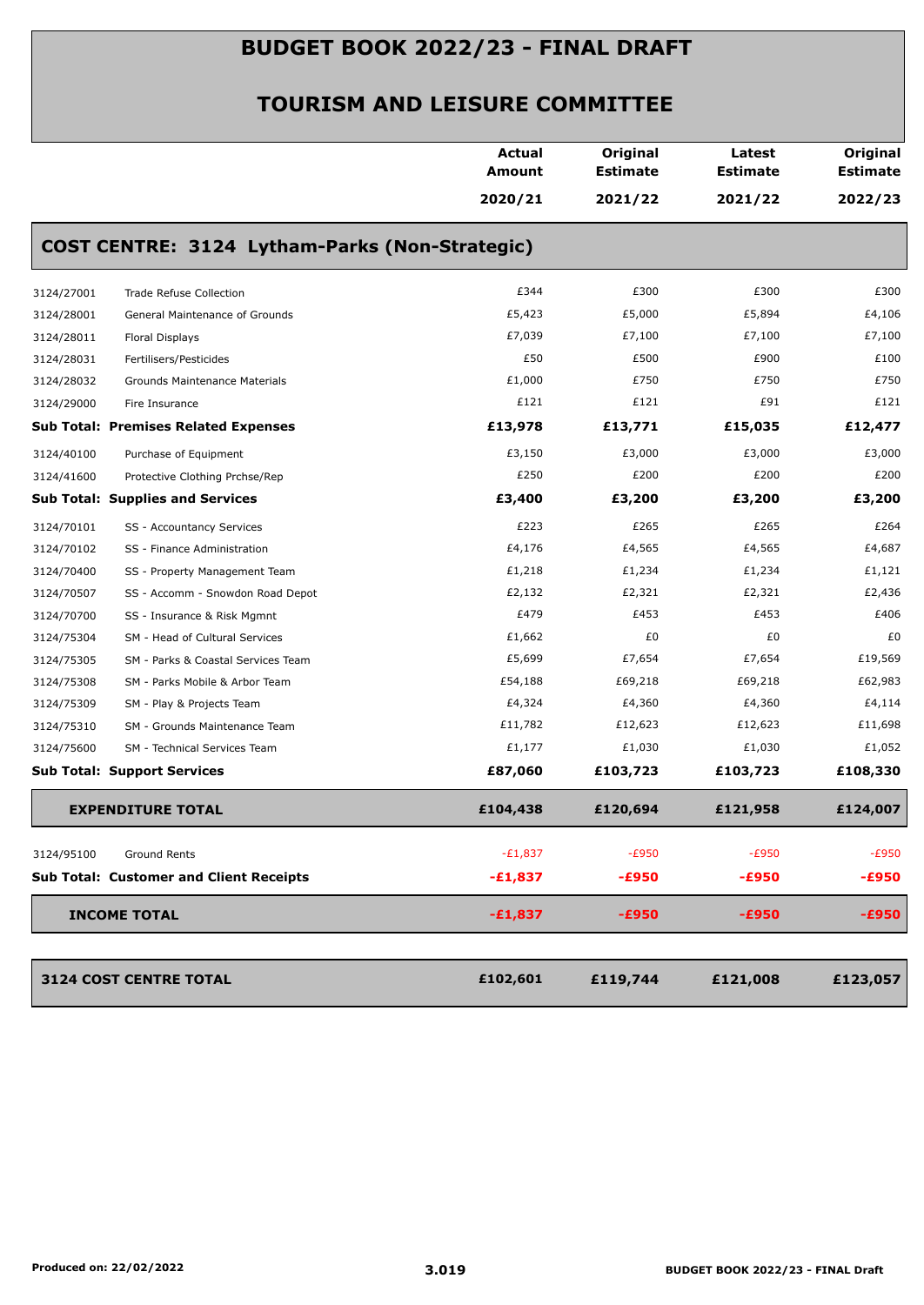|                                                  | <b>Actual</b><br><b>Amount</b> | Original<br><b>Estimate</b> | Latest<br><b>Estimate</b> | Original<br><b>Estimate</b> |
|--------------------------------------------------|--------------------------------|-----------------------------|---------------------------|-----------------------------|
|                                                  | 2020/21                        | 2021/22                     | 2021/22                   | 2022/23                     |
| COST CENTRE: 3126 Park View-Parks (Strategic)    |                                |                             |                           |                             |
| 3126/13000<br>Agency Staff                       | £4,490                         | £0                          | £0                        | £0                          |
| <b>Sub Total: Employees</b>                      | £4,490                         | £0                          | £Ο                        | £0                          |
| 3126/22014<br>Reps & Mtce of Capital Schemes     | £0                             | £3,000                      | £3,000                    | £3,000                      |
| 3126/27001<br>Trade Refuse Collection            | £3,069                         | £4,000                      | £4,000                    | £4,000                      |
| 3126/28001<br>General Maintenance of Grounds     | £988                           | £300                        | £300                      | £300                        |
| 3126/28032<br>Grounds Maintenance Materials      | £0                             | £100                        | £100                      | £100                        |
| 3126/28035<br>Sports Field Line Marking          | £415                           | £1,000                      | £1,000                    | £1,000                      |
| <b>Sub Total: Premises Related Expenses</b>      | £4,472                         | £8,400                      | £8,400                    | £8,400                      |
| 3126/40100<br>Purchase of Equipment              | £66                            | £350                        | £350                      | £350                        |
| 3126/41600<br>Protective Clothing Prchse/Rep     | £361                           | £100                        | £100                      | £100                        |
| <b>Sub Total: Supplies and Services</b>          | £428                           | £450                        | £450                      | £450                        |
| 3126/70101<br>SS - Accountancy Services          | £223                           | £265                        | £265                      | £264                        |
| 3126/70700<br>SS - Insurance & Risk Mgmnt        | £239                           | £227                        | £227                      | £203                        |
| SM - Head of Cultural Services<br>3126/75304     | £208                           | £0                          | £0                        | £0                          |
| 3126/75305<br>SM - Parks & Coastal Services Team | £4,514                         | £5,716                      | £5,716                    | £14,489                     |
| 3126/75308<br>SM - Parks Mobile & Arbor Team     | £7,631                         | £9,747                      | £9,747                    | £8,768                      |
| 3126/75309<br>SM - Play & Projects Team          | £2,162                         | £2,180                      | £2,180                    | £2,057                      |
| <b>Sub Total: Support Services</b>               | £14,977                        | £18,135                     | £18,135                   | £25,781                     |
| <b>EXPENDITURE TOTAL</b>                         | £24,367                        | £26,985                     | £26,985                   | £34,631                     |
| 3126 COST CENTRE TOTAL                           | £24,367                        | £26,985                     | £26,985                   | £34,631                     |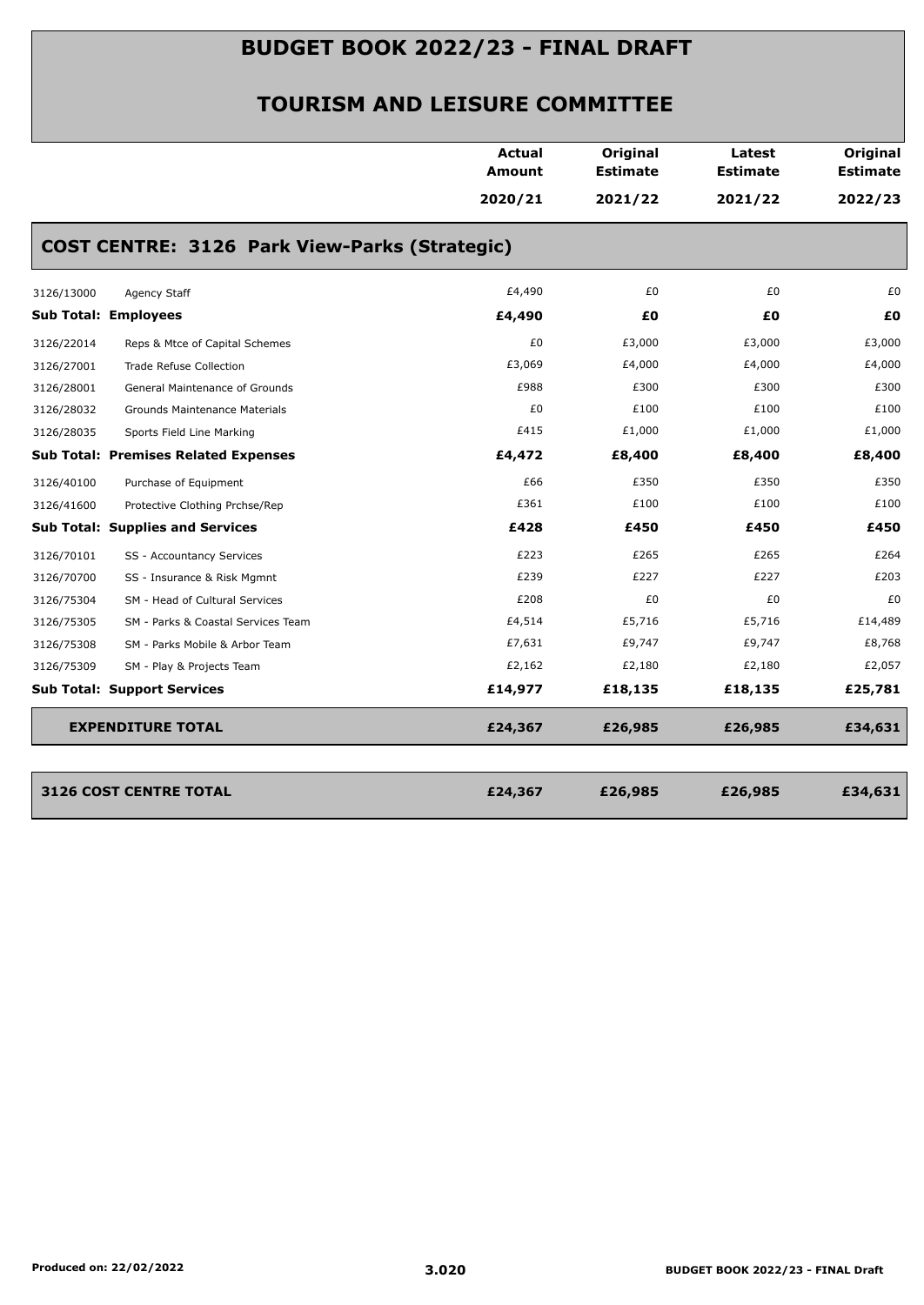|            |                                                 | <b>Actual</b><br><b>Amount</b> | Original<br><b>Estimate</b> | Latest<br><b>Estimate</b> | Original<br><b>Estimate</b> |
|------------|-------------------------------------------------|--------------------------------|-----------------------------|---------------------------|-----------------------------|
|            |                                                 | 2020/21                        | 2021/22                     | 2021/22                   | 2022/23                     |
|            | <b>COST CENTRE: 3135 Parks Development</b>      |                                |                             |                           |                             |
| 3135/28071 | Fylde in Bloom                                  | £3,163                         | £3,500                      | £3,500                    | £3,500                      |
|            | <b>Sub Total: Premises Related Expenses</b>     | £3,163                         | £3,500                      | £3,500                    | £3,500                      |
| 3135/70000 | SS - Chief Executive                            | £1,853                         | £1,850                      | £1,850                    | £1,864                      |
| 3135/70101 | SS - Accountancy Services                       | £455                           | £541                        | £541                      | £536                        |
| 3135/70102 | SS - Finance Administration                     | £1,165                         | £1,274                      | £1,274                    | £1,308                      |
| 3135/70700 | SS - Insurance & Risk Mgmnt                     | £359                           | £340                        | £340                      | £305                        |
| 3135/70901 | SS - Communications and PR                      | £573                           | £472                        | £472                      | £1,353                      |
| 3135/70902 | SS - Customer Service Assistants                | £2,523                         | £2,745                      | £2,745                    | £3,439                      |
| 3135/71100 | SS - Customer Service Specialists               | £2,421                         | £2,553                      | £2,553                    | £2,714                      |
| 3135/75302 | SM - Tourism & Cultural Services Team           | £14,905                        | £8,410                      | £8,410                    | £8,367                      |
| 3135/75304 | SM - Head of Cultural Services                  | £6,234                         | £0                          | £0                        | £0                          |
| 3135/75305 | SM - Parks & Coastal Services Team              | £1,619                         | £19,603                     | £19,603                   | £6,494                      |
| 3135/75306 | SM - Projects Team                              | £0                             | £12,775                     | £12,775                   | £18,704                     |
| 3135/75308 | SM - Parks Mobile & Arbor Team                  | £13,181                        | £16,836                     | £16,836                   | £15,806                     |
| 3135/75309 | SM - Play & Projects Team                       | £8,648                         | £8,720                      | £8,720                    | £8,229                      |
| 3135/75504 | SM - Development Services Mgt Team              | £2,871                         | £6,039                      | £6,039                    | £0                          |
|            | <b>Sub Total: Support Services</b>              | £56,807                        | £82,158                     | £82,158                   | £69,119                     |
| 3135/80000 | Capital Charges - Depreciation                  | £19,635                        | £19,635                     | £19,635                   | £19,635                     |
|            | <b>Sub Total: Deprctn and Impairment Losses</b> | £19,635                        | £19,635                     | £19,635                   | £19,635                     |
|            | <b>EXPENDITURE TOTAL</b>                        | £79,605                        | £105,293                    | £105,293                  | £92,254                     |
|            | <b>INCOME TOTAL</b>                             | £0                             | £0                          | £0                        | £0                          |
|            |                                                 |                                |                             |                           |                             |
|            | <b>3135 COST CENTRE TOTAL</b>                   | £79,605                        | £105,293                    | £105,293                  | £92,254                     |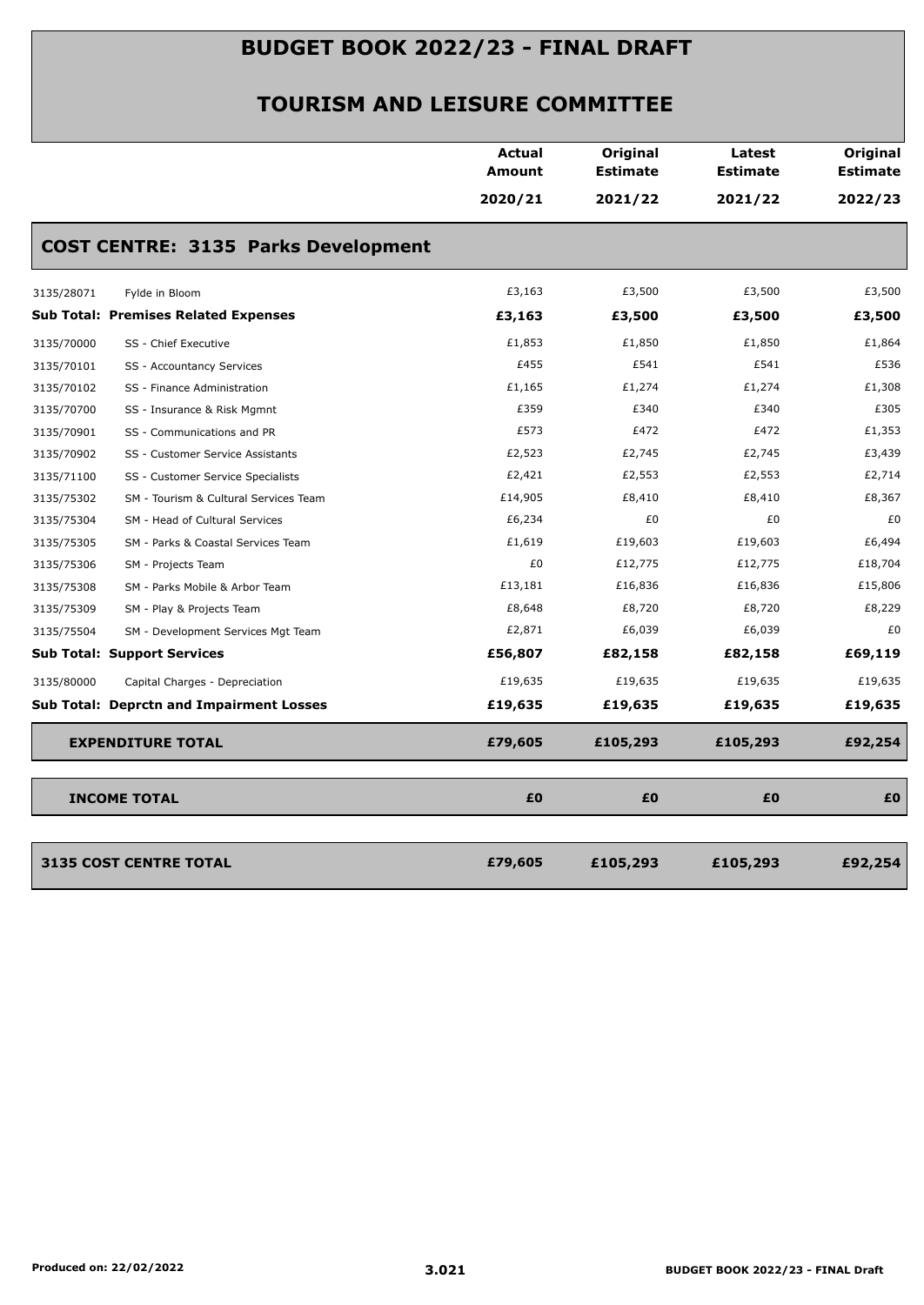|            |                                                      | <b>Actual</b><br>Amount | Original<br><b>Estimate</b> | Latest<br><b>Estimate</b> | Original<br><b>Estimate</b> |
|------------|------------------------------------------------------|-------------------------|-----------------------------|---------------------------|-----------------------------|
|            |                                                      | 2020/21                 | 2021/22                     | 2021/22                   | 2022/23                     |
|            | COST CENTRE: 3137 Parks Devlpmnt - Lytham & St Annes |                         |                             |                           |                             |
| 3137/22007 | Parks Furniture                                      | £16,639                 | £6,100                      | £7,680                    | £6,100                      |
| 3137/22013 | Drives and Paths                                     | £13,701                 | £20,000                     | £26,000                   | £20,000                     |
| 3137/28012 | Trees                                                | £0                      | £100                        | £100                      | £100                        |
| 3137/28013 | Trees & Shrubs                                       | £11,803                 | £14,300                     | £14,300                   | £14,300                     |
| 3137/28052 | Hard Landscape Schemes                               | £11,966                 | £13,500                     | £13,500                   | £13,500                     |
| 3137/28053 | Signs and Interpretation                             | £1,298                  | £3,000                      | £3,000                    | £3,000                      |
| 3137/28061 | Allotments                                           | £1,960                  | £2,000                      | £210                      | £2,000                      |
| 3137/28063 | Comm Projects & Initiatives                          | £7,644                  | £14,500                     | £21,500                   | £14,500                     |
| 3137/28071 | Fylde in Bloom                                       | £3,908                  | £4,000                      | £4,000                    | £4,000                      |
|            | <b>Sub Total: Premises Related Expenses</b>          | £68,919                 | £77,500                     | £90,290                   | £77,500                     |
| 3137/70600 | SS - Head of Governance                              | £970                    | £1,015                      | £1,015                    | £1,064                      |
| 3137/70700 | SS - Insurance & Risk Mgmnt                          | £359                    | £458                        | £458                      | £305                        |
| 3137/75302 | SM - Tourism & Cultural Services Team                | £46,082                 | £0                          | £0                        | £0                          |
| 3137/75304 | SM - Head of Cultural Services                       | £416                    | £0                          | £0                        | £0                          |
| 3137/75409 | SS - Procurement                                     | £0                      | £0                          | £0                        | £1,314                      |
|            | <b>Sub Total: Support Services</b>                   | £47,827                 | £1,473                      | £1,473                    | £2,683                      |
|            | <b>EXPENDITURE TOTAL</b>                             | £116,746                | £78,973                     | £91,763                   | £80,183                     |
| 3137/94407 | Donations                                            | £0                      | £0                          | $-E1,580$                 | £0                          |
|            | <b>Sub Total: Customer and Client Receipts</b>       | £0                      | £Ο                          | $-£1,580$                 | £0                          |
|            | <b>INCOME TOTAL</b>                                  | £0                      | £0                          | $-£1,580$                 | £Ο                          |
|            |                                                      |                         |                             |                           |                             |
|            | <b>3137 COST CENTRE TOTAL</b>                        | £116,746                | £78,973                     | £90,183                   | £80,183                     |
|            |                                                      |                         |                             |                           |                             |
|            |                                                      |                         |                             |                           |                             |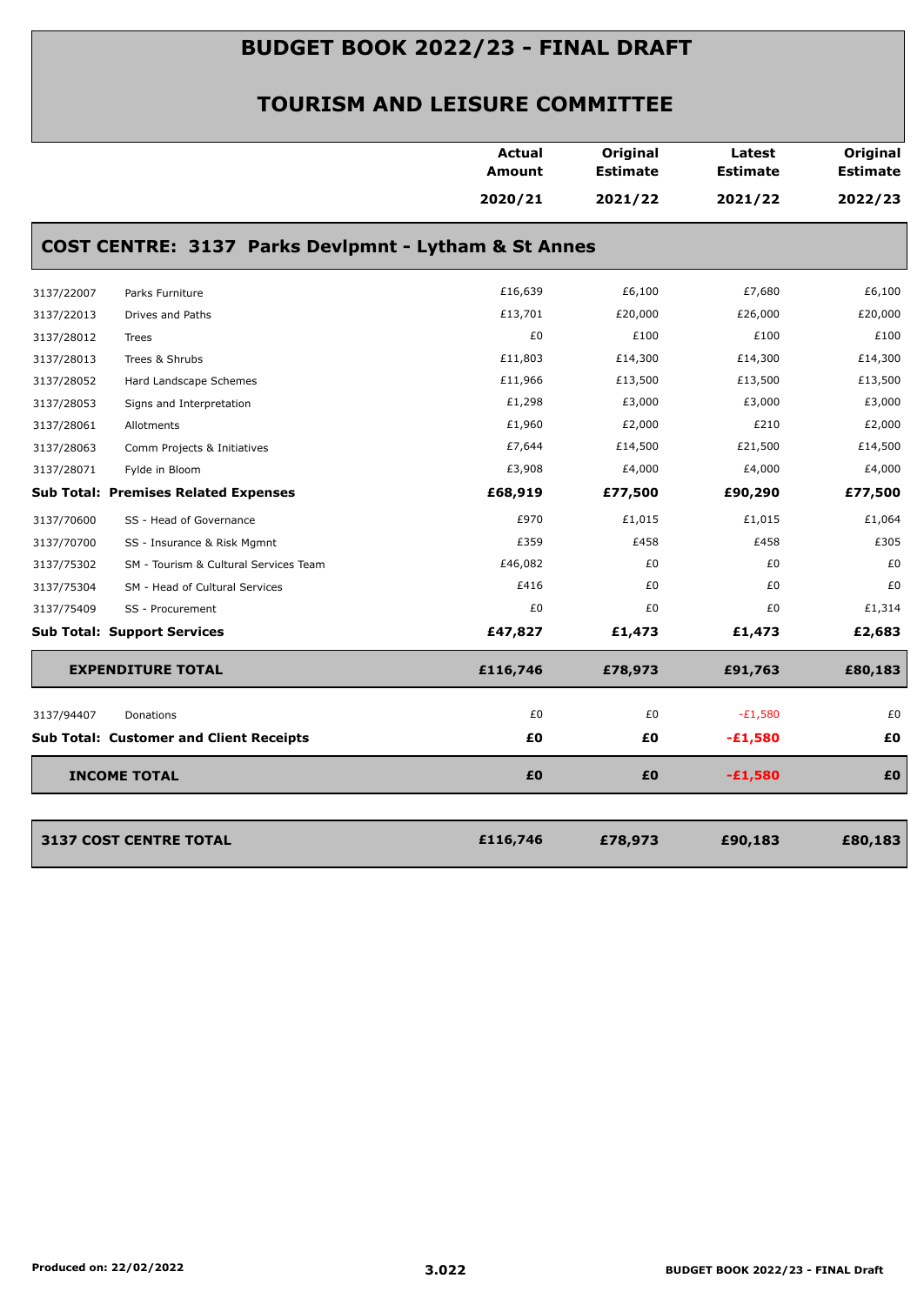|            |                                                    | Actual<br>Amount | Original<br><b>Estimate</b> | Latest<br><b>Estimate</b> | Original<br><b>Estimate</b> |
|------------|----------------------------------------------------|------------------|-----------------------------|---------------------------|-----------------------------|
|            |                                                    | 2020/21          | 2021/22                     | 2021/22                   | 2022/23                     |
|            | <b>COST CENTRE: 7550 Head of Cultural Services</b> |                  |                             |                           |                             |
| 7550/10000 | Salaries - Basic Pay                               | £59,132          | £53,329                     | £53,329                   | £54,796                     |
| 7550/10098 | IFRS - Accrued Annual/Flexi Leave Adj              | $-E29$           | £0                          | £0                        | £0                          |
| 7550/11000 | National Insurance                                 | £6,148           | £6,147                      | £6,147                    | £6,925                      |
| 7550/12000 | Pension Costs (Employer Contrbtn)                  | £10,585          | £8,106                      | £8,106                    | £8,329                      |
| 7550/12001 | Pension - Deficit Reduction Costs                  | £1,330           | £1,763                      | £1,763                    | £1,760                      |
| 7550/12021 | Actuarial Valn Adjustments (3 year)                | $-E935$          | £0                          | £0                        | £0                          |
| 7550/12099 | IAS 19 Adjustments                                 | £6,598           | £0                          | £0                        | £0                          |
| 7550/14008 | Mobile Phone Allowance                             | £225             | £0                          | £0                        | £0                          |
| 7550/17003 | Training Exps - qualifications                     | £539             | £0                          | £0                        | £0                          |
| 7550/18100 | Insurance - Employers Liability                    | £577             | £577                        | £198                      | £577                        |
|            | <b>Sub Total: Employees</b>                        | £84,169          | £69,922                     | £69,543                   | £72,387                     |
| 7550/35000 | <b>Essential User Allowance</b>                    | £963             | £964                        | £964                      | £964                        |
| 7550/35001 | Car Mileage Allowance                              | £0               | £1,000                      | £1,000                    | £1,000                      |
|            | <b>Sub Total: Transport Related Expenses</b>       | £963             | £1,964                      | £1,964                    | £1,964                      |
| 7550/40100 | Purchase of Equipment                              | £660             | £0                          | £0                        | £0                          |
| 7550/42101 | Photocopying Charges                               | £663             | £898                        | £898                      | £898                        |
| 7550/43000 | Postage                                            | £14              | £156                        | £156                      | £156                        |
| 7550/43103 | Mobile Phones - Calls/Rental                       | £0               | £154                        | £154                      | £154                        |
| 7550/43503 | Computer - Program Licnce Chgs                     | £717             | £3,000                      | £3,000                    | £3,000                      |
| 7550/45300 | Subscrptns and Levies General                      | £1,540           | £0                          | £0                        | £0                          |
| 7550/46106 | Insurance - Public Liability                       | £1,688           | £1,472                      | £687                      | £1,472                      |
|            | <b>Sub Total: Supplies and Services</b>            | £5,283           | £5,680                      | £4,895                    | £5,680                      |
| 7550/70101 | SS - Accountancy Services                          | £3,296           | £3,571                      | £3,571                    | £3,623                      |
| 7550/70103 | SS - Internal Audit                                | £2,782           | £2,891                      | £2,891                    | £2,929                      |
| 7550/70200 | SS - Computer Services                             | £5,405           | £8,774                      | £8,774                    | £7,915                      |
| 7550/70300 | SS - Human Resources                               | £1,427           | £1,492                      | £1,492                    | £706                        |
| 7550/70301 | SS - Payroll Administration                        | £113             | £143                        | £143                      | £69                         |
| 7550/70400 | SS - Property Management Team                      | £690             | £613                        | £613                      | £730                        |
| 7550/70500 | SS - Accommodation - Town Hall                     | £3,685           | £4,563                      | £4,563                    | £4,370                      |
| 7550/70902 | SS - Customer Service Assistants                   | £1,922           | £1,696                      | £1,696                    | £2,301                      |
| 7550/71100 | SS - Customer Service Specialists                  | £2,057           | £2,091                      | £2,091                    | £2,276                      |
| 7550/75403 | SM - Corporate Safety                              | £242             | £257                        | £257                      | £121                        |
|            | <b>Sub Total: Support Services</b>                 | £21,619          | £26,091                     | £26,091                   | £25,040                     |
|            | <b>EXPENDITURE TOTAL</b>                           | £112,034         | £103,657                    | £102,493                  | £105,071                    |
| 7550/99000 | Support Service Recharge                           | $-E112,034$      | $-E103,657$                 | $-E103,657$               | $-E105,071$                 |
|            | Sub Total: Recharge Income                         | $-£112,034$      | $-£103,657$                 | $-£103,657$               | $-£105,071$                 |
|            | <b>INCOME TOTAL</b>                                | $-£112,034$      | $-£103,657$                 | $-£103,657$               | $-£105,071$                 |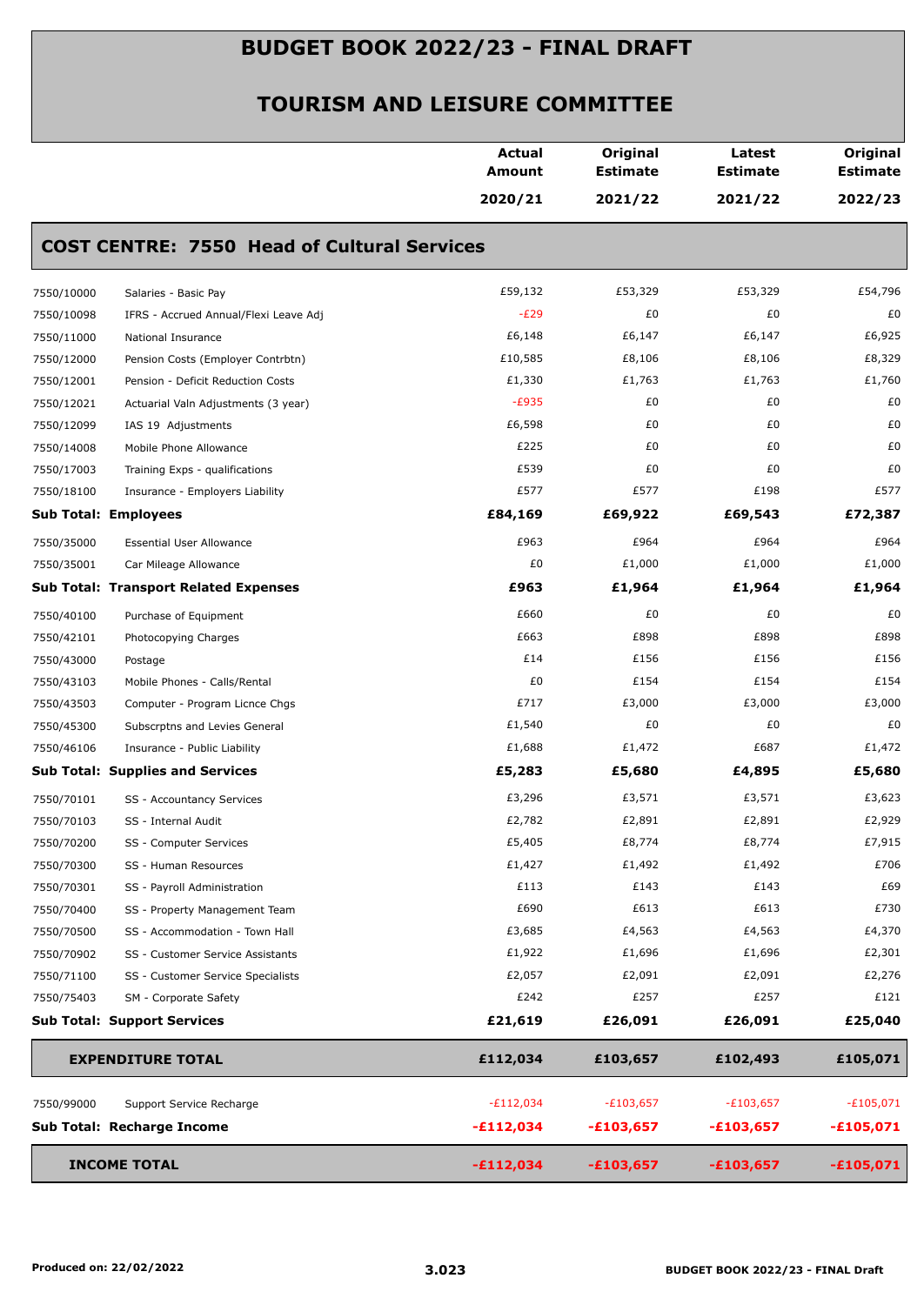| Original<br>Original<br>Actual<br>Latest<br><b>Estimate</b><br><b>Estimate</b><br><b>Estimate</b><br><b>Amount</b><br>2022/23<br>2020/21<br>2021/22<br>2021/22<br>£0<br><b>7550 COST CENTRE TOTAL</b><br>£0<br>£0<br>$-£1,164$ |  |  |  |
|--------------------------------------------------------------------------------------------------------------------------------------------------------------------------------------------------------------------------------|--|--|--|
|                                                                                                                                                                                                                                |  |  |  |
|                                                                                                                                                                                                                                |  |  |  |
|                                                                                                                                                                                                                                |  |  |  |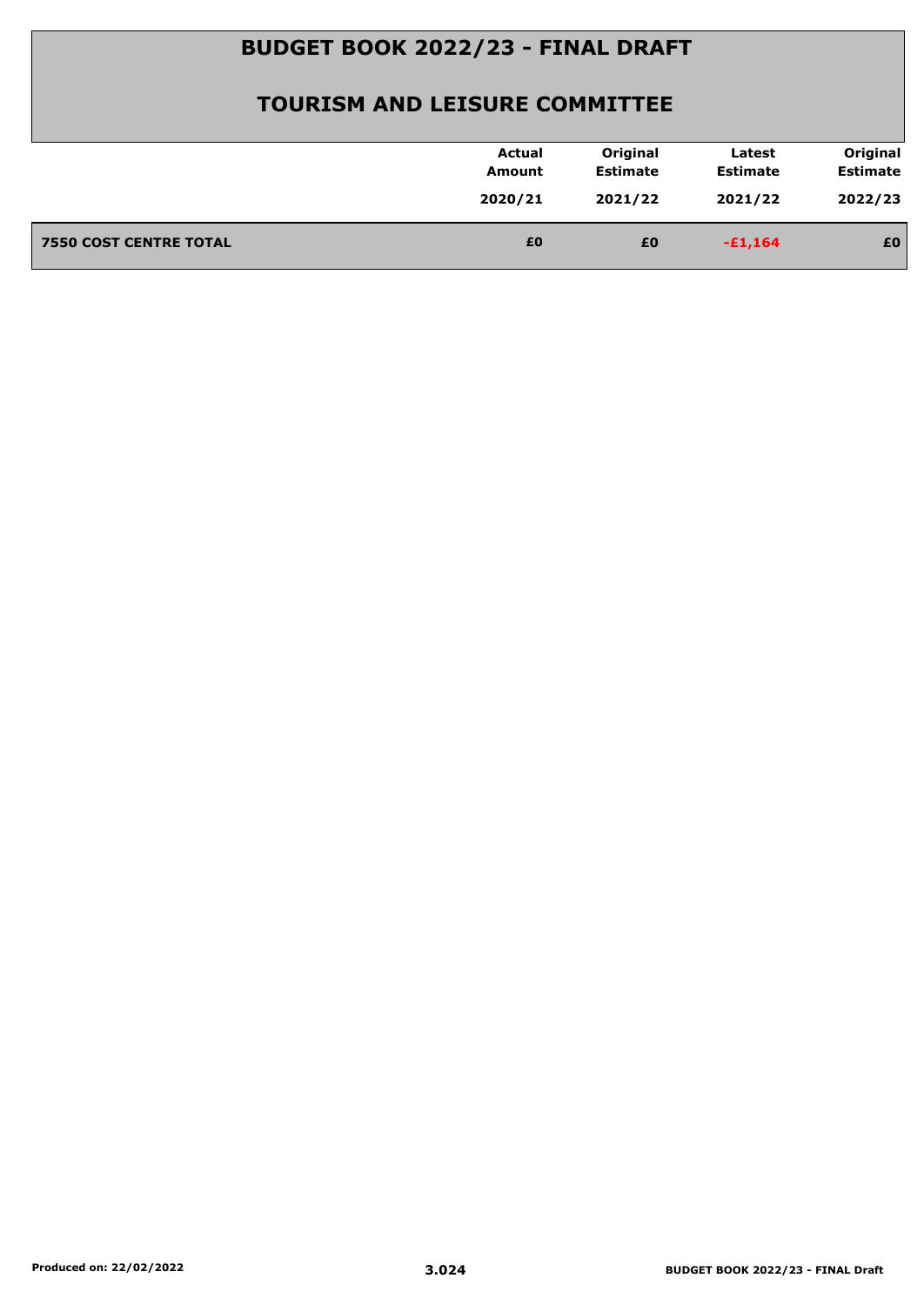|                                               |                                                            | <b>Actual</b><br><b>Amount</b> | Original<br><b>Estimate</b> | Latest<br><b>Estimate</b> | Original<br><b>Estimate</b> |
|-----------------------------------------------|------------------------------------------------------------|--------------------------------|-----------------------------|---------------------------|-----------------------------|
|                                               |                                                            | 2020/21                        | 2021/22                     | 2021/22                   | 2022/23                     |
|                                               | <b>COST CENTRE: 7551 Parks &amp; Coastal Services Team</b> |                                |                             |                           |                             |
| 7551/10000<br>Salaries - Basic Pay            |                                                            | £149,211                       | £178,478                    | £178,478                  | £183,387                    |
| 7551/10071<br>Salaries - Honorarium           |                                                            | £500                           | £0                          | £0                        | £0                          |
| 7551/10098                                    | IFRS - Accrued Annual/Flexi Leave Adj                      | $-E15$                         | £0                          | £0                        | £0                          |
| 7551/11000<br>National Insurance              |                                                            | £14,456                        | £17,357                     | £17,357                   | £19,668                     |
| 7551/12000                                    | Pension Costs (Employer Contrbtn)                          | £26,798                        | £23,303                     | £23,303                   | £23,944                     |
| 7551/12001                                    | Pension - Deficit Reduction Costs                          | £3,360                         | £3,229                      | £3,229                    | £3,223                      |
| 7551/12021                                    | Actuarial Valn Adjustments (3 year)                        | $-E2,414$                      | £0                          | £0                        | £0                          |
| 7551/12099<br>IAS 19 Adjustments              |                                                            | £16,672                        | £0                          | £0                        | £0                          |
| 7551/18004                                    | Misc Occupational Health Costs                             | £430                           | £0                          | £0                        | £0                          |
| 7551/18100                                    | Insurance - Employers Liability                            | £1,057                         | £1,057                      | £662                      | £1,057                      |
| <b>Sub Total: Employees</b>                   |                                                            | £210,055                       | £223,424                    | £223,029                  | £231,279                    |
| 7551/35000<br><b>Essential User Allowance</b> |                                                            | £1,926                         | £1,928                      | £1,928                    | £1,928                      |
| 7551/35001<br>Car Mileage Allowance           |                                                            | £148                           | £2,000                      | £2,000                    | £2,000                      |
| <b>Sub Total: Transport Related Expenses</b>  |                                                            | £2,074                         | £3,928                      | £3,928                    | £3,928                      |
| 7551/42101<br>Photocopying Charges            |                                                            | £284                           | £583                        | £583                      | £583                        |
| 7551/43000<br>Postage                         |                                                            | £18                            | £11                         | £11                       | £11                         |
| 7551/43103                                    | Mobile Phones - Calls/Rental                               | £519                           | £779                        | £779                      | £779                        |
| 7551/46106<br>Insurance - Public Liability    |                                                            | £3,092                         | £2,697                      | £2,299                    | £2,697                      |
| <b>Sub Total: Supplies and Services</b>       |                                                            | £3,913                         | £4,070                      | £3,672                    | £4,070                      |
| 7551/70101<br>SS - Accountancy Services       |                                                            | £204                           | £221                        | £221                      | £224                        |
| 7551/70103<br>SS - Internal Audit             |                                                            | £2,782                         | £2,891                      | £2,891                    | £2,929                      |
| 7551/70200<br>SS - Computer Services          |                                                            | £5,405                         | £13,200                     | £13,200                   | £11,834                     |
| 7551/70300<br>SS - Human Resources            |                                                            | £3,568                         | £3,731                      | £3,731                    | £4,235                      |
| 7551/70301<br>SS - Payroll Administration     |                                                            | £284                           | £357                        | £357                      | £409                        |
| 7551/70400                                    | SS - Property Management Team                              | £0                             | £0                          | £0                        | £1,092                      |
| 7551/70500                                    | SS - Accommodation - Town Hall                             | £0                             | £0                          | £0                        | £6,537                      |
| 7551/70902                                    | SS - Customer Service Assistants                           | £1,922                         | £1,696                      | £1,696                    | £2,301                      |
| 7551/71100                                    | SS - Customer Service Specialists                          | £2,057                         | £2,091                      | £2,091                    | £2,276                      |
| 7551/75304                                    | SM - Head of Cultural Services                             | £7,528                         | £22,585                     | £22,585                   | £23,210                     |
| 7551/75403<br>SM - Corporate Safety           |                                                            | £605                           | £642                        | £642                      | £729                        |
| 7551/75409<br>SS - Procurement                |                                                            | £0                             | £0                          | £0                        | £2,612                      |
| <b>Sub Total: Support Services</b>            |                                                            | £24,355                        | £47,414                     | £47,414                   | £58,388                     |
| <b>EXPENDITURE TOTAL</b>                      |                                                            | £240,397                       | £278,836                    | £278,043                  | £297,665                    |
| 7551/99000<br>Support Service Recharge        |                                                            | $-E240,397$                    | $-E278,836$                 | $-E278,836$               | -£297,665                   |
| Sub Total: Recharge Income                    |                                                            | $-E240,397$                    | $-E278,836$                 | $-E278,836$               | $-E297,665$                 |
|                                               |                                                            |                                |                             |                           |                             |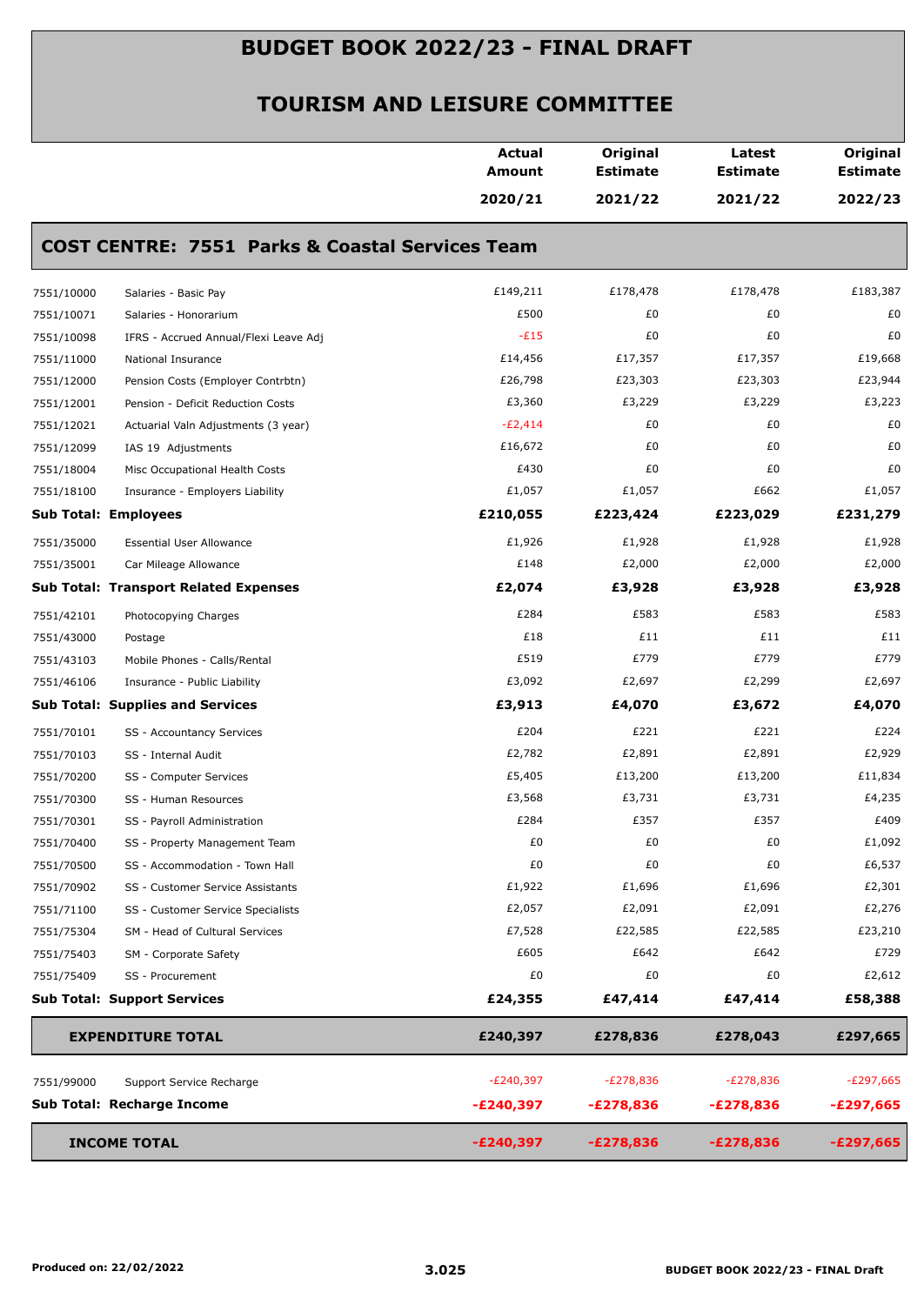| 2022/23<br>2020/21<br>2021/22<br>2021/22<br>£0<br><b>7551 COST CENTRE TOTAL</b><br>£0<br>£0<br>$-E793$ | <b>Actual</b><br>Amount | Original<br><b>Estimate</b> | Latest<br><b>Estimate</b> | Original<br><b>Estimate</b> |
|--------------------------------------------------------------------------------------------------------|-------------------------|-----------------------------|---------------------------|-----------------------------|
|                                                                                                        |                         |                             |                           |                             |
|                                                                                                        |                         |                             |                           |                             |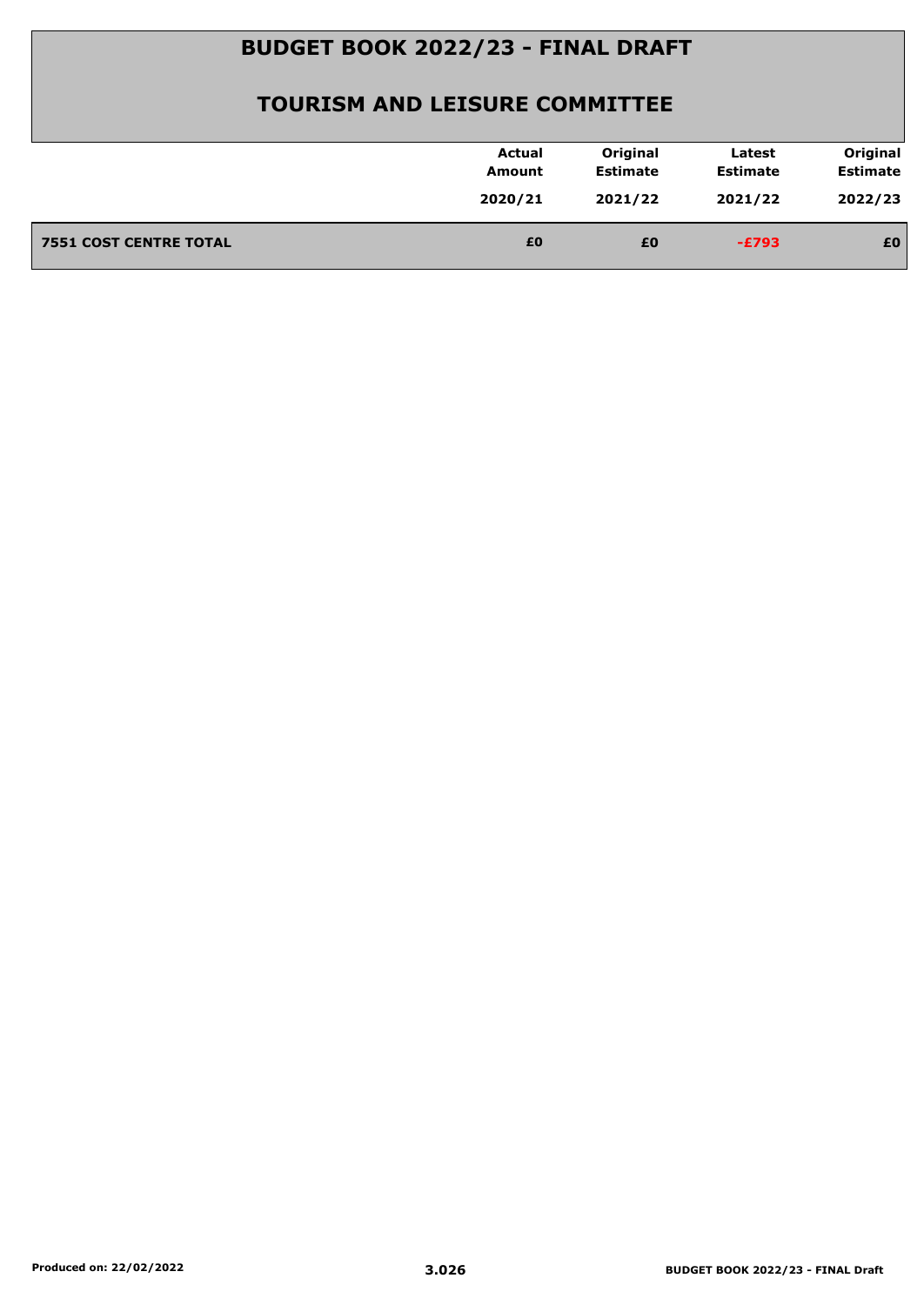|            |                                                        | <b>Actual</b><br><b>Amount</b> | Original<br><b>Estimate</b> | Latest<br><b>Estimate</b> | Original<br><b>Estimate</b> |
|------------|--------------------------------------------------------|--------------------------------|-----------------------------|---------------------------|-----------------------------|
|            |                                                        | 2020/21                        | 2021/22                     | 2021/22                   | 2022/23                     |
|            | <b>COST CENTRE: 7553 Parks Mobile &amp; Arbor Team</b> |                                |                             |                           |                             |
| 7553/10000 | Salaries - Basic Pay                                   | £38,266                        | £126,899                    | £126,899                  | £134,340                    |
| 7553/10022 | Salaries - Overtime (1.5)                              | £634                           | £1,500                      | £1,500                    | £1,500                      |
| 7553/10023 | Salaries - Overtime (2.0)                              | £1,208                         | £500                        | £500                      | £500                        |
| 7553/10041 | Salaries - Sickness Pay                                | £2,415                         | £0                          | £0                        | £0                          |
| 7553/10071 | Salaries - Honorarium                                  | £220                           | £0                          | £0                        | £0                          |
| 7553/11000 | National Insurance                                     | £3,595                         | £10,239                     | £10,239                   | £12,286                     |
| 7553/12000 | Pension Costs (Employer Contrbtn)                      | £7,651                         | £19,288                     | £19,288                   | £19,818                     |
| 7553/12001 | Pension - Deficit Reduction Costs                      | £961                           | £2,673                      | £2,673                    | £2,668                      |
| 7553/12021 | Actuarial Valn Adjustments (3 year)                    | $-E678$                        | £0                          | £0                        | £0                          |
| 7553/12099 | IAS 19 Adjustments                                     | £4,768                         | £0                          | £0                        | £0                          |
| 7553/13000 | Agency Staff                                           | £69,789                        | £35,856                     | £35,856                   | £35,856                     |
| 7553/18100 | Insurance - Employers Liability                        | £875                           | £875                        | £471                      | £875                        |
|            | <b>Sub Total: Employees</b>                            | £129,703                       | £197,830                    | £197,426                  | £207,843                    |
| 7553/32000 | Rech - Vehicle and Plant Costs                         | £77,696                        | £80,866                     | £80,866                   | £50,296                     |
|            | <b>Sub Total: Transport Related Expenses</b>           | £77,696                        | £80,866                     | £80,866                   | £50,296                     |
| 7553/43103 | Mobile Phones - Calls/Rental                           | £356                           | £123                        | £123                      | £123                        |
| 7553/43503 | Computer - Program Licnce Chgs                         | £0                             | £1,000                      | £12,000                   | £6,000                      |
| 7553/46106 | Insurance - Public Liability                           | £2,559                         | £2,232                      | £1,635                    | £2,232                      |
|            | <b>Sub Total: Supplies and Services</b>                | £2,915                         | £3,355                      | £13,758                   | £8,355                      |
| 7553/70101 | SS - Accountancy Services                              | £204                           | £221                        | £221                      | £224                        |
| 7553/70102 | SS - Finance Administration                            | £609                           | £611                        | £611                      | £640                        |
| 7553/70300 | SS - Human Resources                                   | £5,709                         | £5,949                      | £5,949                    | £4,235                      |
| 7553/70301 | SS - Payroll Administration                            | £453                           | £570                        | £570                      | £409                        |
| 7553/70902 | SS - Customer Service Assistants                       | £1,922                         | £1,696                      | £1,696                    | £2,301                      |
| 7553/71100 | SS - Customer Service Specialists                      | £2,057                         | £2,091                      | £2,091                    | £2,276                      |
| 7553/75305 | SM - Parks & Coastal Services Team                     | £30,397                        | £28,486                     | £28,486                   | £19,059                     |
| 7553/75403 | SM - Corporate Safety                                  | £968                           | £1,024                      | £1,024                    | £729                        |
|            | <b>Sub Total: Support Services</b>                     | £42,319                        | £40,648                     | £40,648                   | £29,873                     |
|            | <b>EXPENDITURE TOTAL</b>                               | £252,633                       | £322,699                    | £332,698                  | £296,367                    |
| 7553/99000 | Support Service Recharge                               | $-E252,633$                    | $-E322,699$                 | $-E322,699$               | $-E296,367$                 |
|            | Sub Total: Recharge Income                             | $-E252,633$                    | -£322,699                   | $-£322,699$               | $-E296,367$                 |
|            | <b>INCOME TOTAL</b>                                    | $-E252,633$                    | $-£322,699$                 | $-£322,699$               | $-E296,367$                 |
|            | <b>7553 COST CENTRE TOTAL</b>                          | £0                             | £0                          | £9,999                    | £0                          |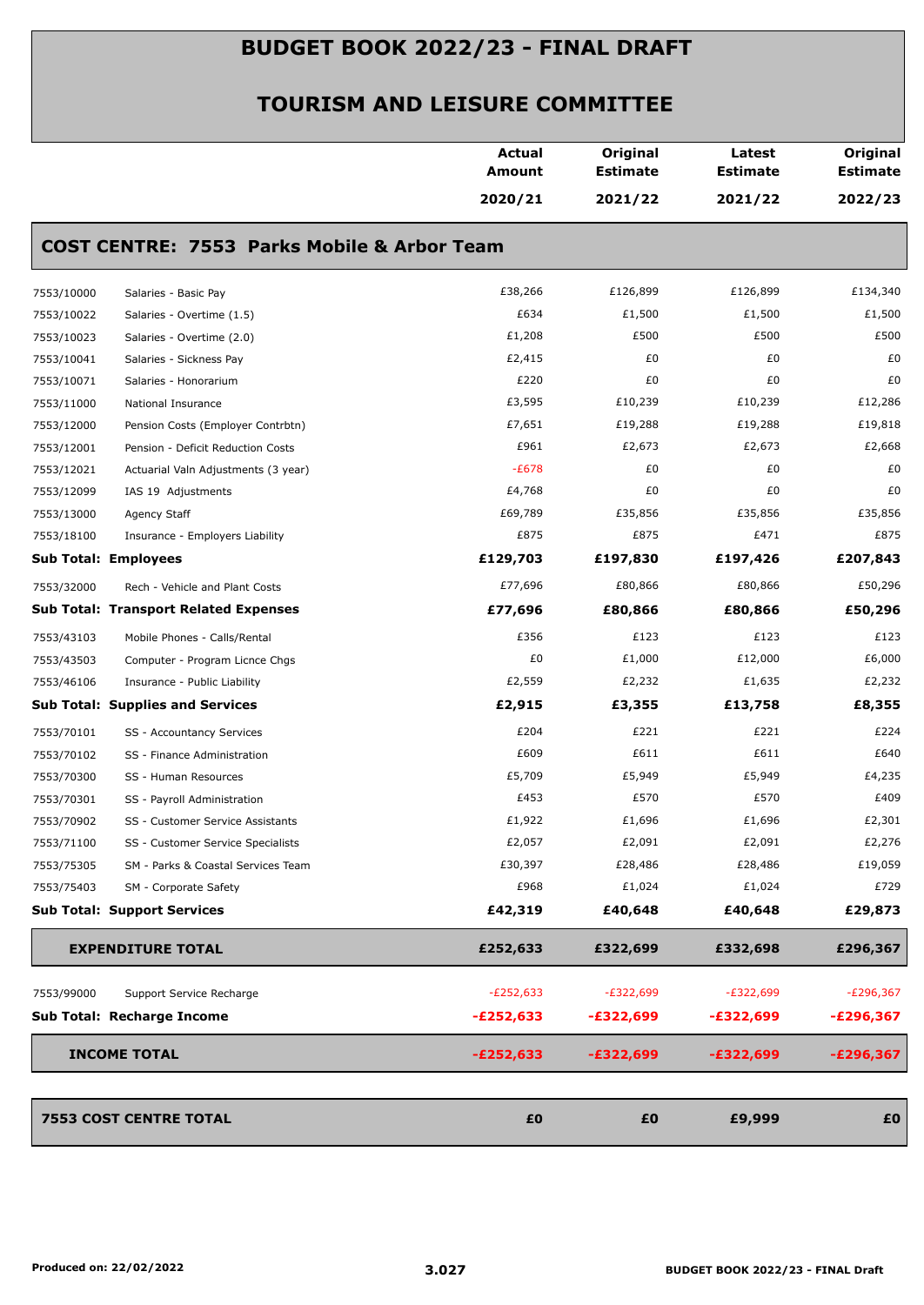|            |                                                 | <b>Actual</b><br><b>Amount</b> | Original<br><b>Estimate</b> | Latest<br><b>Estimate</b> | Original<br><b>Estimate</b> |
|------------|-------------------------------------------------|--------------------------------|-----------------------------|---------------------------|-----------------------------|
|            |                                                 | 2020/21                        | 2021/22                     | 2021/22                   | 2022/23                     |
|            | <b>COST CENTRE: 7554 Play and Projects Team</b> |                                |                             |                           |                             |
| 7554/10000 | Salaries - Basic Pay                            | £46,122                        | £47,511                     | £47,511                   | £46,849                     |
| 7554/10022 | Salaries - Overtime (1.5)                       | £1,690                         | £0                          | £0                        | £0                          |
| 7554/10023 | Salaries - Overtime (2.0)                       | £763                           | £0                          | £0                        | £0                          |
| 7554/10027 | Salaries - Overtime (Time + 1/3)                | £0                             | £2,000                      | £2,000                    | £2,000                      |
| 7554/10041 | Salaries - Sickness Pay                         | £117                           | £0                          | £0                        | £0                          |
| 7554/10071 | Salaries - Honorarium                           | £600                           | £0                          | £0                        | £0                          |
| 7554/11000 | National Insurance                              | £4,114                         | £4,132                      | £4,132                    | £4,407                      |
| 7554/12000 | Pension Costs (Employer Contrbtn)               | £8,860                         | £7,222                      | £7,222                    | £7,420                      |
| 7554/12001 | Pension - Deficit Reduction Costs               | £1,111                         | £1,001                      | £1,001                    | £999                        |
| 7554/12021 | Actuarial Valn Adjustments (3 year)             | $-E800$                        | £0                          | £0                        | £0                          |
| 7554/12099 | IAS 19 Adjustments                              | £5,511                         | £0                          | £0                        | £0                          |
| 7554/14001 | First Aid Allowance                             | £208                           | £0                          | £0                        | £0                          |
| 7554/14008 | Mobile Phone Allowance                          | £180                           | £0                          | £0                        | £0                          |
| 7554/18100 | Insurance - Employers Liability                 | £328                           | £328                        | £176                      | £328                        |
|            | <b>Sub Total: Employees</b>                     | £68,803                        | £62,194                     | £62,042                   | £62,003                     |
| 7554/32000 | Rech - Vehicle and Plant Costs                  | £18,550                        | £24,291                     | £24,291                   | £15,108                     |
|            | <b>Sub Total: Transport Related Expenses</b>    | £18,550                        | £24,291                     | £24,291                   | £15,108                     |
| 7554/42101 | Photocopying Charges                            | £25                            | £34                         | £34                       | £34                         |
| 7554/43103 | Mobile Phones - Calls/Rental                    | £236                           | £829                        | £829                      | £829                        |
| 7554/46106 | Insurance - Public Liability                    | £958                           | £835                        | £612                      | £835                        |
|            | <b>Sub Total: Supplies and Services</b>         | £1,219                         | £1,698                      | £1,475                    | £1,698                      |
| 7554/70101 | SS - Accountancy Services                       | £204                           | £221                        | £221                      | £224                        |
| 7554/70102 | SS - Finance Administration                     | £373                           | £375                        | £375                      | £392                        |
| 7554/70103 | SS - Internal Audit                             | £2,782                         | £2,891                      | £2,891                    | £2,929                      |
| 7554/70200 | SS - Computer Services                          | £2,702                         | £4,426                      | £4,426                    | £3,920                      |
| 7554/70300 | SS - Human Resources                            | £1,427                         | £1,492                      | £1,492                    | £1,412                      |
| 7554/70301 | SS - Payroll Administration                     | £113                           | £143                        | £143                      | £136                        |
| 7554/70400 | SS - Property Management Team                   | £0                             | £0                          | £0                        | £362                        |
| 7554/70500 | SS - Accommodation - Town Hall                  | £0                             | £0                          | £0                        | £2,167                      |
| 7554/70902 | SS - Customer Service Assistants                | £1,922                         | £1,696                      | £1,696                    | £2,301                      |
| 7554/71100 | SS - Customer Service Specialists               | £2,057                         | £2,091                      | £2,091                    | £2,276                      |
| 7554/75305 | SM - Parks & Coastal Services Team              | £7,706                         | £7,222                      | £7,222                    | £7,690                      |
| 7554/75403 | SM - Corporate Safety                           | £242                           | £257                        | £257                      | £243                        |
|            | <b>Sub Total: Support Services</b>              | £19,528                        | £20,814                     | £20,814                   | £24,052                     |
|            | <b>EXPENDITURE TOTAL</b>                        | £108,101                       | £108,997                    | £108,622                  | £102,861                    |
| 7554/99000 | Support Service Recharge                        | $-£108,101$                    | $-E108,997$                 | $-E108,997$               | $-£102,861$                 |
|            | Sub Total: Recharge Income                      | $-£108,101$                    | $-£108,997$                 | $-£108,997$               | $-£102,861$                 |
|            | <b>INCOME TOTAL</b>                             | $-£108,101$                    | $-£108,997$                 | $-£108,997$               | $-£102,861$                 |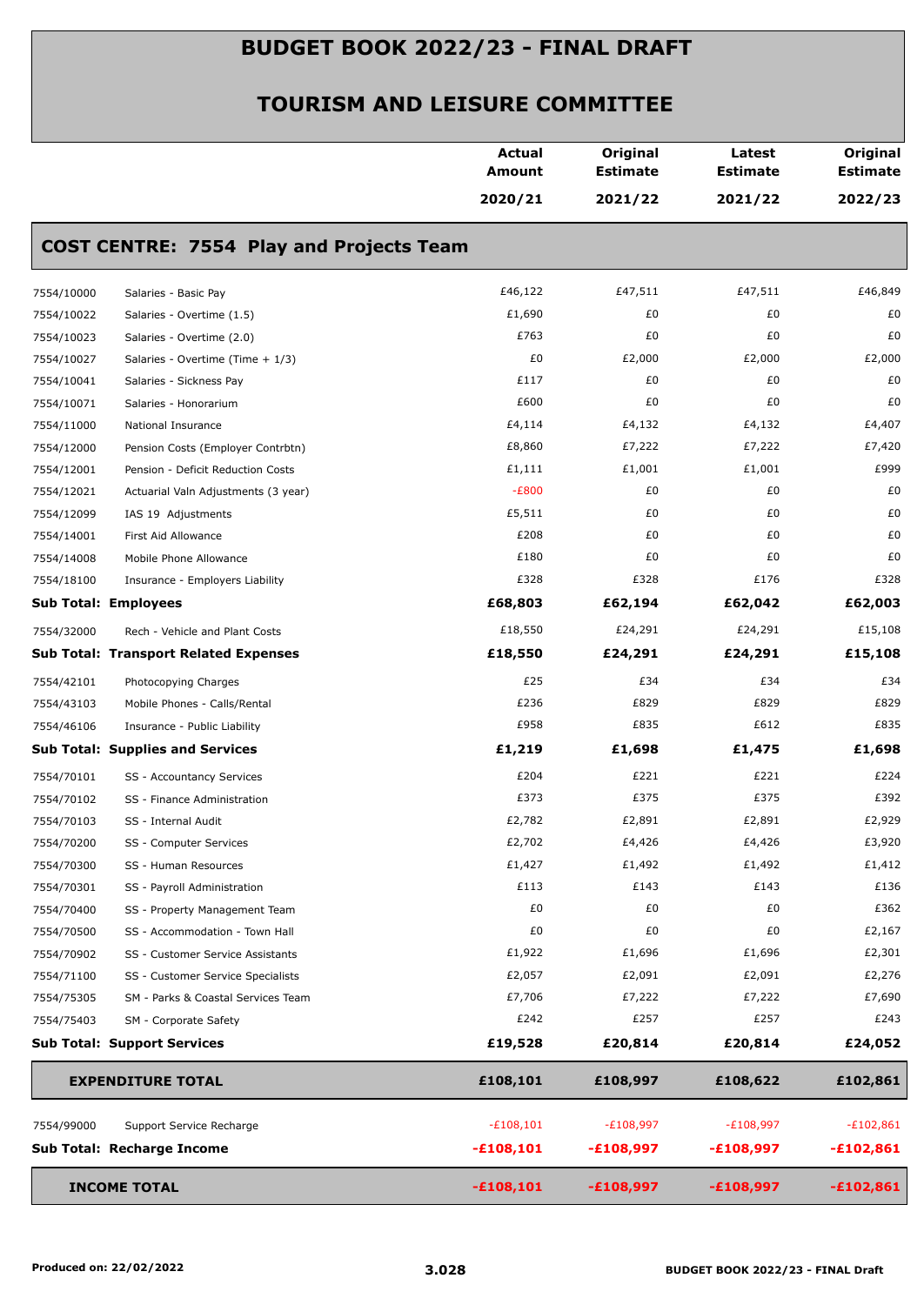| 2022/23<br>2020/21<br>2021/22<br>2021/22<br>£0<br><b>7554 COST CENTRE TOTAL</b><br>£0<br>£0<br>$-E375$ | <b>Actual</b><br>Amount | Original<br><b>Estimate</b> | Latest<br><b>Estimate</b> | Original<br><b>Estimate</b> |
|--------------------------------------------------------------------------------------------------------|-------------------------|-----------------------------|---------------------------|-----------------------------|
|                                                                                                        |                         |                             |                           |                             |
|                                                                                                        |                         |                             |                           |                             |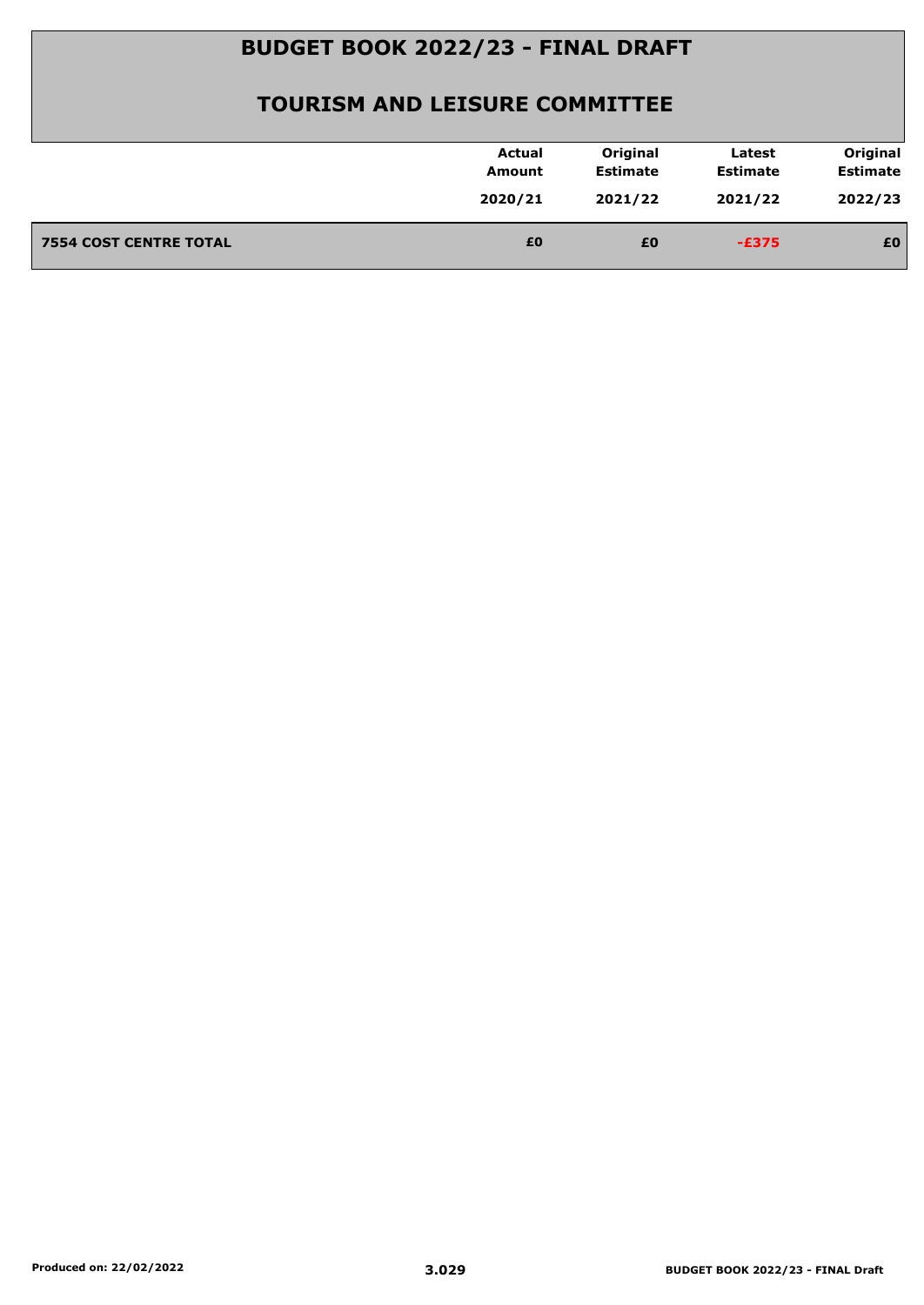|            |                                                   | <b>Actual</b><br><b>Amount</b> | Original<br><b>Estimate</b> | Latest<br><b>Estimate</b> | Original<br><b>Estimate</b> |
|------------|---------------------------------------------------|--------------------------------|-----------------------------|---------------------------|-----------------------------|
|            |                                                   | 2020/21                        | 2021/22                     | 2021/22                   | 2022/23                     |
|            | <b>COST CENTRE: 7555 Grounds Maintenance Team</b> |                                |                             |                           |                             |
| 7555/10000 | Salaries - Basic Pay                              | £23,430                        | £25,165                     | £25,165                   | £25,857                     |
| 7555/10022 | Salaries - Overtime (1.5)                         | £0                             | £1,000                      | £1,000                    | £1,000                      |
| 7555/10023 | Salaries - Overtime (2.0)                         | £0                             | £500                        | £500                      | £500                        |
| 7555/10041 | Salaries - Sickness Pay                           | £1,061                         | £0                          | £0                        | £0                          |
| 7555/10071 | Salaries - Honorarium                             | £120                           | £0                          | £0                        | £0                          |
| 7555/11000 | National Insurance                                | £2,196                         | £2,261                      | £2,261                    | £2,569                      |
| 7555/12000 | Pension Costs (Employer Contrbtn)                 | £4,421                         | £3,825                      | £3,825                    | £3,930                      |
| 7555/12001 | Pension - Deficit Reduction Costs                 | £554                           | £530                        | £530                      | £529                        |
| 7555/12021 | Actuarial Valn Adjustments (3 year)               | $-E398$                        | £0                          | £0                        | £0                          |
| 7555/12099 | IAS 19 Adjustments                                | £2,750                         | £0                          | £0                        | £0                          |
| 7555/14001 | First Aid Allowance                               | £85                            | £0                          | £0                        | £0                          |
| 7555/18100 | Insurance - Employers Liability                   | £173                           | £173                        | £93                       | £173                        |
|            | <b>Sub Total: Employees</b>                       | £34,392                        | £33,454                     | £33,374                   | £34,558                     |
| 7555/32000 | Rech - Vehicle and Plant Costs                    | £9,392                         | £12,094                     | £12,094                   | £7,522                      |
|            | <b>Sub Total: Transport Related Expenses</b>      | £9,392                         | £12,094                     | £12,094                   | £7,522                      |
| 7555/43103 | Mobile Phones - Calls/Rental                      | £126                           | £157                        | £157                      | £157                        |
| 7555/46106 | Insurance - Public Liability                      | £508                           | £443                        | £324                      | £443                        |
|            | <b>Sub Total: Supplies and Services</b>           | £634                           | £600                        | £481                      | £600                        |
| 7555/70101 | SS - Accountancy Services                         | £204                           | £221                        | £221                      | £224                        |
| 7555/70102 | SS - Finance Administration                       | £216                           | £217                        | £217                      | £227                        |
| 7555/70103 | SS - Internal Audit                               | £2,782                         | £5,781                      | £5,781                    | £5,858                      |
| 7555/70300 | SS - Human Resources                              | £714                           | £746                        | £746                      | £706                        |
| 7555/70301 | SS - Payroll Administration                       | £56                            | £71                         | £71                       | £69                         |
| 7555/70902 | SS - Customer Service Assistants                  | £1,922                         | £1,696                      | £1,696                    | £2,301                      |
| 7555/71100 | SS - Customer Service Specialists                 | £2,057                         | £2,091                      | £2,091                    | £2,276                      |
| 7555/75305 | SM - Parks & Coastal Services Team                | £6,422                         | £6,018                      | £6,018                    | £4,026                      |
| 7555/75403 | SM - Corporate Safety                             | £121                           | £128                        | £128                      | £121                        |
|            | <b>Sub Total: Support Services</b>                | £14,494                        | £16,969                     | £16,969                   | £15,808                     |
|            | <b>EXPENDITURE TOTAL</b>                          | £58,912                        | £63,117                     | £62,918                   | £58,488                     |
| 7555/99000 | Support Service Recharge                          | $-E58,912$                     | $-E63,117$                  | $-E63,117$                | $-E58,488$                  |
|            | Sub Total: Recharge Income                        | $-£58,912$                     | $-£63,117$                  | $-£63,117$                | $-£58,488$                  |
|            | <b>INCOME TOTAL</b>                               | $-£58,912$                     | $-£63,117$                  | $-£63,117$                | $-£58,488$                  |
|            |                                                   |                                |                             |                           |                             |
|            | <b>7555 COST CENTRE TOTAL</b>                     | £0                             | £0                          | $-E199$                   | £0                          |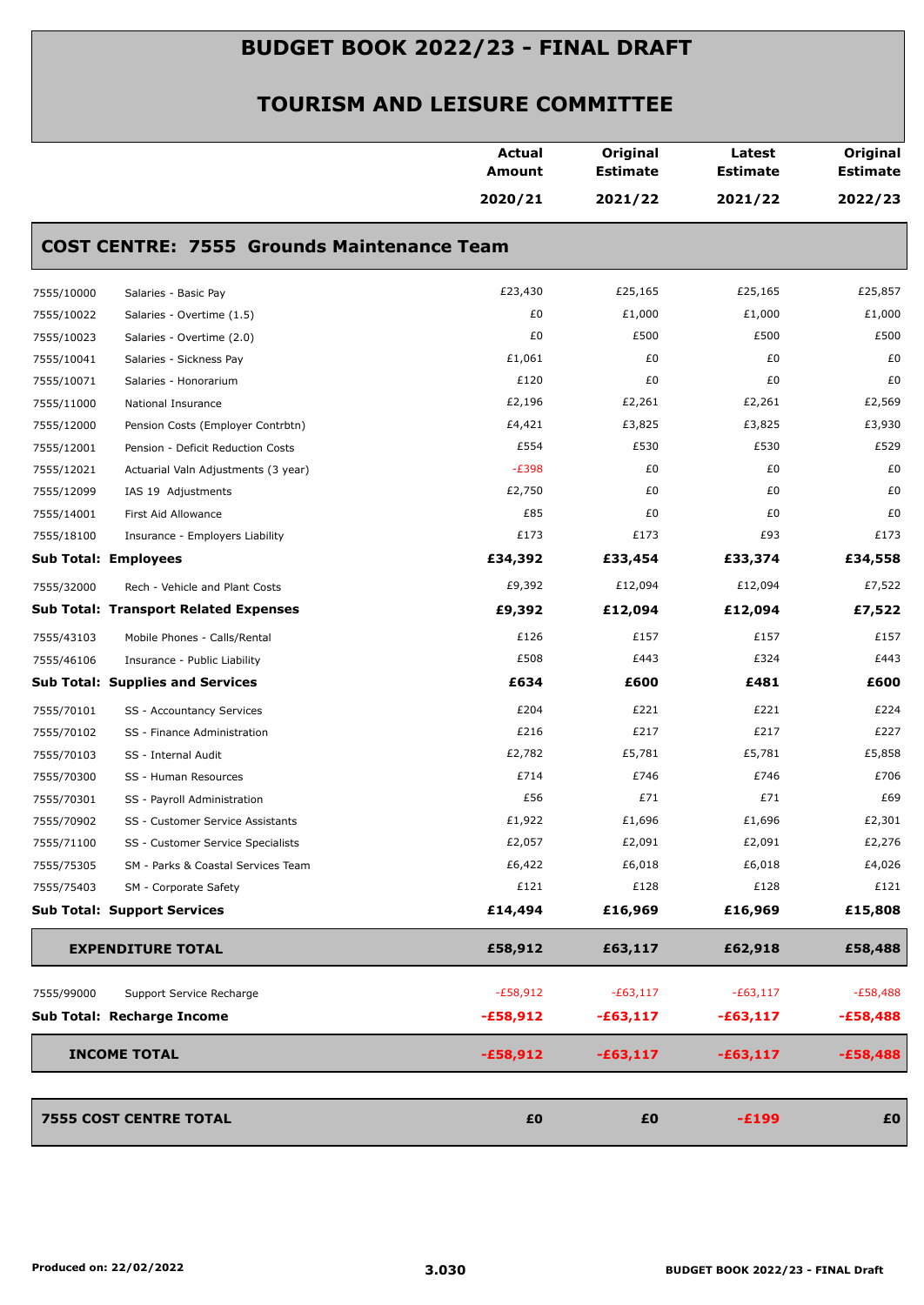|                                                 | <b>Actual</b><br>Amount | Original<br><b>Estimate</b> | Latest<br><b>Estimate</b> | Original<br><b>Estimate</b> |
|-------------------------------------------------|-------------------------|-----------------------------|---------------------------|-----------------------------|
|                                                 | 2020/21                 | 2021/22                     | 2021/22                   | 2022/23                     |
| <b>COST CENTRE: 7558 Projects Team</b>          |                         |                             |                           |                             |
| 7558/10000<br>Salaries - Basic Pay              | £0                      | £54,798                     | £54,798                   | £18,567                     |
| 7558/11000<br>National Insurance                | £0                      | £5,138                      | £5,138                    | £1,472                      |
| 7558/12000<br>Pension Costs (Employer Contrbtn) | £0                      | £8,330                      | £8,330                    | £8,558                      |
| <b>Sub Total: Employees</b>                     | £0                      | £68,266                     | £68,266                   | £28,597                     |
| 7558/46106<br>Insurance - Public Liability      | £0                      | £0                          | £706                      | £0                          |
| <b>Sub Total: Supplies and Services</b>         | £Ο                      | £0                          | £706                      | £0                          |
| 7558/70200<br>SS - Computer Services            | £0                      | £8,774                      | £8,774                    | £7,915                      |
| 7558/70300<br>SS - Human Resources              | £0                      | £1,492                      | £1,492                    | £706                        |
| 7558/70301<br>SS - Payroll Administration       | £0                      | £143                        | £143                      | £69                         |
| 7558/75403<br>SM - Corporate Safety             | £0                      | £257                        | £257                      | £121                        |
| <b>Sub Total: Support Services</b>              | £0                      | £10,666                     | £10,666                   | £8,811                      |
| <b>EXPENDITURE TOTAL</b>                        | £0                      | £78,932                     | £79,638                   | £37,408                     |
| 7558/99000<br>Support Service Recharge          | £0                      | $-E78,932$                  | $-E78,932$                | $-E37,408$                  |
| <b>Sub Total: Recharge Income</b>               | £Ο                      | $-£78,932$                  | $-£78,932$                | $-£37,408$                  |
| <b>INCOME TOTAL</b>                             | £0                      | $-£78,932$                  | $-£78,932$                | $-£37,408$                  |
|                                                 |                         |                             |                           |                             |
| <b>7558 COST CENTRE TOTAL</b>                   | £0                      | £0                          | £706                      | £0                          |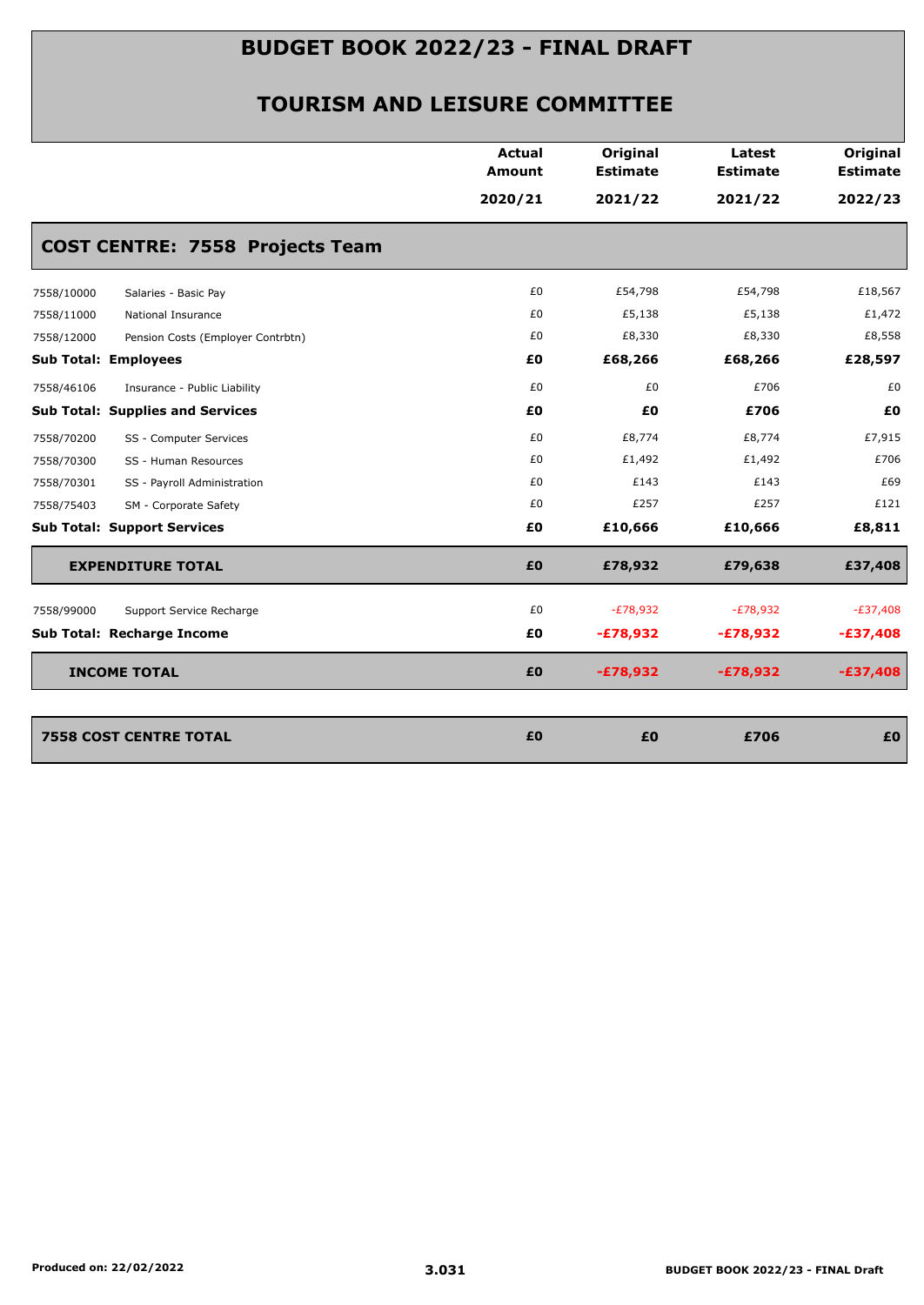|                             |                                                      | Actual<br>Amount | Original<br><b>Estimate</b> | Latest<br><b>Estimate</b> | Original<br><b>Estimate</b> |
|-----------------------------|------------------------------------------------------|------------------|-----------------------------|---------------------------|-----------------------------|
|                             |                                                      | 2020/21          | 2021/22                     | 2021/22                   | 2022/23                     |
|                             | <b>COST CENTRE: Z882 Lowther - Parks Operational</b> |                  |                             |                           |                             |
| Z882/10000                  | Salaries - Basic Pay                                 | £19,273          | £39,312                     | £39,312                   | £40,393                     |
| z882/10022                  | Salaries - Overtime (1.5)                            | £99              | £363                        | £363                      | £363                        |
| z882/10023                  | Salaries - Overtime (2.0)                            | £132             | £145                        | £145                      | £145                        |
| Z882/10041                  | Salaries - Sickness Pay                              | £425             | £0                          | £0                        | £0                          |
| Z882/10071                  | Salaries - Honorarium                                | £440             | £0                          | £0                        | £0                          |
| Z882/11000                  | National Insurance                                   | £1,599           | £3,001                      | £3,001                    | £3,435                      |
| Z882/12000                  | Pension Costs (Employer Contrbtn)                    | £3,646           | £5,975                      | £5,975                    | £6,140                      |
| Z882/12001                  | Pension - Deficit Reduction Costs                    | £457             | £828                        | £828                      | £827                        |
| Z882/12021                  | Actuarial Valn Adjustments (3 year)                  | $-E332$          | £0                          | £0                        | £0                          |
| Z882/12099                  | IAS 19 Adjustments                                   | £2,266           | £0                          | £0                        | £0                          |
| Z882/13000                  | Agency Staff                                         | £21,416          | £10,359                     | £10,359                   | £10,359                     |
| Z882/18100                  | Insurance - Employers Liability                      | £271             | £271                        | £146                      | £271                        |
| <b>Sub Total: Employees</b> |                                                      | £49,691          | £60,254                     | £60,129                   | £61,933                     |
| Z882/20103                  | Other Miscellaneous Repairs                          | £4,734           | £4,000                      | £4,000                    | £1,000                      |
| Z882/22009                  | Fire Extinguisher Maintenance                        | £0               | £0                          | £148                      | £150                        |
| Z882/22500                  | Electricity                                          | £209             | £500                        | £500                      | £500                        |
| Z882/24000                  | Water Charges-Metered                                | £3,543           | £3,500                      | £3,500                    | £3,500                      |
| Z882/24001                  | Sewerage and Envnmntl Svces                          | £147             | £124                        | £124                      | £124                        |
| Z882/27001                  | Trade Refuse Collection                              | £5,736           | £5,500                      | £5,500                    | £5,500                      |
| Z882/28001                  | General Maintenance of Grounds                       | £1,423           | £1,000                      | £1,894                    | £106                        |
| Z882/28011                  | Floral Displays                                      | £4,806           | £5,600                      | £5,600                    | £5,600                      |
| Z882/28031                  | Fertilisers/Pesticides                               | £408             | £750                        | £750                      | £750                        |
| Z882/28032                  | Grounds Maintenance Materials                        | £1,000           | £500                        | £500                      | £500                        |
| Z882/28033                  | Miscellaneous Materials                              | £0               | £400                        | £400                      | £400                        |
| Z882/28042                  | Sports Turf Reinstatement                            | $\pounds1,150$   | £1,200                      | £1,200                    | £1,200                      |
| Z882/28043                  | Irrigation Systems and Drainage                      | £0               | £100                        | £100                      | £100                        |
| Z882/29000                  | Fire Insurance                                       | £85              | £85                         | £64                       | £85                         |
|                             | <b>Sub Total: Premises Related Expenses</b>          | £23,240          | £23,259                     | £24,280                   | £19,515                     |
| Z882/32000                  | Rech - Vehicle and Plant Costs                       | £4,977           | £4,958                      | £4,958                    | £3,084                      |
| Z882/33001                  | Hire of Plant                                        | £0               | £4,000                      | £4,000                    | £4,000                      |
| Z882/35001                  | Car Mileage Allowance                                | £0               | £278                        | £278                      | £278                        |
|                             | <b>Sub Total: Transport Related Expenses</b>         | £4,977           | £9,236                      | £9,236                    | £7,362                      |
| Z882/40100                  | Purchase of Equipment                                | £493             | £700                        | £700                      | £700                        |
| Z882/40804                  | General Materials                                    | £0               | £300                        | £300                      | £300                        |
| Z882/41003                  | <b>Water Coolers</b>                                 | £222             | £0                          | £239                      | £240                        |
| Z882/41600                  | Protective Clothing Prchse/Rep                       | £0               | £600                        | £600                      | £600                        |
| z882/43103                  | Mobile Phones - Calls/Rental                         | £144             | £0                          | £0                        | £0                          |
| Z882/46106                  | Insurance - Public Liability                         | £793             | £692                        | £507                      | £692                        |
|                             | <b>Sub Total: Supplies and Services</b>              | £1,652           | £2,292                      | £2,346                    | £2,532                      |
| Z882/70101                  | SS - Accountancy Services                            | £223             | £265                        | £265                      | £264                        |
| Z882/70102                  | SS - Finance Administration                          | £1,530           | £1,672                      | £1,672                    | £1,717                      |
| Z882/70300                  | SS - Human Resources                                 | £1,522           | £1,588                      | £1,588                    | £1,503                      |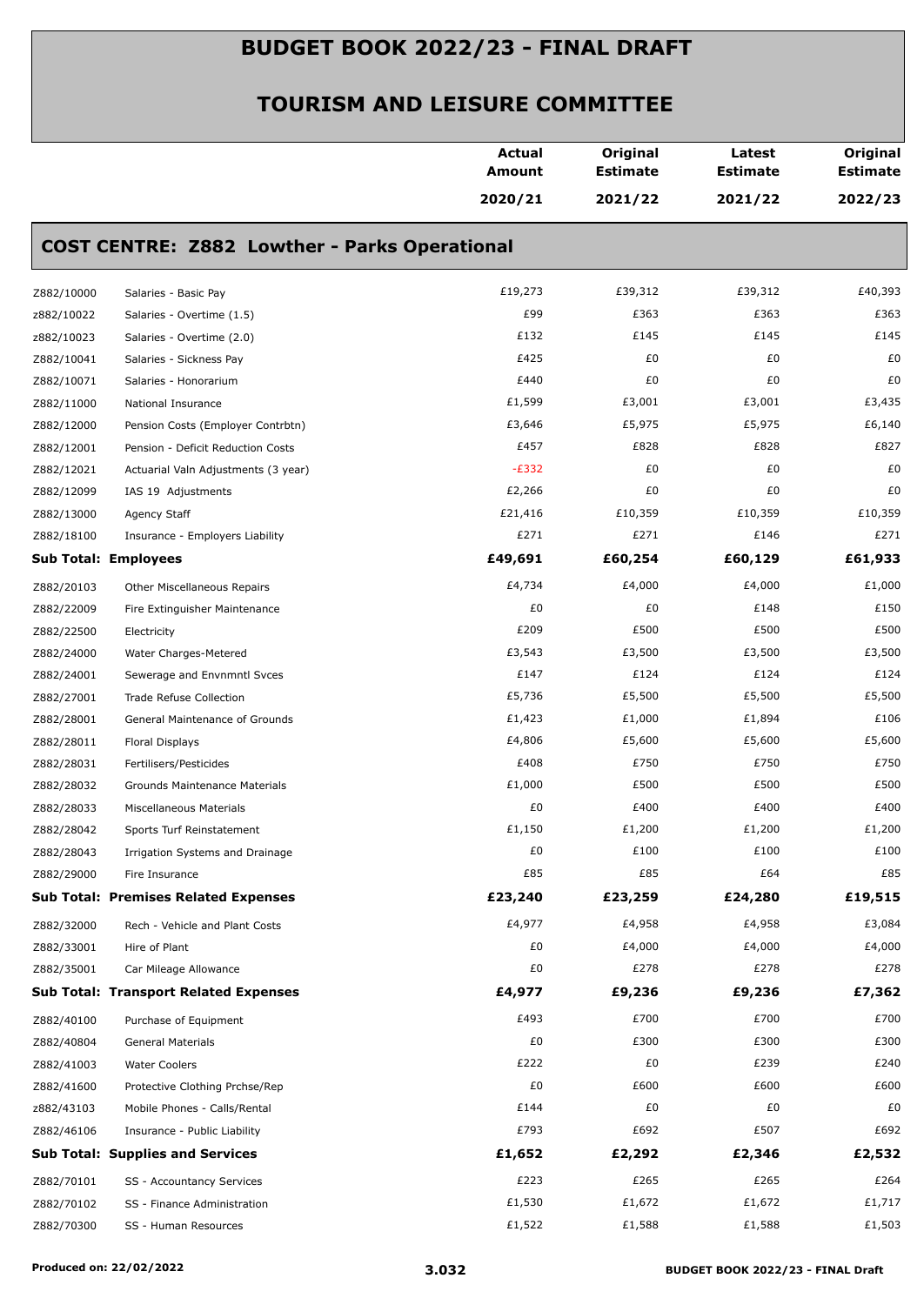|            |                                                | <b>Actual</b><br>Amount | Original<br><b>Estimate</b> | Latest<br><b>Estimate</b> | <b>Original</b><br><b>Estimate</b> |
|------------|------------------------------------------------|-------------------------|-----------------------------|---------------------------|------------------------------------|
|            |                                                | 2020/21                 | 2021/22                     | 2021/22                   | 2022/23                            |
| Z882/70301 | SS - Payroll Administration                    | £285                    | £315                        | £315                      | £304                               |
| Z882/70700 | SS - Insurance & Risk Mgmnt                    | £239                    | £227                        | £227                      | £203                               |
| Z882/75304 | SM - Head of Cultural Services                 | £416                    | £0                          | £0                        | £0                                 |
| Z882/75305 | SM - Parks & Coastal Services Team             | £12,417                 | £14,546                     | £14,546                   | £16,819                            |
| Z882/75308 | SM - Parks Mobile & Arbor Team                 | £5,001                  | £6,388                      | £6,388                    | £6,051                             |
| Z882/75309 | SM - Play & Projects Team                      | £4,324                  | £4,360                      | £4,360                    | £4,114                             |
| Z882/75403 | SM - Corporate Safety                          | £378                    | £445                        | £445                      | £422                               |
| Z882/75600 | SM - Technical Services Team                   | £2,271                  | £2,018                      | £2,018                    | £2,029                             |
|            | <b>Sub Total: Support Services</b>             | £28,606                 | £31,824                     | £31,824                   | £33,426                            |
|            | <b>EXPENDITURE TOTAL</b>                       | £108,167                | £126,865                    | £127,815                  | £124,768                           |
| Z882/94407 | Donations                                      | £0                      | $-E1,000$                   | $-E1,000$                 | $-E1,000$                          |
| Z882/94417 | Transfer to Lowther Summary                    | $-E108,167$             | $-E125,865$                 | $-E126,815$               | $-E123,768$                        |
|            | <b>Sub Total: Customer and Client Receipts</b> | $-£108,167$             | $-£126,865$                 | $-£127,815$               | $-E124,768$                        |
|            | <b>INCOME TOTAL</b>                            | $-£108,167$             | $-£126,865$                 | $-£127,815$               | $-£124,768$                        |
|            |                                                |                         |                             |                           |                                    |
|            | <b>Z882 COST CENTRE TOTAL</b>                  | £0                      | £0                          | £0                        | £0                                 |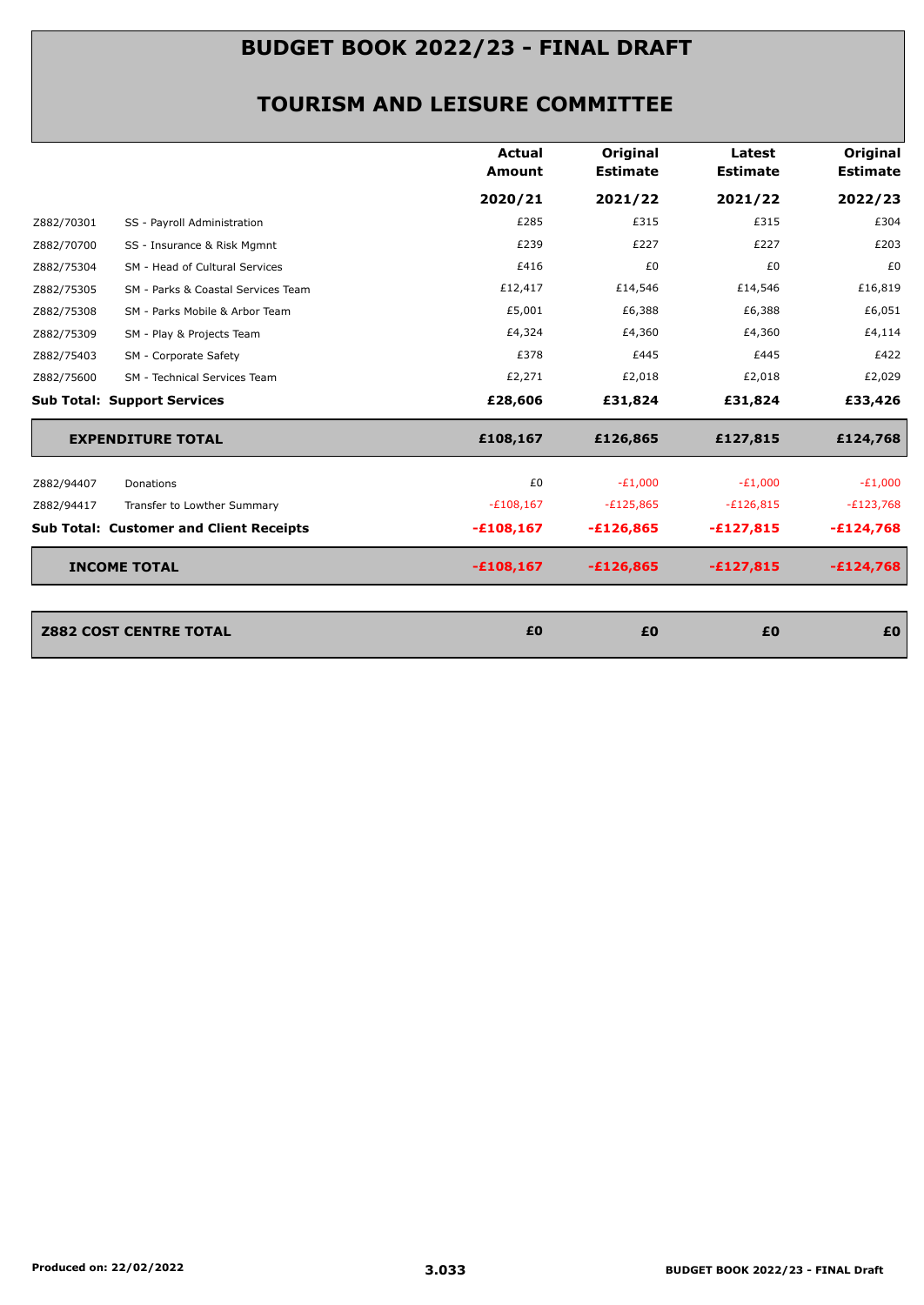|            |                                                  | <b>Actual</b><br><b>Amount</b> | Original<br><b>Estimate</b> | Latest<br><b>Estimate</b> | Original<br><b>Estimate</b> |
|------------|--------------------------------------------------|--------------------------------|-----------------------------|---------------------------|-----------------------------|
|            |                                                  | 2020/21                        | 2021/22                     | 2021/22                   | 2022/23                     |
|            | COST CENTRE: Z883 Lowther - Leisure & Playground |                                |                             |                           |                             |
| Z883/10022 | Salaries - Overtime (1.5)                        | £41                            | £0                          | £0                        | £0                          |
| Z883/11000 | National Insurance                               | £3                             | £0                          | £0                        | £0                          |
| Z883/12000 | Pension Costs (Employer Contrbtn)                | £7                             | £0                          | £0                        | £0                          |
| Z883/12001 | Pension - Deficit Reduction Costs                | £1                             | £0                          | £0                        | £0                          |
| Z883/12021 | Actuarial Valn Adjustments (3 year)              | £0                             | £0                          | £0                        | £0                          |
| Z883/12099 | IAS 19 Adjustments                               | £5                             | £0                          | £0                        | £0                          |
|            | <b>Sub Total: Employees</b>                      | £56                            | £0                          | £0                        | £0                          |
| Z883/20103 | Other Miscellaneous Repairs                      | £306                           | £2,000                      | £2,000                    | £6,000                      |
| Z883/22004 | Playground Equipment Mtce                        | £858                           | £1,619                      | £1,619                    | £1,619                      |
| Z883/22007 | Parks Furniture                                  | £0                             | £300                        | £300                      | £300                        |
| Z883/22500 | Electricity                                      | £612                           | £850                        | £850                      | £850                        |
| Z883/29000 | Fire Insurance                                   | £158                           | £158                        | £118                      | £158                        |
|            | <b>Sub Total: Premises Related Expenses</b>      | £1,934                         | £4,927                      | £4,887                    | £8,927                      |
| Z883/33001 | Hire of Plant                                    | £0                             | £100                        | £100                      | £100                        |
|            | <b>Sub Total: Transport Related Expenses</b>     | £0                             | £100                        | £100                      | £100                        |
| Z883/40200 | Games Apparatus                                  | £0                             | £400                        | £400                      | £400                        |
| Z883/40804 | <b>General Materials</b>                         | £0                             | £100                        | £100                      | £100                        |
| Z883/41600 | Protective Clothing Prchse/Rep                   | £0                             | £550                        | £550                      | £550                        |
| Z883/42500 | <b>Security Services</b>                         | £0                             | £100                        | £100                      | £100                        |
|            | <b>Sub Total: Supplies and Services</b>          | £0                             | £1,150                      | £1,150                    | £1,150                      |
| Z883/70101 | SS - Accountancy Services                        | £223                           | £265                        | £265                      | £264                        |
| Z883/70102 | SS - Finance Administration                      | £704                           | £770                        | £770                      | £790                        |
| Z883/70400 | SS - Property Management Team                    | £1,218                         | £1,234                      | £1,234                    | £1,121                      |
| Z883/70700 | SS - Insurance & Risk Mgmnt                      | £239                           | £227                        | £227                      | £203                        |
| Z883/70901 | SS - Communications and PR                       | £573                           | £472                        | £472                      | £1,353                      |
| Z883/75302 | SM - Tourism & Cultural Services Team            | £1,328                         | £2,191                      | £2,191                    | £2,127                      |
| Z883/75304 | SM - Head of Cultural Services                   | £208                           | £0                          | £0                        | £0                          |
| Z883/75305 | SM - Parks & Coastal Services Team               | £1,910                         | £2,683                      | £2,683                    | £3,314                      |
| Z883/75308 | SM - Parks Mobile & Arbor Team                   | £1,250                         | £1,597                      | £1,597                    | £1,513                      |
| Z883/75309 | SM - Play & Projects Team                        | £2,162                         | £2,180                      | £2,180                    | £2,057                      |
| Z883/75600 | SM - Technical Services Team                     | £1,725                         | £1,540                      | £1,540                    | £1,541                      |
|            | <b>Sub Total: Support Services</b>               | £11,540                        | £13,159                     | £13,159                   | £14,283                     |
|            | <b>EXPENDITURE TOTAL</b>                         | £13,531                        | £19,336                     | £19,296                   | £24,460                     |
| Z883/93053 | Games Site Fees                                  | $-E1,206$                      | $-£10,618$                  | $-£10,618$                | $-£10,618$                  |
| Z883/94417 | Transfer to Lowther Summary                      | $-E12,324$                     | $-E8,718$                   | $-E8,678$                 | $-E13,842$                  |
|            | <b>Sub Total: Customer and Client Receipts</b>   | $-£13,531$                     | $-£19,336$                  | $-£19,296$                | $-E24,460$                  |
|            | <b>INCOME TOTAL</b>                              | $-£13,531$                     | $-£19,336$                  | $-£19,296$                | $-E24,460$                  |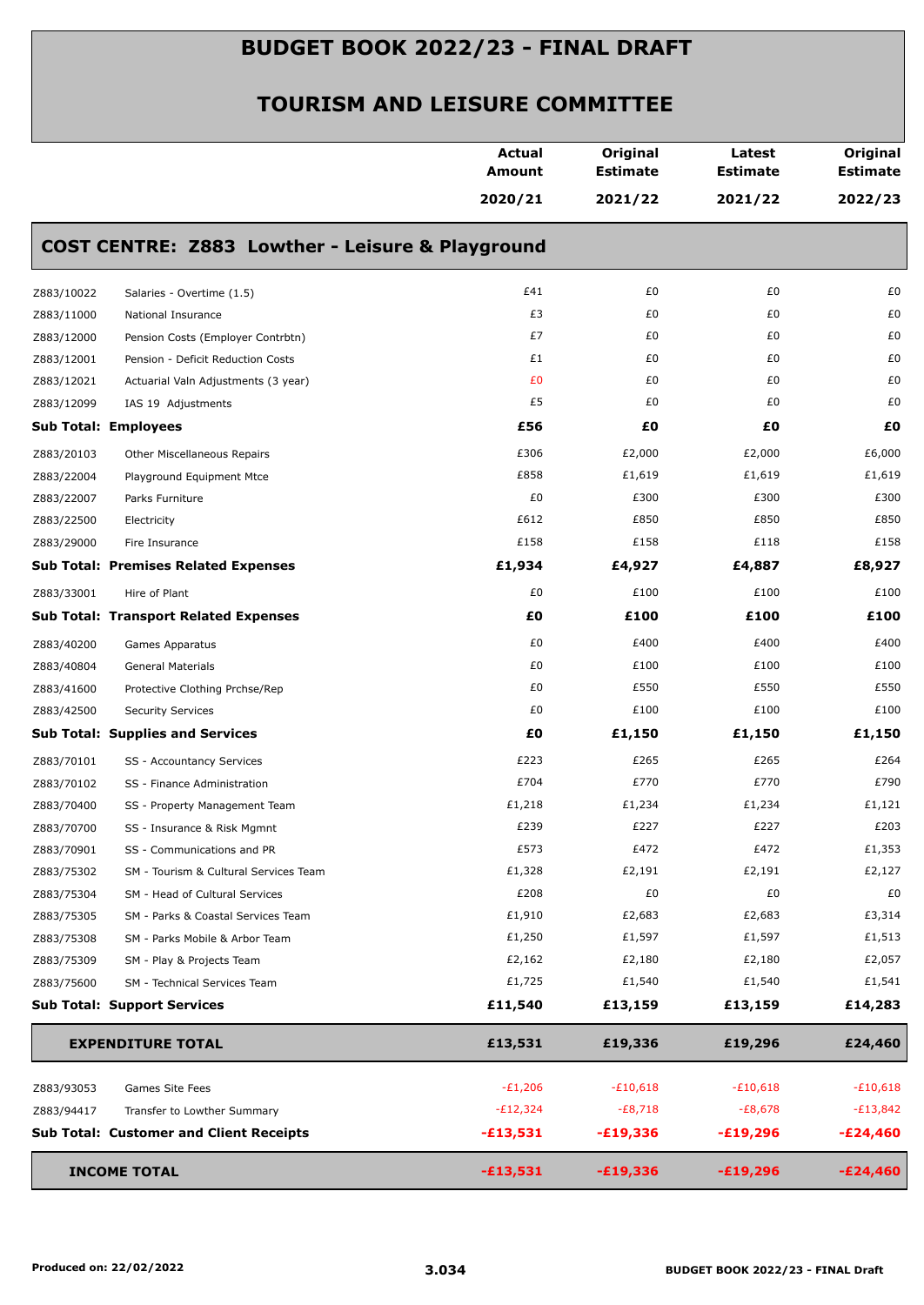| 2022/23<br>2020/21<br>2021/22<br>2021/22<br>£0<br><b>Z883 COST CENTRE TOTAL</b><br>£0<br>£0<br>£0 | <b>Actual</b><br>Amount | Original<br><b>Estimate</b> | Latest<br><b>Estimate</b> | Original<br><b>Estimate</b> |
|---------------------------------------------------------------------------------------------------|-------------------------|-----------------------------|---------------------------|-----------------------------|
|                                                                                                   |                         |                             |                           |                             |
|                                                                                                   |                         |                             |                           |                             |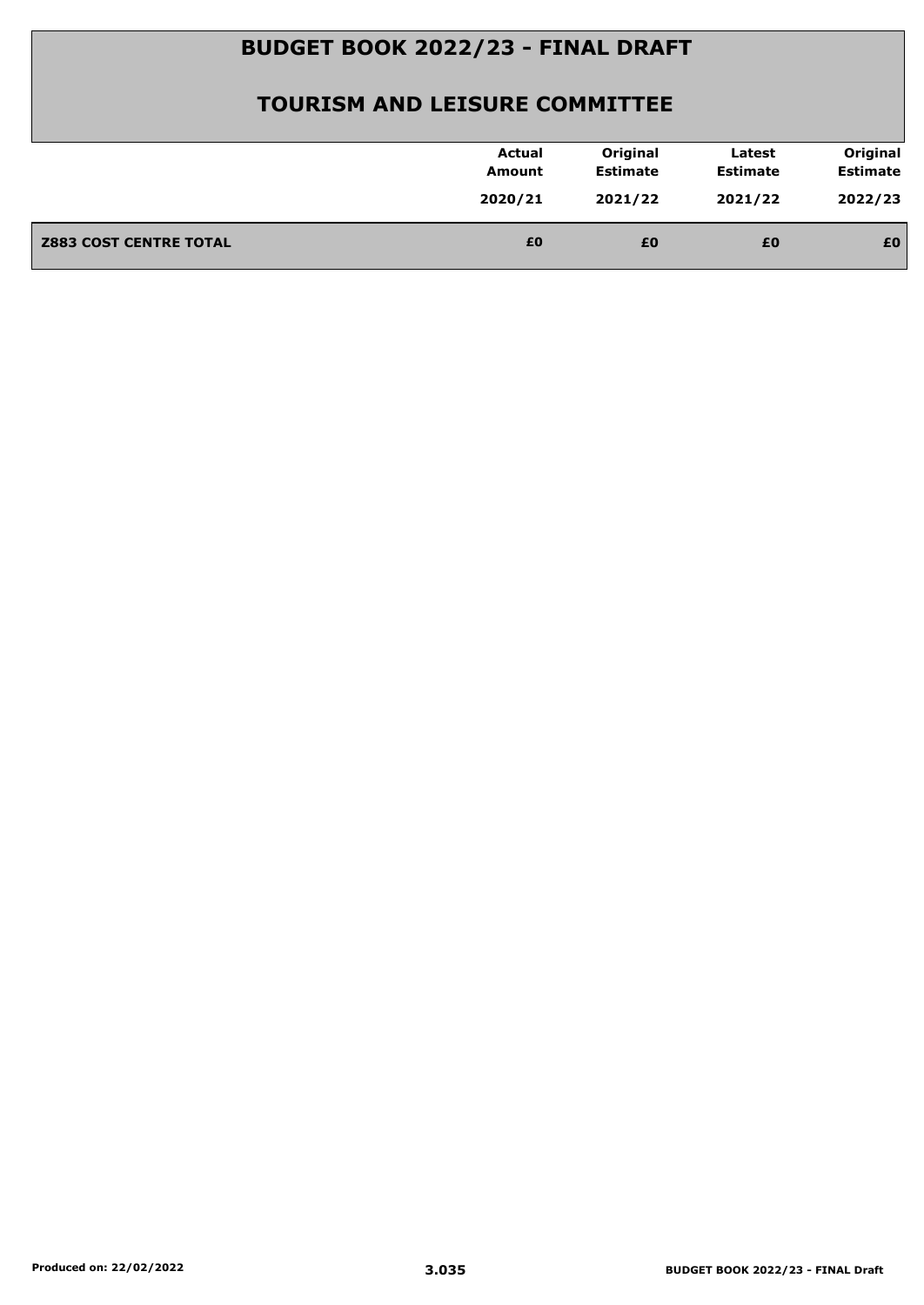|            |                                                                       | <b>Actual</b><br>Amount | Original<br><b>Estimate</b> | Latest<br><b>Estimate</b> | Original<br><b>Estimate</b> |
|------------|-----------------------------------------------------------------------|-------------------------|-----------------------------|---------------------------|-----------------------------|
|            |                                                                       | 2020/21                 | 2021/22                     | 2021/22                   | 2022/23                     |
|            | <b>COST CENTRE: 3000 Management of the Arts &amp; Heritage Assets</b> |                         |                             |                           |                             |
| 3000/10000 | Salaries - Basic Pay                                                  | £24,491                 | £25,165                     | £25,165                   | £25,857                     |
| 3000/11000 | National Insurance                                                    | £980                    | £1,048                      | £1,048                    | £1,247                      |
| 3000/12000 | Pension Costs (Employer Contrbtn)                                     | £4,384                  | £3,826                      | £3,826                    | £3,930                      |
| 3000/12001 | Pension - Deficit Reduction Costs                                     | £550                    | £530                        | £530                      | £529                        |
| 3000/12021 | Actuarial Valn Adjustments (3 year)                                   | $-E395$                 | £0                          | £0                        | £0                          |
| 3000/12099 | IAS 19 Adjustments                                                    | £2,727                  | £0                          | £0                        | £0                          |
| 3000/14008 | Mobile Phone Allowance                                                | £180                    | £0                          | £0                        | £0                          |
| 3000/18100 | Insurance - Employers Liability                                       | £173                    | £173                        | £93                       | £173                        |
|            | <b>Sub Total: Employees</b>                                           | £33,090                 | £30,742                     | £30,662                   | £31,736                     |
| 3000/28081 | Festival Support/Club Days                                            | £0                      | £10,800                     | £4,800                    | £16,800                     |
|            | <b>Sub Total: Premises Related Expenses</b>                           | £0                      | £10,800                     | £4,800                    | £16,800                     |
| 3000/42000 | Printing                                                              | £0                      | £850                        | £850                      | £850                        |
| 3000/43103 | Mobile Phones - Calls/Rental                                          | £84                     | £0                          | £0                        | £0                          |
| 3000/46101 | Insurance - All Risks                                                 | £7,535                  | £7,535                      | £7,004                    | £7,535                      |
| 3000/46106 | Insurance - Public Liability                                          | £508                    | £443                        | £324                      | £443                        |
| 3000/46614 | Support to Arts                                                       | £950                    | £4,000                      | £14,000                   | £4,000                      |
| 3000/46630 | Art Collections Management                                            | £1,467                  | £5,585                      | £5,585                    | £5,585                      |
| 3000/46942 | Arts Project                                                          | £0                      | £0                          | £0                        | £26,200                     |
|            | <b>Sub Total: Supplies and Services</b>                               | £10,543                 | £18,413                     | £27,763                   | £44,613                     |
| 3000/70101 | SS - Accountancy Services                                             | £223                    | £265                        | £265                      | £264                        |
| 3000/70102 | SS - Finance Administration                                           | £243                    | £265                        | £265                      | £273                        |
| 3000/70400 | SS - Property Management Team                                         | £699                    | £709                        | £709                      | £513                        |
| 3000/70500 | SS - Accommodation - Town Hall                                        | £2,764                  | £3,422                      | £3,422                    | £2,167                      |
| 3000/70600 | SS - Head of Governance                                               | £970                    | £1,015                      | £1,015                    | £1,064                      |
| 3000/70700 | SS - Insurance & Risk Mgmnt                                           | £957                    | £907                        | £907                      | £812                        |
| 3000/70901 | SS - Communications and PR                                            | £573                    | £472                        | £472                      | £1,353                      |
| 3000/75302 | SM - Tourism & Cultural Services Team                                 | £10,736                 | £12,615                     | £12,615                   | £12,550                     |
| 3000/75304 | SM - Head of Cultural Services                                        | £2,078                  | £0                          | £0                        | £0                          |
| 3000/75504 | SM - Development Services Mgt Team                                    | £2,871                  | £1,510                      | £1,510                    | £0                          |
|            | <b>Sub Total: Support Services</b>                                    | £22,114                 | £21,180                     | £21,180                   | £18,996                     |
|            | <b>EXPENDITURE TOTAL</b>                                              | £65,748                 | £81,135                     | £84,405                   | £112,145                    |
| 3000/91069 | Arts Council Grant                                                    | £0                      | £0                          | £0                        | $-E26,200$                  |
|            | <b>Sub Total: Oth Grants Rembsmts and Ctbns</b>                       | £0                      | £0                          | £Ο                        | $-E26,200$                  |
|            | <b>INCOME TOTAL</b>                                                   | £0                      | £0                          | £0                        | $-E26,200$                  |
|            |                                                                       |                         |                             |                           |                             |
|            | <b>3000 COST CENTRE TOTAL</b>                                         | £65,748                 | £81,135                     | £84,405                   | £85,945                     |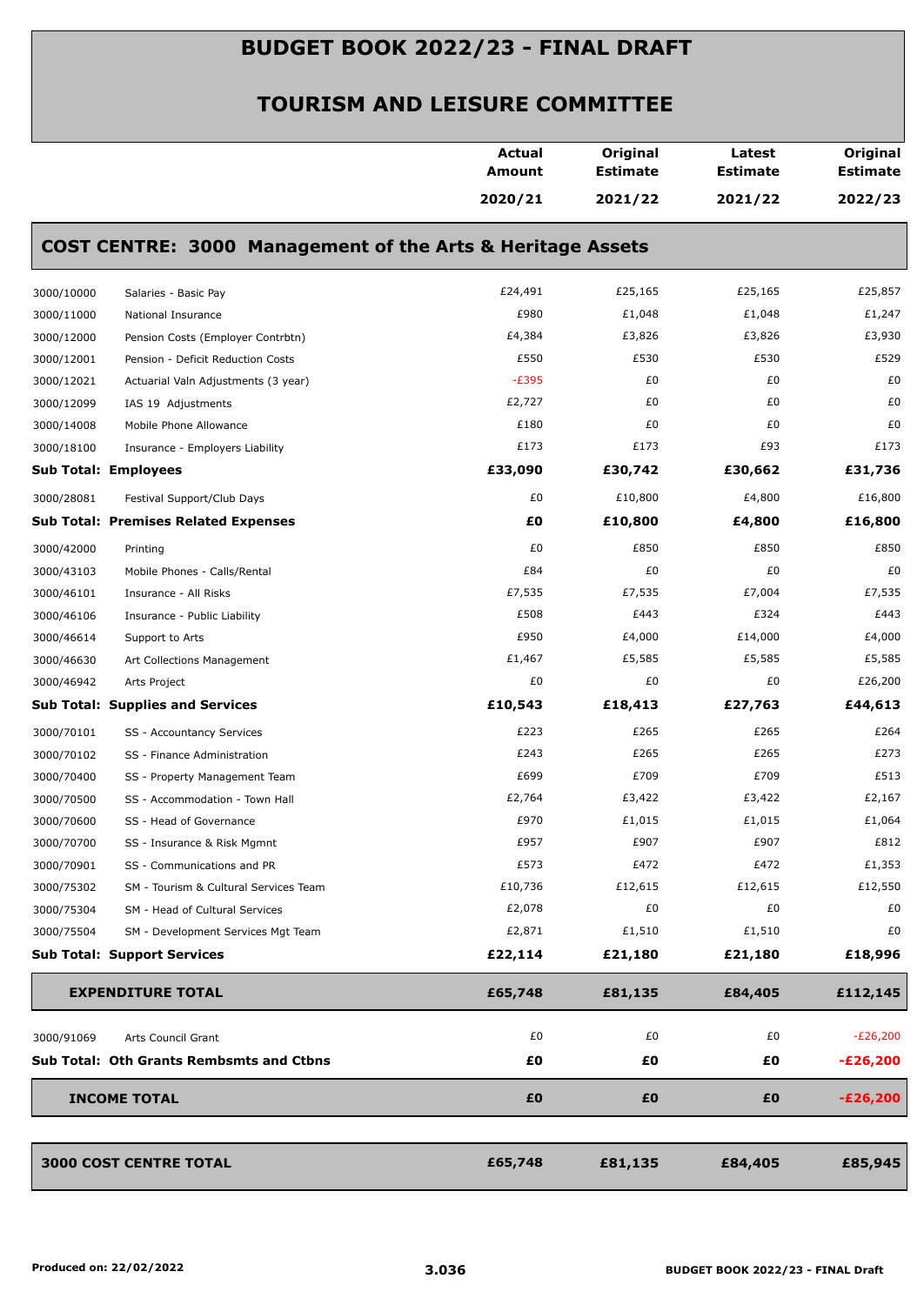|                                                     | <b>Actual</b><br><b>Amount</b> | Original<br><b>Estimate</b> | Latest<br><b>Estimate</b> | Original<br><b>Estimate</b> |
|-----------------------------------------------------|--------------------------------|-----------------------------|---------------------------|-----------------------------|
|                                                     | 2020/21                        | 2021/22                     | 2021/22                   | 2022/23                     |
| <b>COST CENTRE: 3150 Fylde Tourism</b>              |                                |                             |                           |                             |
| 3150/10000<br>Salaries - Basic Pay                  | £30,857                        | £42,025                     | £42,025                   | £43,181                     |
| 3150/10021<br>Salaries - Overtime (1.0)             | £1,000                         | £0                          | £0                        | £0                          |
| 3150/10098<br>IFRS - Accrued Annual/Flexi Leave Adj | $-E2$                          | £0                          | £0                        | £0                          |
| 3150/11000<br>National Insurance                    | £3,051                         | £2,982                      | £2,982                    | £3,378                      |
| 3150/12000<br>Pension Costs (Employer Contrbtn)     | £5,639                         | £6,388                      | £6,388                    | £6,563                      |
| 3150/12001<br>Pension - Deficit Reduction Costs     | £703                           | £885                        | £885                      | £884                        |
| 3150/12021<br>Actuarial Valn Adjustments (3 year)   | $-E537$                        | £0                          | £0                        | £0                          |
| 3150/12099<br>IAS 19 Adjustments                    | £3,488                         | £0                          | £0                        | £0                          |
| 3150/14008<br>Mobile Phone Allowance                | £180                           | £0                          | £0                        | £0                          |
| 3150/17003<br>Training Exps - qualifications        | £165                           | £0                          | £0                        | £0                          |
| 3150/18100<br>Insurance - Employers Liability       | £283                           | £283                        | £156                      | £283                        |
| <b>Sub Total: Employees</b>                         | £44,827                        | £52,563                     | £52,436                   | £54,289                     |
| 3150/34000<br>Train Fares - Officers                | £0                             | £203                        | £203                      | £203                        |
| 3150/35001<br>Car Mileage Allowance                 | £29                            | £0                          | £0                        | £0                          |
| <b>Sub Total: Transport Related Expenses</b>        | £29                            | £203                        | £203                      | £203                        |
| 3150/40403<br>Amenity and Information Signs         | £3,464                         | £4,475                      | £4,475                    | £4,475                      |
| 3150/41500<br>Uniforms Purchase/Repair              | £0                             | £150                        | £150                      | £150                        |
| 3150/42000<br>Printing                              | £0                             | £250                        | £250                      | £250                        |
| 3150/42101<br>Photocopying Charges                  | £44                            | £60                         | £60                       | £60                         |
| 3150/42200<br>Stationery                            | £0                             | £25                         | £25                       | £25                         |
| 3150/43000<br>Postage                               | £55                            | £1,500                      | £500                      | £500                        |
| 3150/43103<br>Mobile Phones - Calls/Rental          | £0                             | £12                         | £12                       | £12                         |
| 3150/44201<br>Conference Expenses - Officers        | £0                             | £1,000                      | £1,000                    | £1,000                      |
| 3150/45300<br>Subscrptns and Levies General         | £7,070                         | £6,075                      | £6,075                    | £6,075                      |
| 3150/46106<br>Insurance - Public Liability          | £829                           | £723                        | £541                      | £723                        |
| 3150/46200<br>Advertising                           | £10,598                        | £13,000                     | £13,000                   | £13,000                     |
| 3150/46207<br>Promotions and Marketing Costs        | £9,794                         | £10,354                     | £11,354                   | £11,354                     |
| 3150/46606<br>Christmas Lights & Trees              | £17,533                        | £18,100                     | £18,100                   | £18,100                     |
| 3150/46608<br>Events and Attraction Costs           | £1,500                         | £8,000                      | £14,600                   | £8,000                      |
| 3150/46616<br>1940's Lytham Wartime Festival        | £1,250                         | £35,000                     | £250                      | £35,000                     |
| 3150/46621<br>Golf Event                            | £0                             | £24,000                     | £38,000                   | £38,000                     |
| 3150/46624<br>Kite Festival                         | £0                             | £30,000                     | £23,500                   | £30,000                     |
| 3150/46625<br>Beach Rugby                           | £0                             | £0                          | £15,000                   | £0                          |
| 3150/46901<br>Miscellaneous Expenses                | £552                           | £0                          | £0                        | £0                          |
| <b>Sub Total: Supplies and Services</b>             | £52,689                        | £152,724                    | £146,892                  | £166,724                    |
| 3150/70000<br>SS - Chief Executive                  | £1,853                         | £5,550                      | £5,550                    | £5,592                      |
| 3150/70102<br>SS - Finance Administration           | £5,535                         | £6,052                      | £6,052                    | £6,213                      |
| 3150/70300<br>SS - Human Resources                  | £1,522                         | £1,588                      | £1,588                    | £3,756                      |
| 3150/70301<br>SS - Payroll Administration           | £285                           | £315                        | £315                      | £762                        |
| 3150/70400<br>SS - Property Management Team         | £7,643                         | £7,116                      | £7,116                    | £5,790                      |
| 3150/70500<br>SS - Accommodation - Town Hall        | £3,685                         | £4,563                      | £4,563                    | £782                        |
| 3150/70700<br>SS - Insurance & Risk Mgmnt           | £359                           | £340                        | £340                      | £305                        |
| 3150/70901<br>SS - Communications and PR            | £573                           | £472                        | £472                      | £1,353                      |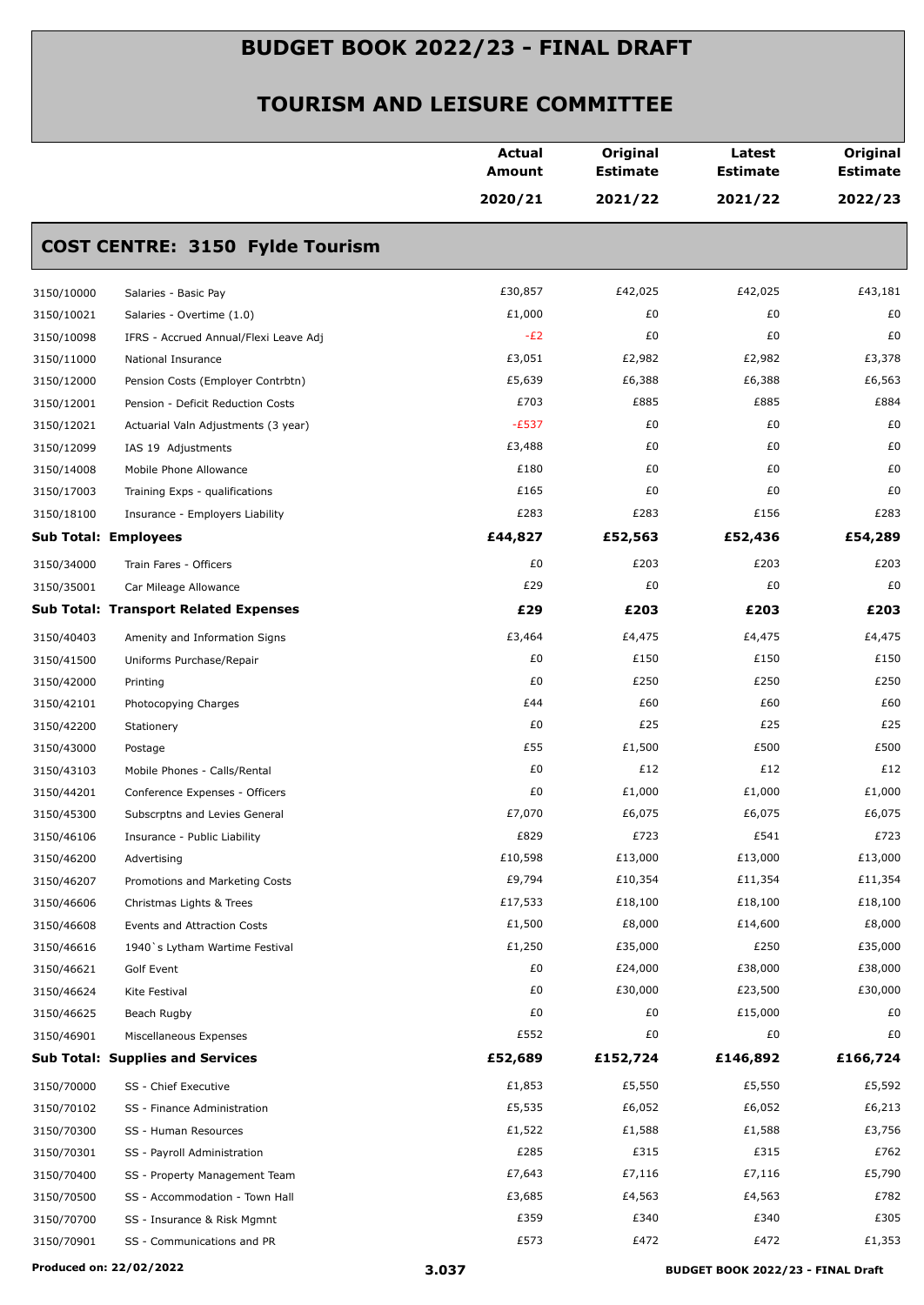|            |                                                                                                                                                                                                                                                                                                                                                                                                                                                                                                                                                                                                                                                                                                                                                                                                                                                                                                                                                                                                                                                                                                                                                                                                                                                                                                                                                                    | <b>Actual</b><br><b>Amount</b> | Original<br><b>Estimate</b> | Latest<br><b>Estimate</b> | Original<br><b>Estimate</b> |
|------------|--------------------------------------------------------------------------------------------------------------------------------------------------------------------------------------------------------------------------------------------------------------------------------------------------------------------------------------------------------------------------------------------------------------------------------------------------------------------------------------------------------------------------------------------------------------------------------------------------------------------------------------------------------------------------------------------------------------------------------------------------------------------------------------------------------------------------------------------------------------------------------------------------------------------------------------------------------------------------------------------------------------------------------------------------------------------------------------------------------------------------------------------------------------------------------------------------------------------------------------------------------------------------------------------------------------------------------------------------------------------|--------------------------------|-----------------------------|---------------------------|-----------------------------|
|            |                                                                                                                                                                                                                                                                                                                                                                                                                                                                                                                                                                                                                                                                                                                                                                                                                                                                                                                                                                                                                                                                                                                                                                                                                                                                                                                                                                    | 2020/21                        | 2021/22                     | 2021/22                   | 2022/23                     |
| 3150/70902 | £927<br>£12,008<br>£12,008<br>SS - Customer Service Assistants<br>£2,421<br>£5,287<br>£5,287<br>SS - Customer Service Specialists<br>£25,739<br>£25,739<br>£11,151<br>SM - Tourism & Cultural Services Team<br>£4,156<br>£0<br>£0<br>SM - Head of Cultural Services<br>£978<br>£1,003<br>£1,003<br>SM - Parks & Coastal Services Team<br>£3,802<br>£4,857<br>£4,857<br>SM - Parks Mobile & Arbor Team<br>£2,162<br>£2,180<br>£2,180<br>SM - Play & Projects Team<br>£608<br>£967<br>£967<br>SM - Commercial Team<br>£378<br>£445<br>£445<br>SM - Corporate Safety<br>£2,615<br>£2,764<br>£2,764<br>SM - Licensing Team<br>£2,871<br>£7,548<br>£7,548<br>SM - Development Services Mgt Team<br>£1,142<br>£999<br>£999<br>SM - Technical Services Team<br><b>Sub Total: Support Services</b><br>£54,666<br>£89,793<br>£89,793<br>£152,211<br><b>EXPENDITURE TOTAL</b><br>£295,283<br>£289,324<br>$-E42$<br>£0<br>£0<br>Lytham St Annes Street Map<br>£0<br>$-E18,000$<br>£0<br>Income - 1940's Lytham Wartime Festival<br>£0<br>$-E24,000$<br>$-E38,000$<br>Income - Golf Event<br>$-E20,000$<br>$-£9,565$<br>£0<br>Income - Kite Festival<br><b>Sub Total: Customer and Client Receipts</b><br>$-E42$<br>$-£62,000$<br>$-£47,565$<br><b>INCOME TOTAL</b><br>$-E42$<br>$-£62,000$<br>$-£47,565$<br>£152,169<br><b>3150 COST CENTRE TOTAL</b><br>£233,283<br>£241,759 | £15,045                        |                             |                           |                             |
| 3150/71100 |                                                                                                                                                                                                                                                                                                                                                                                                                                                                                                                                                                                                                                                                                                                                                                                                                                                                                                                                                                                                                                                                                                                                                                                                                                                                                                                                                                    |                                |                             |                           | £5,615                      |
| 3150/75302 |                                                                                                                                                                                                                                                                                                                                                                                                                                                                                                                                                                                                                                                                                                                                                                                                                                                                                                                                                                                                                                                                                                                                                                                                                                                                                                                                                                    |                                |                             |                           | £25,553                     |
| 3150/75304 |                                                                                                                                                                                                                                                                                                                                                                                                                                                                                                                                                                                                                                                                                                                                                                                                                                                                                                                                                                                                                                                                                                                                                                                                                                                                                                                                                                    |                                |                             |                           | £0                          |
| 3150/75305 |                                                                                                                                                                                                                                                                                                                                                                                                                                                                                                                                                                                                                                                                                                                                                                                                                                                                                                                                                                                                                                                                                                                                                                                                                                                                                                                                                                    |                                |                             |                           | £863                        |
| 3150/75308 |                                                                                                                                                                                                                                                                                                                                                                                                                                                                                                                                                                                                                                                                                                                                                                                                                                                                                                                                                                                                                                                                                                                                                                                                                                                                                                                                                                    |                                |                             |                           | £4,415                      |
| 3150/75309 |                                                                                                                                                                                                                                                                                                                                                                                                                                                                                                                                                                                                                                                                                                                                                                                                                                                                                                                                                                                                                                                                                                                                                                                                                                                                                                                                                                    |                                |                             |                           | £2,057                      |
| 3150/75401 |                                                                                                                                                                                                                                                                                                                                                                                                                                                                                                                                                                                                                                                                                                                                                                                                                                                                                                                                                                                                                                                                                                                                                                                                                                                                                                                                                                    |                                |                             |                           | £1,005                      |
| 3150/75403 |                                                                                                                                                                                                                                                                                                                                                                                                                                                                                                                                                                                                                                                                                                                                                                                                                                                                                                                                                                                                                                                                                                                                                                                                                                                                                                                                                                    |                                |                             |                           | £1,054                      |
| 3150/75405 |                                                                                                                                                                                                                                                                                                                                                                                                                                                                                                                                                                                                                                                                                                                                                                                                                                                                                                                                                                                                                                                                                                                                                                                                                                                                                                                                                                    |                                |                             |                           | £2,719                      |
| 3150/75504 |                                                                                                                                                                                                                                                                                                                                                                                                                                                                                                                                                                                                                                                                                                                                                                                                                                                                                                                                                                                                                                                                                                                                                                                                                                                                                                                                                                    |                                |                             |                           | £0                          |
| 3150/75600 |                                                                                                                                                                                                                                                                                                                                                                                                                                                                                                                                                                                                                                                                                                                                                                                                                                                                                                                                                                                                                                                                                                                                                                                                                                                                                                                                                                    |                                |                             |                           | £1,020                      |
|            |                                                                                                                                                                                                                                                                                                                                                                                                                                                                                                                                                                                                                                                                                                                                                                                                                                                                                                                                                                                                                                                                                                                                                                                                                                                                                                                                                                    |                                |                             |                           | £83,899                     |
|            |                                                                                                                                                                                                                                                                                                                                                                                                                                                                                                                                                                                                                                                                                                                                                                                                                                                                                                                                                                                                                                                                                                                                                                                                                                                                                                                                                                    |                                |                             |                           | £305,115                    |
| 3150/94303 |                                                                                                                                                                                                                                                                                                                                                                                                                                                                                                                                                                                                                                                                                                                                                                                                                                                                                                                                                                                                                                                                                                                                                                                                                                                                                                                                                                    |                                |                             |                           | £0                          |
| 3150/94420 |                                                                                                                                                                                                                                                                                                                                                                                                                                                                                                                                                                                                                                                                                                                                                                                                                                                                                                                                                                                                                                                                                                                                                                                                                                                                                                                                                                    |                                |                             |                           | $-E18,000$                  |
| 3150/94421 |                                                                                                                                                                                                                                                                                                                                                                                                                                                                                                                                                                                                                                                                                                                                                                                                                                                                                                                                                                                                                                                                                                                                                                                                                                                                                                                                                                    |                                |                             |                           | $-E38,000$                  |
| 3150/94424 |                                                                                                                                                                                                                                                                                                                                                                                                                                                                                                                                                                                                                                                                                                                                                                                                                                                                                                                                                                                                                                                                                                                                                                                                                                                                                                                                                                    |                                |                             |                           | $-E20,000$                  |
|            |                                                                                                                                                                                                                                                                                                                                                                                                                                                                                                                                                                                                                                                                                                                                                                                                                                                                                                                                                                                                                                                                                                                                                                                                                                                                                                                                                                    |                                |                             |                           | $-£76,000$                  |
|            |                                                                                                                                                                                                                                                                                                                                                                                                                                                                                                                                                                                                                                                                                                                                                                                                                                                                                                                                                                                                                                                                                                                                                                                                                                                                                                                                                                    |                                |                             |                           | $-£76,000$                  |
|            |                                                                                                                                                                                                                                                                                                                                                                                                                                                                                                                                                                                                                                                                                                                                                                                                                                                                                                                                                                                                                                                                                                                                                                                                                                                                                                                                                                    |                                |                             |                           | £229,115                    |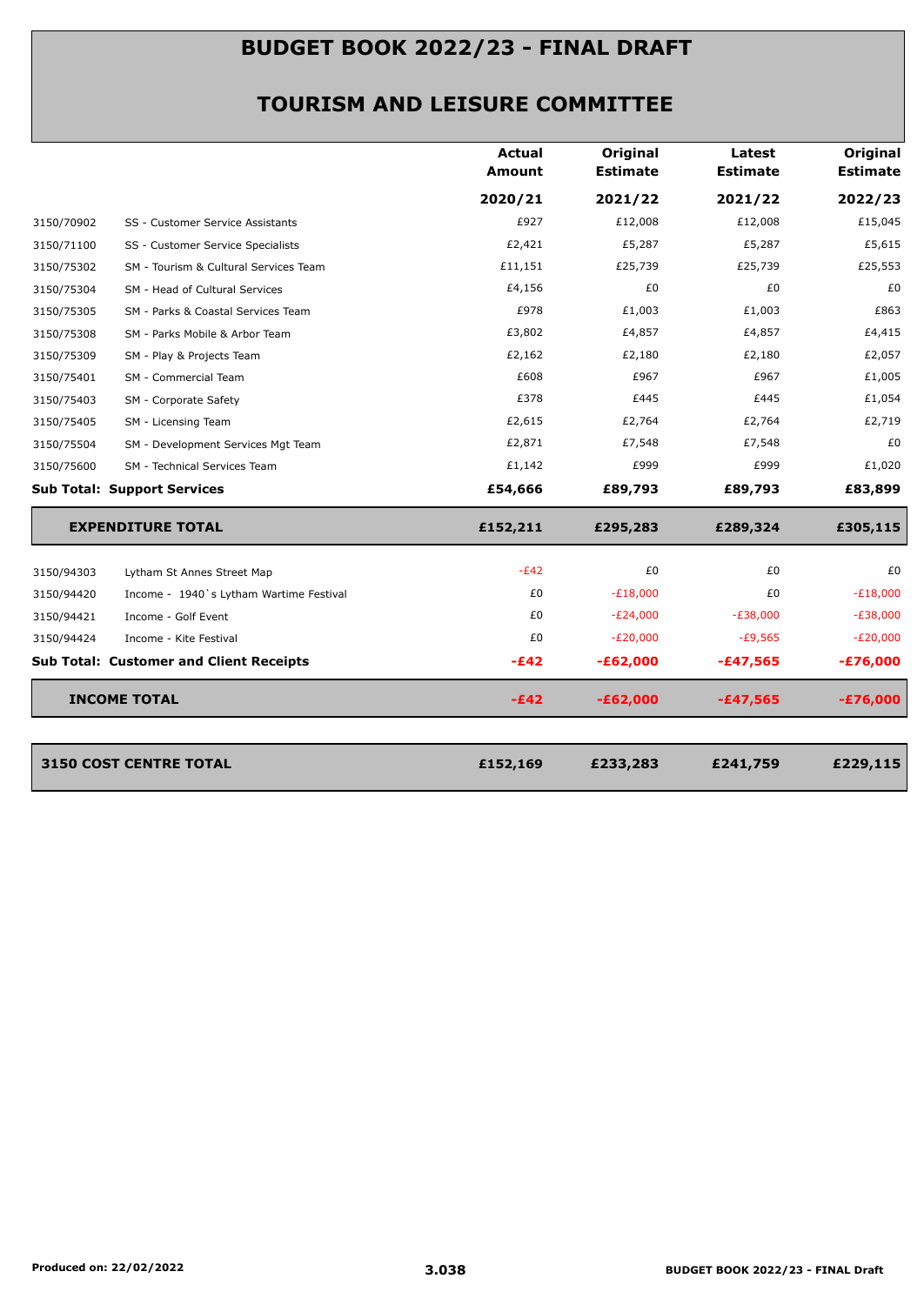|                             |                                                               | <b>Actual</b><br><b>Amount</b> | Original<br><b>Estimate</b> | Latest<br><b>Estimate</b> | Original<br><b>Estimate</b> |
|-----------------------------|---------------------------------------------------------------|--------------------------------|-----------------------------|---------------------------|-----------------------------|
|                             |                                                               | 2020/21                        | 2021/22                     | 2021/22                   | 2022/23                     |
|                             | <b>COST CENTRE: 7557 Tourism &amp; Cultural Services Team</b> |                                |                             |                           |                             |
| 7557/10000                  | Salaries - Basic Pay                                          | £112,899                       | £92,668                     | £92,668                   | £93,974                     |
| 7557/10021                  | Salaries - Overtime (1.0)                                     | £2,500                         | £0                          | £0                        | £0                          |
| 7557/10071                  | Salaries - Honorarium                                         | £2,105                         | £0                          | £0                        | £0                          |
| 7557/10098                  | IFRS - Accrued Annual/Flexi Leave Adj                         | $-E6$                          | £0                          | £0                        | £0                          |
| 7557/11000                  | National Insurance                                            | £10,944                        | £9,152                      | £9,152                    | £10,177                     |
| 7557/12000                  | Pension Costs (Employer Contrbtn)                             | £16,649                        | £14,086                     | £14,086                   | £14,691                     |
| 7557/12001                  | Pension - Deficit Reduction Costs                             | £2,078                         | £2,581                      | £2,581                    | £2,577                      |
| 7557/12021                  | Actuarial Valn Adjustments (3 year)                           | $-E1,566$                      | £0                          | £0                        | £0                          |
| 7557/12099                  | IAS 19 Adjustments                                            | £10,313                        | £0                          | £0                        | £0                          |
| 7557/14008                  | Mobile Phone Allowance                                        | £720                           | £0                          | £0                        | £0                          |
| 7557/18100                  | Insurance - Employers Liability                               | £845                           | £845                        | £547                      | £845                        |
| <b>Sub Total: Employees</b> |                                                               | £157,482                       | £119,332                    | £119,034                  | £122,264                    |
| 7557/35001                  | Car Mileage Allowance                                         | £0                             | £1,600                      | £1,600                    | £1,600                      |
|                             | <b>Sub Total: Transport Related Expenses</b>                  | £O                             | £1,600                      | £1,600                    | £1,600                      |
| 7557/42101                  | Photocopying Charges                                          | £147                           | £0                          | £0                        | £0                          |
| 7557/43103                  | Mobile Phones - Calls/Rental                                  | £11                            | £0                          | £0                        | £0                          |
| 7557/46106                  | Insurance - Public Liability                                  | £2,472                         | £2,156                      | £1,194                    | £2,156                      |
|                             | <b>Sub Total: Supplies and Services</b>                       | £2,630                         | £2,156                      | £1,194                    | £2,156                      |
| 7557/70101                  | SS - Accountancy Services                                     | £1,652                         | £1,789                      | £1,789                    | £1,815                      |
| 7557/70103                  | SS - Internal Audit                                           | £2,782                         | £5,781                      | £5,781                    | £5,858                      |
| 7557/70200                  | SS - Computer Services                                        | £10,810                        | £21,974                     | £21,974                   | £19,749                     |
| 7557/70300                  | SS - Human Resources                                          | £3,568                         | £3,731                      | £3,731                    | £2,118                      |
| 7557/70301                  | SS - Payroll Administration                                   | £284                           | £357                        | £357                      | £205                        |
| 7557/70400                  | SS - Property Management Team                                 | £1,322                         | £1,174                      | £1,174                    | £724                        |
| 7557/70500                  | SS - Accommodation - Town Hall                                | £7,063                         | £8,746                      | £8,746                    | £4,335                      |
| 7557/70902                  | SS - Customer Service Assistants                              | £1,922                         | £1,696                      | £1,696                    | £2,301                      |
| 7557/71100                  | SS - Customer Service Specialists                             | £2,057                         | £2,091                      | £2,091                    | £2,276                      |
| 7557/75304                  | SM - Head of Cultural Services                                | £7,528                         | £22,585                     | £22,585                   | £23,210                     |
| 7557/75403                  | SM - Corporate Safety                                         | £605                           | £642                        | £642                      | £364                        |
| 7557/75409                  | SS - Procurement                                              | £0                             | £0                          | £0                        | £1,045                      |
|                             | <b>Sub Total: Support Services</b>                            | £39,593                        | £70,566                     | £70,566                   | £64,000                     |
|                             | <b>EXPENDITURE TOTAL</b>                                      | £199,705                       | £193,654                    | £192,394                  | £190,020                    |
| 7557/99000                  | Support Service Recharge                                      | $-E199,705$                    | $-E193,654$                 | $-E193,654$               | -£190,020                   |
|                             | Sub Total: Recharge Income                                    | $-£199,705$                    | $-£193,654$                 | $-£193,654$               | $-£190,020$                 |
|                             | <b>INCOME TOTAL</b>                                           | $-£199,705$                    | $-£193,654$                 | $-£193,654$               | $-£190,020$                 |
|                             | <b>7557 COST CENTRE TOTAL</b>                                 | £0                             | £0                          | $-£1,260$                 | £0                          |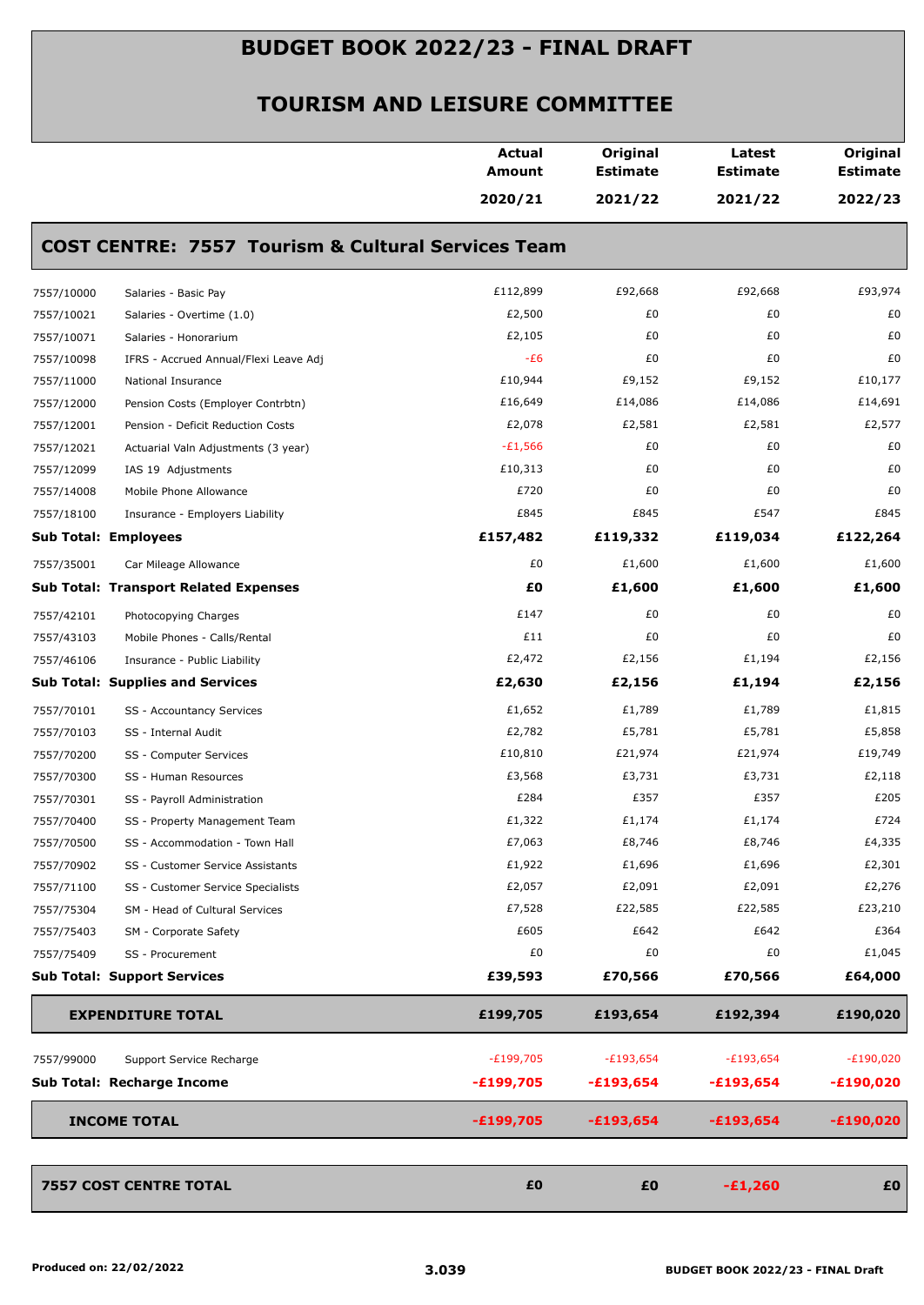|                             |                                                | Actual<br>Amount | Original<br><b>Estimate</b> | Latest<br><b>Estimate</b> | Original<br><b>Estimate</b> |
|-----------------------------|------------------------------------------------|------------------|-----------------------------|---------------------------|-----------------------------|
|                             |                                                | 2020/21          | 2021/22                     | 2021/22                   | 2022/23                     |
|                             | <b>COST CENTRE: 3142 Coast and Countryside</b> |                  |                             |                           |                             |
| 3142/10000                  | Salaries - Basic Pay                           | £26,148          | £50,330                     | £50,330                   | £51,714                     |
| 3142/10022                  | Salaries - Overtime (1.5)                      | £3,145           | £0                          | £0                        | £0                          |
| 3142/10023                  | Salaries - Overtime (2.0)                      | £4,869           | £0                          | £0                        | £0                          |
| 3142/10025                  | Salaries - OT Bank Hols (1.0)                  | £179             | £0                          | £0                        | £0                          |
| 3142/10041                  | Salaries - Sickness Pay                        | £3,550           | £0                          | £0                        | £0                          |
| 3142/10071                  | Salaries - Honorarium                          | £200             | £0                          | £0                        | £0                          |
| 3142/11000                  | National Insurance                             | £3,448           | £4,521                      | £4,521                    | £5,139                      |
| 3142/12000                  | Pension Costs (Employer Contrbtn)              | £6,742           | £7,650                      | £7,650                    | £7,860                      |
| 3142/12001                  | Pension - Deficit Reduction Costs              | £834             | £1,060                      | £1,060                    | £1,058                      |
| 3142/12021                  | Actuarial Valn Adjustments (3 year)            | $-E684$          | £0                          | £0                        | £0                          |
| 3142/12099                  | IAS 19 Adjustments                             | £4,138           | £0                          | £0                        | £0                          |
| 3142/13000                  | Agency Staff                                   | £56,692          | £25,000                     | £25,000                   | £25,000                     |
| 3142/14001                  | First Aid Allowance                            | £123             | £0                          | £0                        | £0                          |
| 3142/18100                  | Insurance - Employers Liability                | £340             | £340                        | £187                      | £340                        |
| <b>Sub Total: Employees</b> |                                                | £109,724         | £88,901                     | £88,748                   | £91,111                     |
| 3142/20103                  | Other Miscellaneous Repairs                    | £8,790           | £3,000                      | £3,000                    | £3,000                      |
| 3142/22005                  | Lifebuoys and Ropes                            | £647             | £660                        | £660                      | £660                        |
| 3142/22009                  | Fire Extinguisher Maintenance                  | £0               | £0                          | £39                       | £40                         |
| 3142/22024                  | Splash - Annual Commission/Decommission        | £4,687           | £5,000                      | £5,000                    | £0                          |
| 3142/22500                  | Electricity                                    | £357             | £141                        | £141                      | £141                        |
| 3142/23500                  | <b>Business Rates</b>                          | £499             | £540                        | £540                      | £540                        |
| 3142/24000                  | Water Charges-Metered                          | £873             | £200                        | £200                      | £200                        |
| 3142/29000                  | Fire Insurance                                 | £46              | £46                         | £34                       | £46                         |
|                             | <b>Sub Total: Premises Related Expenses</b>    | £15,899          | £9,587                      | £9,614                    | £4,627                      |
| 3142/32000                  | Rech - Vehicle and Plant Costs                 | £23,160          | £16,048                     | £16,048                   | £16,048                     |
| 3142/33001                  | Hire of Plant                                  | £120             | £1,200                      | £1,200                    | £1,200                      |
| 3142/38001                  | <b>Enforcement Costs</b>                       | £36,408          | £38,000                     | £0                        | £0                          |
|                             | <b>Sub Total: Transport Related Expenses</b>   | £59,688          | £55,248                     | £17,248                   | £17,248                     |
| 3142/40100                  | Purchase of Equipment                          | £5,629           | £0                          | £10,370                   | £0                          |
| 3142/40804                  | <b>General Materials</b>                       | £2,316           | £3,650                      | £3,650                    | £3,650                      |
| 3142/41600                  | Protective Clothing Prchse/Rep                 | £47              | £0                          | £0                        | £0                          |
| 3142/42101                  | Photocopying Charges                           | £152             | £206                        | £206                      | £206                        |
| 3142/42600                  | <b>Consultants Fees</b>                        | £84,379          | £162,000                    | £238,000                  | £0                          |
| 3142/42654                  | Bathing Water Signage                          | £0               | £0                          | £780                      | £0                          |
| 3142/43103                  | Mobile Phones - Calls/Rental                   | £406             | £183                        | £183                      | £183                        |
| 3142/46106                  | Insurance - Public Liability                   | £995             | £868                        | £648                      | £868                        |
| 3142/46108                  | Insurance Claim Below Excess                   | £573             | £0                          | £0                        | £0                          |
| 3142/46400                  | Legal Fees and Court Costs                     | £221             | £0                          | £0                        | £0                          |
|                             | <b>Sub Total: Supplies and Services</b>        | £94,720          | £166,907                    | £253,837                  | £4,907                      |
| 3142/70101                  | SS - Accountancy Services                      | £223             | £265                        | £265                      | £264                        |
| 3142/70102                  | SS - Finance Administration                    | £3,156           | £3,451                      | £3,451                    | £3,543                      |
| 3142/70200                  | SS - Computer Services                         | £3,361           | £5,258                      | £5,258                    | £4,709                      |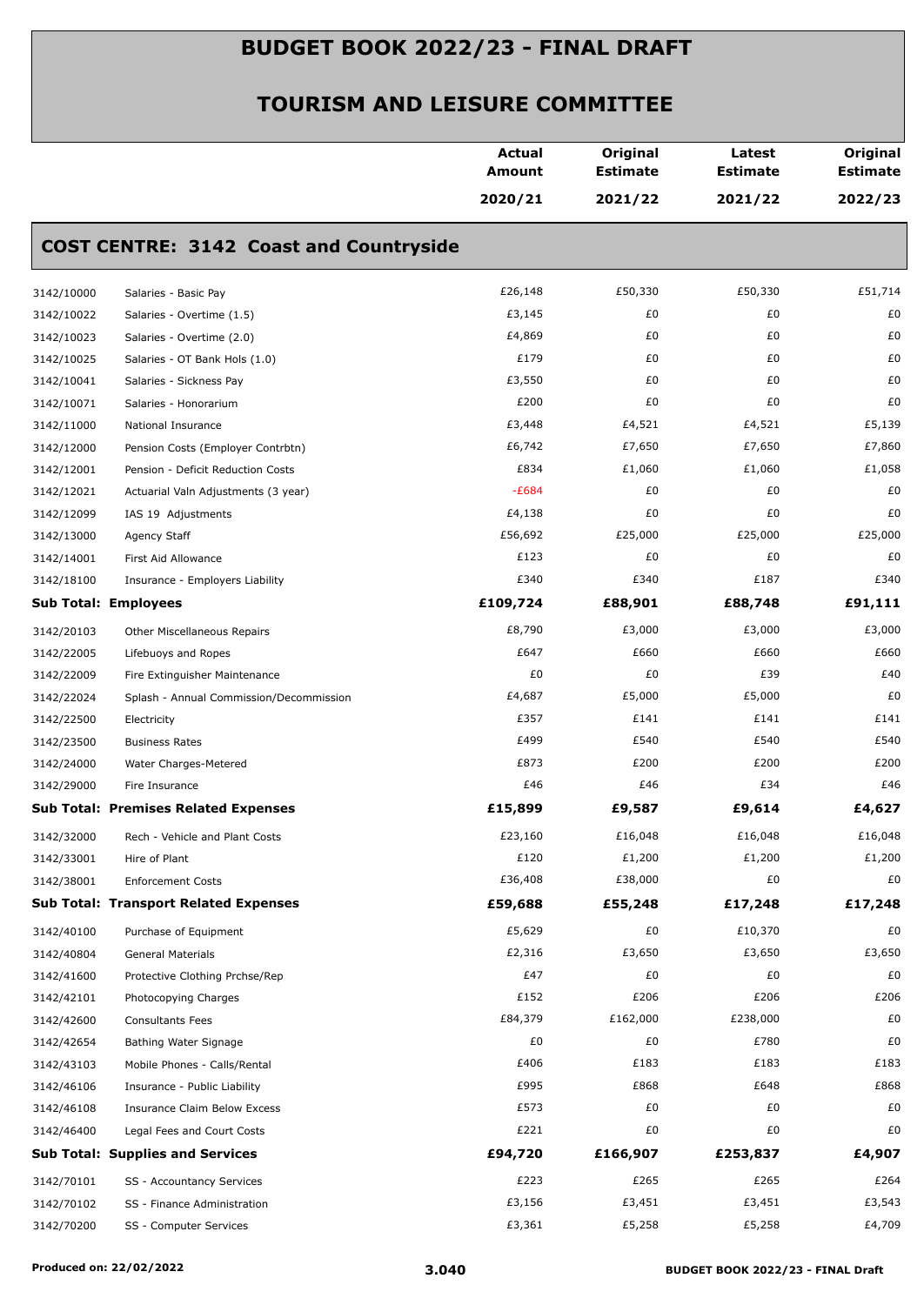|            |                                                 | <b>Actual</b><br>Amount | Original<br><b>Estimate</b> | Latest<br><b>Estimate</b> | Original<br><b>Estimate</b> |
|------------|-------------------------------------------------|-------------------------|-----------------------------|---------------------------|-----------------------------|
|            |                                                 | 2020/21                 | 2021/22                     | 2021/22                   | 2022/23                     |
| 3142/70300 | SS - Human Resources                            | £1,522                  | £1,588                      | £1,588                    | £1,503                      |
| 3142/70301 | SS - Payroll Administration                     | £285                    | £315                        | £315                      | £304                        |
| 3142/70400 | SS - Property Management Team                   | £4,871                  | £4,936                      | £4,936                    | £4,997                      |
| 3142/70500 | SS - Accommodation - Town Hall                  | £0                      | £0                          | £0                        | £2,167                      |
| 3142/70507 | SS - Accomm - Snowdon Road Depot                | £2,132                  | £2,321                      | £2,321                    | £2,436                      |
| 3142/70512 | SS - Accomm - Ashton Gardens Depot              | £1,215                  | £1,651                      | £1,651                    | £1,696                      |
| 3142/70700 | SS - Insurance & Risk Mgmnt                     | £359                    | £340                        | £340                      | £305                        |
| 3142/70901 | SS - Communications and PR                      | £573                    | £472                        | £472                      | £1,353                      |
| 3142/75302 | SM - Tourism & Cultural Services Team           | £377                    | £0                          | £0                        | £0                          |
| 3142/75304 | SM - Head of Cultural Services                  | £2,078                  | £0                          | £0                        | £0                          |
| 3142/75305 | SM - Parks & Coastal Services Team              | £52,889                 | £71,458                     | £71,458                   | £9,729                      |
| 3142/75308 | SM - Parks Mobile & Arbor Team                  | £5,557                  | £7,099                      | £7,099                    | £6,501                      |
| 3142/75309 | SM - Play & Projects Team                       | £3,243                  | £3,270                      | £3,270                    | £3,086                      |
| 3142/75403 | SM - Corporate Safety                           | £378                    | £445                        | £445                      | £422                        |
| 3142/75504 | SM - Development Services Mgt Team              | £2,871                  | £4,529                      | £4,529                    | £0                          |
| 3142/75600 | SM - Technical Services Team                    | £1,462                  | £1,310                      | £1,310                    | £1,306                      |
|            | <b>Sub Total: Support Services</b>              | £86,552                 | £108,708                    | £108,708                  | £44,321                     |
| 3142/84000 | De-minimus Capital Expenditure                  | £485                    | £0                          | £0                        | £0                          |
|            | <b>Sub Total: Deprctn and Impairment Losses</b> | £485                    | £0                          | £Ο                        | £O                          |
|            | <b>EXPENDITURE TOTAL</b>                        | £367,068                | £429,351                    | £478,155                  | £162,214                    |
| 3142/90068 | <b>DEFRA Grant Funding</b>                      | £0                      | £0                          | $-E780$                   | £0                          |
|            | <b>Sub Total: Government Grants</b>             | £Ο                      | £O                          | $-E780$                   | £O                          |
| 3142/93920 | Fixed Penalty Notice - Public Spaces Pro        | $-E1,270$               | £0                          | £0                        | £0                          |
|            | <b>Sub Total: Customer and Client Receipts</b>  | $-E1,270$               | £0                          | £0                        | £0                          |
|            | <b>INCOME TOTAL</b>                             | $-£1,270$               | £0                          | $-E780$                   | £0                          |
|            |                                                 |                         |                             |                           |                             |
|            | <b>3142 COST CENTRE TOTAL</b>                   | £365,798                | £429,351                    | £477,375                  | £162,214                    |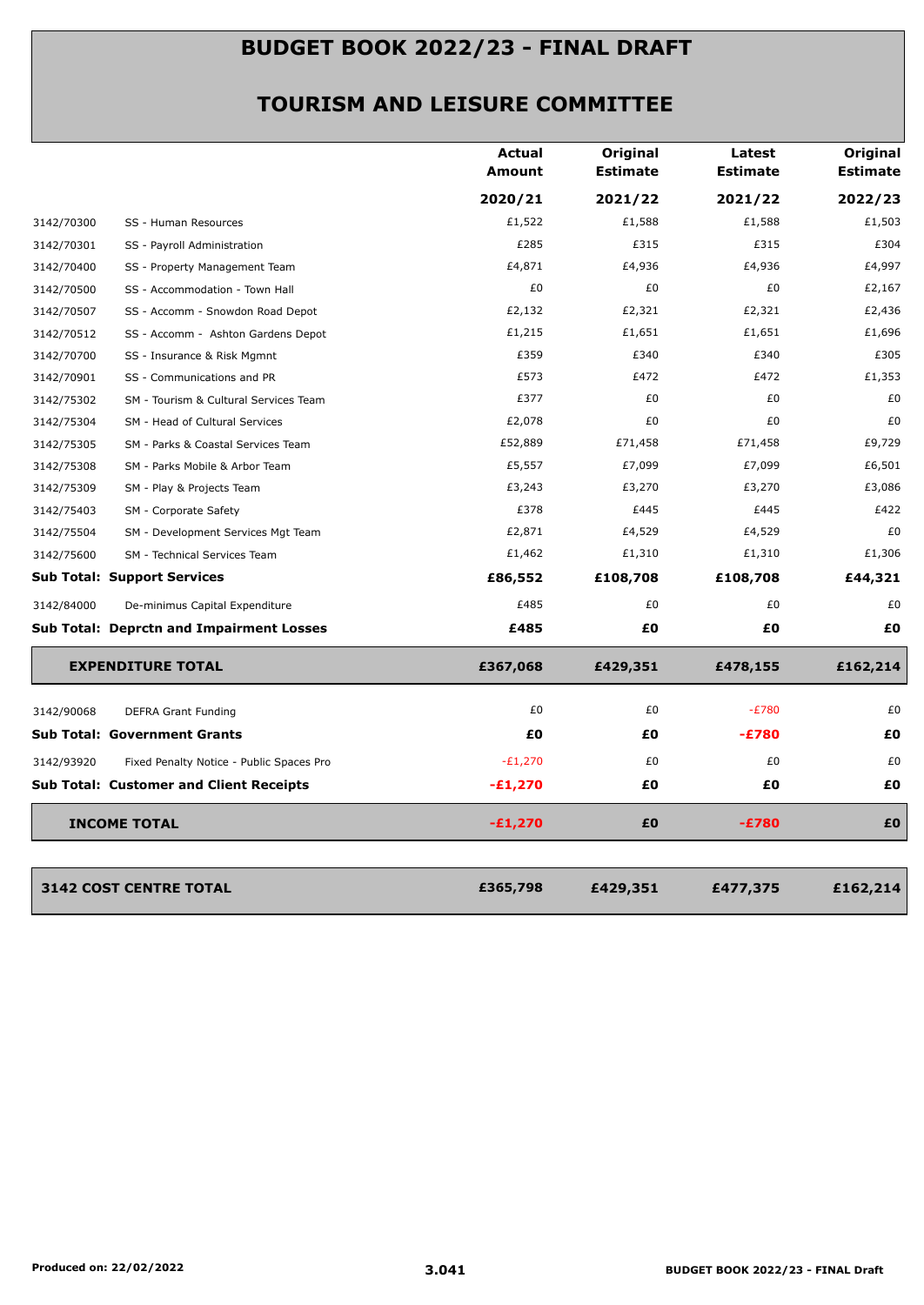|            |                                                   | <b>Actual</b><br>Amount | Original<br><b>Estimate</b> | Latest<br><b>Estimate</b> | Original<br><b>Estimate</b> |
|------------|---------------------------------------------------|-------------------------|-----------------------------|---------------------------|-----------------------------|
|            |                                                   | 2020/21                 | 2021/22                     | 2021/22                   | 2022/23                     |
|            | <b>COST CENTRE: 3143 Fylde Sand Dunes Project</b> |                         |                             |                           |                             |
| 3143/10000 | Salaries - Basic Pay                              | £36,203                 | £37,200                     | £37,200                   | £38,223                     |
| 3143/10071 | Salaries - Honorarium                             | £160                    | £0                          | £0                        | £0                          |
| 3143/11000 | National Insurance                                | £2,667                  | £2,709                      | £2,709                    | £3,109                      |
| 3143/12000 | Pension Costs (Employer Contrbtn)                 | £6,528                  | £5,654                      | £5,654                    | £5,810                      |
| 3143/12001 | Pension - Deficit Reduction Costs                 | £818                    | £789                        | £789                      | £788                        |
| 3143/12021 | Actuarial Valn Adjustments (3 year)               | $-E588$                 | £0                          | £0                        | £0                          |
| 3143/12099 | IAS 19 Adjustments                                | £4,061                  | £0                          | £0                        | £0                          |
| 3143/14001 | First Aid Allowance                               | £104                    | £0                          | £0                        | £0                          |
| 3143/18100 | Insurance - Employers Liability                   | £252                    | £252                        | £138                      | £252                        |
|            | <b>Sub Total: Employees</b>                       | £50,205                 | £46,604                     | £46,490                   | £48,182                     |
| 3143/35001 | Car Mileage Allowance                             | £2                      | £0                          | £0                        | £0                          |
|            | <b>Sub Total: Transport Related Expenses</b>      | £2                      | £0                          | £0                        | £0                          |
| 3143/43103 | Mobile Phones - Calls/Rental                      | £250                    | £0                          | £0                        | £0                          |
| 3143/46106 | Insurance - Public Liability                      | £736                    | £642                        | £479                      | £642                        |
| 3143/46901 | Miscellaneous Expenses                            | £3,905                  | £4,370                      | £4,370                    | £3,278                      |
|            | <b>Sub Total: Supplies and Services</b>           | £4,891                  | £5,012                      | £4,849                    | £3,920                      |
|            | <b>EXPENDITURE TOTAL</b>                          | £55,098                 | £51,616                     | £51,339                   | £52,102                     |
| 3143/91031 | <b>Other Miscellaneous Grants</b>                 | $-E47,825$              | $-£49,754$                  | $-E49,754$                | $-E50,173$                  |
|            | <b>Sub Total: Oth Grants Rembsmts and Ctbns</b>   | $-£47,825$              | $-£49,754$                  | -£49,754                  | $-£50,173$                  |
|            | <b>INCOME TOTAL</b>                               | $-£47,825$              | $-£49,754$                  | $-£49,754$                | $-£50,173$                  |
|            |                                                   |                         |                             |                           |                             |
|            | <b>3143 COST CENTRE TOTAL</b>                     | £7,273                  | £1,862                      | £1,585                    | £1,929                      |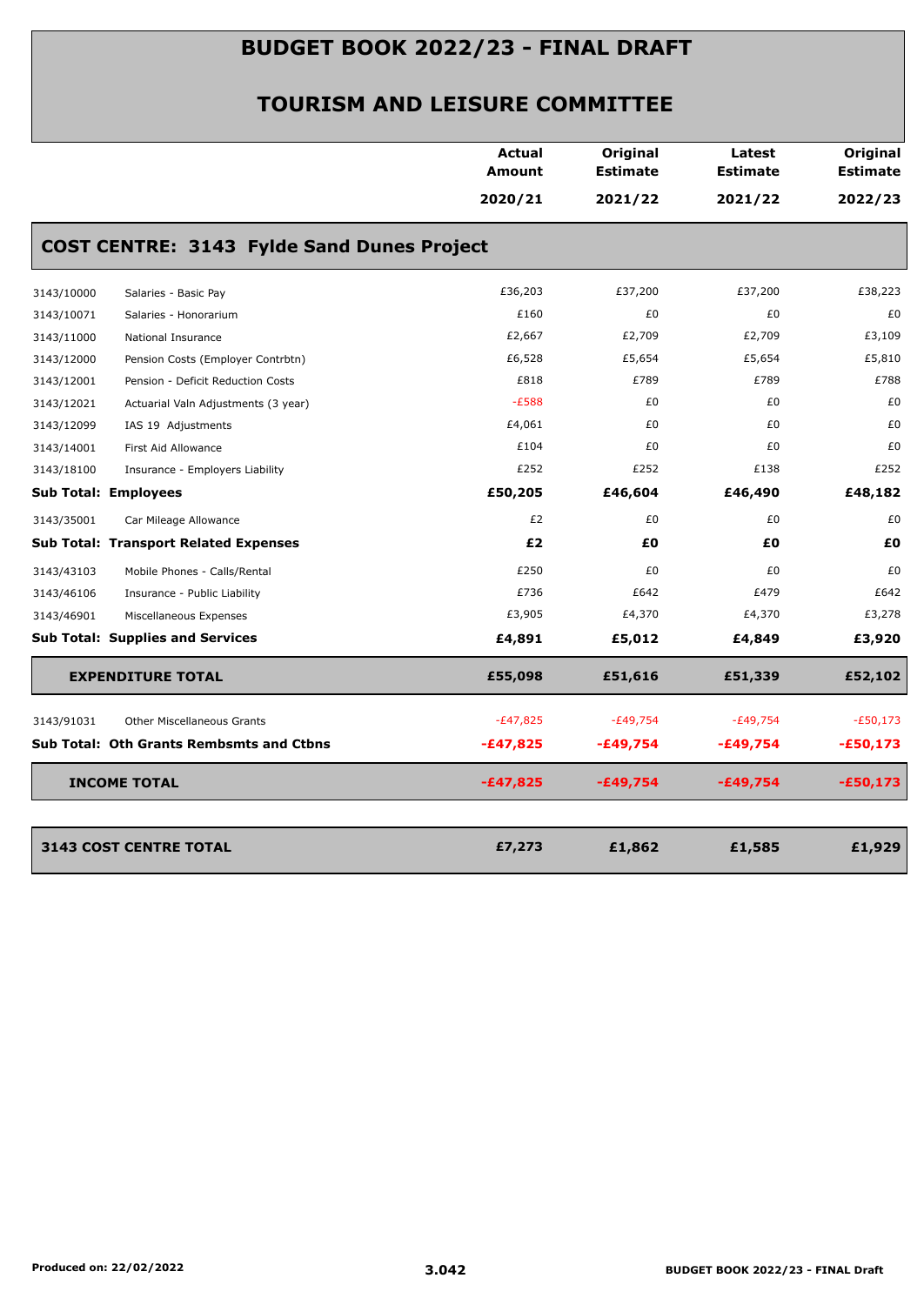|                             |                                                         | Actual<br><b>Amount</b> | Original<br><b>Estimate</b> | Latest<br><b>Estimate</b> | Original<br><b>Estimate</b> |
|-----------------------------|---------------------------------------------------------|-------------------------|-----------------------------|---------------------------|-----------------------------|
|                             |                                                         | 2020/21                 | 2021/22                     | 2021/22                   | 2022/23                     |
|                             | <b>COST CENTRE: 3144 Persimmon Conservation Project</b> |                         |                             |                           |                             |
| 3144/10000                  | Salaries - Basic Pay                                    | £20,409                 | £25,165                     | £25,165                   | £25,857                     |
| 3144/10023                  | Salaries - Overtime (2.0)                               | £55                     | £0                          | £0                        | £0                          |
| 3144/10071                  | Salaries - Honorarium                                   | £80                     | £0                          | £0                        | £0                          |
| 3144/11000                  | National Insurance                                      | £1,847                  | £2,261                      | £2,261                    | £2,569                      |
| 3144/12000                  | Pension Costs (Employer Contrbtn)                       | £3,693                  | £3,825                      | £3,825                    | £3,930                      |
| 3144/12001                  | Pension - Deficit Reduction Costs                       | £468                    | £530                        | £530                      | £529                        |
| 3144/12021                  | Actuarial Valn Adjustments (3 year)                     | $-E299$                 | £0                          | £0                        | £0                          |
| 3144/12099                  | IAS 19 Adjustments                                      | £2,320                  | £0                          | £0                        | £0                          |
| 3144/14001                  | First Aid Allowance                                     | £87                     | £0                          | £0                        | £0                          |
| 3144/18100                  | Insurance - Employers Liability                         | £167                    | £167                        | £93                       | £167                        |
| <b>Sub Total: Employees</b> |                                                         | £28,826                 | £31,948                     | £31,874                   | £33,052                     |
| 3144/32000                  | Rech - Vehicle and Plant Costs                          | £5,183                  | £6,661                      | £6,661                    | £4,143                      |
|                             | <b>Sub Total: Transport Related Expenses</b>            | £5,183                  | £6,661                      | £6,661                    | £4,143                      |
| 3144/42651                  | <b>Environmental Projects</b>                           | £0                      | £0                          | £5,035                    | £0                          |
| 3144/43103                  | Mobile Phones - Calls/Rental                            | £144                    | £0                          | £0                        | £0                          |
| 3144/46106                  | Insurance - Public Liability                            | £488                    | £426                        | £324                      | £426                        |
|                             | <b>Sub Total: Supplies and Services</b>                 | £632                    | £426                        | £5,359                    | £426                        |
|                             | <b>EXPENDITURE TOTAL</b>                                | £34,641                 | £39,035                     | £43,894                   | £37,621                     |
| 3144/91202                  | s106 Contributions                                      | $-E32,151$              | $-£36,844$                  | $-E41,879$                | $-E36,229$                  |
|                             | <b>Sub Total: Oth Grants Rembsmts and Ctbns</b>         | $-£32,151$              | $-£36,844$                  | -£41,879                  | -£36,229                    |
|                             | <b>INCOME TOTAL</b>                                     | -£32,151                | $-£36,844$                  | $-£41,879$                | $-£36,229$                  |
|                             |                                                         |                         |                             |                           |                             |
|                             | <b>3144 COST CENTRE TOTAL</b>                           | £2,490                  | £2,191                      | £2,015                    | £1,392                      |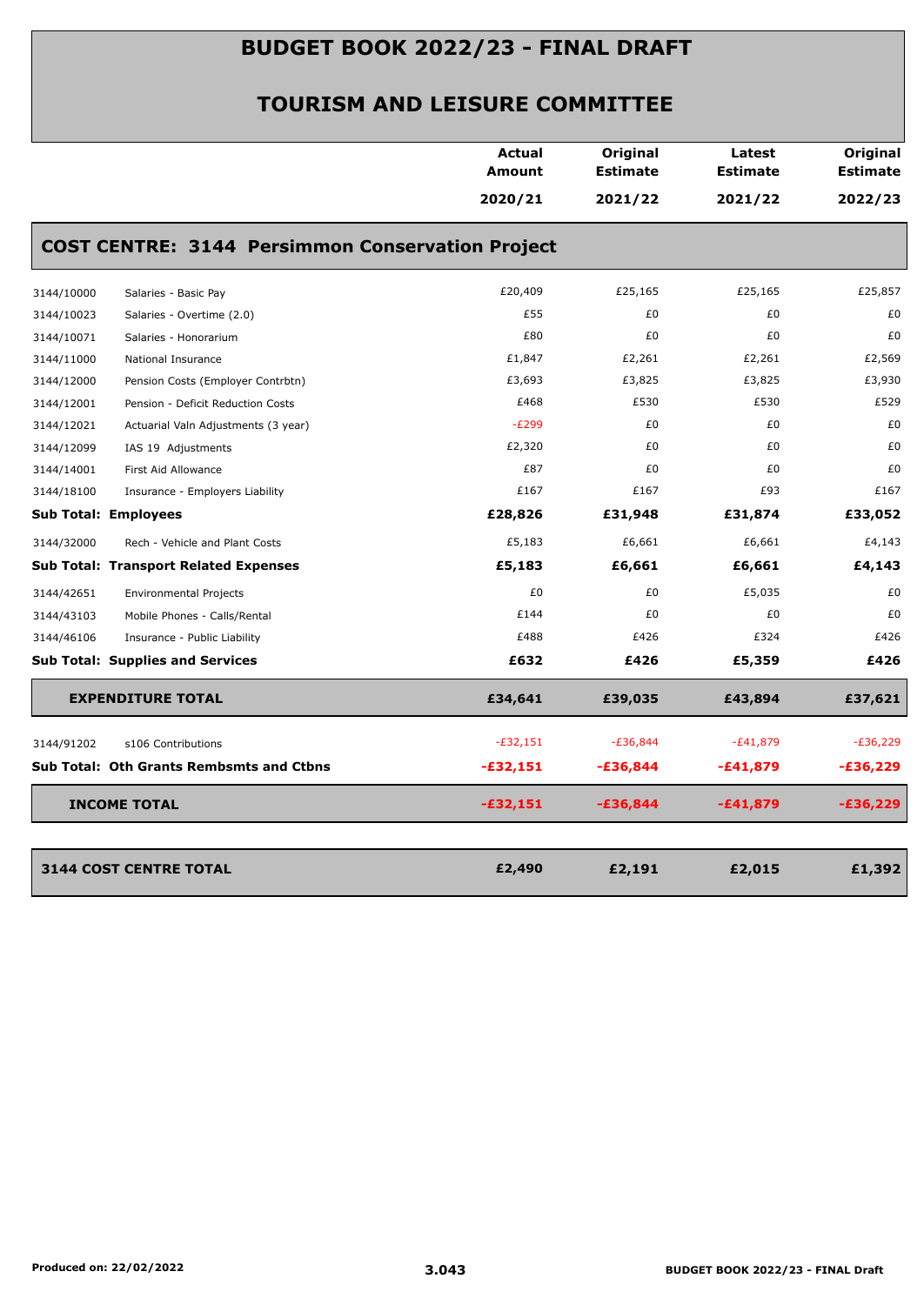|            |                                                          | Actual<br>Amount | Original<br><b>Estimate</b> | Latest<br><b>Estimate</b> | <b>Original</b><br><b>Estimate</b> |
|------------|----------------------------------------------------------|------------------|-----------------------------|---------------------------|------------------------------------|
|            |                                                          | 2020/21          | 2021/22                     | 2021/22                   | 2022/23                            |
|            | <b>COST CENTRE: 3010 Lowther Gardens Trust - Summary</b> |                  |                             |                           |                                    |
| 3010/45202 | FBC Grant Support - Lowther Pavilion                     | £26,667          | £26,667                     | £26,667                   | £26,667                            |
| 3010/45209 | Net cost to FBC - Lowther Gardens                        | £120,491         | £134,583                    | £135,493                  | £137,610                           |
|            | <b>Sub Total: Supplies and Services</b>                  | £147,158         | £161,250                    | £162,160                  | £164,277                           |
| 3010/70101 | SS - Accountancy Services                                | £2,713           | £3,225                      | £3,225                    | £3,200                             |
| 3010/70102 | SS - Finance Administration                              | £24              | £27                         | £27                       | £27                                |
| 3010/70400 | SS - Property Management Team                            | £1,218           | £1,234                      | £1,234                    | £1,121                             |
| 3010/70600 | SS - Head of Governance                                  | £3,882           | £4,061                      | £4,061                    | £4,256                             |
| 3010/70700 | SS - Insurance & Risk Mgmnt                              | £239             | £227                        | £227                      | £203                               |
| 3010/70901 | SS - Communications and PR                               | £573             | £472                        | £472                      | £1,353                             |
| 3010/75302 | SM - Tourism & Cultural Services Team                    | £4,783           | £4,205                      | £4,205                    | £4,183                             |
| 3010/75304 | SM - Head of Cultural Services                           | £416             | £0                          | £0                        | £0                                 |
| 3010/75504 | SM - Development Services Mgt Team                       | £1,436           | £1,510                      | £1,510                    | £0                                 |
| 3010/75600 | SM - Technical Services Team                             | £1,538           | £1,345                      | £1,345                    | £1,374                             |
|            | <b>Sub Total: Support Services</b>                       | £16,822          | £16,306                     | £16,306                   | £15,717                            |
|            | <b>EXPENDITURE TOTAL</b>                                 | £163,980         | £177,556                    | £178,466                  | £179,994                           |
|            | <b>INCOME TOTAL</b>                                      | £0               | £0                          | £0                        | £0                                 |

| 3010 COST CENTRE TOTAL | £163,980 | £177,556 | £178,466 | £179,994 |
|------------------------|----------|----------|----------|----------|
|                        |          |          |          |          |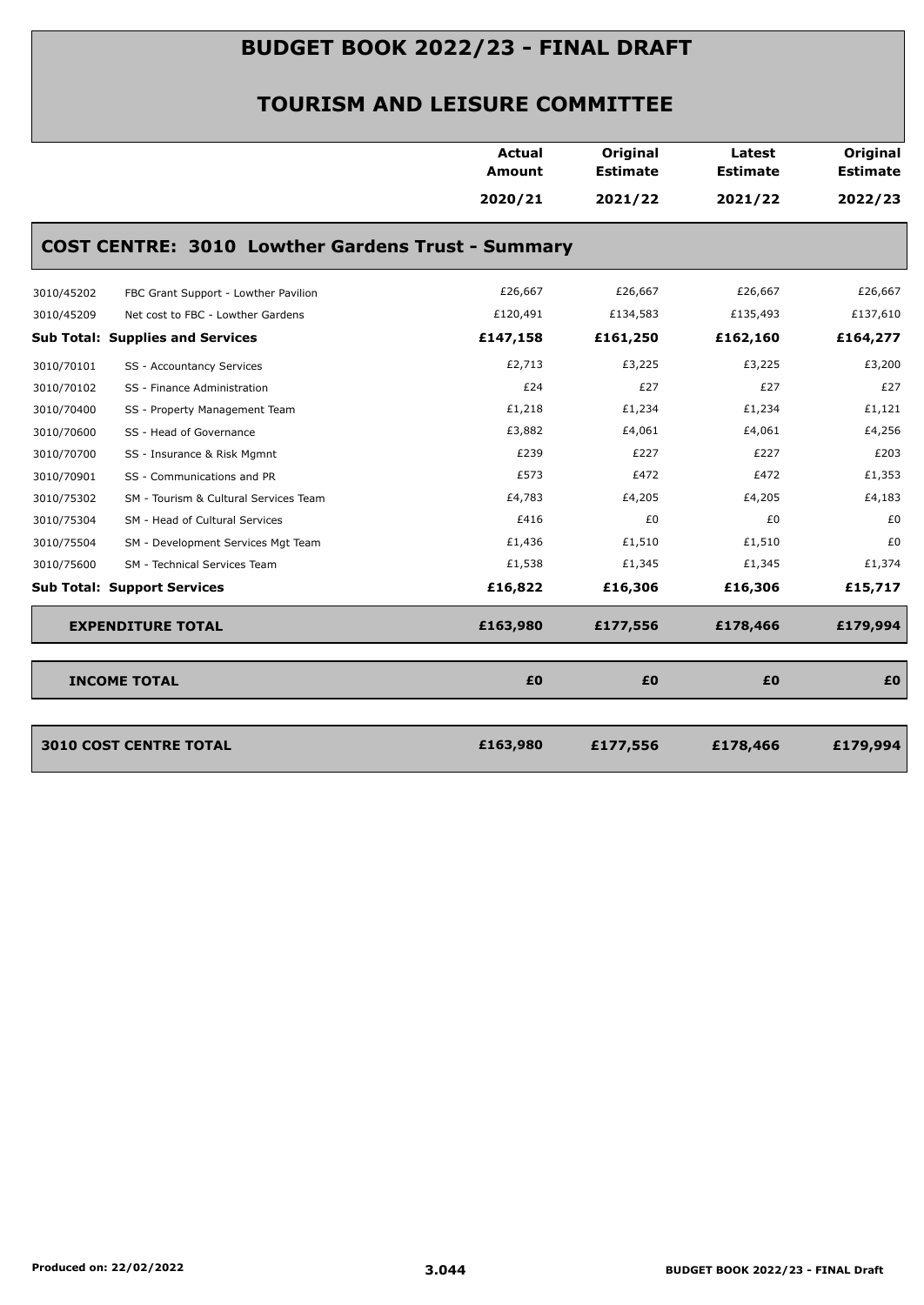|            |                                                         | Actual<br>Amount | Original<br><b>Estimate</b> | Latest<br><b>Estimate</b> | Original<br><b>Estimate</b> |
|------------|---------------------------------------------------------|------------------|-----------------------------|---------------------------|-----------------------------|
|            |                                                         | 2020/21          | 2021/22                     | 2021/22                   | 2022/23                     |
|            | <b>COST CENTRE: 9051 Grounds Maintnce Ext Contracts</b> |                  |                             |                           |                             |
| 9051/70101 | SS - Accountancy Services                               | £622             | £748                        | £748                      | £770                        |
| 9051/70102 | SS - Finance Administration                             | £3,375           | £3,689                      | £3,689                    | £3,788                      |
| 9051/70300 | SS - Human Resources                                    | £4,566           | £4,742                      | £4,742                    | £4,508                      |
| 9051/70301 | SS - Payroll Administration                             | £860             | £944                        | £944                      | £916                        |
| 9051/70507 | SS - Accomm - Snowdon Road Depot                        | £7,461           | £8,124                      | £8,124                    | £8,524                      |
| 9051/70509 | SS - Accomm - Orders Lane Depot                         | £17,983          | £30,098                     | £30,098                   | £20,989                     |
| 9051/70700 | SS - Insurance & Risk Mgmnt                             | £1,675           | £1,587                      | £1,587                    | £1,421                      |
| 9051/75302 | SM - Tourism & Cultural Services Team                   | £753             | £0                          | £0                        | £0                          |
| 9051/75304 | SM - Head of Cultural Services                          | £208             | £0                          | £0                        | £0                          |
| 9051/75305 | SM - Parks & Coastal Services Team                      | £7,215           | £10,955                     | £10,955                   | £24,581                     |
| 9051/75308 | SM - Parks Mobile & Arbor Team                          | £1,250           | £1,597                      | £1,597                    | £1,513                      |
| 9051/75309 | SM - Play & Projects Team                               | £1,081           | £1,090                      | £1,090                    | £1,029                      |
| 9051/75310 | SM - Grounds Maintenance Team                           | £11,782          | £12,623                     | £12,623                   | £11,698                     |
| 9051/75403 | SM - Corporate Safety                                   | £1,133           | £1,329                      | £1,329                    | £1,265                      |
|            | <b>Sub Total: Support Services</b>                      | £59,964          | £77,526                     | £77,526                   | £81,002                     |
|            | <b>EXPENDITURE TOTAL</b>                                | £59,964          | £77,526                     | £77,526                   | £81,002                     |
| 9051/99007 | Ctbrn to O/head on Ext Contract                         | $-E128,734$      | $-E107,995$                 | $-E108,527$               | $-E109,498$                 |
|            | Sub Total: Recharge Income                              | $-£128,734$      | $-£107,995$                 | $-£108,527$               | $-£109,498$                 |
|            | <b>INCOME TOTAL</b>                                     | $-£128,734$      | $-£107,995$                 | $-£108,527$               | $-£109,498$                 |
|            | 9051 COST CENTRE TOTAL                                  | $-£68,770$       | $-£30,469$                  | $-£31,001$                | $-E28,496$                  |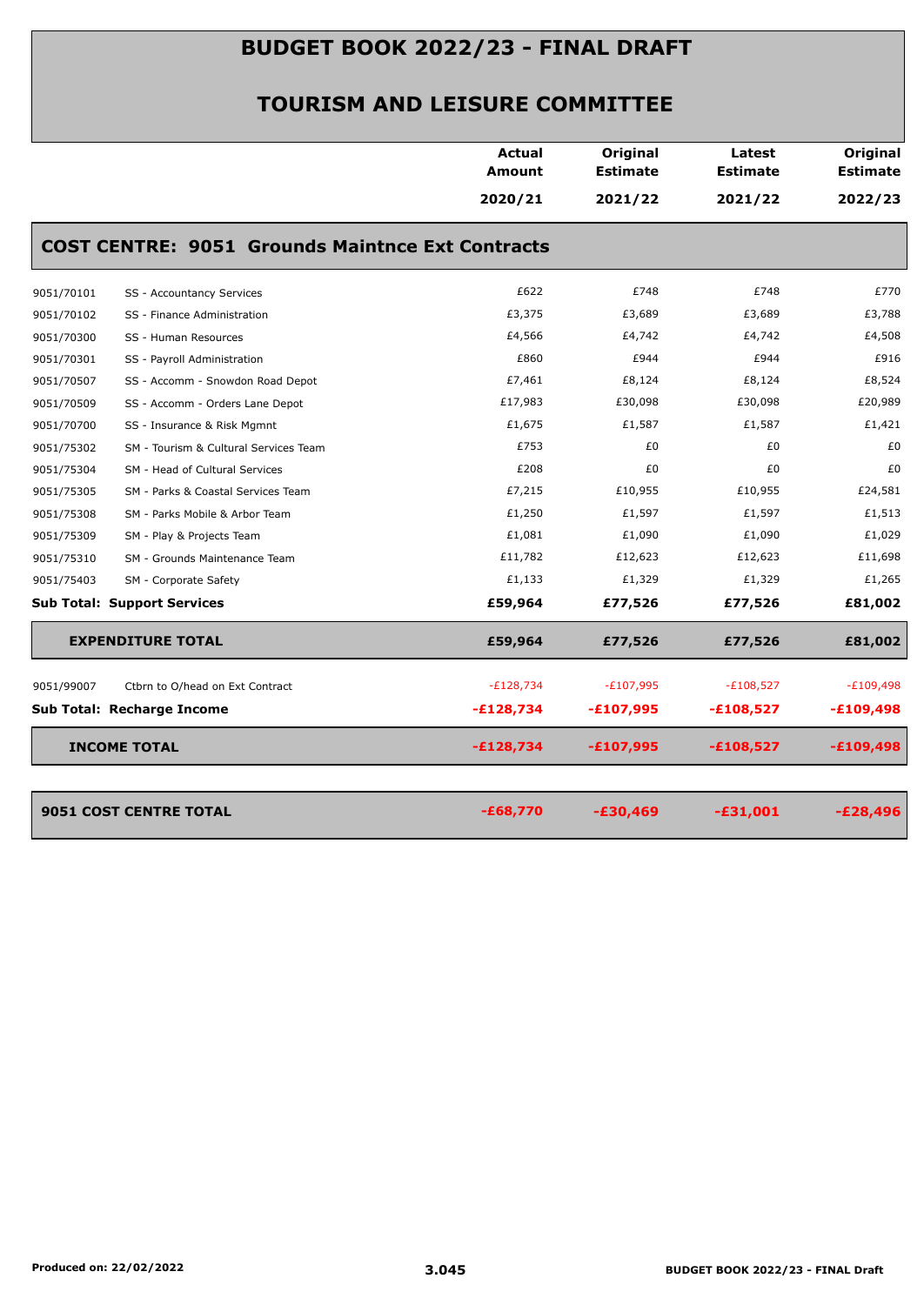|            |                                                | Actual<br><b>Amount</b> | Original<br><b>Estimate</b> | Latest<br><b>Estimate</b> | Original<br><b>Estimate</b> |
|------------|------------------------------------------------|-------------------------|-----------------------------|---------------------------|-----------------------------|
|            |                                                | 2020/21                 | 2021/22                     | 2021/22                   | 2022/23                     |
|            | COST CENTRE: 3011 Lytham Windmill              |                         |                             |                           |                             |
| 3011/20004 | Alarms Maintenance                             | £1,070                  | £875                        | £985                      | £985                        |
| 3011/20103 | Other Miscellaneous Repairs                    | £4,488                  | £7,500                      | £7,500                    | £2,000                      |
| 3011/22009 | Fire Extinguisher Maintenance                  | £73                     | £0                          | £168                      | £170                        |
| 3011/22500 | Electricity                                    | £766                    | £2,200                      | £2,200                    | £2,200                      |
| 3011/26501 | Office Cleaning by Contractor                  | £0                      | £55                         | £55                       | £55                         |
| 3011/29000 | Fire Insurance                                 | £1,467                  | £1,467                      | £1,096                    | £1,467                      |
|            | <b>Sub Total: Premises Related Expenses</b>    | £7,864                  | £12,097                     | £12,004                   | £6,877                      |
| 3011/40803 | Goods for Resale                               | £0                      | £200                        | £200                      | £200                        |
| 3011/42500 | <b>Security Services</b>                       | £0                      | £241                        | £241                      | £241                        |
|            | <b>Sub Total: Supplies and Services</b>        | £0                      | £441                        | £441                      | £441                        |
| 3011/70101 | SS - Accountancy Services                      | £510                    | £592                        | £592                      | £516                        |
| 3011/70102 | SS - Finance Administration                    | £388                    | £425                        | £425                      | £436                        |
| 3011/70400 | SS - Property Management Team                  | £304                    | £309                        | £309                      | £280                        |
| 3011/70700 | SS - Insurance & Risk Mgmnt                    | £359                    | £340                        | £340                      | £305                        |
| 3011/70901 | SS - Communications and PR                     | £573                    | £472                        | £472                      | £1,353                      |
| 3011/75600 | SM - Technical Services Team                   | £3,057                  | £2,831                      | £2,831                    | £2,731                      |
|            | <b>Sub Total: Support Services</b>             | £5,191                  | £4,969                      | £4,969                    | £5,621                      |
|            | <b>EXPENDITURE TOTAL</b>                       | £13,055                 | £17,507                     | £17,414                   | £12,939                     |
| 3011/92203 | <b>TIC Sales</b>                               | £0                      | $-E350$                     | $-E350$                   | $-E350$                     |
|            | <b>Sub Total: Customer and Client Receipts</b> | £Ο                      | $-£350$                     | $-E350$                   | $-£350$                     |
|            | <b>INCOME TOTAL</b>                            | £0                      | $-£350$                     | $-E350$                   | $-£350$                     |
|            |                                                |                         |                             |                           |                             |
|            | <b>3011 COST CENTRE TOTAL</b>                  | £13,055                 | £17,157                     | £17,064                   | £12,589                     |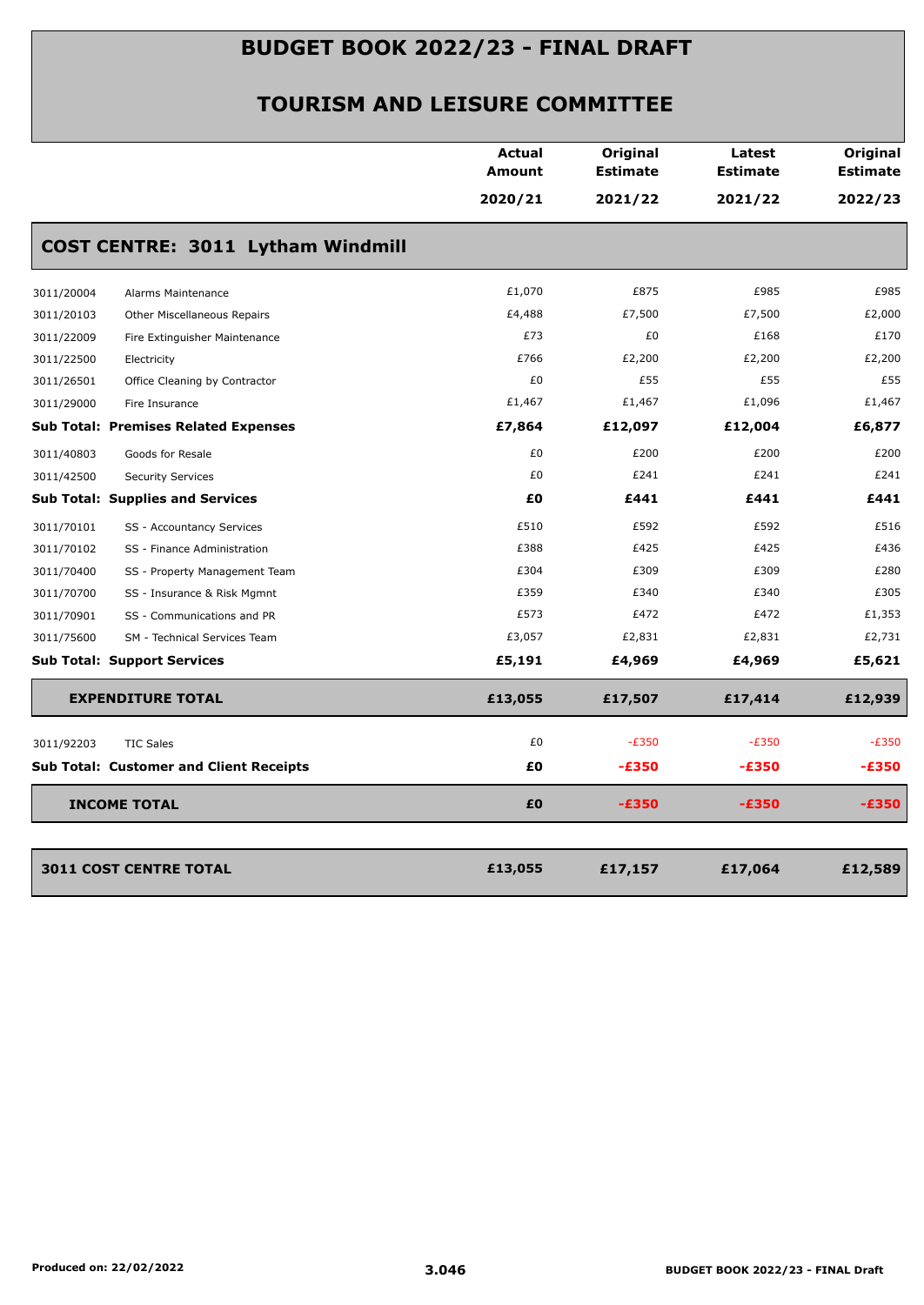|            |                                             | <b>Actual</b><br><b>Amount</b> | Original<br><b>Estimate</b> | Latest<br><b>Estimate</b> | Original<br><b>Estimate</b> |
|------------|---------------------------------------------|--------------------------------|-----------------------------|---------------------------|-----------------------------|
|            |                                             | 2020/21                        | 2021/22                     | 2021/22                   | 2022/23                     |
|            | <b>COST CENTRE: 3012 Lifeboat House</b>     |                                |                             |                           |                             |
| 3012/20103 | Other Miscellaneous Repairs                 | $-E148$                        | £3,000                      | £3,000                    | £2,000                      |
| 3012/22009 | Fire Extinguisher Maintenance               | £49                            | £0                          | £39                       | £40                         |
| 3012/22500 | Electricity                                 | £558                           | £300                        | £300                      | £300                        |
| 3012/29000 | Fire Insurance                              | £367                           | £367                        | £274                      | £367                        |
|            | <b>Sub Total: Premises Related Expenses</b> | £826                           | £3,667                      | £3,613                    | £2,707                      |
| 3012/70101 | SS - Accountancy Services                   | £510                           | £592                        | £592                      | £516                        |
| 3012/70102 | SS - Finance Administration                 | £194                           | £212                        | £212                      | £218                        |
| 3012/70400 | SS - Property Management Team               | £304                           | £309                        | £309                      | £280                        |
| 3012/70700 | SS - Insurance & Risk Mgmnt                 | £359                           | £340                        | £340                      | £305                        |
| 3012/75600 | SM - Technical Services Team                | £2,277                         | £2,148                      | £2,148                    | £2,034                      |
|            | <b>Sub Total: Support Services</b>          | £3,644                         | £3,601                      | £3,601                    | £3,353                      |
|            | <b>EXPENDITURE TOTAL</b>                    | £4,470                         | £7,268                      | £7,214                    | £6,060                      |
|            |                                             |                                |                             |                           |                             |
|            | <b>3012 COST CENTRE TOTAL</b>               | £4,470                         | £7,268                      | £7,214                    | £6,060                      |
|            |                                             |                                |                             |                           |                             |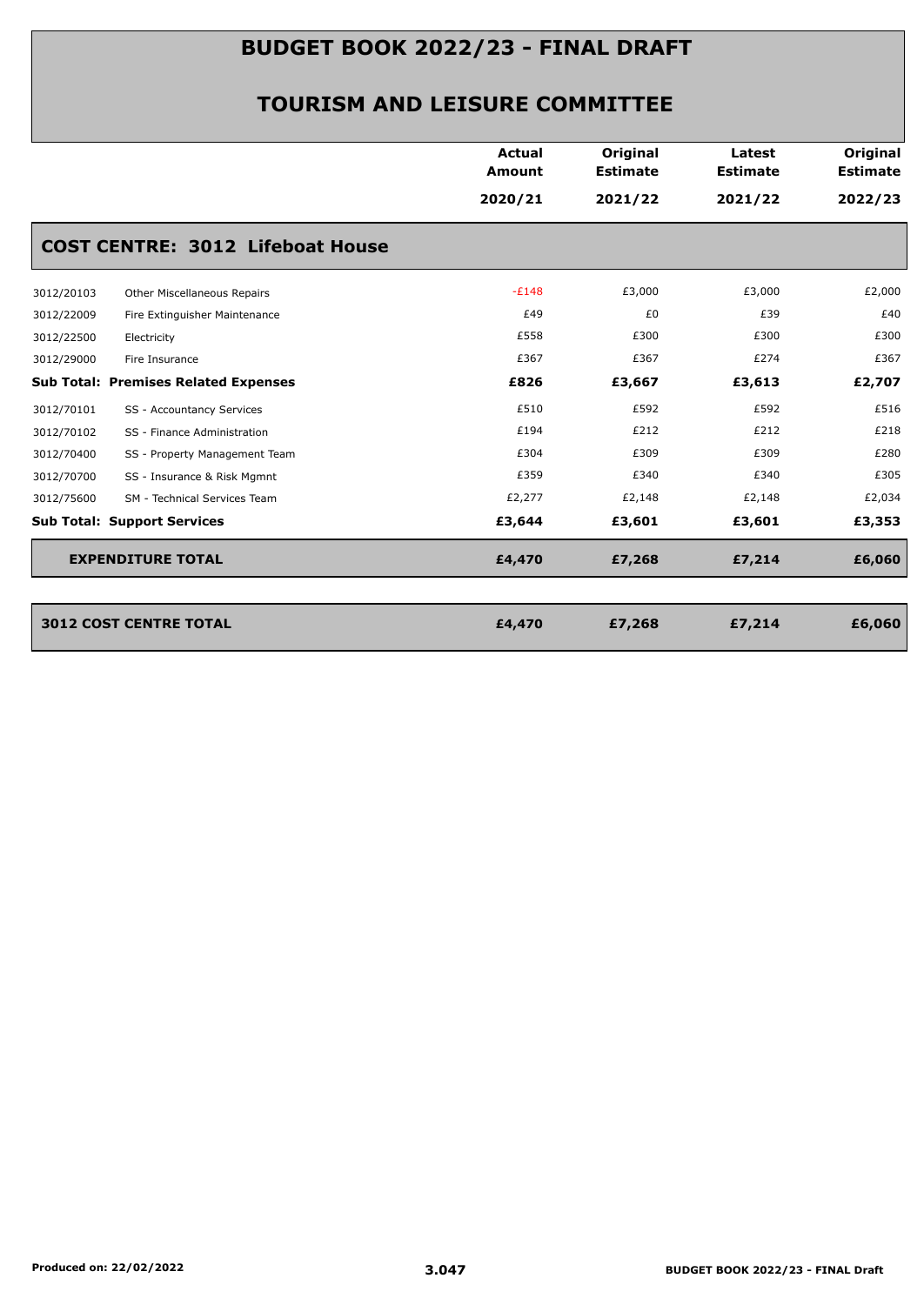|                                                | Actual<br>Amount | Original<br><b>Estimate</b> | Latest<br><b>Estimate</b> | Original<br><b>Estimate</b> |
|------------------------------------------------|------------------|-----------------------------|---------------------------|-----------------------------|
|                                                | 2020/21          | 2021/22                     | 2021/22                   | 2022/23                     |
| COST CENTRE: 3805 Fairhaven Cafe               |                  |                             |                           |                             |
| 3805/23500<br><b>Business Rates</b>            | £2,211           | £0                          | £0                        | £0                          |
| <b>Sub Total: Premises Related Expenses</b>    | £2,211           | £0                          | £0                        | £0                          |
| SS - Accountancy Services<br>3805/70101        | £510             | £592                        | £592                      | £516                        |
| SS - Finance Administration<br>3805/70102      | £291             | £319                        | £319                      | £327                        |
| 3805/70400<br>SS - Property Management Team    | £304             | £309                        | £309                      | £280                        |
| <b>Sub Total: Support Services</b>             | £1,105           | £1,220                      | £1,220                    | £1,123                      |
| <b>EXPENDITURE TOTAL</b>                       | £3,316           | £1,220                      | £1,220                    | £1,123                      |
| Café Rent<br>3805/95001                        | $-E421$          | $-£16,750$                  | £0                        | $-E12,192$                  |
| <b>Sub Total: Customer and Client Receipts</b> | $-E421$          | $-£16,750$                  | £0                        | $-£12,192$                  |
| <b>INCOME TOTAL</b>                            | $-£421$          | $-£16,750$                  | £0                        | $-E12,192$                  |
| <b>3805 COST CENTRE TOTAL</b>                  | £2,895           | $-£15,530$                  | £1,220                    | $-£11,069$                  |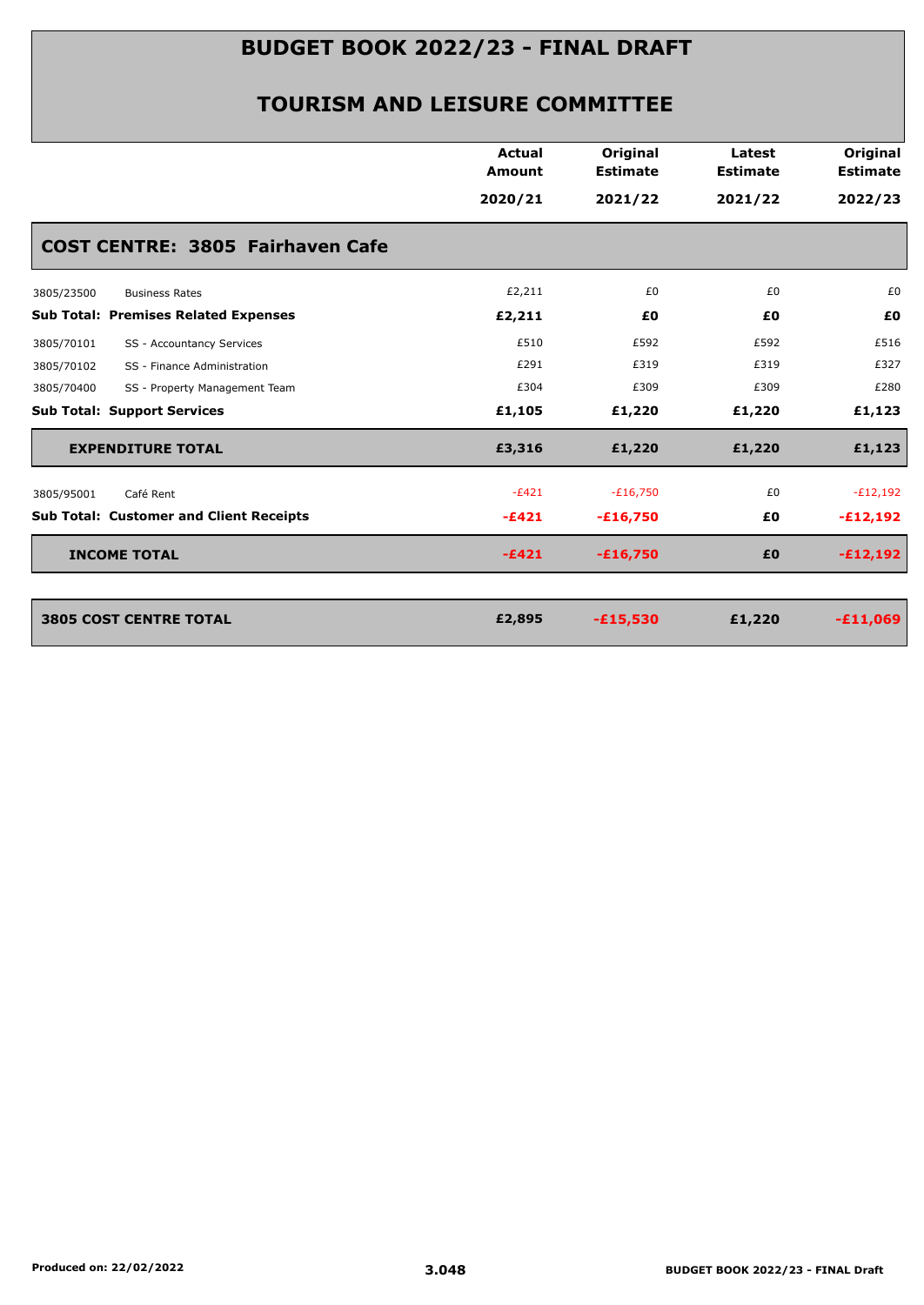|                                                | <b>Actual</b><br><b>Amount</b> | Original<br><b>Estimate</b> | Latest<br><b>Estimate</b> | Original<br><b>Estimate</b> |
|------------------------------------------------|--------------------------------|-----------------------------|---------------------------|-----------------------------|
|                                                | 2020/21                        | 2021/22                     | 2021/22                   | 2022/23                     |
| <b>COST CENTRE: 3816 Fairhaven Kiosk</b>       |                                |                             |                           |                             |
| SS - Accountancy Services<br>3816/70101        | £510                           | £592                        | £592                      | £516                        |
| 3816/70102<br>SS - Finance Administration      | £97                            | £106                        | £106                      | £109                        |
| 3816/70400<br>SS - Property Management Team    | £304                           | £309                        | £309                      | £280                        |
| <b>Sub Total: Support Services</b>             | £911                           | £1,007                      | £1,007                    | £905                        |
| <b>EXPENDITURE TOTAL</b>                       | £911                           | £1,007                      | £1,007                    | £905                        |
| 3816/95003<br>Other Rent                       | $-E1,717$                      | $-E1,535$                   | $-E2,676$                 | $-E2,676$                   |
| <b>Sub Total: Customer and Client Receipts</b> | $-£1,717$                      | $-£1,535$                   | $-E2,676$                 | $-E2,676$                   |
| <b>INCOME TOTAL</b>                            | $-£1,717$                      | $-£1,535$                   | $-E2,676$                 | $-E2,676$                   |
|                                                |                                |                             |                           |                             |
| <b>3816 COST CENTRE TOTAL</b>                  | $-E806$                        | $-E528$                     | $-£1,669$                 | $-£1,771$                   |
|                                                |                                |                             |                           |                             |
|                                                |                                |                             |                           |                             |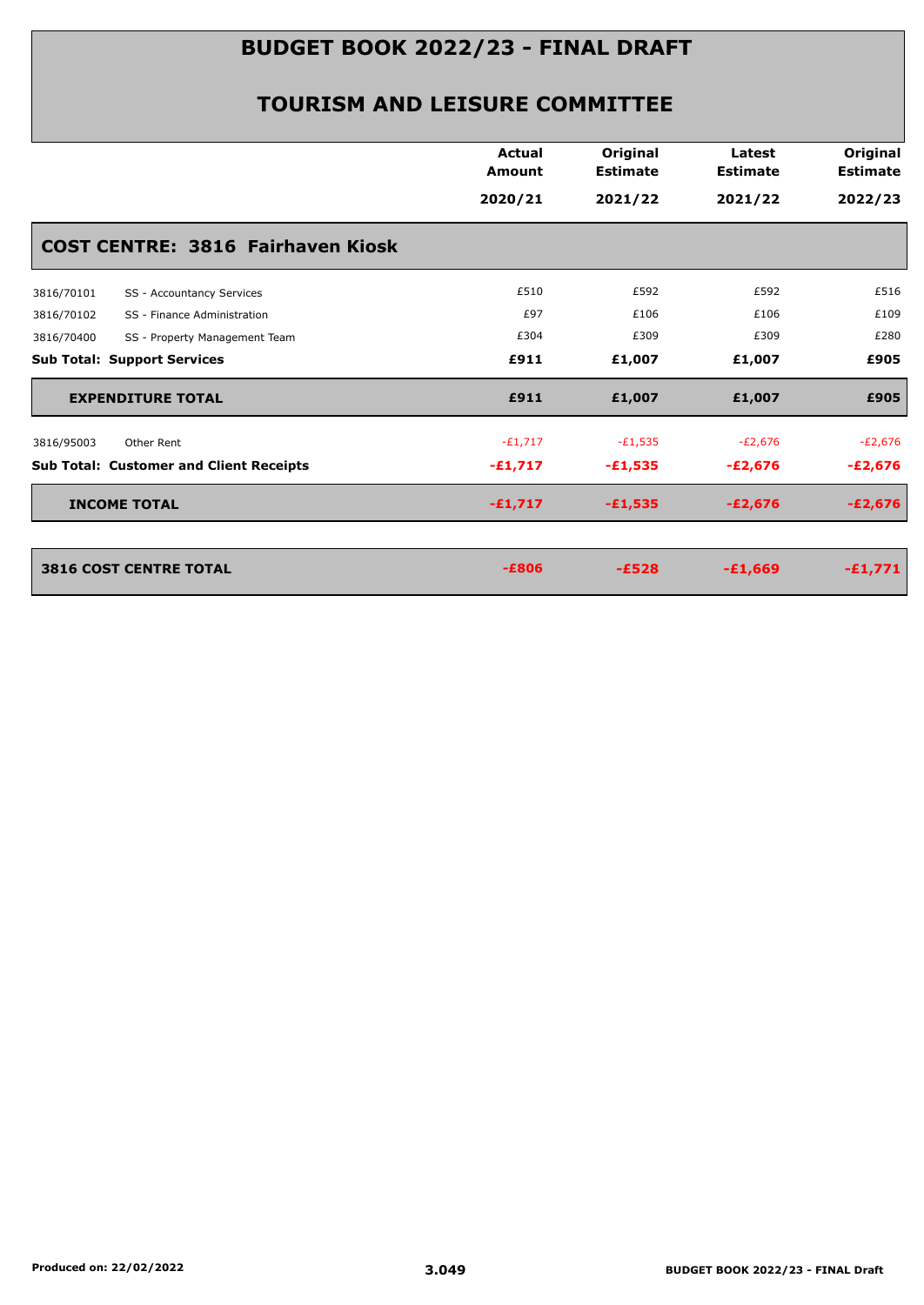|            |                                                | <b>Actual</b><br>Amount | Original<br><b>Estimate</b> | Latest<br><b>Estimate</b> | Original<br><b>Estimate</b> |
|------------|------------------------------------------------|-------------------------|-----------------------------|---------------------------|-----------------------------|
|            |                                                | 2020/21                 | 2021/22                     | 2021/22                   | 2022/23                     |
|            | COST CENTRE: 7804 Depot - Orders Lane, Kirkham |                         |                             |                           |                             |
| 7804/20004 | Alarms Maintenance                             | £907                    | £185                        | £285                      | £285                        |
| 7804/20103 | Other Miscellaneous Repairs                    | £471                    | £2,000                      | £2,000                    | £2,000                      |
| 7804/22009 | Fire Extinguisher Maintenance                  | £109                    | £0                          | £177                      | £180                        |
| 7804/22500 | Electricity                                    | £616                    | £3,000                      | £3,000                    | £3,000                      |
| 7804/23000 | Rents                                          | £8,036                  | £17,500                     | £6,888                    | £6,888                      |
| 7804/23500 | <b>Business Rates</b>                          | £2,794                  | £2,983                      | £2,983                    | £2,983                      |
| 7804/24000 | Water Charges-Metered                          | £539                    | £1,200                      | £1,200                    | £1,200                      |
| 7804/27001 | Trade Refuse Collection                        | £4,603                  | £4,500                      | £4,500                    | £4,500                      |
|            | <b>Sub Total: Premises Related Expenses</b>    | £18,075                 | £31,368                     | £21,033                   | £21,036                     |
| 7804/41003 | <b>Water Coolers</b>                           | £222                    | £0                          | £239                      | £240                        |
| 7804/42500 | <b>Security Services</b>                       | £0                      | £565                        | £565                      | £565                        |
| 7804/43100 | Telephones - Rentals                           | £130                    | £0                          | £0                        | £0                          |
| 7804/43101 | Telephones - Call Charges                      | £3                      | £0                          | £0                        | £0                          |
|            | <b>Sub Total: Supplies and Services</b>        | £355                    | £565                        | £804                      | £805                        |
| 7804/70101 | SS - Accountancy Services                      | £251                    | £291                        | £291                      | £254                        |
| 7804/70102 | SS - Finance Administration                    | £267                    | £292                        | £292                      | £300                        |
| 7804/75600 | SM - Technical Services Team                   | £1,032                  | £924                        | £924                      | £922                        |
|            | <b>Sub Total: Support Services</b>             | £1,550                  | £1,507                      | £1,507                    | £1,476                      |
|            | <b>EXPENDITURE TOTAL</b>                       | £19,979                 | £33,440                     | £23,344                   | £23,317                     |
| 7804/99000 | Support Service Recharge                       | $-E19,979$              | $-E33,440$                  | $-E33,440$                | $-E23,317$                  |
|            | Sub Total: Recharge Income                     | $-£19,979$              | $-£33,440$                  | $-£33,440$                | $-E23,317$                  |
|            | <b>INCOME TOTAL</b>                            | $-£19,979$              | $-£33,440$                  | $-£33,440$                | $-£23,317$                  |
|            |                                                |                         |                             |                           |                             |
|            | 7804 COST CENTRE TOTAL                         | £O                      | £0                          | $-£10,096$                | £Ο                          |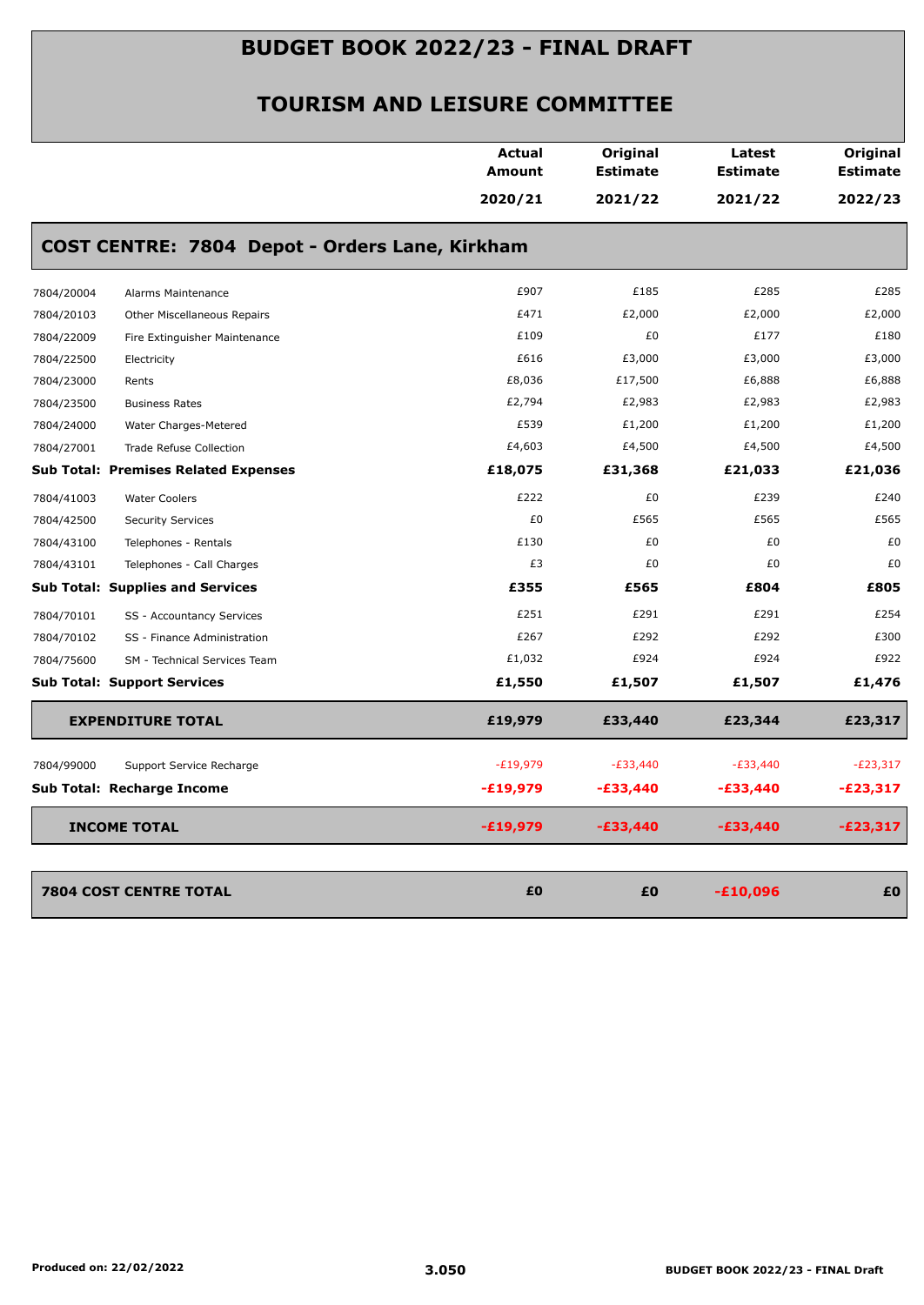|            |                                                 | <b>Actual</b><br>Amount | Original<br><b>Estimate</b> | Latest<br><b>Estimate</b> | Original<br><b>Estimate</b> |
|------------|-------------------------------------------------|-------------------------|-----------------------------|---------------------------|-----------------------------|
|            |                                                 | 2020/21                 | 2021/22                     | 2021/22                   | 2022/23                     |
|            | <b>COST CENTRE: 7807 Depot - Ashton Gardens</b> |                         |                             |                           |                             |
| 7807/20103 | Other Miscellaneous Repairs                     | £4,133                  | £4,500                      | £4,500                    | £5,000                      |
| 7807/22009 | Fire Extinguisher Maintenance                   | £135                    | £0                          | £304                      | £305                        |
| 7807/27001 | <b>Trade Refuse Collection</b>                  | £6,243                  | £6,000                      | £6,000                    | £6,000                      |
|            | <b>Sub Total: Premises Related Expenses</b>     | £10,511                 | £10,500                     | £10,804                   | £11,305                     |
| 7807/41003 | <b>Water Coolers</b>                            | £318                    | £0                          | £103                      | £105                        |
| 7807/42500 | <b>Security Services</b>                        | £0                      | £750                        | £750                      | £750                        |
|            | <b>Sub Total: Supplies and Services</b>         | £318                    | £750                        | £853                      | £855                        |
| 7807/70101 | SS - Accountancy Services                       | £251                    | £291                        | £291                      | £254                        |
| 7807/70102 | SS - Finance Administration                     | £49                     | £53                         | £53                       | £55                         |
| 7807/75600 | SM - Technical Services Team                    | £1,702                  | £1,511                      | £1,511                    | £1,522                      |
|            | <b>Sub Total: Support Services</b>              | £2,002                  | £1,855                      | £1,855                    | £1,831                      |
| 7807/80000 | Capital Charges - Depreciation                  | £11,468                 | £19,922                     | £19,922                   | £19,922                     |
|            | <b>Sub Total: Deprctn and Impairment Losses</b> | £11,468                 | £19,922                     | £19,922                   | £19,922                     |
|            | <b>EXPENDITURE TOTAL</b>                        | £24,299                 | £33,027                     | £33,434                   | £33,913                     |
| 7807/99000 | Support Service Recharge                        | $-E24,299$              | $-E33,027$                  | $-E33,027$                | $-E33,913$                  |
|            | Sub Total: Recharge Income                      | $-E24,299$              | $-£33,027$                  | $-£33,027$                | $-£33,913$                  |
|            | <b>INCOME TOTAL</b>                             | $-E24,299$              | $-£33,027$                  | $-£33,027$                | $-£33,913$                  |
|            | 7807 COST CENTRE TOTAL                          | £0                      | £0                          | £407                      | £0                          |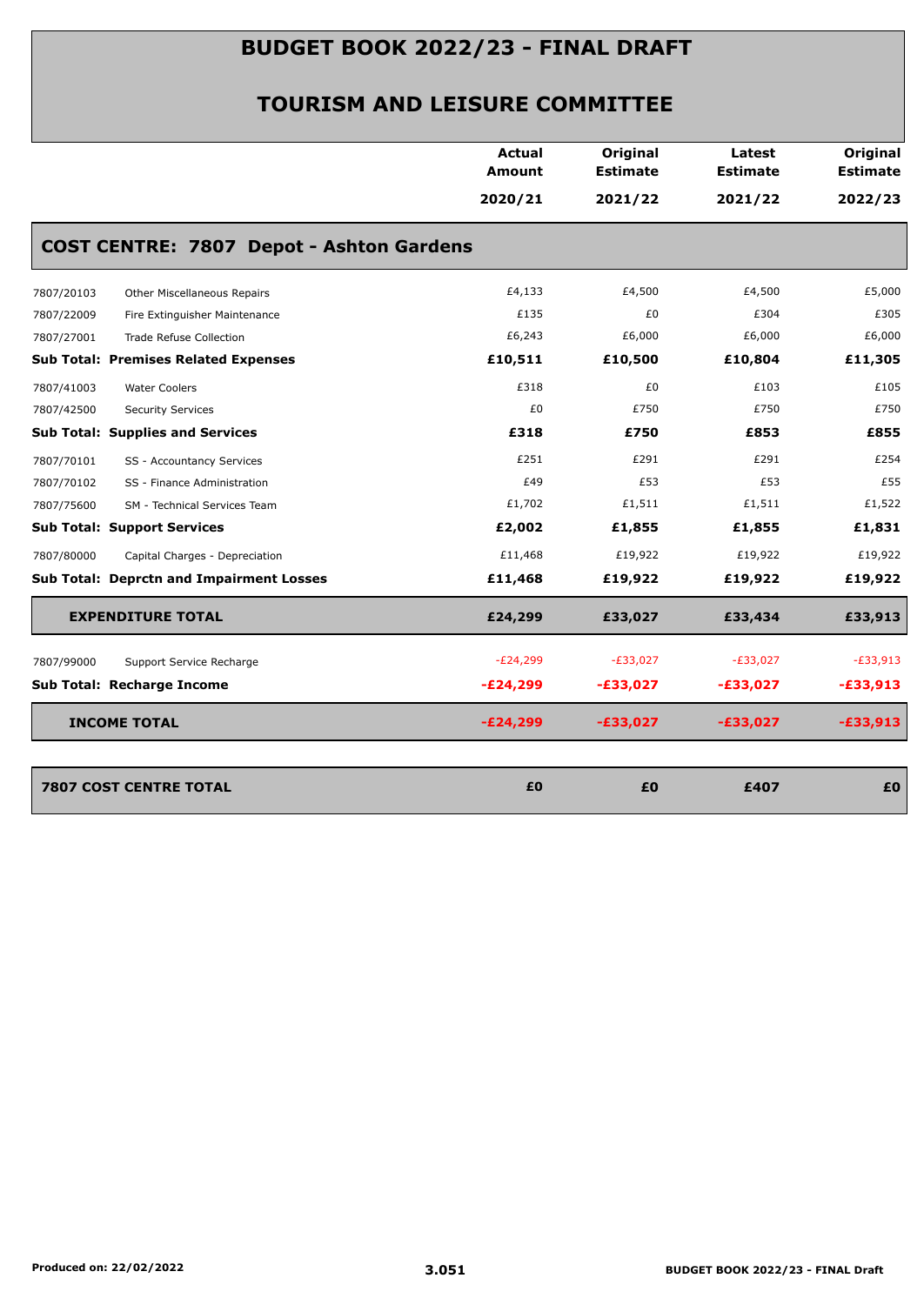| Actual     | Original        | Latest          | Original        |
|------------|-----------------|-----------------|-----------------|
| Amount     | <b>Estimate</b> | <b>Estimate</b> | <b>Estimate</b> |
| 2020/21    | 2021/22         | 2021/22         | 2022/23         |
| £2,528,842 | £2,871,433      | £2,949,934      | £2,617,875      |
|            |                 |                 |                 |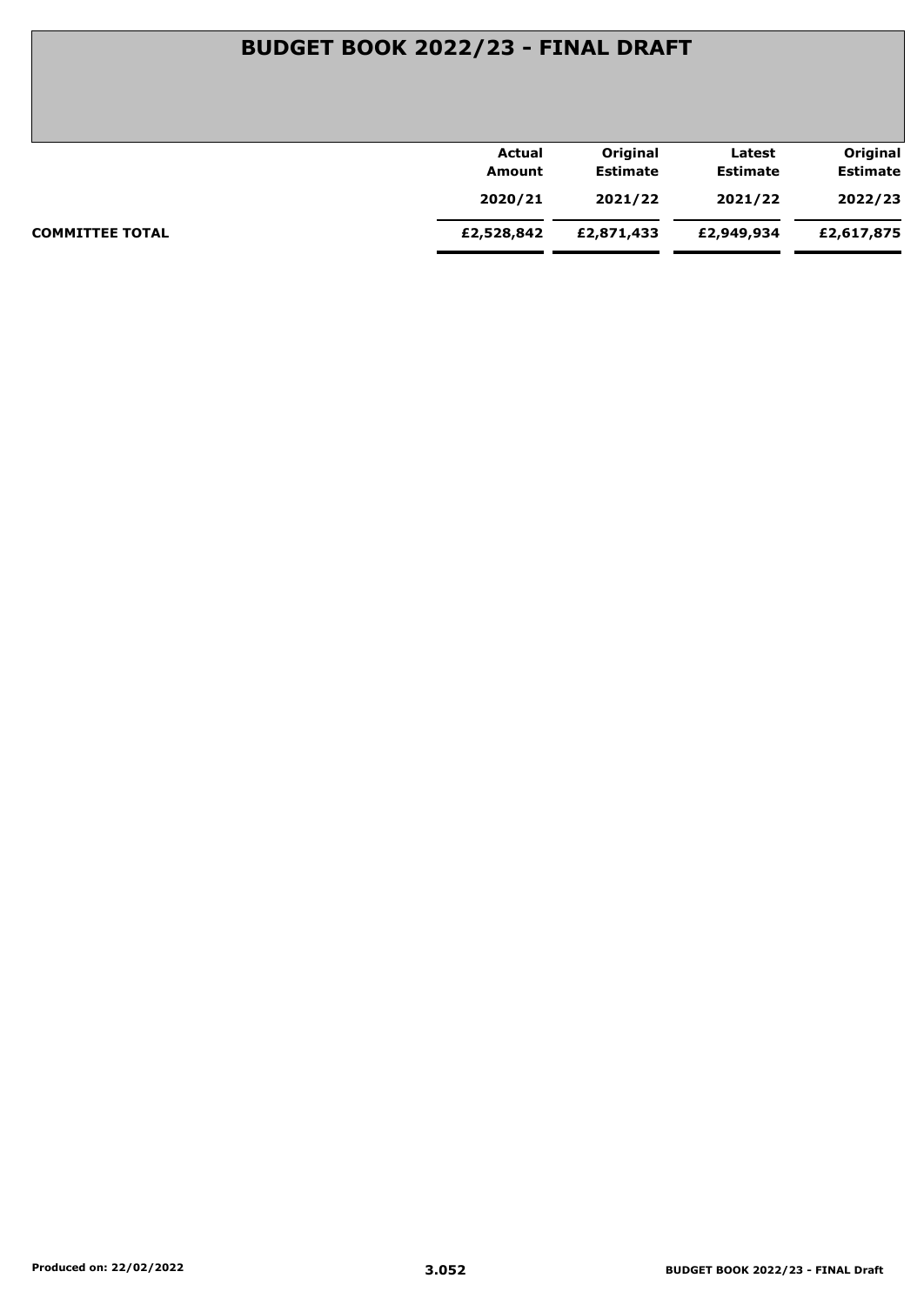|            |                                                    | <b>Actual</b><br><b>Amount</b> | Original<br><b>Estimate</b> | Latest<br><b>Estimate</b> | Original<br><b>Estimate</b> |
|------------|----------------------------------------------------|--------------------------------|-----------------------------|---------------------------|-----------------------------|
|            |                                                    | 2020/21                        | 2021/22                     | 2021/22                   | 2022/23                     |
|            | <b>COST CENTRE: 7811 Fleet Management Services</b> |                                |                             |                           |                             |
| 7811/10000 | Salaries - Basic Pay                               | £207,991                       | £225,738                    | £225,738                  | £232,451                    |
| 7811/10021 | Salaries - Overtime (1.0)                          | £4,170                         | £0                          | £0                        | £0                          |
| 7811/10022 | Salaries - Overtime (1.5)                          | £634                           | £2,000                      | £2,000                    | £2,000                      |
| 7811/10023 | Salaries - Overtime (2.0)                          | £1,743                         | £1,300                      | £1,300                    | £1,300                      |
| 7811/10025 | Salaries - OT Bank Hols (1.0)                      | £2,442                         | £2,500                      | £2,500                    | £2,500                      |
| 7811/10041 | Salaries - Sickness Pay                            | £9,036                         | £0                          | £0                        | £0                          |
| 7811/10065 | Salaries - Standby Duties                          | £400                           | £1,000                      | £1,000                    | £1,000                      |
| 7811/10071 | Salaries - Honorarium                              | £2,780                         | £0                          | £0                        | £0                          |
| 7811/10098 | IFRS - Accrued Annual/Flexi Leave Adj              | $-E14$                         | £0                          | £0                        | £0                          |
| 7811/11000 | National Insurance                                 | £20,777                        | £20,242                     | £20,242                   | £23,086                     |
| 7811/12000 | Pension Costs (Employer Contrbtn)                  | £41,082                        | £26,661                     | £26,661                   | £27,471                     |
| 7811/12001 | Pension - Deficit Reduction Costs                  | £5,144                         | £4,755                      | £4,755                    | £4,756                      |
| 7811/12021 | Actuarial Valn Adjustments (3 year)                | $-E3,753$                      | £0                          | £0                        | £0                          |
| 7811/12099 | IAS 19 Adjustments                                 | £25,523                        | £0                          | £0                        | £0                          |
| 7811/14001 | First Aid Allowance                                | £189                           | £0                          | £0                        | £0                          |
| 7811/14008 | Mobile Phone Allowance                             | £180                           | £0                          | £0                        | £0                          |
| 7811/18004 | Misc Occupational Health Costs                     | £75                            | £0                          | £0                        | £0                          |
| 7811/18100 | Insurance - Employers Liability                    | £1,549                         | £1,549                      | £837                      | £1,549                      |
|            | <b>Sub Total: Employees</b>                        | £319,949                       | £285,745                    | £285,033                  | £296,113                    |
| 7811/20004 | Alarms Maintenance                                 | £0                             | £1,480                      | £0                        | £0                          |
| 7811/20103 | Other Miscellaneous Repairs                        | £3,387                         | £4,200                      | £4,200                    | £7,000                      |
| 7811/29001 | <b>Engineering Insurance</b>                       | £12,195                        | £12,195                     | £14,041                   | £12,195                     |
|            | <b>Sub Total: Premises Related Expenses</b>        | £15,582                        | £17,875                     | £18,241                   | £19,195                     |
| 7811/30000 | FMS Materials Cost                                 | £2,353                         | £0                          | £0                        | £0                          |
| 7811/31000 | <b>Fuel Costs</b>                                  | £236                           | £0                          | £0                        | £0                          |
| 7811/32000 | Rech - Vehicle and Plant Costs                     | £11,379                        | £13,628                     | £13,628                   | £8,476                      |
|            | <b>Sub Total: Transport Related Expenses</b>       | £13,968                        | £13,628                     | £13,628                   | £8,476                      |
| 7811/40100 | Purchase of Equipment                              | £10,510                        | £10,000                     | £10,000                   | £10,000                     |
| 7811/40805 | Consumable Materials                               | £1,362                         | £1,500                      | £1,500                    | £1,500                      |
| 7811/41003 | <b>Water Coolers</b>                               | £0                             | £0                          | £717                      | £720                        |
| 7811/41600 | Protective Clothing Prchse/Rep                     | £4,319                         | £1,000                      | £1,000                    | £1,000                      |
| 7811/41701 | Linen Services                                     | £1,112                         | £2,000                      | £2,000                    | £2,000                      |
| 7811/42000 | Printing                                           | £81                            | £300                        | £300                      | £300                        |
| 7811/42101 | Photocopying Charges                               | £147                           | £199                        | £199                      | £199                        |
| 7811/42200 | Stationery                                         | £882                           | £750                        | £750                      | £750                        |
| 7811/42602 | <b>Medical Fees</b>                                | £0                             | £250                        | £250                      | £250                        |
| 7811/43000 | Postage                                            | £55                            | £21                         | £21                       | £21                         |
| 7811/43100 | Telephones - Rentals                               | £408                           | £417                        | £417                      | £417                        |
| 7811/43103 | Mobile Phones - Calls/Rental                       | £84                            | £50                         | £50                       | £50                         |
| 7811/46106 | Insurance - Public Liability                       | £4,533                         | £4,533                      | £2,908                    | £4,533                      |
|            | <b>Sub Total: Supplies and Services</b>            | £23,493                        | £21,020                     | £20,112                   | £21,740                     |
|            |                                                    |                                |                             |                           |                             |
| 7811/70101 | SS - Accountancy Services                          | £870                           | £946                        | £946                      | £932                        |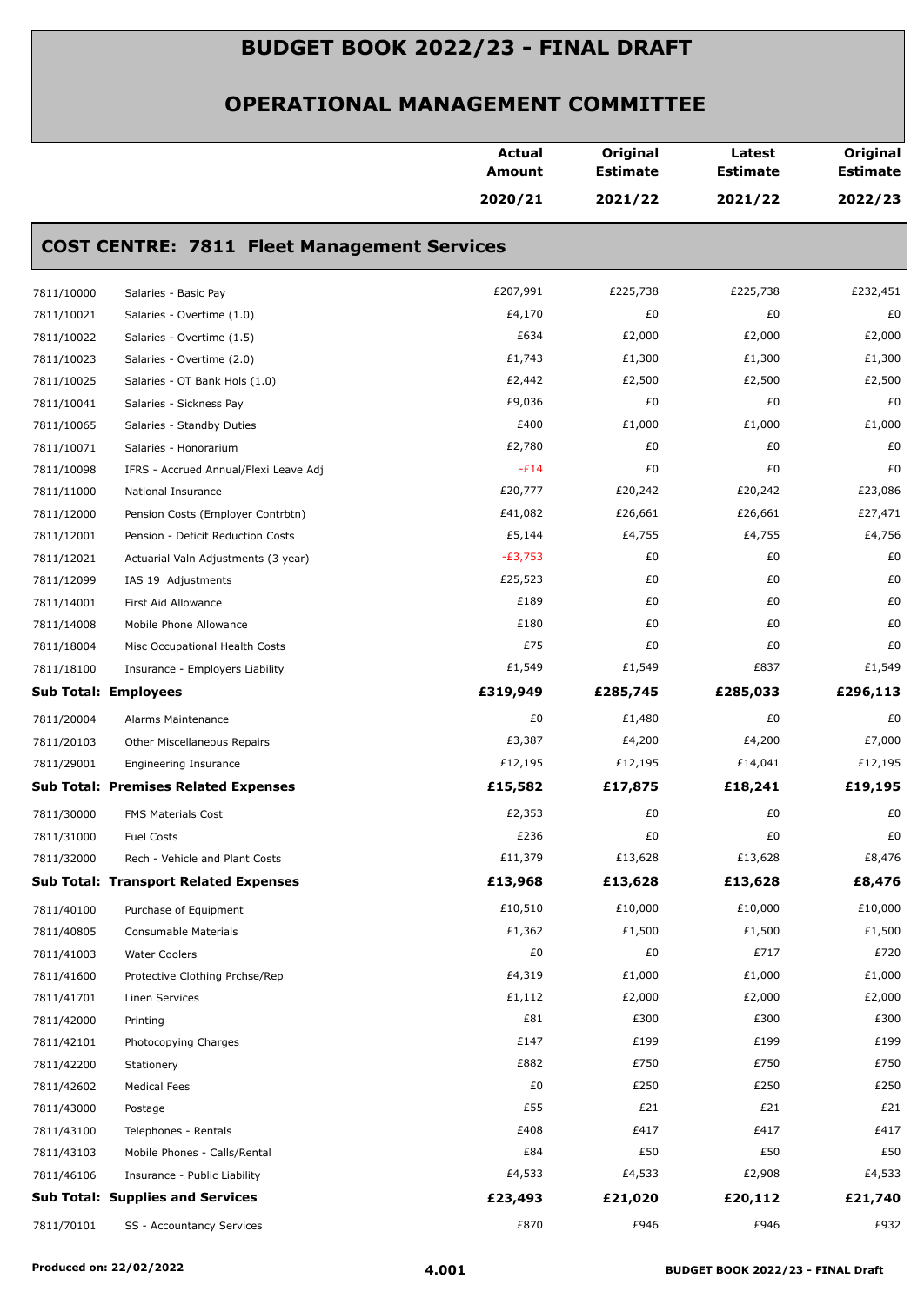|            |                                                | <b>Actual</b><br>Amount | Original<br><b>Estimate</b> | Latest<br><b>Estimate</b> | Original<br><b>Estimate</b> |
|------------|------------------------------------------------|-------------------------|-----------------------------|---------------------------|-----------------------------|
|            |                                                | 2020/21                 | 2021/22                     | 2021/22                   | 2022/23                     |
| 7811/70102 | SS - Finance Administration                    | £4,152                  | £4,539                      | £4,539                    | £4,660                      |
| 7811/70200 | SS - Computer Services                         | £9,002                  | £18,214                     | £18,214                   | £16,661                     |
| 7811/70300 | SS - Human Resources                           | £6,088                  | £6,330                      | £6,330                    | £6,761                      |
| 7811/70301 | SS - Payroll Administration                    | £1,146                  | £1,259                      | £1,259                    | £1,374                      |
| 7811/70507 | SS - Accomm - Snowdon Road Depot               | £19,184                 | £20,890                     | £20,890                   | £21,920                     |
| 7811/70701 | SS - Resources Directorate Mgt                 | £4,528                  | £4,880                      | £4,880                    | £4,963                      |
| 7811/75403 | SM - Corporate Safety                          | £1,510                  | £1,775                      | £1,775                    | £1,897                      |
| 7811/75407 | SM - Operational Services Team                 | £1,182                  | £1,750                      | £1,750                    | £1,803                      |
| 7811/75409 | SS - Procurement                               | £0                      | £0                          | £0                        | £3,286                      |
|            | <b>Sub Total: Support Services</b>             | £47,662                 | £60,583                     | £60,583                   | £64,257                     |
|            | <b>EXPENDITURE TOTAL</b>                       | £420,654                | £398,851                    | £397,597                  | £409,781                    |
| 7811/90508 | Covid-19 Grant for Sales, Fees & Charges       | $-E1,165$               | £0                          | £0                        | £0                          |
|            | <b>Sub Total: Government Grants</b>            | $-£1,165$               | £Ο                          | £Ο                        | £0                          |
| 7811/91101 | Other Reimbursements                           | $-E394,726$             | $-E325,547$                 | $-E325,547$               | $-E386,471$                 |
|            | Sub Total: Oth Grants Rembsmts and Ctbns       | $-£394,726$             | $-£325,547$                 | $-£325,547$               | $-£386,471$                 |
| 7811/94308 | Other Fees And Charges                         | $-E210$                 | £0                          | £0                        | £0                          |
| 7811/94320 | MOT Test Fee - Taxi Tests                      | $-£9,366$               | $-E10,800$                  | $-E10,800$                | $-E10,800$                  |
| 7811/94321 | MOT Test Fee - Class 3                         | $-E196$                 | $-E500$                     | $-E500$                   | $-E500$                     |
| 7811/94322 | MOT Test Fee - Class 4                         | $-E8,005$               | $-E9,000$                   | $-E9,000$                 | $-E9,000$                   |
| 7811/94323 | MOT Test Fee - Class 5                         | $-E97$                  | $-E110$                     | $-E110$                   | $-E110$                     |
| 7811/94324 | MOT Test Fee - Class 7                         | $-E3,710$               | $-E2,500$                   | $-E2,500$                 | $-E2,500$                   |
| 7811/94326 | MOT Test Fee - Class 1                         | $-E50$                  | £0                          | £0                        | £0                          |
| 7811/94327 | MOT Test Fee - Class 2                         | $-E100$                 | $-E400$                     | $-E400$                   | $-E400$                     |
| 7811/94403 | Miscellaneous Receipts                         | $-E630$                 | £0                          | £0                        | £0                          |
| 7811/94406 | Miscellaneous Income                           | $-E2,399$               | £0                          | £0                        | £0                          |
|            | <b>Sub Total: Customer and Client Receipts</b> | $-E24,763$              | $-E23,310$                  | $-£23,310$                | $-E23,310$                  |
|            | <b>INCOME TOTAL</b>                            | $-£420,654$             | $-£348,857$                 | $-£348,857$               | $-£409,781$                 |
|            |                                                |                         |                             |                           |                             |
|            |                                                |                         |                             |                           |                             |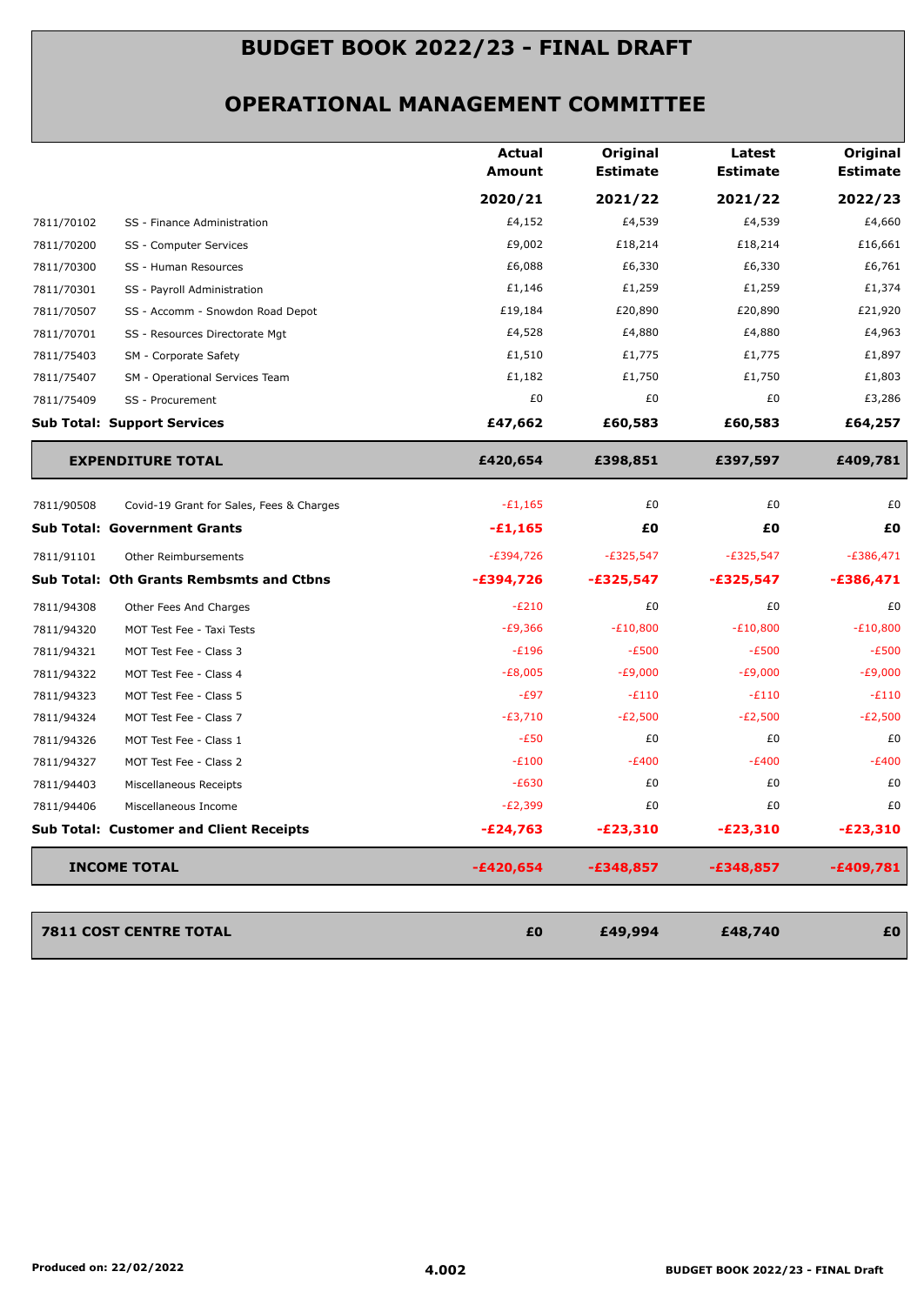|            |                                              | Actual<br>Amount | Original<br><b>Estimate</b> | Latest<br><b>Estimate</b> | Original<br><b>Estimate</b> |
|------------|----------------------------------------------|------------------|-----------------------------|---------------------------|-----------------------------|
|            |                                              | 2020/21          | 2021/22                     | 2021/22                   | 2022/23                     |
|            | <b>COST CENTRE: 3470 Fylde Waste Schemes</b> |                  |                             |                           |                             |
| 3470/10000 | Salaries - Basic Pay                         | £665,300         | £911,789                    | £911,789                  | £940,979                    |
| 3470/10021 | Salaries - Overtime (1.0)                    | £16,045          | £0                          | £0                        | £0                          |
| 3470/10022 | Salaries - Overtime (1.5)                    | £3,770           | £7,000                      | £7,000                    | £7,000                      |
| 3470/10023 | Salaries - Overtime (2.0)                    | £13,044          | £6,000                      | £6,000                    | £6,000                      |
| 3470/10025 | Salaries - OT Bank Hols (1.0)                | £13,177          | £17,000                     | £17,000                   | £17,000                     |
| 3470/10027 | Salaries - Overtime (Time + 1/3)             | £455             | £0                          | £0                        | £0                          |
| 3470/10041 | Salaries - Sickness Pay                      | £58,527          | £0                          | £0                        | £0                          |
| 3470/10043 | Salaries - Paternity Pay Costs               | £239             | £0                          | £0                        | £0                          |
| 3470/10065 | Salaries - Standby Duties                    | £1,565           | £5,000                      | £5,000                    | £5,000                      |
| 3470/10071 | Salaries - Honorarium                        | £15,180          | £0                          | £0                        | £0                          |
| 3470/10098 | IFRS - Accrued Annual/Flexi Leave Adj        | $-E15$           | £0                          | £0                        | £0                          |
| 3470/11000 | National Insurance                           | £65,209          | £71,278                     | £71,278                   | £82,128                     |
| 3470/12000 | Pension Costs (Employer Contrbtn)            | £133,657         | £126,131                    | £126,131                  | £94,995                     |
| 3470/12001 | Pension - Deficit Reduction Costs            | £16,736          | £11,717                     | £11,717                   | £14,130                     |
| 3470/12021 | Actuarial Valn Adjustments (3 year)          | $-E12,192$       | £0                          | £0                        | £0                          |
| 3470/12099 | IAS 19 Adjustments                           | £83,049          | £0                          | £0                        | £0                          |
| 3470/13000 | Agency Staff                                 | £190,398         | £75,000                     | £110,000                  | £75,000                     |
| 3470/14001 | First Aid Allowance                          | £483             | £0                          | £0                        | £0                          |
| 3470/14008 | Mobile Phone Allowance                       | £360             | £0                          | £0                        | £0                          |
| 3470/16200 | Long Service Award                           | £257             | £0                          | £0                        | £0                          |
| 3470/17004 | Training Exps - Seminars                     | £370             | £10,000                     | £10,000                   | £10,000                     |
| 3470/18004 | Misc Occupational Health Costs               | £0               | £1,000                      | £1,000                    | £1,000                      |
| 3470/18100 | Insurance - Employers Liability              | £6,378           | £6,378                      | £3,382                    | £6,378                      |
|            | <b>Sub Total: Employees</b>                  | £1,271,991       | £1,248,293                  | £1,280,297                | £1,259,610                  |
|            |                                              | £2,183           | £3,000                      | £3,000                    | £3,000                      |
| 3470/22500 | Electricity                                  | £2,672           | £1,500                      | £1,500                    | £1,500                      |
| 3470/22501 | Gas                                          | £6,712           | £3,000                      | £3,000                    | £3,000                      |
| 3470/24000 | Water Charges-Metered                        |                  |                             |                           |                             |
|            | <b>Sub Total: Premises Related Expenses</b>  | £11,568          | £7,500                      | £7,500                    | £7,500                      |
| 3470/32000 | Rech - Vehicle and Plant Costs               | £804,956         | £887,022                    | £812,022                  | £932,403                    |
| 3470/35000 | <b>Essential User Allowance</b>              | £0               | £964                        | £964                      | £964                        |
|            | <b>Sub Total: Transport Related Expenses</b> | £804,956         | £887,986                    | £812,986                  | £933,367                    |
| 3470/40000 | Pchse of Bulk Recycling Cntnrs               | £203             | £0                          | £0                        | £0                          |
| 3470/40101 | Prchse of Tools and Implements               | £1,598           | £1,000                      | £1,000                    | £1,000                      |
| 3470/40504 | Replacement Waste Containers                 | £78,121          | £75,000                     | £75,000                   | £75,000                     |
| 3470/41600 | Protective Clothing Prchse/Rep               | £17,589          | £12,000                     | £12,000                   | £12,000                     |
| 3470/42000 | Printing                                     | £25,748          | £20,000                     | £20,000                   | £20,000                     |
| 3470/42101 | Photocopying Charges                         | £732             | £991                        | £991                      | £991                        |
| 3470/42200 | Stationery                                   | £167             | £100                        | £100                      | £100                        |
| 3470/42602 | <b>Medical Fees</b>                          | £321             | £250                        | £250                      | £250                        |
| 3470/42603 | Other Fees                                   | £542             | £0                          | £0                        | £0                          |
| 3470/43103 | Mobile Phones - Calls/Rental                 | £8,646           | £1,304                      | £1,304                    | £1,304                      |
| 3470/43503 | Computer - Program Licnce Chgs               | £0               | £5,200                      | £5,200                    | £5,200                      |
| 3470/46106 | Insurance - Public Liability                 | £18,660          | £16,208                     | £11,747                   | £16,260                     |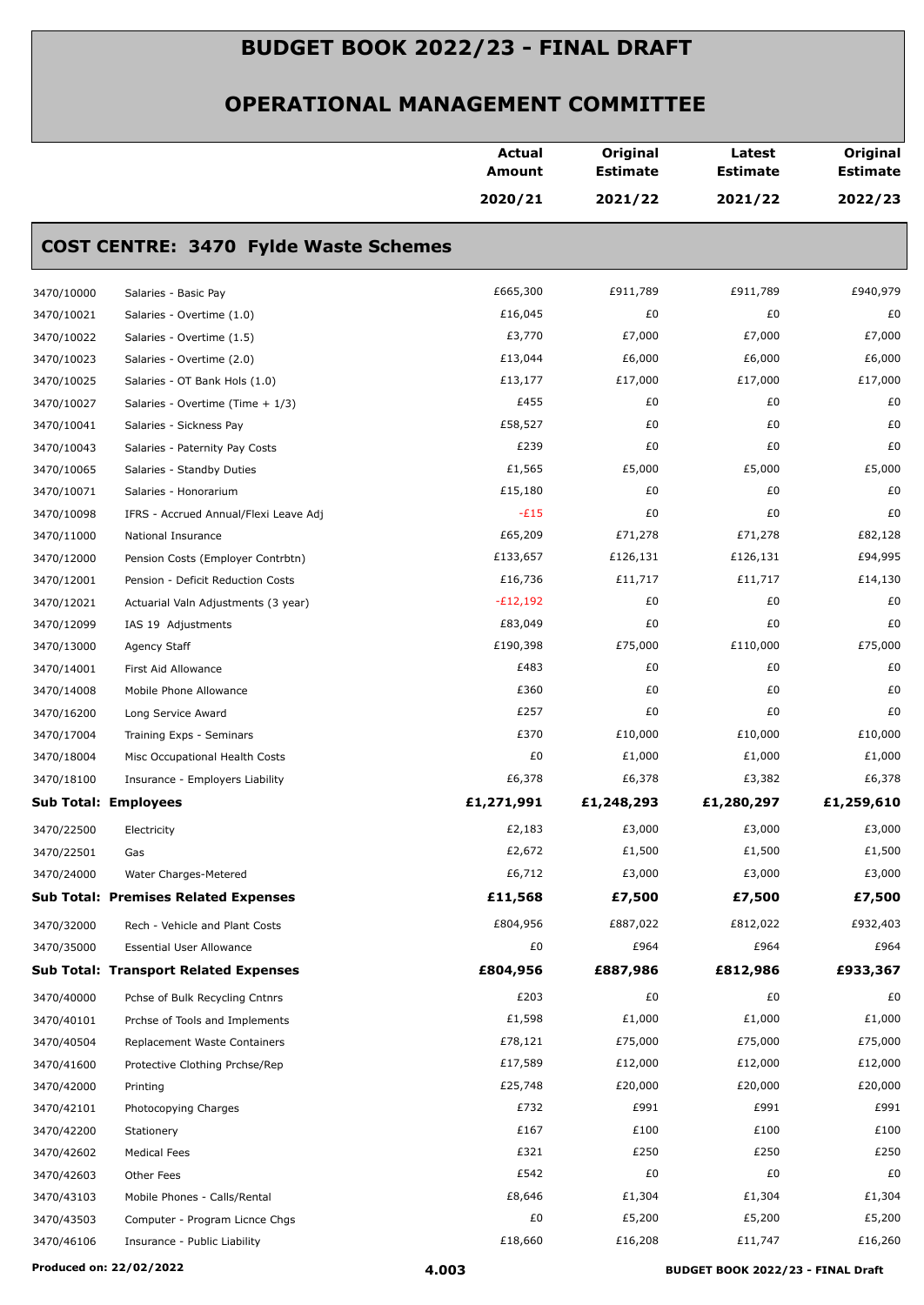|            |                                                 | <b>Actual</b><br><b>Amount</b> | Original<br><b>Estimate</b> | Latest<br><b>Estimate</b> | Original<br><b>Estimate</b> |
|------------|-------------------------------------------------|--------------------------------|-----------------------------|---------------------------|-----------------------------|
|            |                                                 | 2020/21                        | 2021/22                     | 2021/22                   | 2022/23                     |
| 3470/46108 | Insurance Claim Below Excess                    | £280                           | £901                        | £901                      | £901                        |
|            | <b>Sub Total: Supplies and Services</b>         | £152,608                       | £132,954                    | £128,493                  | £133,006                    |
| 3470/57003 | Recycling Banks/Bring Centres                   | £84                            | £600                        | £600                      | £600                        |
| 3470/57004 | Dialysis Collection                             | £10,620                        | £10,000                     | £10,000                   | £10,000                     |
| 3470/58003 | <b>Bulky Waste Collection</b>                   | $-E459$                        | £35,000                     | £0                        | £62,122                     |
|            | <b>Sub Total: Third Party Payments</b>          | £10,245                        | £45,600                     | £10,600                   | £72,722                     |
| 3470/70000 | SS - Chief Executive                            | £1,853                         | £1,850                      | £1,850                    | £1,864                      |
| 3470/70101 | SS - Accountancy Services                       | £2,087                         | £4,126                      | £4,126                    | £3,597                      |
| 3470/70102 | SS - Finance Administration                     | £6,822                         | £7,459                      | £7,459                    | £7,658                      |
| 3470/70200 | SS - Computer Services                          | £6,001                         | £7,793                      | £7,793                    | £7,153                      |
| 3470/70300 | SS - Human Resources                            | £35,025                        | £38,412                     | £38,412                   | £33,614                     |
| 3470/70301 | SS - Payroll Administration                     | £6,593                         | £7,252                      | £7,252                    | £6,886                      |
| 3470/70400 | SS - Property Management Team                   | £1,218                         | £1,234                      | £1,234                    | £1,121                      |
| 3470/70507 | SS - Accomm - Snowdon Road Depot                | £26,646                        | £29,015                     | £29,015                   | £30,446                     |
| 3470/70512 | SS - Accomm - Ashton Gardens Depot              | £2,430                         | £3,303                      | £3,303                    | £3,391                      |
| 3470/70700 | SS - Insurance & Risk Mgmnt                     | £9,571                         | £9,070                      | £9,070                    | £8,123                      |
| 3470/70901 | SS - Communications and PR                      | £573                           | £472                        | £472                      | £1,353                      |
| 3470/70902 | SS - Customer Service Assistants                | £927                           | £464                        | £464                      | £582                        |
| 3470/71100 | SS - Customer Service Specialists               | £22,414                        | £78,175                     | £78,175                   | £83,112                     |
| 3470/75403 | SM - Corporate Safety                           | £8,688                         | £10,709                     | £10,709                   | £9,430                      |
| 3470/75407 | SM - Operational Services Team                  | £120,535                       | £139,483                    | £139,483                  | £143,678                    |
| 3470/75600 | SM - Technical Services Team                    | £4,083                         | £3,677                      | £3,677                    | £3,648                      |
|            | <b>Sub Total: Support Services</b>              | £255,466                       | £342,494                    | £342,494                  | £345,656                    |
| 3470/80000 | Capital Charges - Depreciation                  | £111,739                       | £120,082                    | £120,082                  | £120,082                    |
|            | <b>Sub Total: Deprctn and Impairment Losses</b> | £111,739                       | £120,082                    | £120,082                  | £120,082                    |
|            | <b>EXPENDITURE TOTAL</b>                        | £2,618,572                     | £2,784,909                  | £2,702,452                | £2,871,943                  |
| 3470/90508 | Covid-19 Grant for Sales, Fees & Charges        | $-E3,262$                      | £0                          | £0                        | £0                          |
|            | <b>Sub Total: Government Grants</b>             | $-£3,262$                      | £0                          | £Ο                        | £O                          |
| 3470/92401 | Other Sales                                     | $-E57,780$                     | $-E50,000$                  | $-E50,000$                | $-E50,000$                  |
| 3470/93501 | Household Refuse Special Colln                  | £112                           | $-E40,000$                  | £0                        | $-E40,000$                  |
| 3470/93510 | Green Waste Subscription Charge                 | $-£576,210$                    | $-E545,000$                 | $-E592,000$               | $-E693,800$                 |
| 3470/94308 | Other Fees And Charges                          | $-E160$                        | £0                          | £0                        | £0                          |
|            | <b>Sub Total: Customer and Client Receipts</b>  | $-£634,038$                    | $-£635,000$                 | $-£642,000$               | $-£783,800$                 |
|            | <b>INCOME TOTAL</b>                             | $-£637,300$                    | $-£635,000$                 | $-£642,000$               | $-£783,800$                 |
|            | <b>3470 COST CENTRE TOTAL</b>                   | £1,981,272                     | £2,149,909                  | £2,060,452                | £2,088,143                  |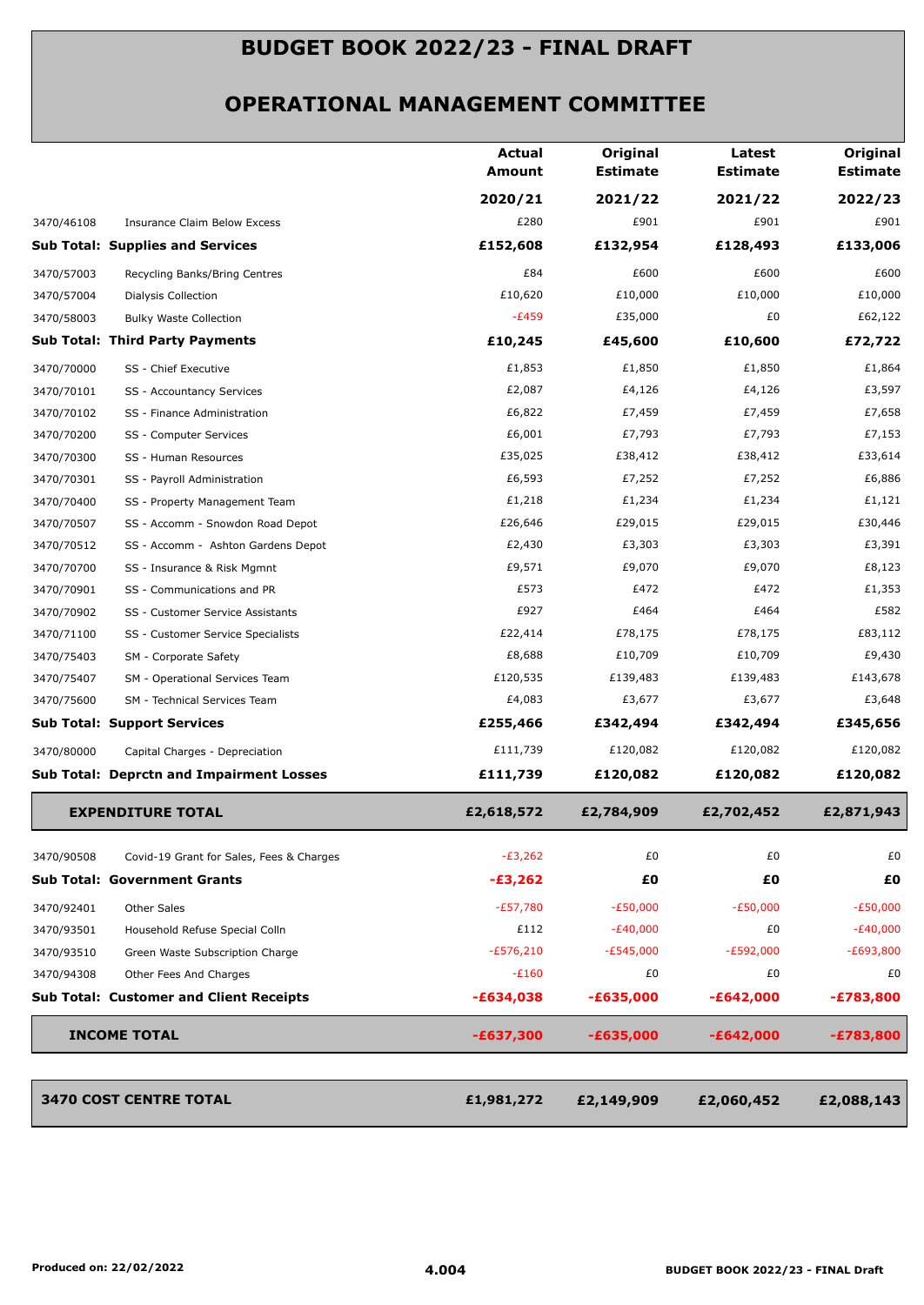|            |                                              | <b>Actual</b><br><b>Amount</b> | Original<br><b>Estimate</b> | Latest<br><b>Estimate</b> | Original<br><b>Estimate</b> |
|------------|----------------------------------------------|--------------------------------|-----------------------------|---------------------------|-----------------------------|
|            |                                              | 2020/21                        | 2021/22                     | 2021/22                   | 2022/23                     |
|            | <b>COST CENTRE: 3472 Trade Waste Service</b> |                                |                             |                           |                             |
| 3472/10000 | Salaries - Basic Pay                         | £40,814                        | £40,980                     | £40,980                   | £42,557                     |
| 3472/10021 | Salaries - Overtime (1.0)                    | £90                            | £0                          | £0                        | £0                          |
| 3472/10023 | Salaries - Overtime (2.0)                    | £0                             | £500                        | £500                      | £500                        |
| 3472/10025 | Salaries - OT Bank Hols (1.0)                | £80                            | £500                        | £500                      | £500                        |
| 3472/10041 | Salaries - Sickness Pay                      | £17,892                        | £0                          | £0                        | £0                          |
| 3472/10071 | Salaries - Honorarium                        | £540                           | £0                          | £0                        | £0                          |
| 3472/11000 | National Insurance                           | £5,277                         | £3,231                      | £3,231                    | £3,761                      |
| 3472/12000 | Pension Costs (Employer Contrbtn)            | £7,681                         | £6,229                      | £6,229                    | £6,469                      |
| 3472/12001 | Pension - Deficit Reduction Costs            | £447                           | £828                        | £828                      | £827                        |
| 3472/12021 | Actuarial Valn Adjustments (3 year)          | $-E327$                        | £0                          | £0                        | £0                          |
| 3472/12099 | IAS 19 Adjustments                           | £2,218                         | £0                          | £0                        | £0                          |
| 3472/18100 | Insurance - Employers Liability              | £271                           | £271                        | £152                      | £271                        |
|            | <b>Sub Total: Employees</b>                  | £74,984                        | £52,539                     | £52,420                   | £54,885                     |
| 3472/32000 | Rech - Vehicle and Plant Costs               | £82,893                        | £89,792                     | £89,792                   | £55,848                     |
|            | <b>Sub Total: Transport Related Expenses</b> | £82,893                        | £89,792                     | £89,792                   | £55,848                     |
| 3472/40000 | Pchse of Bulk Recycling Cntnrs               | £10,928                        | £2,000                      | £2,000                    | £2,000                      |
| 3472/40803 | Goods for Resale                             | £1,742                         | £2,000                      | £2,000                    | £2,000                      |
| 3472/41600 | Protective Clothing Prchse/Rep               | £0                             | £200                        | £200                      | £200                        |
| 3472/42000 | Printing                                     | £200                           | £1,000                      | £1,000                    | £1,000                      |
| 3472/43000 | Postage                                      | £426                           | £107                        | £107                      | £107                        |
| 3472/46106 | Insurance - Public Liability                 | £793                           | £692                        | £528                      | £692                        |
|            | <b>Sub Total: Supplies and Services</b>      | £14,088                        | £5,999                      | £5,835                    | £5,999                      |
| 3472/52000 | LCC-Landfill Levy/Tipping Chgs               | £121,466                       | £161,000                    | £125,000                  | £164,000                    |
|            | <b>Sub Total: Third Party Payments</b>       | £121,466                       | £161,000                    | £125,000                  | £164,000                    |
| 3472/70101 | SS - Accountancy Services                    | £7,668                         | £10,423                     | £10,423                   | £10,170                     |
| 3472/70102 | SS - Finance Administration                  | £15,708                        | £17,173                     | £17,173                   | £17,632                     |
| 3472/70300 | SS - Human Resources                         | £1,522                         | £1,588                      | £1,588                    | £1,503                      |
| 3472/70301 | SS - Payroll Administration                  | £285                           | £315                        | £315                      | £304                        |
| 3472/70507 | SS - Accomm - Snowdon Road Depot             | £3,198                         | £3,482                      | £3,482                    | £3,653                      |
| 3472/70700 | SS - Insurance & Risk Mgmnt                  | £364                           | £345                        | £345                      | £309                        |
| 3472/70901 | SS - Communications and PR                   | £573                           | £472                        | £472                      | £1,353                      |
| 3472/70902 | SS - Customer Service Assistants             | £1,373                         | £5,489                      | £5,489                    | £6,878                      |
| 3472/71100 | SS - Customer Service Specialists            | £7,486                         | £4,470                      | £4,470                    | £4,751                      |
| 3472/75403 | SM - Corporate Safety                        | £378                           | £445                        | £445                      | £422                        |
| 3472/75407 | SM - Operational Services Team               | £47,619                        | £46,526                     | £46,526                   | £47,921                     |
|            | <b>Sub Total: Support Services</b>           | £86,174                        | £90,728                     | £90,728                   | £94,896                     |
|            | <b>EXPENDITURE TOTAL</b>                     | £379,604                       | £400,058                    | £363,775                  | £375,628                    |
| 3472/90508 | Covid-19 Grant for Sales, Fees & Charges     | $-E33,748$                     | £0                          | £0                        | £0                          |
|            | <b>Sub Total: Government Grants</b>          | $-£33,748$                     | £0                          | £0                        | £Ο                          |
| 3472/92202 | <b>Bulk Bin Sales</b>                        | $-E199$                        | $-E900$                     | $-E1,000$                 | $-E1,000$                   |
|            |                                              |                                |                             |                           |                             |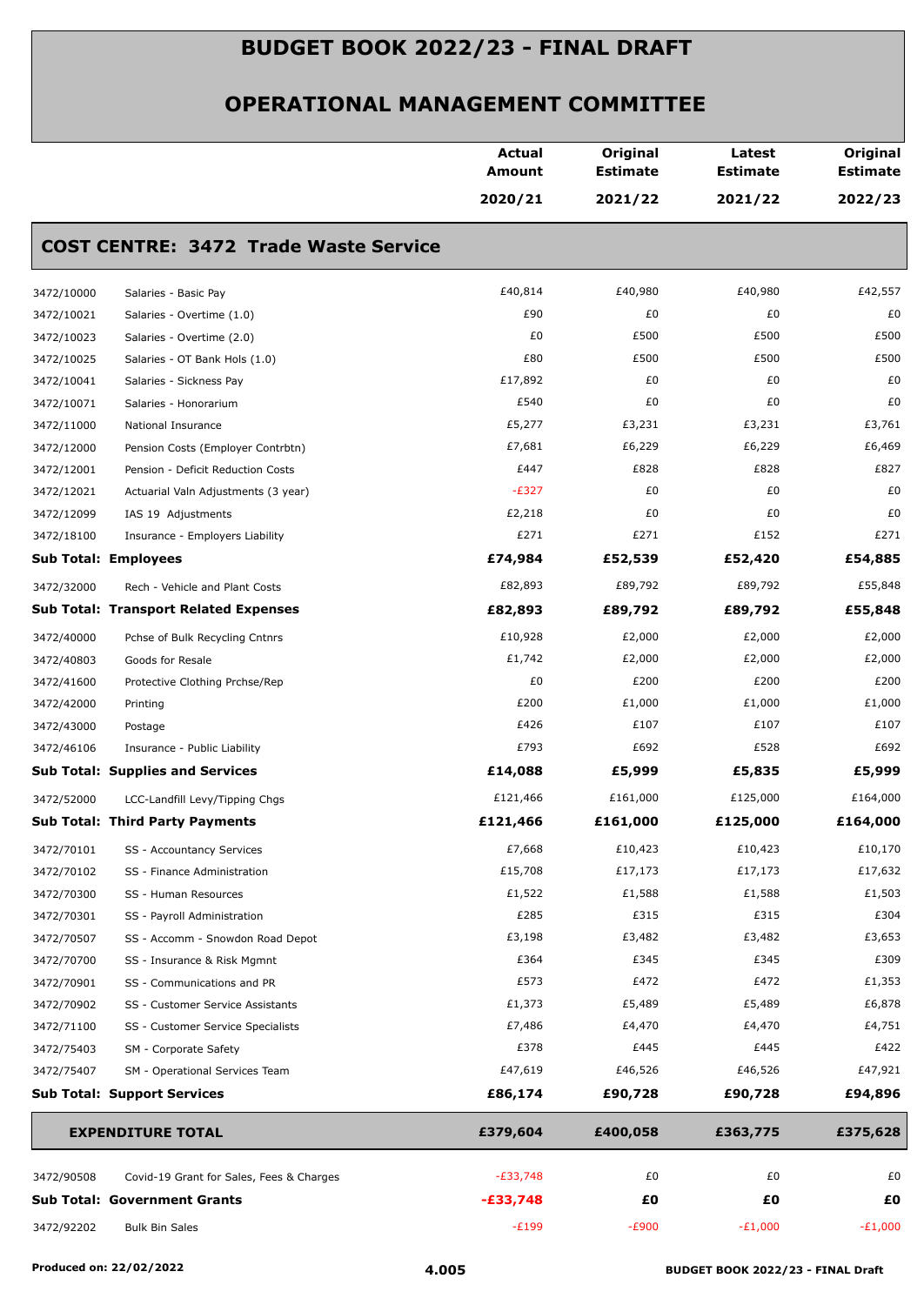|            |                                                | Actual<br>Amount | Original<br><b>Estimate</b> | Latest<br><b>Estimate</b> | Original<br><b>Estimate</b> |
|------------|------------------------------------------------|------------------|-----------------------------|---------------------------|-----------------------------|
|            |                                                | 2020/21          | 2021/22                     | 2021/22                   | 2022/23                     |
| 3472/92211 | Grey Sacks - Sack Collection                   | $-E28,136$       | $-E36,000$                  | $-E30,000$                | $-E36,000$                  |
| 3472/92212 | Blue Sacks (Trade)                             | $-£1,541$        | £0                          | $-E1,500$                 | $-E1,500$                   |
| 3472/92213 | Grey Sacks - Schedule 2                        | $-E1,529$        | $-E1,500$                   | $-E3,000$                 | $-E3,000$                   |
| 3472/93500 | Bulk Bin Lease Charges                         | $-£60,644$       | $-£60,000$                  | $-E64,000$                | $-E64,000$                  |
| 3472/93502 | <b>Bulk Bin Collection Charges</b>             | $-E136,388$      | $-E161,000$                 | $-E155,000$               | $-E160,000$                 |
| 3472/93503 | Bulk Bin Disposal Charges                      | $-E137,240$      | $-E165,000$                 | $-E160,000$               | $-E160,000$                 |
|            | <b>Sub Total: Customer and Client Receipts</b> | $-£365,679$      | $-E424,400$                 | $-£414,500$               | $-£425,500$                 |
|            | <b>INCOME TOTAL</b>                            | -£399,427        | $-E424,400$                 | $-£414,500$               | $-£425,500$                 |
|            | <b>3472 COST CENTRE TOTAL</b>                  | $-£19,823$       | $-E24,342$                  | $-£50,725$                | $-£49,872$                  |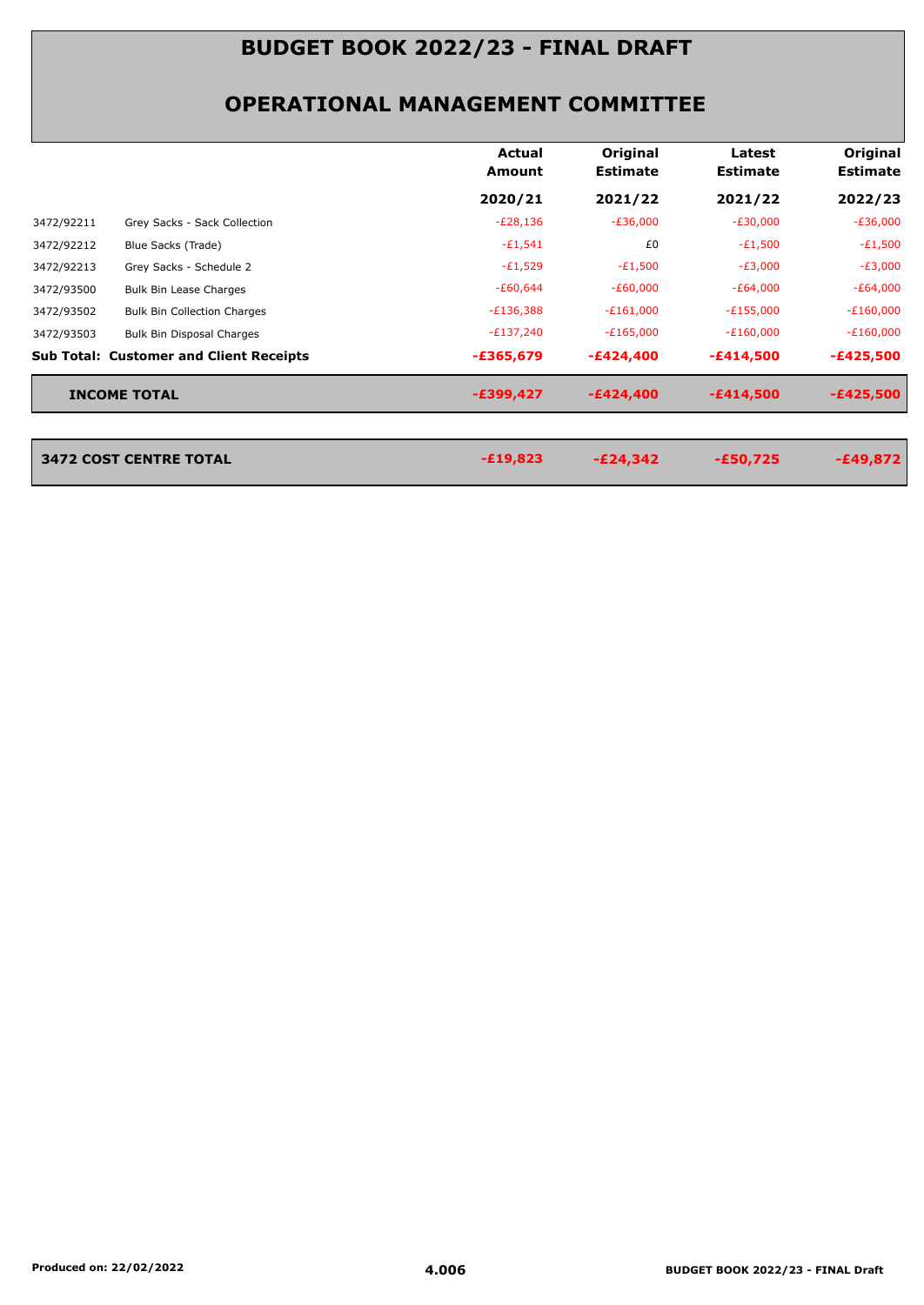|                                            | <b>Actual</b> | Original        | Latest          | Original        |
|--------------------------------------------|---------------|-----------------|-----------------|-----------------|
|                                            | <b>Amount</b> | <b>Estimate</b> | <b>Estimate</b> | <b>Estimate</b> |
|                                            | 2020/21       | 2021/22         | 2021/22         | 2022/23         |
| <b>COST CENTRE: 3473 Recycling Project</b> |               |                 |                 |                 |
| Purchase of Hessian Sacks<br>3473/40005    | £0            | £0              | £18,500         | £0              |
| 3473/42000<br>Printing                     | £0            | £0              | £2,100          | £0              |
| <b>Sub Total: Supplies and Services</b>    | £0            | £0              | £20,600         | £0              |
| <b>EXPENDITURE TOTAL</b>                   | £0            | £0              | £20,600         | £0              |
| <b>INCOME TOTAL</b>                        | £0            | £0              | £0              | £0              |
|                                            |               |                 |                 |                 |
| <b>3473 COST CENTRE TOTAL</b>              | £0            | £0              | £20,600         | £0              |
|                                            |               |                 |                 |                 |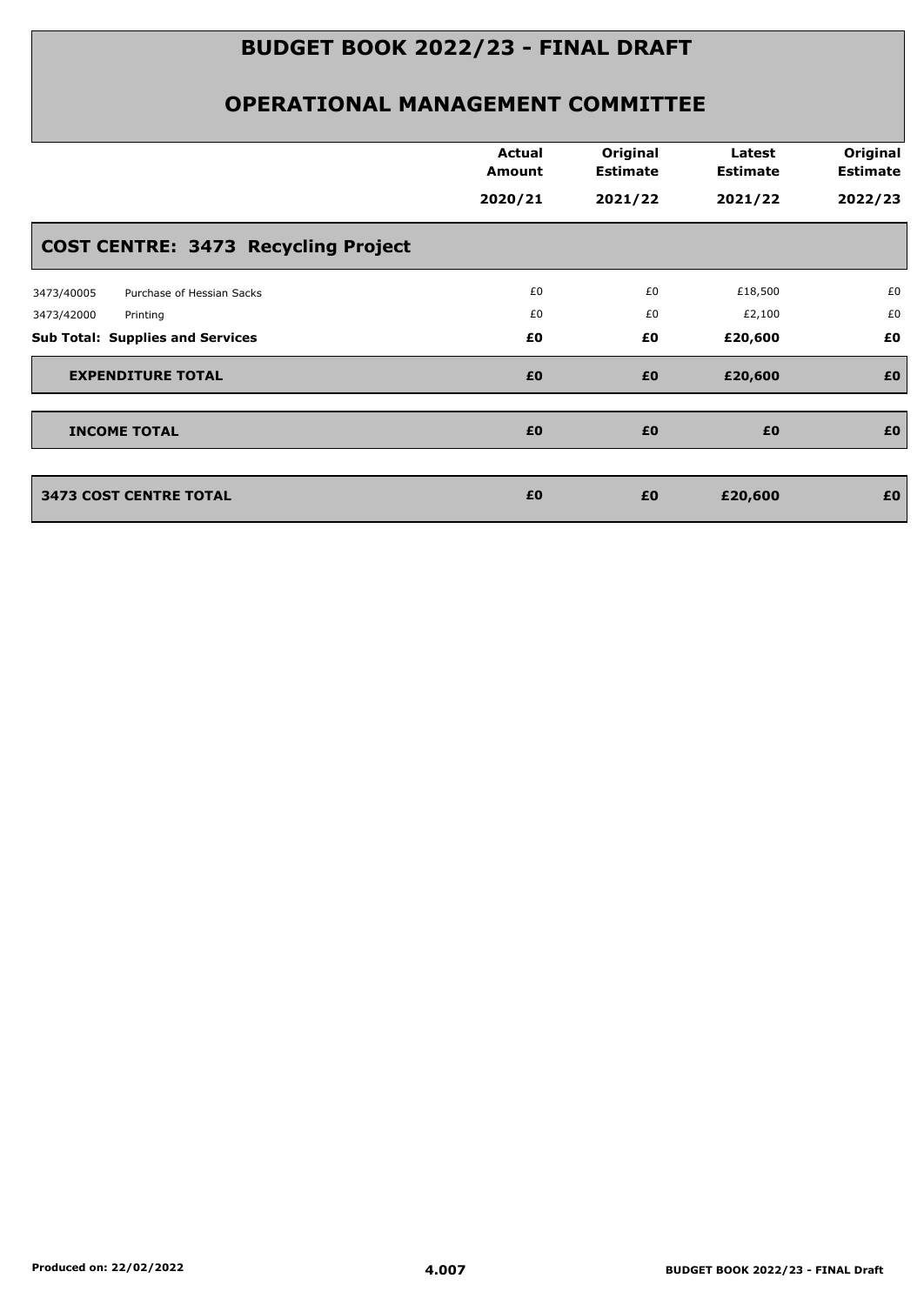|            |                                                    | <b>Actual</b><br>Amount | Original<br><b>Estimate</b> | Latest<br><b>Estimate</b> | Original<br><b>Estimate</b> |
|------------|----------------------------------------------------|-------------------------|-----------------------------|---------------------------|-----------------------------|
|            |                                                    | 2020/21                 | 2021/22                     | 2021/22                   | 2022/23                     |
|            | <b>COST CENTRE: 7607 Operational Services Team</b> |                         |                             |                           |                             |
| 7607/10000 | Salaries - Basic Pay                               | £171,748                | £178,643                    | £178,643                  | £183,557                    |
| 7607/10021 | Salaries - Overtime (1.0)                          | £2,000                  | £0                          | £0                        | £0                          |
| 7607/10065 | Salaries - Standby Duties                          | £775                    | £700                        | £700                      | £700                        |
| 7607/10071 | Salaries - Honorarium                              | £540                    | £0                          | £0                        | £0                          |
| 7607/10098 | IFRS - Accrued Annual/Flexi Leave Adj              | $-E15$                  | £0                          | £0                        | £0                          |
| 7607/11000 | National Insurance                                 | £18,031                 | £18,592                     | £18,592                   | £21,015                     |
| 7607/12000 | Pension Costs (Employer Contrbtn)                  | £31,336                 | £27,154                     | £27,154                   | £27,901                     |
| 7607/12001 | Pension - Deficit Reduction Costs                  | £3,925                  | £3,763                      | £3,763                    | £3,756                      |
| 7607/12021 | Actuarial Valn Adjustments (3 year)                | $-E2,852$               | £0                          | £0                        | £0                          |
| 7607/12099 | IAS 19 Adjustments                                 | £19,476                 | £0                          | £0                        | £0                          |
| 7607/14008 | Mobile Phone Allowance                             | £360                    | £0                          | £0                        | £0                          |
| 7607/17004 | Training Exps - Seminars                           | £0                      | £200                        | £200                      | £200                        |
| 7607/18004 | Misc Occupational Health Costs                     | £480                    | £0                          | £0                        | £0                          |
| 7607/18100 | Insurance - Employers Liability                    | £1,212                  | £1,212                      | £663                      | £1,212                      |
|            | <b>Sub Total: Employees</b>                        | £247,015                | £230,264                    | £229,715                  | £238,341                    |
| 7607/34001 | Oth Public Trspt Csts - Offcrs                     | £8                      | £0                          | £0                        | £0                          |
| 7607/35000 |                                                    | £1,926                  | £964                        | £964                      | £964                        |
|            | <b>Essential User Allowance</b>                    | £24                     | £400                        | £400                      | £400                        |
| 7607/35001 | Car Mileage Allowance                              |                         |                             |                           |                             |
|            | <b>Sub Total: Transport Related Expenses</b>       | £1,958                  | £1,364                      | £1,364                    | £1,364                      |
| 7607/42101 | Photocopying Charges                               | £511                    | £692                        | £692                      | £692                        |
| 7607/42200 | Stationery                                         | £0                      | £100                        | £100                      | £100                        |
| 7607/43000 | Postage                                            | £1,937                  | £1,521                      | £1,521                    | £1,521                      |
| 7607/43103 | Mobile Phones - Calls/Rental                       | £168                    | £120                        | £120                      | £120                        |
| 7607/43503 | Computer - Program Licnce Chgs                     | £9,571                  | £9,000                      | £9,000                    | £9,000                      |
| 7607/46106 | Insurance - Public Liability                       | £3,545                  | £3,092                      | £2,302                    | £3,092                      |
|            | <b>Sub Total: Supplies and Services</b>            | £15,732                 | £14,525                     | £13,735                   | £14,525                     |
| 7607/70101 | SS - Accountancy Services                          | £922                    | £976                        | £976                      | £870                        |
| 7607/70102 | SS - Finance Administration                        | £20                     | £20                         | £20                       | £21                         |
| 7607/70103 | SS - Internal Audit                                | £2,782                  | £5,781                      | £5,781                    | £5,858                      |
| 7607/70200 | SS - Computer Services                             | £10,810                 | £17,548                     | £17,548                   | £15,829                     |
| 7607/70300 | SS - Human Resources                               | £4,282                  | £4,457                      | £4,457                    | £3,529                      |
| 7607/70301 | SS - Payroll Administration                        | £340                    | £428                        | £428                      | £340                        |
| 7607/70507 | SS - Accomm - Snowdon Road Depot                   | £3,198                  | £3,482                      | £3,482                    | £3,653                      |
| 7607/70701 | SS - Resources Directorate Mgt                     | £6,273                  | £5,859                      | £5,859                    | £5,856                      |
| 7607/70902 | SS - Customer Service Assistants                   | £1,922                  | £1,696                      | £1,696                    | £2,301                      |
| 7607/71100 | SS - Customer Service Specialists                  | £2,057                  | £2,091                      | £2,091                    | £2,276                      |
| 7607/75403 | SM - Corporate Safety                              | £726                    | £767                        | £767                      | £607                        |
| 7607/75409 | SS - Procurement                                   | £0                      | £0                          | £0                        | £2,612                      |
|            | <b>Sub Total: Support Services</b>                 | £33,332                 | £43,105                     | £43,105                   | £43,752                     |
|            | <b>EXPENDITURE TOTAL</b>                           | £298,036                | £289,258                    | £287,919                  | £297,982                    |
|            |                                                    |                         |                             |                           |                             |
| 7607/99000 | Support Service Recharge                           | $-E298,036$             | $-E289,258$                 | $-E289,258$               | $-E297,982$                 |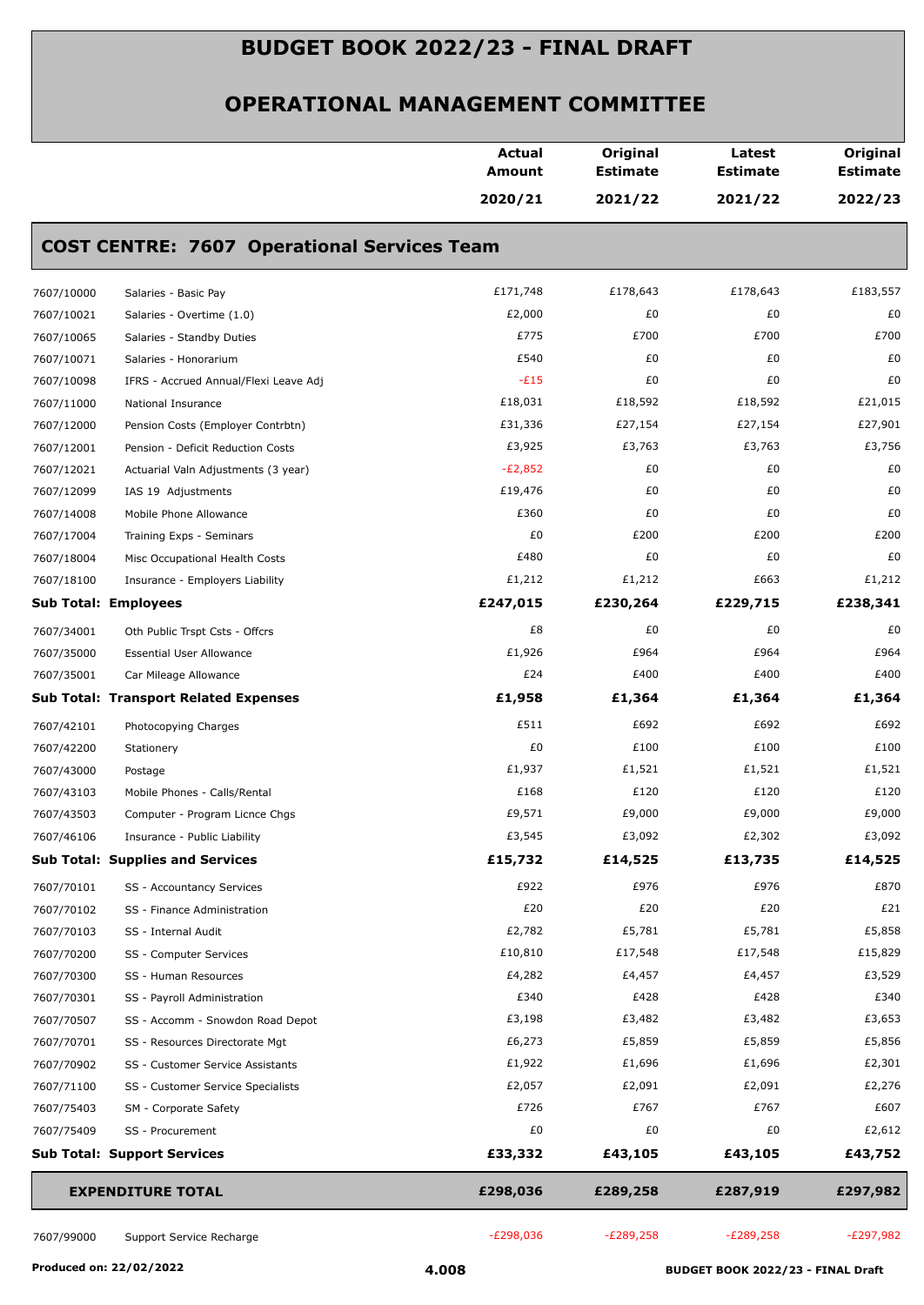|                                   | <b>Actual</b><br>Amount | Original<br><b>Estimate</b> | Latest<br><b>Estimate</b> | Original<br><b>Estimate</b> |
|-----------------------------------|-------------------------|-----------------------------|---------------------------|-----------------------------|
|                                   | 2020/21                 | 2021/22                     | 2021/22                   | 2022/23                     |
| <b>Sub Total: Recharge Income</b> | $-E298,036$             | $-E289,258$                 | $-E289,258$               | -£297,982                   |
| <b>INCOME TOTAL</b>               | $-E298,036$             | $-E289,258$                 | $-E289,258$               | $-E297,982$                 |
| <b>7607 COST CENTRE TOTAL</b>     | £0                      | £0                          | $-£1,339$                 | £0                          |
|                                   |                         |                             |                           |                             |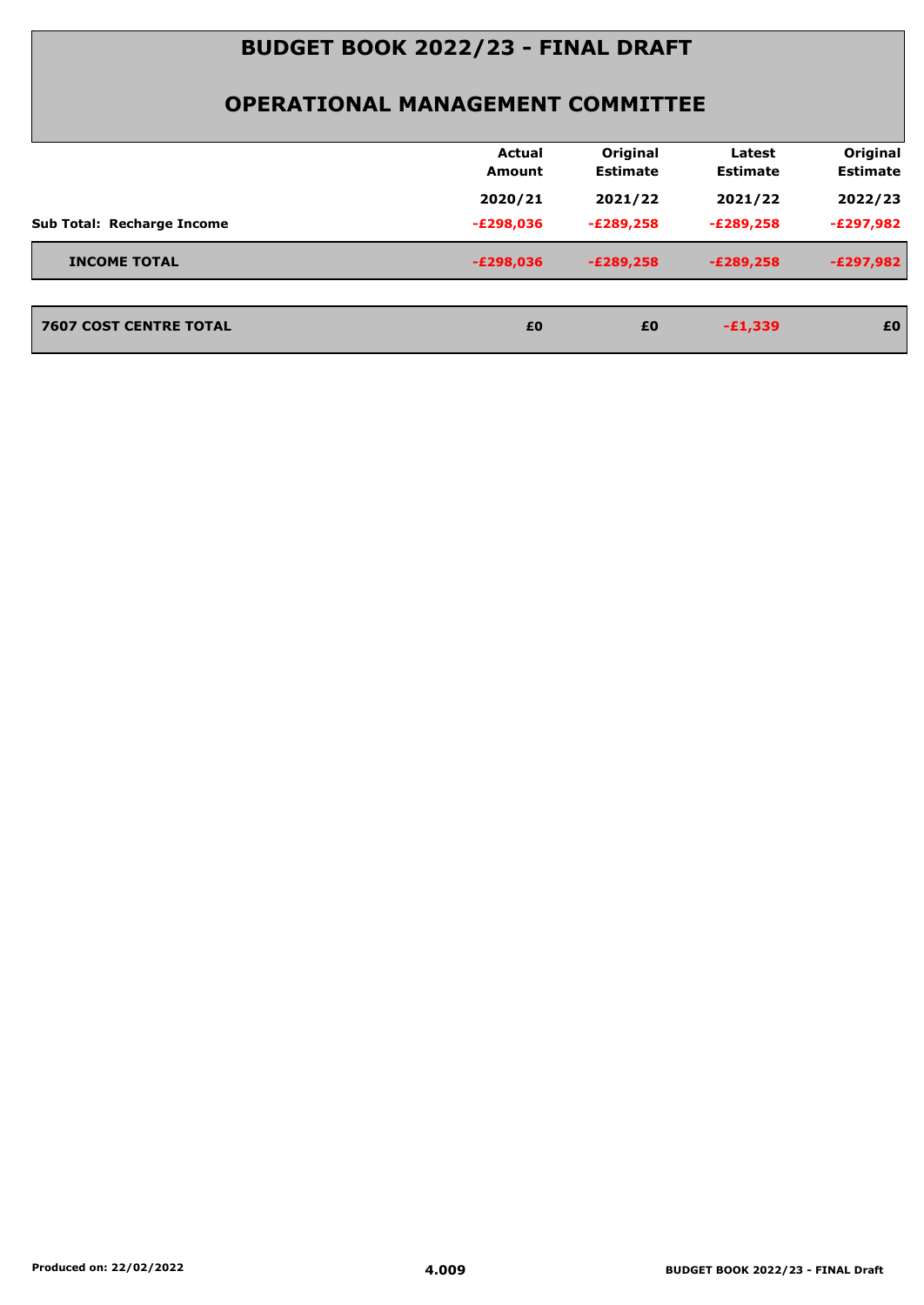|                                                   |                                              | Amount          | <b>Estimate</b> | <b>Estimate</b> | <b>Estimate</b> |
|---------------------------------------------------|----------------------------------------------|-----------------|-----------------|-----------------|-----------------|
|                                                   |                                              | 2020/21         | 2021/22         | 2021/22         | 2022/23         |
|                                                   | <b>COST CENTRE: 3360 Public Conveniences</b> |                 |                 |                 |                 |
| 3360/20103<br>Other Miscellaneous Repairs         |                                              | £1,593          | £2,800          | £2,800          | £3,000          |
| 3360/22500<br>Electricity                         |                                              | £9,666          | £9,500          | £9,500          | £9,500          |
| 3360/23500<br><b>Business Rates</b>               |                                              | £6,015          | £5,632          | £5,632          | £5,632          |
| 3360/24000<br>Water Charges-Metered               |                                              | £26,704         | £13,000         | £13,000         | £13,000         |
| 3360/24001<br>Sewerage and Envnmntl Svces         |                                              | £366            | £322            | £322            | £322            |
| 3360/29000<br>Fire Insurance                      |                                              | £1,202          | £1,202          | £899            | £1,202          |
| 3360/42505<br><b>Public Conveniences Contract</b> |                                              | £156,990        | £163,500        | £158,500        | £221,043        |
| <b>Sub Total: Premises Related Expenses</b>       |                                              | £202,537        | £195,956        | £190,653        | £253,699        |
| 3360/70101<br>SS - Accountancy Services           |                                              | £1,011          | £1,175          | £1,175          | £1,024          |
| 3360/70102<br>SS - Finance Administration         |                                              | £1,967          | £2,150          | £2,150          | £2,207          |
| 3360/70700<br>SS - Insurance & Risk Mgmnt         |                                              | £239            | £227            | £227            | £203            |
| 3360/70901<br>SS - Communications and PR          |                                              | £573            | £472            | £472            | £1,353          |
| 3360/75407                                        | SM - Operational Services Team               | £13,813         | £13,533         | £13,533         | £13,940         |
| 3360/75600<br>SM - Technical Services Team        |                                              | £4,492          | £4,034          | £4,034          | £4,014          |
| <b>Sub Total: Support Services</b>                |                                              | £22,095         | £21,591         | £21,591         | £22,741         |
| 3360/80000<br>Capital Charges - Depreciation      |                                              | £43,487         | £69,536         | £69,536         | £69,536         |
| 3360/82000<br>Loss on Impairment of Assets        |                                              | £37,995         | £0              | £0              | £0              |
| <b>Sub Total: Deprctn and Impairment Losses</b>   |                                              | £81,482         | £69,536         | £69,536         | £69,536         |
| <b>EXPENDITURE TOTAL</b>                          |                                              | £306,114        | £287,083        | £281,780        | £345,976        |
| 3360/94403<br>Miscellaneous Receipts              |                                              | $-E35,700$      | $-E25,000$      | $-E50,000$      | $-E25,000$      |
| <b>Sub Total: Customer and Client Receipts</b>    |                                              | -£35,700        | $-E25,000$      | <b>-£50,000</b> | $-E25,000$      |
| <b>INCOME TOTAL</b>                               |                                              | <b>-£35,700</b> | $-E25,000$      | $-£50,000$      | $-E25,000$      |
| <b>3360 COST CENTRE TOTAL</b>                     |                                              | £270,414        | £262,083        | £231,780        | £320,976        |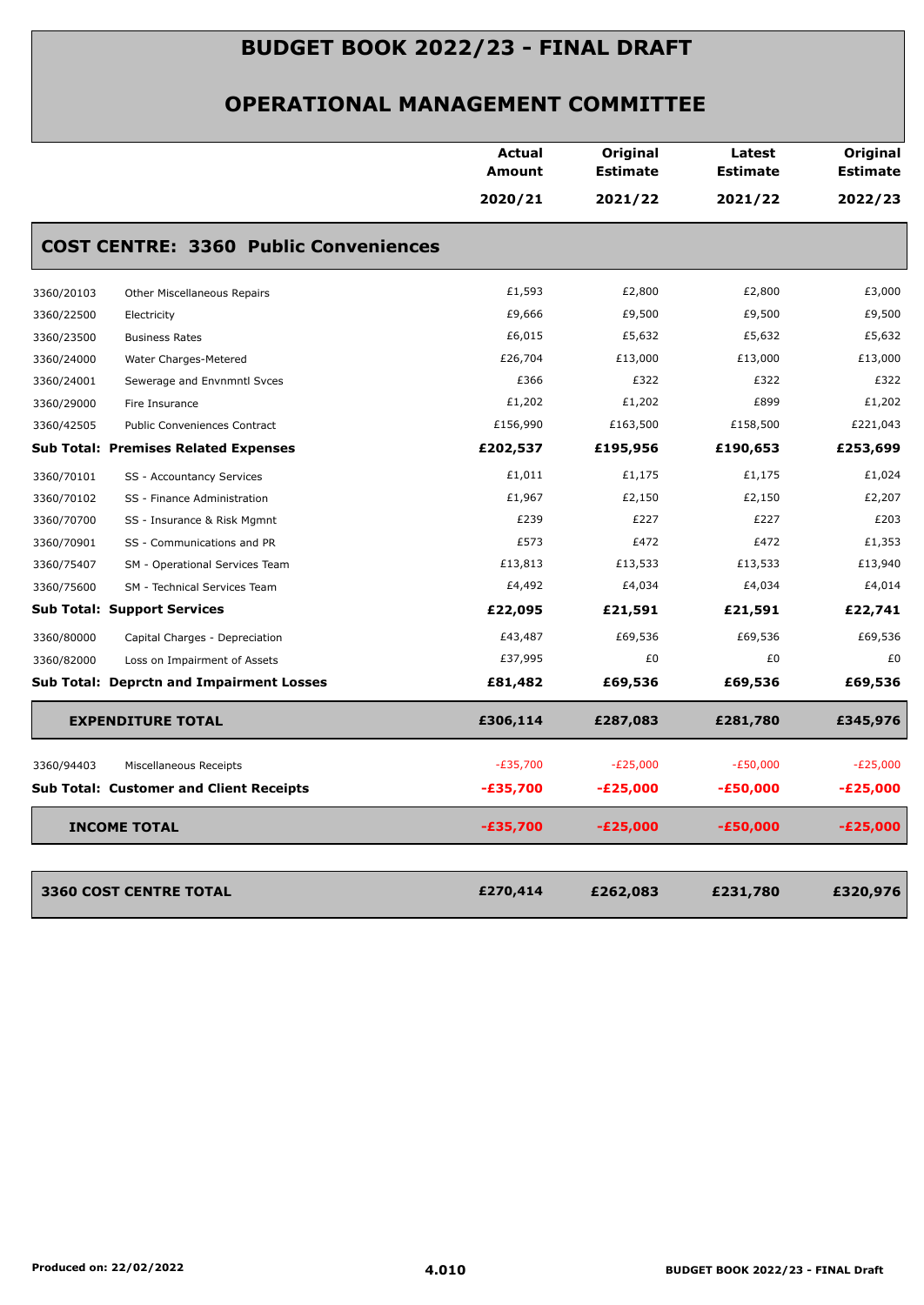|            |                                              | <b>Actual</b><br>Amount | Original<br><b>Estimate</b> | Latest<br><b>Estimate</b> | Original<br><b>Estimate</b> |
|------------|----------------------------------------------|-------------------------|-----------------------------|---------------------------|-----------------------------|
|            |                                              | 2020/21                 | 2021/22                     | 2021/22                   | 2022/23                     |
|            | <b>COST CENTRE: 3450 Highways Cleansing</b>  |                         |                             |                           |                             |
| 3450/10000 | Salaries - Basic Pay                         | £235,482                | £328,104                    | £328,104                  | £338,186                    |
| 3450/10021 | Salaries - Overtime (1.0)                    | £6,275                  | £0                          | £0                        | £0                          |
| 3450/10022 | Salaries - Overtime (1.5)                    | £20,981                 | £17,000                     | £17,000                   | £17,000                     |
| 3450/10023 | Salaries - Overtime (2.0)                    | £32,313                 | £22,000                     | £22,000                   | £22,000                     |
| 3450/10025 | Salaries - OT Bank Hols (1.0)                | £6,864                  | £7,000                      | £7,000                    | £7,000                      |
| 3450/10027 | Salaries - Overtime (Time + 1/3)             | £6,376                  | £0                          | £0                        | £0                          |
| 3450/10041 | Salaries - Sickness Pay                      | £18,594                 | £0                          | £0                        | £0                          |
| 3450/10065 | Salaries - Standby Duties                    | £6,820                  | £1,000                      | £1,000                    | £1,000                      |
| 3450/10071 | Salaries - Honorarium                        | £5,920                  | £0                          | £0                        | £0                          |
| 3450/11000 | National Insurance                           | £28,966                 | £25,883                     | £25,883                   | £29,745                     |
| 3450/12000 | Pension Costs (Employer Contrbtn)            | £59,455                 | £43,642                     | £43,642                   | £45,254                     |
| 3450/12001 | Pension - Deficit Reduction Costs            | £7,964                  | £6,964                      | £6,964                    | £7,033                      |
| 3450/12021 | Actuarial Valn Adjustments (3 year)          | $-E5,768$               | £0                          | £0                        | £0                          |
| 3450/12099 | IAS 19 Adjustments                           | £39,521                 | £0                          | £0                        | £0                          |
| 3450/13000 | Agency Staff                                 | £24,873                 | £10,000                     | £25,000                   | £10,000                     |
| 3450/18004 | Misc Occupational Health Costs               | £0                      | £1,000                      | £1,000                    | £1,000                      |
| 3450/18100 | Insurance - Employers Liability              | £2,252                  | £2,252                      | £1,217                    | £2,252                      |
|            | <b>Sub Total: Employees</b>                  | £496,887                | £464,845                    | £478,810                  | £480,470                    |
| 3450/26502 | Dome Cleaning                                | £0                      | £1,560                      | £0                        | £1,560                      |
|            | <b>Sub Total: Premises Related Expenses</b>  | £0                      | £1,560                      | £Ο                        | £1,560                      |
| 3450/32000 | Rech - Vehicle and Plant Costs               | £394,712                | £469,950                    | £437,031                  | £516,572                    |
|            | <b>Sub Total: Transport Related Expenses</b> | £394,712                | £469,950                    | £437,031                  | £516,572                    |
| 3450/40002 | Purchase of Litter Bins                      | £34,888                 | £10,000                     | £10,000                   | £10,000                     |
| 3450/40101 | Prchse of Tools and Implements               | £9,867                  | £12,000                     | £12,000                   | £12,000                     |
| 3450/41600 | Protective Clothing Prchse/Rep               | £6,212                  | £3,000                      | £3,000                    | £3,000                      |
| 3450/42200 | Stationery                                   | £248                    | £100                        | £100                      | £100                        |
| 3450/43103 | Mobile Phones - Calls/Rental                 | £4,620                  | £143                        | £143                      | £143                        |
| 3450/46106 | Insurance - Public Liability                 | £6,590                  | £5,747                      | £4,227                    | £5,747                      |
|            | <b>Sub Total: Supplies and Services</b>      | £62,426                 | £30,990                     | £29,470                   | £30,990                     |
| 3450/46906 | Weed Control                                 | £8,867                  | £22,000                     | £22,000                   | £22,000                     |
| 3450/59002 | Prsh Cncl Amenity Clnsng Grant               | £32,656                 | £32,656                     | £32,656                   | £32,656                     |
|            | <b>Sub Total: Third Party Payments</b>       | £41,523                 | £54,656                     | £54,656                   | £54,656                     |
| 3450/70000 | SS - Chief Executive                         | £1,853                  | £1,850                      | £1,850                    | £1,864                      |
| 3450/70101 | SS - Accountancy Services                    | £1,434                  | £2,942                      | £2,942                    | £2,564                      |
| 3450/70102 | SS - Finance Administration                  | £1,699                  | £1,858                      | £1,858                    | £1,908                      |
| 3450/70200 | SS - Computer Services                       | £3,001                  | £5,258                      | £5,258                    | £4,709                      |
| 3450/70300 | SS - Human Resources                         | £12,196                 | £12,659                     | £12,659                   | £11,999                     |
| 3450/70301 | SS - Payroll Administration                  | £2,291                  | £2,522                      | £2,522                    | £2,445                      |
| 3450/70507 | SS - Accomm - Snowdon Road Depot             | £15,988                 | £17,409                     | £17,409                   | £18,267                     |
| 3450/70700 | SS - Insurance & Risk Mgmnt                  | £479                    | £453                        | £453                      | £406                        |
| 3450/70901 | SS - Communications and PR                   | £573                    | £472                        | £472                      | £1,353                      |
| 3450/71100 | SS - Customer Service Specialists            | £2,017                  | £1,923                      | £1,923                    | £2,044                      |
|            |                                              |                         |                             |                           |                             |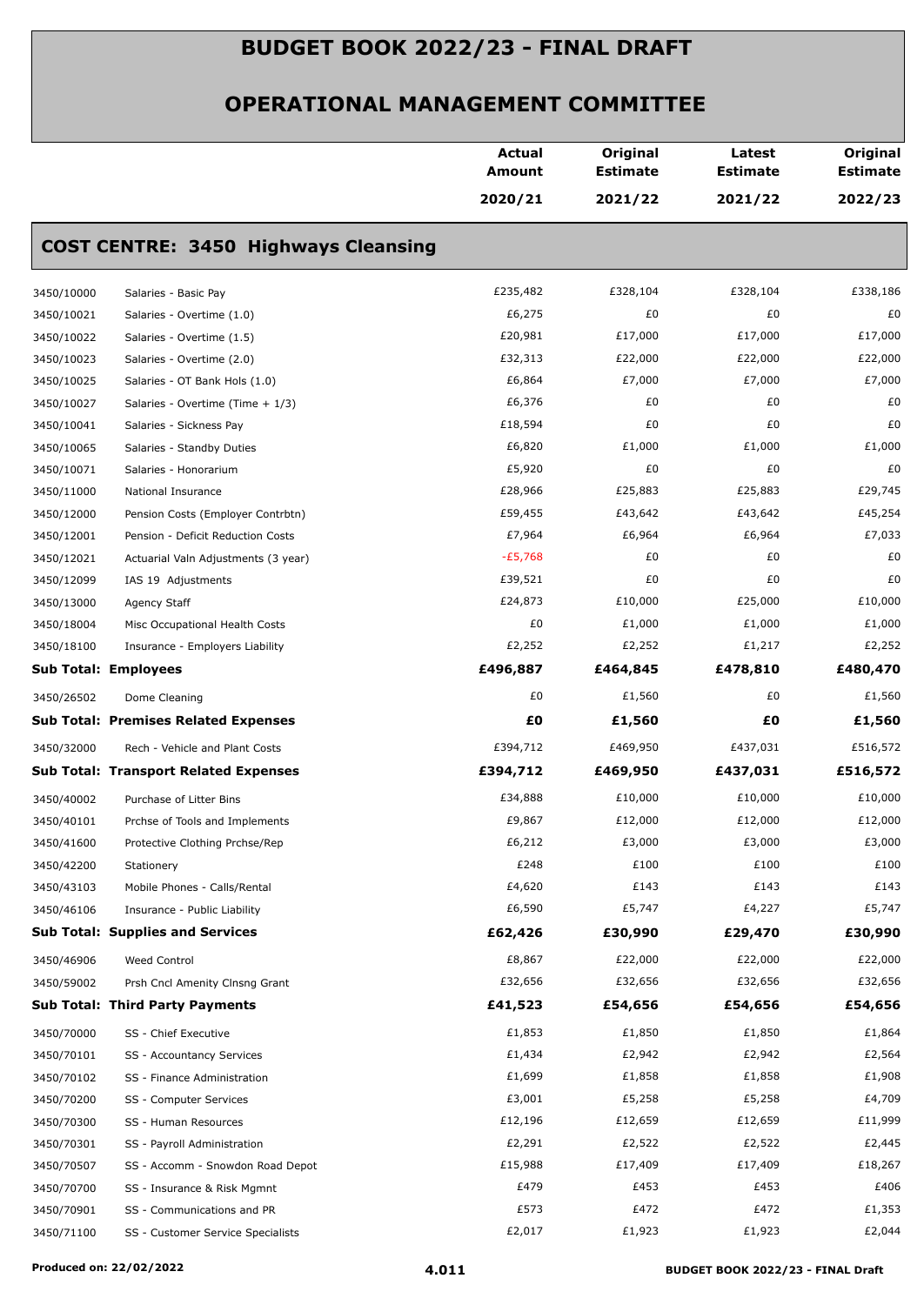|                                                 | Actual<br>Amount | Original<br><b>Estimate</b> | Latest<br><b>Estimate</b> | Original<br><b>Estimate</b> |
|-------------------------------------------------|------------------|-----------------------------|---------------------------|-----------------------------|
|                                                 | 2020/21          | 2021/22                     | 2021/22                   | 2022/23                     |
| 3450/75403<br>SM - Corporate Safety             | £3,025           | £3,549                      | £3,549                    | £3,366                      |
| SM - Operational Services Team<br>3450/75407    | £50,104          | £48,750                     | £48,750                   | £50,214                     |
| <b>Sub Total: Support Services</b>              | £94,660          | £99,645                     | £99,645                   | £101,139                    |
| <b>EXPENDITURE TOTAL</b>                        | £1,090,208       | £1,121,646                  | £1,099,612                | £1,185,387                  |
| 3450/91101<br>Other Reimbursements              | $-E35,530$       | $-E35,530$                  | $-E35,530$                | -£35,530                    |
| <b>Sub Total: Oth Grants Rembsmts and Ctbns</b> | $-£35,530$       |                             | $-£35,530$                | $-£35,530$                  |
|                                                 |                  | $-£35,530$                  |                           |                             |
| <b>INCOME TOTAL</b>                             | $-£35,530$       | $-£35,530$                  | $-£35,530$                | -£35,530                    |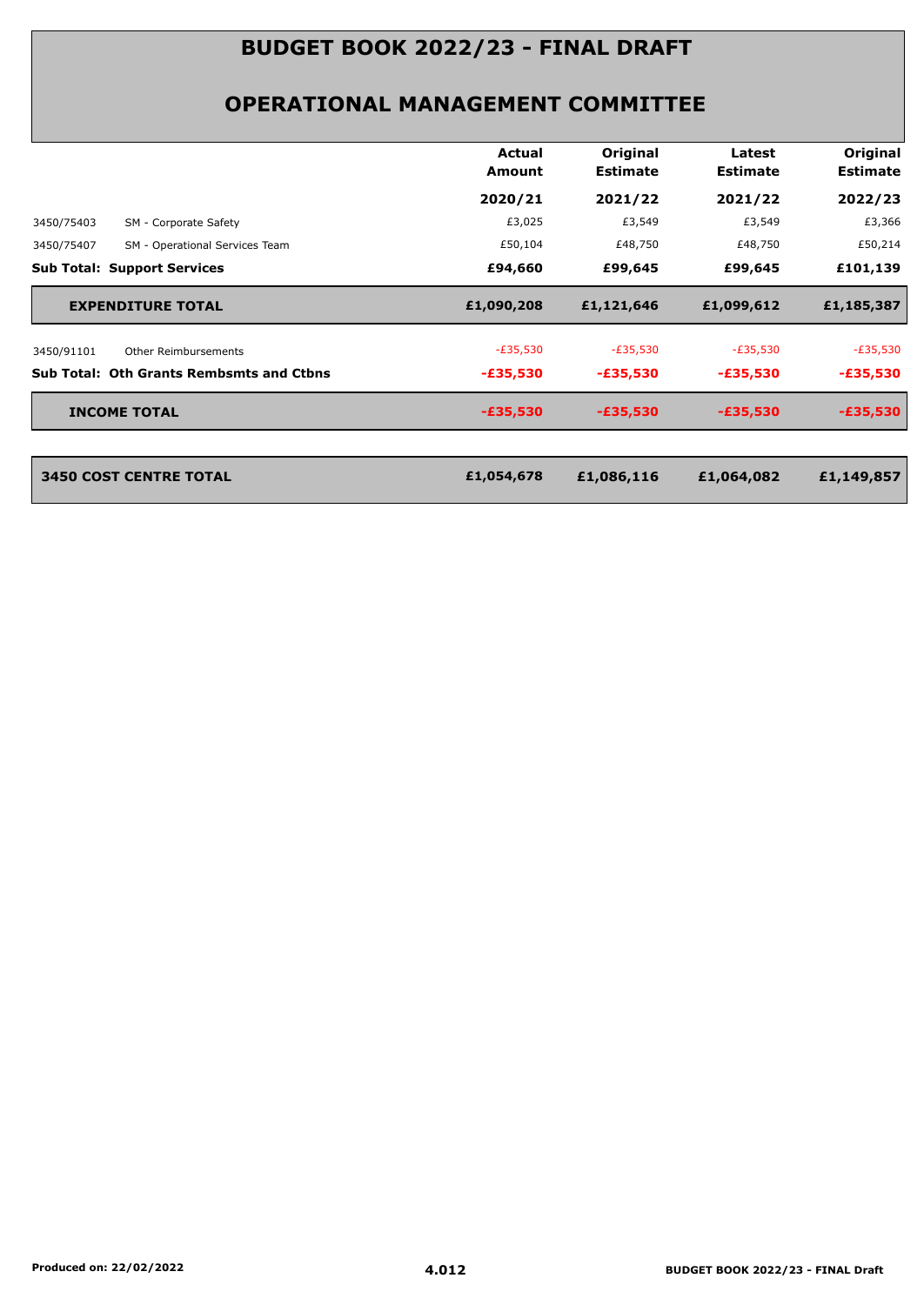|            |                                                 | <b>Actual</b><br><b>Amount</b> | Original<br><b>Estimate</b> | Latest<br><b>Estimate</b> | Original<br><b>Estimate</b> |
|------------|-------------------------------------------------|--------------------------------|-----------------------------|---------------------------|-----------------------------|
|            |                                                 | 2020/21                        | 2021/22                     | 2021/22                   | 2022/23                     |
|            | <b>COST CENTRE: 4355 Car Parks General</b>      |                                |                             |                           |                             |
| 4355/22002 | Other General Repairs and Mtce                  | £18,235                        | £20,600                     | £20,600                   | £20,600                     |
| 4355/22023 | Electrical Maintenance Contract                 | £0                             | £1,200                      | £1,200                    | £1,200                      |
| 4355/22500 | Electricity                                     | £1,524                         | £1,300                      | £1,300                    | £1,300                      |
|            | <b>Sub Total: Premises Related Expenses</b>     | £19,759                        | £23,100                     | £23,100                   | £23,100                     |
| 4355/38001 | <b>Enforcement Costs</b>                        | £239                           | £0                          | £0                        | £0                          |
| 4355/38004 | Cash Collection - Pay and Display               | £17,832                        | £20,000                     | £35,000                   | £36,000                     |
|            | <b>Sub Total: Transport Related Expenses</b>    | £18,070                        | £20,000                     | £35,000                   | £36,000                     |
| 4355/40102 | <b>Ticket Issuing Machines</b>                  | £13,711                        | £14,000                     | £14,000                   | £14,000                     |
| 4355/42000 | Printing                                        | £2,574                         | £1,000                      | £1,000                    | £1,000                      |
| 4355/42200 | Stationery                                      | £184                           | £150                        | £150                      | £150                        |
| 4355/42603 | Other Fees                                      | £1,453                         | £0                          | £2,000                    | £0                          |
|            | <b>Sub Total: Supplies and Services</b>         | £17,921                        | £15,150                     | £17,150                   | £15,150                     |
| 4355/70000 | SS - Chief Executive                            | £1,853                         | £1,850                      | £1,850                    | £1,864                      |
| 4355/70101 | SS - Accountancy Services                       | £1,262                         | £1,466                      | £1,466                    | £1,278                      |
| 4355/70102 | SS - Finance Administration                     | £6,725                         | £7,352                      | £7,352                    | £7,549                      |
| 4355/70601 | SS - Legal Services Team                        | £4,215                         | £4,618                      | £4,618                    | £4,677                      |
| 4355/70700 | SS - Insurance & Risk Mgmnt                     | £493                           | £467                        | £467                      | £418                        |
| 4355/71100 | SS - Customer Service Specialists               | £3,855                         | £3,667                      | £3,667                    | £3,899                      |
| 4355/75305 | SM - Parks & Coastal Services Team              | £978                           | £1,003                      | £1,003                    | £1,061                      |
| 4355/75309 | SM - Play & Projects Team                       | £3,243                         | £3,270                      | £3,270                    | £3,086                      |
| 4355/75504 | SM - Development Services Mgt Team              | £2,871                         | £3,019                      | £3,019                    | £0                          |
| 4355/75600 | SM - Technical Services Team                    | £10,594                        | £10,811                     | £10,811                   | £9,764                      |
|            | <b>Sub Total: Support Services</b>              | £36,089                        | £37,523                     | £37,523                   | £33,596                     |
| 4355/80000 | Capital Charges - Depreciation                  | £12,697                        | £21,108                     | £21,108                   | £21,108                     |
|            | <b>Sub Total: Deprctn and Impairment Losses</b> | £12,697                        | £21,108                     | £21,108                   | £21,108                     |
|            | <b>EXPENDITURE TOTAL</b>                        | £104,537                       | £116,881                    | £133,881                  | £128,954                    |
| 4355/94103 | <b>Dispensation Permits</b>                     | $-E1,245$                      | $-E100$                     | $-E100$                   | $-E100$                     |
| 4355/94104 | Fylde Residents Parking Permits                 | $-E7,045$                      | $-E3,400$                   | $-E3,400$                 | $-E3,400$                   |
| 4355/94110 | Permit Replacements                             | $-E338$                        | £0                          | £0                        | £0                          |
| 4355/94308 | Other Fees And Charges                          | £0                             | $-E1,424$                   | $-E1,424$                 | $-E1,424$                   |
|            | <b>Sub Total: Customer and Client Receipts</b>  | $-E8,627$                      | -£4,924                     | $-£4,924$                 | $-£4,924$                   |
|            | <b>INCOME TOTAL</b>                             | $-£8,627$                      | $-£4,924$                   | -£4,924                   | $-£4,924$                   |
|            | <b>4355 COST CENTRE TOTAL</b>                   | £95,910                        | £111,957                    | £128,957                  | £124,030                    |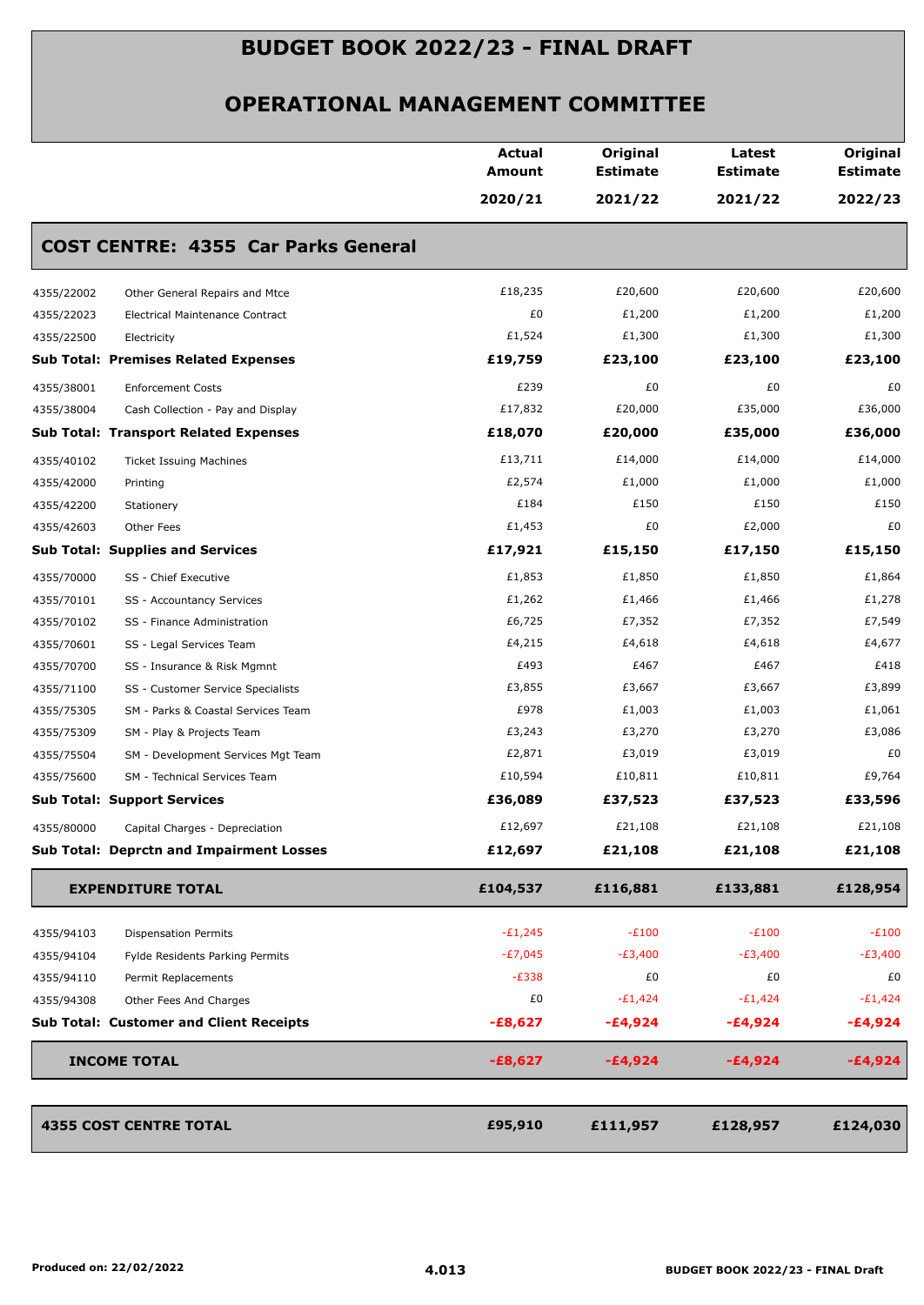|            |                                                   | <b>Actual</b><br>Amount | Original<br><b>Estimate</b> | Latest<br><b>Estimate</b> | Original<br><b>Estimate</b> |
|------------|---------------------------------------------------|-------------------------|-----------------------------|---------------------------|-----------------------------|
|            |                                                   | 2020/21                 | 2021/22                     | 2021/22                   | 2022/23                     |
|            | <b>COST CENTRE: 4356 North Promenade Car Park</b> |                         |                             |                           |                             |
| 4356/23500 | <b>Business Rates</b>                             | £5,115                  | £5,538                      | £5,538                    | £5,538                      |
| 4356/28001 | General Maintenance of Grounds                    | £333                    | £300                        | £300                      | £300                        |
|            | <b>Sub Total: Premises Related Expenses</b>       | £5,448                  | £5,838                      | £5,838                    | £5,838                      |
| 4356/70101 | SS - Accountancy Services                         | £251                    | £291                        | £291                      | £254                        |
| 4356/70102 | SS - Finance Administration                       | £340                    | £372                        | £372                      | £382                        |
| 4356/70400 | SS - Property Management Team                     | £304                    | £309                        | £309                      | £280                        |
| 4356/70700 | SS - Insurance & Risk Mgmnt                       | £5                      | £5                          | £5                        | £4                          |
| 4356/75600 | SM - Technical Services Team                      | £3,653                  | £3,196                      | £3,196                    | £3,264                      |
|            | <b>Sub Total: Support Services</b>                | £4,553                  | £4,173                      | £4,173                    | £4,184                      |
|            | <b>EXPENDITURE TOTAL</b>                          | £10,001                 | £10,011                     | £10,011                   | £10,022                     |
| 4356/90508 | Covid-19 Grant for Sales, Fees & Charges          | $-E3,806$               | £0                          | £0                        | £0                          |
|            | <b>Sub Total: Government Grants</b>               | $-E3,806$               | £Ο                          | £0                        | £0                          |
| 4356/94100 | Car Parking Fees                                  | $-E66,872$              | $-E71,374$                  | $-E101,374$               | $-E71,374$                  |
| 4356/94106 | <b>Business Permits</b>                           | $-E57$                  | £0                          | £0                        | £0                          |
|            | <b>Sub Total: Customer and Client Receipts</b>    | $-£66,929$              | $-£71,374$                  | $-£101,374$               | $-£71,374$                  |
|            | <b>INCOME TOTAL</b>                               | $-£70,735$              | $-£71,374$                  | $-£101,374$               | $-£71,374$                  |
|            | <b>4356 COST CENTRE TOTAL</b>                     | $-£60,734$              | $-£61,363$                  | $-£91,363$                | $-£61,352$                  |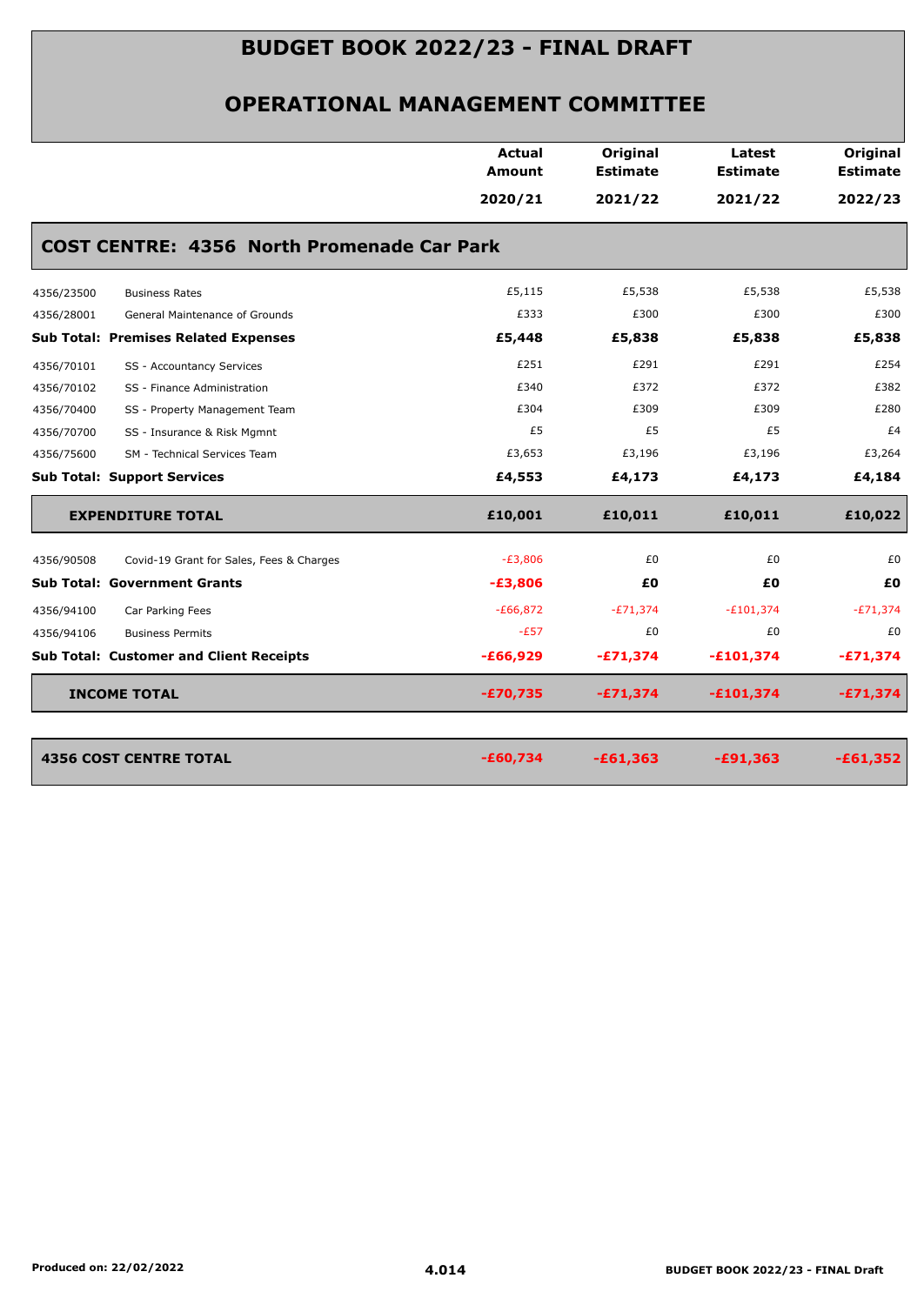|                                                | Actual<br><b>Amount</b> | Original<br><b>Estimate</b> | Latest<br><b>Estimate</b> | Original<br><b>Estimate</b> |
|------------------------------------------------|-------------------------|-----------------------------|---------------------------|-----------------------------|
|                                                | 2020/21                 | 2021/22                     | 2021/22                   | 2022/23                     |
| <b>COST CENTRE: 4357 Stanner Bank Car Park</b> |                         |                             |                           |                             |
| 4357/40102<br><b>Ticket Issuing Machines</b>   | £9,487                  | £0                          | £12,491                   | £0                          |
| 4357/43103<br>Mobile Phones - Calls/Rental     | £103                    | £0                          | £0                        | £0                          |
| <b>Sub Total: Supplies and Services</b>        | £9,589                  | £0                          | £12,491                   | £0                          |
| SS - Accountancy Services<br>4357/70101        | £251                    | £291                        | £291                      | £254                        |
| SS - Finance Administration<br>4357/70102      | £194                    | £212                        | £212                      | £218                        |
| SS - Property Management Team<br>4357/70400    | £304                    | £309                        | £309                      | £280                        |
| 4357/70700<br>SS - Insurance & Risk Mgmnt      | £5                      | £5                          | £5                        | £4                          |
| 4357/75600<br>SM - Technical Services Team     | £3,653                  | £3,196                      | £3,196                    | £3,264                      |
| <b>Sub Total: Support Services</b>             | £4,407                  | £4,013                      | £4,013                    | £4,020                      |
| <b>EXPENDITURE TOTAL</b>                       | £13,996                 | £4,013                      | £16,504                   | £4,020                      |
| 4357/94100<br>Car Parking Fees                 | $-E10,202$              | $-E17,462$                  | $-E21,186$                | $-E17,462$                  |
| 4357/94106<br><b>Business Permits</b>          | $-E92$                  | £0                          | £0                        | £0                          |
| <b>Sub Total: Customer and Client Receipts</b> | $-£10,294$              | $-£17,462$                  | $-E21,186$                | $-£17,462$                  |
| <b>INCOME TOTAL</b>                            | $-£10,294$              | $-£17,462$                  | $-E21,186$                | $-£17,462$                  |
|                                                |                         |                             |                           |                             |
| <b>4357 COST CENTRE TOTAL</b>                  | £3,703                  | $-£13,449$                  | $-£4,682$                 | $-£13,442$                  |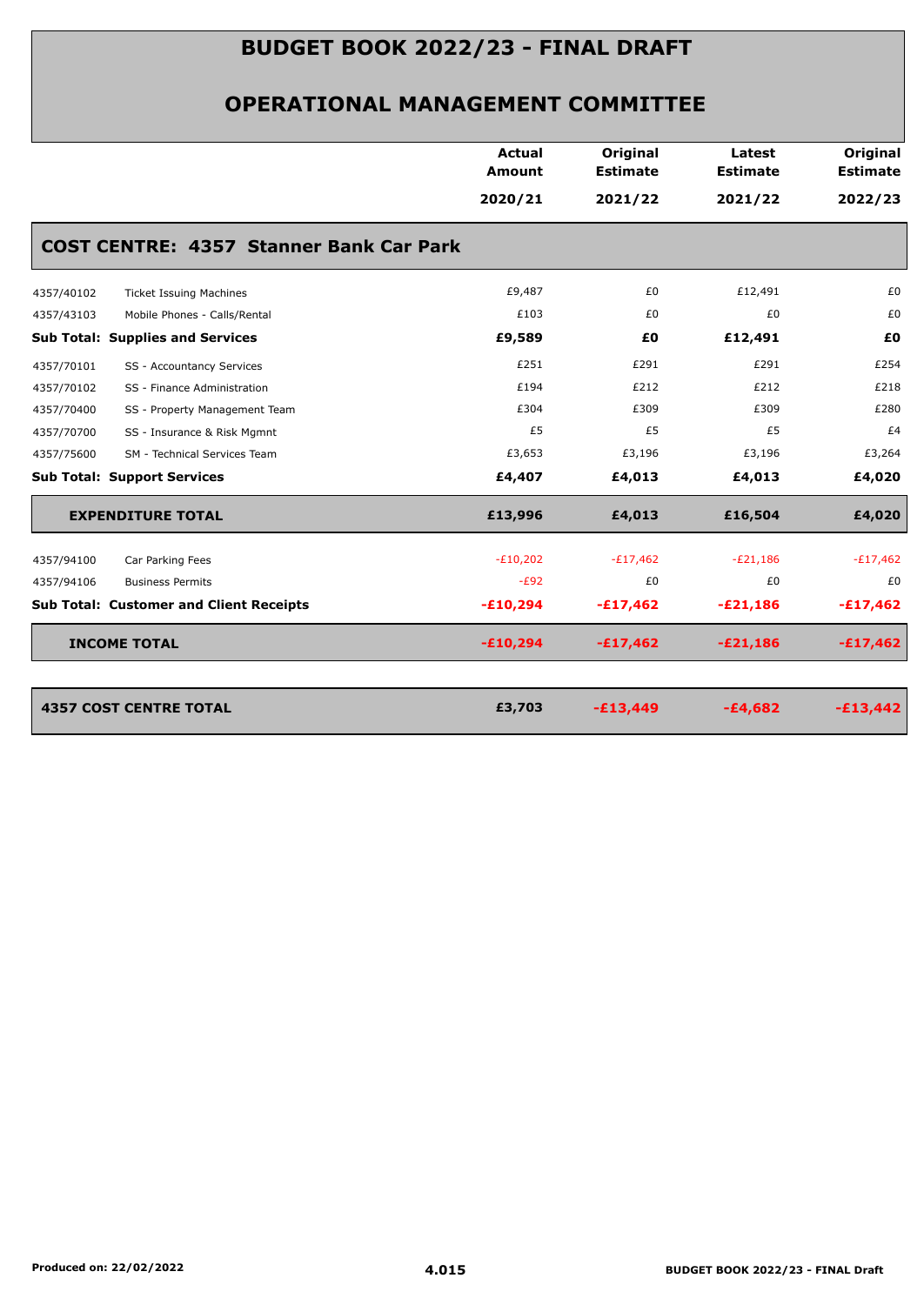|                                                | <b>Actual</b><br><b>Amount</b> | Original<br><b>Estimate</b> | Latest<br><b>Estimate</b> | Original<br><b>Estimate</b> |
|------------------------------------------------|--------------------------------|-----------------------------|---------------------------|-----------------------------|
|                                                | 2020/21                        | 2021/22                     | 2021/22                   | 2022/23                     |
| <b>COST CENTRE: 4358 St Pauls Ave Car Park</b> |                                |                             |                           |                             |
| 4358/70101<br>SS - Accountancy Services        | £251                           | £291                        | £291                      | £254                        |
| 4358/70102<br>SS - Finance Administration      | £97                            | £106                        | £106                      | £109                        |
| 4358/70400<br>SS - Property Management Team    | £304                           | £309                        | £309                      | £280                        |
| 4358/70700<br>SS - Insurance & Risk Mgmnt      | £5                             | £5                          | £5                        | £4                          |
| 4358/75600<br>SM - Technical Services Team     | £3,653                         | £3,196                      | £3,196                    | £3,264                      |
| <b>Sub Total: Support Services</b>             | £4,310                         | £3,907                      | £3,907                    | £3,911                      |
| <b>EXPENDITURE TOTAL</b>                       | £4,310                         | £3,907                      | £3,907                    | £3,911                      |
| 4358/94100<br>Car Parking Fees                 | $-E5,951$                      | $-E3,260$                   | $-E18,260$                | $-E3,260$                   |
| <b>Sub Total: Customer and Client Receipts</b> | $-£5,951$                      | $-£3,260$                   | $-£18,260$                | $-£3,260$                   |
| <b>INCOME TOTAL</b>                            | $-£5,951$                      | $-£3,260$                   | $-£18,260$                | $-£3,260$                   |
|                                                |                                |                             |                           |                             |
| <b>4358 COST CENTRE TOTAL</b>                  | $-£1,641$                      | £647                        | $-£14,353$                | £651                        |
|                                                |                                |                             |                           |                             |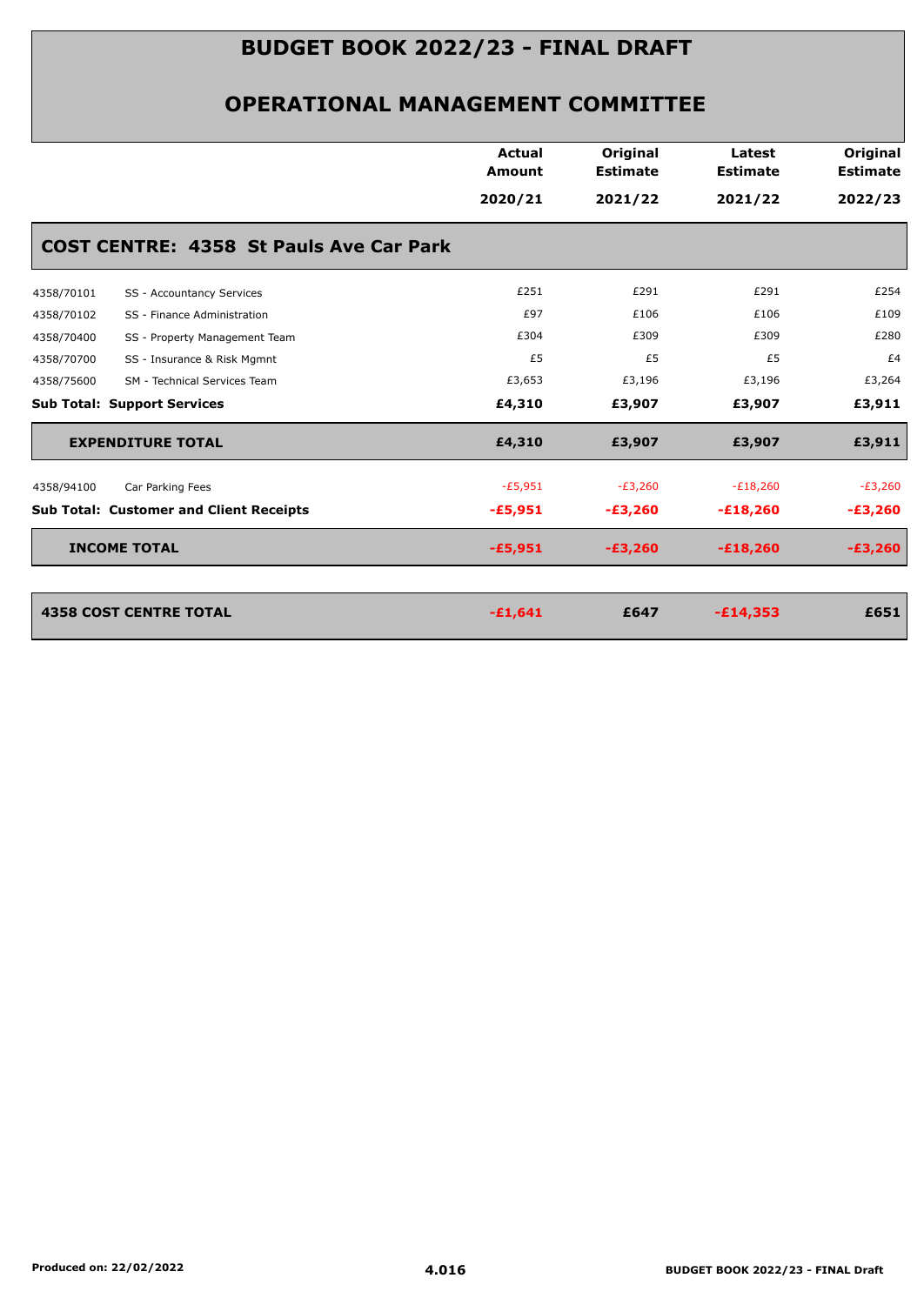|                                                        | <b>Actual</b><br>Amount | Original<br><b>Estimate</b> | Latest<br><b>Estimate</b> | Original<br><b>Estimate</b> |
|--------------------------------------------------------|-------------------------|-----------------------------|---------------------------|-----------------------------|
|                                                        | 2020/21                 | 2021/22                     | 2021/22                   | 2022/23                     |
| <b>COST CENTRE: 4359 The Island Car Park</b>           |                         |                             |                           |                             |
| 4359/23500<br><b>Business Rates</b>                    | £6,487                  | £7,024                      | £7,024                    | £7,024                      |
| 4359/24001<br>Sewerage and Envnmntl Svces              | £366                    | £322                        | £322                      | £322                        |
| <b>Sub Total: Premises Related Expenses</b>            | £6,853                  | £7,346                      | £7,346                    | £7,346                      |
| 4359/46940<br>Car Parking Fees - St Annes Pool         | £2,541                  | £15,000                     | £15,000                   | £15,000                     |
| <b>Sub Total: Supplies and Services</b>                | £2,541                  | £15,000                     | £15,000                   | £15,000                     |
| 4359/70101<br>SS - Accountancy Services                | £251                    | £291                        | £291                      | £254                        |
| 4359/70102<br>SS - Finance Administration              | £437                    | £478                        | £478                      | £491                        |
| 4359/70400<br>SS - Property Management Team            | £304                    | £309                        | £309                      | £280                        |
| 4359/70700<br>SS - Insurance & Risk Mgmnt              | £5                      | £5                          | £5                        | £4                          |
| 4359/75600<br>SM - Technical Services Team             | £3,653                  | £3,196                      | £3,196                    | £3,264                      |
| <b>Sub Total: Support Services</b>                     | £4,650                  | £4,279                      | £4,279                    | £4,293                      |
| <b>EXPENDITURE TOTAL</b>                               | £14,044                 | £26,625                     | £26,625                   | £26,639                     |
| 4359/90508<br>Covid-19 Grant for Sales, Fees & Charges | $-E27,594$              | £0                          | £0                        | £0                          |
| <b>Sub Total: Government Grants</b>                    | $-E27,594$              | £0                          | £0                        | £0                          |
| 4359/94100<br>Car Parking Fees                         | $-E55,026$              | $-E100,792$                 | $-E85,792$                | $-E85,792$                  |
| <b>Sub Total: Customer and Client Receipts</b>         | $-£55,026$              | $-£100,792$                 | $-E85,792$                | $-£85,792$                  |
| <b>INCOME TOTAL</b>                                    | $-E82,620$              | $-£100,792$                 | $-E85,792$                | $-£85,792$                  |
| <b>4359 COST CENTRE TOTAL</b>                          | $-£68,576$              | $-£74,167$                  | $-£59,167$                | $-£59,153$                  |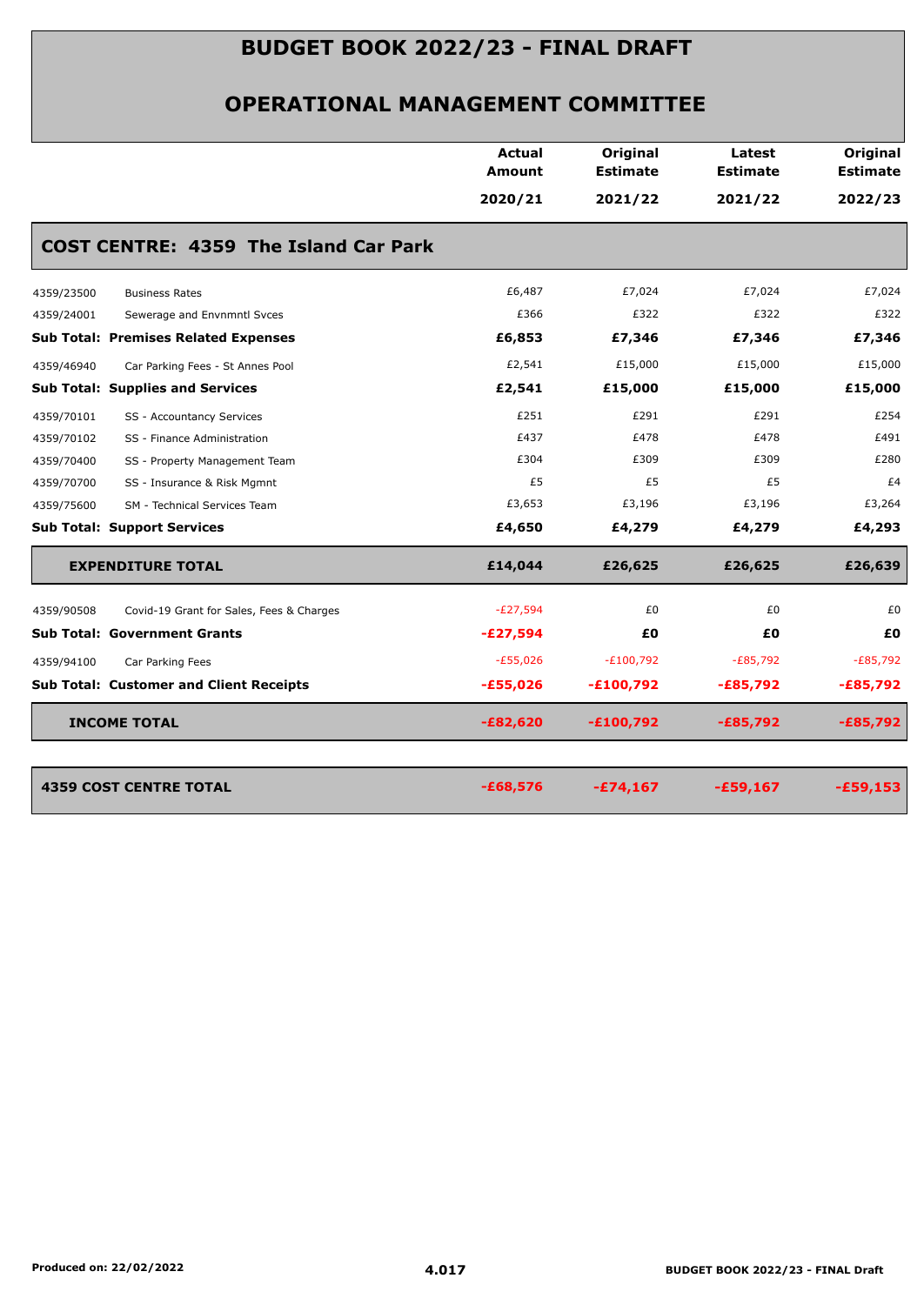| <b>Estimate</b><br><b>Estimate</b><br>Amount<br>2020/21<br>2021/22<br>2021/22<br><b>COST CENTRE: 4360 Fairhaven Road Car Park</b><br>£4,441<br>£4,808<br>£4,808<br>4360/23500<br><b>Business Rates</b><br>£2,745<br>£2,100<br>£2,100<br>4360/27001<br><b>Trade Refuse Collection</b><br><b>Sub Total: Premises Related Expenses</b><br>£7,187<br>£6,908<br>£6,908<br>£251<br>£291<br>£291<br>SS - Accountancy Services<br>4360/70101<br>£219<br>£239<br>£239<br>4360/70102<br>SS - Finance Administration<br>£304<br>£309<br>£309<br>4360/70400<br>SS - Property Management Team<br>£5<br>£5<br>£5<br>4360/70700<br>SS - Insurance & Risk Mgmnt<br>£3,653<br>£3,196<br>£3,196<br>4360/75600<br>SM - Technical Services Team<br><b>Sub Total: Support Services</b><br>£4,432<br>£4,040<br>£4,040<br>£11,619<br><b>EXPENDITURE TOTAL</b><br>£10,948<br>£10,948<br>$-E34,772$<br>$-£36,067$<br>$-E36,067$<br>Car Parking Fees<br>4360/94100<br>$-E50$<br>£0<br>£0<br>4360/94107<br>Horse Box Permits<br><b>Sub Total: Customer and Client Receipts</b><br>$-£34,822$<br>$-£36,067$<br>$-£36,067$<br><b>INCOME TOTAL</b><br>$-£34,822$<br>$-£36,067$<br>$-£36,067$<br><b>4360 COST CENTRE TOTAL</b><br>$-E23,204$<br>$-£25,119$<br>$-£25,119$ |        |          |        |                             |
|-------------------------------------------------------------------------------------------------------------------------------------------------------------------------------------------------------------------------------------------------------------------------------------------------------------------------------------------------------------------------------------------------------------------------------------------------------------------------------------------------------------------------------------------------------------------------------------------------------------------------------------------------------------------------------------------------------------------------------------------------------------------------------------------------------------------------------------------------------------------------------------------------------------------------------------------------------------------------------------------------------------------------------------------------------------------------------------------------------------------------------------------------------------------------------------------------------------------------------------------|--------|----------|--------|-----------------------------|
|                                                                                                                                                                                                                                                                                                                                                                                                                                                                                                                                                                                                                                                                                                                                                                                                                                                                                                                                                                                                                                                                                                                                                                                                                                           | Actual | Original | Latest | Original<br><b>Estimate</b> |
|                                                                                                                                                                                                                                                                                                                                                                                                                                                                                                                                                                                                                                                                                                                                                                                                                                                                                                                                                                                                                                                                                                                                                                                                                                           |        |          |        | 2022/23                     |
|                                                                                                                                                                                                                                                                                                                                                                                                                                                                                                                                                                                                                                                                                                                                                                                                                                                                                                                                                                                                                                                                                                                                                                                                                                           |        |          |        |                             |
|                                                                                                                                                                                                                                                                                                                                                                                                                                                                                                                                                                                                                                                                                                                                                                                                                                                                                                                                                                                                                                                                                                                                                                                                                                           |        |          |        |                             |
|                                                                                                                                                                                                                                                                                                                                                                                                                                                                                                                                                                                                                                                                                                                                                                                                                                                                                                                                                                                                                                                                                                                                                                                                                                           |        |          |        | £4,808                      |
|                                                                                                                                                                                                                                                                                                                                                                                                                                                                                                                                                                                                                                                                                                                                                                                                                                                                                                                                                                                                                                                                                                                                                                                                                                           |        |          |        | £2,100                      |
|                                                                                                                                                                                                                                                                                                                                                                                                                                                                                                                                                                                                                                                                                                                                                                                                                                                                                                                                                                                                                                                                                                                                                                                                                                           |        |          |        | £6,908                      |
|                                                                                                                                                                                                                                                                                                                                                                                                                                                                                                                                                                                                                                                                                                                                                                                                                                                                                                                                                                                                                                                                                                                                                                                                                                           |        |          |        | £254                        |
|                                                                                                                                                                                                                                                                                                                                                                                                                                                                                                                                                                                                                                                                                                                                                                                                                                                                                                                                                                                                                                                                                                                                                                                                                                           |        |          |        | £245                        |
|                                                                                                                                                                                                                                                                                                                                                                                                                                                                                                                                                                                                                                                                                                                                                                                                                                                                                                                                                                                                                                                                                                                                                                                                                                           |        |          |        | £280                        |
|                                                                                                                                                                                                                                                                                                                                                                                                                                                                                                                                                                                                                                                                                                                                                                                                                                                                                                                                                                                                                                                                                                                                                                                                                                           |        |          |        | £4                          |
|                                                                                                                                                                                                                                                                                                                                                                                                                                                                                                                                                                                                                                                                                                                                                                                                                                                                                                                                                                                                                                                                                                                                                                                                                                           |        |          |        | £3,264                      |
|                                                                                                                                                                                                                                                                                                                                                                                                                                                                                                                                                                                                                                                                                                                                                                                                                                                                                                                                                                                                                                                                                                                                                                                                                                           |        |          |        | £4,047                      |
|                                                                                                                                                                                                                                                                                                                                                                                                                                                                                                                                                                                                                                                                                                                                                                                                                                                                                                                                                                                                                                                                                                                                                                                                                                           |        |          |        | £10,955                     |
|                                                                                                                                                                                                                                                                                                                                                                                                                                                                                                                                                                                                                                                                                                                                                                                                                                                                                                                                                                                                                                                                                                                                                                                                                                           |        |          |        | $-£36,067$                  |
|                                                                                                                                                                                                                                                                                                                                                                                                                                                                                                                                                                                                                                                                                                                                                                                                                                                                                                                                                                                                                                                                                                                                                                                                                                           |        |          |        | £0                          |
|                                                                                                                                                                                                                                                                                                                                                                                                                                                                                                                                                                                                                                                                                                                                                                                                                                                                                                                                                                                                                                                                                                                                                                                                                                           |        |          |        | $-£36,067$                  |
|                                                                                                                                                                                                                                                                                                                                                                                                                                                                                                                                                                                                                                                                                                                                                                                                                                                                                                                                                                                                                                                                                                                                                                                                                                           |        |          |        | $-£36,067$                  |
|                                                                                                                                                                                                                                                                                                                                                                                                                                                                                                                                                                                                                                                                                                                                                                                                                                                                                                                                                                                                                                                                                                                                                                                                                                           |        |          |        |                             |
|                                                                                                                                                                                                                                                                                                                                                                                                                                                                                                                                                                                                                                                                                                                                                                                                                                                                                                                                                                                                                                                                                                                                                                                                                                           |        |          |        | $-E25,112$                  |
|                                                                                                                                                                                                                                                                                                                                                                                                                                                                                                                                                                                                                                                                                                                                                                                                                                                                                                                                                                                                                                                                                                                                                                                                                                           |        |          |        |                             |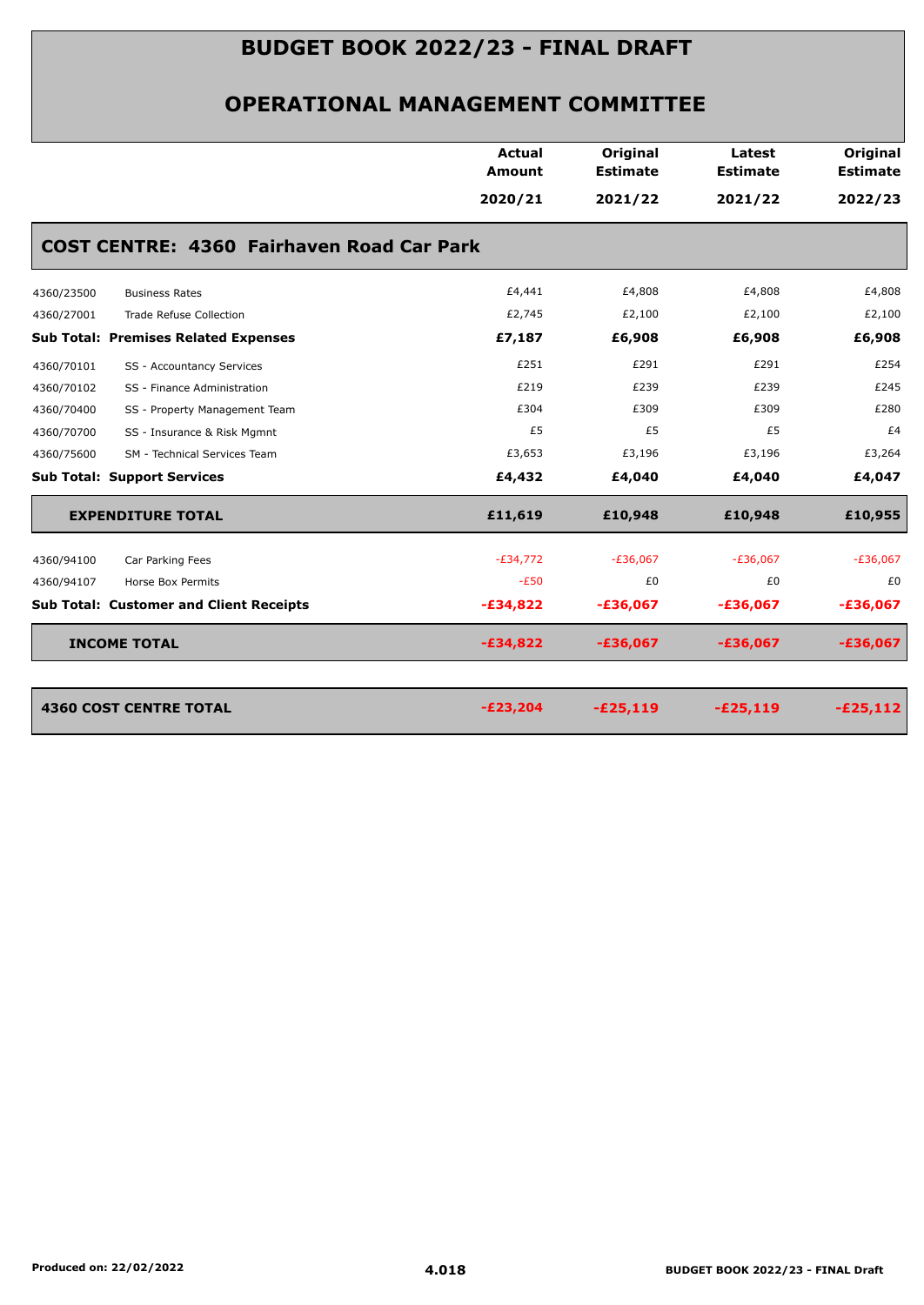|            |                                                  | <b>Actual</b><br><b>Amount</b> | Original<br><b>Estimate</b> | Latest<br><b>Estimate</b> | Original<br><b>Estimate</b> |
|------------|--------------------------------------------------|--------------------------------|-----------------------------|---------------------------|-----------------------------|
|            |                                                  | 2020/21                        | 2021/22                     | 2021/22                   | 2022/23                     |
|            | <b>COST CENTRE: 4361 Lytham Station Car Park</b> |                                |                             |                           |                             |
| 4361/23500 | <b>Business Rates</b>                            | £4,192                         | £4,538                      | £4,538                    | £4,538                      |
| 4361/24001 | Sewerage and Envnmntl Svces                      | £270                           | £226                        | £226                      | £226                        |
| 4361/28001 | General Maintenance of Grounds                   | £304                           | £275                        | £275                      | £275                        |
|            | <b>Sub Total: Premises Related Expenses</b>      | £4,766                         | £5,039                      | £5,039                    | £5,039                      |
| 4361/70101 | SS - Accountancy Services                        | £251                           | £291                        | £291                      | £254                        |
| 4361/70102 | SS - Finance Administration                      | £267                           | £292                        | £292                      | £300                        |
| 4361/70400 | SS - Property Management Team                    | £304                           | £309                        | £309                      | £280                        |
| 4361/70700 | SS - Insurance & Risk Mgmnt                      | £5                             | £5                          | £5                        | £4                          |
| 4361/75600 | SM - Technical Services Team                     | £3,653                         | £3,196                      | £3,196                    | £3,264                      |
|            | <b>Sub Total: Support Services</b>               | £4,480                         | £4,093                      | £4,093                    | £4,102                      |
|            | <b>EXPENDITURE TOTAL</b>                         | £9,246                         | £9,132                      | £9,132                    | £9,141                      |
| 4361/90508 | Covid-19 Grant for Sales, Fees & Charges         | $-E13,321$                     | £0                          | £0                        | £0                          |
|            | <b>Sub Total: Government Grants</b>              | $-£13,321$                     | £0                          | £Ο                        | £0                          |
| 4361/94100 | Car Parking Fees                                 | $-E13,210$                     | $-E38,184$                  | $-E38,184$                | $-E38,184$                  |
| 4361/94106 | <b>Business Permits</b>                          | $-E9,841$                      | $-E7,000$                   | $-E7,000$                 | $-E7,000$                   |
|            | <b>Sub Total: Customer and Client Receipts</b>   | $-£23,051$                     | $-£45,184$                  | $-£45,184$                | $-£45,184$                  |
|            | <b>INCOME TOTAL</b>                              | $-£36,372$                     | $-£45,184$                  | $-£45,184$                | $-£45,184$                  |
|            | <b>4361 COST CENTRE TOTAL</b>                    | $-£27,126$                     | $-£36,052$                  | $-£36,052$                | $-£36,043$                  |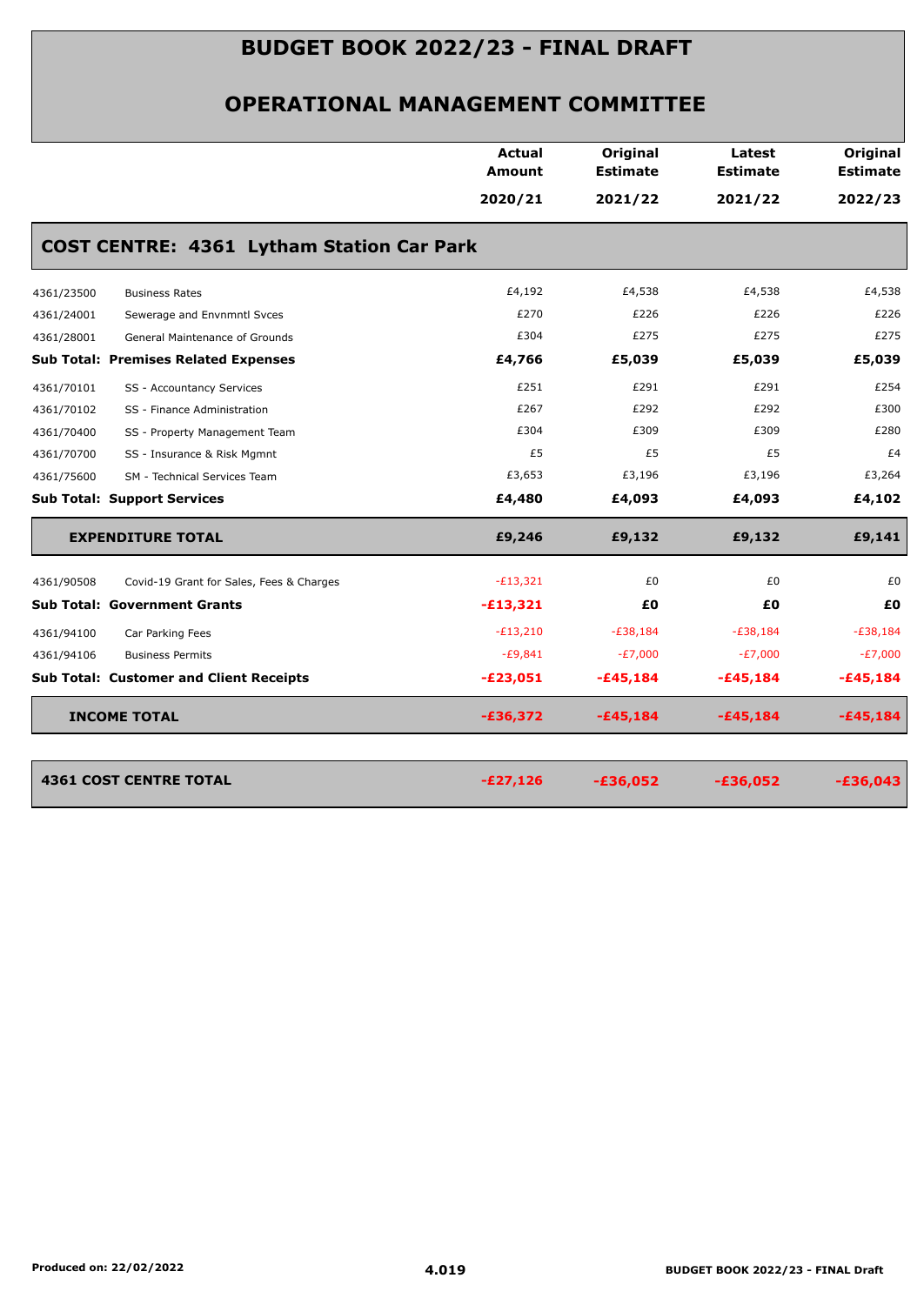|            |                                                   | Actual<br><b>Amount</b> | <b>Original</b><br><b>Estimate</b> | Latest<br><b>Estimate</b> | Original<br><b>Estimate</b> |
|------------|---------------------------------------------------|-------------------------|------------------------------------|---------------------------|-----------------------------|
|            |                                                   | 2020/21                 | 2021/22                            | 2021/22                   | 2022/23                     |
|            | <b>COST CENTRE: 4362 Pleasant Street Car Park</b> |                         |                                    |                           |                             |
| 4362/23500 | <b>Business Rates</b>                             | £20,459                 | £22,575                            | £22,575                   | £22,575                     |
| 4362/24001 | Sewerage and Envnmntl Svces                       | £75                     | £63                                | £63                       | £63                         |
| 4362/28001 | General Maintenance of Grounds                    | £1,042                  | £950                               | £950                      | £950                        |
|            | <b>Sub Total: Premises Related Expenses</b>       | £21,576                 | £23,588                            | £23,588                   | £23,588                     |
| 4362/70101 | SS - Accountancy Services                         | £251                    | £291                               | £291                      | £254                        |
| 4362/70102 | SS - Finance Administration                       | £704                    | £770                               | £770                      | £790                        |
| 4362/70400 | SS - Property Management Team                     | £304                    | £309                               | £309                      | £280                        |
| 4362/70700 | SS - Insurance & Risk Mgmnt                       | £5                      | £5                                 | £5                        | £4                          |
| 4362/75600 | SM - Technical Services Team                      | £3,653                  | £3,196                             | £3,196                    | £3,264                      |
|            | <b>Sub Total: Support Services</b>                | £4,917                  | £4,571                             | £4,571                    | £4,592                      |
|            | <b>EXPENDITURE TOTAL</b>                          | £26,493                 | £28,159                            | £28,159                   | £28,180                     |
| 4362/90508 | Covid-19 Grant for Sales, Fees & Charges          | $-E54,236$              | £0                                 | £0                        | £0                          |
|            | <b>Sub Total: Government Grants</b>               | $-£54,236$              | £0                                 | £Ο                        | £0                          |
| 4362/94100 | Car Parking Fees                                  | $-E76,844$              | $-£162,515$                        | $-£162,515$               | $-£162,515$                 |
| 4362/94104 | Fylde Residents Parking Permits                   | $-E1,679$               | $-E400$                            | $-E400$                   | $-E400$                     |
| 4362/94106 | <b>Business Permits</b>                           | $-E3,917$               | $-E800$                            | $-E800$                   | $-E800$                     |
|            | <b>Sub Total: Customer and Client Receipts</b>    | $-£82,439$              | $-£163,715$                        | $-£163,715$               | $-£163,715$                 |
|            | <b>INCOME TOTAL</b>                               | $-£136,675$             | $-£163,715$                        | $-£163,715$               | $-£163,715$                 |
|            |                                                   |                         |                                    |                           | $-£135,535$                 |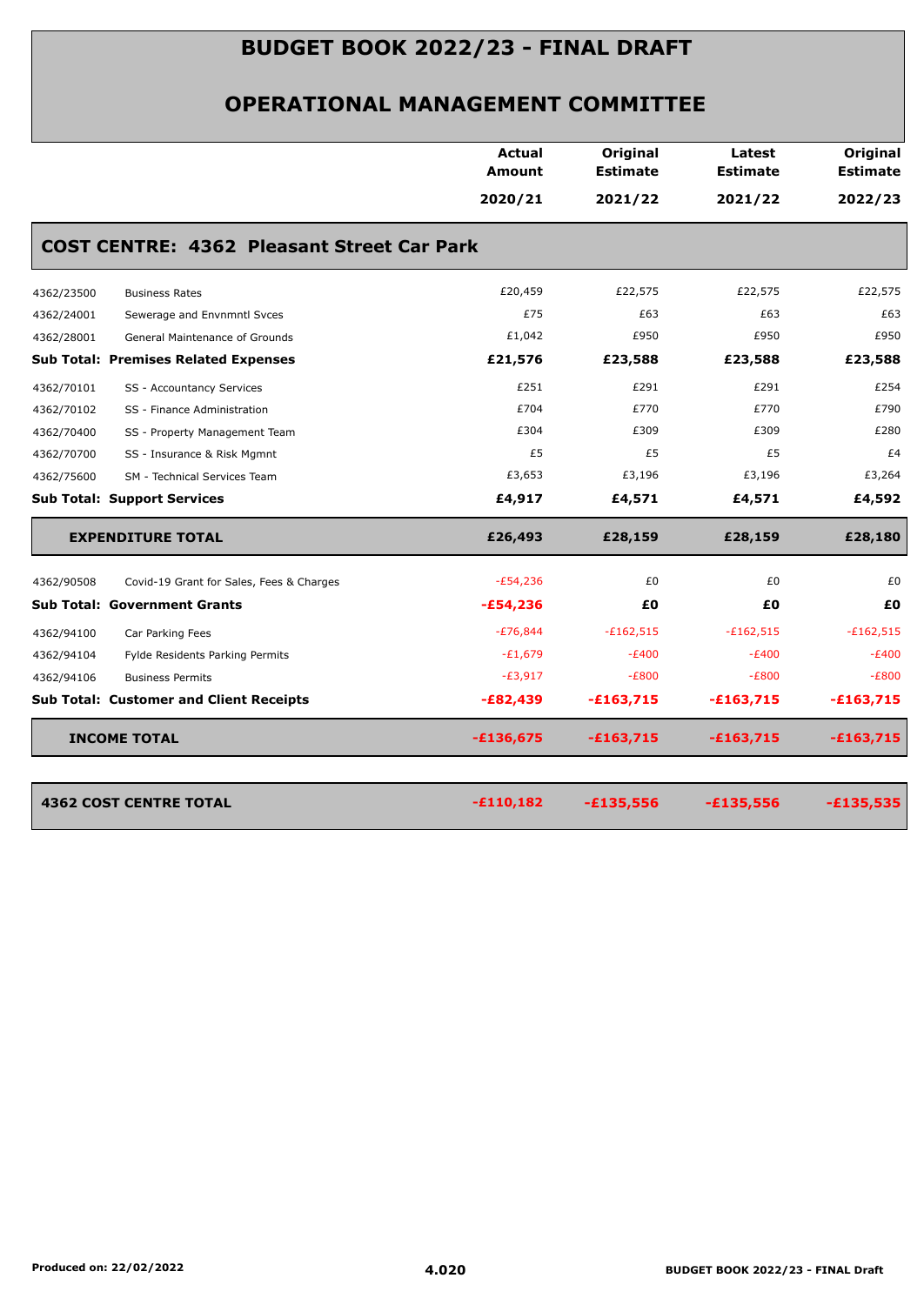|            |                                                | <b>Actual</b> | Original        | Latest          | Original        |
|------------|------------------------------------------------|---------------|-----------------|-----------------|-----------------|
|            |                                                | <b>Amount</b> | <b>Estimate</b> | <b>Estimate</b> | <b>Estimate</b> |
|            |                                                | 2020/21       | 2021/22         | 2021/22         | 2022/23         |
|            | <b>COST CENTRE: 4363 Wood Street Car Park</b>  |               |                 |                 |                 |
| 4363/23500 | <b>Business Rates</b>                          | £4,192        | £4,538          | £4,538          | £4,538          |
| 4363/24001 | Sewerage and Envnmntl Svces                    | £68           | £57             | £57             | £57             |
|            | <b>Sub Total: Premises Related Expenses</b>    | £4,259        | £4,595          | £4,595          | £4,595          |
| 4363/70101 | SS - Accountancy Services                      | £251          | £291            | £291            | £254            |
| 4363/70102 | SS - Finance Administration                    | £219          | £239            | £239            | £245            |
| 4363/70400 | SS - Property Management Team                  | £304          | £309            | £309            | £280            |
| 4363/70700 | SS - Insurance & Risk Mgmnt                    | £5            | £5              | £5              | £4              |
| 4363/75600 | SM - Technical Services Team                   | £3,653        | £3,196          | £3,196          | £3,264          |
|            | <b>Sub Total: Support Services</b>             | £4,432        | £4,040          | £4,040          | £4,047          |
|            | <b>EXPENDITURE TOTAL</b>                       | £8,691        | £8,635          | £8,635          | £8,642          |
| 4363/90508 | Covid-19 Grant for Sales, Fees & Charges       | $-£6,661$     | £0              | £0              | £0              |
|            | <b>Sub Total: Government Grants</b>            | $-£6,661$     | £0              | £0              | £0              |
| 4363/94100 | Car Parking Fees                               | $-E1,487$     | $-E21,989$      | $-E21,989$      | $-E21,989$      |
|            | <b>Sub Total: Customer and Client Receipts</b> | $-£1,487$     | $-E21,989$      | $-E21,989$      | $-E21,989$      |
|            | <b>INCOME TOTAL</b>                            | $-£8,148$     | $-E21,989$      | $-E21,989$      | $-E21,989$      |
|            | <b>4363 COST CENTRE TOTAL</b>                  | £543          | $-£13,354$      | $-£13,354$      | $-£13,347$      |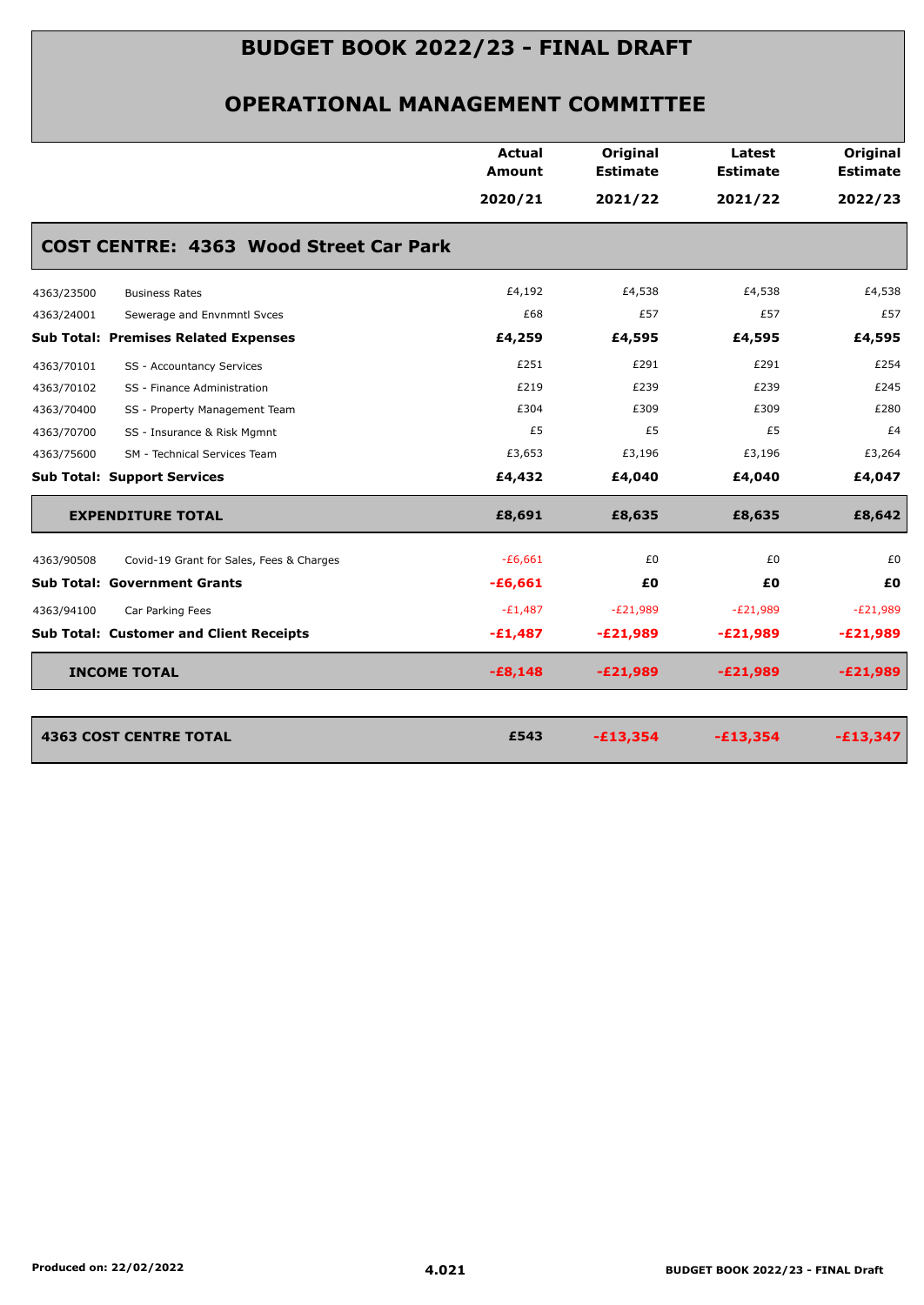|            |                                                | <b>Actual</b> | Original        | Latest          | Original        |
|------------|------------------------------------------------|---------------|-----------------|-----------------|-----------------|
|            |                                                | <b>Amount</b> | <b>Estimate</b> | <b>Estimate</b> | <b>Estimate</b> |
|            |                                                | 2020/21       | 2021/22         | 2021/22         | 2022/23         |
|            | COST CENTRE: 4364 Lytham Green Car Park        |               |                 |                 |                 |
| 4364/23500 | <b>Business Rates</b>                          | £18,089       | £17,558         | £17,558         | £17,558         |
| 4364/24001 | Sewerage and Envnmntl Svces                    | £0            | £2,247          | £2,247          | £2,247          |
|            | <b>Sub Total: Premises Related Expenses</b>    | £18,089       | £19,805         | £19,805         | £19,805         |
| 4364/70101 | SS - Accountancy Services                      | £251          | £291            | £291            | £254            |
| 4364/70102 | SS - Finance Administration                    | £874          | £956            | £956            | £981            |
| 4364/70400 | SS - Property Management Team                  | £304          | £309            | £309            | £280            |
| 4364/70700 | SS - Insurance & Risk Mgmnt                    | £5            | £5              | £5              | £4              |
| 4364/75600 | SM - Technical Services Team                   | £5,658        | £4,951          | £4,951          | £5,056          |
|            | <b>Sub Total: Support Services</b>             | £7,092        | £6,512          | £6,512          | £6,575          |
|            | <b>EXPENDITURE TOTAL</b>                       | £25,181       | £26,317         | £26,317         | £26,380         |
| 4364/90508 | Covid-19 Grant for Sales, Fees & Charges       | $-E30,449$    | £0              | £0              | £0              |
|            | <b>Sub Total: Government Grants</b>            | $-£30,449$    | £Ο              | £0              | £0              |
| 4364/94100 | Car Parking Fees                               | $-E92,457$    | $-E136,087$     | $-E141,087$     | $-E136,087$     |
|            | <b>Sub Total: Customer and Client Receipts</b> | $-£92,457$    | $-£136,087$     | $-£141,087$     | $-£136,087$     |
|            | <b>INCOME TOTAL</b>                            | $-£122,906$   | $-£136,087$     | $-£141,087$     | $-£136,087$     |
|            | <b>4364 COST CENTRE TOTAL</b>                  | $-£97,725$    | $-£109,770$     | $-£114,770$     | $-£109,707$     |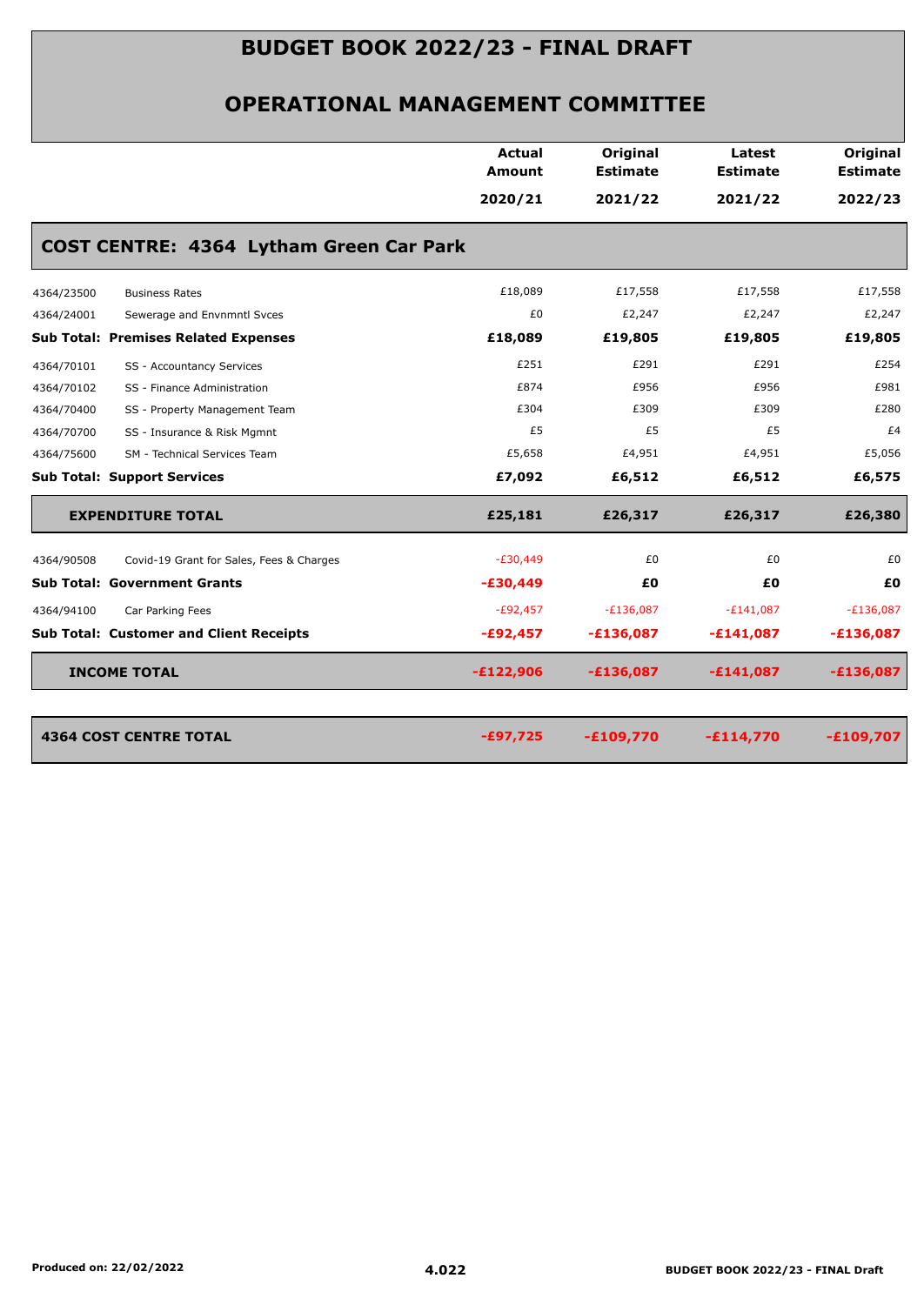|                                                | Actual<br><b>Amount</b> | Original<br><b>Estimate</b> | Latest<br><b>Estimate</b> | Original<br><b>Estimate</b> |
|------------------------------------------------|-------------------------|-----------------------------|---------------------------|-----------------------------|
|                                                |                         |                             |                           |                             |
|                                                | 2020/21                 | 2021/22                     | 2021/22                   | 2022/23                     |
| <b>COST CENTRE: 4365 North Beach Car Park</b>  |                         |                             |                           |                             |
| 4365/23500<br><b>Business Rates</b>            | £3,293                  | £3,566                      | £3,566                    | £3,566                      |
| 4365/24001<br>Sewerage and Envnmntl Svces      | £449                    | £376                        | £376                      | £376                        |
| <b>Sub Total: Premises Related Expenses</b>    | £3,742                  | £3,942                      | £3,942                    | £3,942                      |
| 4365/70101<br>SS - Accountancy Services        | £251                    | £291                        | £291                      | £254                        |
| 4365/70102<br>SS - Finance Administration      | £146                    | £159                        | £159                      | £164                        |
| SS - Property Management Team<br>4365/70400    | £304                    | £309                        | £309                      | £280                        |
| SS - Insurance & Risk Mgmnt<br>4365/70700      | £5                      | £5                          | £5                        | £4                          |
| 4365/75600<br>SM - Technical Services Team     | £3,653                  | £3,196                      | £3,196                    | £3,264                      |
| <b>Sub Total: Support Services</b>             | £4,359                  | £3,960                      | £3,960                    | £3,966                      |
| <b>EXPENDITURE TOTAL</b>                       | £8,101                  | £7,902                      | £7,902                    | £7,908                      |
| 4365/94100<br>Car Parking Fees                 | $-E23,881$              | $-E14,783$                  | $-E14,783$                | $-E14,783$                  |
| 4365/94107<br>Horse Box Permits                | $-E2,013$               | $-E350$                     | $-E350$                   | $-E350$                     |
| <b>Sub Total: Customer and Client Receipts</b> | $-E25,894$              | $-£15,133$                  | $-£15,133$                | $-£15,133$                  |
| <b>INCOME TOTAL</b>                            | $-E25,894$              | $-£15,133$                  | $-£15,133$                | $-£15,133$                  |
|                                                |                         |                             |                           |                             |
| <b>4365 COST CENTRE TOTAL</b>                  | $-£17,793$              | $-£7,231$                   | $-£7,231$                 | $-E7,225$                   |
|                                                |                         |                             |                           |                             |
|                                                |                         |                             |                           |                             |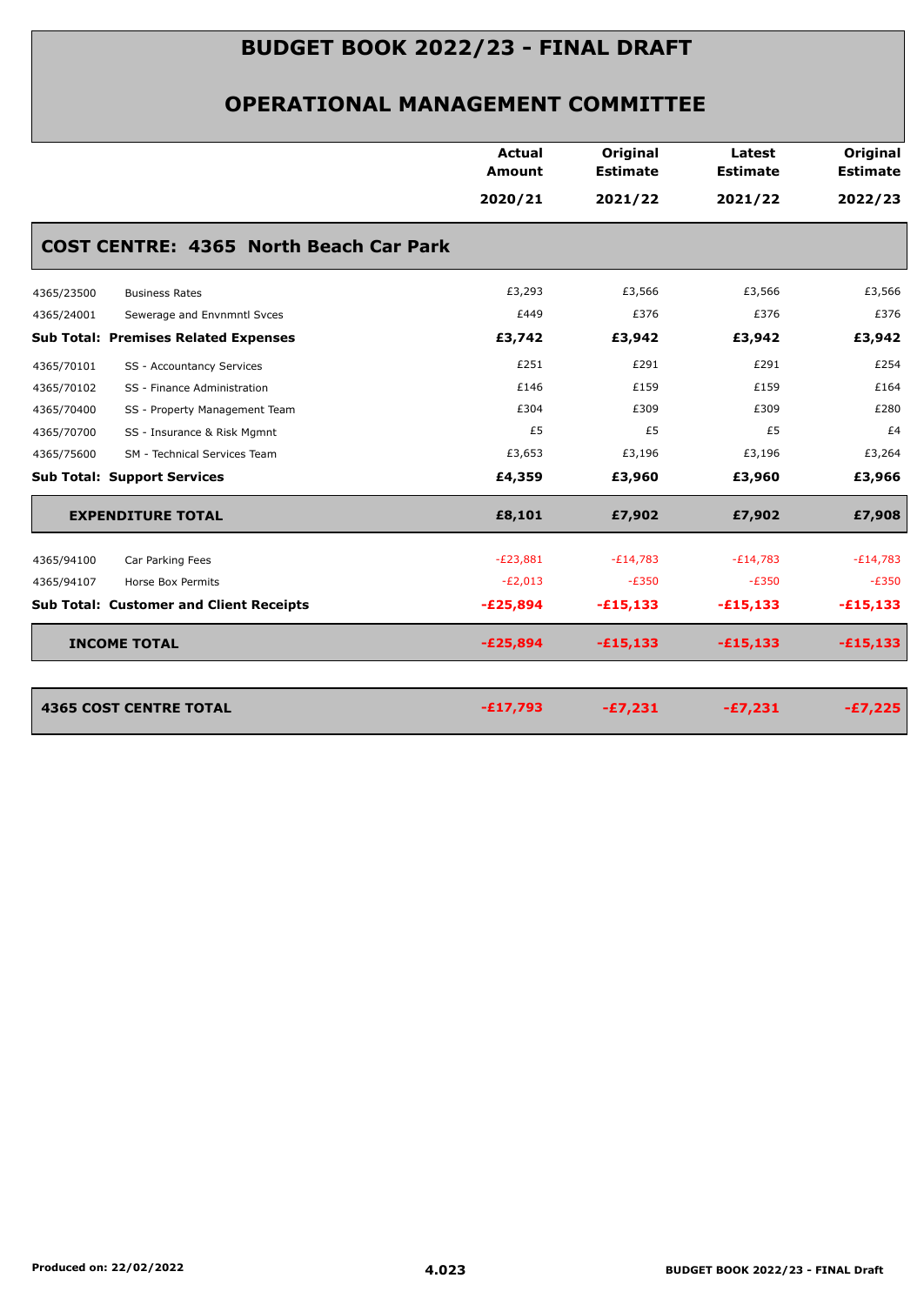|            |                                                | Actual<br><b>Amount</b><br>2020/21 | Original<br><b>Estimate</b><br>2021/22 | Latest<br><b>Estimate</b><br>2021/22 | Original<br><b>Estimate</b><br>2022/23 |
|------------|------------------------------------------------|------------------------------------|----------------------------------------|--------------------------------------|----------------------------------------|
|            | <b>COST CENTRE: 4370 St Albans Rd Car Park</b> |                                    |                                        |                                      |                                        |
| 4370/23500 | <b>Business Rates</b>                          | £699                               | £756                                   | £756                                 | £756                                   |
| 4370/24001 | Sewerage and Envnmntl Svces                    | £63                                | £52                                    | £52                                  | £52                                    |
| 4370/28001 | General Maintenance of Grounds                 | £1,419                             | £1,300                                 | £1,300                               | £1,300                                 |
|            | <b>Sub Total: Premises Related Expenses</b>    | £2,180                             | £2,108                                 | £2,108                               | £2,108                                 |
| 4370/70101 | SS - Accountancy Services                      | £251                               | £291                                   | £291                                 | £254                                   |
| 4370/70400 | SS - Property Management Team                  | £304                               | £309                                   | £309                                 | £280                                   |
| 4370/70700 | SS - Insurance & Risk Mgmnt                    | £5                                 | £5                                     | £5                                   | £4                                     |
| 4370/75600 | SM - Technical Services Team                   | £2,647                             | £2,316                                 | £2,316                               | £2,365                                 |
|            | <b>Sub Total: Support Services</b>             | £3,207                             | £2,921                                 | £2,921                               | £2,903                                 |
|            | <b>EXPENDITURE TOTAL</b>                       | £5,387                             | £5,029                                 | £5,029                               | £5,011                                 |

| 4370 COST CENTRE TOTAL | £5,387 | £5,029 | £5,029 | £5,011 |
|------------------------|--------|--------|--------|--------|
|                        |        |        |        |        |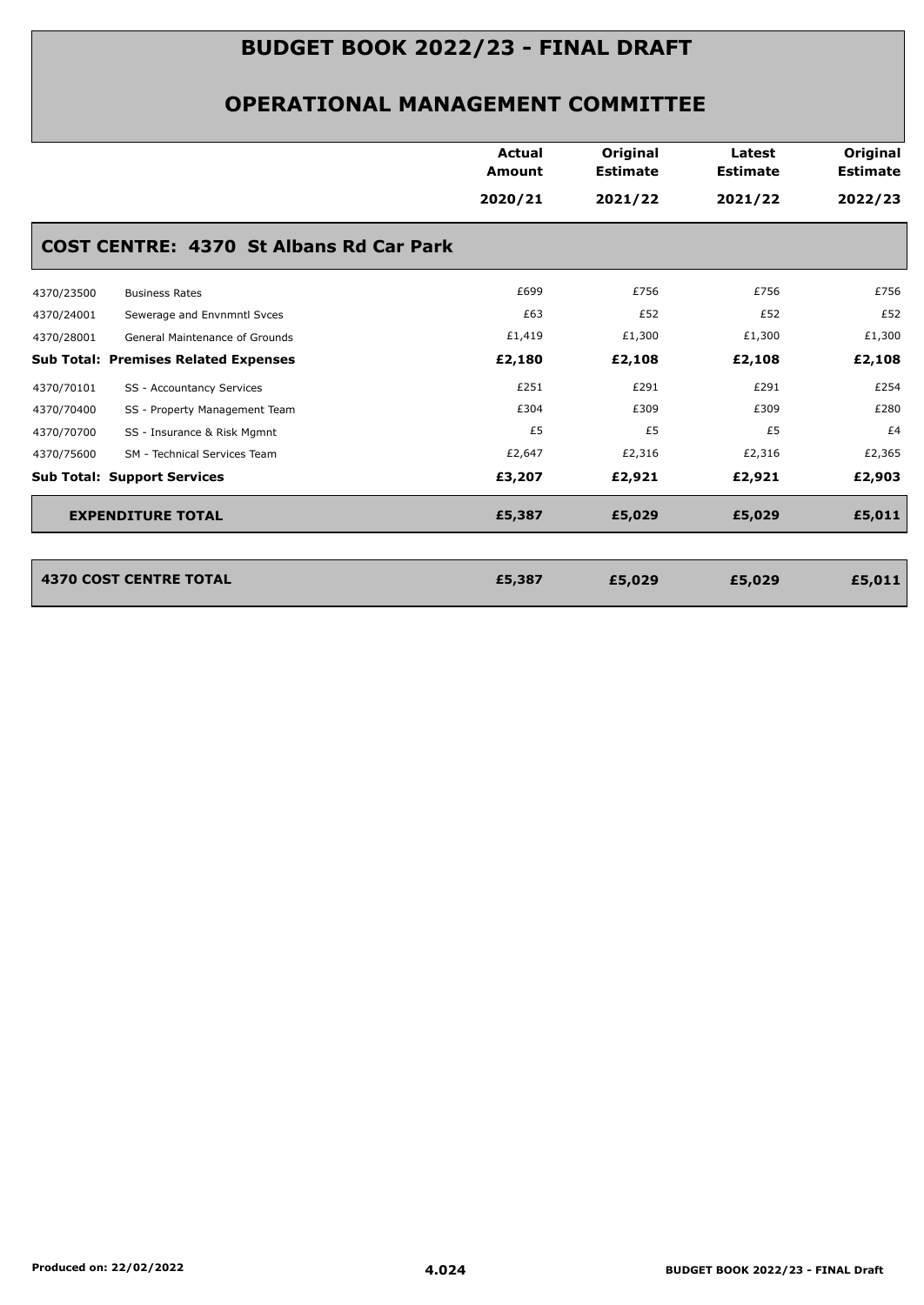|            |                                                   | <b>Actual</b><br><b>Amount</b> | Original<br><b>Estimate</b> | Latest<br><b>Estimate</b> | Original<br><b>Estimate</b> |
|------------|---------------------------------------------------|--------------------------------|-----------------------------|---------------------------|-----------------------------|
|            |                                                   | 2020/21                        | 2021/22                     | 2021/22                   | 2022/23                     |
|            | <b>COST CENTRE: 4371 St Annes Square Car Park</b> |                                |                             |                           |                             |
| 4371/23500 | <b>Business Rates</b>                             | £12,101                        | £13,367                     | £13,367                   | £13,367                     |
| 4371/24001 | Sewerage and Envnmntl Svces                       | £351                           | £294                        | £294                      | £516                        |
|            | <b>Sub Total: Premises Related Expenses</b>       | £12,452                        | £13,661                     | £13,661                   | £13,883                     |
| 4371/70101 | SS - Accountancy Services                         | £251                           | £291                        | £291                      | £508                        |
| 4371/70102 | SS - Finance Administration                       | £680                           | £743                        | £743                      | £790                        |
| 4371/70400 | SS - Property Management Team                     | £304                           | £309                        | £309                      | £280                        |
| 4371/70700 | SS - Insurance & Risk Mgmnt                       | £5                             | £5                          | £5                        | £8                          |
| 4371/75600 | SM - Technical Services Team                      | £3,653                         | £3,196                      | £3,196                    | £5,629                      |
|            | <b>Sub Total: Support Services</b>                | £4,893                         | £4,544                      | £4,544                    | £7,215                      |
|            | <b>EXPENDITURE TOTAL</b>                          | £17,345                        | £18,205                     | £18,205                   | £21,098                     |
| 4371/90508 | Covid-19 Grant for Sales, Fees & Charges          | $-E30,449$                     | £0                          | £0                        | £0                          |
|            | <b>Sub Total: Government Grants</b>               | $-£30,449$                     | £Ο                          | £0                        | £0                          |
| 4371/94100 | Car Parking Fees                                  | $-E33,665$                     | $-E83,729$                  | $-E108,729$               | $-E87,479$                  |
|            | <b>Sub Total: Customer and Client Receipts</b>    | $-£33,665$                     | $-E83,729$                  | $-£108,729$               | $-£87,479$                  |
|            | <b>INCOME TOTAL</b>                               | $-£64,114$                     | $-£83,729$                  | $-£108,729$               | $-£87,479$                  |
|            | <b>4371 COST CENTRE TOTAL</b>                     | $-£46,769$                     | $-£65,524$                  | $-£90,524$                | $-£66,381$                  |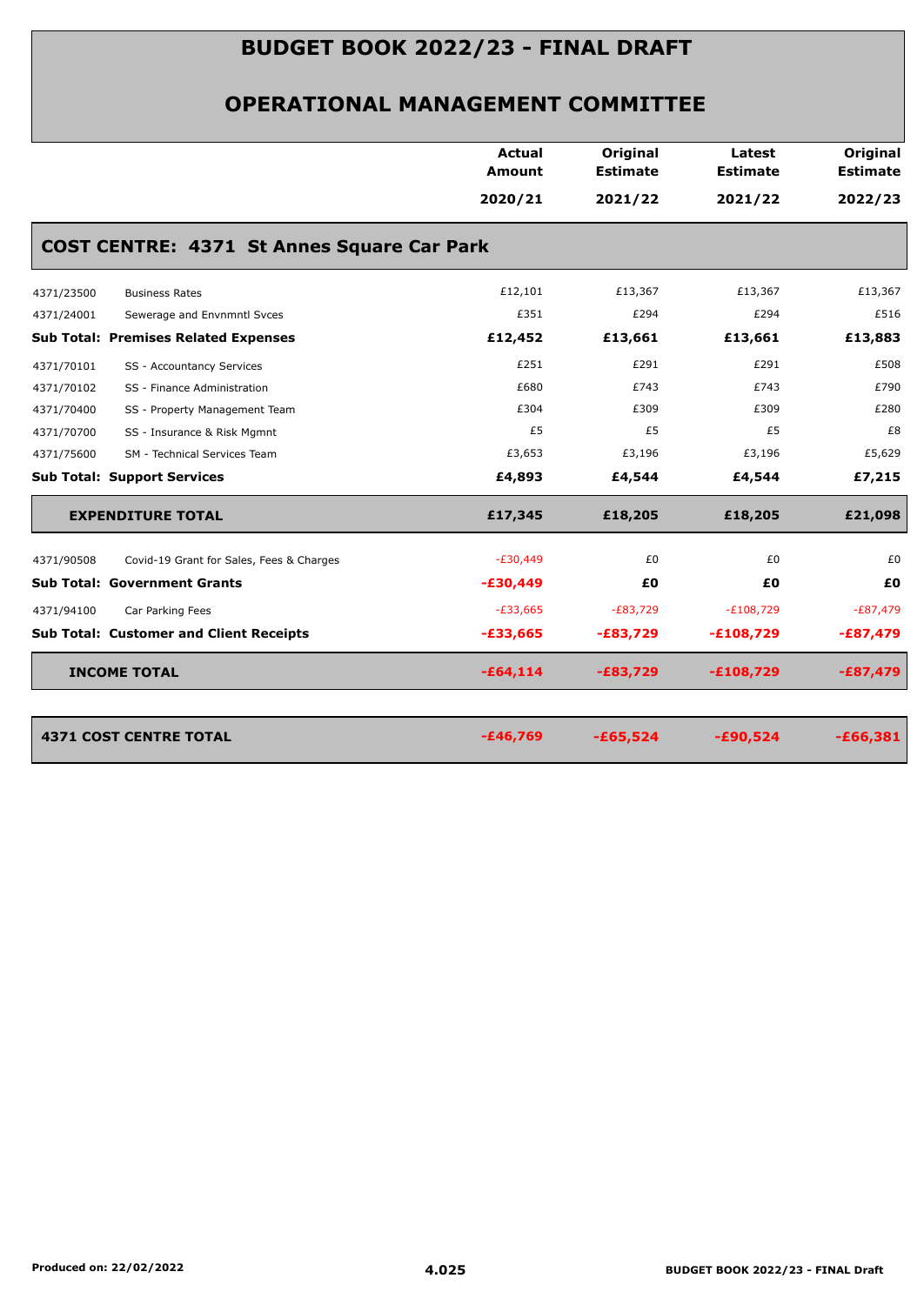| <b>Actual</b><br><b>Amount</b><br>2020/21        | Original<br><b>Estimate</b><br>2021/22 | Latest<br><b>Estimate</b><br>2021/22 | Original<br><b>Estimate</b><br>2022/23 |
|--------------------------------------------------|----------------------------------------|--------------------------------------|----------------------------------------|
|                                                  |                                        |                                      |                                        |
|                                                  |                                        |                                      |                                        |
| <b>COST CENTRE: 4372 Public Offices Car Park</b> |                                        |                                      |                                        |
| £0                                               | £222                                   | £222                                 | £0                                     |
| £0                                               | £222                                   | £222                                 | £0                                     |
| £251                                             | £291                                   | £291                                 | £0                                     |
| £24                                              | £27                                    | £27                                  | £0                                     |
| £5                                               | £5                                     | £5                                   | £0                                     |
| £2,647                                           | £2,316                                 | £2,316                               | £0                                     |
| £2,927                                           | £2,639                                 | £2,639                               | £0                                     |
| £2,927                                           | £2,861                                 | £2,861                               | £0                                     |
| $-E4,326$                                        | $-E3,750$                              | $-E6,750$                            | £0                                     |
| $-£4,326$                                        | $-£3,750$                              | $-£6,750$                            | £0                                     |
| $-£4,326$                                        | $-£3,750$                              | $-£6,750$                            | £0                                     |
|                                                  |                                        |                                      | £0                                     |
|                                                  | $-£1,399$                              | $-E889$                              | $-£3,889$                              |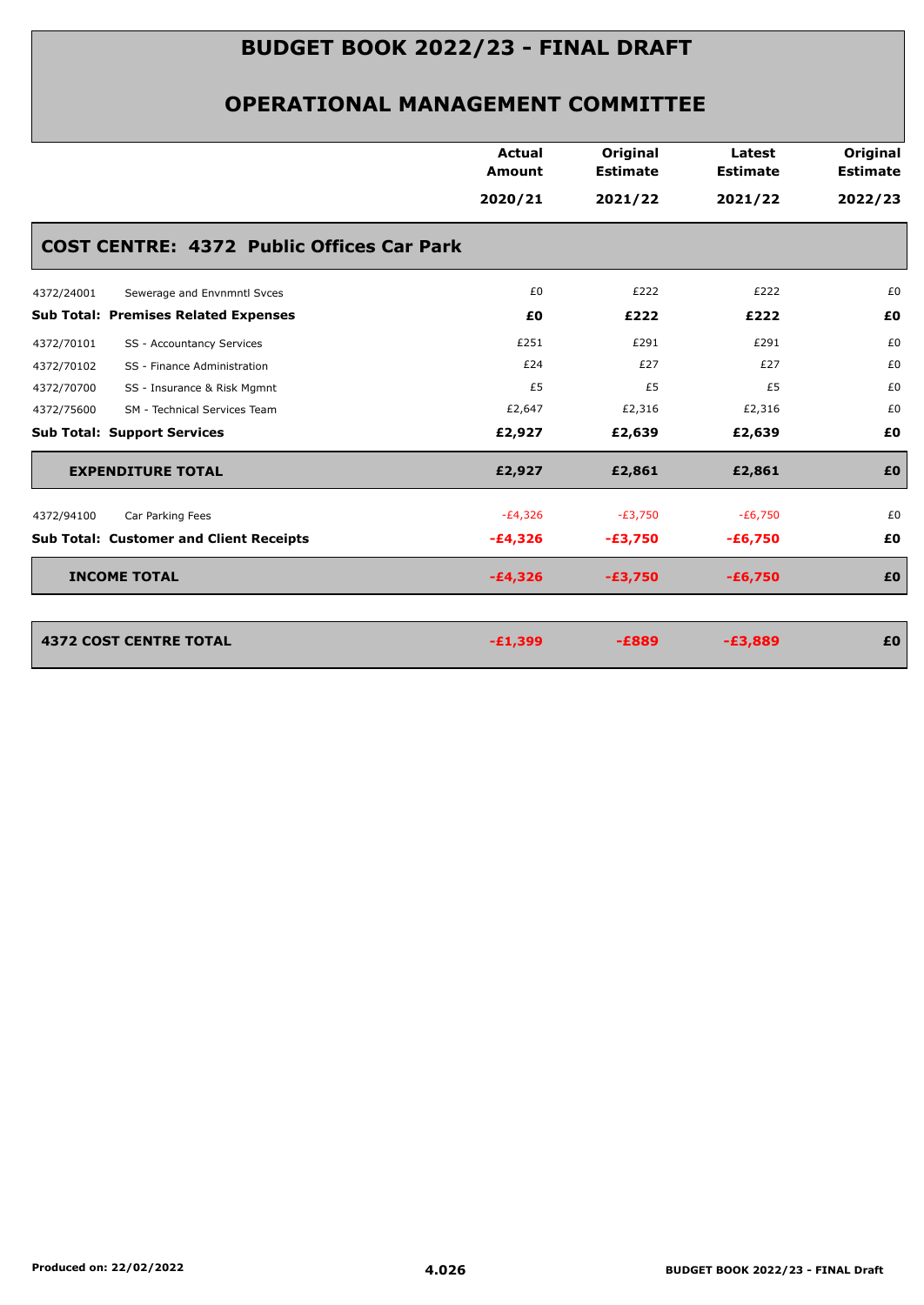|                                                | Actual<br><b>Amount</b> | Original<br><b>Estimate</b> | Latest<br><b>Estimate</b> | Original<br><b>Estimate</b> |
|------------------------------------------------|-------------------------|-----------------------------|---------------------------|-----------------------------|
|                                                | 2020/21                 | 2021/22                     | 2021/22                   | 2022/23                     |
| <b>COST CENTRE: 4373 Town Hall Car Park</b>    |                         |                             |                           |                             |
| 4373/24001<br>Sewerage and Envnmntl Svces      | £0                      | £1,400                      | £1,400                    | £1,400                      |
| <b>Sub Total: Premises Related Expenses</b>    | £0                      | £1,400                      | £1,400                    | £1,400                      |
| SS - Accountancy Services<br>4373/70101        | £251                    | £291                        | £291                      | £254                        |
| 4373/70102<br>SS - Finance Administration      | £24                     | £27                         | £27                       | £27                         |
| 4373/70700<br>SS - Insurance & Risk Mgmnt      | £5                      | £5                          | £5                        | £4                          |
| SM - Technical Services Team<br>4373/75600     | £2,932                  | £2,565                      | £2,565                    | £2,620                      |
| <b>Sub Total: Support Services</b>             | £3,212                  | £2,888                      | £2,888                    | £2,905                      |
| <b>EXPENDITURE TOTAL</b>                       | £3,212                  | £4,288                      | £4,288                    | £4,305                      |
| Car Parking Fees<br>4373/94100                 | $-E5,462$               | $-E10,008$                  | $-E10,008$                | $-E10,008$                  |
| <b>Sub Total: Customer and Client Receipts</b> | $-£5,462$               | $-£10,008$                  | $-£10,008$                | $-£10,008$                  |
| <b>INCOME TOTAL</b>                            | $-£5,462$               | $-£10,008$                  | $-£10,008$                | $-£10,008$                  |
| <b>4373 COST CENTRE TOTAL</b>                  | $-E2,250$               | $-£5,720$                   | $-£5,720$                 | $-£5,703$                   |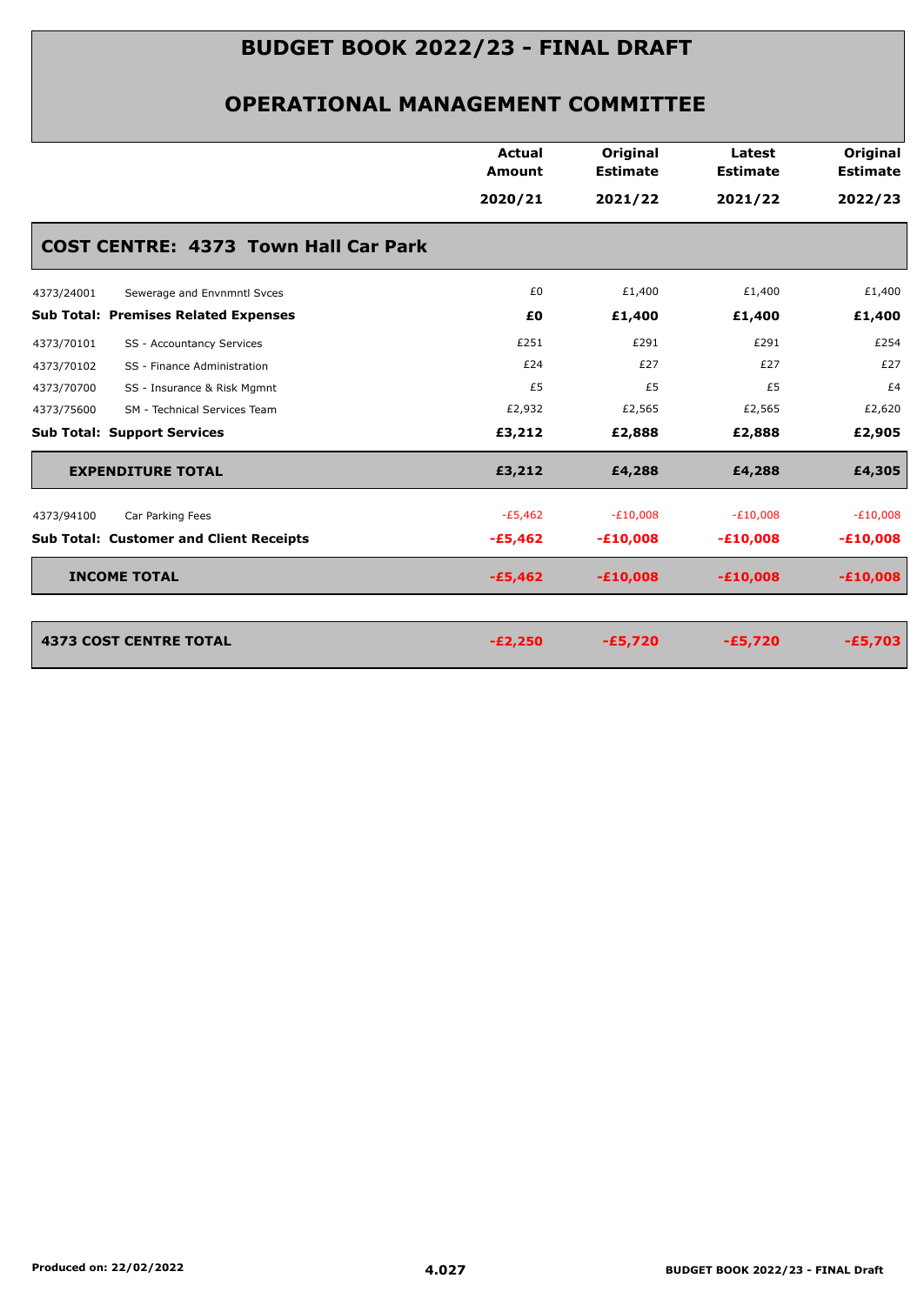|            |                                                         | Actual<br>Amount | Original<br><b>Estimate</b> | Latest<br><b>Estimate</b> | Original<br><b>Estimate</b> |
|------------|---------------------------------------------------------|------------------|-----------------------------|---------------------------|-----------------------------|
|            |                                                         | 2020/21          | 2021/22                     | 2021/22                   | 2022/23                     |
|            | <b>COST CENTRE: 4390 Off-Street Parking Enforcement</b> |                  |                             |                           |                             |
| 4390/32000 | Rech - Vehicle and Plant Costs                          | £4,980           | £3,037                      | £3,037                    | £3,037                      |
| 4390/38001 | <b>Enforcement Costs</b>                                | £47,546          | £56,000                     | £60,000                   | £58,000                     |
| 4390/38002 | Patrol Services                                         | £288             | £1,550                      | £1,550                    | £1,550                      |
| 4390/38003 | <b>TEC Registration Costs</b>                           | £600             | £1,000                      | £1,000                    | £1,000                      |
|            | <b>Sub Total: Transport Related Expenses</b>            | £53,414          | £61,587                     | £65,587                   | £63,587                     |
| 4390/42200 | Stationery                                              | £0               | £50                         | £50                       | £50                         |
| 4390/43103 | Mobile Phones - Calls/Rental                            | £144             | £30                         | £30                       | £30                         |
|            | <b>Sub Total: Supplies and Services</b>                 | £144             | £80                         | £80                       | £80                         |
| 4390/70101 | SS - Accountancy Services                               | £510             | £592                        | £592                      | £516                        |
| 4390/70102 | SS - Finance Administration                             | £534             | £584                        | £584                      | £600                        |
| 4390/70601 | SS - Legal Services Team                                | £702             | £770                        | £770                      | £780                        |
| 4390/75600 | SM - Technical Services Team                            | £23,031          | £16,818                     | £16,818                   | £17,170                     |
|            | <b>Sub Total: Support Services</b>                      | £24,777          | £18,764                     | £18,764                   | £19,066                     |
|            | <b>EXPENDITURE TOTAL</b>                                | £78,335          | £80,431                     | £84,431                   | £82,733                     |
| 4390/90508 | Covid-19 Grant for Sales, Fees & Charges                | $-E7,036$        | £0                          | £0                        | £0                          |
|            | <b>Sub Total: Government Grants</b>                     | $-£7,036$        | £0                          | £0                        | £0                          |
| 4390/94102 | Decrim - Off-Street Pkng Fees                           | $-E29,216$       | $-E40,000$                  | $-E40,000$                | $-E40,000$                  |
|            | <b>Sub Total: Customer and Client Receipts</b>          | $-E29,216$       | $-£40,000$                  | -£40,000                  | $-£40,000$                  |
|            | <b>INCOME TOTAL</b>                                     | $-£36,252$       | $-£40,000$                  | $-£40,000$                | $-£40,000$                  |
|            | <b>4390 COST CENTRE TOTAL</b>                           | £42,083          | £40,431                     | £44,431                   | £42,733                     |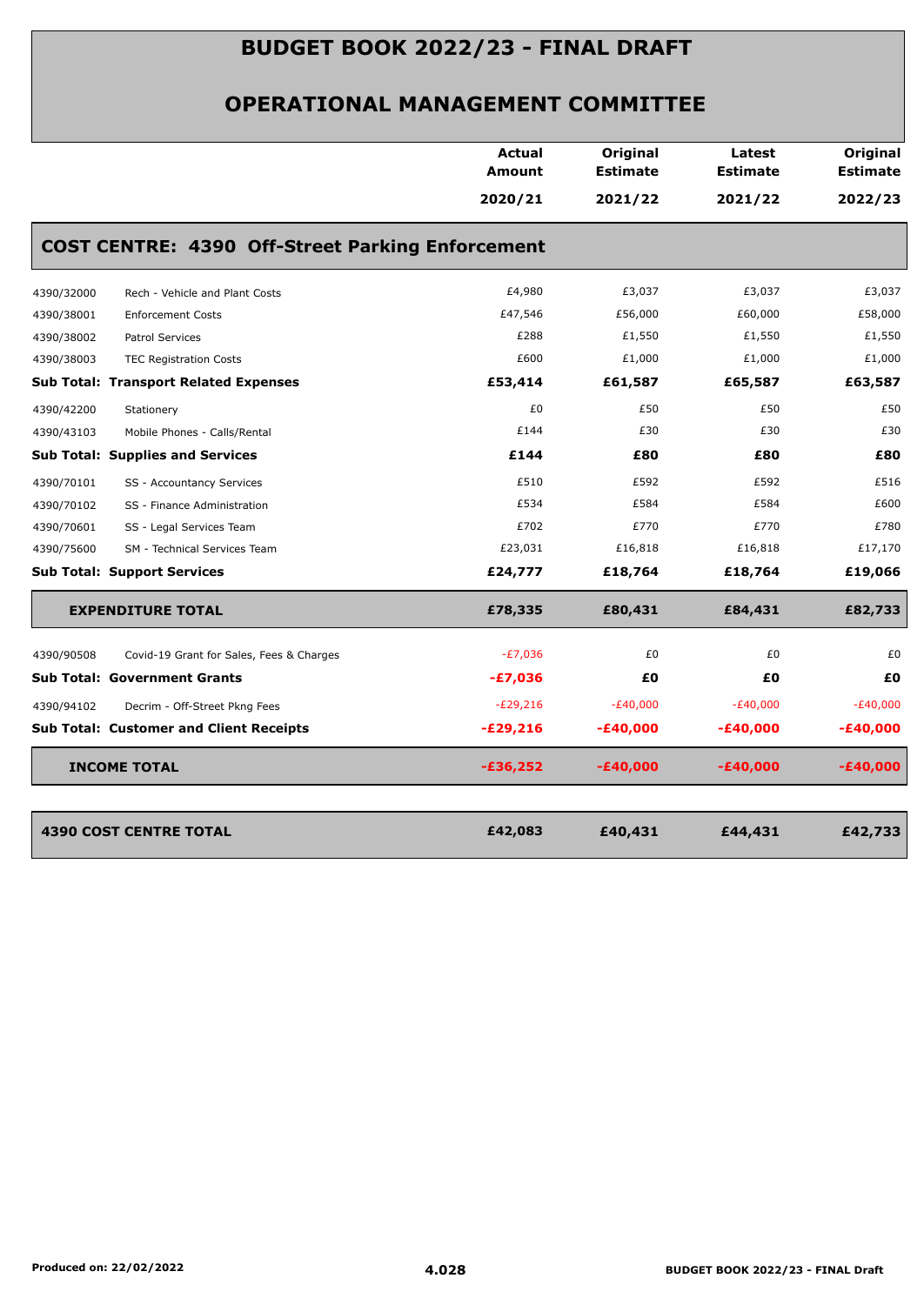|            |                                         | <b>Actual</b><br>Amount | Original<br><b>Estimate</b> | Latest<br><b>Estimate</b> | Original<br><b>Estimate</b> |
|------------|-----------------------------------------|-------------------------|-----------------------------|---------------------------|-----------------------------|
|            |                                         | 2020/21                 | 2021/22                     | 2021/22                   | 2022/23                     |
|            | <b>COST CENTRE: 2600 Land Charges</b>   |                         |                             |                           |                             |
| 2600/10000 | Salaries - Basic Pay                    | £39,075                 | £40,150                     | £40,150                   | £41,254                     |
| 2600/10033 | Salary Sacrifice - Leave Redctn         | $-E741$                 | £0                          | £0                        | £0                          |
| 2600/10098 | IFRS - Accrued Annual/Flexi Leave Adj   | $-E3$                   | £0                          | £0                        | £0                          |
| 2600/11000 | National Insurance                      | £2,866                  | £3,116                      | £3,116                    | £3,565                      |
| 2600/12000 | Pension Costs (Employer Contrbtn)       | £6,862                  | £6,103                      | £6,103                    | £6,270                      |
| 2600/12001 | Pension - Deficit Reduction Costs       | £860                    | £846                        | £846                      | £844                        |
| 2600/12021 | Actuarial Valn Adjustments (3 year)     | $-E619$                 | £0                          | £0                        | £0                          |
| 2600/12099 | IAS 19 Adjustments                      | £4,269                  | £0                          | £0                        | £0                          |
| 2600/18100 | Insurance - Employers Liability         | £277                    | £277                        | £149                      | £277                        |
|            | <b>Sub Total: Employees</b>             | £52,845                 | £50,492                     | £50,364                   | £52,210                     |
| 2600/42101 | Photocopying Charges                    | £165                    | £223                        | £223                      | £223                        |
| 2600/42200 | Stationery                              | £0                      | £50                         | £50                       | £50                         |
| 2600/43000 | Postage                                 | £10                     | £203                        | £203                      | £203                        |
| 2600/43503 | Computer - Program Licnce Chgs          | £1,505                  | £11,200                     | £11,200                   | £11,200                     |
| 2600/45300 | Subscrptns and Levies General           | £130                    | £0                          | £0                        | £0                          |
| 2600/46103 | Insurance - Land Charges                | £2,802                  | £2,802                      | £1,151                    | £2,802                      |
| 2600/46106 | Insurance - Public Liability            | £810                    | £706                        | £517                      | £706                        |
| 2600/46400 | Legal Fees and Court Costs              | £0                      | £2,000                      | £2,000                    | £2,000                      |
|            | <b>Sub Total: Supplies and Services</b> | £5,420                  | £17,184                     | £15,344                   | £17,184                     |
| 2600/42700 | Land Charges Fees - LCC                 | £8,639                  | £14,400                     | £14,400                   | £14,400                     |
| 2600/50002 | Land Charges Fees-Build Cont.           | £3,400                  | £14,000                     | £14,000                   | £14,000                     |
| 2600/50003 | Land Charges Fees - Planning            | £12,160                 | £14,000                     | £14,000                   | £14,000                     |
| 2600/50004 | Land Charges Fees - Health/EP           | £3,200                  | £7,000                      | £7,000                    | £7,000                      |
| 2600/50005 | Land Charges Fees - Housing             | £1,040                  | £2,000                      | £2,000                    | £2,000                      |
|            | <b>Sub Total: Third Party Payments</b>  | £28,439                 | £51,400                     | £51,400                   | £51,400                     |
| 2600/70101 | SS - Accountancy Services               | £1,011                  | £1,175                      | £1,175                    | £1,024                      |
| 2600/70102 | SS - Finance Administration             | £680                    | £743                        | £743                      | £763                        |
| 2600/70200 | SS - Computer Services                  | £6,001                  | £18,214                     | £18,214                   | £16,661                     |
| 2600/70300 | SS - Human Resources                    | £1,522                  | £1,588                      | £1,588                    | £1,503                      |
| 2600/70301 | SS - Payroll Administration             | £285                    | £315                        | £315                      | £304                        |
| 2600/70400 | SS - Property Management Team           | £389                    | £394                        | £394                      | £798                        |
| 2600/70500 | SS - Accommodation - Town Hall          | £1,536                  | £1,901                      | £1,901                    | £3,375                      |
| 2600/70602 | SS - Local Land & Property Gazetteer    | £5,730                  | £6,361                      | £6,361                    | £6,072                      |
| 2600/70700 | SS - Insurance & Risk Mgmnt             | £359                    | £340                        | £340                      | £305                        |
| 2600/70901 | SS - Communications and PR              | £573                    | £472                        | £472                      | £1,353                      |
| 2600/75403 | SM - Corporate Safety                   | £378                    | £445                        | £445                      | £422                        |
| 2600/75500 | SM - Building Control Team              | £4,601                  | £4,570                      | £4,570                    | £4,918                      |
| 2600/75501 | SM - Development Management Team        | £4,133                  | £4,566                      | £4,566                    | £4,615                      |
| 2600/75600 | SM - Technical Services Team            | £2,395                  | £3,982                      | £3,982                    | £4,068                      |
|            | <b>Sub Total: Support Services</b>      | £29,593                 | £45,066                     | £45,066                   | £46,181                     |
|            | <b>EXPENDITURE TOTAL</b>                | £116,297                | £164,142                    | £162,174                  | £166,975                    |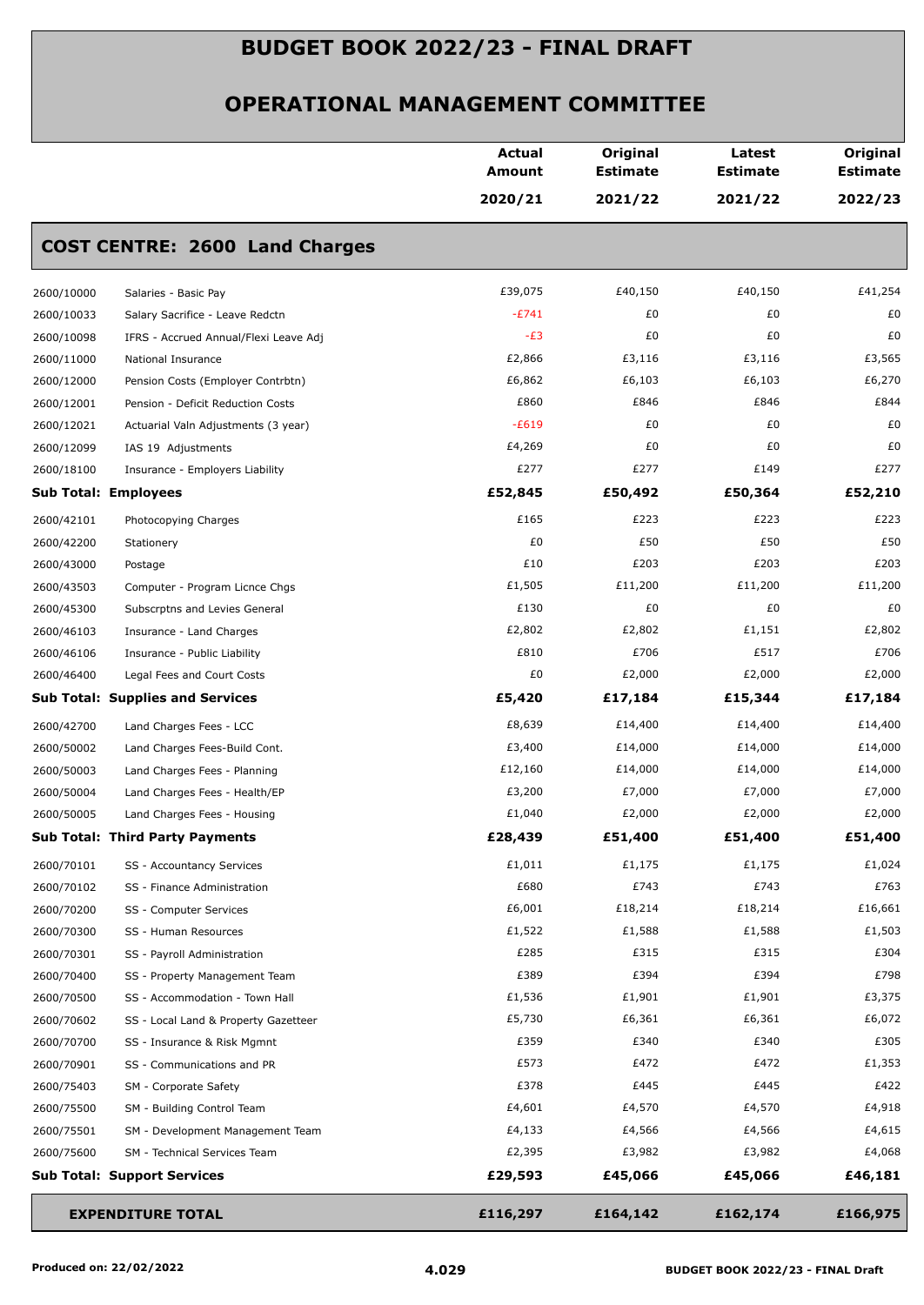### **OPERATIONAL MANAGEMENT COMMITTEE**

|                                                |                                          | Actual<br>Amount | Original<br><b>Estimate</b> | Latest<br><b>Estimate</b> | Original<br><b>Estimate</b> |
|------------------------------------------------|------------------------------------------|------------------|-----------------------------|---------------------------|-----------------------------|
|                                                |                                          | 2020/21          | 2021/22                     | 2021/22                   | 2022/23                     |
| 2600/90508                                     | Covid-19 Grant for Sales, Fees & Charges | $-E4,327$        | £0                          | £0                        | £0                          |
| <b>Sub Total: Government Grants</b>            |                                          | -£4,327          | £0                          | £0                        | £0                          |
| LC - CON29 Fees<br>2600/93802                  |                                          | $-E46,275$       | $-E52,000$                  | $-E52,000$                | $-E52,000$                  |
| LC - LLC1 Fees<br>2600/93803                   |                                          | $-E14,940$       | $-E13,000$                  | $-E19,000$                | $-E13,000$                  |
| 2600/93804                                     | LC - Extra Parcel Fees - CON29           | $-E180$          | $-E4,000$                   | $-E4,000$                 | $-E4,000$                   |
| 2600/93805<br>LC - Extra Parcel Fees - LLC1    |                                          | $-E54$           | £0                          | £0                        | £0                          |
| 2600/93806<br>LC - CON290 (except Q.22)        |                                          | $-E5,535$        | $-E4,000$                   | $-E8,000$                 | $-E4,000$                   |
| 2600/93807<br>LC - CON290 (with Q.22)          |                                          | $-E1,364$        | $-E2,000$                   | $-E2,000$                 | $-E2,000$                   |
| 2600/93808<br>LC - Additional Enquiry Fees     |                                          | $-E20$           | £0                          | £0                        | £0                          |
| <b>Sub Total: Customer and Client Receipts</b> |                                          | $-£68,368$       | $-£75,000$                  | $-£85,000$                | $-£75,000$                  |
| <b>INCOME TOTAL</b>                            |                                          | $-£72,695$       | $-£75,000$                  | $-E85,000$                | $-£75,000$                  |
|                                                |                                          |                  |                             |                           |                             |
|                                                |                                          |                  |                             |                           |                             |

**2600 COST CENTRE TOTAL £89,142 £77,174 £91,975**

**2600 COST CENTRE TOTAL**<br>*EA3,602*<br>**EA3,602**<br>**EAS** 

| Produced on: 22/02/2022 |  |  |
|-------------------------|--|--|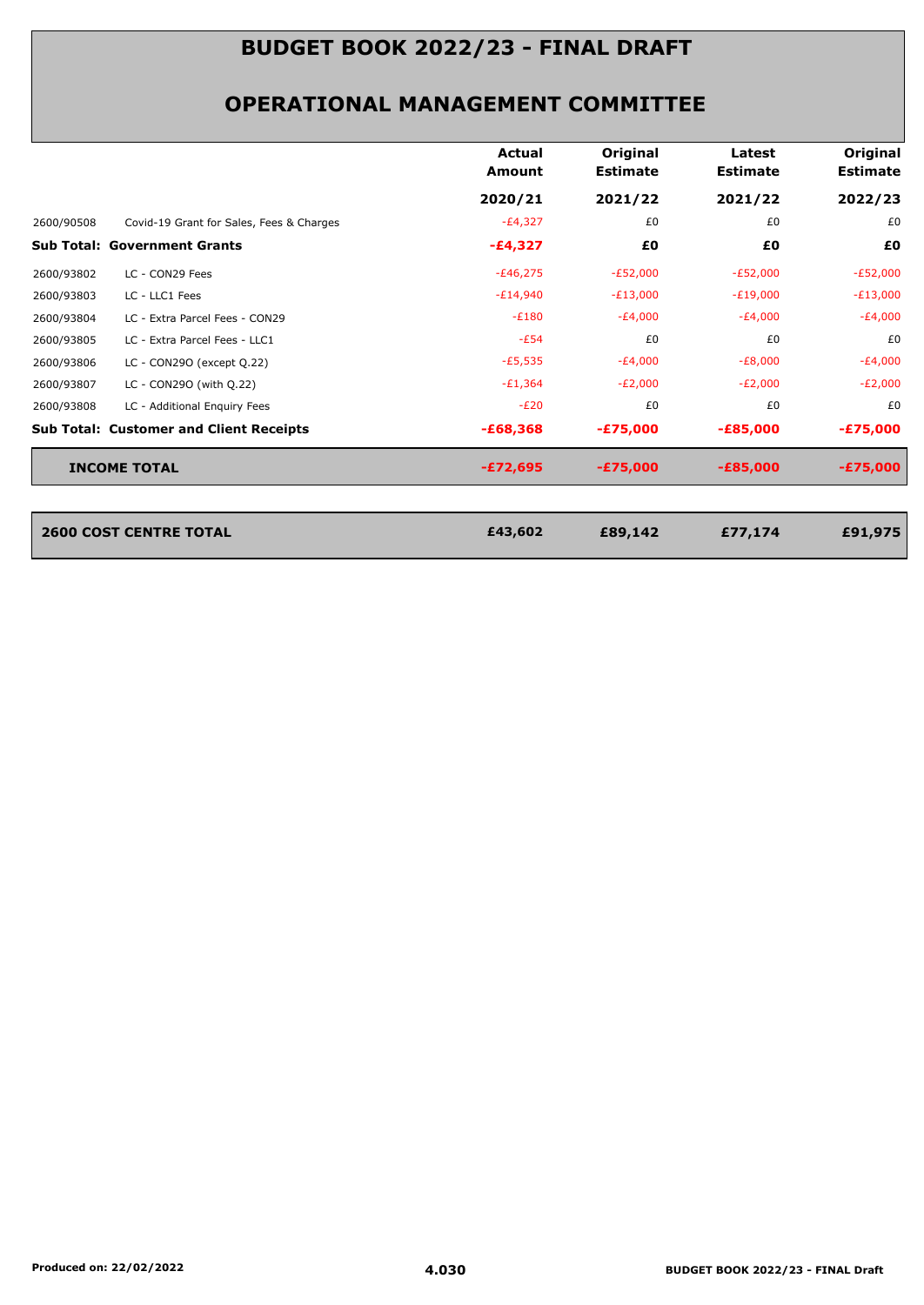|            |                                                       | <b>Actual</b><br>Amount | Original<br><b>Estimate</b> | Latest<br><b>Estimate</b> | Original<br><b>Estimate</b> |
|------------|-------------------------------------------------------|-------------------------|-----------------------------|---------------------------|-----------------------------|
|            |                                                       | 2020/21                 | 2021/22                     | 2021/22                   | 2022/23                     |
|            | <b>COST CENTRE: 7075 Customer Services Attendants</b> |                         |                             |                           |                             |
| 7075/10000 | Salaries - Basic Pay                                  | £31,600                 | £43,484                     | £43,484                   | £44,681                     |
| 7075/10021 | Salaries - Overtime (1.0)                             | £0                      | £4,783                      | £4,783                    | £4,783                      |
| 7075/10022 | Salaries - Overtime (1.5)                             | £346                    | £4,600                      | £4,600                    | £4,600                      |
| 7075/10023 | Salaries - Overtime (2.0)                             | £431                    | £1,655                      | £1,655                    | £1,655                      |
| 7075/10026 | Salaries - OT Unsocial Hours                          | £0                      | £165                        | £165                      | £165                        |
| 7075/10041 | Salaries - Sickness Pay                               | £434                    | £0                          | £0                        | £0                          |
| 7075/11000 | National Insurance                                    | £1,612                  | £2,364                      | £2,364                    | £2,758                      |
| 7075/12000 | Pension Costs (Employer Contrbtn)                     | £5,883                  | £5,003                      | £5,003                    | £5,141                      |
| 7075/12001 | Pension - Deficit Reduction Costs                     | £736                    | £916                        | £916                      | £914                        |
| 7075/12021 | Actuarial Valn Adjustments (3 year)                   | $-E541$                 | £0                          | £0                        | £0                          |
| 7075/12099 | IAS 19 Adjustments                                    | £3,652                  | £0                          | £0                        | £0                          |
| 7075/14001 | First Aid Allowance                                   | £55                     | £0                          | £0                        | £0                          |
| 7075/18100 | Insurance - Employers Liability                       | £298                    | £298                        | £161                      | £298                        |
|            | <b>Sub Total: Employees</b>                           | £44,507                 | £63,268                     | £63,131                   | £64,995                     |
| 7075/35001 | Car Mileage Allowance                                 | £143                    | £1,400                      | £1,400                    | £1,400                      |
|            | <b>Sub Total: Transport Related Expenses</b>          | £143                    | £1,400                      | £1,400                    | £1,400                      |
| 7075/43000 | Postage                                               | £8                      | £0                          | £0                        | £0                          |
| 7075/43103 | Mobile Phones - Calls/Rental                          | £42                     | £79                         | £79                       | £79                         |
| 7075/46106 | Insurance - Public Liability                          | £873                    | £761                        | £560                      | £761                        |
|            | <b>Sub Total: Supplies and Services</b>               | £923                    | £840                        | £639                      | £840                        |
|            | <b>EXPENDITURE TOTAL</b>                              | £45,573                 | £65,508                     | £65,170                   | £67,235                     |
| 7075/99000 | Support Service Recharge                              | $-E45,573$              | $-E65,508$                  | $-£65,508$                | $-E67,235$                  |
|            | Sub Total: Recharge Income                            | $-£45,573$              | $-£65,508$                  | $-£65,508$                | $-£67,235$                  |
|            | <b>INCOME TOTAL</b>                                   | $-£45,573$              | $-£65,508$                  | $-£65,508$                | $-£67,235$                  |
|            | 7075 COST CENTRE TOTAL                                | £0                      | £0                          | $-E338$                   | £0                          |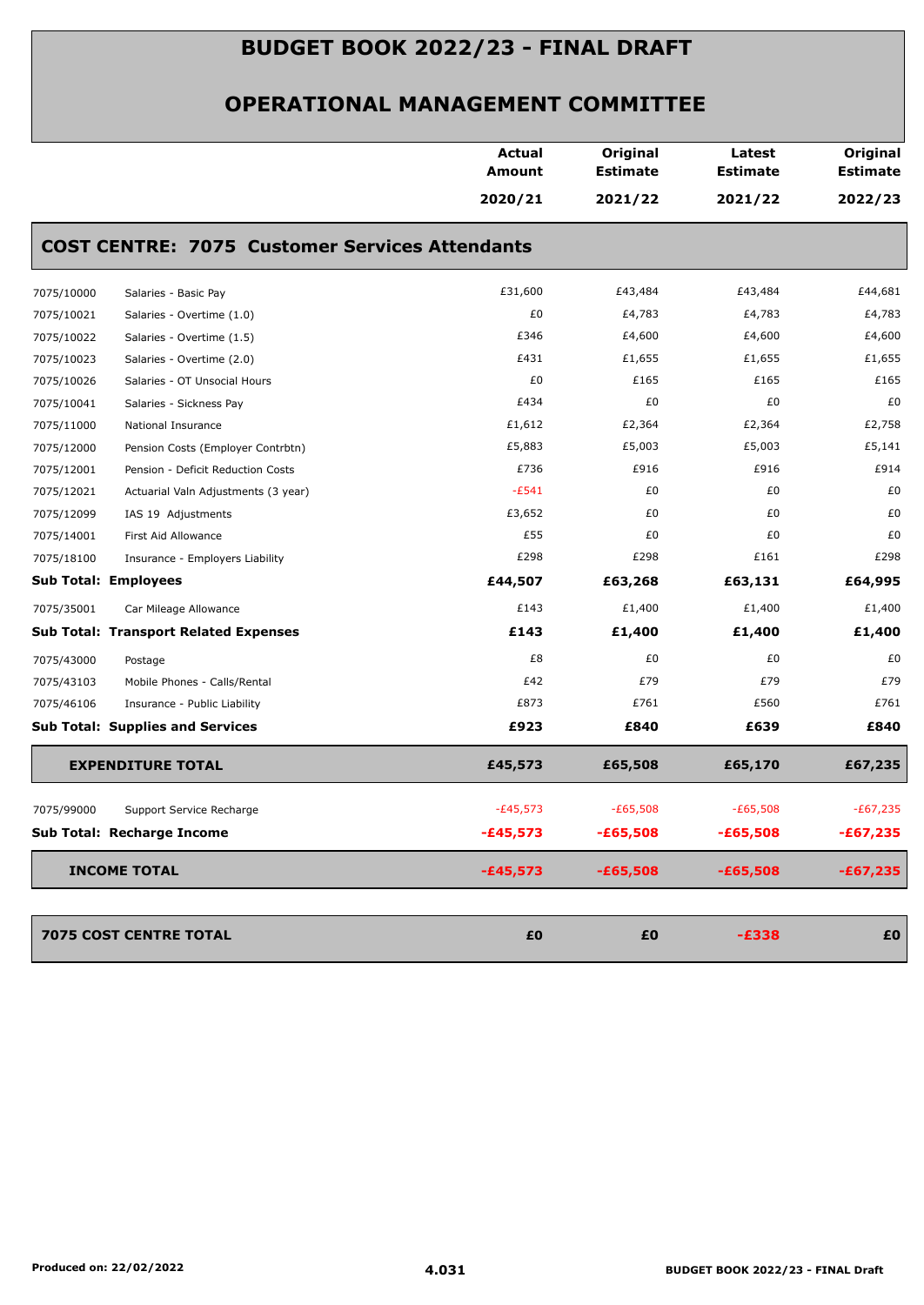|                                                  | <b>Actual</b><br>Amount | Original<br><b>Estimate</b> | Latest<br><b>Estimate</b> | Original<br><b>Estimate</b> |
|--------------------------------------------------|-------------------------|-----------------------------|---------------------------|-----------------------------|
|                                                  | 2020/21                 | 2021/22                     | 2021/22                   | 2022/23                     |
| <b>COST CENTRE: 3280 Coast Protection</b>        |                         |                             |                           |                             |
| 3280/22002<br>Other General Repairs and Mtce     | £27,475                 | £55,419                     | £55,419                   | £5,419                      |
| <b>Sub Total: Premises Related Expenses</b>      | £27,475                 | £55,419                     | £55,419                   | £5,419                      |
| SS - Chief Executive<br>3280/70000               | £1,853                  | £1,850                      | £1,850                    | £1,864                      |
| 3280/70101<br>SS - Accountancy Services          | £4,680                  | £7,990                      | £7,990                    | £7,080                      |
| SS - Finance Administration<br>3280/70102        | £2,549                  | £2,787                      | £2,787                    | £2,861                      |
| SS - Communications and PR<br>3280/70901         | £2,866                  | £2,362                      | £2,362                    | £6,767                      |
| 3280/75504<br>SM - Development Services Mgt Team | £7,178                  | £16,606                     | £16,606                   | £0                          |
| 3280/75600<br>SM - Technical Services Team       | £39,220                 | £47,743                     | £47,743                   | £33,456                     |
| <b>Sub Total: Support Services</b>               | £58,346                 | £79,338                     | £79,338                   | £52,028                     |
| 3280/80000<br>Capital Charges - Depreciation     | £452,504                | £430,669                    | £430,669                  | £430,669                    |
| <b>Sub Total: Deprctn and Impairment Losses</b>  | £452,504                | £430,669                    | £430,669                  | £430,669                    |
| <b>EXPENDITURE TOTAL</b>                         | £538,325                | £565,426                    | £565,426                  | £488,116                    |
| 3280/91101<br>Other Reimbursements               | $-E3,552$               | $-E5,419$                   | $-E5,419$                 | $-E5,419$                   |
| <b>Sub Total: Oth Grants Rembsmts and Ctbns</b>  | $-£3,552$               | $-£5,419$                   | $-£5,419$                 | $-£5,419$                   |
| <b>INCOME TOTAL</b>                              | $-£3,552$               | $-E5,419$                   | $-£5,419$                 | $-£5,419$                   |
| <b>3280 COST CENTRE TOTAL</b>                    | £534,773                | £560,007                    | £560,007                  | £482,697                    |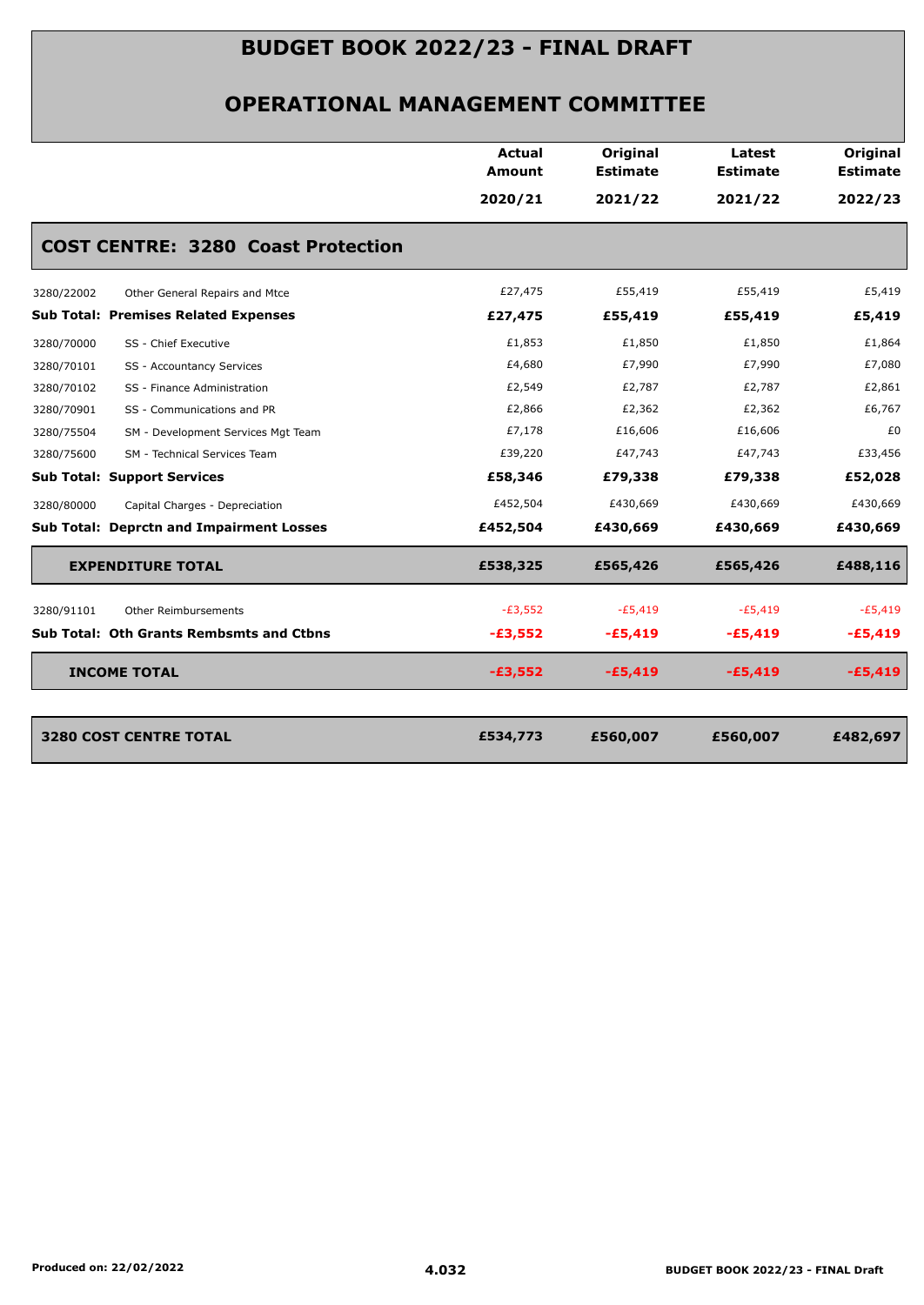|                             |                                              | <b>Actual</b><br><b>Amount</b> | Original<br><b>Estimate</b> | Latest<br><b>Estimate</b> | Original<br><b>Estimate</b> |
|-----------------------------|----------------------------------------------|--------------------------------|-----------------------------|---------------------------|-----------------------------|
|                             |                                              | 2020/21                        | 2021/22                     | 2021/22                   | 2022/23                     |
|                             | <b>COST CENTRE: 3339 Dog Control</b>         |                                |                             |                           |                             |
| 3339/10000                  | Salaries - Basic Pay                         | £3,570                         | £38,839                     | £0                        | £0                          |
| 3339/10041                  | Salaries - Sickness Pay                      | £109                           | £0                          | £0                        | £0                          |
| 3339/10098                  | IFRS - Accrued Annual/Flexi Leave Adj        | $-E2$                          | £0                          | £0                        | £0                          |
| 3339/11000                  | National Insurance                           | £263                           | £2,935                      | £0                        | £0                          |
| 3339/12000                  | Pension Costs (Employer Contrbtn)            | £658                           | £5,904                      | £0                        | £0                          |
| 3339/12001                  | Pension - Deficit Reduction Costs            | £84                            | £818                        | £0                        | £0                          |
| 3339/12021                  | Actuarial Valn Adjustments (3 year)          | $-E52$                         | £0                          | £0                        | £0                          |
| 3339/12099                  | IAS 19 Adjustments                           | £415                           | £0                          | £0                        | £0                          |
| 3339/17004                  | Training Exps - Seminars                     | £0                             | £200                        | £0                        | £0                          |
| 3339/18100                  | Insurance - Employers Liability              | £268                           | £268                        | £698                      | £0                          |
| <b>Sub Total: Employees</b> |                                              | £5,312                         | £48,964                     | £698                      | £0                          |
| 3339/32000                  | Rech - Vehicle and Plant Costs               | £7,706                         | £13,410                     | £0                        | £0                          |
|                             | <b>Sub Total: Transport Related Expenses</b> | £7,706                         | £13,410                     | £Ο                        | £0                          |
| 3339/40100                  | Purchase of Equipment                        | £0                             | £1,150                      | £0                        | £0                          |
| 3339/41600                  | Protective Clothing Prchse/Rep               | £70                            | £350                        | £0                        | £0                          |
| 3339/42000                  | Printing                                     | £1,060                         | £1,000                      | £0                        | £0                          |
| 3339/42101                  | Photocopying Charges                         | £7                             | £10                         | £0                        | £0                          |
| 3339/42200                  | Stationery                                   | £0                             | £50                         | £0                        | £0                          |
| 3339/42600                  | <b>Consultants Fees</b>                      | £0                             | £0                          | £1,500                    | £0                          |
| 3339/43000                  | Postage                                      | £5                             | £65                         | £0                        | £0                          |
| 3339/43103                  | Mobile Phones - Calls/Rental                 | £84                            | £54                         | £0                        | £0                          |
| 3339/46020                  | Chip & Pin Card Machine Rental               | £0                             | £350                        | £350                      | £350                        |
| 3339/46106                  | Insurance - Public Liability                 | £783                           | £683                        | £0                        | £0                          |
| 3339/46915                  | Kenneling, Stray & Vet Fees                  | £10,102                        | £12,000                     | £12,000                   | £12,000                     |
| 3339/46916                  | Education & Promotion Initiatives            | £0                             | £500                        | £0                        | £0                          |
| 3339/47110                  | Out of Hours Service                         | £2,079                         | £1,750                      | £1,750                    | £1,750                      |
|                             | <b>Sub Total: Supplies and Services</b>      | £14,190                        | £17,962                     | £15,600                   | £14,100                     |
| 3339/70101                  | SS - Accountancy Services                    | £1,011                         | £1,175                      | £0                        | £0                          |
| 3339/70102                  | SS - Finance Administration                  | £534                           | £584                        | £0                        | £600                        |
| 3339/70200                  | SS - Computer Services                       | £3,001                         | £7,793                      | £0                        | £0                          |
| 3339/70300                  | SS - Human Resources                         | £1,522                         | £1,588                      | £0                        | £0                          |
| 3339/70301                  | SS - Payroll Administration                  | £285                           | £315                        | £0                        | £0                          |
| 3339/70507                  | SS - Accomm - Snowdon Road Depot             | £1,066                         | £1,161                      | £0                        | £0                          |
| 3339/70600                  | SS - Head of Governance                      | £970                           | £1,015                      | £0                        | £0                          |
| 3339/70700                  | SS - Insurance & Risk Mgmnt                  | £215                           | £204                        | £0                        | £0                          |
| 3339/70901                  | SS - Communications and PR                   | £573                           | £472                        | £0                        | £0                          |
| 3339/71100                  | SS - Customer Service Specialists            | £2,779                         | £2,642                      | £0                        | £2,809                      |
| 3339/75403                  | SM - Corporate Safety                        | £378                           | £445                        | £0                        | £0                          |
| 3339/75407                  | SM - Operational Services Team               | £916                           | £4,374                      | £0                        | £1,803                      |
| 3339/75408                  | SM - Environmental Health Management         | £4,194                         | £8,757                      | £0                        | £0                          |
|                             | <b>Sub Total: Support Services</b>           | £17,444                        | £30,525                     | £Ο                        | £5,212                      |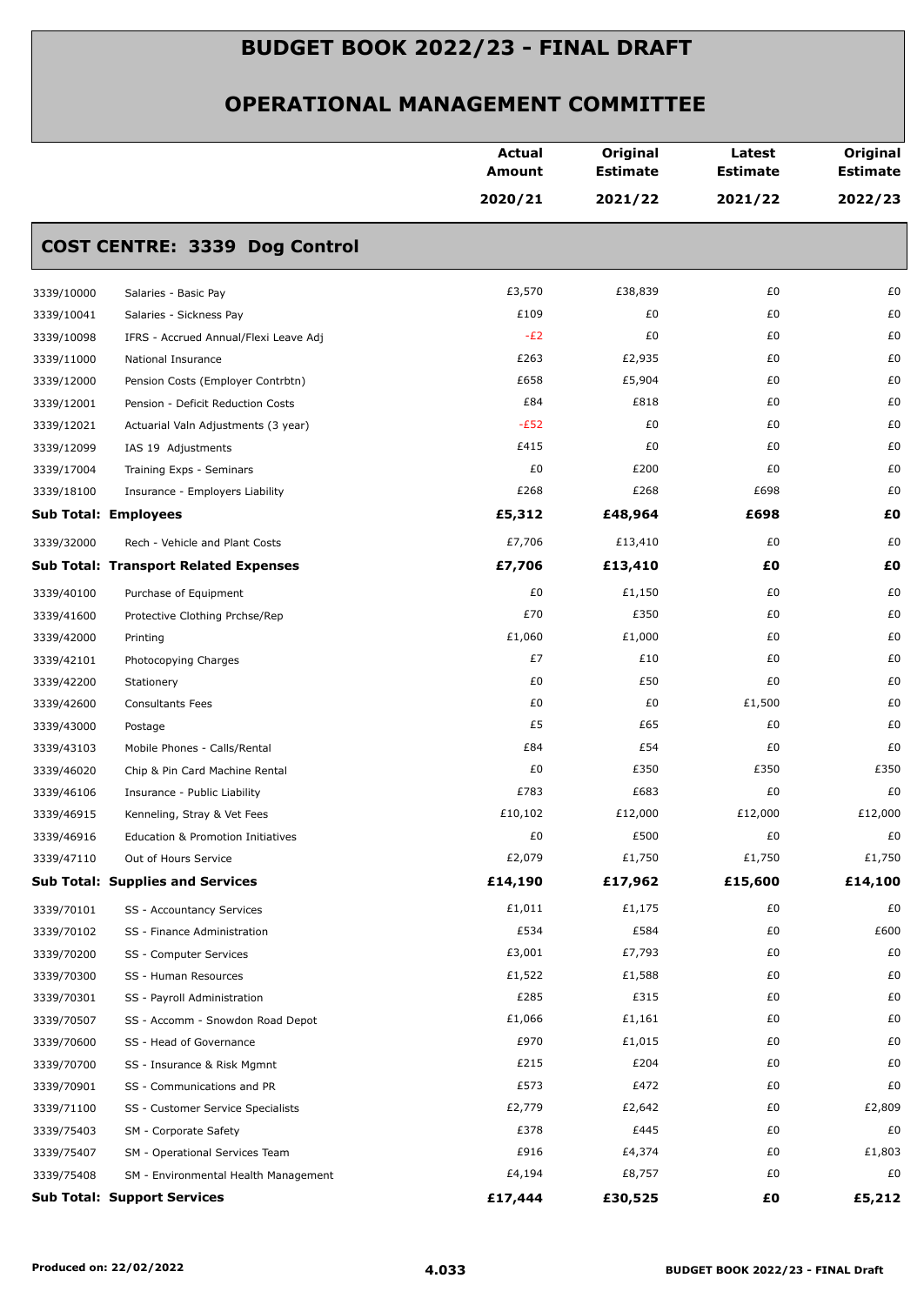|                                                | Actual<br>Amount | Original<br><b>Estimate</b> | Latest<br><b>Estimate</b> | Original<br><b>Estimate</b> |
|------------------------------------------------|------------------|-----------------------------|---------------------------|-----------------------------|
|                                                | 2020/21          | 2021/22                     | 2021/22                   | 2022/23                     |
| <b>EXPENDITURE TOTAL</b>                       | £44,653          | £110,861                    | £16,298                   | £19,312                     |
| Other Sales<br>3339/92401                      | $-E6$            | £0                          | £0                        | £0                          |
| Dog Retrieval Fees<br>3339/93903               | $-E270$          | $-E2,000$                   | $-E2,000$                 | $-E2,000$                   |
| Fixed Penalty Dog Notice<br>3339/93909         | £0               | $-E600$                     | £0                        | £0                          |
| <b>Sub Total: Customer and Client Receipts</b> | $-E276$          | $-E2,600$                   | $-E2,000$                 | $-E2,000$                   |
| <b>INCOME TOTAL</b>                            | $-E276$          | $-E2,600$                   | $-E2,000$                 | $-E2,000$                   |
| 3339 COST CENTRE TOTAL                         | £44,377          | £108,261                    | £14,298                   | £17,312                     |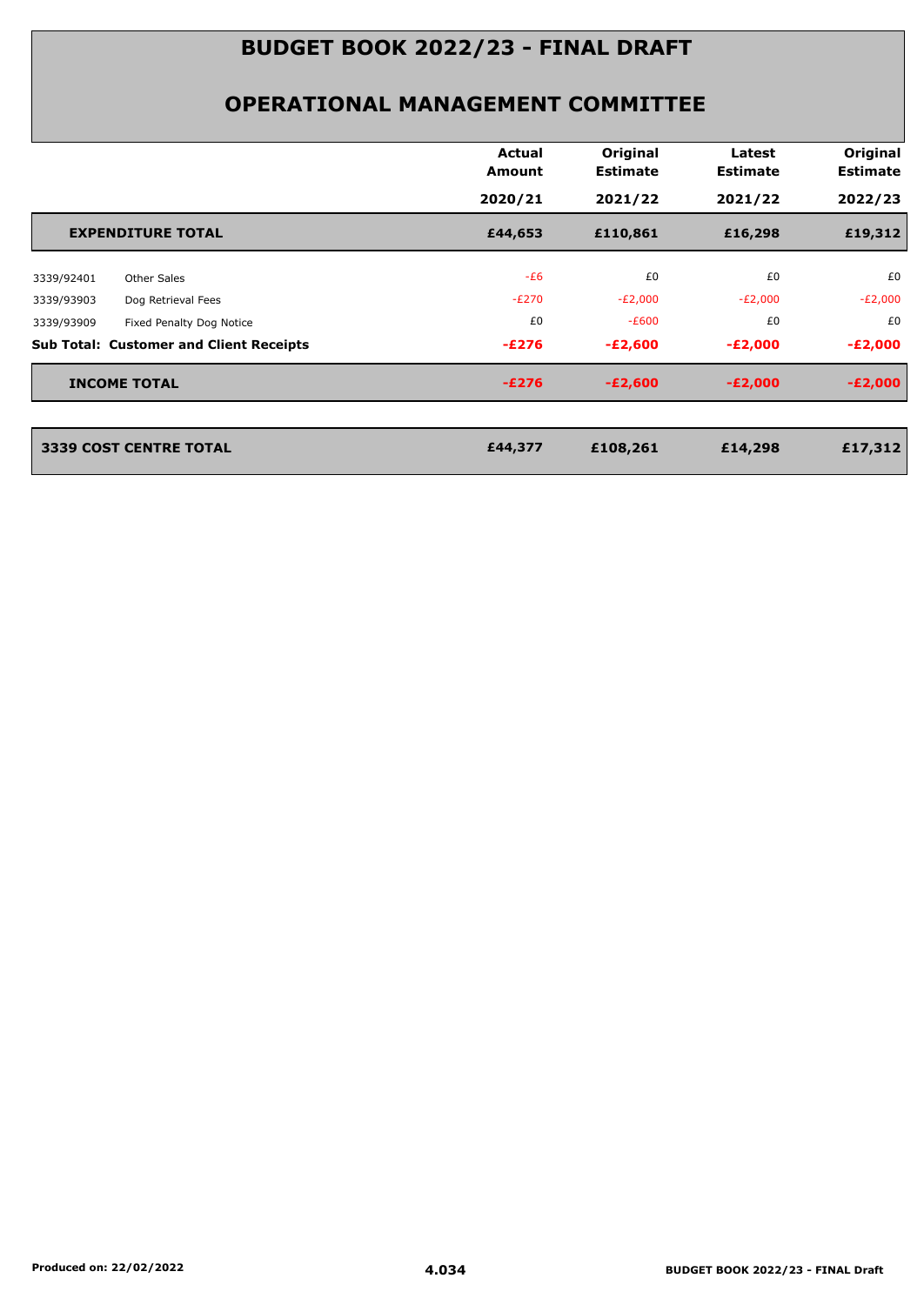|            |                                                    | <b>Actual</b><br><b>Amount</b> | Original<br><b>Estimate</b> | Latest<br><b>Estimate</b> | Original<br><b>Estimate</b> |
|------------|----------------------------------------------------|--------------------------------|-----------------------------|---------------------------|-----------------------------|
|            |                                                    | 2020/21                        | 2021/22                     | 2021/22                   | 2022/23                     |
|            | <b>COST CENTRE: 3345 Environmental Enforcement</b> |                                |                             |                           |                             |
| 3345/10000 | Salaries - Basic Pay                               | £0                             | £0                          | £188,088                  | £153,298                    |
| 3345/10071 | Salaries - Honorarium                              | £0                             | £0                          | £6,000                    | £0                          |
| 3345/11000 | National Insurance                                 | £0                             | £0                          | £11,375                   | £21,461                     |
| 3345/12000 | Pension Costs (Employer Contrbtn)                  | £0                             | £0                          | £5,904                    | £11,825                     |
| 3345/12001 | Pension - Deficit Reduction Costs                  | £0                             | £0                          | £818                      | £817                        |
| 3345/17004 | Training Exps - Seminars                           | £0                             | £0                          | £2,200                    | £200                        |
| 3345/18100 | Insurance - Employers Liability                    | £0                             | £0                          | £0                        | £268                        |
|            | <b>Sub Total: Employees</b>                        | £0                             | £O                          | £214,385                  | £187,869                    |
| 3345/31000 | <b>Fuel Costs</b>                                  | £0                             | £0                          | £7,460                    | £0                          |
| 3345/31004 | Licences and Certificates                          | £0                             | £0                          | £540                      | £0                          |
| 3345/32000 | Rech - Vehicle and Plant Costs                     | £0                             | £0                          | £13,410                   | £8,341                      |
| 3345/38001 | <b>Enforcement Costs</b>                           | £0                             | £0                          | £75,980                   | £0                          |
|            | <b>Sub Total: Transport Related Expenses</b>       | £0                             | £Ο                          | £97,390                   | £8,341                      |
| 3345/40100 | Purchase of Equipment                              | £0                             | £0                          | £2,650                    | £1,150                      |
| 3345/40805 | Consumable Materials                               | £0                             | £0                          | £4,811                    | £0                          |
| 3345/41600 | Protective Clothing Prchse/Rep                     | £0                             | £0                          | £1,750                    | £350                        |
| 3345/42000 | Printing                                           | £0                             | £0                          | £2,000                    | £1,000                      |
| 3345/42101 | Photocopying Charges                               | £0                             | £0                          | £10                       | £10                         |
| 3345/42200 | Stationery                                         | £0                             | £0                          | £650                      | £50                         |
| 3345/43000 | Postage                                            | £0                             | £0                          | £65                       | £65                         |
| 3345/43500 | Purchase of Computer Equipment                     | £0                             | £0                          | £3,000                    | £0                          |
| 3345/46103 | Insurance - Land Charges                           | £0                             | £0                          | £0                        | £54                         |
| 3345/46106 | Insurance - Public Liability                       | £0                             | £0                          | £2,423                    | £683                        |
| 3345/46916 | Education & Promotion Initiatives                  | £0                             | £0                          | £500                      | £500                        |
|            | <b>Sub Total: Supplies and Services</b>            | £0                             | £0                          | £17,859                   | £3,862                      |
| 3345/70000 | SS - Chief Executive                               | £0                             | £0                          | £0                        | £3,728                      |
| 3345/70101 | SS - Accountancy Services                          | £0                             | £0                          | £1,175                    | £1,024                      |
| 3345/70102 | SS - Finance Administration                        | £0                             | £0                          | £584                      | £0                          |
| 3345/70200 | SS - Computer Services                             | £0                             | £0                          | £7,793                    | £28,523                     |
| 3345/70300 | SS - Human Resources                               | £0                             | £0                          | £1,588                    | £4,508                      |
| 3345/70301 | SS - Payroll Administration                        | £0                             | £0                          | £315                      | £916                        |
| 3345/70400 | SS - Property Management Team                      | £0                             | £0                          | £0                        | £790                        |
| 3345/70500 | SS - Accommodation - Town Hall                     | £0                             | £0                          | £0                        | £3,340                      |
| 3345/70507 | SS - Accomm - Snowdon Road Depot                   | £0                             | £0                          | £1,161                    | £1,218                      |
| 3345/70600 | SS - Head of Governance                            | £0                             | £0                          | £1,015                    | £1,064                      |
| 3345/70700 | SS - Insurance & Risk Mgmnt                        | £0                             | £0                          | £204                      | £183                        |
| 3345/70901 | SS - Communications and PR                         | £0                             | £0                          | £472                      | £1,353                      |
| 3345/71100 | SS - Customer Service Specialists                  | £0                             | £0                          | £2,642                    | £0                          |
| 3345/75403 | SM - Corporate Safety                              | £0                             | £0                          | £445                      | £1,265                      |
| 3345/75407 | SM - Operational Services Team                     | £0                             | £0                          | £4,374                    | £2,704                      |
| 3345/75408 | SM - Environmental Health Management               | £0                             | £0                          | £8,757                    | £8,725                      |
|            | <b>Sub Total: Support Services</b>                 | £0                             | £0                          | £30,525                   | £59,341                     |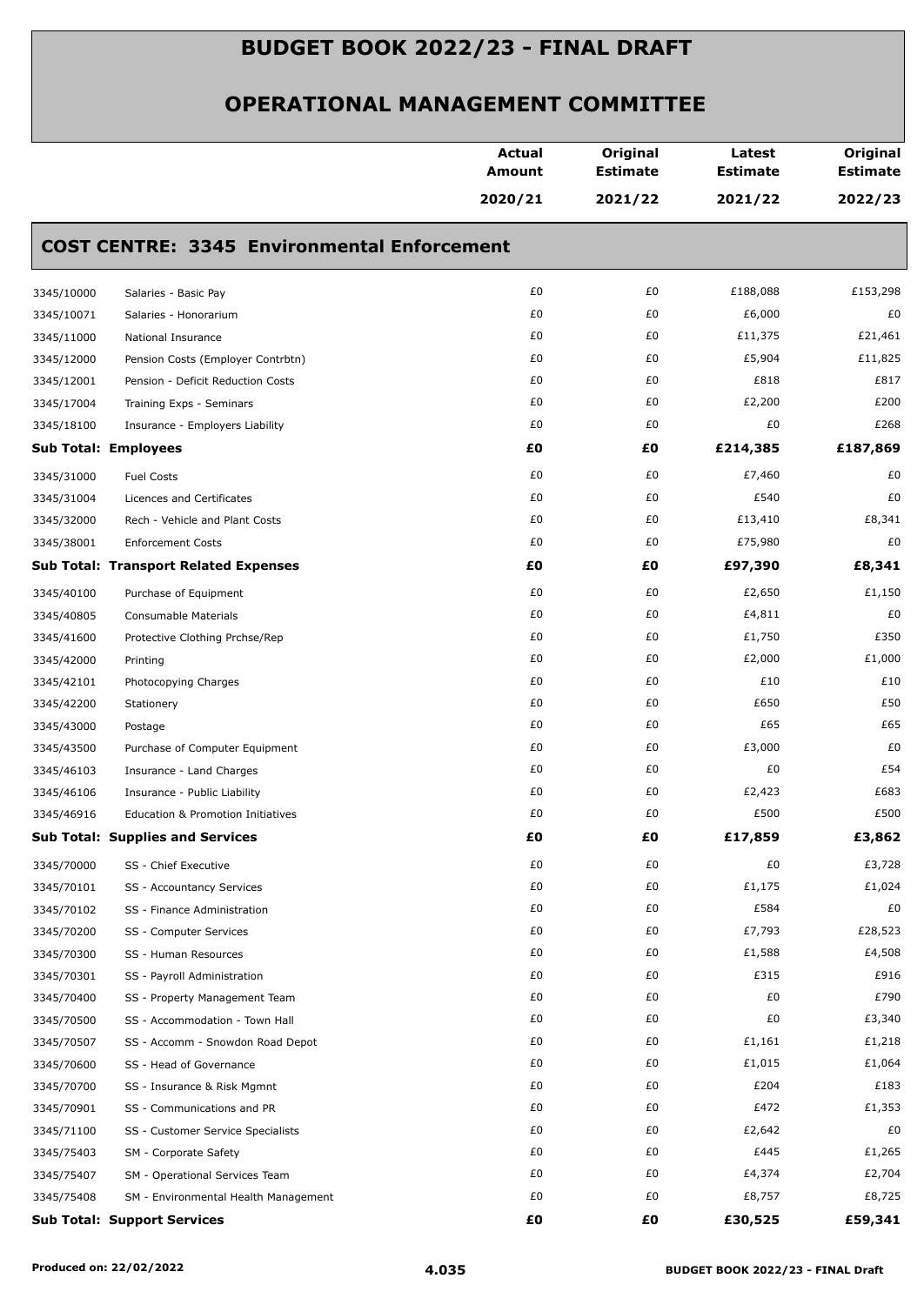|                                                | <b>Actual</b><br><b>Amount</b> | Original<br><b>Estimate</b> | Latest<br><b>Estimate</b> | Original<br><b>Estimate</b> |
|------------------------------------------------|--------------------------------|-----------------------------|---------------------------|-----------------------------|
|                                                | 2020/21                        | 2021/22                     | 2021/22                   | 2022/23                     |
| <b>EXPENDITURE TOTAL</b>                       | £0                             | £0                          | £360,159                  | £259,413                    |
| Fixed Penalty Dog Notice<br>3345/93909         | £0                             | £0                          | $-E600$                   | -£600                       |
| <b>Sub Total: Customer and Client Receipts</b> | £0                             | £0                          | $-E600$                   | $-E600$                     |
| <b>INCOME TOTAL</b>                            | £0                             | £0                          | $-E600$                   | $-E600$                     |
|                                                |                                |                             |                           |                             |
| <b>3345 COST CENTRE TOTAL</b>                  | £0                             | £0                          | £359,559                  | £258,813                    |
|                                                |                                |                             |                           |                             |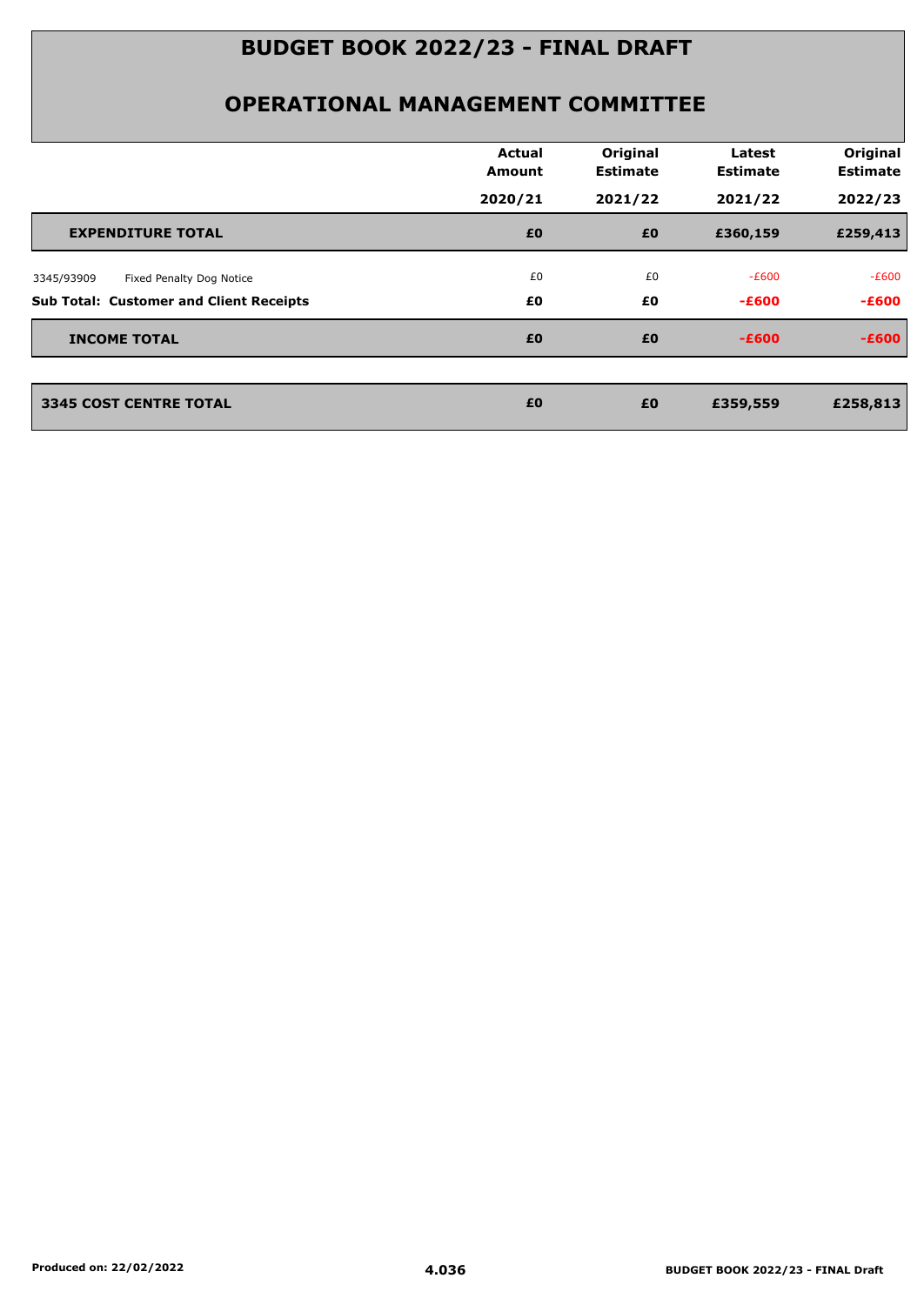|                                                      | <b>Actual</b><br><b>Amount</b> | Original<br><b>Estimate</b> | Latest<br><b>Estimate</b> | Original<br><b>Estimate</b> |
|------------------------------------------------------|--------------------------------|-----------------------------|---------------------------|-----------------------------|
|                                                      | 2020/21                        | 2021/22                     | 2021/22                   | 2022/23                     |
| <b>COST CENTRE: 4200 Footway Lighting</b>            |                                |                             |                           |                             |
| 4200/22002<br>Other General Repairs and Mtce         | £21,456                        | £20,000                     | £20,000                   | £20,000                     |
| 4200/22012<br>Street Lighting - Electricity          | £26,312                        | £29,200                     | £29,200                   | £29,200                     |
| 4200/22015<br><b>Additional Points</b>               | £3,267                         | £3,500                      | £3,500                    | £3,500                      |
| 4200/22023<br><b>Electrical Maintenance Contract</b> | £800                           | £800                        | £800                      | £800                        |
| 4200/22500<br>Electricity                            | £388                           | £4,000                      | £4,000                    | £4,000                      |
| <b>Sub Total: Premises Related Expenses</b>          | £52,223                        | £57,500                     | £57,500                   | £57,500                     |
| 4200/70101<br>SS - Accountancy Services              | £510                           | £592                        | £592                      | £516                        |
| 4200/70102<br>SS - Finance Administration            | £1,481                         | £1,619                      | £1,619                    | £1,662                      |
| 4200/75600<br>SM - Technical Services Team           | £13,871                        | £17,138                     | £17,138                   | £13,674                     |
| <b>Sub Total: Support Services</b>                   | £15,862                        | £19,349                     | £19,349                   | £15,852                     |
| <b>EXPENDITURE TOTAL</b>                             | £68,085                        | £76,849                     | £76,849                   | £73,352                     |
| <b>INCOME TOTAL</b>                                  | £0                             | £0                          | £0                        | £O                          |
|                                                      |                                |                             |                           |                             |
| <b>4200 COST CENTRE TOTAL</b>                        | £68,085                        | £76,849                     | £76,849                   | £73,352                     |
|                                                      |                                |                             |                           |                             |
|                                                      |                                |                             |                           |                             |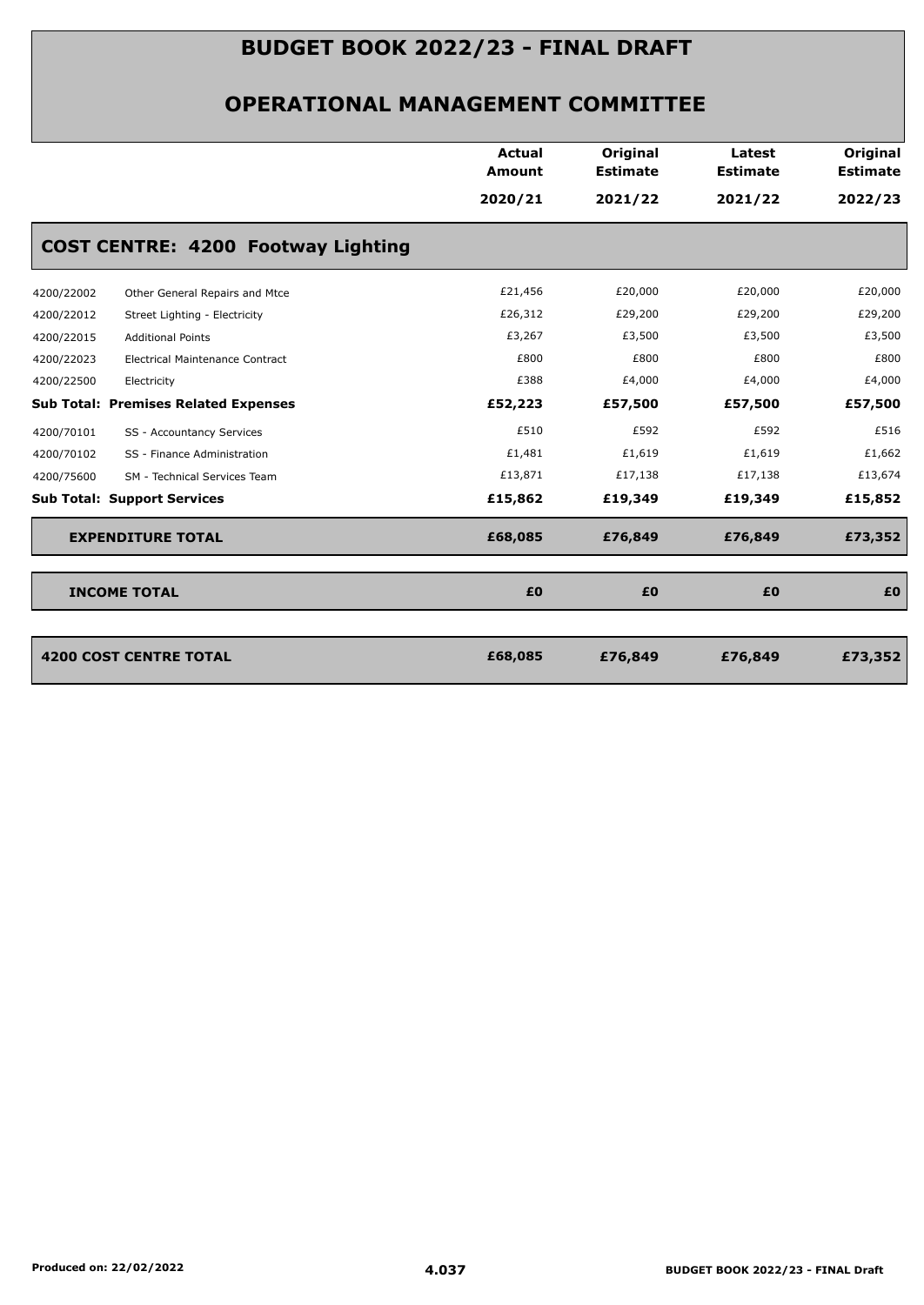|                                              | Actual<br><b>Amount</b> | Original<br><b>Estimate</b> | Latest<br><b>Estimate</b> | Original<br><b>Estimate</b> |
|----------------------------------------------|-------------------------|-----------------------------|---------------------------|-----------------------------|
|                                              | 2020/21                 | 2021/22                     | 2021/22                   | 2022/23                     |
| <b>COST CENTRE: 4411 Bus Shelters</b>        |                         |                             |                           |                             |
| Other Miscellaneous Repairs<br>4411/20103    | £2,490                  | £0                          | £0                        | £0                          |
| 4411/22001<br>Shelters-Provision/Replacement | £12,768                 | £20,000                     | £20,000                   | £20,000                     |
| 4411/22003<br>Bus Shelters - Parishes        | £2,590                  | £2,590                      | £2,590                    | £2,590                      |
| <b>Sub Total: Premises Related Expenses</b>  | £17,848                 | £22,590                     | £22,590                   | £22,590                     |
| 4411/70101<br>SS - Accountancy Services      | £251                    | £291                        | £291                      | £254                        |
| 4411/70102<br>SS - Finance Administration    | £388                    | £425                        | £425                      | £436                        |
| SS - Insurance & Risk Mgmnt<br>4411/70700    | £5                      | £5                          | £5                        | £4                          |
| 4411/75309<br>SM - Play & Projects Team      | £1,081                  | £1,090                      | £1,090                    | £1,029                      |
| 4411/75600<br>SM - Technical Services Team   | £8,174                  | £8,190                      | £8,190                    | £7,300                      |
| <b>Sub Total: Support Services</b>           | £9,899                  | £10,001                     | £10,001                   | £9,023                      |
| <b>EXPENDITURE TOTAL</b>                     | £27,747                 | £32,591                     | £32,591                   | £31,613                     |
| <b>INCOME TOTAL</b>                          | £0                      | £0                          | £0                        | £0                          |
|                                              |                         |                             |                           |                             |
| <b>4411 COST CENTRE TOTAL</b>                | £27,747                 | £32,591                     | £32,591                   | £31,613                     |
|                                              |                         |                             |                           |                             |
|                                              |                         |                             |                           |                             |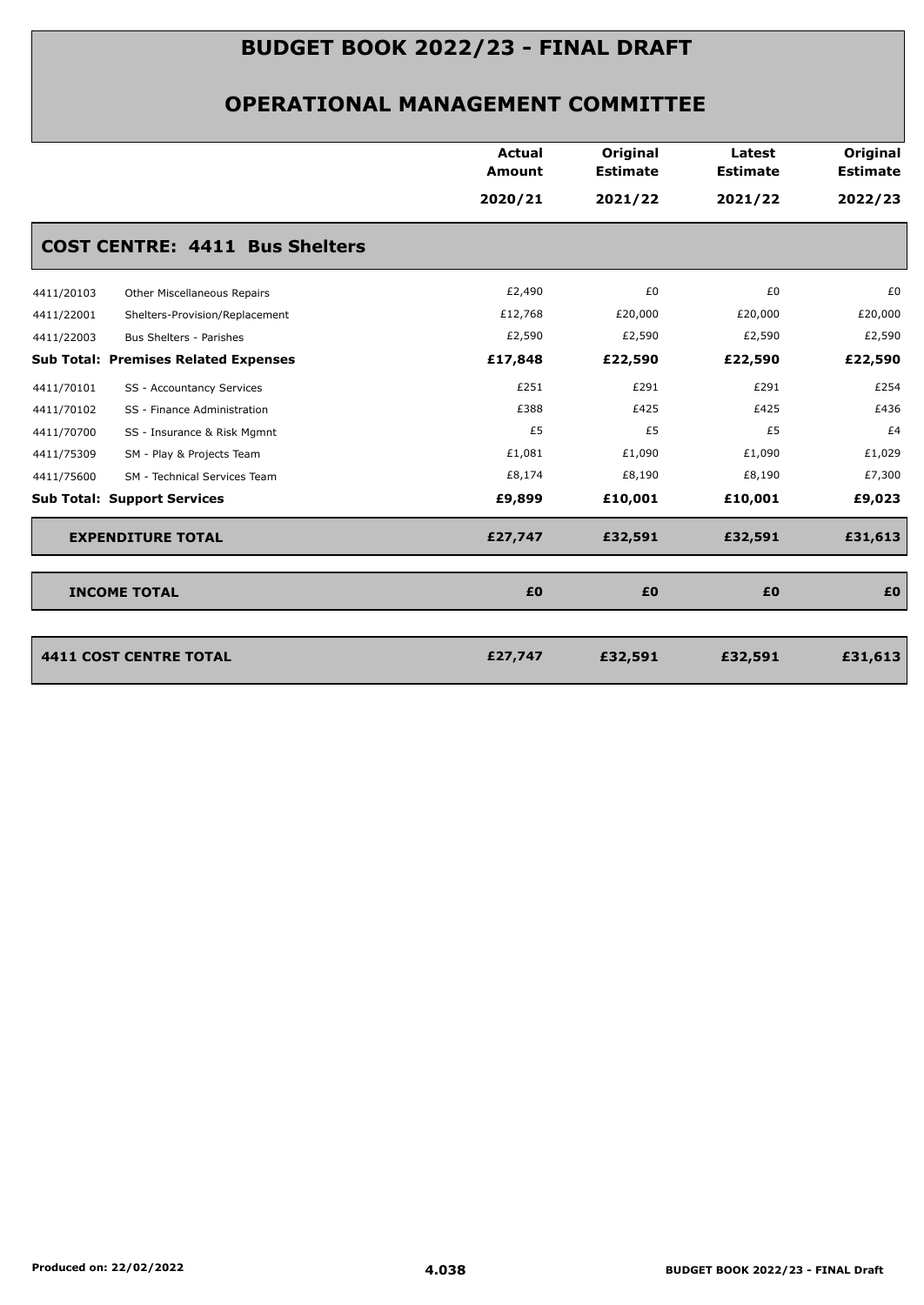|                                                 | <b>Actual</b><br>Amount | Original<br><b>Estimate</b> | Latest<br><b>Estimate</b> | Original<br><b>Estimate</b> |
|-------------------------------------------------|-------------------------|-----------------------------|---------------------------|-----------------------------|
|                                                 | 2020/21                 | 2021/22                     | 2021/22                   | 2022/23                     |
| <b>COST CENTRE: 4400 Concessionary Travel</b>   |                         |                             |                           |                             |
| SS - Customer Service Specialists<br>4400/71100 | £1,031                  | £980                        | £980                      | £1,042                      |
| <b>Sub Total: Support Services</b>              | £1,031                  | £980                        | £980                      | £1,042                      |
| <b>EXPENDITURE TOTAL</b>                        | £1,031                  | £980                        | £980                      | £1,042                      |
| <b>INCOME TOTAL</b>                             | £0                      | £0                          | £0                        | £0                          |
| <b>4400 COST CENTRE TOTAL</b>                   | £1,031                  | £980                        | £980                      | £1,042                      |
|                                                 |                         |                             |                           |                             |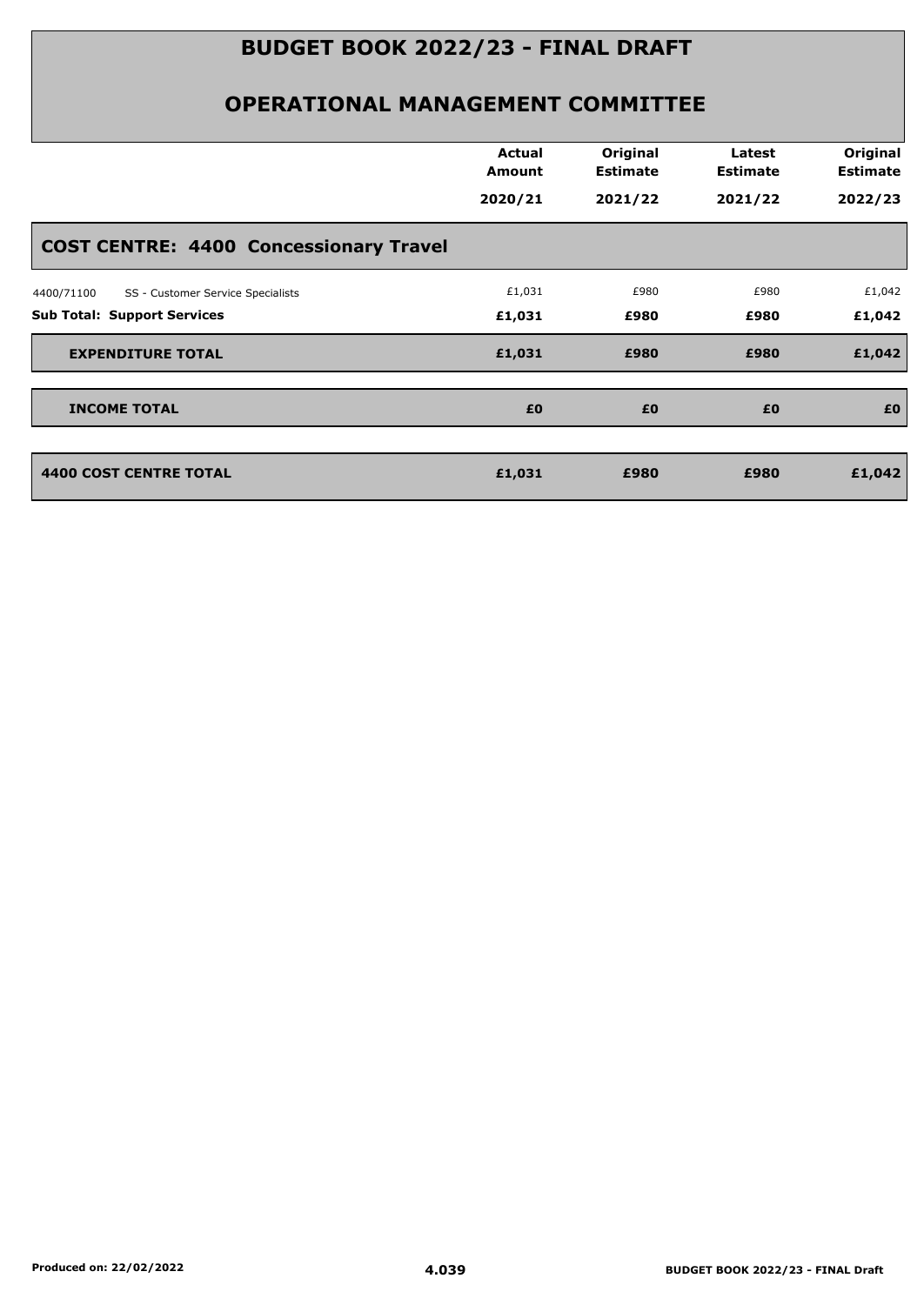|                                                   | <b>Actual</b><br>Amount | Original<br><b>Estimate</b> | Latest<br><b>Estimate</b> | Original<br><b>Estimate</b> |
|---------------------------------------------------|-------------------------|-----------------------------|---------------------------|-----------------------------|
|                                                   | 2020/21                 | 2021/22                     | 2021/22                   | 2022/23                     |
| <b>COST CENTRE: 4410 Public Transport Support</b> |                         |                             |                           |                             |
| 4410/70101<br>SS - Accountancy Services           | £251                    | £291                        | £291                      | £254                        |
| 4410/75600<br>SM - Technical Services Team        | £1,477                  | £1,292                      | £1,292                    | £1,320                      |
| <b>Sub Total: Support Services</b>                | £1,728                  | £1,583                      | £1,583                    | £1,574                      |
| <b>EXPENDITURE TOTAL</b>                          | £1,728                  | £1,583                      | £1,583                    | £1,574                      |
| <b>INCOME TOTAL</b>                               | £0                      | £0                          | £0                        | £0                          |
|                                                   |                         |                             |                           |                             |
| <b>4410 COST CENTRE TOTAL</b>                     | £1,728                  | £1,583                      | £1,583                    | £1,574                      |
|                                                   |                         |                             |                           |                             |
|                                                   |                         |                             |                           |                             |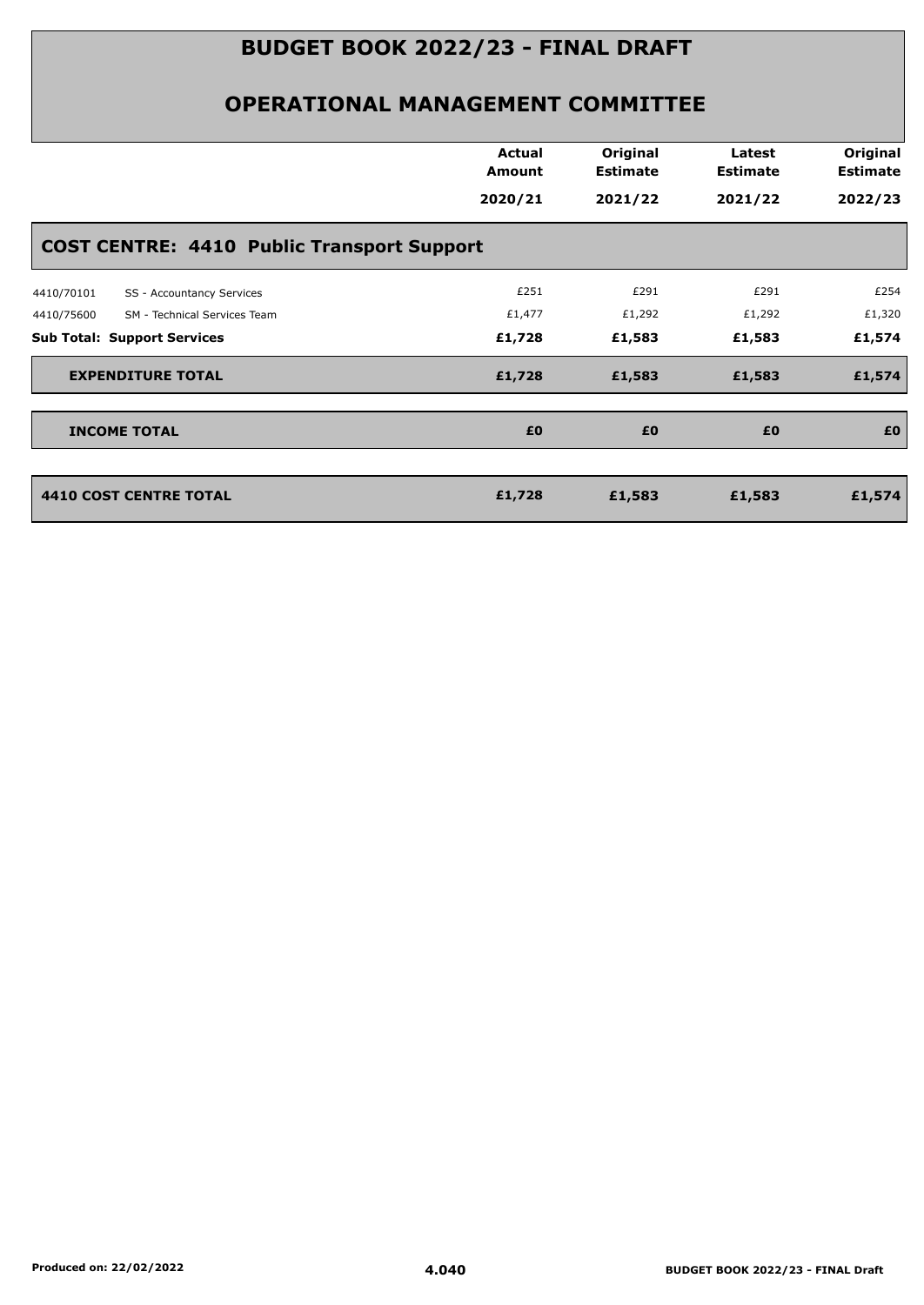|            |                                             | Actual  | Original        | Latest          | Original        |
|------------|---------------------------------------------|---------|-----------------|-----------------|-----------------|
|            |                                             | Amount  | <b>Estimate</b> | <b>Estimate</b> | <b>Estimate</b> |
|            |                                             | 2020/21 | 2021/22         | 2021/22         | 2022/23         |
|            | <b>COST CENTRE: 2500 Emergency Planning</b> |         |                 |                 |                 |
| 2500/42303 | Other Office Expenses                       | £1,987  | £800            | £800            | £800            |
|            | <b>Sub Total: Supplies and Services</b>     | £1,987  | £800            | £800            | £800            |
| 2500/58004 | Lancs Police - Emergency Planning           | £0      | £1,000          | £1,000          | £1,000          |
|            | <b>Sub Total: Third Party Payments</b>      | £0      | £1,000          | £1,000          | £1,000          |
| 2500/70102 | SS - Finance Administration                 | £73     | £80             | £80             | £82             |
| 2500/70700 | SS - Insurance & Risk Mgmnt                 | £9,786  | £9,274          | £9,274          | £8,306          |
| 2500/75401 | SM - Commercial Team                        | £10,449 | £22,177         | £22,177         | £26,641         |
| 2500/75407 | SM - Operational Services Team              | £916    | £875            | £875            | £901            |
| 2500/75408 | SM - Environmental Health Management        | £8,387  | £8,757          | £8,757          | £8,725          |
| 2500/75500 | SM - Building Control Team                  | £382    | £384            | £384            | £372            |
| 2500/75501 | SM - Development Management Team            | £912    | £1,010          | £1,010          | £1,022          |
| 2500/75600 | SM - Technical Services Team                | £3,086  | £5,207          | £5,207          | £4,043          |
|            | <b>Sub Total: Support Services</b>          | £33,991 | £47,764         | £47,764         | £50,092         |
|            | <b>EXPENDITURE TOTAL</b>                    | £35,978 | £49,564         | £49,564         | £51,892         |
|            |                                             |         |                 |                 |                 |
|            | <b>2500 COST CENTRE TOTAL</b>               | £35,978 | £49,564         | £49,564         | £51,892         |
|            |                                             |         |                 |                 |                 |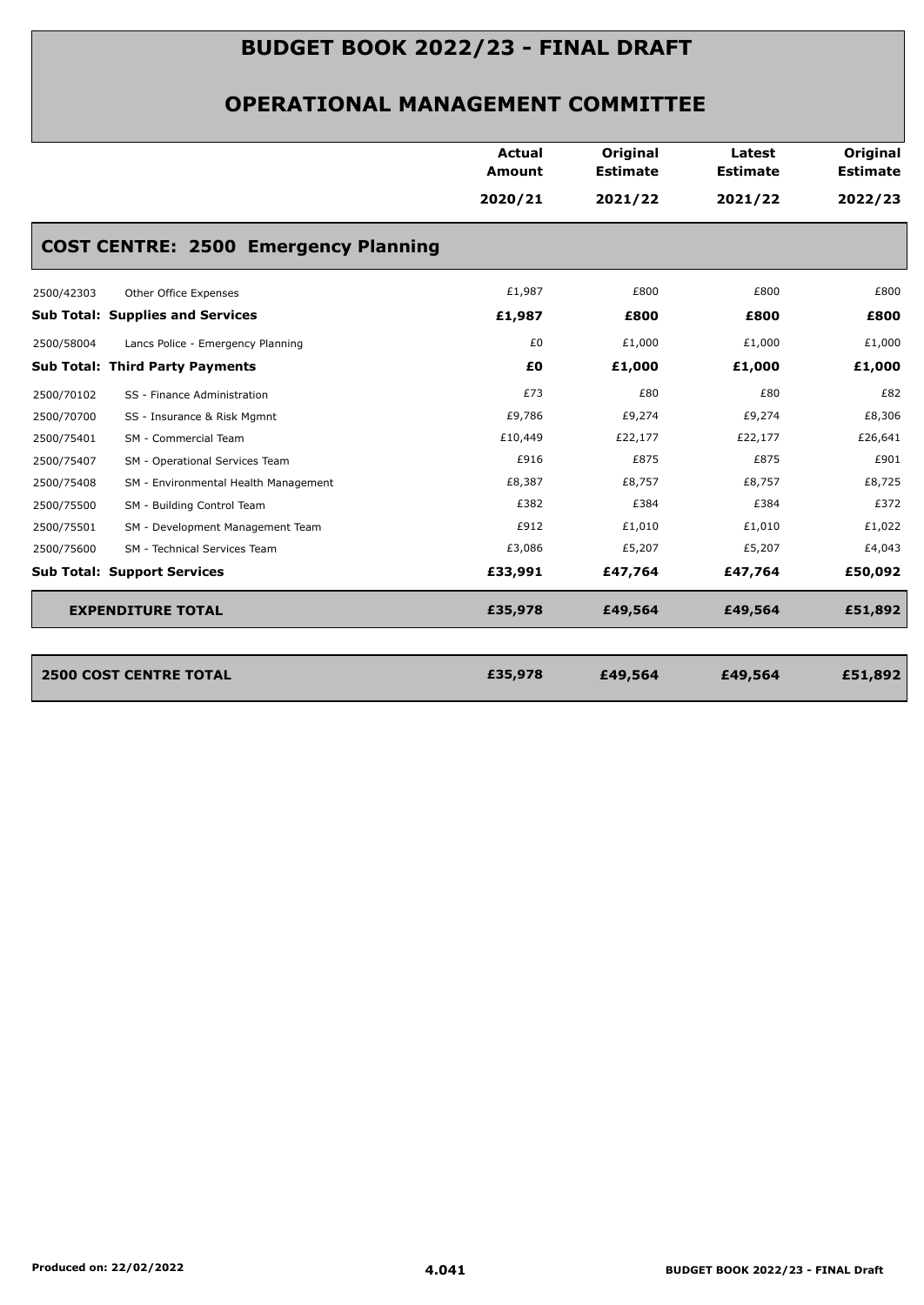|            |                                                | <b>Actual</b><br>Amount | Original<br><b>Estimate</b> | Latest<br><b>Estimate</b> | Original<br><b>Estimate</b> |
|------------|------------------------------------------------|-------------------------|-----------------------------|---------------------------|-----------------------------|
|            |                                                | 2020/21                 | 2021/22                     | 2021/22                   | 2022/23                     |
|            | <b>COST CENTRE: 3117 Drainage and Flooding</b> |                         |                             |                           |                             |
| 3117/10000 | Salaries - Basic Pay                           | £0                      | £0                          | £0                        | £59,500                     |
| 3117/11000 | National Insurance                             | £0                      | £0                          | £0                        | £8,850                      |
| 3117/12000 | Pension Costs (Employer Contrbtn)              | £0                      | £0                          | £0                        | £10,650                     |
|            | <b>Sub Total: Employees</b>                    | £0                      | £0                          | £0                        | £79,000                     |
| 3117/46903 | Contingency Costs                              | £5,892                  | £2,000                      | £2,000                    | £2,000                      |
|            | <b>Sub Total: Supplies and Services</b>        | £5,892                  | £2,000                      | £2,000                    | £2,000                      |
| 3117/70101 | SS - Accountancy Services                      | £510                    | £592                        | £592                      | £516                        |
| 3117/70102 | SS - Finance Administration                    | £24                     | £27                         | £27                       | £27                         |
| 3117/75500 | SM - Building Control Team                     | £183                    | £182                        | £182                      | £196                        |
| 3117/75600 | SM - Technical Services Team                   | £5,775                  | £6,615                      | £6,615                    | £5,162                      |
|            | <b>Sub Total: Support Services</b>             | £6,492                  | £7,416                      | £7,416                    | £5,901                      |
|            | <b>EXPENDITURE TOTAL</b>                       | £12,384                 | £9,416                      | £9,416                    | £86,901                     |
|            |                                                |                         |                             |                           |                             |
|            | <b>3117 COST CENTRE TOTAL</b>                  | £12,384                 | £9,416                      | £9,416                    | £86,901                     |
|            |                                                |                         |                             |                           |                             |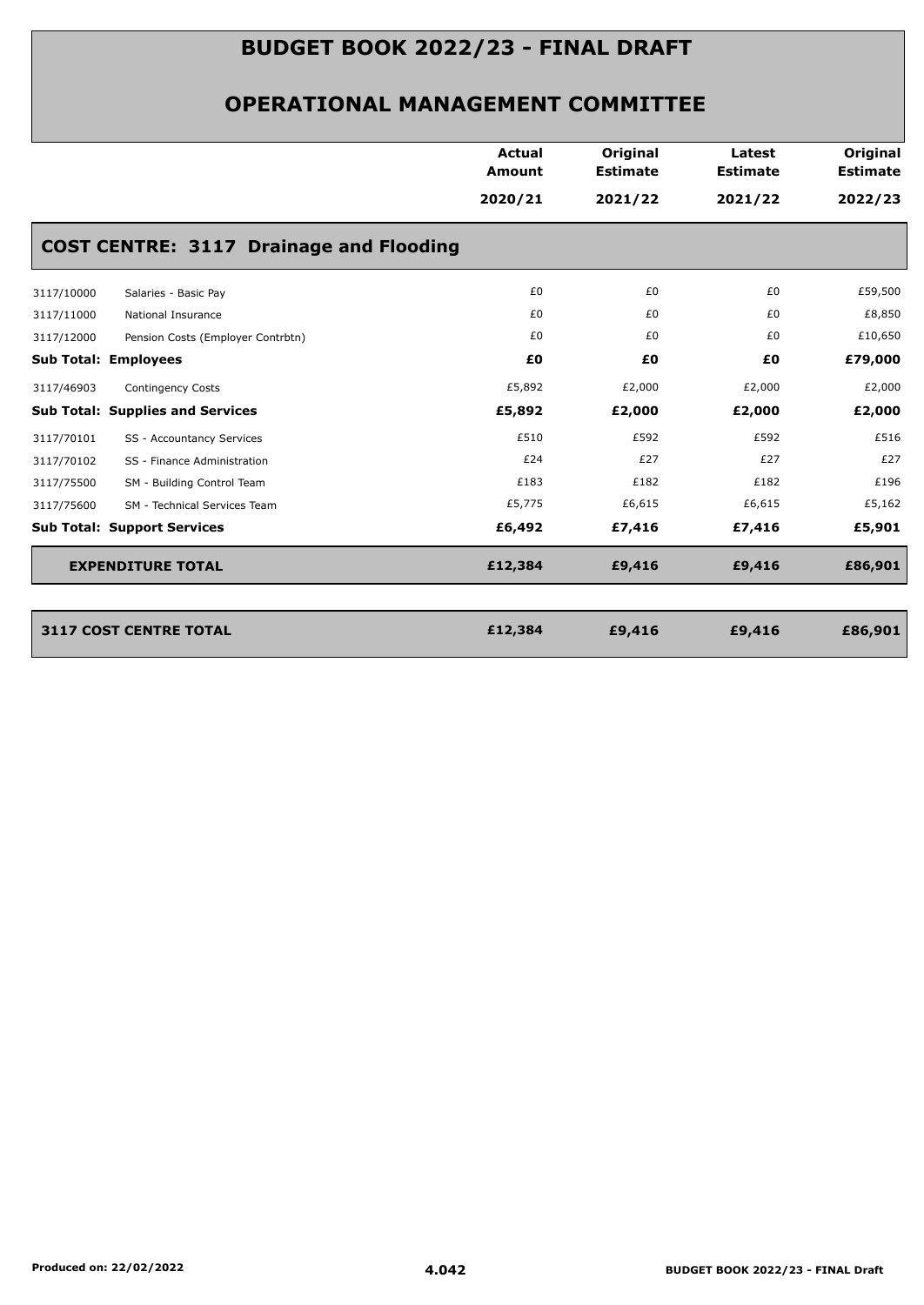|                                              | <b>Actual</b><br><b>Amount</b> | Original<br><b>Estimate</b> | Latest<br><b>Estimate</b> | Original<br><b>Estimate</b> |
|----------------------------------------------|--------------------------------|-----------------------------|---------------------------|-----------------------------|
|                                              | 2020/21                        | 2021/22                     | 2021/22                   | 2022/23                     |
| <b>COST CENTRE: 3338 Pumping Stations</b>    |                                |                             |                           |                             |
| Other General Repairs and Mtce<br>3338/22002 | £9,383                         | £10,757                     | £10,757                   | £10,757                     |
| <b>Sub Total: Premises Related Expenses</b>  | £9,383                         | £10,757                     | £10,757                   | £10,757                     |
| 3338/70101<br>SS - Accountancy Services      | £510                           | £592                        | £592                      | £516                        |
| 3338/70102<br>SS - Finance Administration    | £146                           | £159                        | £159                      | £164                        |
| 3338/70700<br>SS - Insurance & Risk Mgmnt    | £24                            | £23                         | £23                       | £20                         |
| 3338/75309<br>SM - Play & Projects Team      | £1,081                         | £1,090                      | £1,090                    | £1,029                      |
| 3338/75600<br>SM - Technical Services Team   | £18,734                        | £24,093                     | £24,093                   | £16,741                     |
| <b>Sub Total: Support Services</b>           | £20,495                        | £25,957                     | £25,957                   | £18,470                     |
| <b>EXPENDITURE TOTAL</b>                     | £29,878                        | £36,714                     | £36,714                   | £29,227                     |
| <b>INCOME TOTAL</b>                          | £0                             | £0                          | £0                        | £0                          |
|                                              |                                |                             |                           |                             |
| <b>3338 COST CENTRE TOTAL</b>                | £29,878                        | £36,714                     | £36,714                   | £29,227                     |
|                                              |                                |                             |                           |                             |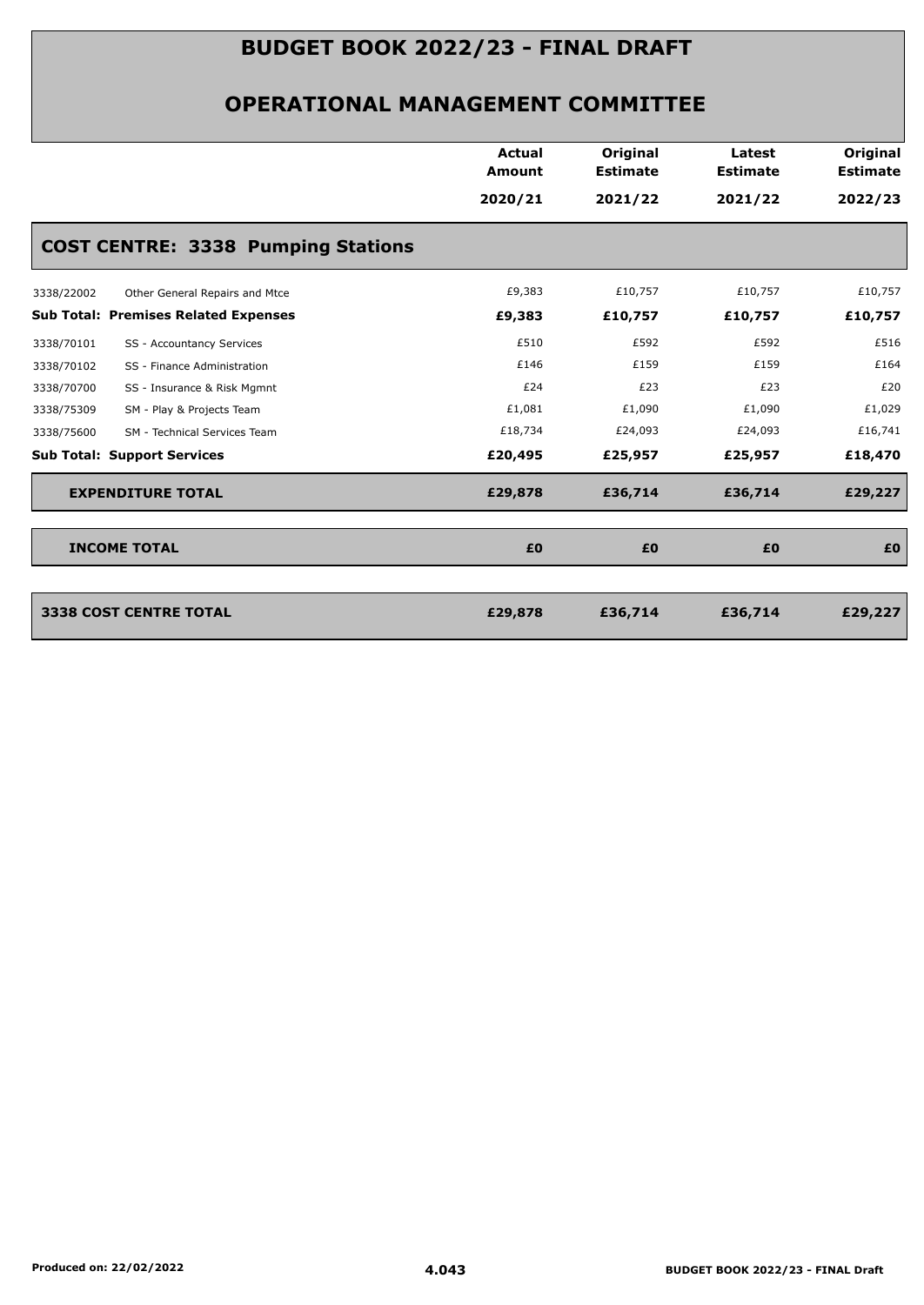|                                                   | <b>Actual</b><br><b>Amount</b> | Original<br><b>Estimate</b> | Latest<br><b>Estimate</b> | Original<br><b>Estimate</b> |
|---------------------------------------------------|--------------------------------|-----------------------------|---------------------------|-----------------------------|
|                                                   | 2020/21                        | 2021/22                     | 2021/22                   | 2022/23                     |
| <b>COST CENTRE: 3400 Surface Water Management</b> |                                |                             |                           |                             |
| General Maintenance of Grounds<br>3400/28001      | £2,744                         | £4,000                      | £4,000                    | £4,000                      |
| <b>Sub Total: Premises Related Expenses</b>       | £2,744                         | £4,000                      | £4,000                    | £4,000                      |
| Surveys / Valuation Fees<br>3400/42613            | £1,529                         | £0                          | £0                        | £0                          |
| 3400/46105<br>Insurance - Miscellaneous           | £15,680                        | £15,680                     | £17,920                   | £15,680                     |
| <b>Sub Total: Supplies and Services</b>           | £17,209                        | £15,680                     | £17,920                   | £15,680                     |
| 3400/70101<br>SS - Accountancy Services           | £510                           | £592                        | £592                      | £516                        |
| 3400/70102<br>SS - Finance Administration         | £73                            | £80                         | £80                       | £82                         |
| 3400/70901<br>SS - Communications and PR          | £573                           | £472                        | £472                      | £1,353                      |
| SM - Technical Services Team<br>3400/75600        | £22,018                        | £30,620                     | £30,620                   | £21,389                     |
| <b>Sub Total: Support Services</b>                | £23,174                        | £31,764                     | £31,764                   | £23,340                     |
| <b>EXPENDITURE TOTAL</b>                          | £43,127                        | £51,444                     | £53,684                   | £43,020                     |
| <b>INCOME TOTAL</b>                               | £0                             | £0                          | £0                        | £0                          |
| <b>3400 COST CENTRE TOTAL</b>                     | £43,127                        | £51,444                     | £53,684                   | £43,020                     |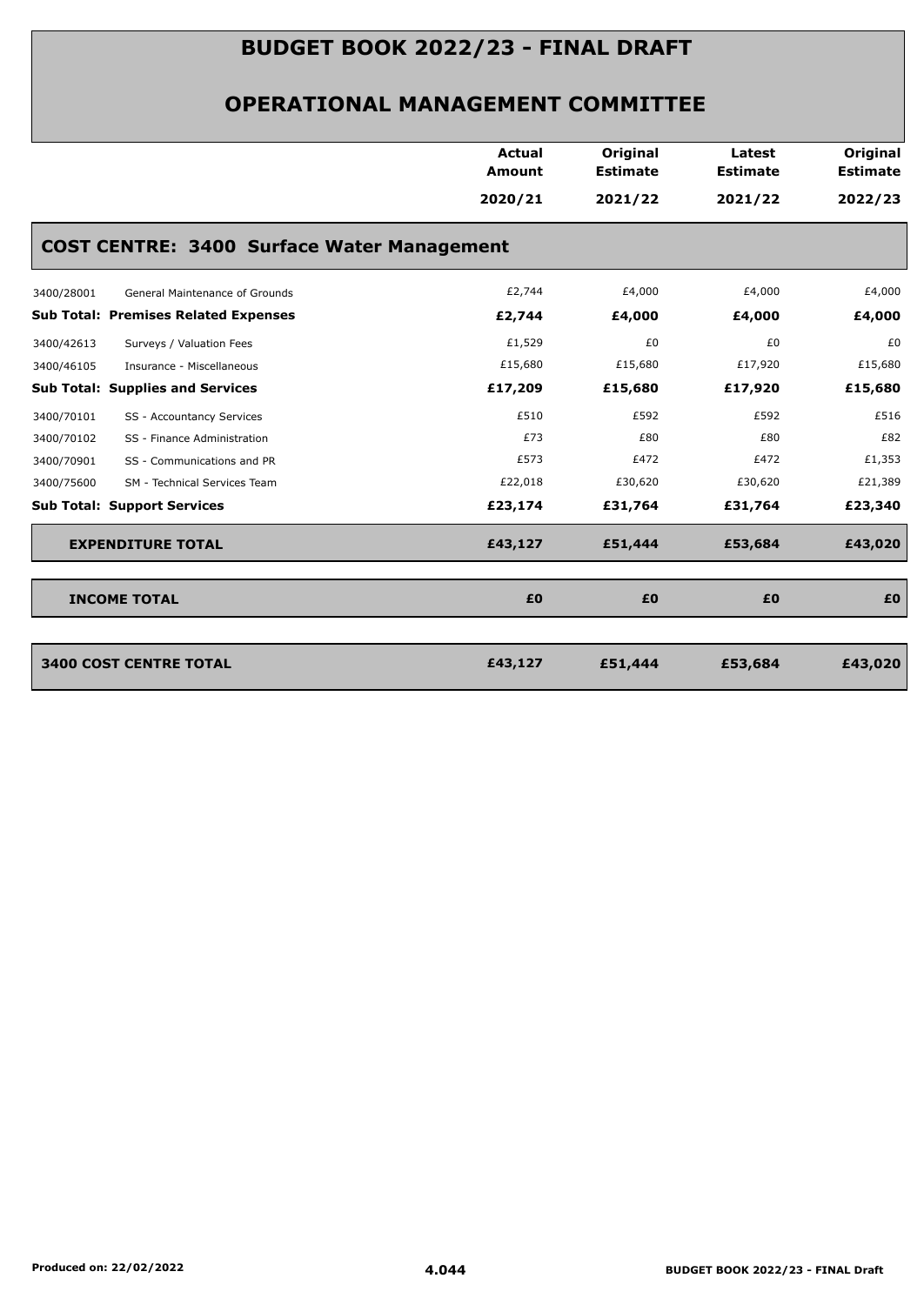|            |                                                        | <b>Actual</b> | Original        | Latest          | Original        |
|------------|--------------------------------------------------------|---------------|-----------------|-----------------|-----------------|
|            |                                                        | <b>Amount</b> | <b>Estimate</b> | <b>Estimate</b> | <b>Estimate</b> |
|            |                                                        | 2020/21       | 2021/22         | 2021/22         | 2022/23         |
|            | <b>COST CENTRE: 3822 St Annes Square (Maintenance)</b> |               |                 |                 |                 |
| 3822/22014 | Reps & Mtce of Capital Schemes                         | £25,633       | £45,000         | £20,000         | £45,000         |
| 3822/28001 | General Maintenance of Grounds                         | £18,355       | £18,084         | £18,084         | £18,084         |
| 3822/29000 | Fire Insurance                                         | £136          | £136            | £101            | £136            |
|            | <b>Sub Total: Premises Related Expenses</b>            | £44,124       | £63,220         | £38,185         | £63,220         |
| 3822/70101 | SS - Accountancy Services                              | £510          | £592            | £592            | £516            |
| 3822/70102 | SS - Finance Administration                            | £194          | £212            | £212            | £218            |
| 3822/70700 | SS - Insurance & Risk Mgmnt                            | £957          | £907            | £907            | £812            |
| 3822/75305 | SM - Parks & Coastal Services Team                     | £978          | £1,003          | £1,003          | £1,061          |
| 3822/75309 | SM - Play & Projects Team                              | £5,405        | £5,450          | £5,450          | £5,143          |
| 3822/75600 | SM - Technical Services Team                           | £9,836        | £11,524         | £11,524         | £9,643          |
|            | <b>Sub Total: Support Services</b>                     | £17,880       | £19,688         | £19,688         | £17,393         |
|            | <b>EXPENDITURE TOTAL</b>                               | £62,004       | £82,908         | £57,873         | £80,613         |
| 3822/95003 | Other Rent                                             | $-E394$       | £0              | $-E2,500$       | $-E2,500$       |
|            | <b>Sub Total: Customer and Client Receipts</b>         | $-£394$       | £0              | $-E2,500$       | $-E2,500$       |
|            | <b>INCOME TOTAL</b>                                    | $-£394$       | £0              | $-E2,500$       | $-E2,500$       |
|            |                                                        |               |                 |                 |                 |
|            | <b>3822 COST CENTRE TOTAL</b>                          | £61,610       | £82,908         | £55,373         | £78,113         |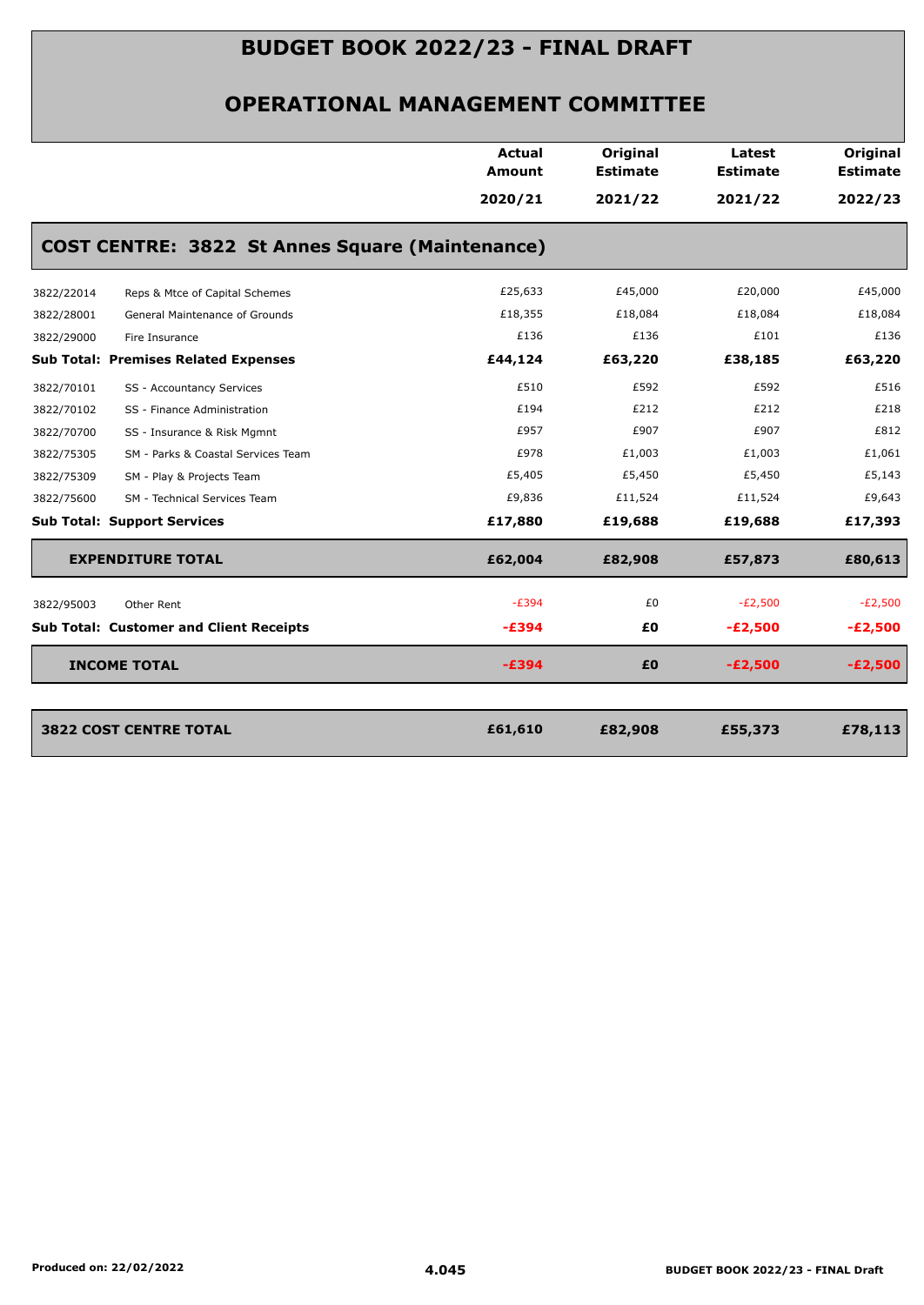|            |                                                     | <b>Actual</b><br>Amount | Original<br><b>Estimate</b> | Latest<br><b>Estimate</b> | Original<br><b>Estimate</b> |
|------------|-----------------------------------------------------|-------------------------|-----------------------------|---------------------------|-----------------------------|
|            |                                                     | 2020/21                 | 2021/22                     | 2021/22                   | 2022/23                     |
|            | COST CENTRE: 4165 Street Seats, Name Plates & Signs |                         |                             |                           |                             |
| 4165/40400 | Purchase of Street Seats                            | £417                    | £3,000                      | £3,000                    | £3,000                      |
| 4165/40401 | <b>Street Nameplates</b>                            | £1,153                  | £2,500                      | £2,500                    | £2,500                      |
| 4165/40402 | <b>Street Signs</b>                                 | £0                      | £2,000                      | £2,000                    | £2,000                      |
|            | <b>Sub Total: Supplies and Services</b>             | £1,570                  | £7,500                      | £7,500                    | £7,500                      |
| 4165/70101 | SS - Accountancy Services                           | £510                    | £592                        | £592                      | £516                        |
| 4165/70102 | SS - Finance Administration                         | £364                    | £398                        | £398                      | £409                        |
| 4165/70602 | SS - Local Land & Property Gazetteer                | £11,461                 | £12,723                     | £12,723                   | £12,143                     |
| 4165/75305 | SM - Parks & Coastal Services Team                  | £1,901                  | £1,949                      | £1,949                    | £2,799                      |
| 4165/75309 | SM - Play & Projects Team                           | £5,405                  | £5,450                      | £5,450                    | £5,143                      |
| 4165/75600 | SM - Technical Services Team                        | £2,634                  | £3,666                      | £3,666                    | £3,638                      |
|            | <b>Sub Total: Support Services</b>                  | £22,275                 | £24,778                     | £24,778                   | £24,648                     |
|            | <b>EXPENDITURE TOTAL</b>                            | £23,845                 | £32,278                     | £32,278                   | £32,148                     |
|            |                                                     |                         |                             |                           |                             |
|            | <b>4165 COST CENTRE TOTAL</b>                       | £23,845                 | £32,278                     | £32,278                   | £32,148                     |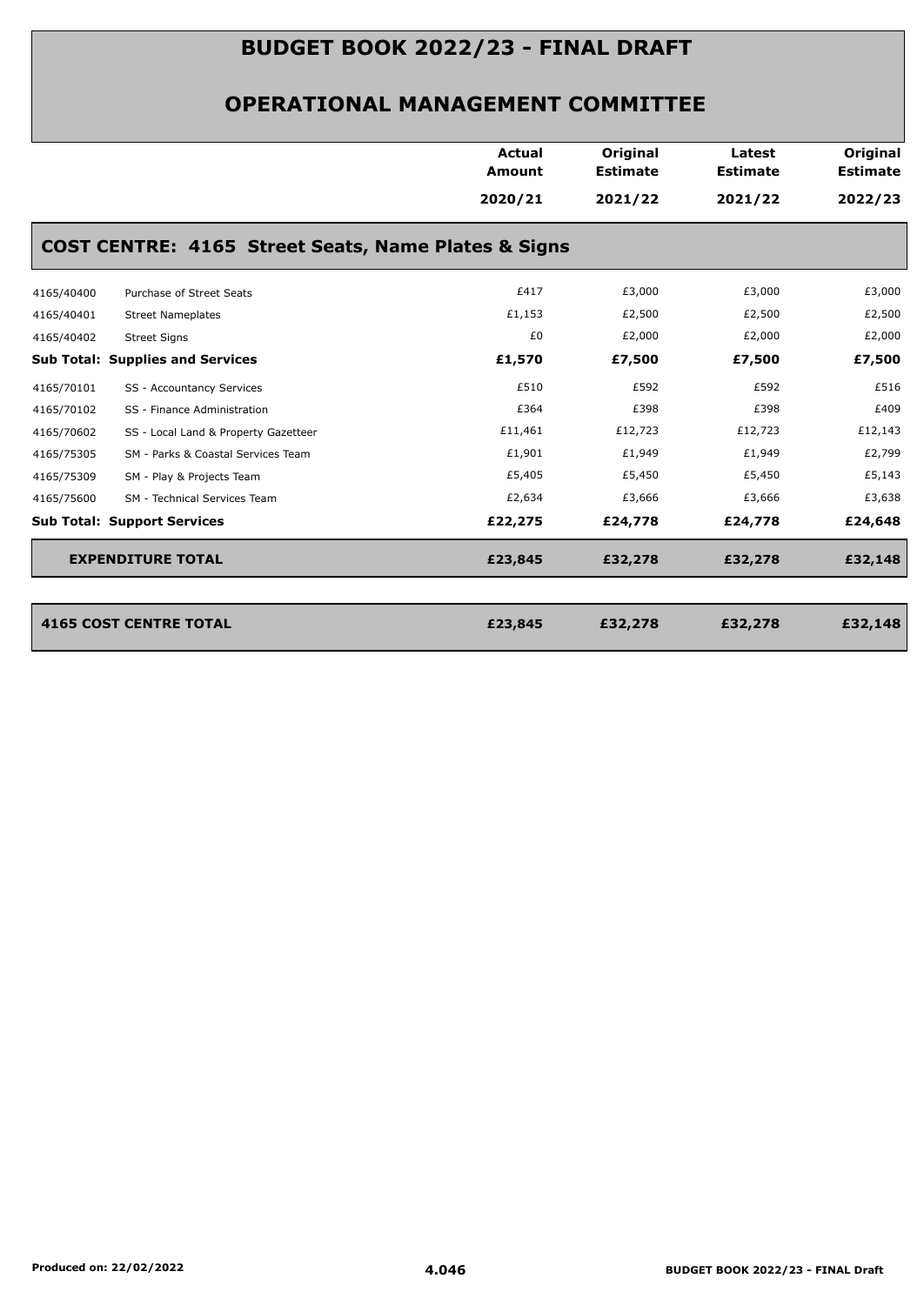|                                    |                                                 | <b>Actual</b><br><b>Amount</b> | Original<br><b>Estimate</b> | Latest<br><b>Estimate</b> | Original<br><b>Estimate</b> |
|------------------------------------|-------------------------------------------------|--------------------------------|-----------------------------|---------------------------|-----------------------------|
|                                    |                                                 | 2020/21                        | 2021/22                     | 2021/22                   | 2022/23                     |
|                                    | <b>COST CENTRE: 4175 Highways and Footways</b>  |                                |                             |                           |                             |
| 4175/22002                         | Other General Repairs and Mtce                  | £1,800                         | £0                          | £0                        | £0                          |
| 4175/22018                         | Cycle Stands                                    | £0                             | £800                        | £800                      | £800                        |
|                                    | <b>Sub Total: Premises Related Expenses</b>     | £1,800                         | £800                        | £800                      | £800                        |
| 4175/40100                         | Purchase of Equipment                           | £0                             | £750                        | £750                      | £750                        |
|                                    | <b>Sub Total: Supplies and Services</b>         | £0                             | £750                        | £750                      | £750                        |
| 4175/70101                         | SS - Accountancy Services                       | £510                           | £592                        | £592                      | £516                        |
| 4175/70102                         | SS - Finance Administration                     | £24                            | £27                         | £27                       | £27                         |
| 4175/70601                         | SS - Legal Services Team                        | £1,405                         | £1,539                      | £1,539                    | £1,559                      |
| 4175/75305                         | SM - Parks & Coastal Services Team              | £489                           | £501                        | £501                      | £530                        |
| 4175/75309                         | SM - Play & Projects Team                       | £5,405                         | £5,450                      | £5,450                    | £5,143                      |
| 4175/75600                         | SM - Technical Services Team                    | £24,281                        | £27,593                     | £27,593                   | £21,697                     |
| <b>Sub Total: Support Services</b> |                                                 | £32,114                        | £35,702                     | £35,702                   | £29,472                     |
| 4175/83001                         | Rev Exp funded from Capital                     | £51,500                        | £0                          | £0                        | £0                          |
|                                    | <b>Sub Total: Deprctn and Impairment Losses</b> | £51,500                        | £0                          | £0                        | £0                          |
|                                    | <b>EXPENDITURE TOTAL</b>                        | £85,414                        | £37,252                     | £37,252                   | £31,022                     |
| <b>INCOME TOTAL</b>                |                                                 | £0                             | £0                          | £0                        | £0                          |
|                                    |                                                 |                                |                             |                           |                             |
|                                    | <b>4175 COST CENTRE TOTAL</b>                   | £85,414                        | £37,252                     | £37,252                   | £31,022                     |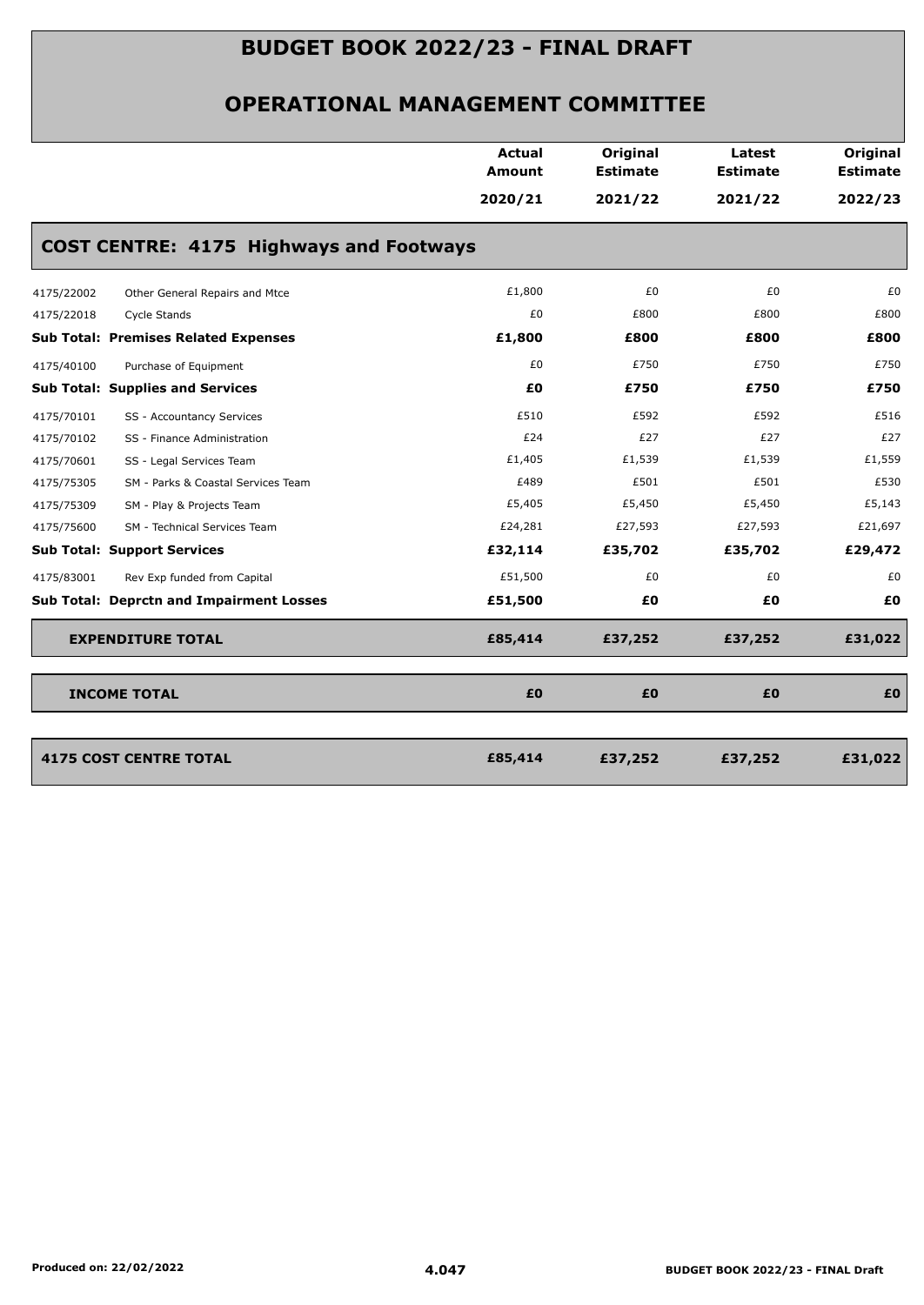|            |                                                   | <b>Actual</b><br><b>Amount</b> | Original<br><b>Estimate</b> | Latest<br><b>Estimate</b> | Original<br><b>Estimate</b> |
|------------|---------------------------------------------------|--------------------------------|-----------------------------|---------------------------|-----------------------------|
|            |                                                   | 2020/21                        | 2021/22                     | 2021/22                   | 2022/23                     |
|            | <b>COST CENTRE: 7050 Property Management Team</b> |                                |                             |                           |                             |
| 7050/10000 | Salaries - Basic Pay                              | £58,760                        | £83,300                     | £83,300                   | £90,009                     |
| 7050/10021 | Salaries - Overtime (1.0)                         | £1,363                         | £0                          | £0                        | £0                          |
| 7050/10041 | Salaries - Sickness Pay                           | £12,211                        | £0                          | £0                        | £0                          |
| 7050/10098 | IFRS - Accrued Annual/Flexi Leave Adj             | $-E31$                         | £0                          | £0                        | £0                          |
| 7050/11000 | National Insurance                                | £5,125                         | £5,150                      | £5,150                    | £5,806                      |
| 7050/12000 | Pension Costs (Employer Contrbtn)                 | £9,775                         | £7,007                      | £7,007                    | £7,199                      |
| 7050/12001 | Pension - Deficit Reduction Costs                 | £1,226                         | £1,755                      | £1,755                    | £1,751                      |
| 7050/12021 | Actuarial Valn Adjustments (3 year)               | $-E878$                        | £0                          | £0                        | £0                          |
| 7050/12099 | IAS 19 Adjustments                                | £6,084                         | £0                          | £0                        | £0                          |
| 7050/17005 | Professional Training                             | £626                           | £0                          | £0                        | £0                          |
| 7050/18000 | <b>Medical Examinations</b>                       | £687                           | £0                          | £0                        | £0                          |
| 7050/18005 | Professional Body Subscription                    | £1,639                         | £0                          | £0                        | £0                          |
| 7050/18100 | Insurance - Employers Liability                   | £574                           | £574                        | £309                      | £574                        |
|            | <b>Sub Total: Employees</b>                       | £97,161                        | £97,786                     | £97,521                   | £105,339                    |
| 7050/35000 | <b>Essential User Allowance</b>                   | £963                           | £964                        | £964                      | £964                        |
| 7050/35001 | Car Mileage Allowance                             | £29                            | £0                          | £0                        | £0                          |
|            | <b>Sub Total: Transport Related Expenses</b>      | £992                           | £964                        | £964                      | £964                        |
| 7050/40100 | Purchase of Equipment                             | £25,959                        | £6,000                      | £6,000                    | £6,000                      |
| 7050/42101 | Photocopying Charges                              | £44                            | £60                         | £60                       | £60                         |
| 7050/42200 | Stationery                                        | £33                            | £0                          | £0                        | £0                          |
| 7050/42300 | Books and Periodicals                             | £374                           | £150                        | £150                      | £150                        |
| 7050/42609 | Lease Negotiations                                | £3,709                         | £4,000                      | £4,000                    | £4,000                      |
| 7050/42610 | <b>Rent Reviews</b>                               | £0                             | £2,500                      | £2,500                    | £2,500                      |
| 7050/42613 | Surveys / Valuation Fees                          | £17,886                        | £15,000                     | £15,000                   | £15,000                     |
| 7050/43000 | Postage                                           | £133                           | £0                          | £0                        | £0                          |
| 7050/43103 | Mobile Phones - Calls/Rental                      | £144                           | £0                          | £0                        | £0                          |
| 7050/46106 | Insurance - Public Liability                      | £1,680                         | £1,465                      | £1,073                    | £1,465                      |
|            | <b>Sub Total: Supplies and Services</b>           | £49,962                        | £29,175                     | £28,783                   | £29,175                     |
| 7050/70101 | SS - Accountancy Services                         | £1,424                         | £1,507                      | £1,507                    | £1,558                      |
| 7050/70102 | SS - Finance Administration                       | £98                            | £99                         | £99                       | £103                        |
| 7050/70103 | SS - Internal Audit                               | £2,782                         | £5,781                      | £5,781                    | £5,858                      |
| 7050/70200 | SS - Computer Services                            | £2,702                         | £4,426                      | £4,426                    | £3,920                      |
| 7050/70300 | SS - Human Resources                              | £4,996                         | £5,203                      | £5,203                    | £4,235                      |
| 7050/70301 | SS - Payroll Administration                       | £397                           | £499                        | £499                      | £409                        |
| 7050/70400 | SS - Property Management Team                     | £460                           | £408                        | £408                      | £498                        |
| 7050/70500 | SS - Accommodation - Town Hall                    | £2,457                         | £3,042                      | £3,042                    | £2,984                      |
| 7050/70902 | SS - Customer Service Assistants                  | £1,922                         | £1,696                      | £1,696                    | £2,301                      |
| 7050/71100 | SS - Customer Service Specialists                 | £2,057                         | £2,091                      | £2,091                    | £2,276                      |
| 7050/75403 | SM - Corporate Safety                             | £847                           | £895                        | £895                      | £729                        |
| 7050/75409 | SS - Procurement                                  | £0                             | £0                          | £0                        | £1,306                      |
| 7050/75504 | SM - Development Services Mgt Team                | £2,265                         | £5,546                      | £5,546                    | £0                          |
| 7050/75600 | SM - Technical Services Team                      | £15,380                        | £20,216                     | £20,216                   | £13,270                     |
|            | <b>Sub Total: Support Services</b>                | £37,787                        | £51,409                     | £51,409                   | £39,447                     |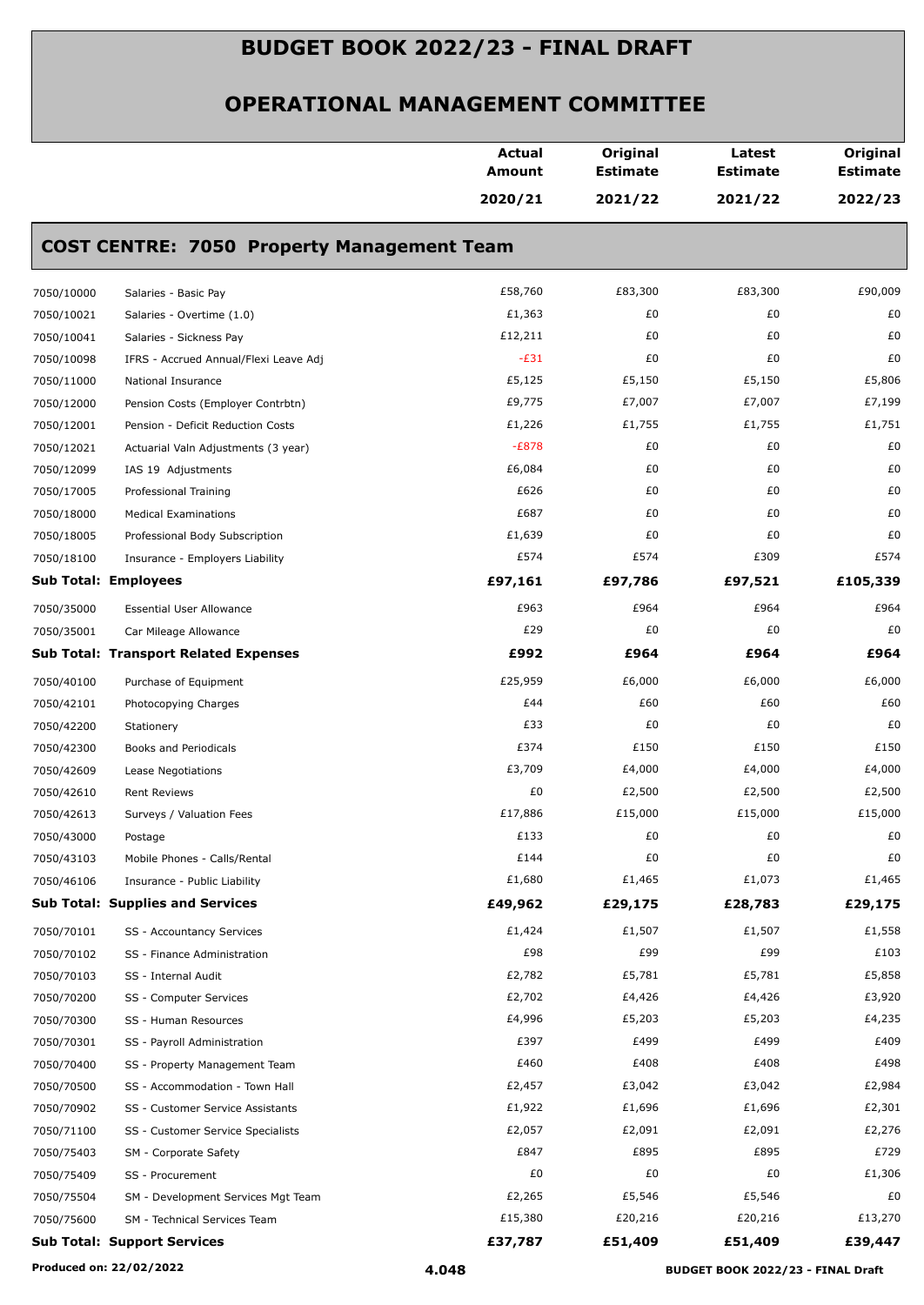|                                                | Actual<br><b>Amount</b> | Original<br><b>Estimate</b> | Latest<br><b>Estimate</b> | Original<br><b>Estimate</b> |
|------------------------------------------------|-------------------------|-----------------------------|---------------------------|-----------------------------|
|                                                | 2020/21                 | 2021/22                     | 2021/22                   | 2022/23                     |
| <b>EXPENDITURE TOTAL</b>                       | £185,902                | £179,334                    | £178,677                  | £174,925                    |
| Miscellaneous Income<br>7050/94406             | $-E2,985$               | £0                          | $-E9,000$                 | £0                          |
| <b>Sub Total: Customer and Client Receipts</b> | $-E2,985$               | £0                          | $-£9,000$                 | £0                          |
| 7050/99000<br>Support Service Recharge         | $-E182,917$             | $-E179,334$                 | $-E179,334$               | $-E174,925$                 |
| Sub Total: Recharge Income                     | $-£182,917$             | $-£179,334$                 | $-£179,334$               | $-£174,925$                 |
| <b>INCOME TOTAL</b>                            | $-£185,902$             | $-£179,334$                 | $-£188,334$               | $-£174,925$                 |
| <b>7050 COST CENTRE TOTAL</b>                  | £0                      | £0                          | $-£9,657$                 | £0                          |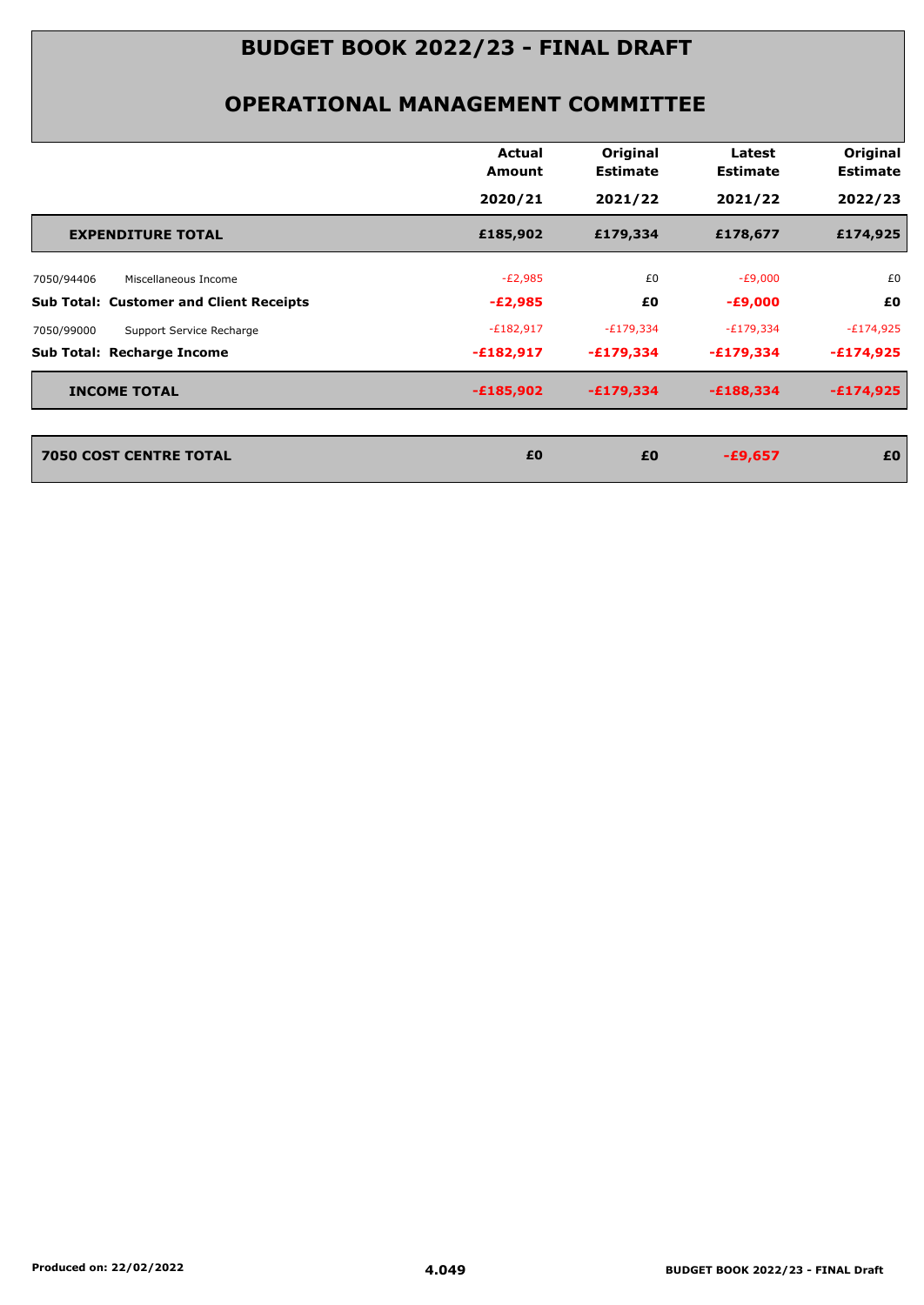|                             |                                                | <b>Actual</b><br>Amount | Original<br><b>Estimate</b> | Latest<br><b>Estimate</b> | Original<br><b>Estimate</b> |
|-----------------------------|------------------------------------------------|-------------------------|-----------------------------|---------------------------|-----------------------------|
|                             |                                                | 2020/21                 | 2021/22                     | 2021/22                   | 2022/23                     |
|                             | COST CENTRE: 7700 Tech Serv - Eng & Bldng Team |                         |                             |                           |                             |
| 7700/10000                  | Salaries - Basic Pay                           | £274,524                | £316,307                    | £316,307                  | £277,106                    |
| 7700/10021                  | Salaries - Overtime (1.0)                      | £3,500                  | £0                          | £0                        | £0                          |
| 7700/10033                  | Salary Sacrifice - Leave Redctn                | $-E2,016$               | £0                          | £0                        | £0                          |
| 7700/10041                  | Salaries - Sickness Pay                        | £4,398                  | £0                          | £0                        | £0                          |
| 7700/10098                  | IFRS - Accrued Annual/Flexi Leave Adj          | $-E67$                  | £0                          | £0                        | £0                          |
| 7700/11000                  | National Insurance                             | £31,686                 | £32,539                     | £32,539                   | £31,129                     |
| 7700/12000                  | Pension Costs (Employer Contrbtn)              | £57,090                 | £48,079                     | £48,079                   | £42,120                     |
| 7700/12001                  | Pension - Deficit Reduction Costs              | £7,134                  | £5,681                      | £5,681                    | £5,670                      |
| 7700/12021                  | Actuarial Valn Adjustments (3 year)            | $-£5,316$               | £0                          | £0                        | £0                          |
| 7700/12099                  | IAS 19 Adjustments                             | £35,399                 | £0                          | £0                        | £0                          |
| 7700/14001                  | First Aid Allowance                            | £6                      | £0                          | £0                        | £0                          |
| 7700/14008                  | Mobile Phone Allowance                         | £450                    | £0                          | £0                        | £0                          |
| 7700/18004                  | Misc Occupational Health Costs                 | £370                    | £0                          | £0                        | £0                          |
| 7700/18100                  | Insurance - Employers Liability                | £1,859                  | £1,859                      | £1,173                    | £1,859                      |
| <b>Sub Total: Employees</b> |                                                | £409,016                | £404,465                    | £403,779                  | £357,884                    |
| 7700/34001                  | Oth Public Trspt Csts - Offcrs                 | £9                      | £81                         | £81                       | £81                         |
| 7700/35000                  | <b>Essential User Allowance</b>                | £4,334                  | £2,890                      | £2,890                    | £2,890                      |
| 7700/35001                  | Car Mileage Allowance                          | £303                    | £1,500                      | £1,500                    | £1,500                      |
|                             | <b>Sub Total: Transport Related Expenses</b>   | £4,646                  | £4,471                      | £4,471                    | £4,471                      |
|                             |                                                | £87                     | £100                        | £100                      | £100                        |
| 7700/40100                  | Purchase of Equipment                          | £0                      | £200                        | £200                      | £200                        |
| 7700/40104                  | Surveying Equipment                            |                         | £100                        |                           |                             |
| 7700/41600                  | Protective Clothing Prchse/Rep                 | £12                     |                             | £100                      | £100                        |
| 7700/42000                  | Printing                                       | £0                      | £250                        | £250                      | £250                        |
| 7700/42101                  | Photocopying Charges                           | £1,401                  | £1,896                      | £1,896                    | £1,896                      |
| 7700/42200                  | Stationery                                     | £37                     | £50                         | £50                       | £50                         |
| 7700/42600                  | <b>Consultants Fees</b>                        | £4,575                  | £4,000                      | £4,000                    | £4,000                      |
| 7700/43000                  | Postage                                        | £15                     | £407                        | £407                      | £407                        |
| 7700/43103                  | Mobile Phones - Calls/Rental                   | £547                    | £25                         | £25                       | £25                         |
| 7700/43503                  | Computer - Program Licnce Chgs                 | £1,401                  | £1,000                      | £1,000                    | £1,000                      |
| 7700/45300                  | Subscrptns and Levies General                  | £1,540<br>£5,439        | £0<br>£4,744                | £0                        | £0<br>£4,744                |
| 7700/46106                  | Insurance - Public Liability                   |                         | £0                          | £4,075                    |                             |
| 7700/46901                  | Miscellaneous Expenses                         | £1,117                  |                             | £0                        | £0                          |
| 7700/46923                  | <b>Energy Reduction Measures</b>               | £230                    | £1,000                      | £1,000                    | £1,000                      |
|                             | <b>Sub Total: Supplies and Services</b>        | £16,401                 | £13,772                     | £13,103                   | £13,772                     |
| 7700/70101                  | SS - Accountancy Services                      | £922                    | £976                        | £976                      | £870                        |
| 7700/70102                  | SS - Finance Administration                    | £255                    | £256                        | £256                      | £268                        |
| 7700/70200                  | SS - Computer Services                         | £10,810                 | £26,322                     | £26,322                   | £23,744                     |
| 7700/70300                  | SS - Human Resources                           | £6,423                  | £6,695                      | £6,695                    | £5,647                      |
| 7700/70301                  | SS - Payroll Administration                    | £509                    | £644                        | £644                      | £545                        |
| 7700/70400                  | SS - Property Management Team                  | £3,105                  | £2,756                      | £2,756                    | £1,560                      |
| 7700/70500                  | SS - Accommodation - Town Hall                 | £16,584                 | £20,533                     | £20,533                   | £9,344                      |
| 7700/70902                  | SS - Customer Service Assistants               | £1,922                  | £1,696                      | £1,696                    | £2,301                      |
| 7700/71100                  | SS - Customer Service Specialists              | £2,057                  | £2,091                      | £2,091                    | £2,276                      |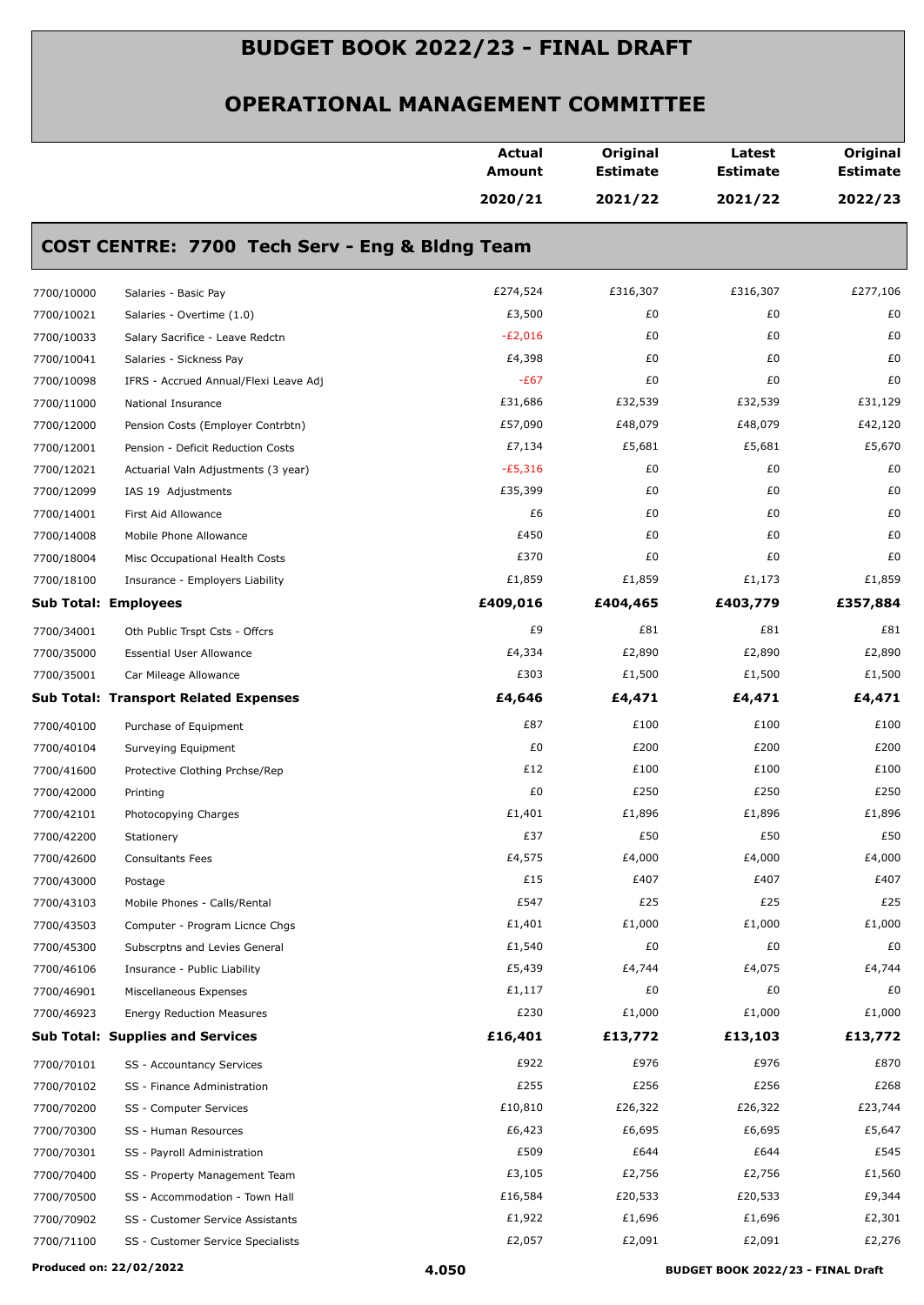|                                                  | Actual<br>Amount | Original<br><b>Estimate</b> | Latest<br><b>Estimate</b> | Original<br><b>Estimate</b> |
|--------------------------------------------------|------------------|-----------------------------|---------------------------|-----------------------------|
|                                                  | 2020/21          | 2021/22                     | 2021/22                   | 2022/23                     |
| SM - Corporate Safety<br>7700/75403              | £1,089           | £1,152                      | £1,152                    | £972                        |
| 7700/75409<br>SS - Procurement                   | £0               | £0                          | £0                        | £1,306                      |
| 7700/75502<br>SM - Planning Policy Team          | £2,379           | £2,087                      | £2,087                    | £1,985                      |
| 7700/75504<br>SM - Development Services Mgt Team | £2,265           | £2,218                      | £2,218                    | £0                          |
| <b>Sub Total: Support Services</b>               | £48,320          | £67,426                     | £67,426                   | £50,818                     |
| <b>EXPENDITURE TOTAL</b>                         | £478,383         | £490,134                    | £488,779                  | £426,945                    |
| 7700/99000<br>Support Service Recharge           | $-E478,383$      | $-E490,134$                 | $-E490,134$               | $-E426,945$                 |
| Sub Total: Recharge Income                       | $-£478,383$      | $-£490,134$                 | $-£490,134$               | $-£426,945$                 |
| <b>INCOME TOTAL</b>                              | $-£478,383$      | $-£490,134$                 | $-£490,134$               | $-£426,945$                 |
|                                                  |                  |                             |                           |                             |
| 7700 COST CENTRE TOTAL                           | £0               | £0                          | $-£1,355$                 | £0                          |
|                                                  |                  |                             |                           |                             |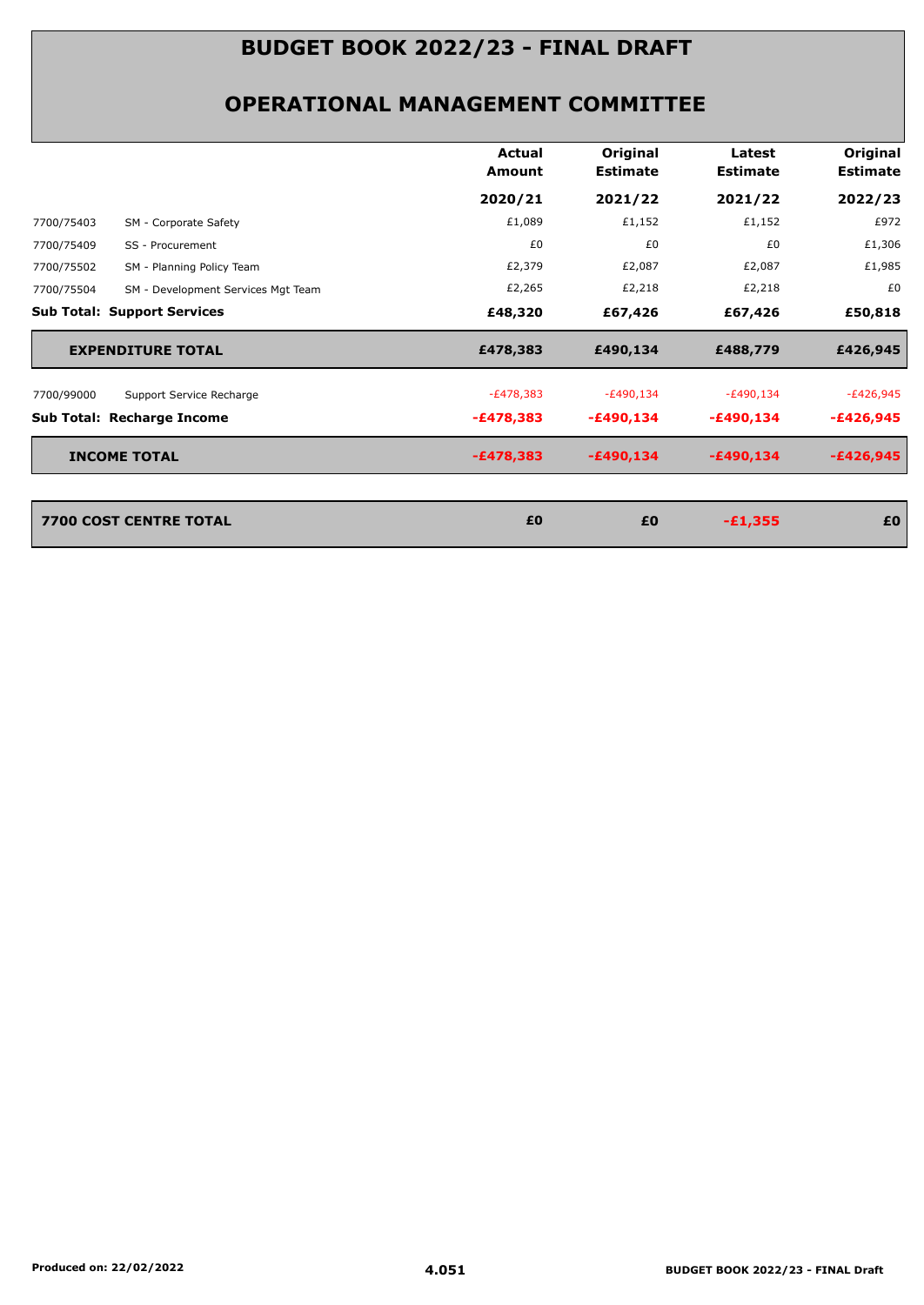|            |                                                 | <b>Actual</b><br>Amount | Original<br><b>Estimate</b> | Latest<br><b>Estimate</b> | Original<br><b>Estimate</b> |
|------------|-------------------------------------------------|-------------------------|-----------------------------|---------------------------|-----------------------------|
|            |                                                 | 2020/21                 | 2021/22                     | 2021/22                   | 2022/23                     |
|            | COST CENTRE: 7806 Depot - Snowdon Road          |                         |                             |                           |                             |
| 7806/20004 | Alarms Maintenance                              | £3,242                  | £190                        | £1,670                    | £1,670                      |
| 7806/20103 | Other Miscellaneous Repairs                     | £7,782                  | £7,500                      | £7,500                    | £8,000                      |
| 7806/22009 | Fire Extinguisher Maintenance                   | £590                    | £0                          | £752                      | £755                        |
| 7806/22500 | Electricity                                     | £7,502                  | £7,500                      | £7,500                    | £7,500                      |
| 7806/22501 | Gas                                             | £835                    | £2,000                      | £2,000                    | £2,000                      |
| 7806/22502 | Heating Oil                                     | £4,169                  | £4,500                      | £4,500                    | £4,500                      |
| 7806/23500 | <b>Business Rates</b>                           | £23,578                 | £23,631                     | £23,631                   | £23,631                     |
| 7806/24000 | Water Charges-Metered                           | £1,583                  | £500                        | £500                      | £500                        |
| 7806/24001 | Sewerage and Envnmntl Svces                     | £2,792                  | £3,308                      | £3,308                    | £3,308                      |
| 7806/26500 | Window Cleaning by Contractor                   | £280                    | £0                          | £0                        | £0                          |
| 7806/26501 | Office Cleaning by Contractor                   | £10,541                 | £8,100                      | £8,100                    | £8,100                      |
| 7806/27001 | <b>Trade Refuse Collection</b>                  | £10,883                 | £11,500                     | £14,000                   | £14,000                     |
| 7806/29000 | Fire Insurance                                  | £1,050                  | £1,050                      | £785                      | £1,050                      |
|            | <b>Sub Total: Premises Related Expenses</b>     | £74,826                 | £69,779                     | £74,246                   | £75,014                     |
| 7806/40505 | Sanitary Bins                                   | £427                    | £0                          | £0                        | £0                          |
| 7806/41003 | <b>Water Coolers</b>                            | £0                      | £0                          | £478                      | £480                        |
| 7806/42500 | <b>Security Services</b>                        | £0                      | £1,580                      | £1,580                    | £1,580                      |
| 7806/42603 | Other Fees                                      | £3,815                  | £12,735                     | £12,735                   | £12,735                     |
| 7806/46101 | Insurance - All Risks                           | £0                      | £0                          | £1,219                    | £0                          |
|            | <b>Sub Total: Supplies and Services</b>         | £4,242                  | £14,315                     | £16,012                   | £14,795                     |
| 7806/70101 | SS - Accountancy Services                       | £501                    | £582                        | £582                      | £507                        |
| 7806/70102 | SS - Finance Administration                     | £898                    | £982                        | £982                      | £1,008                      |
| 7806/75600 | SM - Technical Services Team                    | £3,495                  | £4,568                      | £4,568                    | £4,623                      |
|            | <b>Sub Total: Support Services</b>              | £4,894                  | £6,132                      | £6,132                    | £6,138                      |
| 7806/80000 | Capital Charges - Depreciation                  | £22,622                 | £25,834                     | £25,834                   | £25,834                     |
|            | <b>Sub Total: Deprctn and Impairment Losses</b> | £22,622                 | £25,834                     | £25,834                   | £25,834                     |
|            | <b>EXPENDITURE TOTAL</b>                        | £106,585                | £116,060                    | £122,224                  | £121,781                    |
| 7806/99000 | Support Service Recharge                        | $-E106,585$             | $-£116,060$                 | $-E116,060$               | $-E121,781$                 |
|            | Sub Total: Recharge Income                      | $-£106,585$             | $-£116,060$                 | $-£116,060$               | $-£121,781$                 |
|            | <b>INCOME TOTAL</b>                             | $-£106,585$             | $-£116,060$                 | $-£116,060$               | $-£121,781$                 |
|            | <b>7806 COST CENTRE TOTAL</b>                   | £0                      | £0                          | £6,164                    | £0                          |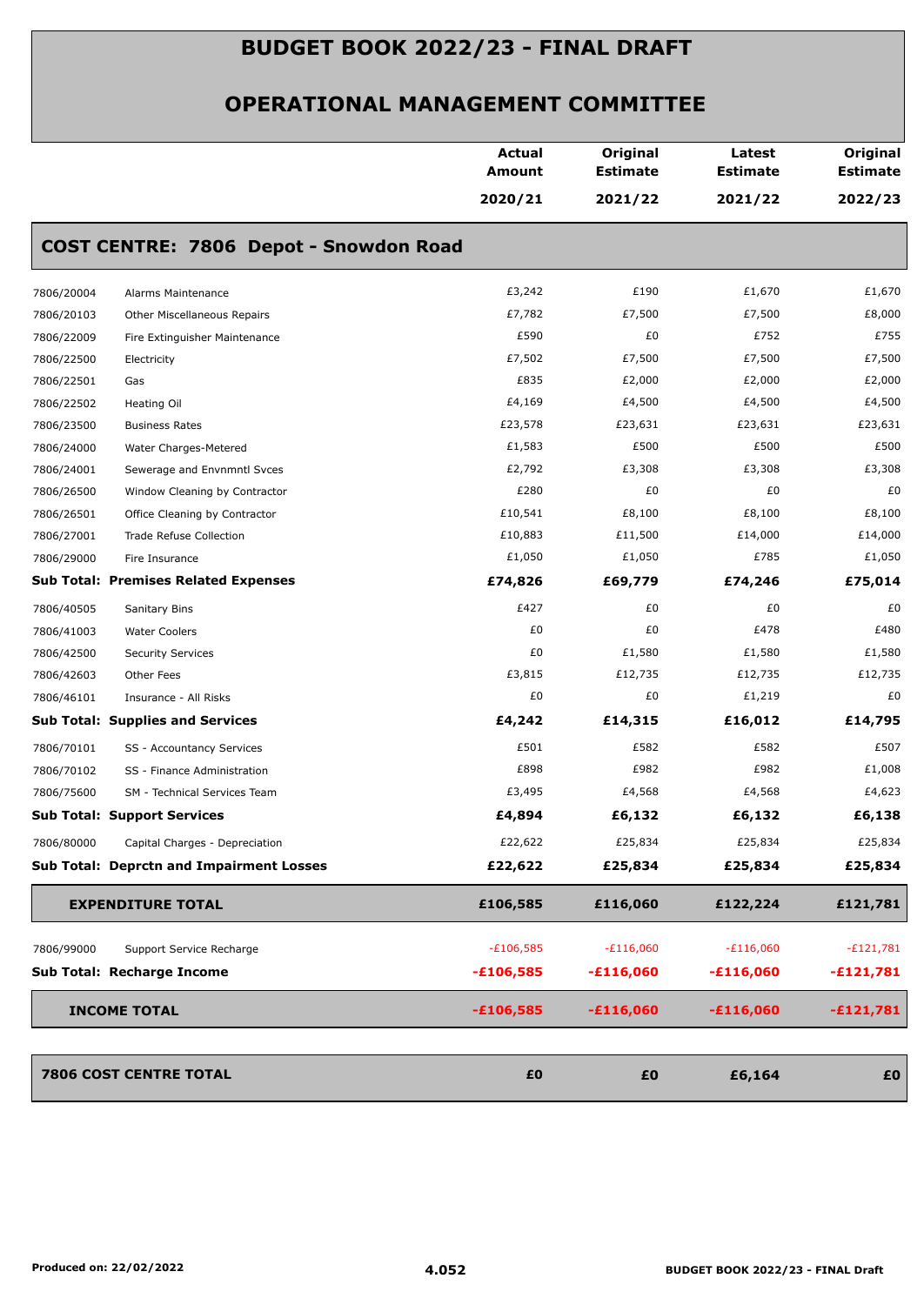|            |                                                   | <b>Actual</b><br><b>Amount</b> | Original<br><b>Estimate</b> | Latest<br><b>Estimate</b> | Original<br><b>Estimate</b> |
|------------|---------------------------------------------------|--------------------------------|-----------------------------|---------------------------|-----------------------------|
|            |                                                   | 2020/21                        | 2021/22                     | 2021/22                   | 2022/23                     |
|            | <b>COST CENTRE: 3258 Cemetery and Crematorium</b> |                                |                             |                           |                             |
| 3258/10000 | Salaries - Basic Pay                              | £182,508                       | £209,494                    | £209,494                  | £208,320                    |
| 3258/10021 | Salaries - Overtime (1.0)                         | £2,875                         | £0                          | £0                        | £0                          |
| 3258/10022 | Salaries - Overtime (1.5)                         | £3,008                         | £158                        | £158                      | £158                        |
| 3258/10023 | Salaries - Overtime (2.0)                         | £2,549                         | £0                          | £0                        | £0                          |
| 3258/10041 | Salaries - Sickness Pay                           | £9,931                         | £0                          | £0                        | £0                          |
| 3258/10071 | Salaries - Honorarium                             | £3,160                         | £0                          | £0                        | £0                          |
| 3258/10098 | IFRS - Accrued Annual/Flexi Leave Adj             | $-E9$                          | £0                          | £0                        | £0                          |
| 3258/11000 | National Insurance                                | £18,874                        | £19,213                     | £19,213                   | £20,776                     |
| 3258/12000 | Pension Costs (Employer Contrbtn)                 | £31,775                        | £31,843                     | £31,843                   | £32,878                     |
| 3258/12001 | Pension - Deficit Reduction Costs                 | £3,985                         | £4,259                      | £4,259                    | £4,251                      |
| 3258/12021 | Actuarial Valn Adjustments (3 year)               | $-E2,853$                      | £0                          | £0                        | £0                          |
| 3258/12099 | IAS 19 Adjustments                                | £19,775                        | £0                          | £0                        | £0                          |
| 3258/13000 | Agency Staff                                      | £70,730                        | £10,443                     | £33,943                   | £10,443                     |
| 3258/14001 | First Aid Allowance                               | £312                           | £0                          | £0                        | £0                          |
| 3258/18004 | Misc Occupational Health Costs                    | £972                           | £0                          | £0                        | £0                          |
| 3258/18100 | Insurance - Employers Liability                   | £1,394                         | £1,394                      | £777                      | £1,394                      |
|            | <b>Sub Total: Employees</b>                       | £348,986                       | £276,804                    | £299,687                  | £278,220                    |
| 3258/20004 | Alarms Maintenance                                | £1,384                         | £1,100                      | £1,600                    | £1,600                      |
| 3258/20103 | Other Miscellaneous Repairs                       | £25,970                        | £5,700                      | £5,700                    | £10,000                     |
| 3258/22006 | Contract Repair and Mtce                          | £64,988                        | £60,000                     | £60,000                   | £60,000                     |
| 3258/22008 | Seats                                             | £0                             | £250                        | £250                      | £250                        |
| 3258/22009 | Fire Extinguisher Maintenance                     | £386                           | £0                          | £205                      | £205                        |
| 3258/22013 | Drives and Paths                                  | £39,522                        | £20,000                     | £20,000                   | £20,000                     |
| 3258/22019 | Gravestone Repairs                                | £3,756                         | £7,500                      | £7,500                    | £7,500                      |
| 3258/22020 | Premises Monitoring Costs                         | £1,346                         | £2,500                      | £2,500                    | £2,500                      |
| 3258/22500 | Electricity                                       | £15,043                        | £10,700                     | £10,700                   | £10,700                     |
| 3258/22501 | Gas                                               | £25,906                        | £22,500                     | £22,500                   | £22,500                     |
| 3258/23500 | <b>Business Rates</b>                             | £52,224                        | £52,500                     | £52,500                   | £52,500                     |
| 3258/24000 | Water Charges-Metered                             | £654                           | £1,200                      | £1,200                    | £1,200                      |
| 3258/25001 | Crematorium Furnace Repairs                       | £24,890                        | £2,500                      | £2,500                    | £2,500                      |
| 3258/26500 | Window Cleaning by Contractor                     | £155                           | £0                          | £0                        | £0                          |
| 3258/27001 | Trade Refuse Collection                           | £4,154                         | £3,200                      | £3,200                    | £3,200                      |
| 3258/28001 | General Maintenance of Grounds                    | £9,828                         | £9,824                      | £9,824                    | £9,824                      |
| 3258/28032 | Grounds Maintenance Materials                     | £4,065                         | £3,721                      | £3,721                    | £3,721                      |
| 3258/28033 | Miscellaneous Materials                           | £11,574                        | £1,375                      | £1,375                    | £1,375                      |
| 3258/29000 | Fire Insurance                                    | £1,082                         | £1,082                      | £808                      | £1,082                      |
|            | <b>Sub Total: Premises Related Expenses</b>       | £286,926                       | £205,652                    | £206,083                  | £210,657                    |
| 3258/31250 | Mtce - Cemetery Plant                             | £2,110                         | £5,000                      | £5,000                    | £5,000                      |
| 3258/32000 | Rech - Vehicle and Plant Costs                    | £10,354                        | £9,436                      | £9,436                    | £5,869                      |
| 3258/33001 | Hire of Plant                                     | £0                             | £1,000                      | £1,000                    | £1,000                      |
| 3258/35001 | Car Mileage Allowance                             | £0                             | £300                        | £300                      | £300                        |
|            | <b>Sub Total: Transport Related Expenses</b>      | £12,464                        | £15,736                     | £15,736                   | £12,169                     |
| 3258/40100 | Purchase of Equipment                             | £2,064                         | £2,500                      | £5,500                    | £2,500                      |
|            |                                                   |                                |                             |                           |                             |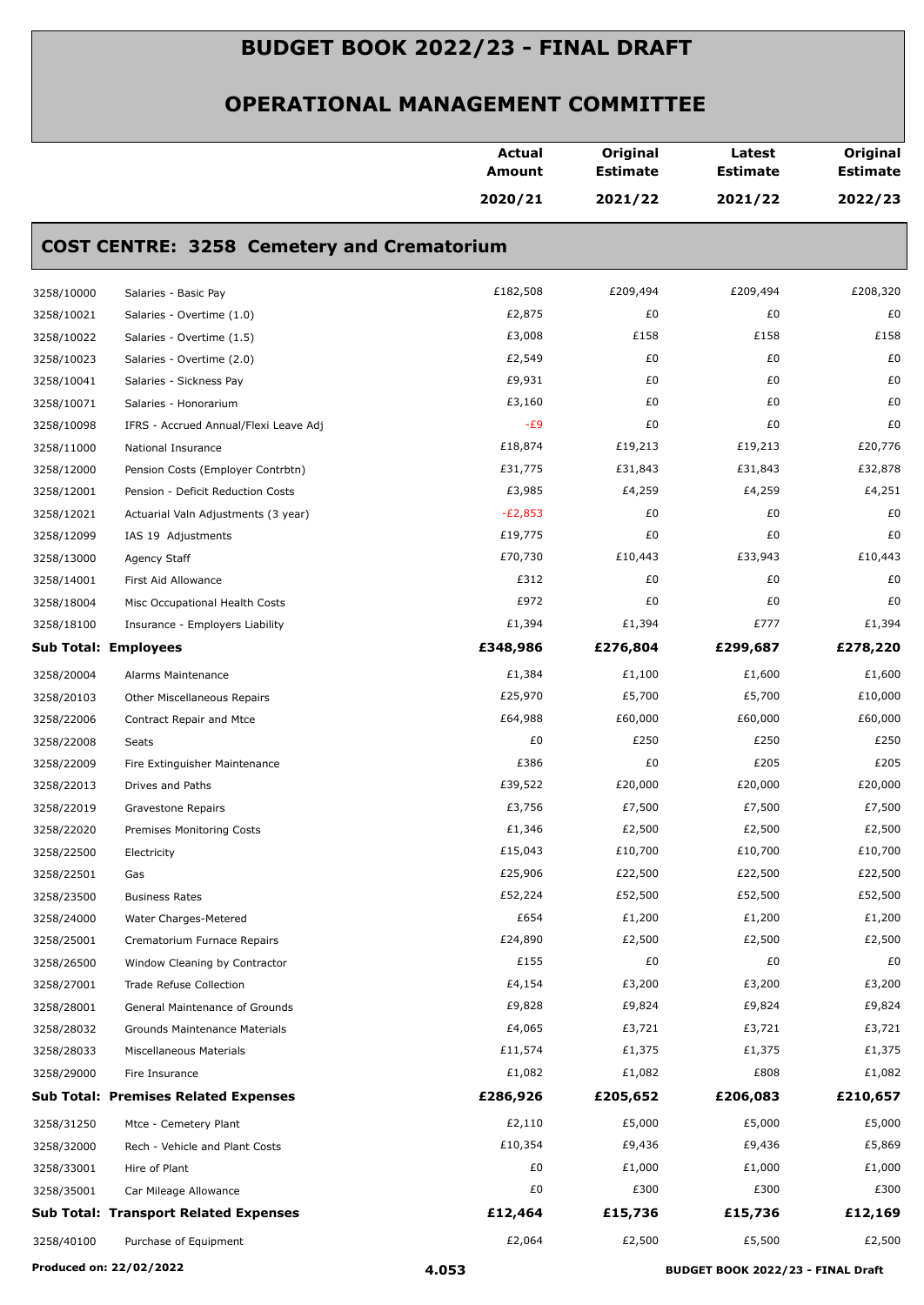|            |                                                 | <b>Actual</b><br><b>Amount</b> | Original<br><b>Estimate</b> | Latest<br><b>Estimate</b> | Original<br><b>Estimate</b> |
|------------|-------------------------------------------------|--------------------------------|-----------------------------|---------------------------|-----------------------------|
|            |                                                 | 2020/21                        | 2021/22                     | 2021/22                   | 2022/23                     |
| 3258/40101 | Prchse of Tools and Implements                  | £1,301                         | £2,580                      | £2,580                    | £2,580                      |
| 3258/40500 | <b>Cleaning Materials</b>                       | £537                           | £430                        | £430                      | £430                        |
| 3258/40501 | Domestic Equipment                              | £57                            | £40                         | £40                       | £40                         |
| 3258/40502 | Paper Towels                                    | £204                           | £150                        | £150                      | £150                        |
| 3258/40503 | Toilet Rolls                                    | £117                           | £200                        | £200                      | £200                        |
| 3258/40800 | <b>Medical Requisites</b>                       | £0                             | £50                         | £50                       | £50                         |
| 3258/41003 | <b>Water Coolers</b>                            | £350                           | £0                          | £264                      | £265                        |
| 3258/41600 | Protective Clothing Prchse/Rep                  | £1,866                         | £1,100                      | £1,100                    | £1,100                      |
| 3258/42000 | Printing                                        | £2,193                         | £1,975                      | £1,975                    | £1,975                      |
| 3258/42101 | Photocopying Charges                            | £96                            | £130                        | £130                      | £130                        |
| 3258/42300 | Books and Periodicals                           | £64                            | £100                        | £100                      | £100                        |
| 3258/42500 | <b>Security Services</b>                        | £0                             | £150                        | £150                      | £150                        |
| 3258/42602 | <b>Medical Fees</b>                             | £14,583                        | £13,000                     | £13,000                   | £13,000                     |
| 3258/42603 | Other Fees                                      | £0                             | £2,000                      | £10,000                   | £10,000                     |
| 3258/43000 | Postage                                         | £400                           | £914                        | £914                      | £914                        |
| 3258/43100 | Telephones - Rentals                            | £835                           | £1,116                      | £1,116                    | £1,116                      |
| 3258/43101 | Telephones - Call Charges                       | £67                            | £24                         | £24                       | £24                         |
| 3258/43103 | Mobile Phones - Calls/Rental                    | £434                           | £10                         | £10                       | £10                         |
| 3258/43500 | Purchase of Computer Equipment                  | £1,550                         | £0                          | £0                        | £0                          |
| 3258/43608 | Funeral Live Streaming                          | £1,196                         | £2,000                      | £2,000                    | £2,000                      |
| 3258/46101 | Insurance - All Risks                           | £0                             | £0                          | £409                      | £0                          |
| 3258/46104 | Insurance - Loss of Profit                      | £792                           | £792                        | £887                      | £792                        |
| 3258/46106 | Insurance - Public Liability                    | £4,078                         | £3,557                      | £2,699                    | £3,557                      |
| 3258/46301 | Env Prot Act 1990 Licence Charge                | £772                           | £750                        | £750                      | £750                        |
| 3258/47200 | Memorials                                       | £6,024                         | £15,000                     | £15,000                   | £15,000                     |
| 3258/47201 | Book of Remembrance                             | £3,677                         | £3,000                      | £3,000                    | £3,000                      |
|            | <b>Sub Total: Supplies and Services</b>         | £43,258                        | £51,568                     | £62,478                   | £59,833                     |
| 3258/70101 | SS - Accountancy Services                       | £1,125                         | £1,603                      | £1,603                    | £1,591                      |
| 3258/70102 | SS - Finance Administration                     | £4,054                         | £6,556                      | £6,556                    | £6,731                      |
| 3258/70200 | SS - Computer Services                          | £6,001                         | £15,679                     | £15,679                   | £14,216                     |
| 3258/70300 | SS - Human Resources                            | £6,088                         | £6,330                      | £6,330                    | £6,010                      |
| 3258/70301 | SS - Payroll Administration                     | £1,146                         | £1,259                      | £1,259                    | £1,220                      |
| 3258/70400 | SS - Property Management Team                   | £4,871                         | £4,936                      | £4,936                    | £4,484                      |
| 3258/70700 | SS - Insurance & Risk Mgmnt                     | £1,196                         | £1,156                      | £1,156                    | £1,036                      |
| 3258/70901 | SS - Communications and PR                      | £0                             | £472                        | £472                      | £1,353                      |
| 3258/70902 | SS - Customer Service Assistants                | £0                             | £464                        | £464                      | £582                        |
| 3258/71100 | SS - Customer Service Specialists               | £0                             | £6,652                      | £6,652                    | £7,072                      |
| 3258/75302 | SM - Tourism & Cultural Services Team           | £1,329                         | £0                          | £0                        | £0                          |
| 3258/75304 | SM - Head of Cultural Services                  | £8,636                         | £12,996                     | £12,996                   | £13,033                     |
| 3258/75308 | SM - Parks Mobile & Arbor Team                  | £1,250                         | £1,597                      | £1,597                    | £1,513                      |
| 3258/75403 | SM - Corporate Safety                           | £1,510                         | £1,775                      | £1,775                    | £1,686                      |
| 3258/75504 | SM - Development Services Mgt Team              | £2,871                         | £4,529                      | £4,529                    | £0                          |
| 3258/75600 | SM - Technical Services Team                    | £16,130                        | £14,195                     | £14,195                   | £13,454                     |
|            | <b>Sub Total: Support Services</b>              | £56,207                        | £80,199                     | £80,199                   | £73,981                     |
| 3258/80000 | Capital Charges - Depreciation                  | £28,898                        | £28,898                     | £28,898                   | £28,898                     |
|            | <b>Sub Total: Deprctn and Impairment Losses</b> | £28,898                        | £28,898                     | £28,898                   | £28,898                     |
|            |                                                 |                                |                             |                           |                             |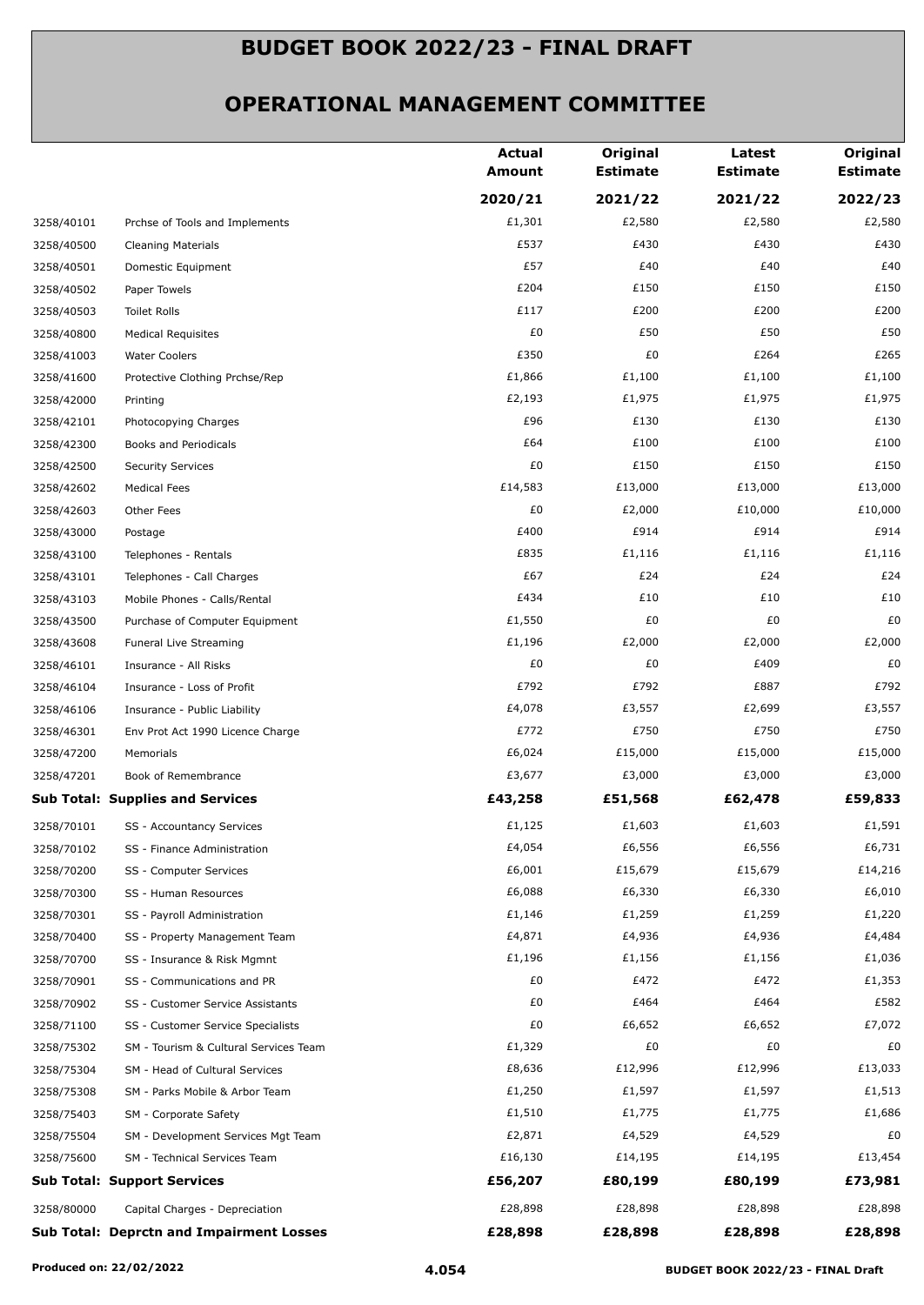|                          |                                                | <b>Actual</b><br>Amount | Original<br><b>Estimate</b> | Latest<br><b>Estimate</b> | Original<br><b>Estimate</b> |
|--------------------------|------------------------------------------------|-------------------------|-----------------------------|---------------------------|-----------------------------|
|                          |                                                | 2020/21                 | 2021/22                     | 2021/22                   | 2022/23                     |
| <b>EXPENDITURE TOTAL</b> |                                                | £776,739                | £658,857                    | £693,081                  | £663,758                    |
| 3258/90508               | Covid-19 Grant for Sales, Fees & Charges       | $-E8,864$               | £0                          | £0                        | £0                          |
|                          | <b>Sub Total: Government Grants</b>            | $-£8,864$               | £0                          | £0                        | £0                          |
| 3258/93100               | Interments                                     | $-E210,516$             | $-E200,000$                 | $-E200,000$               | $-E200,000$                 |
| 3258/93104               | Maintenance of Graves                          | $-E2,762$               | $-E3,000$                   | $-E3,000$                 | $-E3,000$                   |
| 3258/93200               | Cremations                                     | $-E1,022,967$           | $-E1,140,000$               | $-E970,000$               | $-E1,070,000$               |
| 3258/93201               | Memorial Income                                | $-E26,415$              | $-E40,000$                  | $-E40,000$                | $-E40,000$                  |
| 3258/93206               | CAMEO Scheme Income                            | $-E6,010$               | £0                          | $-E4,000$                 | £0                          |
| 3258/95003               | Other Rent                                     | $-E7,728$               | £0                          | $-E3,220$                 | £0                          |
|                          | <b>Sub Total: Customer and Client Receipts</b> | $-E1, 276, 398$         | $-E1,383,000$               | $-E1,220,220$             | $-E1,313,000$               |
| <b>INCOME TOTAL</b>      |                                                | $-£1,285,262$           | $-E1,383,000$               | $-E1,220,220$             | $-E1,313,000$               |
|                          |                                                |                         |                             |                           |                             |
| 3258 COST CENTRE TOTAL   |                                                | $-£508,523$             | $-£724,143$                 | $-£527,139$               | $-£649,242$                 |
|                          |                                                |                         |                             |                           |                             |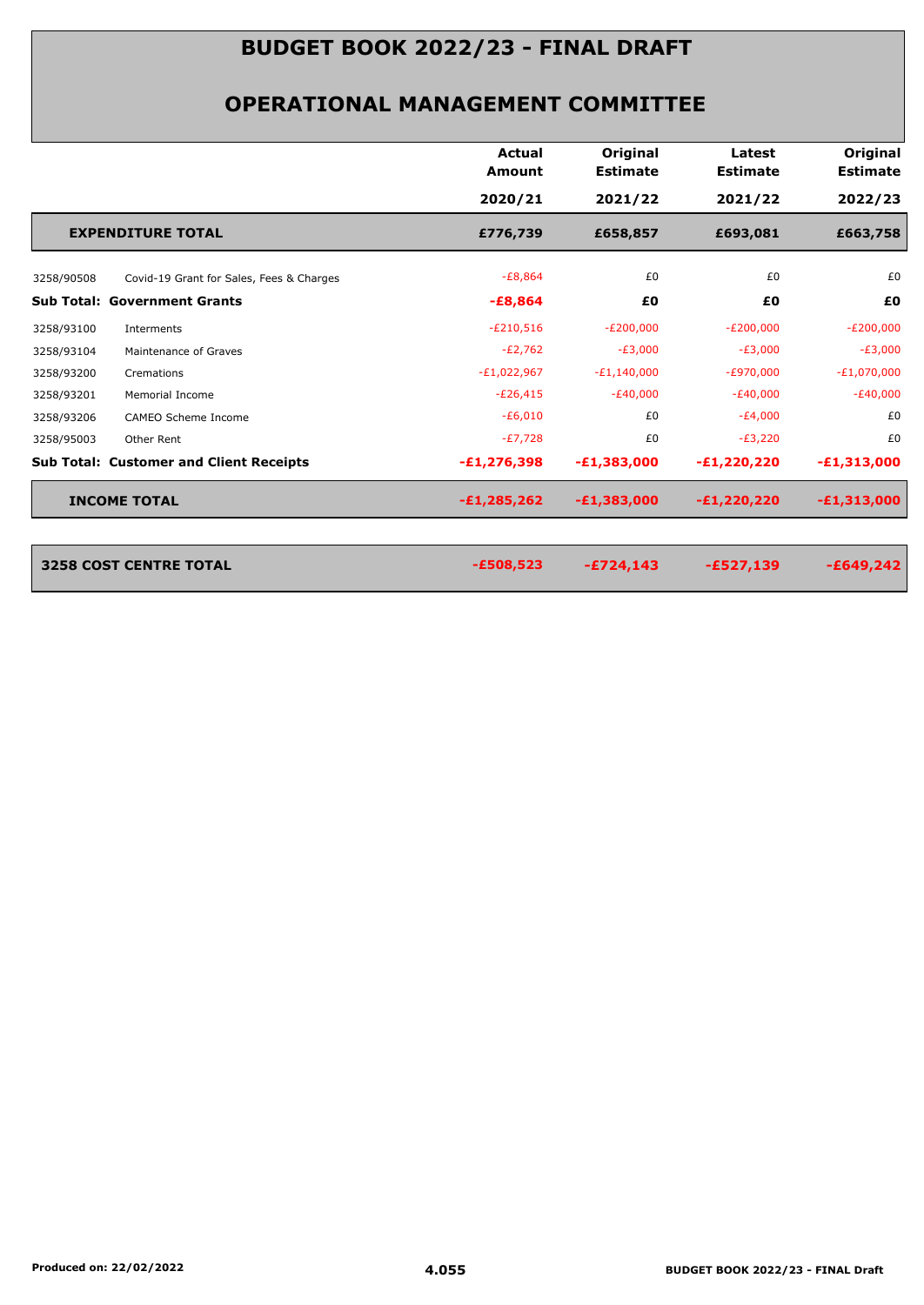| Actual     | Original        | Latest          | Original        |
|------------|-----------------|-----------------|-----------------|
| Amount     | <b>Estimate</b> | <b>Estimate</b> | <b>Estimate</b> |
| 2020/21    | 2021/22         | 2021/22         | 2022/23         |
| £3,481,823 | £3,578,476      | £3,815,224      | £3,809,988      |
|            |                 |                 |                 |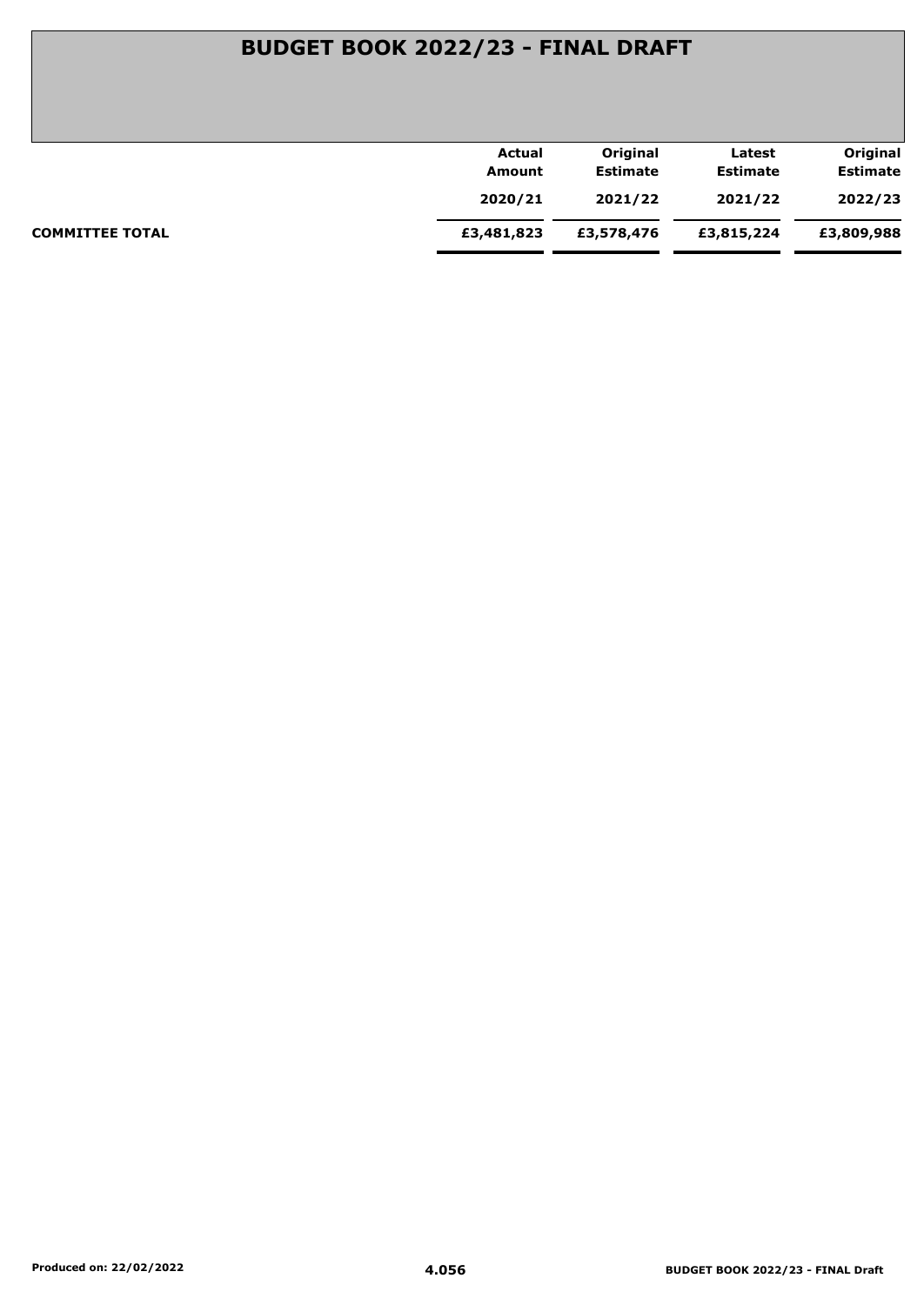|            |                                           | <b>Actual</b><br>Amount | Original<br><b>Estimate</b> | Latest<br><b>Estimate</b> | Original<br><b>Estimate</b> |
|------------|-------------------------------------------|-------------------------|-----------------------------|---------------------------|-----------------------------|
|            |                                           | 2020/21                 | 2021/22                     | 2021/22                   | 2022/23                     |
|            | <b>COST CENTRE: 5000 Housing Strategy</b> |                         |                             |                           |                             |
| 5000/70101 | SS - Accountancy Services                 | £223                    | £265                        | £265                      | £264                        |
| 5000/70700 | SS - Insurance & Risk Mgmnt               | £5                      | £5                          | £5                        | £4                          |
| 5000/70901 | SS - Communications and PR                | £573                    | £472                        | £472                      | £1,353                      |
| 5000/75501 | SM - Development Management Team          | £8,212                  | £14,134                     | £14,134                   | £14,305                     |
| 5000/75502 | SM - Planning Policy Team                 | £0                      | £16,760                     | £16,760                   | £15,914                     |
| 5000/75700 | SM - Housing Team                         | £30,704                 | £38,265                     | £38,265                   | £47,797                     |
|            | <b>Sub Total: Support Services</b>        | £39,717                 | £69,901                     | £69,901                   | £79,637                     |
|            | <b>EXPENDITURE TOTAL</b>                  | £39,717                 | £69,901                     | £69,901                   | £79,637                     |
|            |                                           |                         |                             |                           |                             |
|            | <b>5000 COST CENTRE TOTAL</b>             | £39,717                 | £69,901                     | £69,901                   | £79,637                     |
|            |                                           |                         |                             |                           |                             |
|            |                                           |                         |                             |                           |                             |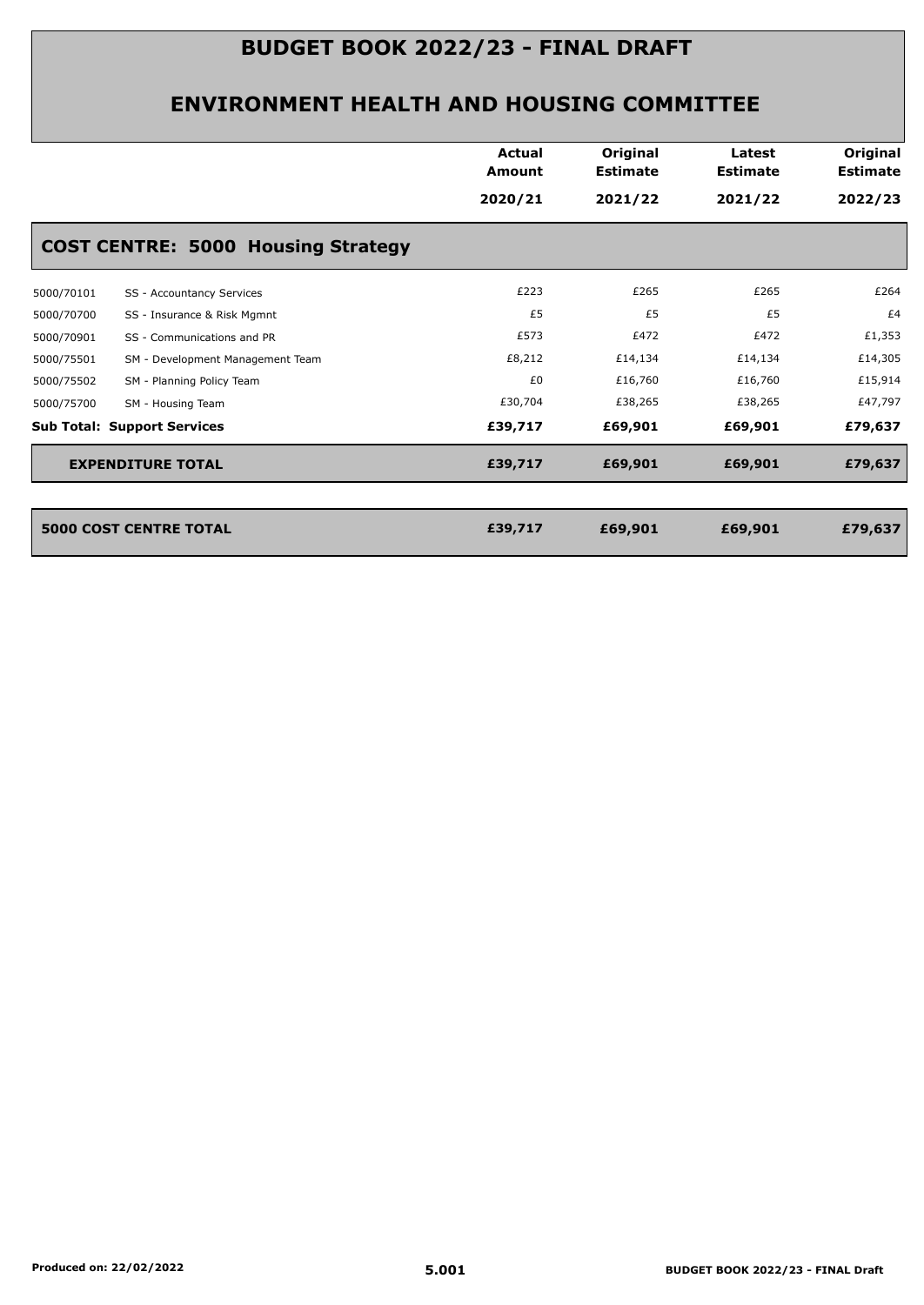|                                                      | <b>Actual</b><br>Amount<br>2020/21 | Original<br><b>Estimate</b><br>2021/22 | Latest<br><b>Estimate</b><br>2021/22 | Original<br><b>Estimate</b><br>2022/23 |
|------------------------------------------------------|------------------------------------|----------------------------------------|--------------------------------------|----------------------------------------|
| <b>COST CENTRE: 5050 Registered Social Landlords</b> |                                    |                                        |                                      |                                        |
| SS - Insurance & Risk Mgmnt<br>5050/70700            | £5                                 | £5                                     | £5                                   | £4                                     |
| SM - Development Management Team<br>5050/75501       | £912                               | £1,010                                 | £1,010                               | £1,022                                 |
| 5050/75700<br>SM - Housing Team                      | £3,349                             | £11,381                                | £11,381                              | £12,788                                |
| <b>Sub Total: Support Services</b>                   | £4,266                             | £12,396                                | £12,396                              | £13,814                                |
| <b>EXPENDITURE TOTAL</b>                             | £4,266                             | £12,396                                | £12,396                              | £13,814                                |
| <b>5050 COST CENTRE TOTAL</b>                        | £4,266                             | £12,396                                | £12,396                              | £13,814                                |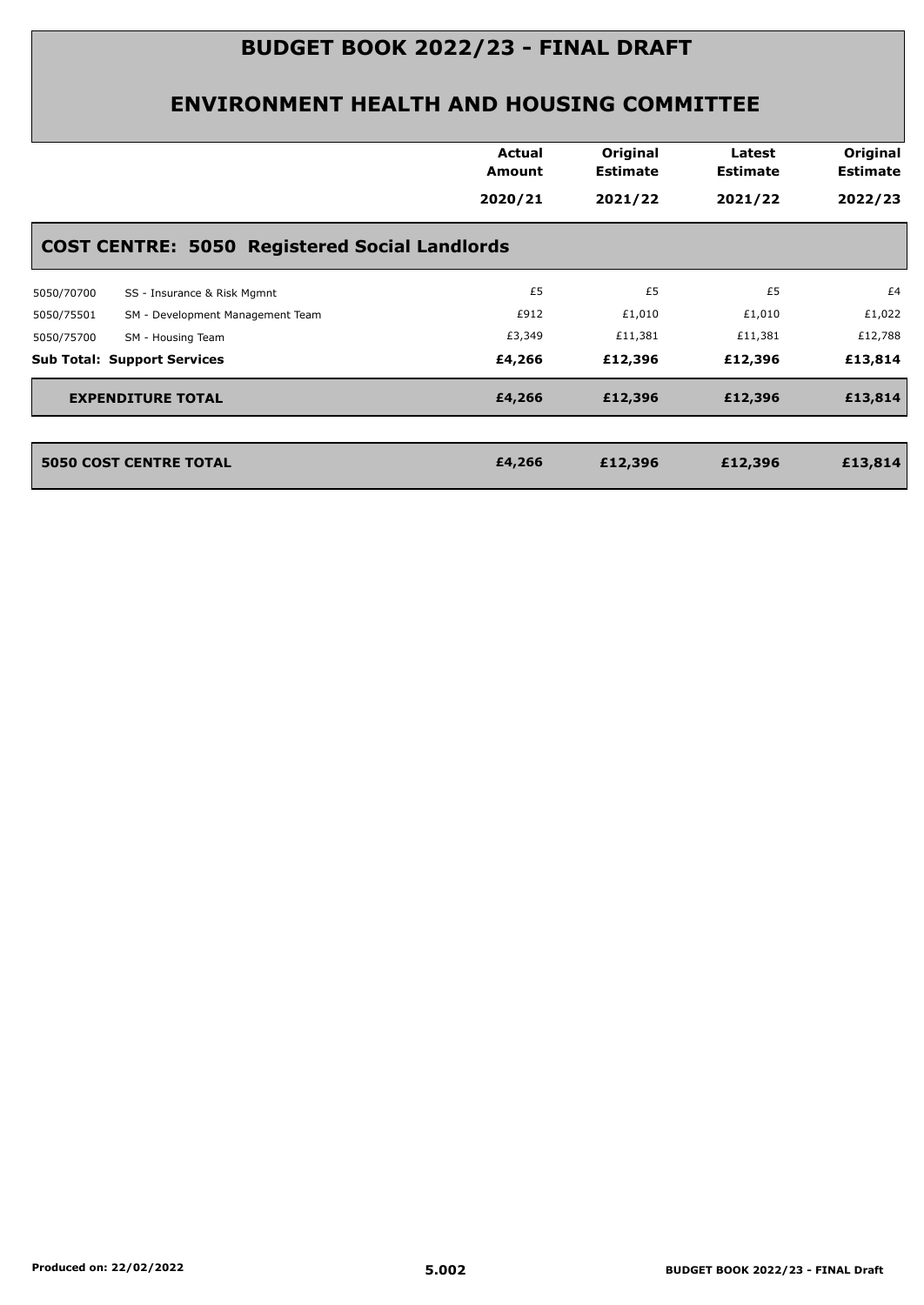|            |                                         | <b>Actual</b><br>Amount<br>2020/21 | Original<br><b>Estimate</b><br>2021/22 | Latest<br><b>Estimate</b><br>2021/22 | Original<br><b>Estimate</b><br>2022/23 |
|------------|-----------------------------------------|------------------------------------|----------------------------------------|--------------------------------------|----------------------------------------|
|            | <b>COST CENTRE: 5100 Housing Advice</b> |                                    |                                        |                                      |                                        |
| 5100/70601 | SS - Legal Services Team                | £441                               | £385                                   | £385                                 | £390                                   |
| 5100/70700 | SS - Insurance & Risk Mgmnt             | £5                                 | £5                                     | £5                                   | £4                                     |
| 5100/75501 | SM - Development Management Team        | £912                               | £1,010                                 | £1,010                               | £1,022                                 |
| 5100/75700 | SM - Housing Team                       | £56,867                            | £68,552                                | £68,552                              | £78,913                                |
|            | <b>Sub Total: Support Services</b>      | £58,225                            | £69,952                                | £69,952                              | £80,329                                |
|            | <b>EXPENDITURE TOTAL</b>                | £58,225                            | £69,952                                | £69,952                              | £80,329                                |
|            | <b>5100 COST CENTRE TOTAL</b>           | £58,225                            | £69,952                                | £69,952                              | £80,329                                |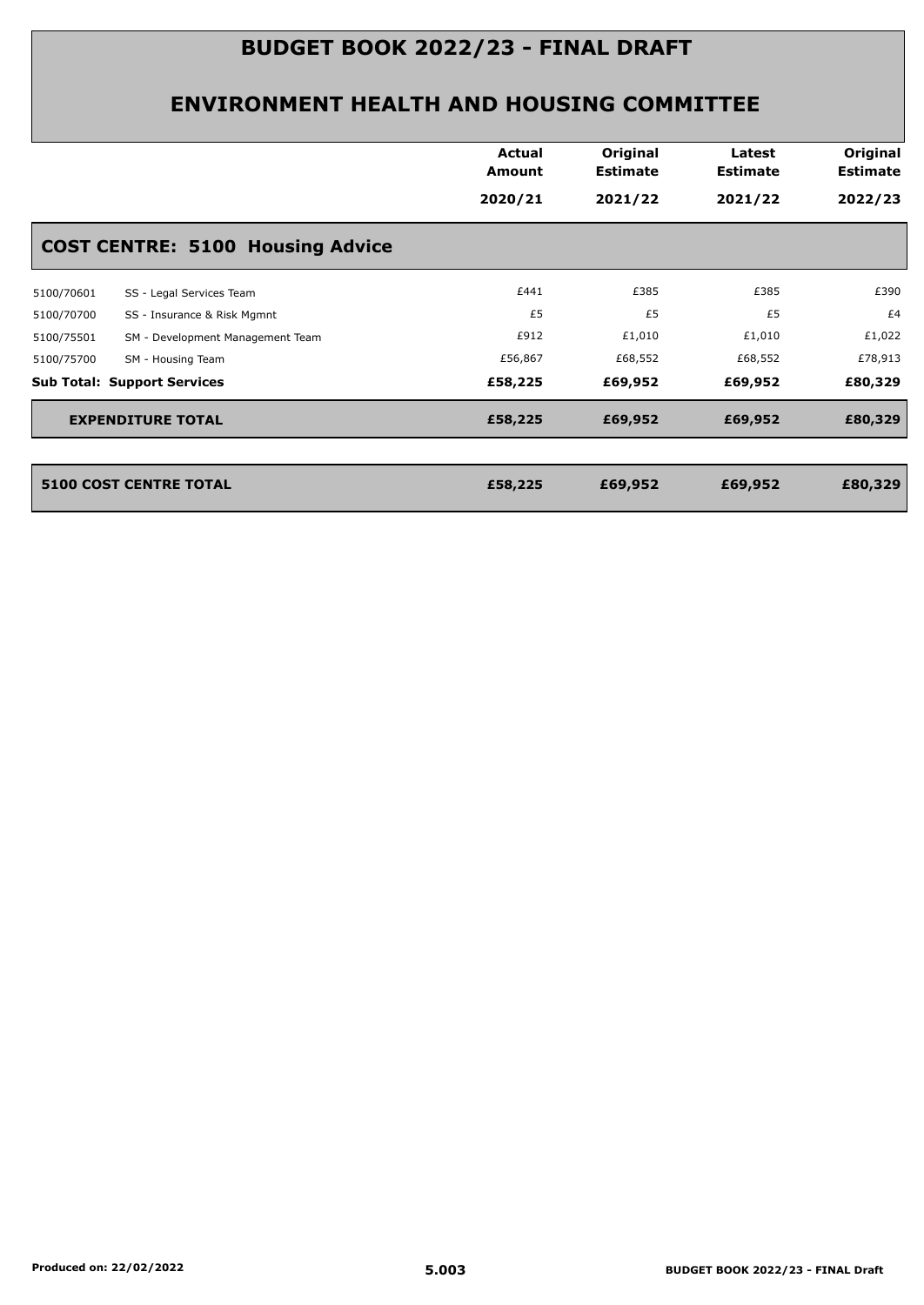|                             |                                              | <b>Actual</b><br><b>Amount</b> | Original<br><b>Estimate</b> | Latest<br><b>Estimate</b> | Original<br><b>Estimate</b> |
|-----------------------------|----------------------------------------------|--------------------------------|-----------------------------|---------------------------|-----------------------------|
|                             |                                              | 2020/21                        | 2021/22                     | 2021/22                   | 2022/23                     |
|                             | <b>COST CENTRE: 5270 Homelessness</b>        |                                |                             |                           |                             |
| 5270/10000                  | Salaries - Basic Pay                         | £19,454                        | £19,228                     | £23,859                   | £48,306                     |
| 5270/10041                  | Salaries - Sickness Pay                      | £958                           | £0                          | £0                        | £0                          |
| 5270/11000                  | National Insurance                           | £1,708                         | £1,441                      | £1,878                    | £4,379                      |
| 5270/12000                  | Pension Costs (Employer Contrbtn)            | £3,654                         | £2,923                      | £3,627                    | £3,688                      |
| 5270/12001                  | Pension - Deficit Reduction Costs            | £472                           | £0                          | £0                        | £0                          |
| 5270/12021                  | Actuarial Valn Adjustments (3 year)          | $-E229$                        | £0                          | £0                        | £0                          |
| 5270/12099                  | IAS 19 Adjustments                           | £2,342                         | £0                          | £0                        | £0                          |
| 5270/14008                  | Mobile Phone Allowance                       | $-E3$                          | £0                          | £0                        | £0                          |
| 5270/17004                  | Training Exps - Seminars                     | £525                           | £1,600                      | £1,600                    | £1,600                      |
| 5270/18100                  | Insurance - Employers Liability              | £109                           | £109                        | £71                       | £109                        |
| <b>Sub Total: Employees</b> |                                              | £28,991                        | £25,301                     | £31,035                   | £58,082                     |
| 5270/22017                  | Storage and Removal Costs                    | £0                             | £5,000                      | £5,000                    | £5,000                      |
|                             | <b>Sub Total: Premises Related Expenses</b>  | £0                             | £5,000                      | £5,000                    | £5,000                      |
| 5270/34200                  | Travel Warrants - Homelessness               | £321                           | £300                        | £300                      | £300                        |
| 5270/35000                  | <b>Essential User Allowance</b>              | £846                           | £846                        | £987                      | £0                          |
| 5270/35001                  | Car Mileage Allowance                        | £17                            | £50                         | £50                       | £0                          |
|                             | <b>Sub Total: Transport Related Expenses</b> | £1,184                         | £1,196                      | £1,337                    | £300                        |
| 5270/40100                  | Purchase of Equipment                        | £4,181                         | £0                          | £0                        | £0                          |
| 5270/42602                  | <b>Medical Fees</b>                          | £0                             | £500                        | £500                      | £500                        |
| 5270/43503                  | Computer - Program Licnce Chgs               | £9,950                         | £0                          | £9,995                    | £0                          |
| 5270/46106                  | Insurance - Public Liability                 | £319                           | £278                        | £248                      | £278                        |
| 5270/46707                  | Trailblazer Initiative                       | £1,300                         | £0                          | £2,700                    | £0                          |
| 5270/46710                  | 16/17 Year Old Homelessness Initiative       | £2,933                         | £0                          | £4,457                    | £0                          |
| 5270/46711                  | CAB - Debt Advice Service                    | £0                             | £0                          | £21,877                   | £0                          |
| 5270/46712                  | Homlessness Reduction Act Initiatives        | £8,648                         | £16,682                     | £8,480                    | £3,869                      |
| 5270/46723                  | Ex-Offender Initiatives                      | £0                             | £0                          | £34,172                   | £0                          |
| 5270/46724                  | Domestic Abuse Act Initiatives               | £0                             | £0                          | £16,500                   | £16,696                     |
| 5270/46911                  | Invest to Save Expenditure                   | £3,745                         | £10,000                     | £10,000                   | £10,000                     |
| 5270/47100                  | B&B                                          | £127,234                       | £60,000                     | £105,410                  | £60,000                     |
| 5270/47101                  | NFH - Floating Support                       | £27,512                        | £24,000                     | £24,000                   | £24,000                     |
| 5270/47106                  | Repossessions prevention                     | £0                             | £0                          | £22,531                   | £0                          |
| 5270/47110                  | Out of Hours Service                         | £7,311                         | £2,864                      | £2,864                    | £2,864                      |
| 5270/47111                  | Void Loss/Recharge Costs                     | $-E5,815$                      | £14,290                     | £14,290                   | £14,290                     |
| 5270/47112                  | Choice Based Lettings Running Costs          | £3,895                         | £2,100                      | £2,100                    | £2,100                      |
| 5270/47115                  | Rapid Re-housing Programme                   | £1,291                         | £712                        | £28,866                   | £2,000                      |
| 5270/47116                  | Next Steps Accommodation Programme (NSAP     | £45,032                        | £0                          | £25,000                   | £0                          |
| 5270/47117                  | Changing Futures Programme                   | £0                             | £0                          | £6,462                    | £0                          |
|                             | <b>Sub Total: Supplies and Services</b>      | £237,535                       | £131,426                    | £340,452                  | £136,597                    |
| 5270/70101                  | SS - Accountancy Services                    | £223                           | £265                        | £265                      | £264                        |
| 5270/70102                  | SS - Finance Administration                  | £4,394                         | £4,804                      | £4,804                    | £4,933                      |
| 5270/70700                  | SS - Insurance & Risk Mgmnt                  | £5                             | £5                          | £5                        | £4                          |
| 5270/70901                  | SS - Communications and PR                   | £573                           | £472                        | £472                      | £1,353                      |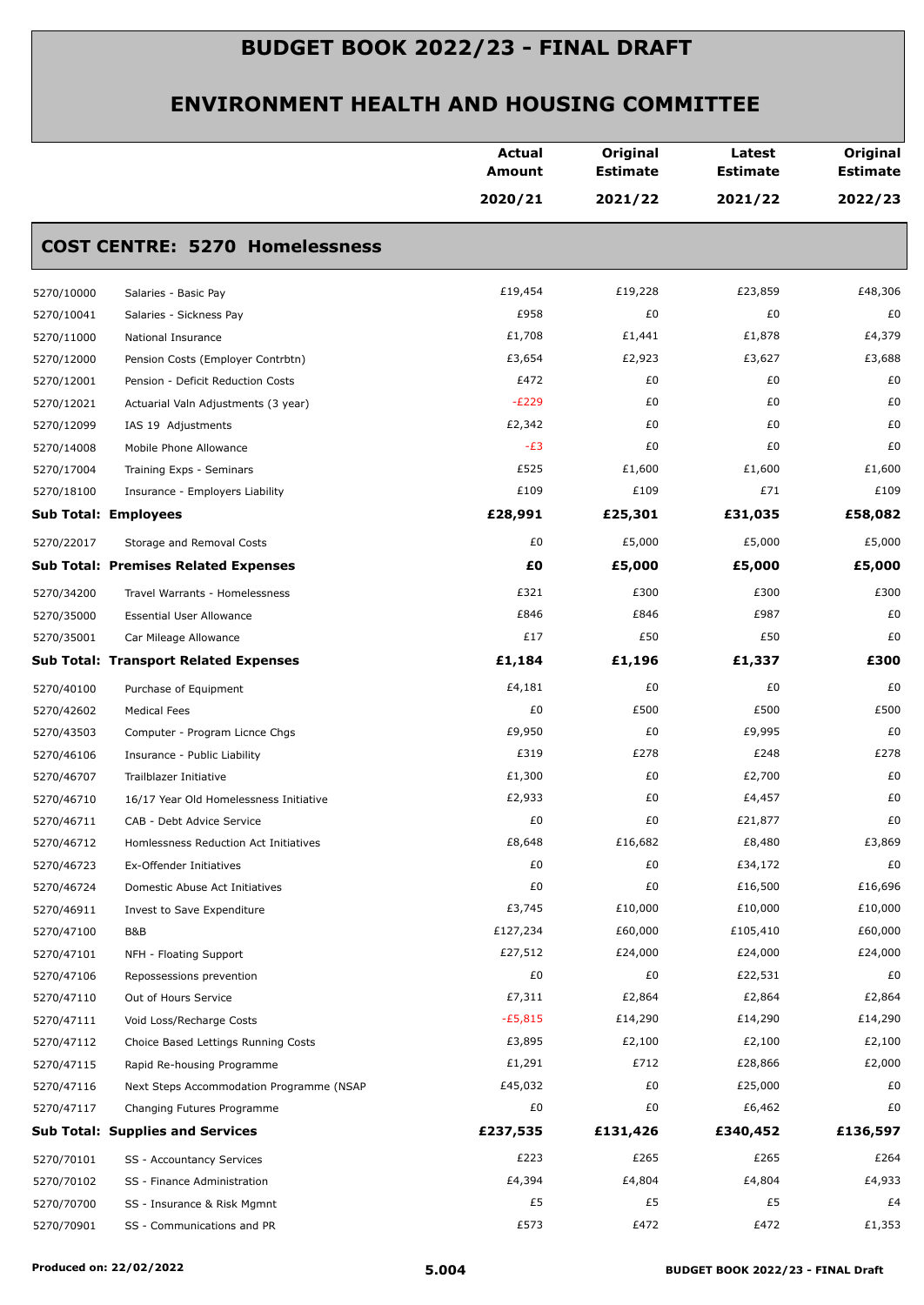|            |                                                 | <b>Actual</b><br>Amount | Original<br><b>Estimate</b> | Latest<br><b>Estimate</b> | Original<br><b>Estimate</b> |
|------------|-------------------------------------------------|-------------------------|-----------------------------|---------------------------|-----------------------------|
|            |                                                 | 2020/21                 | 2021/22                     | 2021/22                   | 2022/23                     |
| 5270/71100 | SS - Customer Service Specialists               | £2,331                  | £2,216                      | £2,216                    | £2,356                      |
| 5270/75501 | SM - Development Management Team                | £912                    | £1,010                      | £1,010                    | £1,022                      |
| 5270/75700 | SM - Housing Team                               | £60,216                 | £68,552                     | £68,552                   | £78,913                     |
|            | <b>Sub Total: Support Services</b>              | £68,654                 | £77,324                     | £77,324                   | £88,845                     |
|            | <b>EXPENDITURE TOTAL</b>                        | £336,364                | £240,247                    | £455,148                  | £288,824                    |
| 5270/90051 | Housing Grant                                   | $-E2,934$               | £0                          | $-E4,457$                 | £0                          |
| 5270/90062 | Homelessness Trailblazer Grant                  | $-E1,300$               | £0                          | $-E2,700$                 | £0                          |
| 5270/90063 | Covid-19 - Next Steps Accommodation Fund        | $-E55,444$              | £0                          | £0                        | £0                          |
| 5270/90064 | MHCLG - Cold Weather Funding                    | $-E15,841$              | £0                          | £0                        | £0                          |
| 5270/90065 | MHCLG - Domestic Abuse -Support to Victi        | £0                      | £0                          | $-E16,500$                | $-£16,696$                  |
| 5270/90067 | Rough Sleeper Initiative                        | £0                      | £0                          | $-E86,172$                | £0                          |
| 5270/90069 | MHCLG - Changing Futures Funding                | £0                      | £0                          | $-E5,913$                 | $-£30,000$                  |
|            | <b>Sub Total: Government Grants</b>             | $-£75,519$              | £Ο                          | $-£115,742$               | -£46,696                    |
| 5270/91031 | <b>Other Miscellaneous Grants</b>               | $-E32,200$              | $-E25,105$                  | $-E28,759$                | £0                          |
| 5270/91257 | LCC - Lamcashire Refugee Resettlement Pr        | $-E350$                 | £0                          | £0                        | £0                          |
|            | <b>Sub Total: Oth Grants Rembsmts and Ctbns</b> | $-£32,550$              | $-£25,105$                  | $-E28,759$                | £0                          |
| 5270/94000 | Hsing Benefit/Univrsal Credit Repayment         | $-E65,905$              | $-E45,000$                  | $-E45,000$                | $-E45,000$                  |
| 5270/94006 | Rebates from Invest to Save Exp                 | $-E910$                 | $-E5,000$                   | $-E5,000$                 | $-E5,000$                   |
| 5270/94406 | Miscellaneous Income                            | $-E1,087$               | $-E2,000$                   | $-E2,000$                 | $-E2,000$                   |
| 5270/94414 | CLG Homelessness Grant                          | $-E5,275$               | $-E29,883$                  | $-E131,432$               | $-E105,989$                 |
|            | <b>Sub Total: Customer and Client Receipts</b>  | $-£73,177$              | $-£81,883$                  | $-£183,432$               | $-£157,989$                 |
|            | <b>INCOME TOTAL</b>                             | $-£181,246$             | $-£106,988$                 | -£327,933                 | $-E204,685$                 |
|            |                                                 |                         |                             |                           |                             |
|            | <b>5270 COST CENTRE TOTAL</b>                   | £155,117                | £133,259                    | £127,215                  | £84,139                     |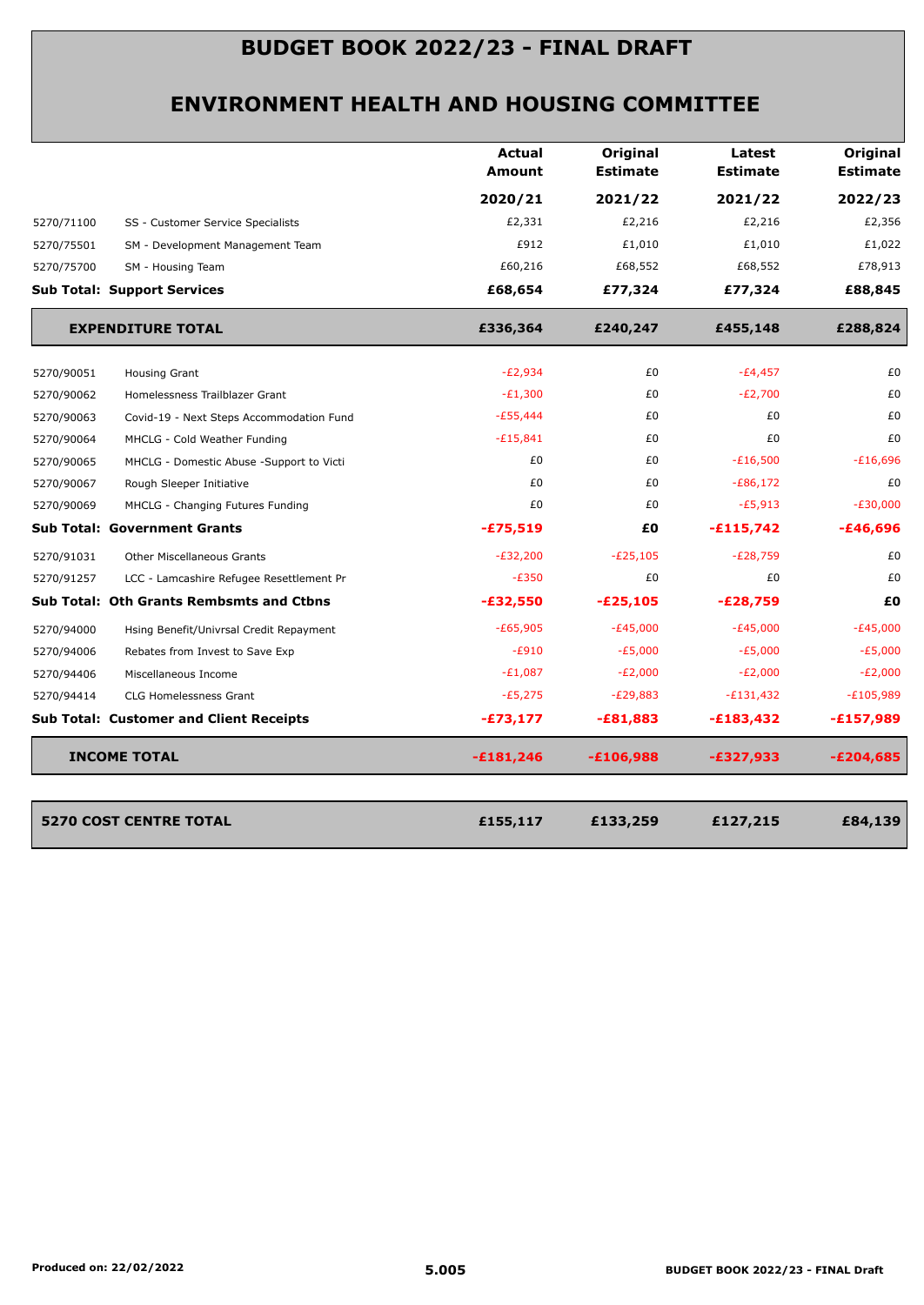|                                                 | <b>Actual</b><br><b>Amount</b> | Original<br><b>Estimate</b> | Latest<br><b>Estimate</b> | Original<br><b>Estimate</b> |
|-------------------------------------------------|--------------------------------|-----------------------------|---------------------------|-----------------------------|
|                                                 | 2020/21                        | 2021/22                     | 2021/22                   | 2022/23                     |
| <b>COST CENTRE: 5271 Mortgage Repossessions</b> |                                |                             |                           |                             |
| <b>EXPENDITURE TOTAL</b>                        | £0                             | £0                          | £0                        | £0                          |
| Mortgage Repossn Prevntn Grant<br>5271/90054    | $-£19,766$                     | £0                          | £0                        | £0                          |
| <b>Sub Total: Government Grants</b>             | $-£19,766$                     | £0                          | £0                        | £0                          |
| <b>INCOME TOTAL</b>                             | $-£19,766$                     | £0                          | £0                        | £0                          |
|                                                 | $-£19,766$                     | £0                          | £0                        | £0                          |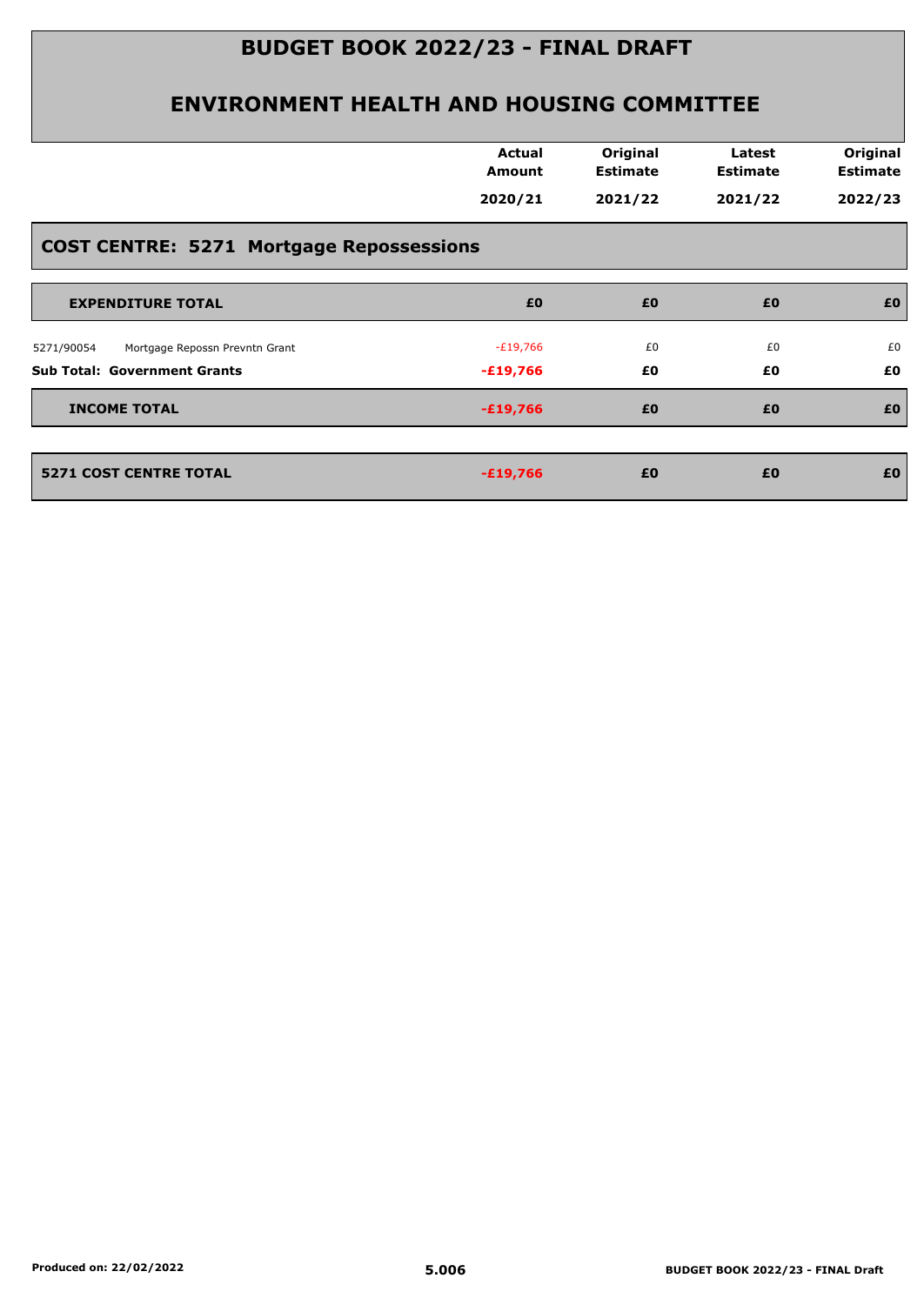|                                                 | Actual<br><b>Amount</b><br>2020/21 | Original<br><b>Estimate</b><br>2021/22 | Latest<br><b>Estimate</b><br>2021/22 | Original<br><b>Estimate</b><br>2022/23 |
|-------------------------------------------------|------------------------------------|----------------------------------------|--------------------------------------|----------------------------------------|
| <b>COST CENTRE: 5450 Supporting People</b>      |                                    |                                        |                                      |                                        |
| 5450/70700<br>SS - Insurance & Risk Mgmnt       | £5                                 | £5                                     | £5                                   | £4                                     |
| SS - Customer Service Specialists<br>5450/71100 | £2,331                             | £2,216                                 | £2,216                               | £2,356                                 |
| SM - Development Management Team<br>5450/75501  | £912                               | £1,010                                 | £1,010                               | £1,022                                 |
| 5450/75700<br>SM - Housing Team                 | £29,017                            | £33,042                                | £33,042                              | £37,966                                |
| <b>Sub Total: Support Services</b>              | £32,265                            | £36,273                                | £36,273                              | £41,348                                |
| <b>EXPENDITURE TOTAL</b>                        | £32,265                            | £36,273                                | £36,273                              | £41,348                                |
| <b>INCOME TOTAL</b>                             | £0                                 | £0                                     | £0                                   | £0                                     |
| <b>5450 COST CENTRE TOTAL</b>                   | £32,265                            | £36,273                                | £36,273                              | £41,348                                |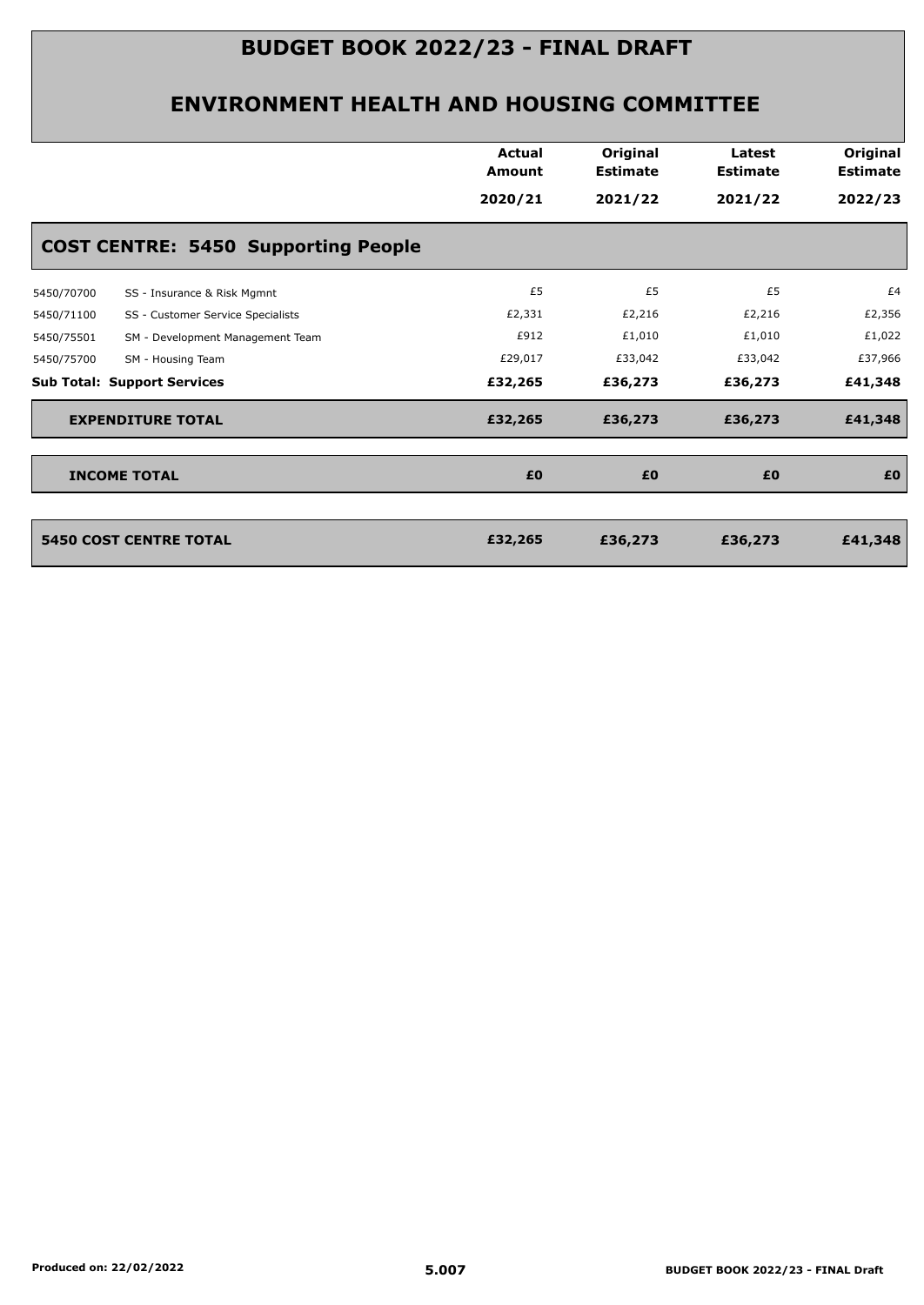|            |                                              | <b>Actual</b><br><b>Amount</b> | Original<br><b>Estimate</b> | Latest<br><b>Estimate</b> | Original<br><b>Estimate</b> |
|------------|----------------------------------------------|--------------------------------|-----------------------------|---------------------------|-----------------------------|
|            |                                              | 2020/21                        | 2021/22                     | 2021/22                   | 2022/23                     |
|            | <b>COST CENTRE: 7750 Housing Team</b>        |                                |                             |                           |                             |
| 7750/10000 | Salaries - Basic Pay                         | £158,581                       | £174,957                    | £174,957                  | £188,746                    |
| 7750/10041 | Salaries - Sickness Pay                      | £3,519                         | £0                          | £0                        | £0                          |
| 7750/10042 | Salaries - Maternity Pay Costs               | £181                           | £0                          | £0                        | £0                          |
| 7750/10071 | Salaries - Honorarium                        | £1,500                         | £0                          | £0                        | £0                          |
| 7750/10098 | IFRS - Accrued Annual/Flexi Leave Adj        | $-E52$                         | £0                          | £0                        | £0                          |
| 7750/11000 | National Insurance                           | £16,193                        | £15,659                     | £15,659                   | £20,474                     |
| 7750/12000 | Pension Costs (Employer Contrbtn)            | £29,715                        | £26,593                     | £26,593                   | £27,408                     |
| 7750/12001 | Pension - Deficit Reduction Costs            | £3,711                         | £3,856                      | £3,856                    | £3,860                      |
| 7750/12021 | Actuarial Valn Adjustments (3 year)          | $-E2,782$                      | £0                          | £0                        | £0                          |
| 7750/12099 | IAS 19 Adjustments                           | £18,415                        | £0                          | £0                        | £0                          |
| 7750/14008 | Mobile Phone Allowance                       | £543                           | £0                          | £0                        | £0                          |
| 7750/18004 | Misc Occupational Health Costs               | £402                           | £0                          | £0                        | £0                          |
| 7750/18005 | Professional Body Subscription               | £0                             | £300                        | £300                      | £300                        |
| 7750/18100 | Insurance - Employers Liability              | £1,254                         | £1,254                      | £649                      | £1,254                      |
|            | <b>Sub Total: Employees</b>                  | £231,180                       | £222,619                    | £222,014                  | £242,042                    |
| 7750/34001 | Oth Public Trspt Csts - Offcrs               | £41                            | £100                        | £100                      | £100                        |
| 7750/35000 | <b>Essential User Allowance</b>              | £2,305                         | £964                        | £964                      | £964                        |
| 7750/35001 | Car Mileage Allowance                        | £153                           | £1,000                      | £1,000                    | £1,000                      |
|            | <b>Sub Total: Transport Related Expenses</b> | £2,498                         | £2,064                      | £2,064                    | £2,064                      |
| 7750/42000 | Printing                                     | £142                           | £750                        | £750                      | £750                        |
| 7750/42101 | Photocopying Charges                         | £1,829                         | £2,475                      | £2,475                    | £2,475                      |
| 7750/42200 | Stationery                                   | £61                            | £50                         | £50                       | £50                         |
| 7750/42300 | Books and Periodicals                        | £0                             | £404                        | £404                      | £404                        |
| 7750/43000 | Postage                                      | £1,478                         | £1,370                      | £1,370                    | £1,370                      |
| 7750/43103 | Mobile Phones - Calls/Rental                 | £360                           | £0                          | £0                        | £0                          |
| 7750/43503 | Computer - Program Licnce Chgs               | £2,028                         | £5,500                      | £5,500                    | £5,500                      |
| 7750/45300 | Subscrptns and Levies General                | £26                            | £0                          | £0                        | £0                          |
| 7750/46106 | Insurance - Public Liability                 | £3,670                         | £3,201                      | £2,254                    | £3,201                      |
|            | <b>Sub Total: Supplies and Services</b>      | £9,593                         | £13,750                     | £12,803                   | £13,750                     |
| 7750/58002 | Land Registry Fees                           | £537                           | £500                        | £500                      | £500                        |
|            | <b>Sub Total: Third Party Payments</b>       | £537                           | £500                        | £500                      | £500                        |
| 7750/70101 | SS - Accountancy Services                    | £2,363                         | £2,537                      | £2,537                    | £2,454                      |
| 7750/70102 | SS - Finance Administration                  | £726                           | £730                        | £730                      | £764                        |
| 7750/70103 | SS - Internal Audit                          | £2,782                         | £5,781                      | £5,781                    | £5,858                      |
| 7750/70200 | SS - Computer Services                       | £10,810                        | £30,748                     | £30,748                   | £27,664                     |
| 7750/70300 | SS - Human Resources                         | £4,996                         | £5,203                      | £5,203                    | £4,235                      |
| 7750/70301 | SS - Payroll Administration                  | £397                           | £499                        | £499                      | £409                        |
| 7750/70400 | SS - Property Management Team                | £1,150                         | £1,021                      | £1,021                    | £3,322                      |
| 7750/70500 | SS - Accommodation - Town Hall               | £6,142                         | £7,605                      | £7,605                    | £19,897                     |
| 7750/70902 | SS - Customer Service Assistants             | £1,922                         | £1,696                      | £1,696                    | £2,301                      |
| 7750/71100 | SS - Customer Service Specialists            | £2,057                         | £2,091                      | £2,091                    | £2,276                      |
| 7750/75403 | SM - Corporate Safety                        | £847                           | £895                        | £895                      | £729                        |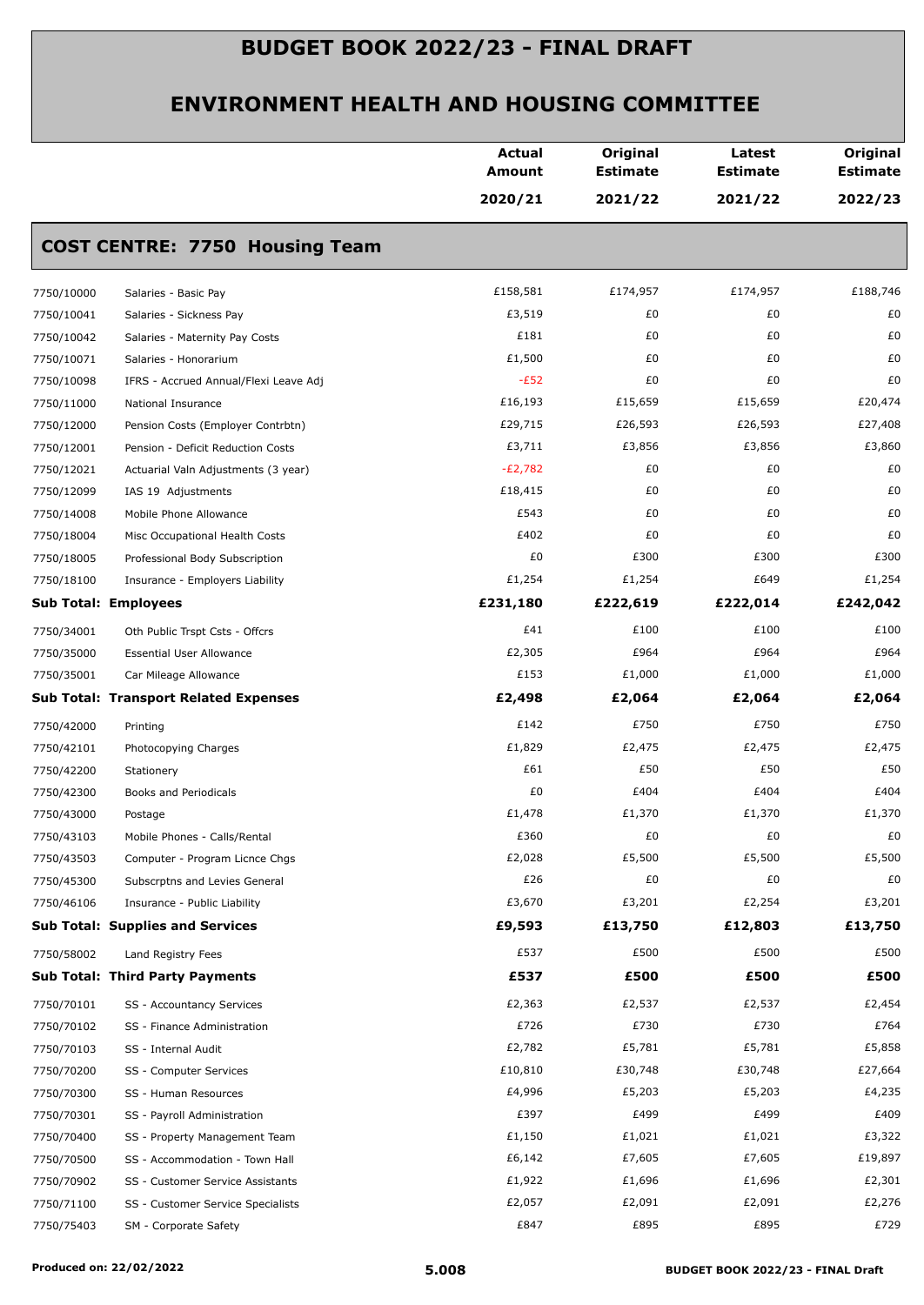|            |                                     | Actual<br>Amount | Original<br><b>Estimate</b> | Latest<br><b>Estimate</b> | Original<br><b>Estimate</b> |
|------------|-------------------------------------|------------------|-----------------------------|---------------------------|-----------------------------|
|            |                                     | 2020/21          | 2021/22                     | 2021/22                   | 2022/23                     |
| 7750/75409 | SS - Procurement                    | £0               | £0                          | £0                        | £1,045                      |
| 7750/75504 | SM - Development Services Mgt Team  | £2,265           | £7,764                      | £7,764                    | £0                          |
| 7750/75507 | SM - Head of Regeneration & Housing | £0               | £0                          | £0                        | £33,218                     |
|            | <b>Sub Total: Support Services</b>  | £36,457          | £66,570                     | £66,570                   | £104,172                    |
|            | <b>EXPENDITURE TOTAL</b>            | £280,266         | £305,503                    | £303,951                  | £362,528                    |
| 7750/99000 | Support Service Recharge            | $-E279,226$      | $-E303,503$                 | $-E303,503$               | $-E360,528$                 |
| 7750/99006 | Int. Rechge Inc.- Land Charges      | $-E1,040$        | $-E2,000$                   | $-E2,000$                 | $-E2,000$                   |
|            | Sub Total: Recharge Income          | $-E280,266$      | $-£305,503$                 | $-£305,503$               | $-£362,528$                 |
|            | <b>INCOME TOTAL</b>                 | $-E280,266$      | $-£305,503$                 | $-£305,503$               | $-£362,528$                 |
|            |                                     |                  |                             |                           |                             |
|            | <b>7750 COST CENTRE TOTAL</b>       | £0               | £0                          | $-£1,552$                 | £0                          |
|            |                                     |                  |                             |                           |                             |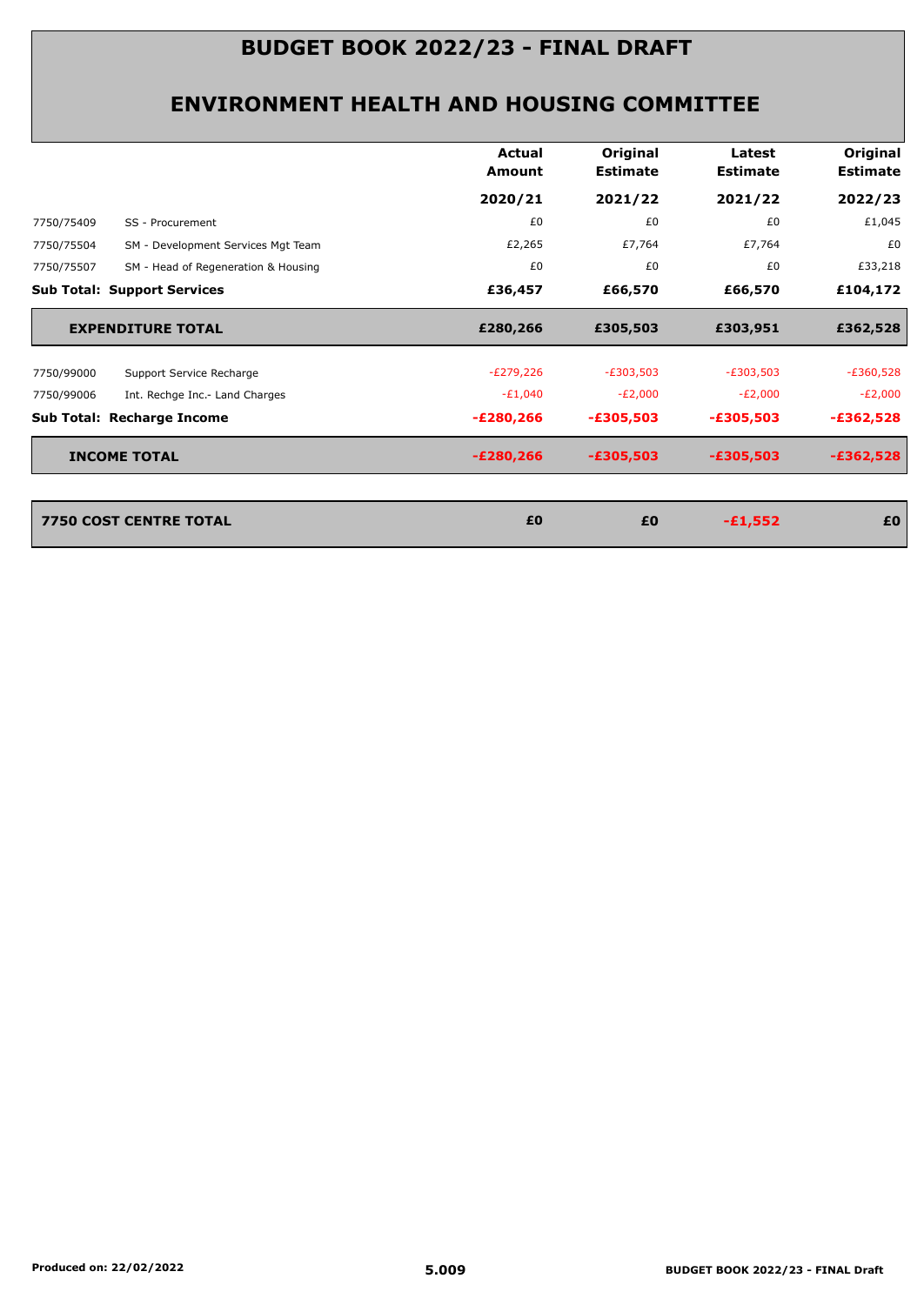|            |                                                             | <b>Actual</b><br>Amount | Original<br><b>Estimate</b> | Latest<br><b>Estimate</b> | Original<br><b>Estimate</b> |
|------------|-------------------------------------------------------------|-------------------------|-----------------------------|---------------------------|-----------------------------|
|            |                                                             | 2020/21                 | 2021/22                     | 2021/22                   | 2022/23                     |
|            | <b>COST CENTRE: 7760 Head of Regeneration &amp; Housing</b> |                         |                             |                           |                             |
| 7760/10000 | Salaries - Basic Pay                                        | £0                      | £0                          | £0                        | £54,796                     |
| 7760/11000 | National Insurance                                          | £0                      | £0                          | £0                        | £6,925                      |
| 7760/12000 | Pension Costs (Employer Contrbtn)                           | £0                      | £0                          | £0                        | £11,394                     |
| 7760/17004 | Training Exps - Seminars                                    | £0                      | £0                          | £0                        | £1,000                      |
| 7760/18005 | Professional Body Subscription                              | £0                      | £0                          | £0                        | £500                        |
| 7760/18100 | Insurance - Employers Liability                             | £0                      | £0                          | £0                        | £520                        |
|            | <b>Sub Total: Employees</b>                                 | £0                      | £Ο                          | £Ο                        | £75,135                     |
| 7760/35001 | Car Mileage Allowance                                       | £0                      | £0                          | £0                        | £400                        |
|            | <b>Sub Total: Transport Related Expenses</b>                | £0                      | £0                          | £0                        | £400                        |
| 7760/42101 | Photocopying Charges                                        | £0                      | £0                          | £0                        | £118                        |
| 7760/43000 | Postage                                                     | £0                      | £0                          | £0                        | £54                         |
| 7760/43103 | Mobile Phones - Calls/Rental                                | £0                      | £0                          | £0                        | £186                        |
| 7760/46106 | Insurance - Public Liability                                | £0                      | £0                          | £0                        | £1,326                      |
|            | <b>Sub Total: Supplies and Services</b>                     | £0                      | £Ο                          | £Ο                        | £1,684                      |
| 7760/70101 | SS - Accountancy Services                                   | £0                      | £0                          | £0                        | £2,685                      |
| 7760/70102 | SS - Finance Administration                                 | £0                      | £0                          | £0                        | £165                        |
| 7760/70200 | SS - Computer Services                                      | £0                      | £0                          | £0                        | £8,895                      |
| 7760/70300 | SS - Human Resources                                        | £0                      | £0                          | £0                        | £706                        |
| 7760/70301 | SS - Payroll Administration                                 | £0                      | £0                          | £0                        | £69                         |
| 7760/70400 | SS - Property Management Team                               | £0                      | £0                          | £0                        | £973                        |
| 7760/70500 | SS - Accommodation - Town Hall                              | £0                      | £0                          | £0                        | £5,827                      |
| 7760/70902 | SS - Customer Service Assistants                            | £0                      | £0                          | £0                        | £2,301                      |
| 7760/71100 | SS - Customer Service Specialists                           | £0                      | £0                          | £0                        | £2,276                      |
| 7760/75403 | SM - Corporate Safety                                       | £0                      | £0                          | £0                        | £121                        |
|            | <b>Sub Total: Support Services</b>                          | £0                      | £0                          | £0                        | £24,018                     |
|            | <b>EXPENDITURE TOTAL</b>                                    | £0                      | £0                          | £0                        | £101,237                    |
| 7760/99000 | Support Service Recharge                                    | £0                      | £0                          | £0                        | $-E101,237$                 |
|            | Sub Total: Recharge Income                                  | £0                      | £0                          | £0                        | $-£101,237$                 |
|            | <b>INCOME TOTAL</b>                                         | £0                      | £0                          | £0                        | $-£101,237$                 |
|            | 7760 COST CENTRE TOTAL                                      | £0                      | £0                          | £0                        | £0                          |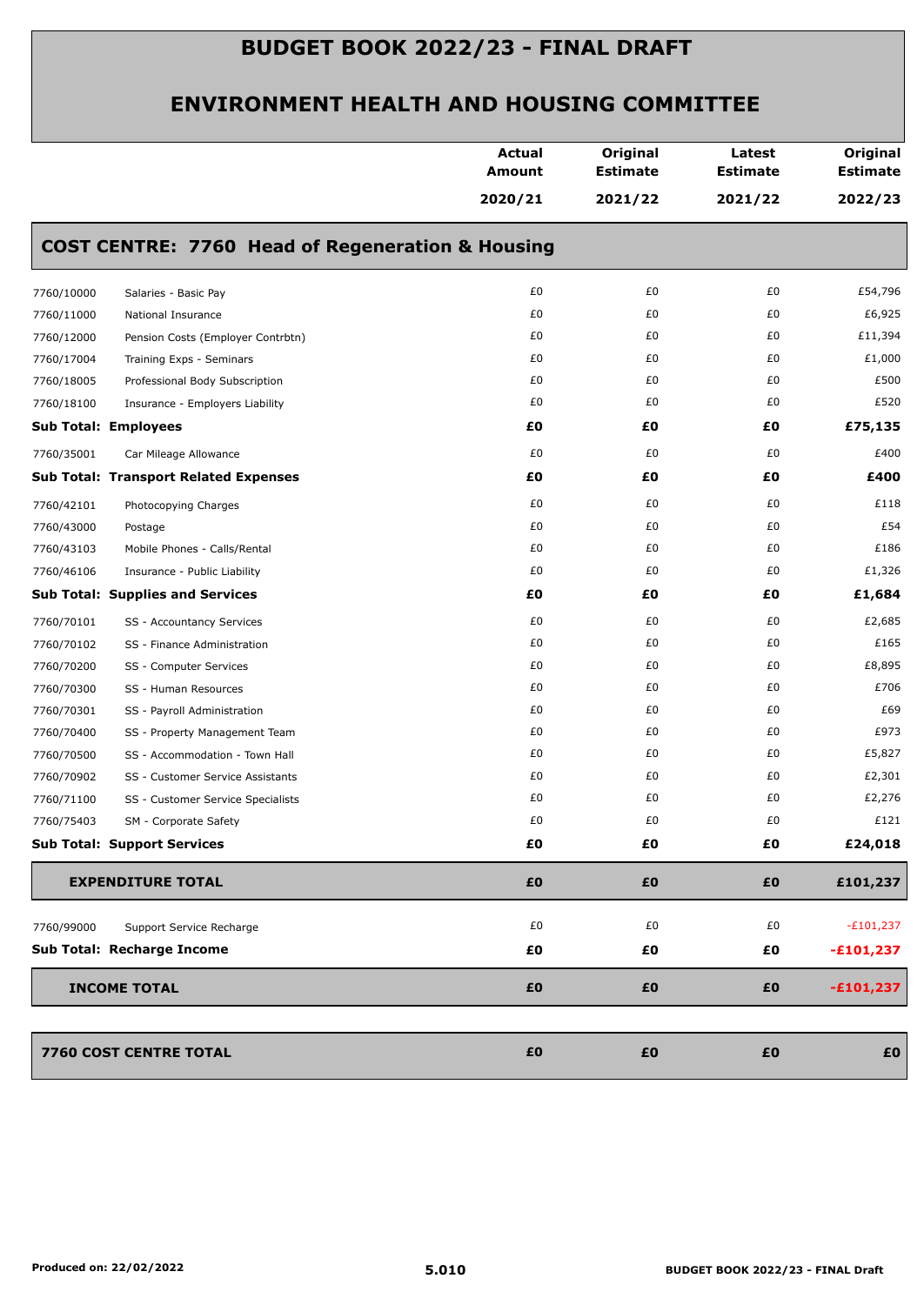|                                                    | <b>Actual</b><br><b>Amount</b> | Original<br><b>Estimate</b> | Latest<br><b>Estimate</b> | Original<br><b>Estimate</b> |  |  |  |
|----------------------------------------------------|--------------------------------|-----------------------------|---------------------------|-----------------------------|--|--|--|
|                                                    | 2020/21                        | 2021/22                     | 2021/22                   | 2022/23                     |  |  |  |
| <b>COST CENTRE: 3331 Public Health Improvement</b> |                                |                             |                           |                             |  |  |  |
| SS - Insurance & Risk Mgmnt<br>3331/70700          | £24                            | £23                         | £23                       | £20                         |  |  |  |
| SS - Communications and PR<br>3331/70901           | £573                           | £472                        | £472                      | £1,353                      |  |  |  |
| 3331/75407<br>SM - Operational Services Team       | £1,831                         | £4,374                      | £4,374                    | £4,507                      |  |  |  |
| <b>Sub Total: Support Services</b>                 | £2,428                         | £4,869                      | £4,869                    | £5,880                      |  |  |  |
| <b>EXPENDITURE TOTAL</b>                           | £2,428                         | £4,869                      | £4,869                    | £5,880                      |  |  |  |
| <b>3331 COST CENTRE TOTAL</b>                      | £2,428                         | £4,869                      | £4,869                    | £5,880                      |  |  |  |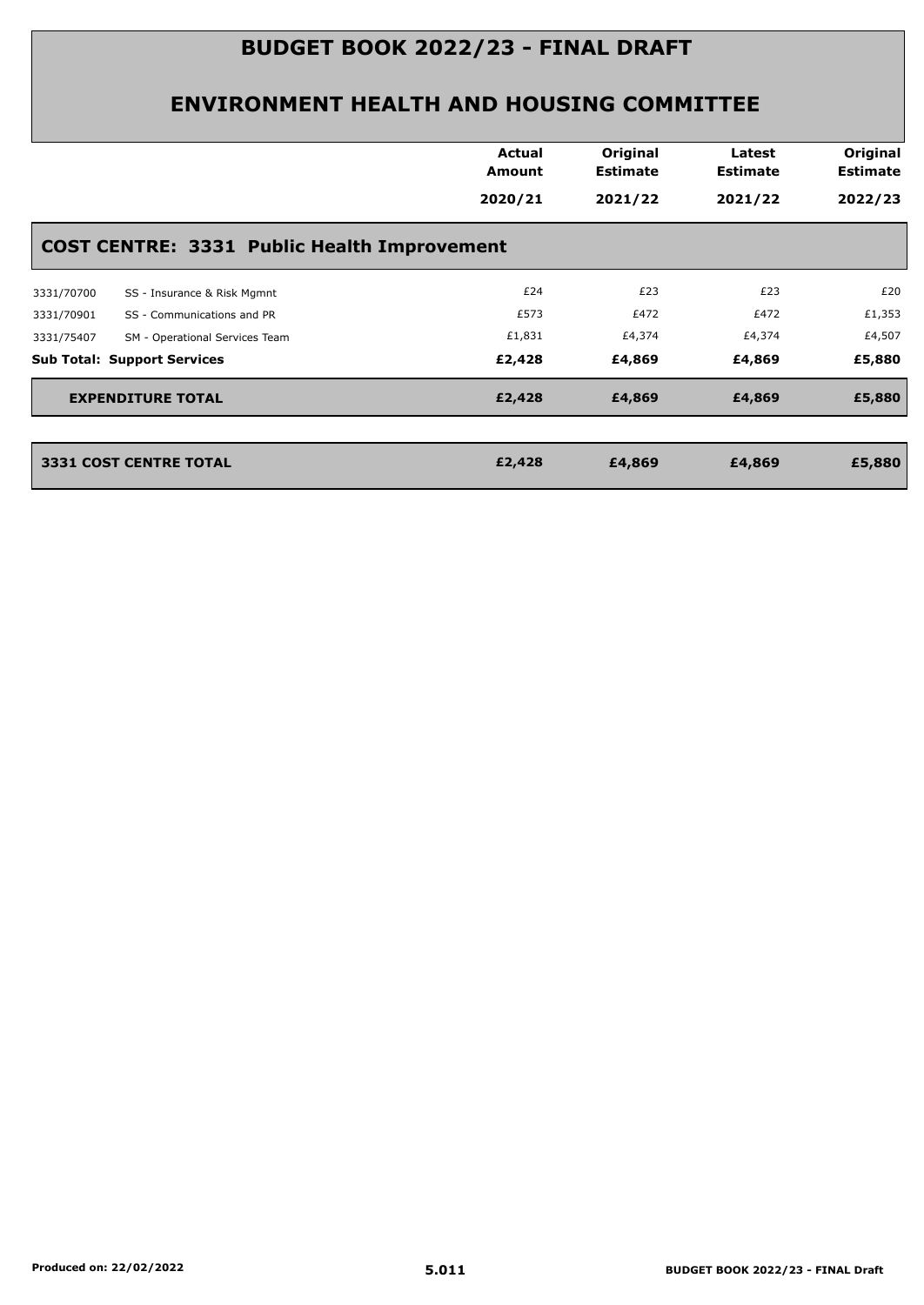| <b>COST CENTRE: 3355 Smoke Free Premises</b><br>£223<br>£265<br>£265<br>SS - Accountancy Services<br>£5<br>£5<br>£5<br>SS - Insurance & Risk Mgmnt<br>£608<br>£967<br>£967<br>SM - Commercial Team<br>£836<br>£1,237<br>£1,237<br><b>EXPENDITURE TOTAL</b><br>£836<br>£1,237<br>£1,237<br>£0<br>£0<br>£0<br><b>INCOME TOTAL</b><br><b>3355 COST CENTRE TOTAL</b><br>£836<br>£1,237<br>£1,237 |            | <b>Actual</b><br>Amount<br>2020/21 | Original<br><b>Estimate</b><br>2021/22 | Latest<br><b>Estimate</b><br>2021/22 | Original<br><b>Estimate</b><br>2022/23 |
|----------------------------------------------------------------------------------------------------------------------------------------------------------------------------------------------------------------------------------------------------------------------------------------------------------------------------------------------------------------------------------------------|------------|------------------------------------|----------------------------------------|--------------------------------------|----------------------------------------|
|                                                                                                                                                                                                                                                                                                                                                                                              |            |                                    |                                        |                                      |                                        |
| 3355/70700<br>3355/75401<br><b>Sub Total: Support Services</b>                                                                                                                                                                                                                                                                                                                               | 3355/70101 |                                    |                                        |                                      | £264                                   |
|                                                                                                                                                                                                                                                                                                                                                                                              |            |                                    |                                        |                                      | £4                                     |
|                                                                                                                                                                                                                                                                                                                                                                                              |            |                                    |                                        |                                      | £1,005                                 |
|                                                                                                                                                                                                                                                                                                                                                                                              |            |                                    |                                        |                                      | £1,273                                 |
|                                                                                                                                                                                                                                                                                                                                                                                              |            |                                    |                                        |                                      | £1,273                                 |
|                                                                                                                                                                                                                                                                                                                                                                                              |            |                                    |                                        |                                      | £0                                     |
|                                                                                                                                                                                                                                                                                                                                                                                              |            |                                    |                                        |                                      | £1,273                                 |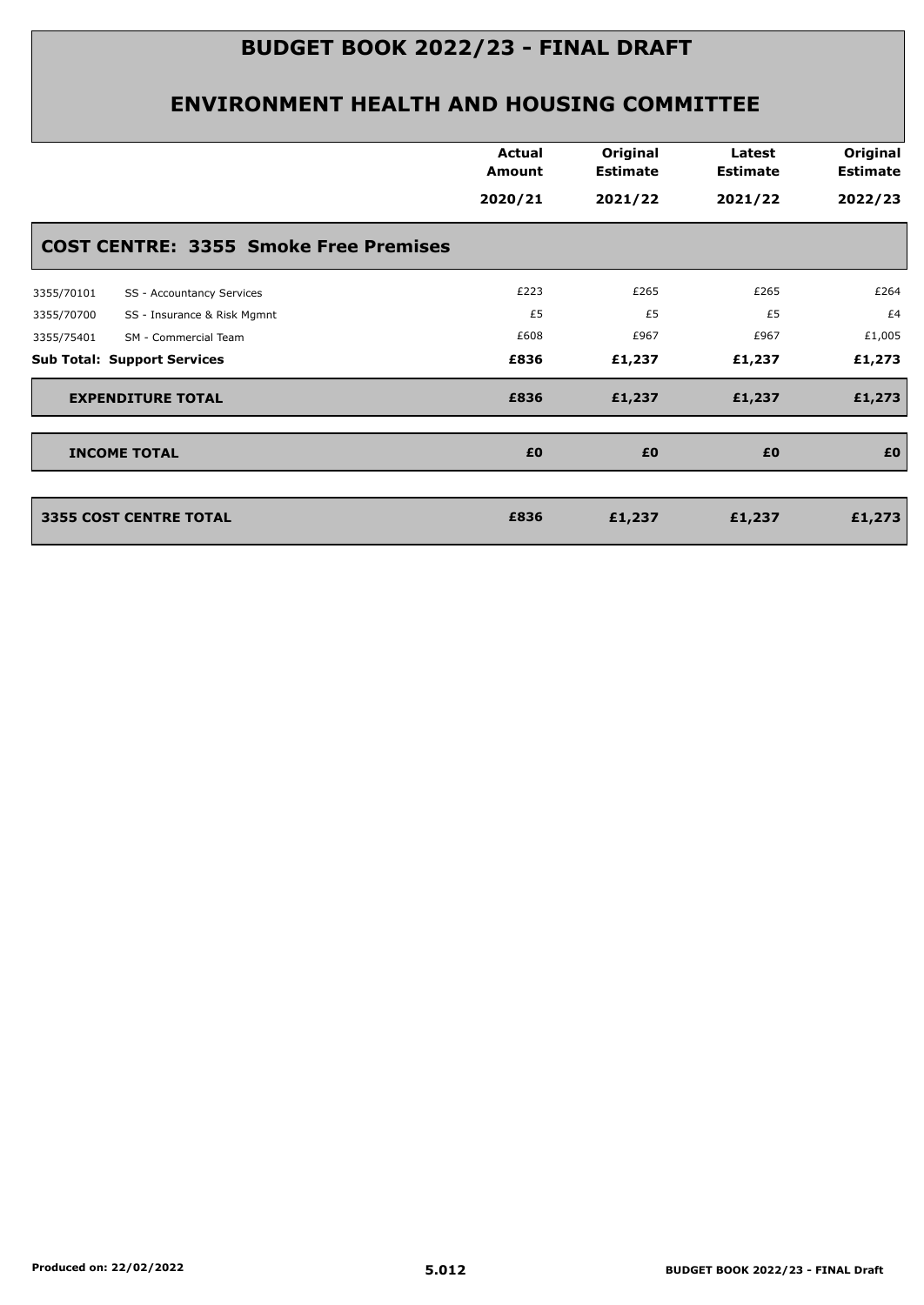|                                                | <b>Actual</b><br>Amount<br>2020/21 | Original<br><b>Estimate</b><br>2021/22 | Latest<br><b>Estimate</b><br>2021/22 | Original<br><b>Estimate</b><br>2022/23 |
|------------------------------------------------|------------------------------------|----------------------------------------|--------------------------------------|----------------------------------------|
| <b>COST CENTRE: 5001 Energy Efficiency</b>     |                                    |                                        |                                      |                                        |
| Subscrptns and Levies General<br>5001/45300    | £0                                 | £1,600                                 | £1,600                               | £1,600                                 |
| <b>Sub Total: Supplies and Services</b>        | £Ο                                 | £1,600                                 | £1,600                               | £1,600                                 |
| 5001/70101<br>SS - Accountancy Services        | £223                               | £265                                   | £265                                 | £264                                   |
| 5001/70102<br>SS - Finance Administration      | £49                                | £53                                    | £53                                  | £55                                    |
| 5001/70700<br>SS - Insurance & Risk Mgmnt      | £5                                 | £5                                     | £5                                   | £4                                     |
| 5001/70901<br>SS - Communications and PR       | £573                               | £472                                   | £472                                 | £1,353                                 |
| 5001/75501<br>SM - Development Management Team | £912                               | £1,010                                 | £1,010                               | £1,022                                 |
| 5001/75700<br>SM - Housing Team                | £3,104                             | £2,835                                 | £2,835                               | £3,847                                 |
| <b>Sub Total: Support Services</b>             | £4,866                             | £4,640                                 | £4,640                               | £6,545                                 |
| <b>EXPENDITURE TOTAL</b>                       | £4,866                             | £6,240                                 | £6,240                               | £8,145                                 |

| <b>5001 COST CENTRE TOTAL</b> | £4,866 | £6,240 | £6,240 | £8,145 |
|-------------------------------|--------|--------|--------|--------|
|                               |        |        |        |        |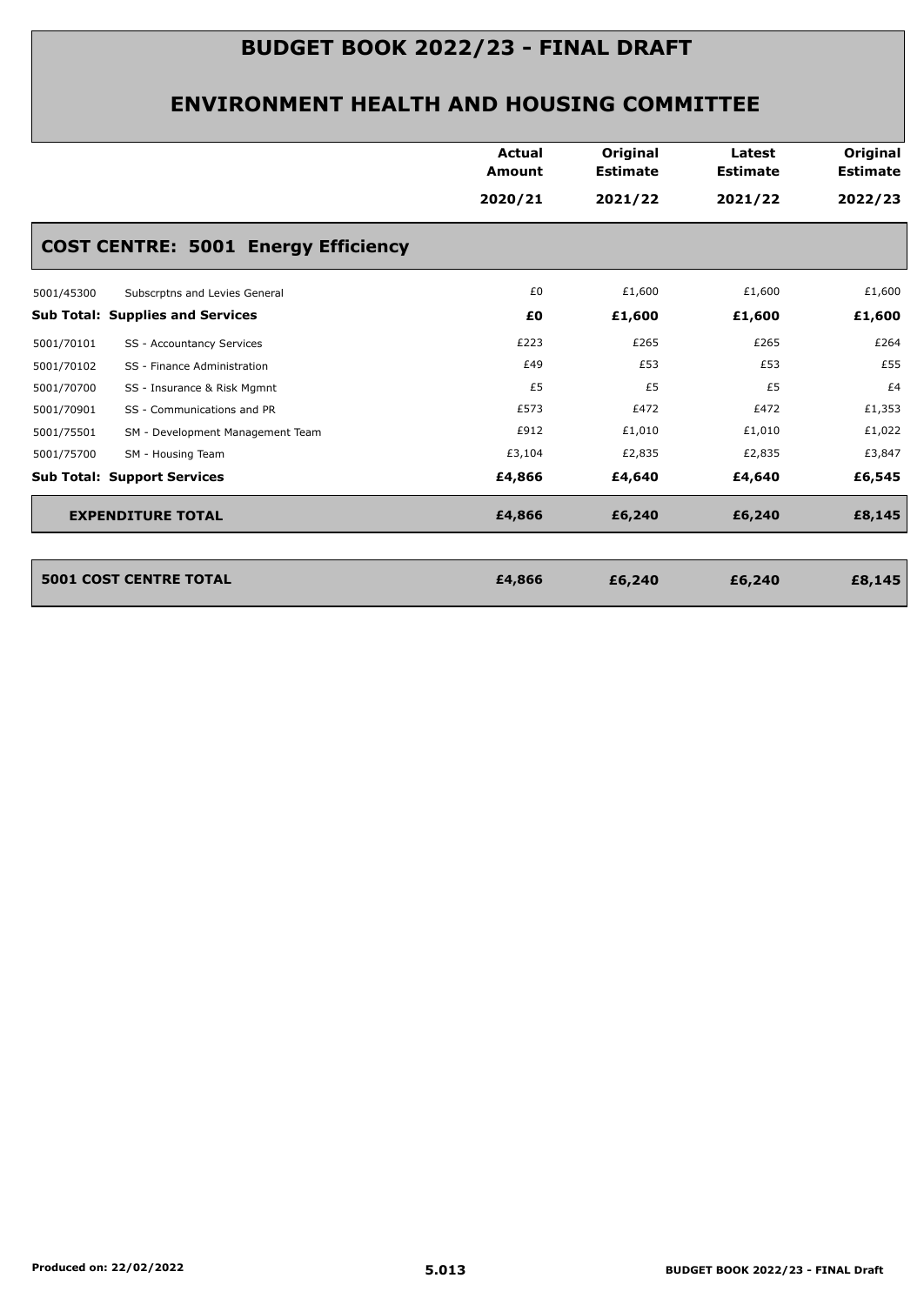|            |                                              | <b>Actual</b><br><b>Amount</b> | Original<br><b>Estimate</b> | Latest<br><b>Estimate</b> | Original<br><b>Estimate</b> |
|------------|----------------------------------------------|--------------------------------|-----------------------------|---------------------------|-----------------------------|
|            |                                              | 2020/21                        | 2021/22                     | 2021/22                   | 2022/23                     |
|            | <b>COST CENTRE: 5200 Housing Standards</b>   |                                |                             |                           |                             |
| 5200/10000 | Salaries - Basic Pay                         | £95,504                        | £119,592                    | £131,838                  | £177,287                    |
| 5200/10021 | Salaries - Overtime (1.0)                    | £3,000                         | £0                          | £0                        | £0                          |
| 5200/10098 | IFRS - Accrued Annual/Flexi Leave Adj        | $-E53$                         | £0                          | £0                        | £0                          |
| 5200/11000 | National Insurance                           | £9,812                         | £11,655                     | £12,739                   | £18,750                     |
| 5200/12000 | Pension Costs (Employer Contrbtn)            | £17,651                        | £18,177                     | £20,038                   | £26,808                     |
| 5200/12001 | Pension - Deficit Reduction Costs            | £2,202                         | £2,519                      | £2,519                    | £2,526                      |
| 5200/12021 | Actuarial Valn Adjustments (3 year)          | $-£1,671$                      | £0                          | £0                        | £0                          |
| 5200/12099 | IAS 19 Adjustments                           | £10,926                        | £0                          | £0                        | £0                          |
| 5200/14001 | First Aid Allowance                          | £104                           | £0                          | £0                        | £0                          |
| 5200/14008 | Mobile Phone Allowance                       | £360                           | £0                          | £0                        | £0                          |
| 5200/18100 | Insurance - Employers Liability              | £817                           | £817                        | £489                      | £817                        |
|            | <b>Sub Total: Employees</b>                  | £138,652                       | £152,760                    | £167,623                  | £226,188                    |
| 5200/35000 | <b>Essential User Allowance</b>              | £2,772                         | £1,810                      | £1,810                    | £1,810                      |
| 5200/35001 | Car Mileage Allowance                        | £1,097                         | £4,000                      | £4,000                    | £4,000                      |
|            | <b>Sub Total: Transport Related Expenses</b> | £3,869                         | £5,810                      | £5,810                    | £5,810                      |
| 5200/40100 | Purchase of Equipment                        | £2,614                         | £200                        | £751                      | £200                        |
| 5200/42000 | Printing                                     | £390                           | £0                          | £0                        | £0                          |
| 5200/42101 | Photocopying Charges                         | £105                           | £142                        | £142                      | £142                        |
| 5200/42200 | Stationery                                   | £96                            | £0                          | £0                        | £0                          |
| 5200/43000 | Postage                                      | £0                             | £11                         | £11                       | £11                         |
| 5200/43103 | Mobile Phones - Calls/Rental                 | £382                           | £0                          | £0                        | £0                          |
| 5200/43503 | Computer - Program Licnce Chgs               | £0                             | £0                          | £10,000                   | £5,000                      |
| 5200/46106 | Insurance - Public Liability                 | £2,390                         | £2,084                      | £1,699                    | £2,084                      |
|            | <b>Sub Total: Supplies and Services</b>      | £5,978                         | £2,437                      | £12,603                   | £7,437                      |
| 5200/46910 | Contribution to Wyre - Care & Repair         | £0                             | £30,000                     | £30,000                   | £30,000                     |
| 5200/56004 | Landlords Scheme                             | £0                             | £0                          | £4,081                    | £0                          |
|            | <b>Sub Total: Third Party Payments</b>       | £0                             | £30,000                     | £34,081                   | £30,000                     |
| 5200/70101 | SS - Accountancy Services                    | £223                           | £265                        | £265                      | £264                        |
| 5200/70102 | SS - Finance Administration                  | £1,141                         | £1,248                      | £1,248                    | £1,281                      |
| 5200/70200 | SS - Computer Services                       | £3,001                         | £10,421                     | £10,421                   | £9,508                      |
| 5200/70300 | SS - Human Resources                         | £1,522                         | £1,588                      | £1,588                    | £4,508                      |
| 5200/70301 | SS - Payroll Administration                  | £285                           | £315                        | £315                      | £916                        |
| 5200/70400 | SS - Property Management Team                | £933                           | £946                        | £946                      | £1,034                      |
| 5200/70500 | SS - Accommodation - Town Hall               | £3,685                         | £4,563                      | £4,563                    | £4,370                      |
| 5200/70700 | SS - Insurance & Risk Mgmnt                  | £5                             | £5                          | £5                        | £4                          |
| 5200/70901 | SS - Communications and PR                   | £573                           | £472                        | £472                      | £1,353                      |
| 5200/71100 | SS - Customer Service Specialists            | £2,331                         | £2,216                      | £2,216                    | £2,356                      |
| 5200/75401 | SM - Commercial Team                         | £304                           | £483                        | £483                      | £503                        |
| 5200/75403 | SM - Corporate Safety                        | £378                           | £445                        | £445                      | £1,265                      |
| 5200/75501 | SM - Development Management Team             | £912                           | £1,010                      | £1,010                    | £1,022                      |
| 5200/75700 | SM - Housing Team                            | £34,393                        | £32,147                     | £32,147                   | £42,734                     |
|            | <b>Sub Total: Support Services</b>           | £49,686                        | £56,124                     | £56,124                   | £71,118                     |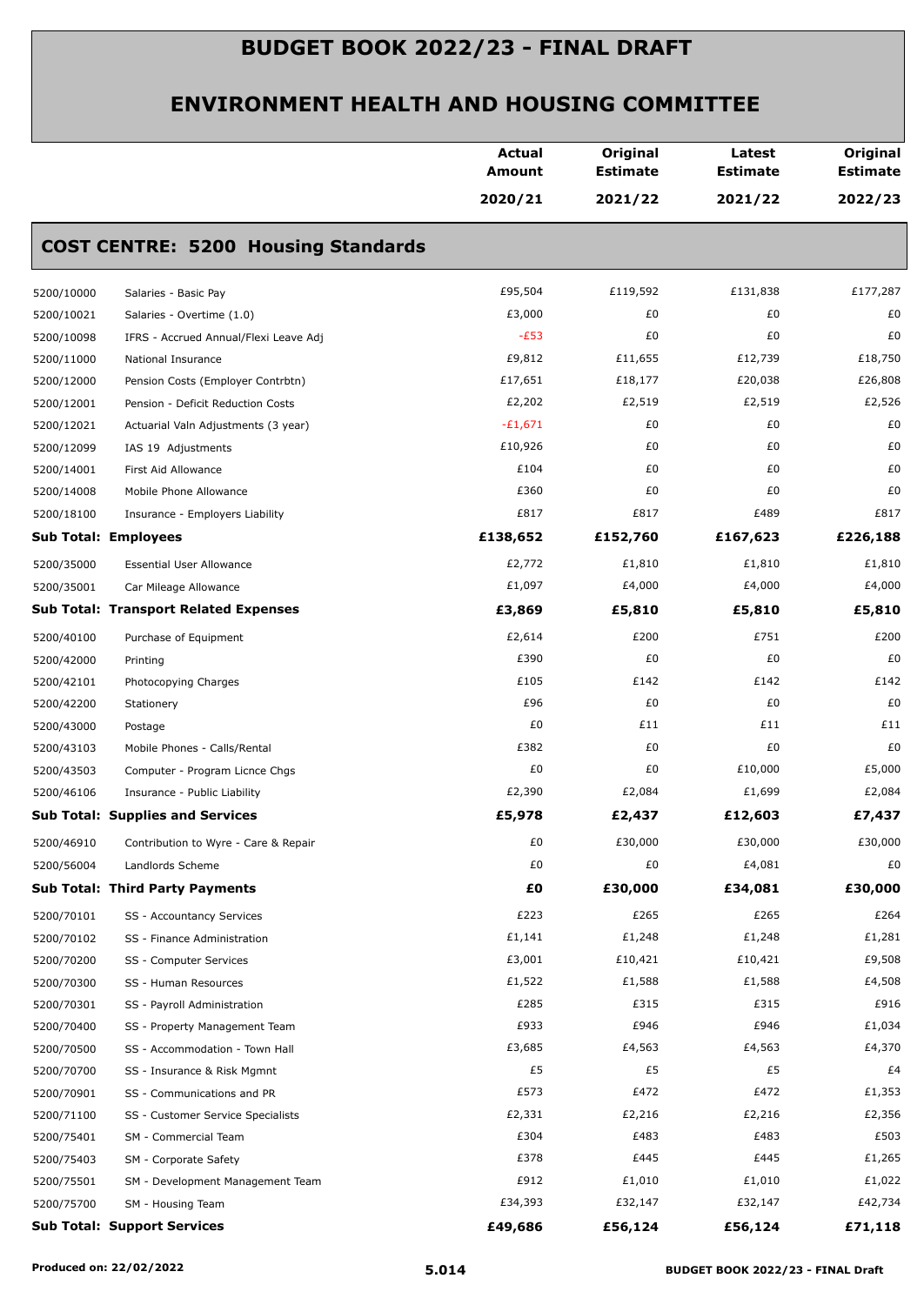|               | <b>Estimate</b> | <b>Estimate</b> | <b>Estimate</b> |
|---------------|-----------------|-----------------|-----------------|
| 2020/21       | 2021/22         | 2021/22         | 2022/23         |
| £1,169,681    | £1,320,000      | £1,320,000      | £1,130,000      |
| £1,169,681    | £1,320,000      | £1,320,000      | £1,130,000      |
| £1,367,865    | £1,567,131      | £1,596,241      | £1,470,553      |
| $-E9,784$     | £0              | £0              | £0              |
| $-£9,784$     | £0              | £0              | £0              |
| $-E427$       | $-E1,000$       | $-E1,000$       | $-E1,000$       |
| $-E1,169,681$ | $-E1,320,000$   | $-E1,320,000$   | $-E1,130,000$   |
| $-E1,170,108$ | $-E1,321,000$   | $-E1,321,000$   | $-E1,131,000$   |
| $-E638$       | $-E800$         | $-E800$         | $-E800$         |
| $-E145,002$   | $-E160,000$     | $-E160,000$     | $-E160,000$     |
| £0            | £0              | $-E3,000$       | £0              |
| $-£145,640$   | $-£160,800$     | $-£163,800$     | $-£160,800$     |
| $-£1,325,532$ | $-E1,481,800$   | $-E1,484,800$   | $-E1,291,800$   |
|               |                 |                 |                 |
| £42,334       | £85,331         | £111,441        | £178,753        |
|               |                 |                 |                 |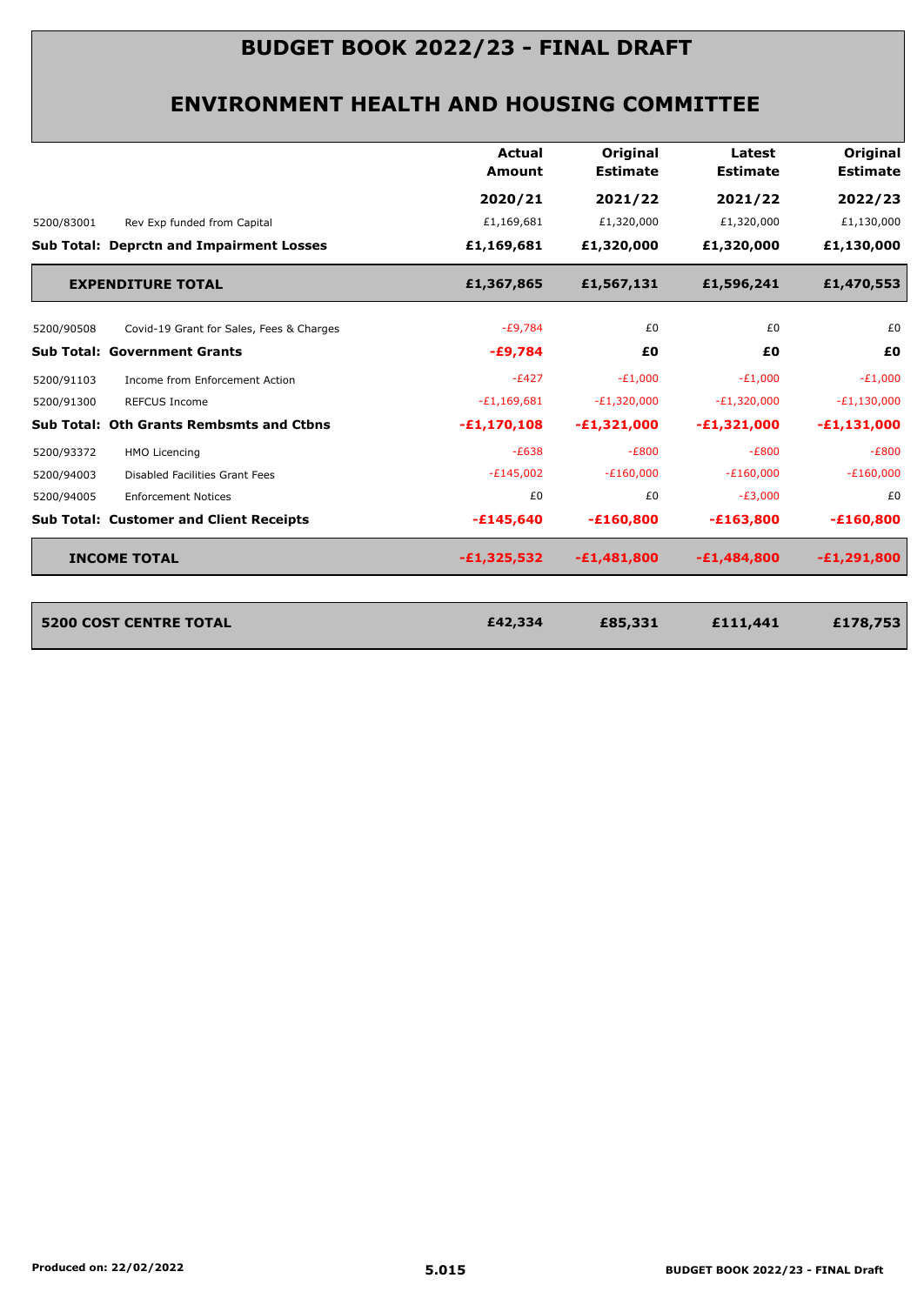|                                                    | <b>Actual</b><br>Amount | Original<br><b>Estimate</b> | Latest<br><b>Estimate</b> | Original<br><b>Estimate</b> |
|----------------------------------------------------|-------------------------|-----------------------------|---------------------------|-----------------------------|
|                                                    | 2020/21                 | 2021/22                     | 2021/22                   | 2022/23                     |
| COST CENTRE: 3379 Comm Safety - Delivery Costs     |                         |                             |                           |                             |
| 3379/18100<br>Insurance - Employers Liability      | £185                    | £0                          | £0                        | £0                          |
| <b>Sub Total: Employees</b>                        | £185                    | £0                          | £Ο                        | £0                          |
| 3379/22503<br>Electrcity - CCTV                    | £1,693                  | £0                          | £0                        | £0                          |
| <b>Sub Total: Premises Related Expenses</b>        | £1,693                  | £0                          | £Ο                        | £0                          |
| 3379/42101<br>Photocopying Charges                 | £84                     | £0                          | £0                        | £0                          |
| 3379/46101<br>Insurance - All Risks                | £0                      | £0                          | £198                      | £0                          |
| 3379/46106<br>Insurance - Public Liability         | £542                    | £0                          | £0                        | £0                          |
| 3379/47401<br>Fylde CCTV Costs                     | £41,604                 | £53,480                     | £68,480                   | £44,480                     |
| <b>Sub Total: Supplies and Services</b>            | £42,230                 | £53,480                     | £68,678                   | £44,480                     |
| 3379/70101<br>SS - Accountancy Services            | £1,811                  | £2,153                      | £2,153                    | £2,136                      |
| 3379/70102<br>SS - Finance Administration          | £971                    | £1,062                      | £1,062                    | £1,090                      |
| 3379/70200<br>SS - Computer Services               | £3,001                  | £5,258                      | £5,258                    | £4,709                      |
| 3379/70300<br>SS - Human Resources                 | £761                    | £794                        | £794                      | £0                          |
| 3379/70301<br>SS - Payroll Administration          | £143                    | £157                        | £157                      | £0                          |
| 3379/70400<br>SS - Property Management Team        | £622                    | £0                          | £0                        | £0                          |
| 3379/70500<br>SS - Accommodation - Town Hall       | £2,457                  | £0                          | £0                        | £0                          |
| 3379/70601<br>SS - Legal Services Team             | £441                    | £385                        | £385                      | £390                        |
| 3379/70700<br>SS - Insurance & Risk Mgmnt          | £5                      | £5                          | £5                        | £4                          |
| 3379/70701<br>SS - Resources Directorate Mgt       | £3,622                  | £3,904                      | £3,904                    | £3,971                      |
| 3379/70901<br>SS - Communications and PR           | £573                    | £472                        | £472                      | £1,353                      |
| 3379/75403<br>SM - Corporate Safety                | £189                    | £223                        | £223                      | £0                          |
| 3379/75408<br>SM - Environmental Health Management | £4,194                  | £8,757                      | £8,757                    | £8,725                      |
| 3379/75409<br>SS - Procurement                     | £0                      | £4,938                      | £4,938                    | £16,431                     |
| <b>Sub Total: Support Services</b>                 | £18,790                 | £28,108                     | £28,108                   | £38,809                     |
| Capital Charges - Depreciation<br>3379/80000       | £2,233                  | £2,233                      | £2,233                    | £2,233                      |
| Sub Total: Deprctn and Impairment Losses           | £2,233                  | £2,233                      | £2,233                    | £2,233                      |
| <b>EXPENDITURE TOTAL</b>                           | £65,131                 | £83,821                     | £99,019                   | £85,522                     |
| <b>INCOME TOTAL</b>                                | £0                      | £0                          | £0                        | £0                          |
| 3379 COST CENTRE TOTAL                             | £65,131                 | £83,821                     | £99,019                   | £85,522                     |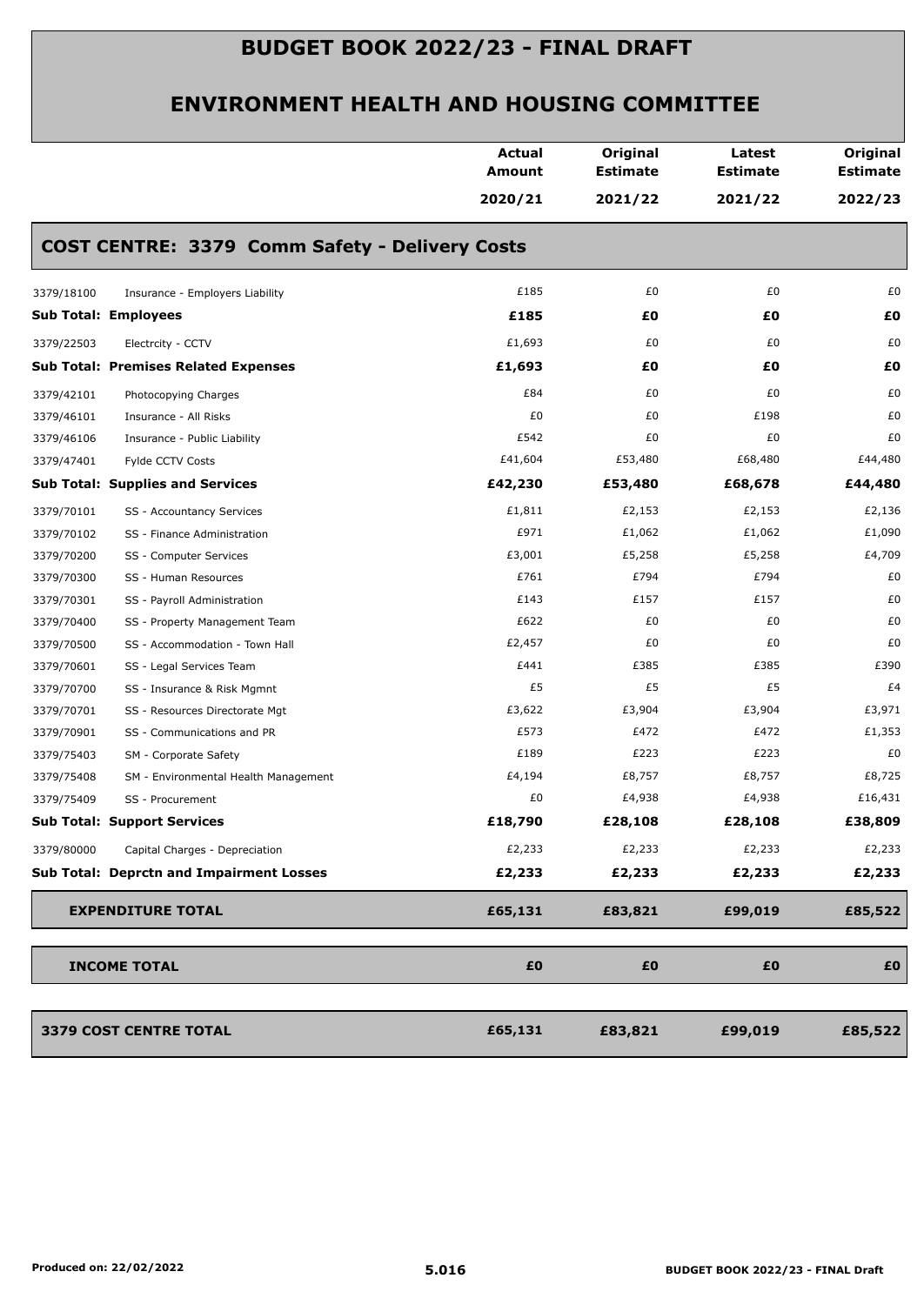|                                                       | <b>Actual</b><br>Amount | Original<br><b>Estimate</b> | Latest<br><b>Estimate</b> | Original<br><b>Estimate</b> |
|-------------------------------------------------------|-------------------------|-----------------------------|---------------------------|-----------------------------|
|                                                       | 2020/21                 | 2021/22                     | 2021/22                   | 2022/23                     |
| <b>COST CENTRE: 3380 Community Safety Initiatives</b> |                         |                             |                           |                             |
| Community Safety Initiatives<br>3380/46700            | £0                      | £0                          | £25,441                   | £0                          |
| <b>Sub Total: Supplies and Services</b>               | £0                      | £0                          | £25,441                   | £0                          |
| <b>EXPENDITURE TOTAL</b>                              | £0                      | £0                          | £25,441                   | £0                          |
| Other Reimbursements<br>3380/91101                    | £0                      | £0                          | $-E25,441$                | £0                          |
| Sub Total: Oth Grants Rembsmts and Ctbns              | £0                      | £0                          | $-E25,441$                | £0                          |
| <b>INCOME TOTAL</b>                                   | £0                      | £0                          | $-E25,441$                | £0                          |
| <b>3380 COST CENTRE TOTAL</b>                         | £0                      | £0                          | £0                        | £0                          |
|                                                       |                         |                             |                           |                             |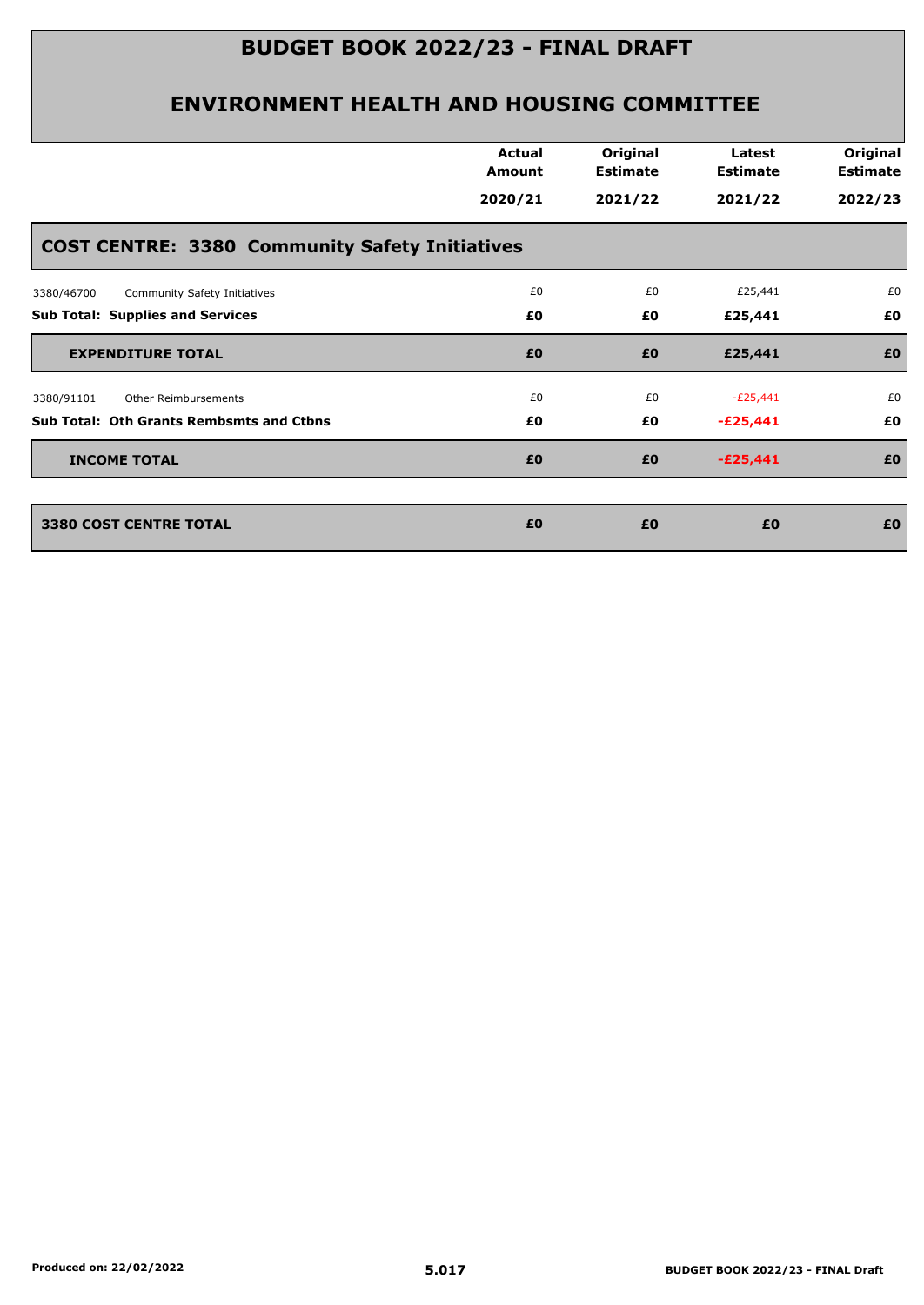|                             |                                              | <b>Actual</b><br>Amount | Original<br><b>Estimate</b> | Latest<br><b>Estimate</b> | Original<br><b>Estimate</b> |
|-----------------------------|----------------------------------------------|-------------------------|-----------------------------|---------------------------|-----------------------------|
|                             |                                              | 2020/21                 | 2021/22                     | 2021/22                   | 2022/23                     |
|                             | COST CENTRE: 3329 Covid-19 Support           |                         |                             |                           |                             |
| 3329/13000                  | Agency Staff                                 | £409                    | £0                          | £0                        | £0                          |
| <b>Sub Total: Employees</b> |                                              | £409                    | £0                          | £Ο                        | £0                          |
| 3329/26501                  | Office Cleaning by Contractor                | £18,179                 | £0                          | £0                        | £0                          |
| 3329/27001                  | Trade Refuse Collection                      | £2,275                  | £0                          | £0                        | £0                          |
|                             | <b>Sub Total: Premises Related Expenses</b>  | £20,454                 | £0                          | £Ο                        | £0                          |
| 3329/33000                  | Hire of Transport                            | £7,354                  | £0                          | £0                        | £0                          |
|                             | <b>Sub Total: Transport Related Expenses</b> | £7,354                  | £0                          | £Ο                        | £0                          |
| 3329/40111                  | Hire of Equipment                            | £1,180                  | £0                          | £0                        | £0                          |
| 3329/40403                  | Amenity and Information Signs                | £6,781                  | £0                          | £0                        | £0                          |
| 3329/40804                  | General Materials                            | £30,592                 | £359,000                    | £263,000                  | £0                          |
| 3329/42603                  | Other Fees                                   | £995                    | £0                          | £0                        | £0                          |
| 3329/42646                  | Covid-19 Lateral Flow Testing                | £0                      | £0                          | £126,674                  | £0                          |
| 3329/43000                  | Postage                                      | £5,208                  | £0                          | £0                        | £0                          |
| 3329/43500                  | Purchase of Computer Equipment               | £1,819                  | £0                          | £0                        | £0                          |
| 3329/46022                  | Credit / Company Checks                      | £2,845                  | £0                          | £0                        | £0                          |
| 3329/46718                  | RHSS Fund - Temp Public Realm Changes        | £4,739                  | £0                          | £0                        | £0                          |
| 3329/46720                  | Covid-19 Supporting Vulnerable People        | £74,155                 | £0                          | £0                        | £0                          |
| 3329/46721                  | Covid 19 Winter Fund - Grass Roots Suppo     | £5,694                  | £0                          | £0                        | £0                          |
|                             | <b>Sub Total: Supplies and Services</b>      | £134,008                | £359,000                    | £389,674                  | £Ο                          |
| 3329/59005                  | Prsh Cncl Grant - Covid19 Support            | £0                      | £33,000                     | £33,000                   | £0                          |
|                             | <b>Sub Total: Third Party Payments</b>       | £Ο                      | £33,000                     | £33,000                   | £0                          |
| 3329/70000                  | SS - Chief Executive                         | £138,998                | £18,500                     | £18,500                   | £18,639                     |
| 3329/70101                  | SS - Accountancy Services                    | £198,744                | £56,711                     | £56,711                   | £55,270                     |
| 3329/70102                  | SS - Finance Administration                  | £14,024                 | £15,390                     | £15,390                   | £16,642                     |
| 3329/70103                  | SS - Internal Audit                          | £68,961                 | £0                          | £0                        | £0                          |
| 3329/70200                  | SS - Computer Services                       | £240,041                | £93,887                     | £93,887                   | £90,549                     |
| 3329/70400                  | SS - Property Management Team                | £48,713                 | £12,340                     | £12,340                   | £11,210                     |
| 3329/70600                  | SS - Head of Governance                      | £38,817                 | £10,153                     | £10,153                   | £10,639                     |
| 3329/70601                  | SS - Legal Services Team                     | £98,718                 | £23,092                     | £23,092                   | £23,386                     |
| 3329/70701                  | SS - Resources Directorate Mgt               | £72,446                 | £19,520                     | £19,520                   | £19,853                     |
| 3329/70704                  | SS - Exec & Mayoral Support Team             | £31,611                 | £7,889                      | £7,889                    | £6,824                      |
| 3329/70901                  | SS - Communications and PR                   | £22,930                 | £0                          | £0                        | £0                          |
| 3329/70902                  | SS - Customer Service Assistants             | £74,196                 | £20,182                     | £20,182                   | £25,286                     |
| 3329/71100                  | SS - Customer Service Specialists            | £179,310                | £44,519                     | £44,519                   | £47,327                     |
| 3329/75300                  | SS - Corporate Services Team                 | £76,444                 | £20,575                     | £20,575                   | £32,606                     |
| 3329/75302                  | SM - Tourism & Cultural Services Team        | £54,182                 | £14,557                     | £14,557                   | £14,121                     |
| 3329/75304                  | SM - Head of Cultural Services               | £29,556                 | £12,996                     | £12,996                   | £13,033                     |
| 3329/75305                  | SM - Parks & Coastal Services Team           | £25,904                 | £6,644                      | £6,644                    | £7,027                      |
| 3329/75401                  | SM - Commercial Team                         | £75,689                 | £30,194                     | £30,194                   | £28,398                     |
| 3329/75402                  | SM - Environmental Protection Team           | £79,211                 | £19,718                     | £19,718                   | £21,082                     |
| 3329/75405                  | SM - Licensing Team                          | £41,838                 | £10,589                     | £10,589                   | £10,352                     |
| 3329/75407                  | SM - Operational Services Team               | £36,623                 | £8,749                      | £8,749                    | £9,015                      |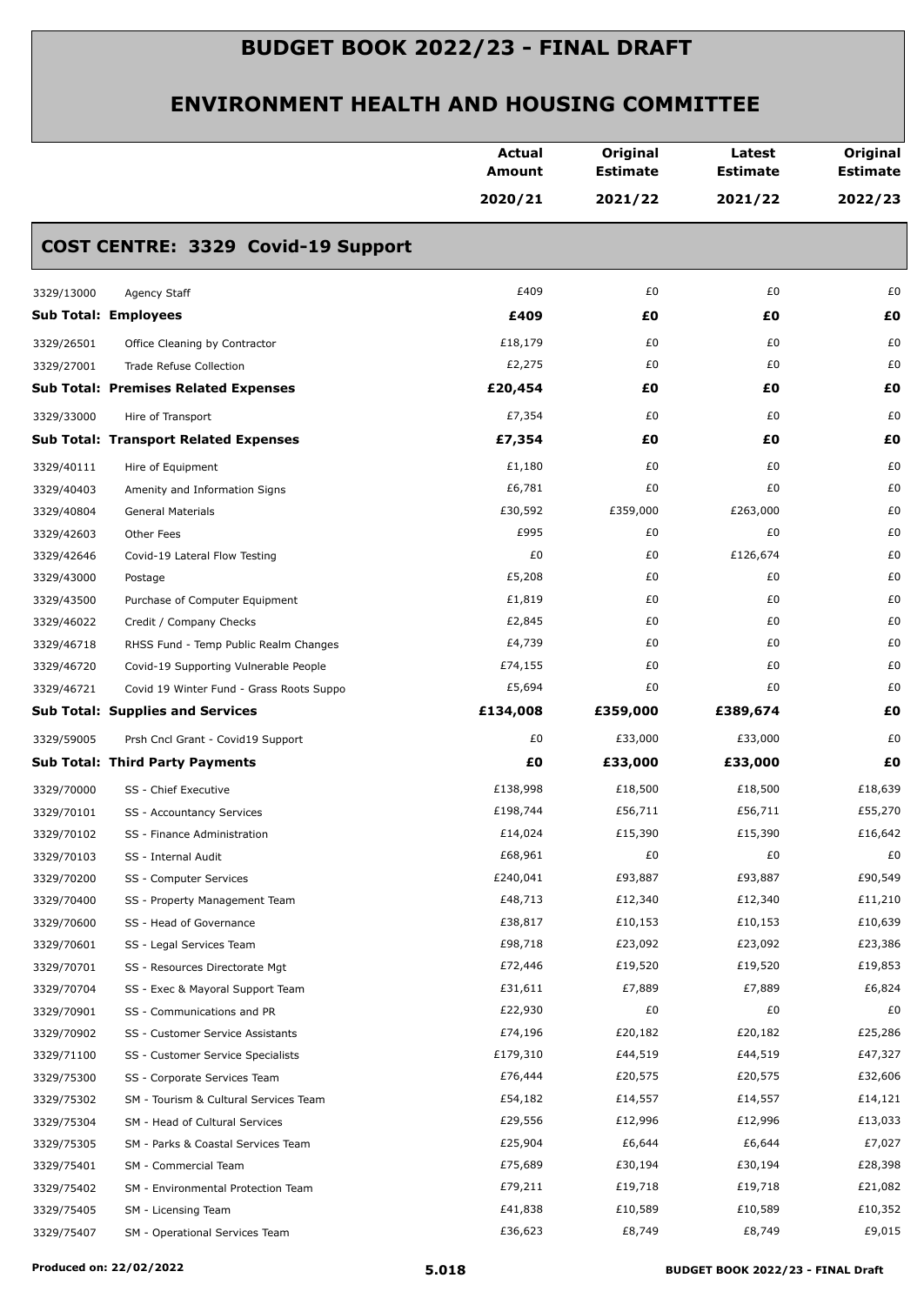#### **ENVIRONMENT HEALTH AND HOUSING COMMITTEE**

|            |                                                 | <b>Actual</b><br>Amount | Original<br><b>Estimate</b> | Latest<br><b>Estimate</b> | Original<br><b>Estimate</b> |
|------------|-------------------------------------------------|-------------------------|-----------------------------|---------------------------|-----------------------------|
|            |                                                 | 2020/21                 | 2021/22                     | 2021/22                   | 2022/23                     |
| 3329/75408 | SM - Environmental Health Management            | £33,549                 | £8,757                      | £8,757                    | £8,725                      |
| 3329/75409 | SS - Procurement                                | £0                      | £4,979                      | £4,979                    | £0                          |
| 3329/75500 | SM - Building Control Team                      | £29,338                 | £7,287                      | £7,287                    | £7,844                      |
| 3329/75501 | SM - Development Management Team                | £36,500                 | £17,994                     | £17,994                   | £18,210                     |
| 3329/75502 | SM - Planning Policy Team                       | £21,142                 | £4,884                      | £4,884                    | £4,639                      |
| 3329/75504 | SM - Development Services Mgt Team              | £57,424                 | £15,097                     | £15,097                   | £0                          |
| 3329/75507 | SM - Head of Regeneration & Housing             | £0                      | £0                          | £0                        | £17,400                     |
| 3329/75600 | SM - Technical Services Team                    | £38,313                 | £14,627                     | £14,627                   | £14,941                     |
| 3329/75700 | SM - Housing Team                               | £26,789                 | £7,587                      | £7,587                    | £8,525                      |
|            | <b>Sub Total: Support Services</b>              | £1,890,011              | £527,417                    | £527,417                  | £541,543                    |
|            | <b>EXPENDITURE TOTAL</b>                        | £2,052,236              | £919,417                    | £950,091                  | £541,543                    |
| 3329/90504 | Covid-19 - Emergency Funding                    | $-E1,511,311$           | $-E392,000$                 | $-E392,000$               | £0                          |
|            | <b>Sub Total: Government Grants</b>             | $-£1,511,311$           | $-£392,000$                 | $-£392,000$               | £0                          |
| 3329/91075 | LCC - Covid-19 Support Grant                    | $-E74,155$              | £0                          | £0                        | £0                          |
|            | LCC - Clinically Extremely Vulnerable Fu        | $-E236,736$             | £0                          | £0                        | £0                          |
| 3329/91077 |                                                 |                         |                             |                           |                             |
| 3329/91079 | LCC - Covid 19 Winter Fund                      | $-E5,694$               | £0                          | £0                        | £0                          |
| 3329/91083 | LCC - Community Testing Covid                   | £0                      | £0                          | $-E126,674$               | £0                          |
|            | <b>Sub Total: Oth Grants Rembsmts and Ctbns</b> | $-£316,585$             | £0                          | $-£126,674$               | £0                          |

**3329 COST CENTRE TOTAL £527,417 £431,417 £541,543** **£224,340**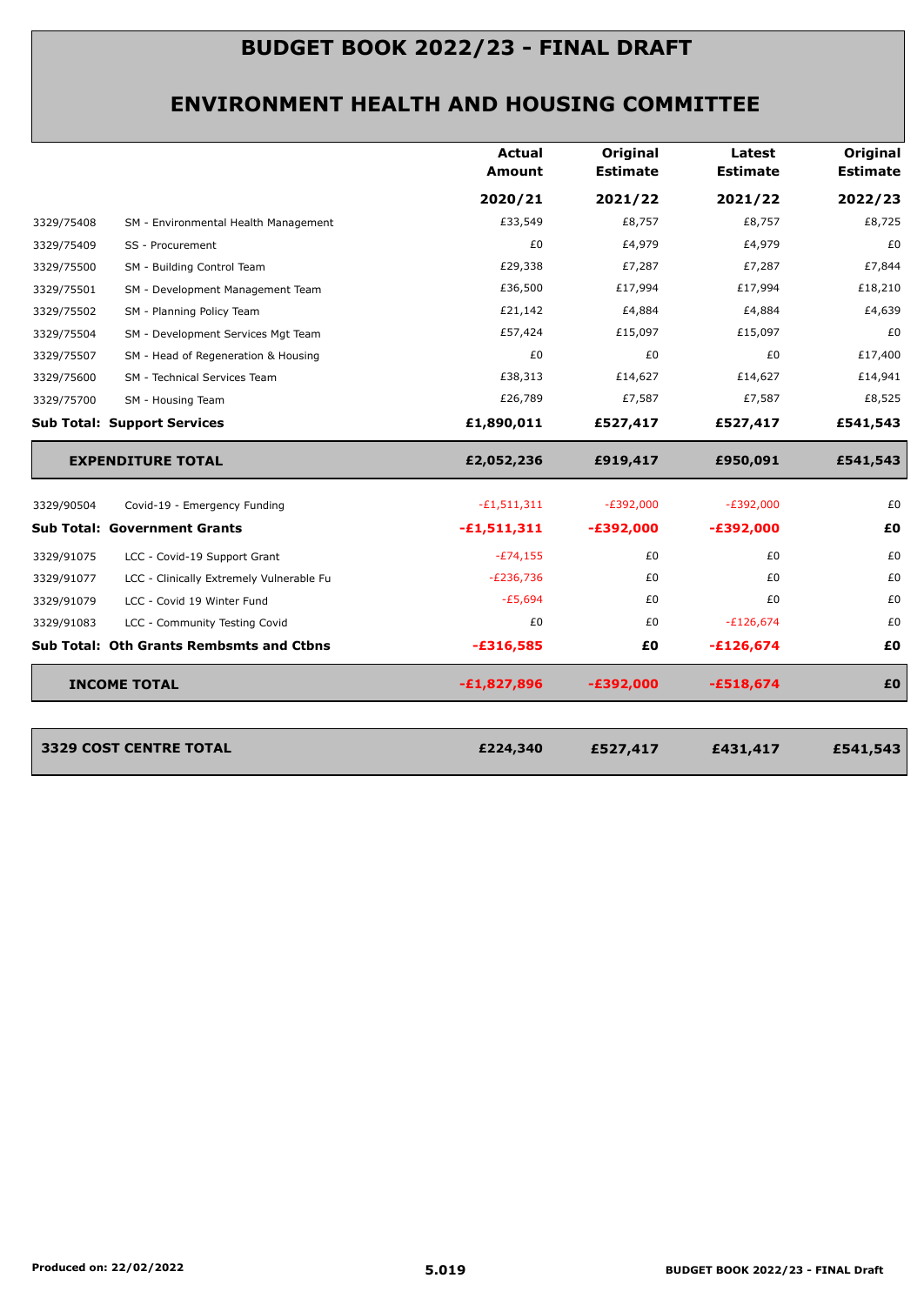|                                                    | <b>Actual</b><br>Amount | Original<br><b>Estimate</b> | Latest<br><b>Estimate</b> | Original<br><b>Estimate</b> |
|----------------------------------------------------|-------------------------|-----------------------------|---------------------------|-----------------------------|
|                                                    | 2020/21                 | 2021/22                     | 2021/22                   | 2022/23                     |
| <b>COST CENTRE: 3330 Pollution Control</b>         |                         |                             |                           |                             |
| 3330/40100<br>Purchase of Equipment                | £605                    | £100                        | £100                      | £100                        |
| <b>General Materials</b><br>3330/40804             | £42                     | £0                          | £0                        | £0                          |
| 3330/42603<br>Other Fees                           | £65                     | £0                          | £0                        | £0                          |
| 3330/42618<br>Nox/Water Sample Analysis Costs      | £715                    | £300                        | £300                      | £300                        |
| 3330/42619<br>Air/Radiation Monitoring Costs       | £11                     | £3,000                      | £3,000                    | £3,000                      |
| <b>Sub Total: Supplies and Services</b>            | £1,439                  | £3,400                      | £3,400                    | £3,400                      |
| 3330/70101<br>SS - Accountancy Services            | £223                    | £265                        | £265                      | £264                        |
| 3330/70102<br>SS - Finance Administration          | £995                    | £1,088                      | £1,088                    | £1,117                      |
| 3330/70700<br>SS - Insurance & Risk Mgmnt          | £24                     | £23                         | £23                       | £20                         |
| 3330/70901<br>SS - Communications and PR           | £573                    | £472                        | £472                      | £1,353                      |
| 3330/71100<br>SS - Customer Service Specialists    | £14,345                 | £13,662                     | £13,662                   | £14,525                     |
| 3330/75401<br>SM - Commercial Team                 | £1,215                  | £1,934                      | £1,934                    | £2,010                      |
| 3330/75402<br>SM - Environmental Protection Team   | £36,870                 | £76,206                     | £76,206                   | £73,659                     |
| 3330/75407<br>SM - Operational Services Team       | £1,831                  | £875                        | £875                      | £901                        |
| <b>Sub Total: Support Services</b>                 | £56,076                 | £94,525                     | £94,525                   | £93,849                     |
| <b>EXPENDITURE TOTAL</b>                           | £57,515                 | £97,925                     | £97,925                   | £97,249                     |
| 3330/93330<br>Perm Proc - Waste Oil Burners        | $-E4,867$               | $-E3,800$                   | $-E3,800$                 | $-E3,800$                   |
| 3330/93910<br>Fixed Penalty Notice - Litter        | $-E500$                 | $-E619$                     | $-E619$                   | $-E619$                     |
| 3330/93911<br>Works Completed in Default of Notice | £1,244                  | $-E1,000$                   | $-E1,000$                 | $-E1,000$                   |
| 3330/94403<br>Miscellaneous Receipts               | $-E103$                 | £0                          | £0                        | £0                          |
| <b>Sub Total: Customer and Client Receipts</b>     | $-£4,226$               | -£5,419                     | $-£5,419$                 | $-£5,419$                   |
| <b>INCOME TOTAL</b>                                | $-£4,226$               | $-£5,419$                   | $-E5,419$                 | $-£5,419$                   |
| <b>3330 COST CENTRE TOTAL</b>                      | £53,289                 | £92,506                     | £92,506                   | £91,830                     |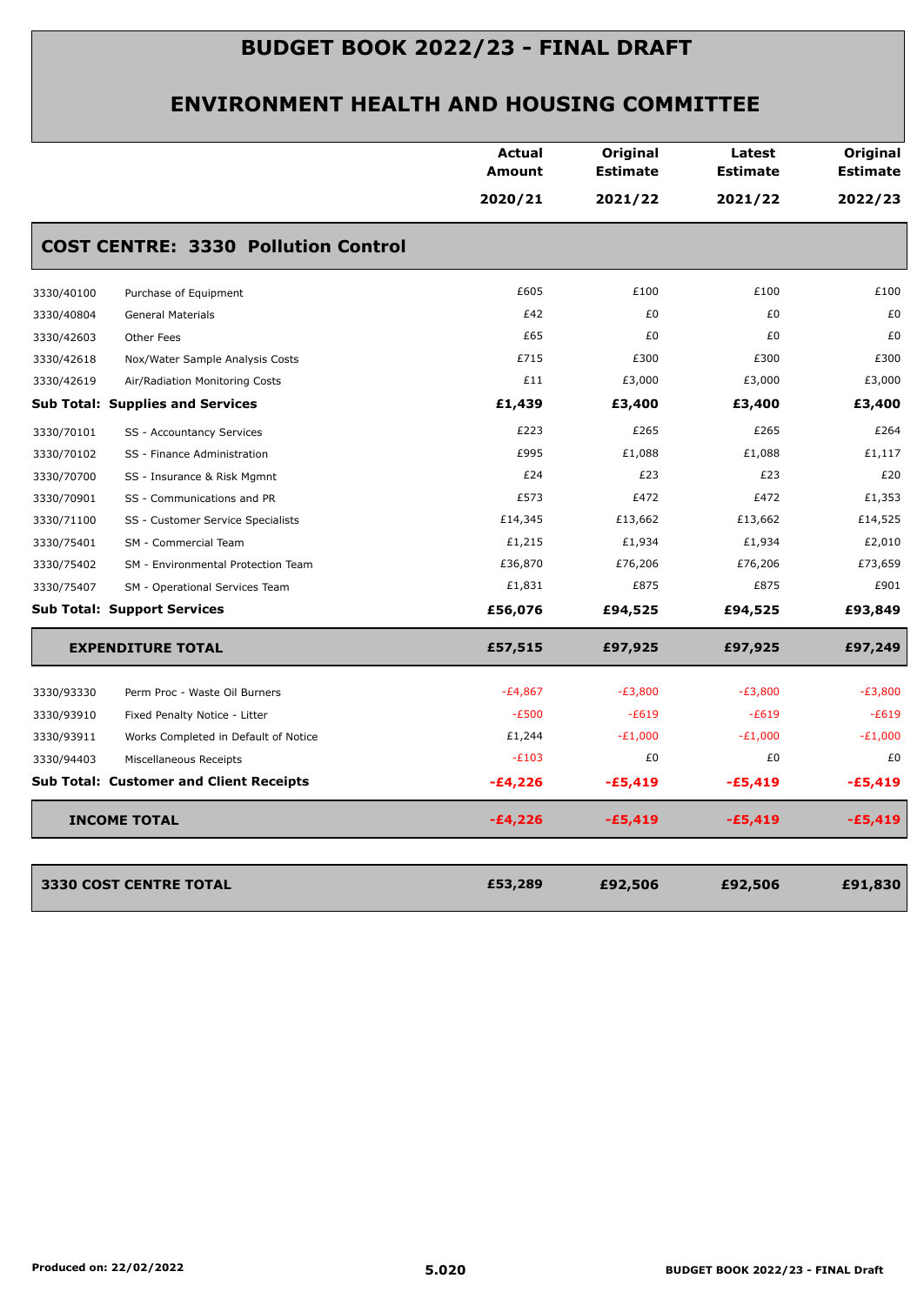|                                                    | <b>Actual</b><br>Amount | Original<br><b>Estimate</b> | Latest<br><b>Estimate</b> | Original<br><b>Estimate</b> |
|----------------------------------------------------|-------------------------|-----------------------------|---------------------------|-----------------------------|
|                                                    | 2020/21                 | 2021/22                     | 2021/22                   | 2022/23                     |
| <b>COST CENTRE: 3334 Other Public Health Risk</b>  |                         |                             |                           |                             |
| 3334/26503<br>Health Risk Cleanup Costs            | £0                      | £3,500                      | £3,500                    | £3,500                      |
| <b>Sub Total: Premises Related Expenses</b>        | £0                      | £3,500                      | £3,500                    | £3,500                      |
| 3334/42603<br>Other Fees                           | £55                     | £0                          | £0                        | £0                          |
| 3334/47203<br>National Assistance Burials          | £8,930                  | £2,050                      | £2,050                    | £2,050                      |
| <b>Sub Total: Supplies and Services</b>            | £8,985                  | £2,050                      | £2,050                    | £2,050                      |
| 3334/58002<br>Land Registry Fees                   | £144                    | £200                        | £200                      | £200                        |
| <b>Sub Total: Third Party Payments</b>             | £144                    | £200                        | £200                      | £200                        |
| 3334/70101<br>SS - Accountancy Services            | £223                    | £265                        | £265                      | £264                        |
| 3334/70102<br>SS - Finance Administration          | £971                    | £1,062                      | £1,062                    | £1,090                      |
| 3334/70700<br>SS - Insurance & Risk Mgmnt          | £24                     | £23                         | £23                       | £20                         |
| SS - Communications and PR<br>3334/70901           | £573                    | £472                        | £472                      | £1,353                      |
| 3334/75401<br>SM - Commercial Team                 | £3,680                  | £9,634                      | £9,634                    | £4,184                      |
| 3334/75402<br>SM - Environmental Protection Team   | £42,540                 | £55,472                     | £55,472                   | £61,073                     |
| <b>Sub Total: Support Services</b>                 | £48,011                 | £66,928                     | £66,928                   | £67,984                     |
| <b>EXPENDITURE TOTAL</b>                           | £57,140                 | £72,678                     | £72,678                   | £73,734                     |
| 3334/93911<br>Works Completed in Default of Notice | £0                      | $-E500$                     | $-E500$                   | $-E500$                     |
| 3334/93915<br>Reimbursement of NA Burials          | £0                      | $-E500$                     | $-E500$                   | $-E500$                     |
| <b>Sub Total: Customer and Client Receipts</b>     | £Ο                      | $-E1,000$                   | $-E1,000$                 | $-E1,000$                   |
| <b>INCOME TOTAL</b>                                | £0                      | $-£1,000$                   | $-£1,000$                 | $-£1,000$                   |
| 3334 COST CENTRE TOTAL                             | £57,140                 | £71,678                     | £71,678                   | £72,734                     |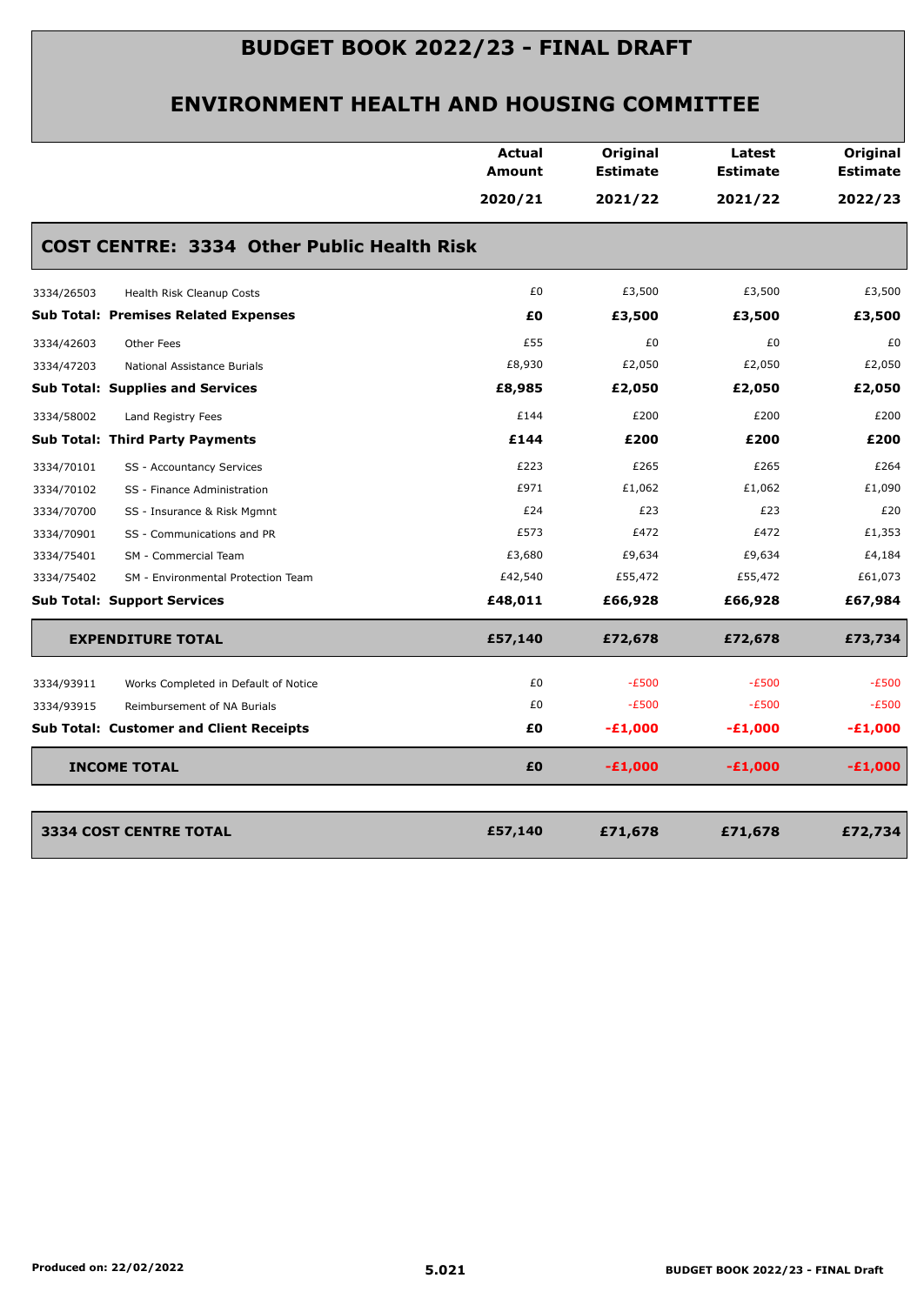|                                                      | <b>Actual</b><br>Amount | Original<br><b>Estimate</b> | Latest<br><b>Estimate</b> | Original<br><b>Estimate</b> |
|------------------------------------------------------|-------------------------|-----------------------------|---------------------------|-----------------------------|
|                                                      | 2020/21                 | 2021/22                     | 2021/22                   | 2022/23                     |
| <b>COST CENTRE: 3335 Local Air Pollution Control</b> |                         |                             |                           |                             |
| 3335/70700<br>SS - Insurance & Risk Mgmnt            | £24                     | £23                         | £23                       | £20                         |
| SM - Environmental Protection Team<br>3335/75402     | £14,455                 | £16,586                     | £16,586                   | £21,901                     |
| <b>Sub Total: Support Services</b>                   | £14,479                 | £16,609                     | £16,609                   | £21,921                     |
| <b>EXPENDITURE TOTAL</b>                             | £14,479                 | £16,609                     | £16,609                   | £21,921                     |
| <b>INCOME TOTAL</b>                                  | £0                      | £0                          | £0                        | £0                          |
|                                                      |                         |                             |                           |                             |
| <b>3335 COST CENTRE TOTAL</b>                        | £14,479                 | £16,609                     | £16,609                   | £21,921                     |
|                                                      |                         |                             |                           |                             |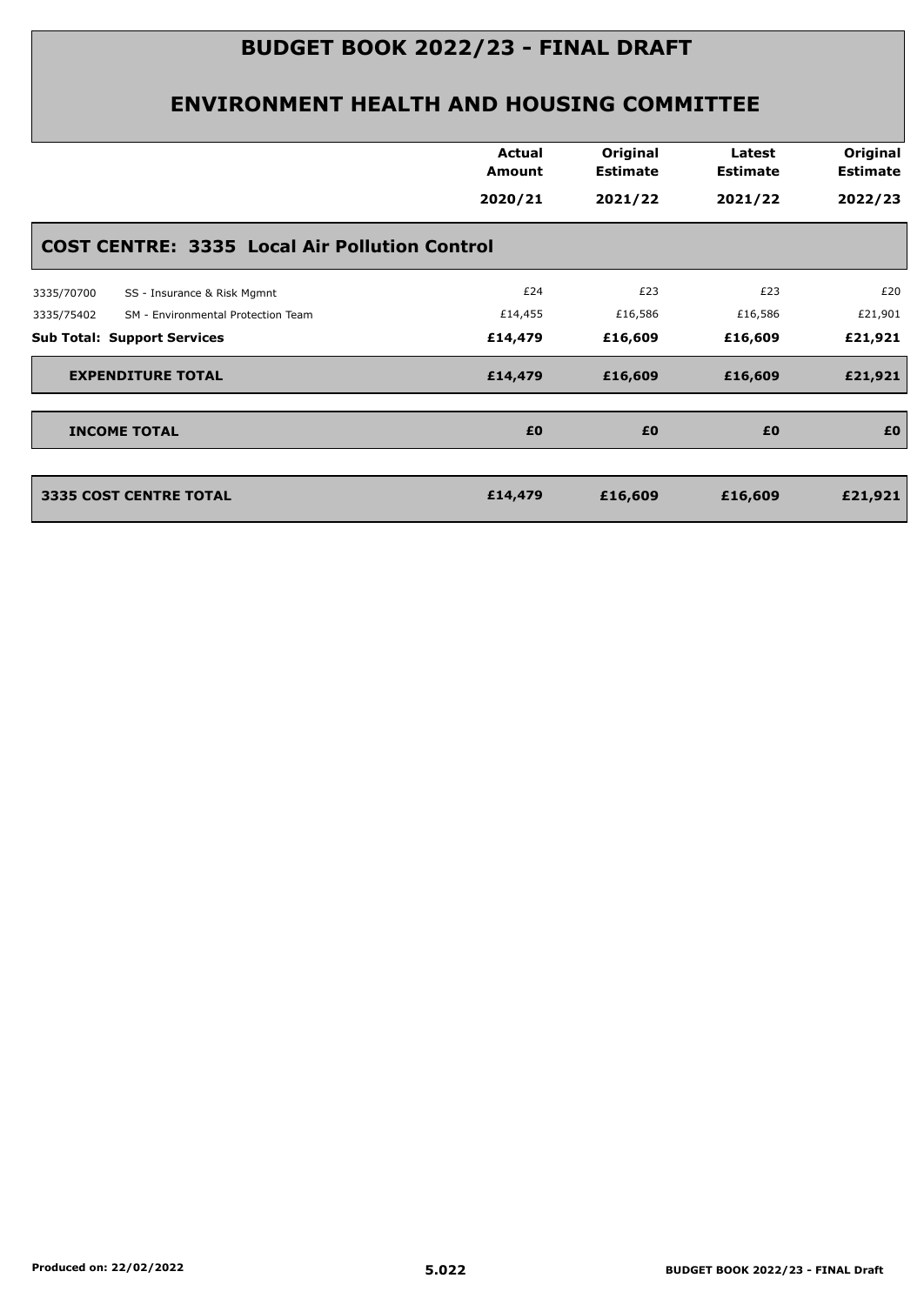|            |                                                            | <b>Actual</b><br>Amount | Original<br><b>Estimate</b> | Latest<br><b>Estimate</b> | Original<br><b>Estimate</b> |
|------------|------------------------------------------------------------|-------------------------|-----------------------------|---------------------------|-----------------------------|
|            |                                                            | 2020/21                 | 2021/22                     | 2021/22                   | 2022/23                     |
|            | COST CENTRE: 3343 Covid-19 Contain Management Outbreak (CO |                         |                             |                           |                             |
| 3343/10021 | Salaries - Overtime (1.0)                                  | £14,257                 | £0                          | £124,202                  | £0                          |
| 3343/11000 | National Insurance                                         | £474                    | £0                          | £0                        | £0                          |
| 3343/13000 | Agency Staff                                               | £0                      | £0                          | £49,277                   | £0                          |
|            | <b>Sub Total: Employees</b>                                | £14,732                 | £0                          | £173,479                  | £0                          |
| 3343/23003 | Hire of rooms                                              | £5,069                  | £0                          | £11,922                   | £0                          |
|            | <b>Sub Total: Premises Related Expenses</b>                | £5,069                  | £0                          | £11,922                   | £0                          |
| 3343/31000 | <b>Fuel Costs</b>                                          | £0                      | £0                          | £2,749                    | £0                          |
| 3343/31004 | Licences and Certificates                                  | £0                      | £0                          | £270                      | £0                          |
| 3343/37000 | Insurance Motor and Plant                                  | £0                      | £0                          | £832                      | £0                          |
|            | <b>Sub Total: Transport Related Expenses</b>               | £0                      | £0                          | £3,851                    | £0                          |
| 3343/40000 | Pchse of Bulk Recycling Cntnrs                             | £3,800                  | £0                          | £2,179                    | £0                          |
| 3343/40002 | Purchase of Litter Bins                                    | £16,021                 | £0                          | £0                        | £0                          |
| 3343/40100 | Purchase of Equipment                                      | £583                    | £0                          | £0                        | £0                          |
| 3343/40111 | Hire of Equipment                                          | £900                    | £0                          | £9,810                    | £0                          |
| 3343/40403 | Amenity and Information Signs                              | £6,686                  | £0                          | £50,810                   | £0                          |
| 3343/42600 | <b>Consultants Fees</b>                                    | £0                      | £0                          | £35,000                   | £0                          |
| 3343/42645 | Covid-19 Contact Tracing                                   | £17,396                 | £0                          | £18,000                   | £0                          |
| 3343/46211 | Covid-19 Outbreak Communications                           | £30,777                 | £0                          | £119,616                  | £0                          |
| 3343/46720 | Covid-19 Supporting Vulnerable People                      | £0                      | £0                          | £55,000                   | £0                          |
|            | <b>Sub Total: Supplies and Services</b>                    | £76,163                 | £0                          | £290,415                  | £Ο                          |
| 3343/80000 | Capital Charges - Depreciation                             | £14,683                 | £0                          | £0                        | £0                          |
|            | <b>Sub Total: Deprctn and Impairment Losses</b>            | £14,683                 | £0                          | £Ο                        | £0                          |
|            | <b>EXPENDITURE TOTAL</b>                                   | £110,646                | £0                          | £479,667                  | £0                          |
| 3343/90520 | Covid-Covid-19 Contain Outbreak Manageme                   | $-E210,011$             | £0                          | $-E779,748$               | £0                          |
|            | <b>Sub Total: Government Grants</b>                        | $-£210,011$             | £0                          | $-£779,748$               | £0                          |
|            | <b>INCOME TOTAL</b>                                        | $-£210,011$             | £0                          | $-£779,748$               | £0                          |
|            |                                                            |                         |                             |                           |                             |
|            | 3343 COST CENTRE TOTAL                                     | $-£99,365$              | £0                          | $-£300,081$               | £0                          |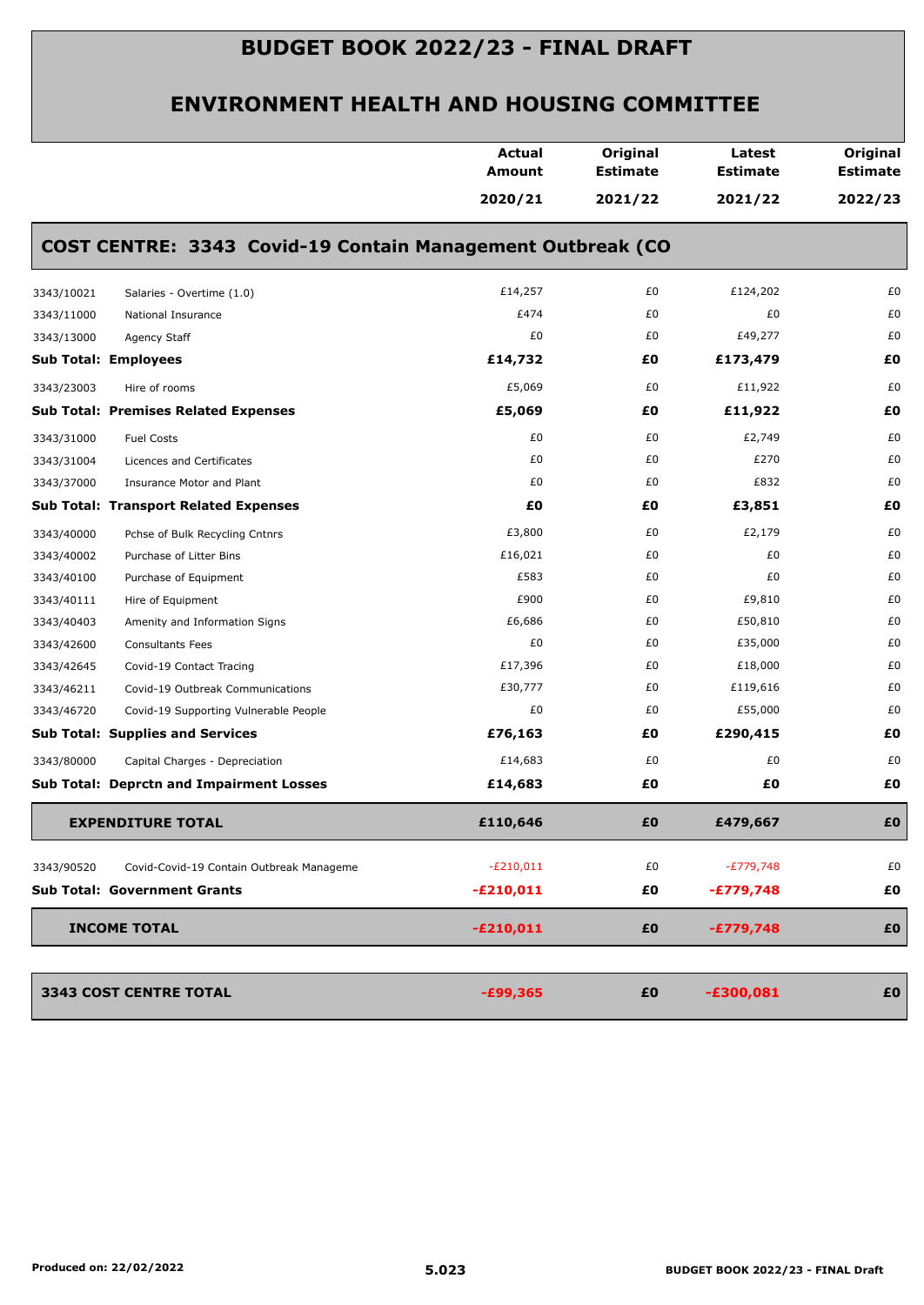|                                              | <b>Actual</b><br>Amount | Original<br><b>Estimate</b> | Latest<br><b>Estimate</b> | Original<br><b>Estimate</b> |
|----------------------------------------------|-------------------------|-----------------------------|---------------------------|-----------------------------|
|                                              | 2020/21                 | 2021/22                     | 2021/22                   | 2022/23                     |
| COST CENTRE: 3344 Covid-19 Welcome Back Fund |                         |                             |                           |                             |
| 3344/42603<br><b>Other Fees</b>              | £0                      | £0                          | £243,516                  | £0                          |
| <b>Sub Total: Supplies and Services</b>      | £0                      | £0                          | £243,516                  | £0                          |
| <b>EXPENDITURE TOTAL</b>                     | £0                      | £0                          | £243,516                  | £0                          |
| Covid-19 Welcome Back Grant<br>3344/90525    | £0                      | £0                          | $-E243,516$               | £0                          |
| <b>Sub Total: Government Grants</b>          | £0                      | £0                          | $-£243,516$               | £0                          |
| <b>INCOME TOTAL</b>                          | £0                      | £0                          | $-£243,516$               | £0                          |
| <b>3344 COST CENTRE TOTAL</b>                | £0                      | £0                          | £0                        | £0                          |
|                                              |                         |                             |                           |                             |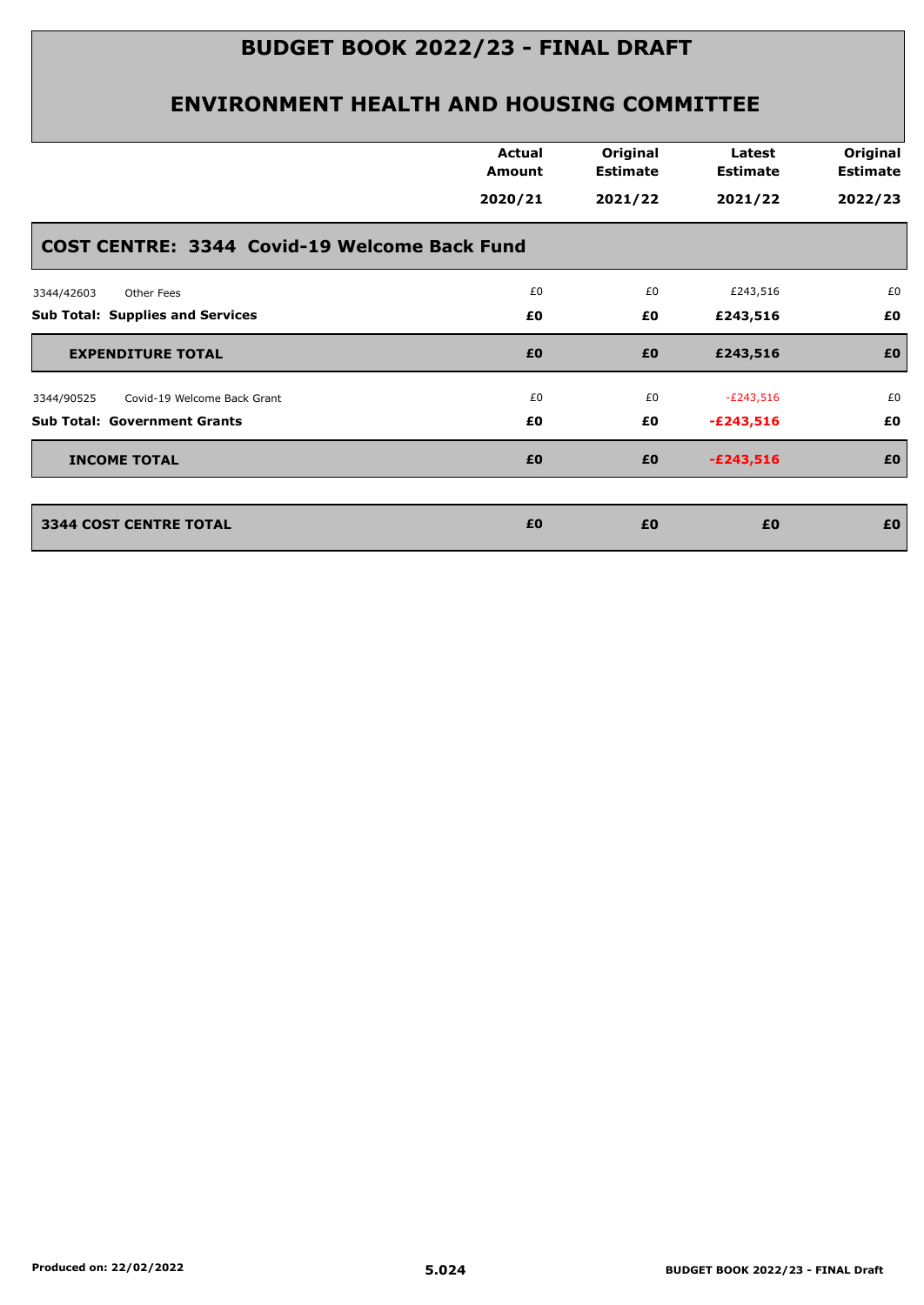|                                                     | <b>Actual</b><br>Amount | Original<br><b>Estimate</b> | Latest<br><b>Estimate</b> | Original<br><b>Estimate</b> |
|-----------------------------------------------------|-------------------------|-----------------------------|---------------------------|-----------------------------|
|                                                     | 2020/21                 | 2021/22                     | 2021/22                   | 2022/23                     |
| COST CENTRE: 3346 Covid 19 - Household Support Fund |                         |                             |                           |                             |
| 3346/46728<br>HSF Initiatives - CAB                 | £0                      | £0                          | £150,000                  | £0                          |
| Sub Total: Supplies and Services                    | £0                      | £0                          | £150,000                  | £Ο                          |
| <b>EXPENDITURE TOTAL</b>                            | £0                      | £0                          | £150,000                  | £0                          |
| LCC - Household Support Funding<br>3346/91085       | £0                      | £0                          | $-E150,000$               | £0                          |
| <b>Sub Total: Oth Grants Rembsmts and Ctbns</b>     | £Ο                      | £0                          | $-£150,000$               | £0                          |
| <b>INCOME TOTAL</b>                                 | £0                      | £0                          | $-£150,000$               | £0                          |
| <b>3346 COST CENTRE TOTAL</b>                       | £0                      | £0                          | £0                        | £0                          |
|                                                     |                         |                             |                           |                             |
|                                                     |                         |                             |                           |                             |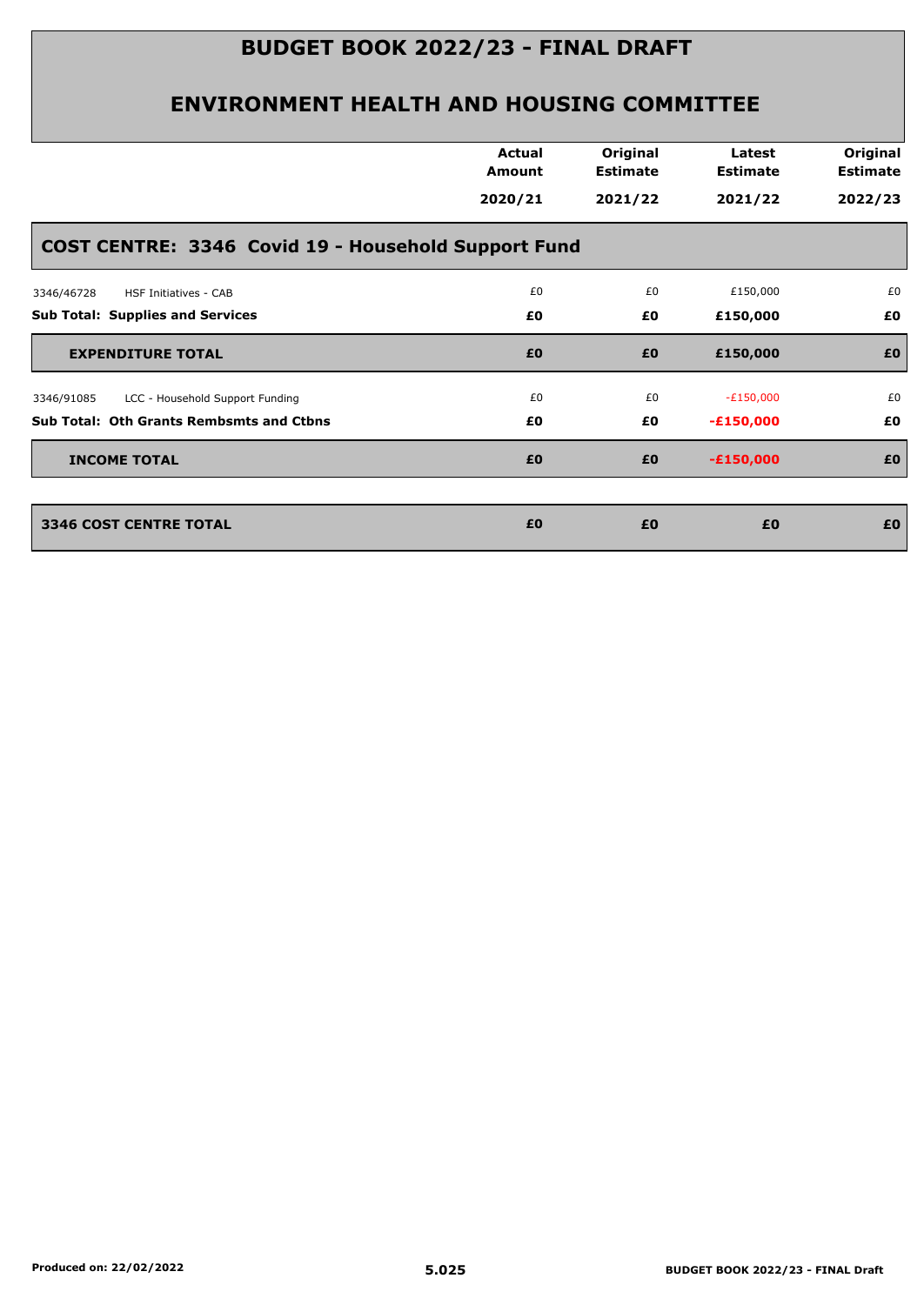|                             |                                                        | <b>Actual</b><br>Amount | Original<br><b>Estimate</b> | Latest<br><b>Estimate</b> | Original<br><b>Estimate</b> |
|-----------------------------|--------------------------------------------------------|-------------------------|-----------------------------|---------------------------|-----------------------------|
|                             |                                                        | 2020/21                 | 2021/22                     | 2021/22                   | 2022/23                     |
|                             | <b>COST CENTRE: 7602 Environmental Protection Team</b> |                         |                             |                           |                             |
| 7602/10000                  | Salaries - Basic Pay                                   | £109,830                | £149,286                    | £149,286                  | £130,412                    |
| 7602/10021                  | Salaries - Overtime (1.0)                              | £0                      | £0                          | £16,422                   | £0                          |
| 7602/10041                  | Salaries - Sickness Pay                                | £13                     | £0                          | £0                        | £0                          |
| 7602/10043                  | Salaries - Paternity Pay Costs                         | £575                    | £0                          | £0                        | £0                          |
| 7602/10098                  | IFRS - Accrued Annual/Flexi Leave Adj                  | $-E29$                  | £0                          | £0                        | £0                          |
| 7602/11000                  | National Insurance                                     | £11,110                 | £14,626                     | £14,626                   | £14,339                     |
| 7602/12000                  | Pension Costs (Employer Contrbtn)                      | £19,812                 | £22,692                     | £22,692                   | £18,469                     |
| 7602/12001                  | Pension - Deficit Reduction Costs                      | £2,477                  | £1,866                      | £1,866                    | £1,862                      |
| 7602/12021                  | Actuarial Valn Adjustments (3 year)                    | $-E1,839$               | £0                          | £0                        | £0                          |
| 7602/12099                  | IAS 19 Adjustments                                     | £12,289                 | £0                          | £0                        | £0                          |
| 7602/13000                  | Agency Staff                                           | £18,327                 | £0                          | £0                        | £0                          |
| 7602/18100                  | Insurance - Employers Liability                        | £604                    | £604                        | £554                      | £604                        |
| <b>Sub Total: Employees</b> |                                                        | £173,169                | £189,074                    | £205,446                  | £165,686                    |
| 7602/34001                  | Oth Public Trspt Csts - Offcrs                         | £181                    | £14                         | £14                       | £14                         |
| 7602/35000                  | <b>Essential User Allowance</b>                        | £3,098                  | £2,776                      | £2,776                    | £2,776                      |
| 7602/35001                  | Car Mileage Allowance                                  | £858                    | £3,600                      | £3,600                    | £2,600                      |
|                             | <b>Sub Total: Transport Related Expenses</b>           | £4,136                  | £6,390                      | £6,390                    | £5,390                      |
| 7602/40100                  | Purchase of Equipment                                  | £758                    | £500                        | £500                      | £500                        |
| 7602/41600                  | Protective Clothing Prchse/Rep                         | £0                      | £100                        | £100                      | £100                        |
| 7602/42000                  | Printing                                               | £55                     | £0                          | £0                        | £0                          |
| 7602/42101                  | Photocopying Charges                                   | £64                     | £87                         | £87                       | £87                         |
| 7602/43000                  | Postage                                                | £706                    | £252                        | £252                      | £252                        |
| 7602/43100                  | Telephones - Rentals                                   | £170                    | £0                          | £0                        | £0                          |
| 7602/43101                  | Telephones - Call Charges                              | £0                      | £0                          | £0                        | £0                          |
| 7602/43103                  | Mobile Phones - Calls/Rental                           | £276                    | £35                         | £35                       | £35                         |
| 7602/43503                  | Computer - Program Licnce Chgs                         | £2,716                  | £2,600                      | £2,600                    | £2,600                      |
| 7602/45300                  | Subscrptns and Levies General                          | £3,000                  | £3,596                      | £3,596                    | £3,596                      |
| 7602/46101                  | Insurance - All Risks                                  | £0                      | £0                          | £200                      | £0                          |
| 7602/46106                  | Insurance - Public Liability                           | £1,766                  | £1,540                      | £1,923                    | £1,540                      |
| 7602/46901                  | Miscellaneous Expenses                                 | £0                      | £881                        | £406                      | £0                          |
|                             | <b>Sub Total: Supplies and Services</b>                | £9,511                  | £9,591                      | £9,699                    | £8,710                      |
| 7602/70101                  | SS - Accountancy Services                              | £1,133                  | £1,205                      | £1,205                    | £1,102                      |
| 7602/70102                  | SS - Finance Administration                            | £118                    | £118                        | £118                      | £124                        |
| 7602/70103                  | SS - Internal Audit                                    | £2,782                  | £5,781                      | £5,781                    | £5,858                      |
| 7602/70200                  | SS - Computer Services                                 | £5,405                  | £13,200                     | £13,200                   | £11,834                     |
| 7602/70300                  | SS - Human Resources                                   | £2,141                  | £2,239                      | £2,239                    | £2,823                      |
| 7602/70301                  | SS - Payroll Administration                            | £169                    | £214                        | £214                      | £274                        |
| 7602/70400                  | SS - Property Management Team                          | £1,380                  | £1,225                      | £1,225                    | £860                        |
| 7602/70500                  | SS - Accommodation - Town Hall                         | £7,371                  | £9,126                      | £9,126                    | £5,152                      |
| 7602/70701                  | SS - Resources Directorate Mgt                         | £2,509                  | £2,343                      | £2,343                    | £2,342                      |
| 7602/70902                  | SS - Customer Service Assistants                       | £1,922                  | £1,696                      | £1,696                    | £2,301                      |
| 7602/71100                  | SS - Customer Service Specialists                      | £2,057                  | £2,091                      | £2,091                    | £2,276                      |
| 7602/75403                  | SM - Corporate Safety                                  | £363                    | £385                        | £385                      | £486                        |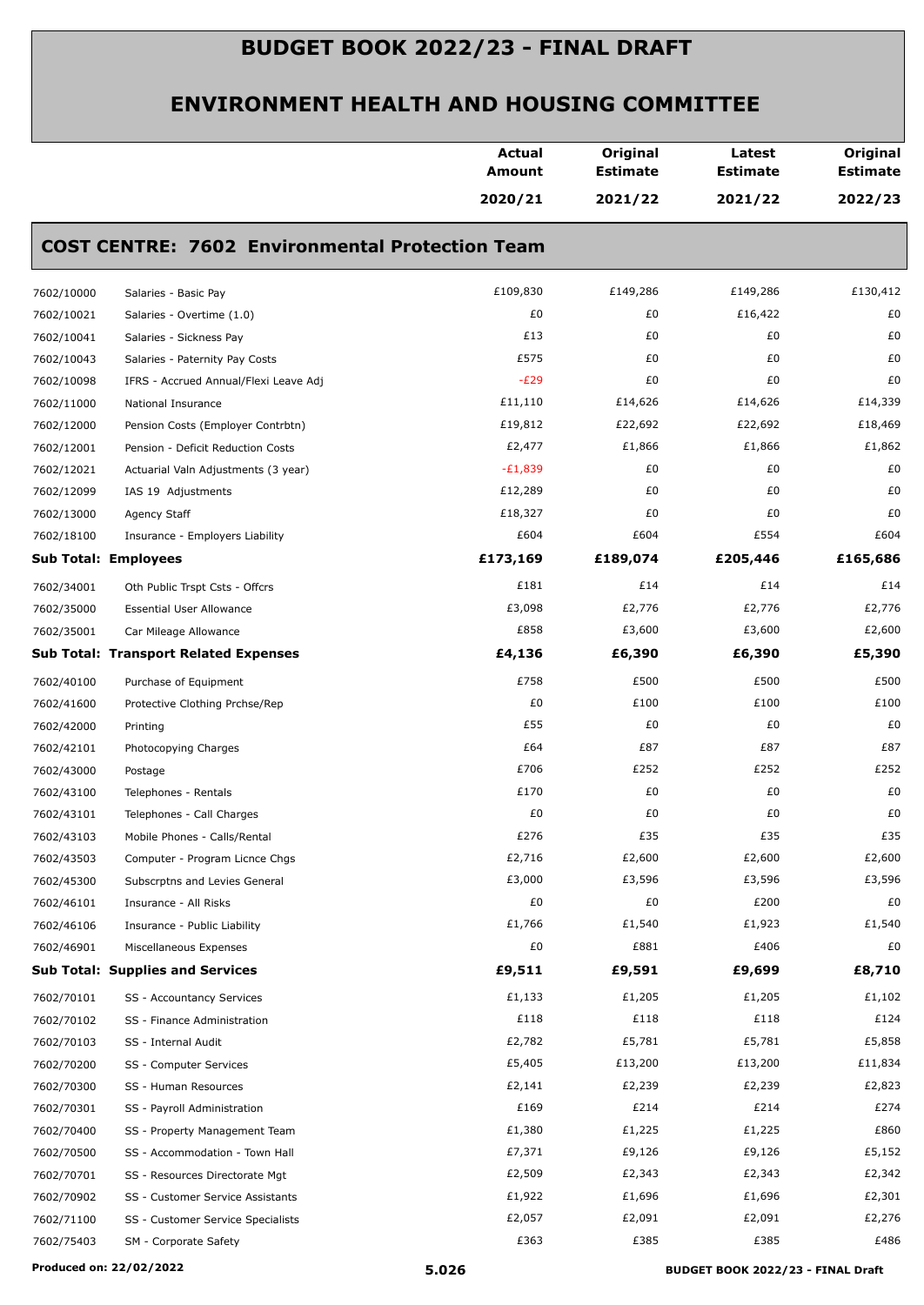|            |                                                 | <b>Actual</b><br><b>Amount</b> | Original<br><b>Estimate</b> | Latest<br><b>Estimate</b> | Original<br><b>Estimate</b> |
|------------|-------------------------------------------------|--------------------------------|-----------------------------|---------------------------|-----------------------------|
|            |                                                 | 2020/21                        | 2021/22                     | 2021/22                   | 2022/23                     |
| 7602/75407 | SM - Operational Services Team                  | £1,640                         | £1,504                      | £1,504                    | £1,554                      |
| 7602/75409 | SS - Procurement                                | £0                             | £0                          | £0                        | £1,045                      |
|            | <b>Sub Total: Support Services</b>              | £28,990                        | £41,127                     | £41,127                   | £38,031                     |
|            | <b>EXPENDITURE TOTAL</b>                        | £215,806                       | £246,182                    | £262,662                  | £217,817                    |
| 7602/91075 | LCC - Covid-19 Support Grant                    | $-E14,578$                     | $-E42,000$                  | $-E57,947$                | £0                          |
|            | <b>Sub Total: Oth Grants Rembsmts and Ctbns</b> | $-£14,578$                     | $-E42,000$                  | -£57,947                  | £0                          |
| 7602/99000 | Support Service Recharge                        | $-E198,029$                    | $-E197,182$                 | $-E197,182$               | $-E210,817$                 |
| 7602/99006 | Int. Rechge Inc.- Land Charges                  | $-E3,200$                      | $-E7,000$                   | $-E7,000$                 | $-E7,000$                   |
|            | Sub Total: Recharge Income                      | -£201,229                      | $-E204,182$                 | $-£204,182$               | $-E217,817$                 |
|            | <b>INCOME TOTAL</b>                             | $-E215,806$                    | $-E246,182$                 | $-E262,129$               | $-E217,817$                 |
|            |                                                 |                                |                             |                           |                             |
|            | <b>7602 COST CENTRE TOTAL</b>                   | £0                             | £0                          | £533                      | £0                          |
|            |                                                 |                                |                             |                           |                             |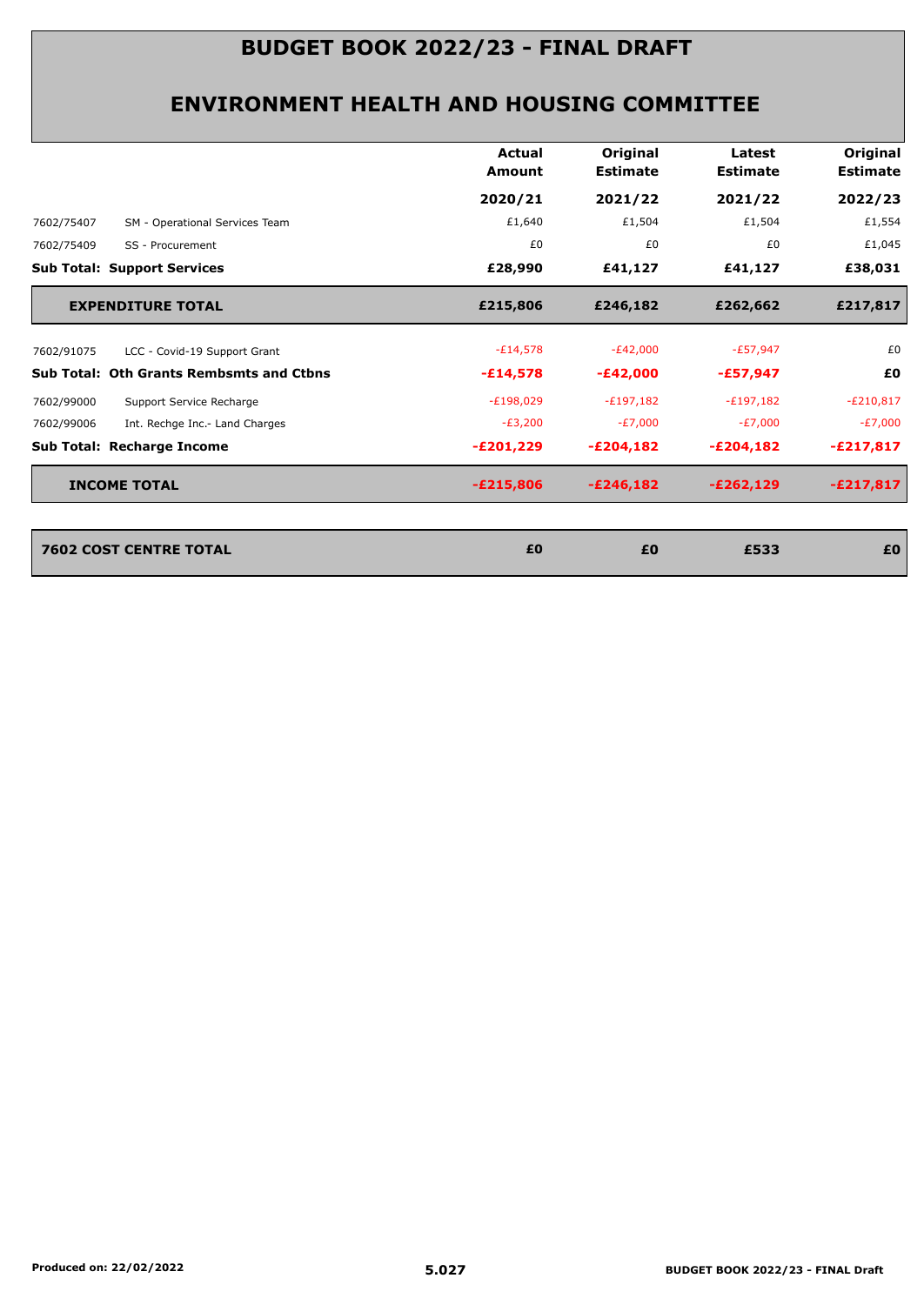|            |                                                          | <b>Actual</b><br>Amount | Original<br><b>Estimate</b> | Latest<br><b>Estimate</b> | Original<br><b>Estimate</b> |
|------------|----------------------------------------------------------|-------------------------|-----------------------------|---------------------------|-----------------------------|
|            |                                                          | 2020/21                 | 2021/22                     | 2021/22                   | 2022/23                     |
|            | <b>COST CENTRE: 7609 Environmental Health Management</b> |                         |                             |                           |                             |
| 7609/10000 | Salaries - Basic Pay                                     | £41,881                 | £43,033                     | £43,033                   | £44,216                     |
| 7609/10021 | Salaries - Overtime (1.0)                                | £2,000                  | £0                          | £0                        | £0                          |
| 7609/11000 | National Insurance                                       | £4,870                  | £4,726                      | £4,726                    | £5,333                      |
| 7609/12000 | Pension Costs (Employer Contrbtn)                        | £7,855                  | £6,541                      | £6,541                    | £6,721                      |
| 7609/12001 | Pension - Deficit Reduction Costs                        | £981                    | £906                        | £906                      | £905                        |
| 7609/12021 | Actuarial Valn Adjustments (3 year)                      | $-E738$                 | £0                          | £0                        | £0                          |
| 7609/12099 | IAS 19 Adjustments                                       | £4,866                  | £0                          | £0                        | £0                          |
| 7609/14008 | Mobile Phone Allowance                                   | £180                    | £0                          | £0                        | £0                          |
| 7609/17004 | Training Exps - Seminars                                 | £0                      | £500                        | £500                      | £500                        |
| 7609/18004 | Misc Occupational Health Costs                           | £145                    | £0                          | £0                        | £0                          |
| 7609/18100 | Insurance - Employers Liability                          | £297                    | £297                        | £160                      | £297                        |
|            | <b>Sub Total: Employees</b>                              | £62,336                 | £56,003                     | £55,866                   | £57,972                     |
| 7609/34001 | Oth Public Trspt Csts - Offcrs                           | £17                     | £100                        | £100                      | £100                        |
| 7609/35001 | Car Mileage Allowance                                    | £56                     | £0                          | £0                        | £0                          |
|            | <b>Sub Total: Transport Related Expenses</b>             | £73                     | £100                        | £100                      | £100                        |
| 7609/43000 | Postage                                                  | £0                      | £163                        | £163                      | £163                        |
| 7609/46101 | Insurance - All Risks                                    | £473                    | £473                        | £194                      | £473                        |
| 7609/46106 | Insurance - Public Liability                             | £868                    | £757                        | £554                      | £757                        |
|            | <b>Sub Total: Supplies and Services</b>                  | £1,341                  | £1,393                      | £911                      | £1,393                      |
| 7609/70101 | SS - Accountancy Services                                | £1,133                  | £1,205                      | £1,205                    | £1,102                      |
| 7609/70103 | SS - Internal Audit                                      | £2,782                  | £5,781                      | £5,781                    | £5,858                      |
| 7609/70200 | SS - Computer Services                                   | £2,702                  | £8,774                      | £8,774                    | £7,915                      |
| 7609/70300 | SS - Human Resources                                     | £0                      | £0                          | £0                        | £706                        |
| 7609/70301 | SS - Payroll Administration                              | £0                      | £0                          | £0                        | £69                         |
| 7609/70400 | SS - Property Management Team                            | £460                    | £613                        | £613                      | £285                        |
| 7609/70500 | SS - Accommodation - Town Hall                           | £2,457                  | £4,563                      | £4,563                    | £1,705                      |
| 7609/70701 | SS - Resources Directorate Mgt                           | £2,509                  | £2,343                      | £2,343                    | £2,342                      |
| 7609/70902 | SS - Customer Service Assistants                         | £1,922                  | £1,696                      | £1,696                    | £2,301                      |
| 7609/71100 | SS - Customer Service Specialists                        | £2,057                  | £2,091                      | £2,091                    | £2,276                      |
| 7609/75403 | SM - Corporate Safety                                    | £0                      | £0                          | £0                        | £121                        |
| 7609/75407 | SM - Operational Services Team                           | £4,101                  | £3,007                      | £3,007                    | £3,108                      |
|            | <b>Sub Total: Support Services</b>                       | £20,123                 | £30,073                     | £30,073                   | £27,788                     |
|            | <b>EXPENDITURE TOTAL</b>                                 | £83,872                 | £87,569                     | £86,950                   | £87,253                     |
| 7609/99000 | Support Service Recharge                                 | $-E83,872$              | $-£87,569$                  | $-E87,569$                | $-E87,253$                  |
|            | Sub Total: Recharge Income                               | $-E83,872$              | $-£87,569$                  | $-£87,569$                | $-£87,253$                  |
|            | <b>INCOME TOTAL</b>                                      | $-£83,872$              | $-£87,569$                  | $-£87,569$                | $-£87,253$                  |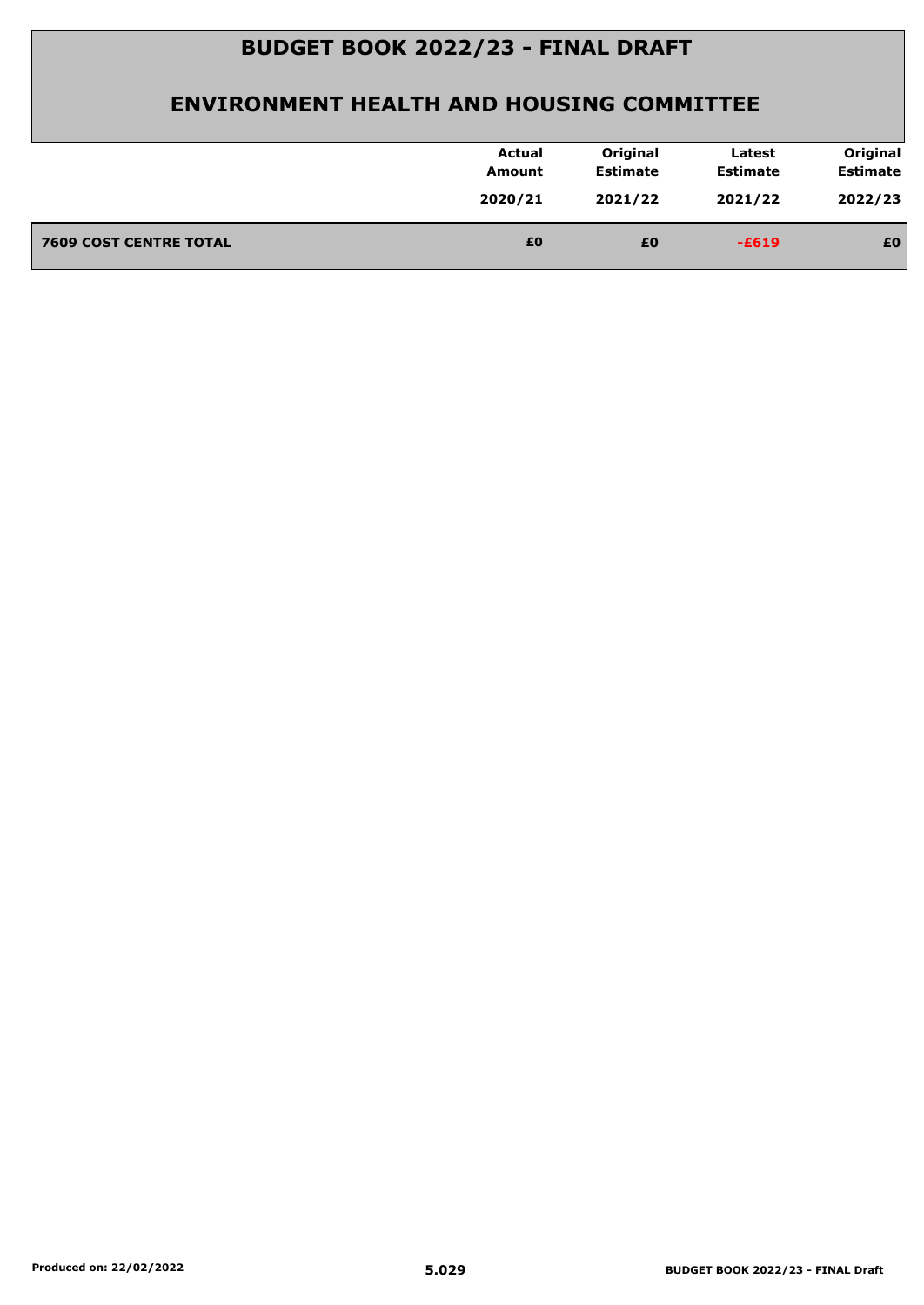|            |                                                 | <b>Actual</b><br>Amount | Original<br><b>Estimate</b> | Latest<br><b>Estimate</b> | Original<br><b>Estimate</b> |
|------------|-------------------------------------------------|-------------------------|-----------------------------|---------------------------|-----------------------------|
|            |                                                 | 2020/21                 | 2021/22                     | 2021/22                   | 2022/23                     |
|            | <b>COST CENTRE: 3300 Food Safety Compliance</b> |                         |                             |                           |                             |
| 3300/40804 | <b>General Materials</b>                        | £125                    | £1,000                      | £1,000                    | £1,000                      |
| 3300/42000 | Printing                                        | £197                    | £0                          | £0                        | £0                          |
| 3300/42600 | <b>Consultants Fees</b>                         | £680                    | £0                          | £0                        | £0                          |
| 3300/43500 | Purchase of Computer Equipment                  | £559                    | £0                          | £0                        | £0                          |
| 3300/45300 | Subscrptns and Levies General                   | £0                      | £192                        | £192                      | £192                        |
| 3300/47110 | Out of Hours Service                            | £978                    | £814                        | £814                      | £814                        |
|            | <b>Sub Total: Supplies and Services</b>         | £2,539                  | £2,006                      | £2,006                    | £2,006                      |
| 3300/70101 | SS - Accountancy Services                       | £223                    | £265                        | £265                      | £264                        |
| 3300/70102 | SS - Finance Administration                     | £413                    | £451                        | £451                      | £463                        |
| 3300/70600 | SS - Head of Governance                         | £1,941                  | £2,031                      | £2,031                    | £2,128                      |
| 3300/70601 | SS - Legal Services Team                        | £30,897                 | £38,486                     | £38,486                   | £38,977                     |
| 3300/70700 | SS - Insurance & Risk Mgmnt                     | £48                     | £45                         | £45                       | £41                         |
| 3300/70901 | SS - Communications and PR                      | £573                    | £472                        | £472                      | £1,353                      |
| 3300/71100 | SS - Customer Service Specialists               | £1,031                  | £980                        | £980                      | £1,042                      |
| 3300/75401 | SM - Commercial Team                            | £45,830                 | £129,900                    | £129,900                  | £123,377                    |
| 3300/75407 | SM - Operational Services Team                  | £1,831                  | £875                        | £875                      | £901                        |
|            | <b>Sub Total: Support Services</b>              | £82,787                 | £173,505                    | £173,505                  | £168,546                    |
|            | <b>EXPENDITURE TOTAL</b>                        | £85,326                 | £175,511                    | £175,511                  | £170,552                    |
| 3300/91103 | Income from Enforcement Action                  | £0                      | $-E100$                     | $-E100$                   | $-E100$                     |
|            | Sub Total: Oth Grants Rembsmts and Ctbns        | £0                      | -£100                       | -£100                     | $-E100$                     |
| 3300/93921 | Fixed Penalty Notice - Covid-19                 | $-E1,000$               | £0                          | £0                        | £0                          |
| 3300/93951 | FHRS - Revisit charges                          | $-E128$                 | £0                          | £0                        | £0                          |
|            | <b>Sub Total: Customer and Client Receipts</b>  | $-£1,128$               | £Ο                          | £Ο                        | £Ο                          |
|            | <b>INCOME TOTAL</b>                             | $-£1,128$               | $-E100$                     | $-E100$                   | $-E100$                     |
|            | 3300 COST CENTRE TOTAL                          | £84,198                 | £175,411                    | £175,411                  | £170,452                    |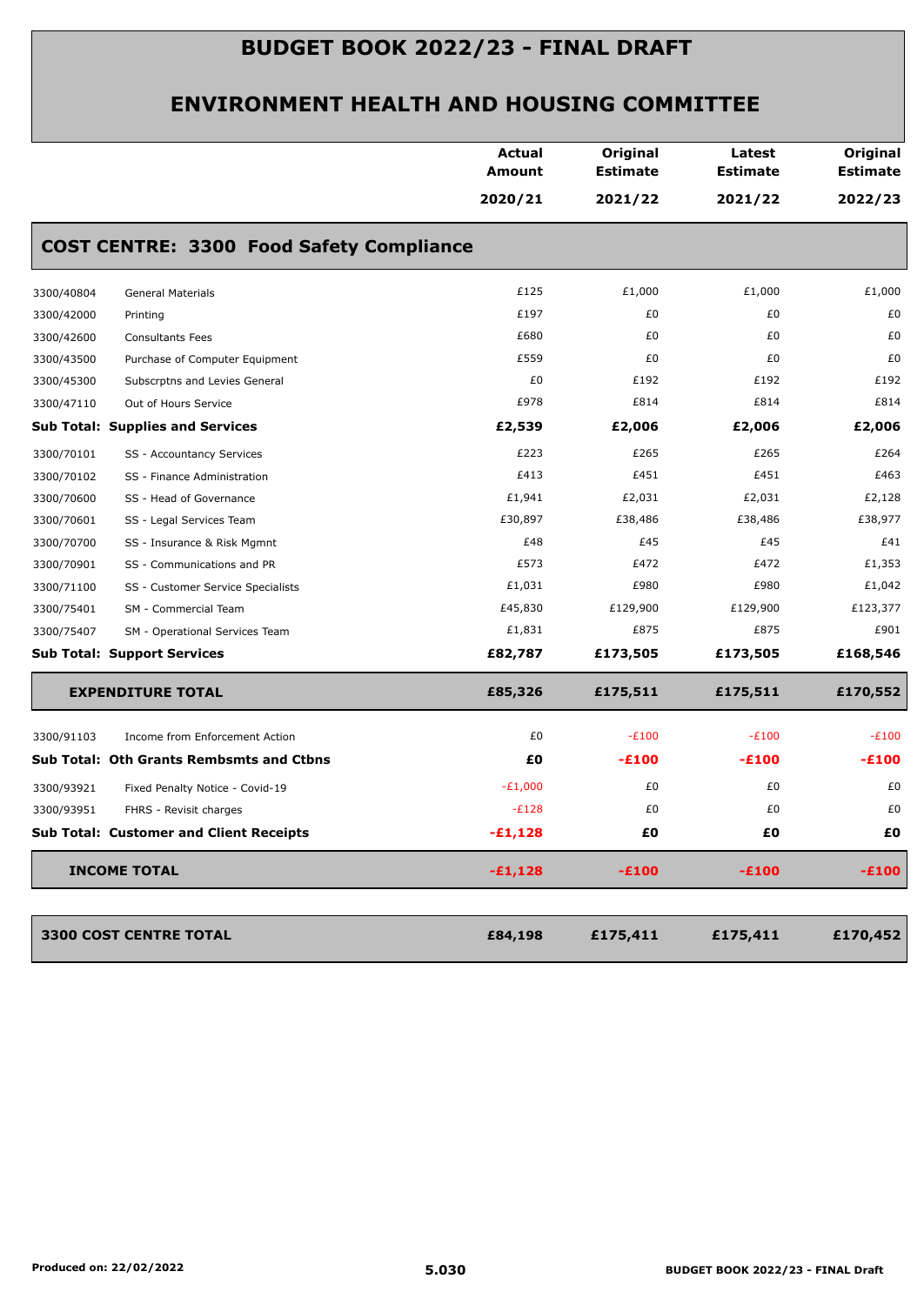| <b>Actual</b><br><b>Amount</b>                      | Original<br><b>Estimate</b> | Latest<br><b>Estimate</b> | Original<br><b>Estimate</b> |
|-----------------------------------------------------|-----------------------------|---------------------------|-----------------------------|
| 2020/21                                             | 2021/22                     | 2021/22                   | 2022/23                     |
| <b>COST CENTRE: 3333 Infectious Disease Control</b> |                             |                           |                             |
| £24                                                 | £23                         | £23                       | £20                         |
| £11,138                                             | £19,710                     | £19,710                   | £12,716                     |
| £11,162                                             | £19,733                     | £19,733                   | £12,736                     |
| £11,162                                             | £19,733                     | £19,733                   | £12,736                     |
| £11,162                                             | £19,733                     | £19,733                   | £12,736                     |
|                                                     |                             |                           |                             |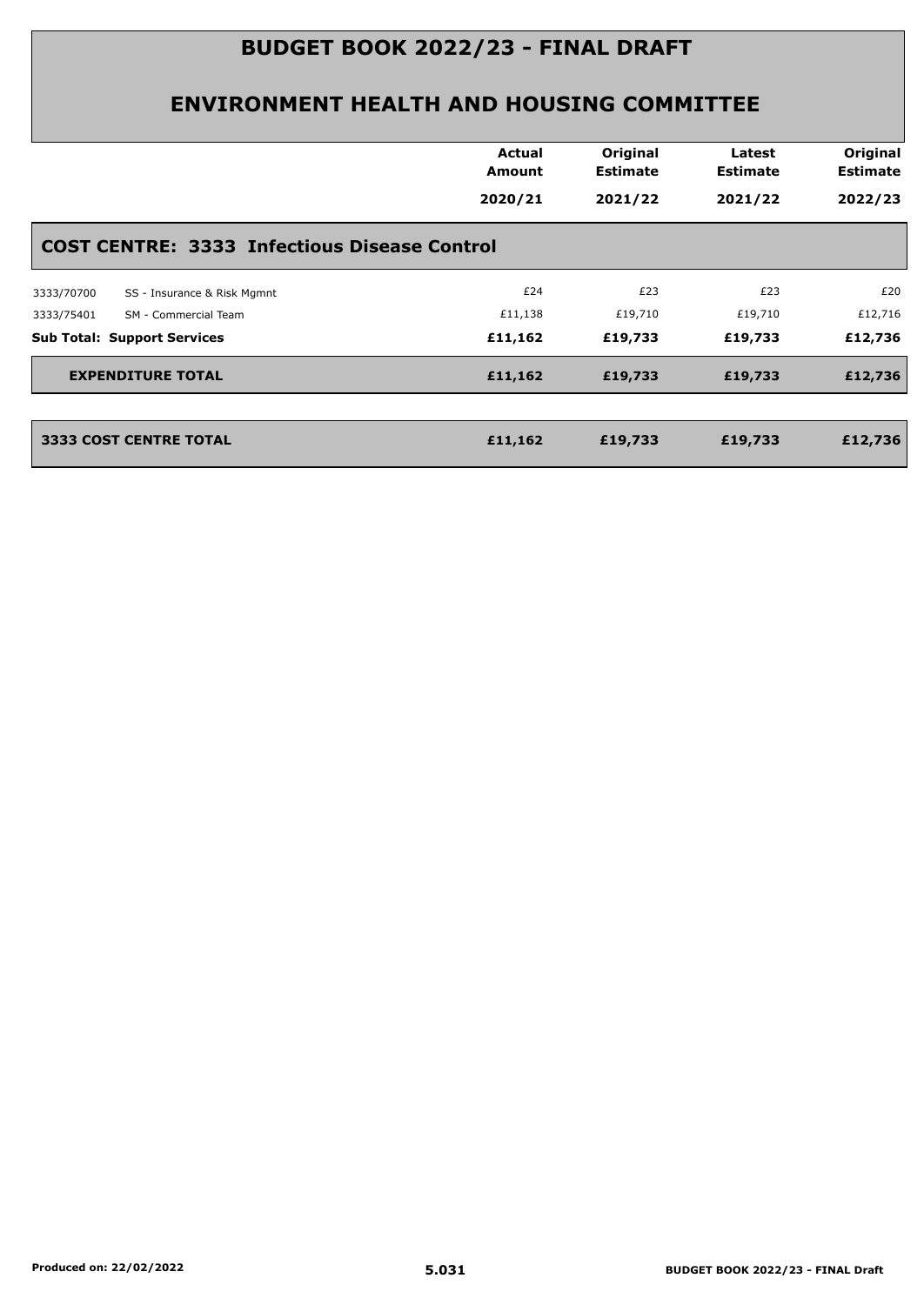|            |                                              | <b>Actual</b><br><b>Amount</b> | Original<br><b>Estimate</b> | Latest<br><b>Estimate</b> | Original<br><b>Estimate</b> |
|------------|----------------------------------------------|--------------------------------|-----------------------------|---------------------------|-----------------------------|
|            |                                              | 2020/21                        | 2021/22                     | 2021/22                   | 2022/23                     |
|            | <b>COST CENTRE: 7601 Commercial Team</b>     |                                |                             |                           |                             |
| 7601/10000 | Salaries - Basic Pay                         | £112,190                       | £189,555                    | £189,555                  | £175,794                    |
| 7601/10021 | Salaries - Overtime (1.0)                    | £14,223                        | £0                          | £0                        | £0                          |
| 7601/10022 | Salaries - Overtime (1.5)                    | £315                           | £0                          | £0                        | £0                          |
| 7601/10098 | IFRS - Accrued Annual/Flexi Leave Adj        | $-E8$                          | £0                          | £0                        | £0                          |
| 7601/11000 | National Insurance                           | £12,134                        | £18,885                     | £18,885                   | £19,847                     |
| 7601/12000 | Pension Costs (Employer Contrbtn)            | £20,349                        | £28,812                     | £28,812                   | £29,678                     |
| 7601/12001 | Pension - Deficit Reduction Costs            | £2,545                         | £3,993                      | £3,993                    | £3,995                      |
| 7601/12021 | Actuarial Valn Adjustments (3 year)          | $-E1,879$                      | £0                          | £0                        | £0                          |
| 7601/12099 | IAS 19 Adjustments                           | £12,628                        | £0                          | £0                        | £0                          |
| 7601/13000 | Agency Staff                                 | £13,221                        | £22,537                     | £20,371                   | £0                          |
| 7601/16200 | Long Service Award                           | £300                           | £0                          | £0                        | £0                          |
| 7601/17004 | Training Exps - Seminars                     | £25                            | £0                          | £0                        | £0                          |
| 7601/18100 | Insurance - Employers Liability              | £1,303                         | £1,303                      | £703                      | £1,303                      |
|            | <b>Sub Total: Employees</b>                  | £187,347                       | £265,085                    | £262,319                  | £230,617                    |
| 7601/34000 | Train Fares - Officers                       | £0                             | £50                         | £50                       | £50                         |
| 7601/34001 | Oth Public Trspt Csts - Offcrs               | £80                            | £0                          | £0                        | £0                          |
| 7601/35000 | <b>Essential User Allowance</b>              | £3,213                         | £3,852                      | £3,852                    | £3,852                      |
| 7601/35001 | Car Mileage Allowance                        | £1,994                         | £3,500                      | £3,500                    | £3,500                      |
|            | <b>Sub Total: Transport Related Expenses</b> | £5,287                         | £7,402                      | £7,402                    | £7,402                      |
| 7601/40100 | Purchase of Equipment                        | £636                           | £0                          | £0                        | £0                          |
| 7601/41600 | Protective Clothing Prchse/Rep               | £511                           | £0                          | £0                        | £0                          |
| 7601/42101 | Photocopying Charges                         | £569                           | £770                        | £770                      | £770                        |
| 7601/43000 | Postage                                      | £148                           | £563                        | £563                      | £563                        |
| 7601/43103 | Mobile Phones - Calls/Rental                 | £263                           | £71                         | £71                       | £71                         |
| 7601/43503 | Computer - Program Licnce Chgs               | £2,045                         | £2,000                      | £2,000                    | £2,000                      |
| 7601/44000 | Subsistence Exp - Officers                   | £9                             | £0                          | £0                        | £0                          |
| 7601/46106 | Insurance - Public Liability                 | £3,814                         | £3,326                      | £2,442                    | £3,326                      |
| 7601/46900 | Food And Drug Samples                        | £0                             | £500                        | £500                      | £500                        |
|            | <b>Sub Total: Supplies and Services</b>      | £7,994                         | £7,230                      | £6,346                    | £7,230                      |
| 7601/70101 | SS - Accountancy Services                    | £1,752                         | £1,875                      | £1,875                    | £1,781                      |
| 7601/70102 | SS - Finance Administration                  | £118                           | £118                        | £118                      | £124                        |
| 7601/70200 | SS - Computer Services                       | £12,107                        | £17,548                     | £17,548                   | £15,829                     |
| 7601/70300 | SS - Human Resources                         | £2,855                         | £2,985                      | £2,985                    | £3,529                      |
| 7601/70301 | SS - Payroll Administration                  | £227                           | £285                        | £285                      | £340                        |
| 7601/70400 | SS - Property Management Team                | £1,840                         | £1,633                      | £1,633                    | £1,151                      |
| 7601/70500 | SS - Accommodation - Town Hall               | £9,827                         | £12,168                     | £12,168                   | £6,893                      |
| 7601/70701 | SS - Resources Directorate Mgt               | £2,509                         | £2,343                      | £2,343                    | £2,342                      |
| 7601/70902 | SS - Customer Service Assistants             | £1,922                         | £1,696                      | £1,696                    | £2,301                      |
| 7601/71100 | SS - Customer Service Specialists            | £2,057                         | £2,091                      | £2,091                    | £2,276                      |
| 7601/75403 | SM - Corporate Safety                        | £484                           | £514                        | £514                      | £607                        |
| 7601/75407 | SM - Operational Services Team               | £1,640                         | £1,504                      | £1,504                    | £1,554                      |
|            | <b>Sub Total: Support Services</b>           | £37,338                        | £44,760                     | £44,760                   | £38,727                     |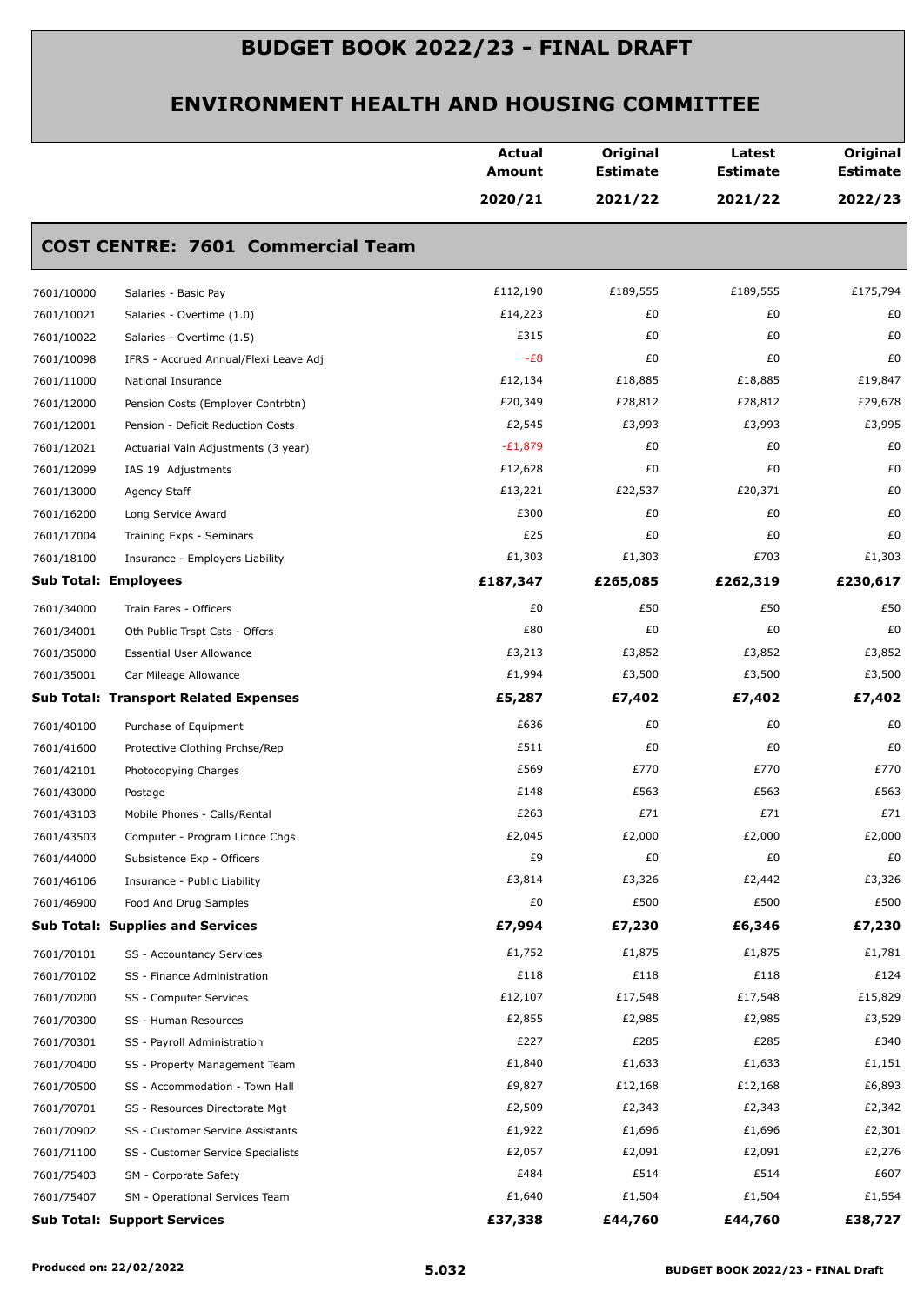|            |                                                 | Actual<br>Amount | Original<br><b>Estimate</b> | Latest<br><b>Estimate</b> | Original<br><b>Estimate</b> |
|------------|-------------------------------------------------|------------------|-----------------------------|---------------------------|-----------------------------|
|            |                                                 | 2020/21          | 2021/22                     | 2021/22                   | 2022/23                     |
|            | <b>EXPENDITURE TOTAL</b>                        | £237,966         | £324,477                    | £320,827                  | £283,976                    |
| 7601/90505 | Covid-19 Compliance & Enforcement Fundin        | $-E35,544$       | £0                          | £0                        | £0                          |
|            | <b>Sub Total: Government Grants</b>             | $-£35,544$       | £0                          | £0                        | £0                          |
| 7601/91075 | LCC - Covid-19 Support Grant                    | $-E13,200$       | $-E22,537$                  | $-E20,371$                | £0                          |
|            | <b>Sub Total: Oth Grants Rembsmts and Ctbns</b> | $-£13,200$       | $-E22,537$                  | $-E20,371$                | £0                          |
| 7601/99000 | Support Service Recharge                        | $-E189,222$      | $-E301,940$                 | $-E301,940$               | $-E283,976$                 |
|            | <b>Sub Total: Recharge Income</b>               | $-£189,222$      | $-£301,940$                 | $-£301,940$               | $-E283,976$                 |
|            | <b>INCOME TOTAL</b>                             | $-E237,966$      | $-£324,477$                 | $-£322,311$               | $-E283,976$                 |
|            | <b>7601 COST CENTRE TOTAL</b>                   | £0               | £0                          | $-£1,484$                 | £0                          |
|            |                                                 |                  |                             |                           |                             |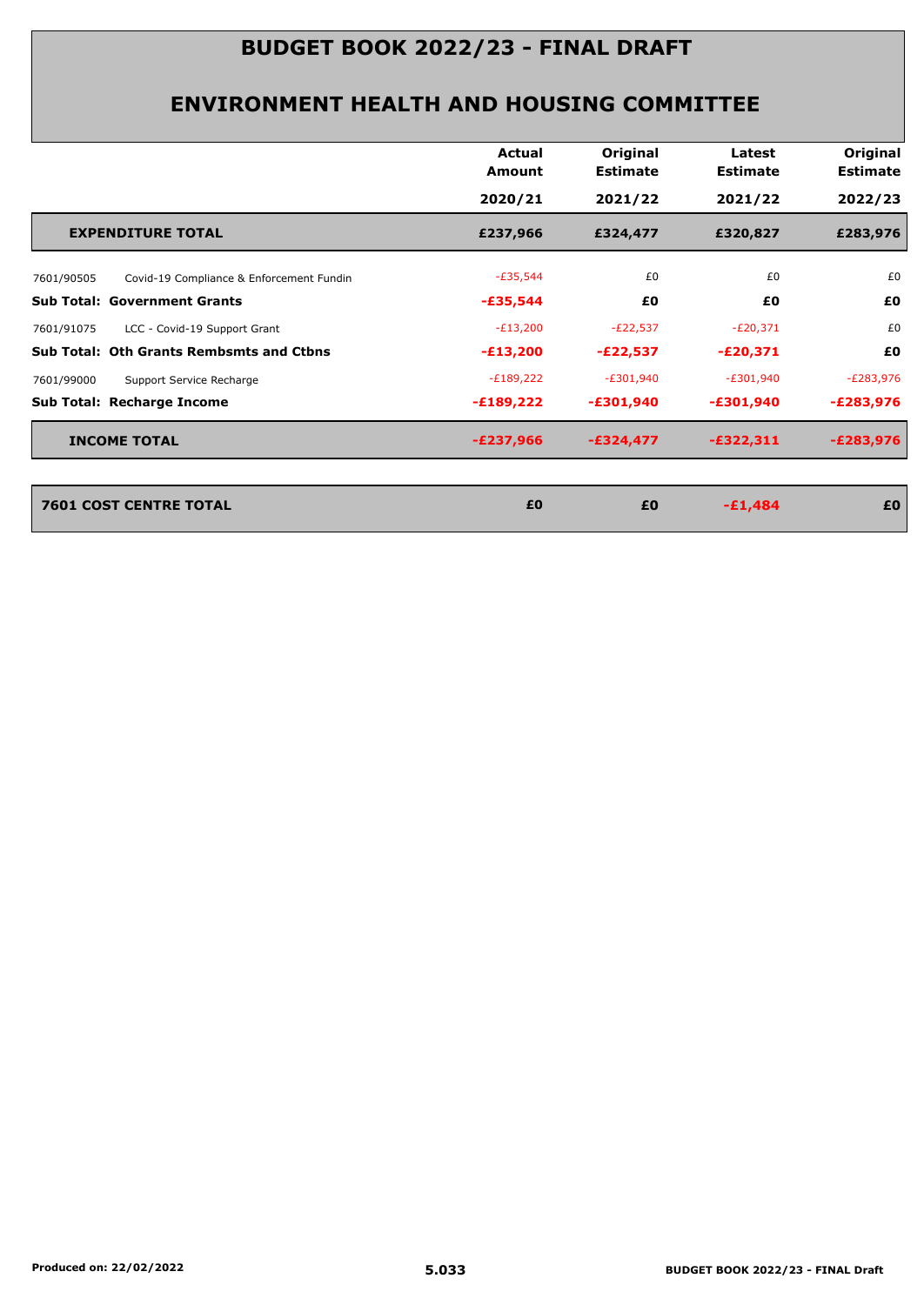|                             |                                                | Actual<br>Amount | Original<br><b>Estimate</b> | Latest<br><b>Estimate</b> | Original<br><b>Estimate</b> |
|-----------------------------|------------------------------------------------|------------------|-----------------------------|---------------------------|-----------------------------|
|                             |                                                | 2020/21          | 2021/22                     | 2021/22                   | 2022/23                     |
|                             | <b>COST CENTRE: 3325 Pest Control</b>          |                  |                             |                           |                             |
| 3325/18100                  | Insurance - Employers Liability                | £140             | £0                          | £0                        | £0                          |
| <b>Sub Total: Employees</b> |                                                | £140             | £O                          | £Ο                        | £Ο                          |
| 3325/42629                  | <b>Drainage Costs</b>                          | $-E104$          | £0                          | £5,000                    | £5,000                      |
| 3325/46106                  | Insurance - Public Liability                   | £408             | £0                          | £0                        | £0                          |
|                             | <b>Sub Total: Supplies and Services</b>        | £304             | £0                          | £5,000                    | £5,000                      |
| 3325/70101                  | SS - Accountancy Services                      | £223             | £0                          | £0                        | £0                          |
| 3325/70102                  | SS - Finance Administration                    | £1,942           | £0                          | £0                        | £0                          |
| 3325/70300                  | SS - Human Resources                           | £761             | £0                          | £0                        | £0                          |
| 3325/70301                  | SS - Payroll Administration                    | £143             | £0                          | £0                        | £0                          |
| 3325/70700                  | SS - Insurance & Risk Mgmnt                    | £24              | £0                          | £0                        | £0                          |
| 3325/70901                  | SS - Communications and PR                     | £573             | £0                          | £0                        | £0                          |
| 3325/70902                  | SS - Customer Service Assistants               | £2,523           | £0                          | £0                        | £0                          |
| 3325/71100                  | SS - Customer Service Specialists              | £6,948           | £0                          | £0                        | £0                          |
| 3325/75402                  | SM - Environmental Protection Team             | £3,209           | £0                          | £0                        | £0                          |
| 3325/75403                  | SM - Corporate Safety                          | £189             | £0                          | £0                        | £0                          |
|                             | <b>Sub Total: Support Services</b>             | £16,535          | £0                          | £0                        | £0                          |
|                             | <b>EXPENDITURE TOTAL</b>                       | £16,979          | £0                          | £5,000                    | £5,000                      |
| 3325/93900                  | Rodent Control Fees                            | £0               | £0                          | $-E2,500$                 | $-E2,500$                   |
| 3325/93919                  | Drainage Fees                                  | $-E1,329$        | £0                          | £0                        | £0                          |
|                             | <b>Sub Total: Customer and Client Receipts</b> | $-£1,329$        | £0                          | $-E2,500$                 | $-E2,500$                   |
|                             | <b>INCOME TOTAL</b>                            | $-E1,329$        | £0                          | $-E2,500$                 | $-E2,500$                   |
|                             | 3325 COST CENTRE TOTAL                         | £15,650          | £0                          | £2,500                    | £2,500                      |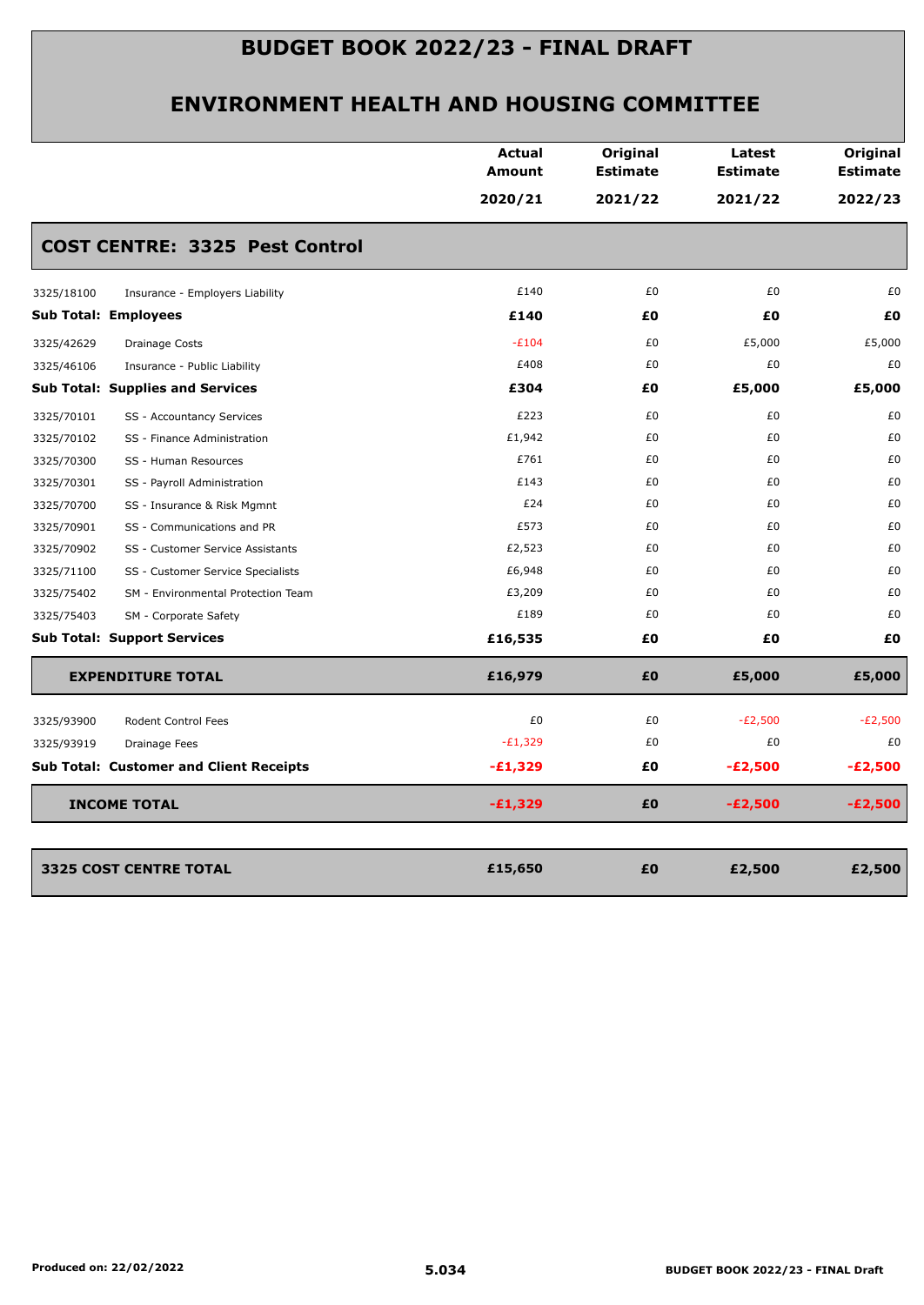|            |                                           | <b>Actual</b><br><b>Amount</b> | Original<br><b>Estimate</b> | Latest<br><b>Estimate</b> | Original<br><b>Estimate</b> |
|------------|-------------------------------------------|--------------------------------|-----------------------------|---------------------------|-----------------------------|
|            |                                           | 2020/21                        | 2021/22                     | 2021/22                   | 2022/23                     |
|            | <b>COST CENTRE: 2700 Community Grants</b> |                                |                             |                           |                             |
| 2700/45000 | OAP Organisations                         | £14,710                        | £15,750                     | £15,750                   | £15,750                     |
| 2700/45001 | Citizens Advice Bureau                    | £98,826                        | £100,246                    | £100,246                  | £102,246                    |
| 2700/45003 | <b>WRVS</b>                               | £0                             | £1,000                      | £1,000                    | £1,000                      |
| 2700/45100 | Other Grants                              | £0                             | £1,150                      | £1,150                    | £1,150                      |
| 2700/45103 | Lancashire Domestic Violence Fund         | £7,000                         | £7,000                      | £7,000                    | £7,000                      |
| 2700/45106 | Community Projects Fund                   | £15,401                        | £20,000                     | £15,000                   | £20,000                     |
| 2700/45107 | Community Champions Fund                  | £13,318                        | £0                          | £0                        | £0                          |
|            | <b>Sub Total: Supplies and Services</b>   | £149,255                       | £145,146                    | £140,146                  | £147,146                    |
| 2700/70101 | SS - Accountancy Services                 | £223                           | £265                        | £265                      | £264                        |
| 2700/70102 | SS - Finance Administration               | £267                           | £292                        | £292                      | £300                        |
|            | <b>Sub Total: Support Services</b>        | £490                           | £557                        | £557                      | £564                        |
|            | <b>EXPENDITURE TOTAL</b>                  | £149,745                       | £145,703                    | £140,703                  | £147,710                    |
| 2700/90519 | Covid-19 Community Champions Fund         | $-E13,318$                     | £0                          | £0                        | £0                          |
|            | <b>Sub Total: Government Grants</b>       | $-£13,318$                     | £Ο                          | £0                        | £0                          |
|            | <b>INCOME TOTAL</b>                       | $-£13,318$                     | £0                          | £0                        | £O                          |
|            | <b>2700 COST CENTRE TOTAL</b>             | £136,427                       | £145,703                    | £140,703                  | £147,710                    |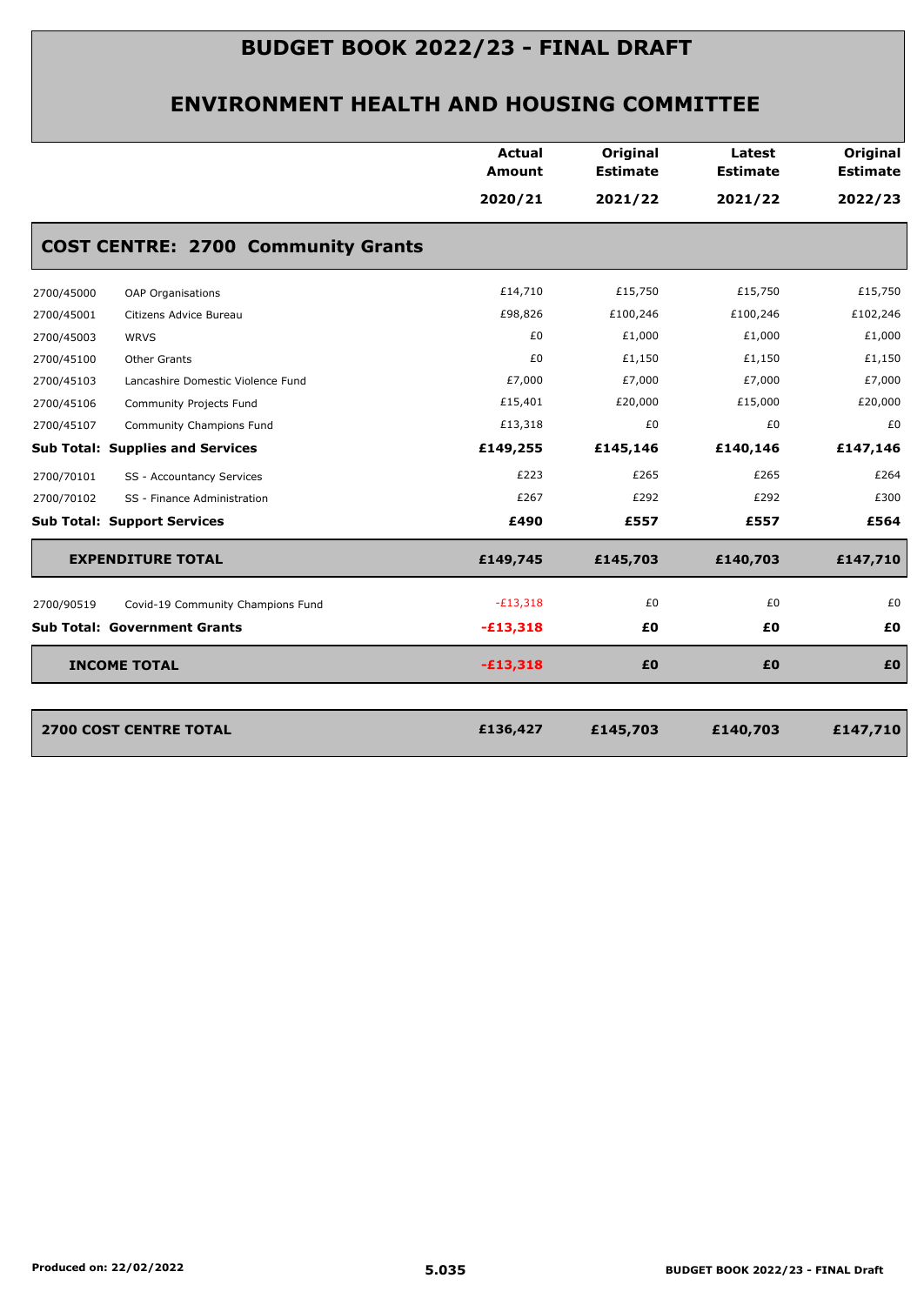|                                     |                                                | <b>Actual</b><br><b>Amount</b> | Original<br><b>Estimate</b> | Latest<br><b>Estimate</b> | Original<br><b>Estimate</b> |
|-------------------------------------|------------------------------------------------|--------------------------------|-----------------------------|---------------------------|-----------------------------|
|                                     |                                                | 2020/21                        | 2021/22                     | 2021/22                   | 2022/23                     |
|                                     | <b>COST CENTRE: 3350 Taxi Licensing</b>        |                                |                             |                           |                             |
| 3350/40700                          | Licensing Expenditure                          | £14,817                        | £17,000                     | £17,000                   | £17,000                     |
| 3350/43503                          | Computer - Program Licnce Chgs                 | £3,291                         | £3,300                      | £3,300                    | £3,300                      |
| 3350/46300                          | Licensing Charges                              | £0                             | £550                        | £550                      | £550                        |
|                                     | <b>Sub Total: Supplies and Services</b>        | £18,108                        | £20,850                     | £20,850                   | £20,850                     |
| 3350/58000                          | Criminal Records Bureau                        | £1,820                         | £6,500                      | £6,500                    | £6,500                      |
|                                     | <b>Sub Total: Third Party Payments</b>         | £1,820                         | £6,500                      | £6,500                    | £6,500                      |
| 3350/70101                          | SS - Accountancy Services                      | £901                           | £1,072                      | £1,072                    | £1,064                      |
| 3350/70102                          | SS - Finance Administration                    | £583                           | £637                        | £637                      | £654                        |
| 3350/70600                          | SS - Head of Governance                        | £1,941                         | £2,031                      | £2,031                    | £2,128                      |
| 3350/70601                          | SS - Legal Services Team                       | £1,766                         | £1,539                      | £1,539                    | £1,559                      |
| 3350/70700                          | SS - Insurance & Risk Mgmnt                    | £5                             | £5                          | £5                        | £4                          |
| 3350/70901                          | SS - Communications and PR                     | £573                           | £472                        | £472                      | £1,353                      |
| 3350/71100                          | SS - Customer Service Specialists              | £7,576                         | £7,207                      | £7,207                    | £7,662                      |
| 3350/75405                          | SM - Licensing Team                            | £18,304                        | £31,535                     | £31,535                   | £30,793                     |
| 3350/75407                          | SM - Operational Services Team                 | £645                           | £875                        | £875                      | £901                        |
| 3350/75408                          | SM - Environmental Health Management           | £4,194                         | £8,757                      | £8,757                    | £8,725                      |
|                                     | <b>Sub Total: Support Services</b>             | £36,488                        | £54,130                     | £54,130                   | £54,843                     |
| <b>EXPENDITURE TOTAL</b>            |                                                | £56,416                        | £81,480                     | £81,480                   | £82,193                     |
| 3350/90005                          | <b>Other Specific Grants</b>                   | £0                             | £0                          | $-E597$                   | £0                          |
| 3350/90508                          | Covid-19 Grant for Sales, Fees & Charges       | $-E8,783$                      | £0                          | £0                        | £0                          |
| <b>Sub Total: Government Grants</b> |                                                | $-E8,783$                      | £0                          | $-£597$                   | £Ο                          |
| 3350/93360                          | Hackney Carriage Drivers Test                  | £38                            | $-E2,104$                   | $-E2,104$                 | $-E2,104$                   |
| 3350/93362                          | Hackney Crriage Vehicle Licncs                 | $-E19,885$                     | $-£19,016$                  | $-£19,016$                | $-£19,016$                  |
| 3350/93363                          | Hackney Carriage Driver Licncs                 | $-E11,583$                     | $-E20,094$                  | $-E20,094$                | $-E20,094$                  |
| 3350/93364                          | Private Hire Vehicle Licences                  | $-E21,539$                     | $-E35,296$                  | $-E35,296$                | $-E35,296$                  |
| 3350/93365                          | Private Hire Driver Licences                   | $-£5,666$                      | $-E2,960$                   | $-E2,960$                 | $-E6,380$                   |
| 3350/93366                          | Private Hire Operator Licences                 | $-E358$                        | $-E5,509$                   | $-E5,509$                 | -£3,089                     |
| 3350/93367                          | Issue of HC Plates                             | $-E477$                        | $-E520$                     | $-E520$                   | $-E520$                     |
| 3350/93368                          | Issue of PH Plates                             | $-E315$                        | $-E1,040$                   | $-E1,040$                 | $-E1,040$                   |
| 3350/93369                          | Private Hire Door Stickers                     | $-E86$                         | $-E168$                     | $-E168$                   | $-E168$                     |
| 3350/93371                          | Replacement of Badges                          | $-E42$                         | $-E54$                      | $-E54$                    | $-E54$                      |
| 3350/94401                          | CRB Disclosure Fees                            | $-E2,637$                      | $-E6,500$                   | $-E6,500$                 | $-E6,500$                   |
|                                     | <b>Sub Total: Customer and Client Receipts</b> | $-£62,548$                     | $-£93,261$                  | $-£93,261$                | $-£94,261$                  |
| <b>INCOME TOTAL</b>                 |                                                | $-£71,331$                     | $-£93,261$                  | $-£93,858$                | $-£94,261$                  |
|                                     |                                                |                                |                             |                           |                             |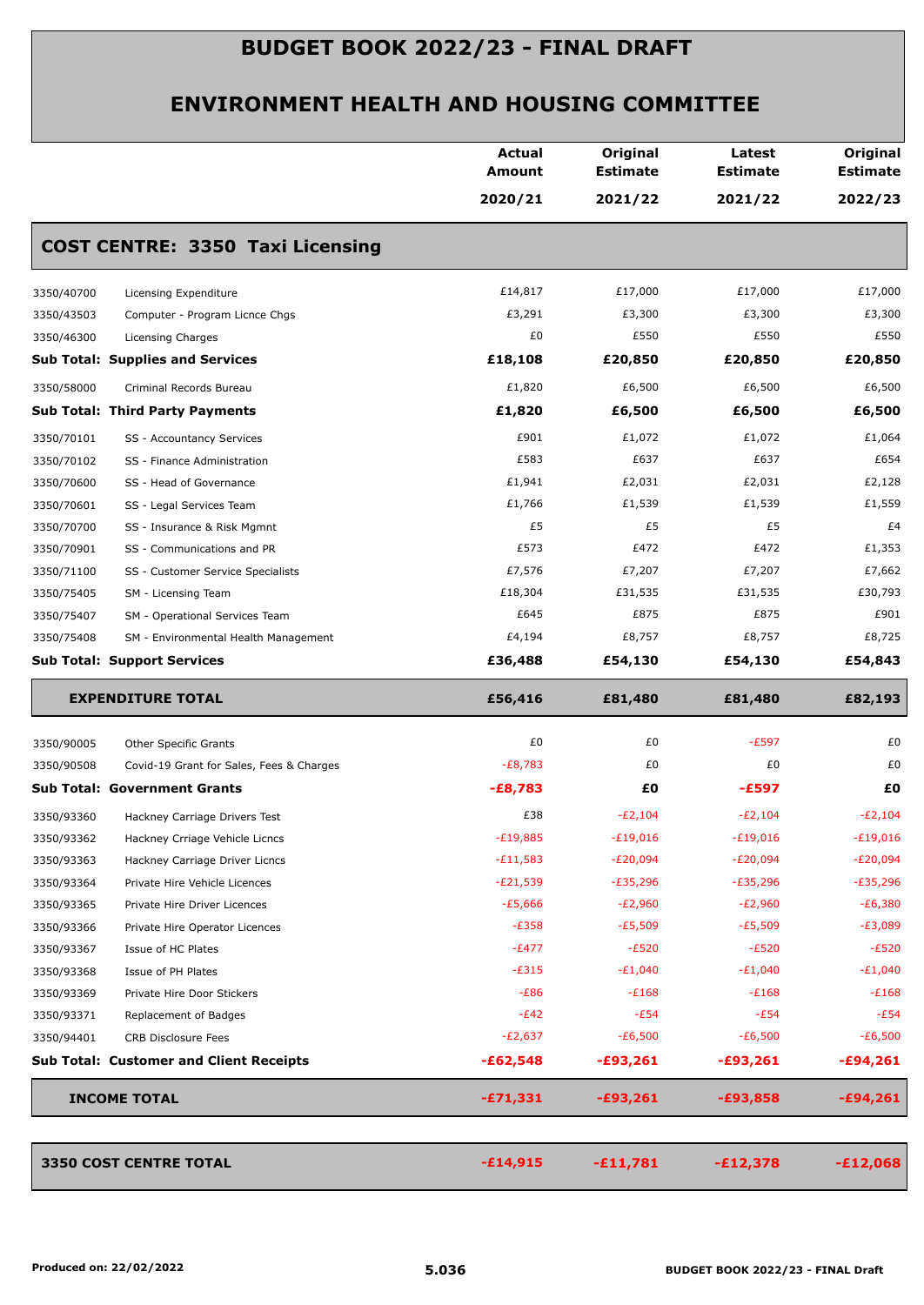|                                                    | <b>Actual</b><br><b>Amount</b> | Original<br><b>Estimate</b> | Latest<br><b>Estimate</b> | Original<br><b>Estimate</b> |
|----------------------------------------------------|--------------------------------|-----------------------------|---------------------------|-----------------------------|
|                                                    | 2020/21                        | 2021/22                     | 2021/22                   | 2022/23                     |
| <b>COST CENTRE: 3351 Miscellaneous Licensing</b>   |                                |                             |                           |                             |
| 3351/40700<br>Licensing Expenditure                | £1,360                         | £500                        | £500                      | £500                        |
| <b>Sub Total: Supplies and Services</b>            | £1,360                         | £500                        | £500                      | £500                        |
| 3351/70101<br>SS - Accountancy Services            | £901                           | £1,072                      | £1,072                    | £1,064                      |
| 3351/70102<br>SS - Finance Administration          | £364                           | £398                        | £398                      | £409                        |
| 3351/70600<br>SS - Head of Governance              | £1,941                         | £2,031                      | £2,031                    | £2,128                      |
| 3351/70601<br>SS - Legal Services Team             | £883                           | £770                        | £770                      | £780                        |
| 3351/70700<br>SS - Insurance & Risk Mgmnt          | £5                             | £5                          | £5                        | £4                          |
| 3351/70901<br>SS - Communications and PR           | £573                           | £472                        | £472                      | £1,353                      |
| 3351/71100<br>SS - Customer Service Specialists    | £1,883                         | £1,789                      | £1,789                    | £1,902                      |
| 3351/75401<br>SM - Commercial Team                 | £3,260                         | £5,190                      | £5,190                    | £5,843                      |
| 3351/75402<br>SM - Environmental Protection Team   | £12,637                        | £18,561                     | £18,561                   | £19,741                     |
| 3351/75405<br>SM - Licensing Team                  | £10,460                        | £13,120                     | £13,120                   | £12,808                     |
| 3351/75408<br>SM - Environmental Health Management | £4,194                         | £4,378                      | £4,378                    | £4,363                      |
| <b>Sub Total: Support Services</b>                 | £37,101                        | £47,786                     | £47,786                   | £50,395                     |
| <b>EXPENDITURE TOTAL</b>                           | £38,461                        | £48,286                     | £48,286                   | £50,895                     |
| 3351/91031<br><b>Other Miscellaneous Grants</b>    | £0                             | £0                          | $-E12,846$                | £0                          |
| <b>Sub Total: Oth Grants Rembsmts and Ctbns</b>    | £0                             | £Ο                          | $-£12,846$                | £Ο                          |
| 3351/93305<br>Accup/Elctrlysis/Tattoo Licncs       | $-E860$                        | $-E400$                     | $-E400$                   | $-E400$                     |
| 3351/93306<br>Pavement Cafes Licences              | $-E2,302$                      | $-E900$                     | $-E900$                   | $-E900$                     |
| 3351/93307<br>Motor Salvage Operators Licncs       | $-E686$                        | £0                          | £0                        | £0                          |
| 3351/93308<br><b>Street Trading Licences</b>       | $-E2,170$                      | $-E6,000$                   | $-E6,000$                 | $-E6,000$                   |
| 3351/93340<br>Animal Licensing - Boarding          | $-E1,306$                      | $-E1,700$                   | $-E1,700$                 | $-E1,700$                   |
|                                                    | $-E348$                        | $-E168$                     | $-E168$                   | $-E168$                     |
| 3351/93341<br>Animal Licensing - Breeding          |                                | $-E400$                     | $-E400$                   | $-E400$                     |
| 3351/93343<br>Animal Licensing - Pet Shops         | $-E507$                        |                             |                           |                             |
| 3351/93344<br>Animal Licensing - Riding Estb       | £0                             | $-E300$                     | $-E300$                   | $-E300$                     |
| 3351/94402<br>Veterinary Fees                      | $-E1,124$                      | $-E500$                     | $-E500$                   | $-E500$                     |
| <b>Sub Total: Customer and Client Receipts</b>     | -£9,301                        | $-£10,368$                  | $-£10,368$                | $-£10,368$                  |
| <b>INCOME TOTAL</b>                                | $-£9,301$                      | $-£10,368$                  | $-E23,214$                | $-£10,368$                  |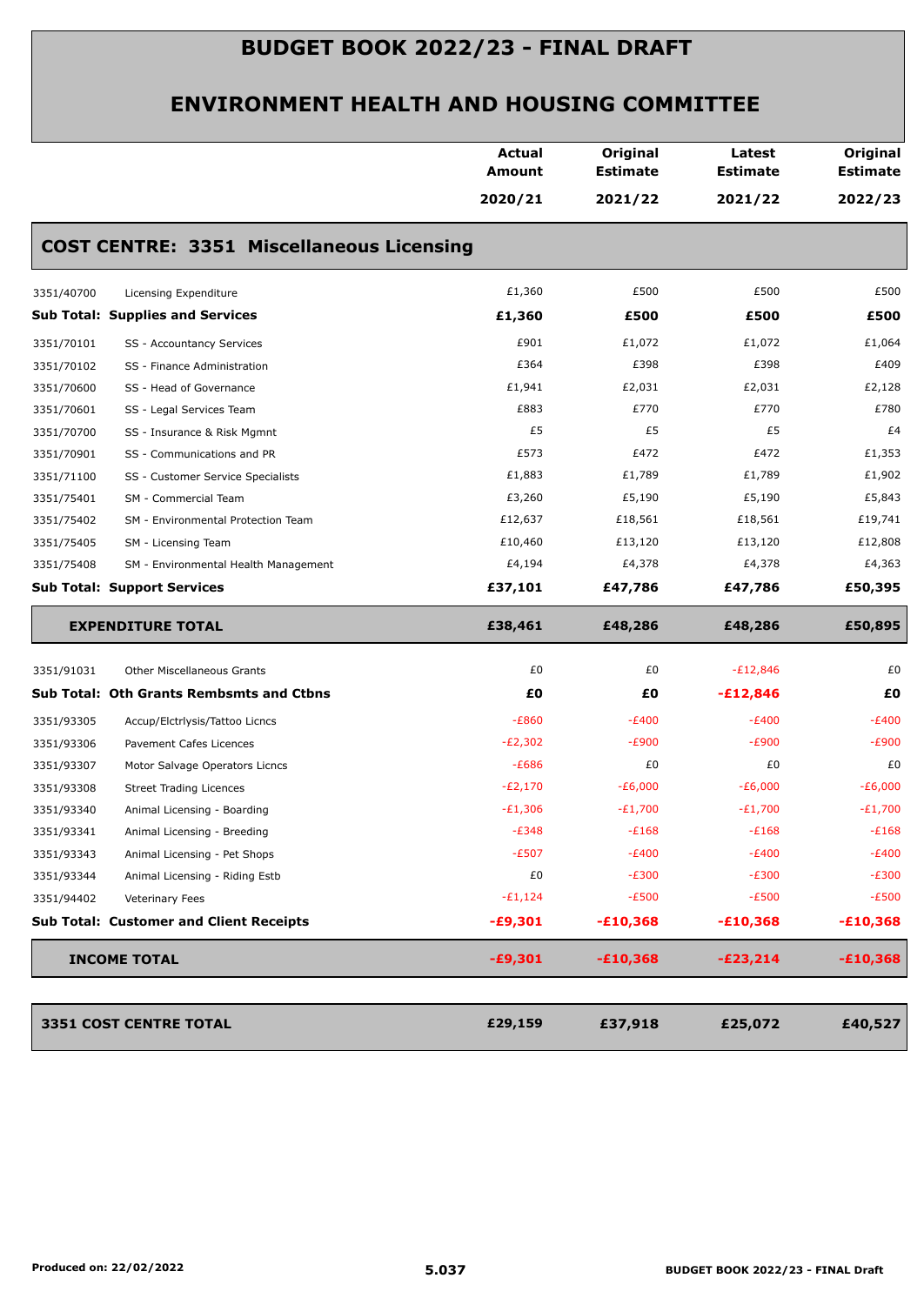|            |                                                           | <b>Actual</b><br>Amount | Original<br><b>Estimate</b> | Latest<br><b>Estimate</b> | Original<br><b>Estimate</b> |
|------------|-----------------------------------------------------------|-------------------------|-----------------------------|---------------------------|-----------------------------|
|            |                                                           | 2020/21                 | 2021/22                     | 2021/22                   | 2022/23                     |
|            | <b>COST CENTRE: 3352 Residential Park Homes Licensing</b> |                         |                             |                           |                             |
| 3352/70101 | SS - Accountancy Services                                 | £901                    | £1,072                      | £1,072                    | £1,064                      |
| 3352/70600 | SS - Head of Governance                                   | £1,941                  | £2,031                      | £2,031                    | £2,128                      |
| 3352/70601 | SS - Legal Services Team                                  | £1,766                  | £1,539                      | £1,539                    | £1,559                      |
| 3352/70700 | SS - Insurance & Risk Mgmnt                               | £5                      | £5                          | £5                        | £4                          |
| 3352/75401 | SM - Commercial Team                                      | £5,609                  | £8,929                      | £8,929                    | £10,178                     |
| 3352/75405 | SM - Licensing Team                                       | £7,060                  | £12,710                     | £12,710                   | £12,466                     |
| 3352/75408 | SM - Environmental Health Management                      | £4,194                  | £8,757                      | £8,757                    | £8,725                      |
|            | <b>Sub Total: Support Services</b>                        | £21,476                 | £35,043                     | £35,043                   | £36,124                     |
|            | <b>EXPENDITURE TOTAL</b>                                  | £21,476                 | £35,043                     | £35,043                   | £36,124                     |
| 3352/93321 | Mob Homes - Trans exist site licence                      | $-E190$                 | £0                          | £0                        | £0                          |
| 3352/93324 | Mob Homes - Ann Licence Fee                               | $-E5,980$               | $-E6,000$                   | $-E6,000$                 | $-E6,000$                   |
| 3352/93325 | Mob Homes - Fit & Proper Person Test                      | £0                      | £0                          | $-E4,000$                 | $-E4,000$                   |
|            | <b>Sub Total: Customer and Client Receipts</b>            | $-£6,170$               | $-£6,000$                   | $-E10,000$                | $-£10,000$                  |
|            | <b>INCOME TOTAL</b>                                       | $-£6,170$               | $-£6,000$                   | $-£10,000$                | $-£10,000$                  |
|            |                                                           |                         |                             |                           |                             |
|            | 3352 COST CENTRE TOTAL                                    | £15,306                 | £29,043                     | £25,043                   | £26,124                     |
|            |                                                           |                         |                             |                           |                             |
|            |                                                           |                         |                             |                           |                             |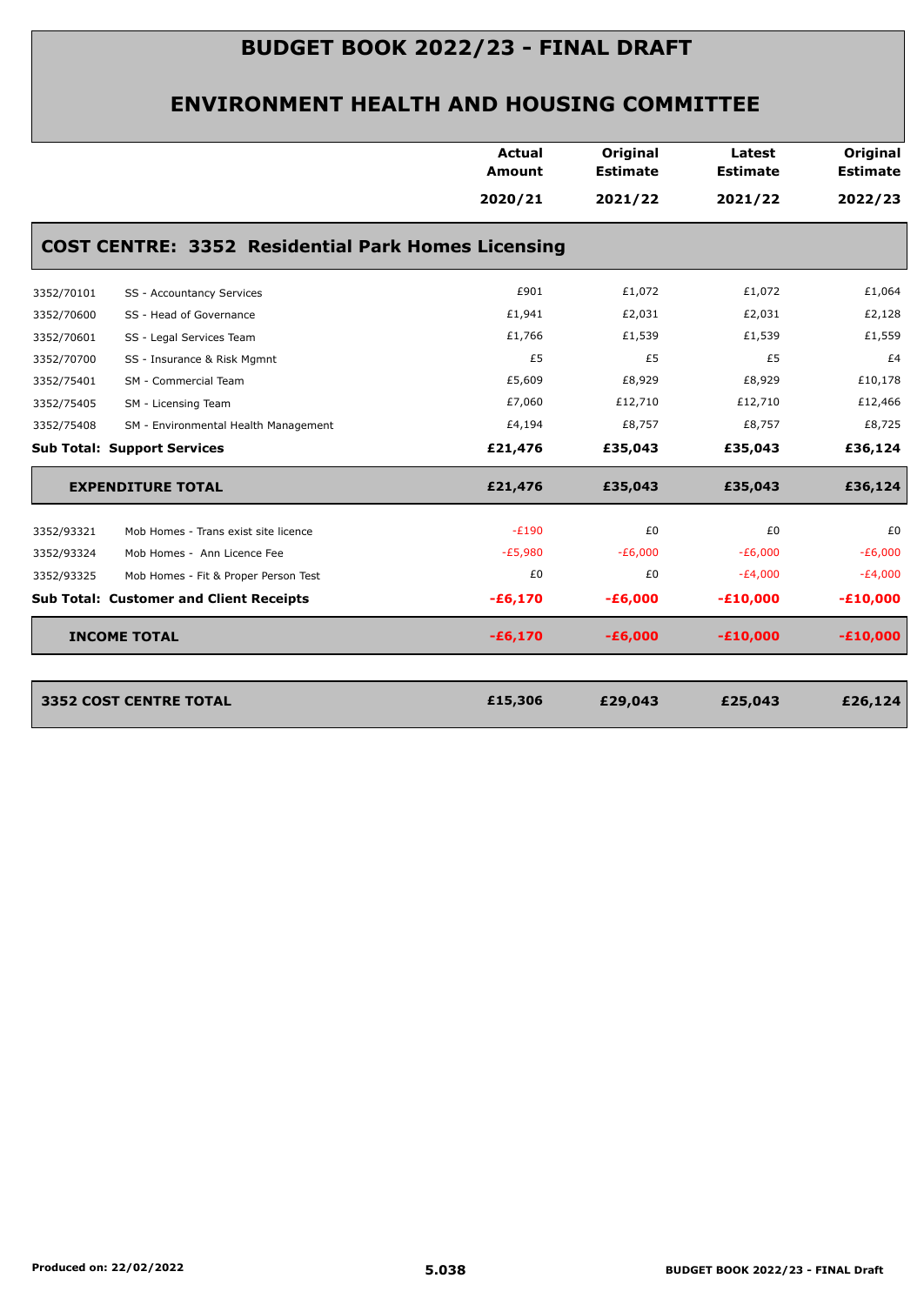|            |                                                | Actual<br>Amount | Original<br><b>Estimate</b> | Latest<br><b>Estimate</b> | Original<br><b>Estimate</b> |
|------------|------------------------------------------------|------------------|-----------------------------|---------------------------|-----------------------------|
|            |                                                | 2020/21          | 2021/22                     | 2021/22                   | 2022/23                     |
|            | COST CENTRE: 3353 Licensing Act 2003           |                  |                             |                           |                             |
| 3353/43503 | Computer - Program Licnce Chgs                 | £3,291           | £3,300                      | £3,300                    | £3,300                      |
| 3353/45300 | Subscrptns and Levies General                  | £0               | £96                         | £96                       | £96                         |
| 3353/46901 | Miscellaneous Expenses                         | £310             | £504                        | £504                      | £504                        |
|            | <b>Sub Total: Supplies and Services</b>        | £3,601           | £3,900                      | £3,900                    | £3,900                      |
| 3353/70101 | SS - Accountancy Services                      | £223             | £265                        | £265                      | £264                        |
| 3353/70102 | SS - Finance Administration                    | £291             | £319                        | £319                      | £327                        |
| 3353/70600 | SS - Head of Governance                        | £1,941           | £2,031                      | £2,031                    | £2,128                      |
| 3353/70601 | SS - Legal Services Team                       | £8,828           | £11,546                     | £11,546                   | £11,693                     |
| 3353/70700 | SS - Insurance & Risk Mgmnt                    | £5               | £5                          | £5                        | £4                          |
| 3353/70901 | SS - Communications and PR                     | £573             | £472                        | £472                      | £1,353                      |
| 3353/75401 | SM - Commercial Team                           | £1,519           | £2,417                      | £2,417                    | £2,513                      |
| 3353/75405 | SM - Licensing Team                            | £15,689          | £26,473                     | £26,473                   | £25,880                     |
| 3353/75408 | SM - Environmental Health Management           | £4,194           | £4,378                      | £4,378                    | £4,363                      |
|            | <b>Sub Total: Support Services</b>             | £33,263          | £47,906                     | £47,906                   | £48,525                     |
|            | <b>EXPENDITURE TOTAL</b>                       | £36,864          | £51,806                     | £51,806                   | £52,425                     |
| 3353/90508 | Covid-19 Grant for Sales, Fees & Charges       | $-E12,447$       | £0                          | £0                        | £0                          |
|            | <b>Sub Total: Government Grants</b>            | $-E12,447$       | £Ο                          | £Ο                        | £0                          |
| 3353/93302 | Premises Licences 2003 Act                     | $-E71,020$       | $-E85,000$                  | $-E85,000$                | $-E85,000$                  |
|            | <b>Sub Total: Customer and Client Receipts</b> | $-E71,020$       | $-£85,000$                  | $-£85,000$                | $-£85,000$                  |
|            | <b>INCOME TOTAL</b>                            | $-£83,467$       | $-£85,000$                  | $-£85,000$                | $-£85,000$                  |
|            | <b>3353 COST CENTRE TOTAL</b>                  | $-£46,602$       | $-£33,194$                  | $-£33,194$                | $-£32,575$                  |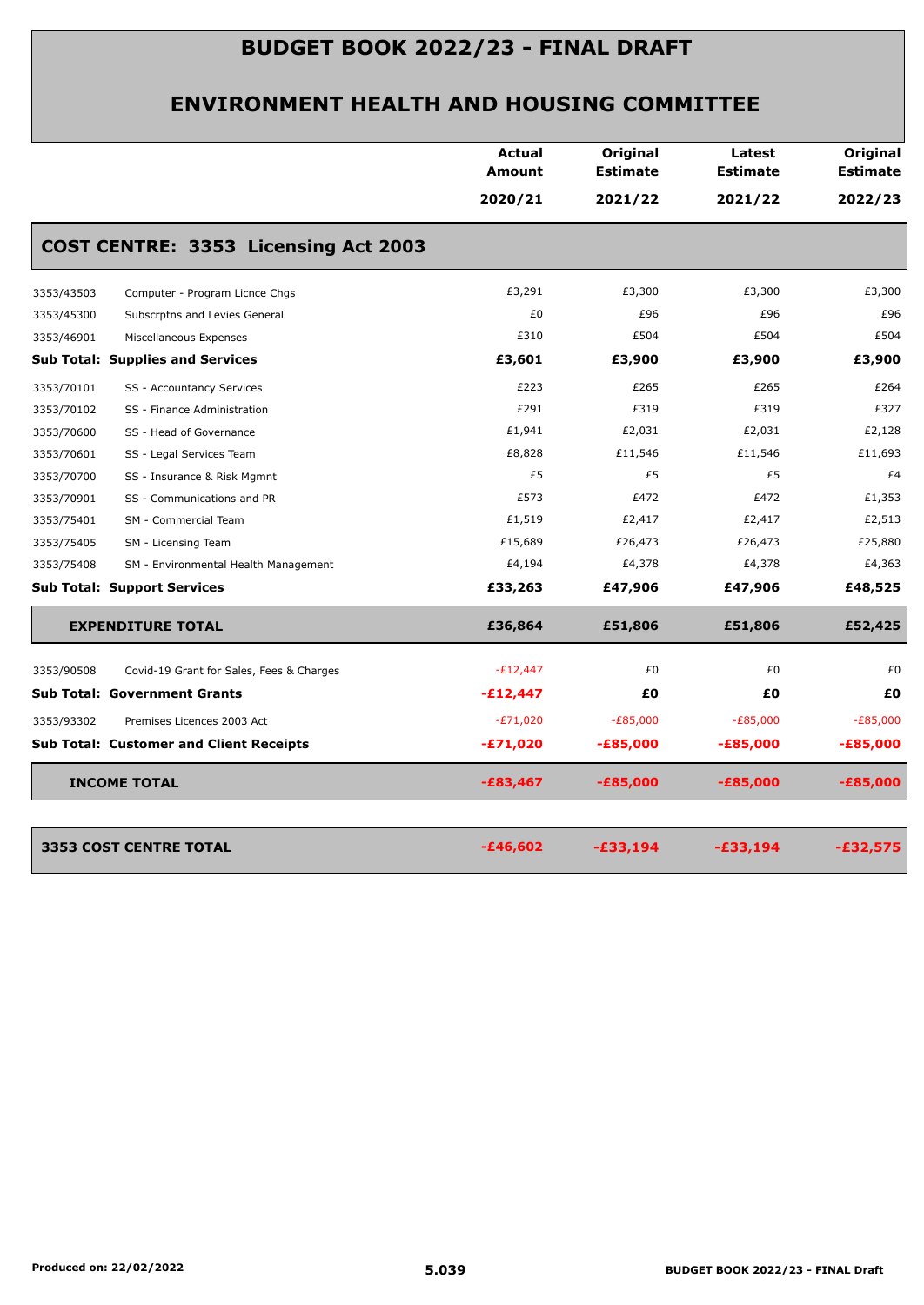|                                                    | <b>Actual</b><br><b>Amount</b> | Original<br><b>Estimate</b> | Latest<br><b>Estimate</b> | Original<br><b>Estimate</b> |
|----------------------------------------------------|--------------------------------|-----------------------------|---------------------------|-----------------------------|
|                                                    | 2020/21                        | 2021/22                     | 2021/22                   | 2022/23                     |
| COST CENTRE: 3354 Gambling Act 2005                |                                |                             |                           |                             |
| SS - Accountancy Services<br>3354/70101            | £455                           | £541                        | £541                      | £536                        |
| 3354/70102<br>SS - Finance Administration          | £24                            | £27                         | £27                       | £27                         |
| 3354/70700<br>SS - Insurance & Risk Mgmnt          | £5                             | £5                          | £5                        | £4                          |
| 3354/75405<br>SM - Licensing Team                  | £5,230                         | £5,295                      | £5,295                    | £5,176                      |
| 3354/75408<br>SM - Environmental Health Management | £4,194                         | £4,378                      | £4,378                    | £4,363                      |
| <b>Sub Total: Support Services</b>                 | £9,908                         | £10,246                     | £10,246                   | £10,106                     |
| <b>EXPENDITURE TOTAL</b>                           | £9,908                         | £10,246                     | £10,246                   | £10,106                     |
| 3354/93300<br>Gaming/Amusements Licences           | $-E3,732$                      | $-E5,000$                   | $-E5,000$                 | $-E5,000$                   |
| <b>Sub Total: Customer and Client Receipts</b>     | $-£3,732$                      | $-£5,000$                   | $-E5,000$                 | $-£5,000$                   |
| <b>INCOME TOTAL</b>                                | $-£3,732$                      | $-£5,000$                   | $-E5,000$                 | $-£5,000$                   |
|                                                    |                                |                             |                           |                             |
| <b>3354 COST CENTRE TOTAL</b>                      | £6,177                         | £5,246                      | £5,246                    | £5,106                      |
|                                                    |                                |                             |                           |                             |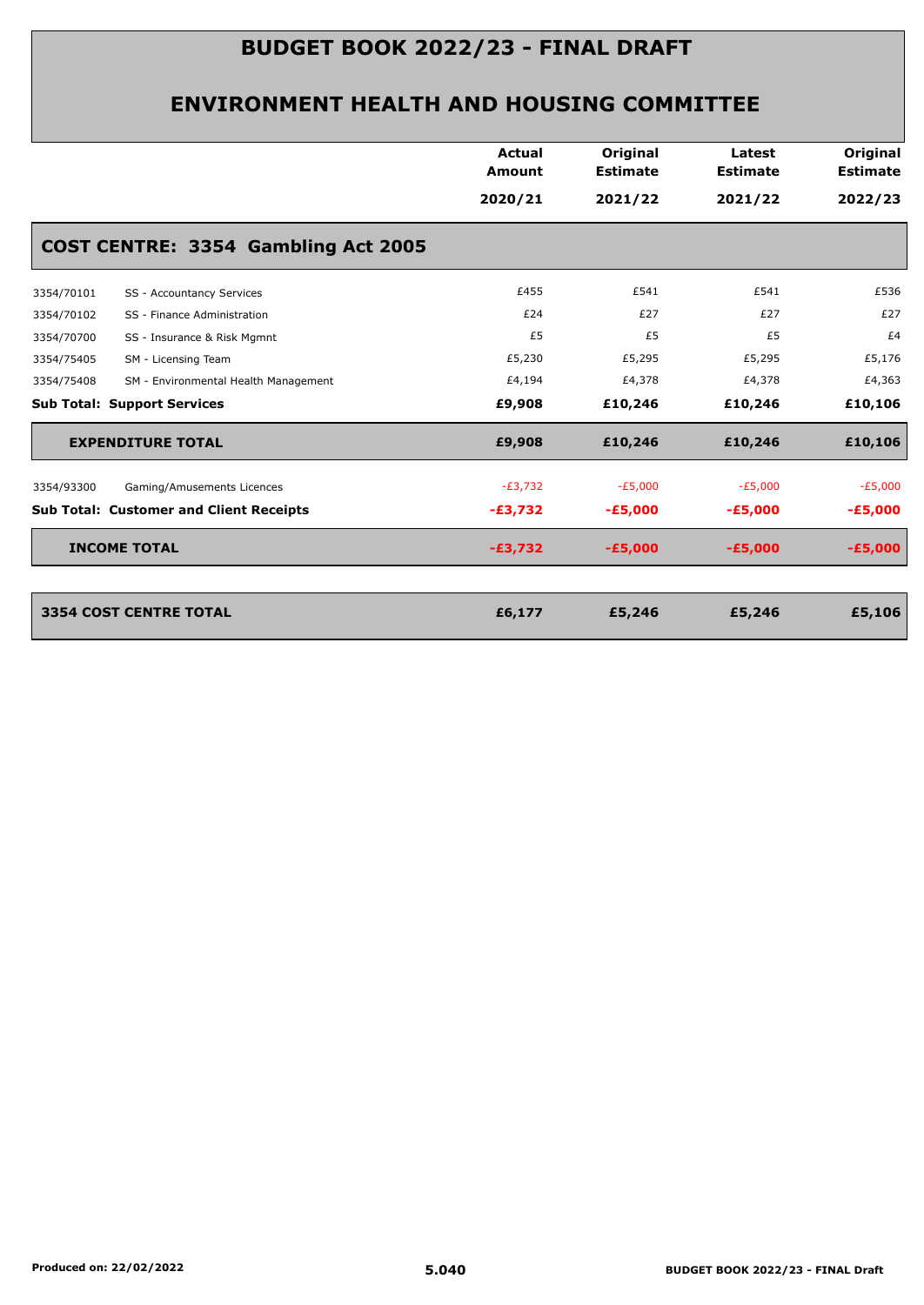|            |                                                 | <b>Actual</b><br><b>Amount</b> | Original<br><b>Estimate</b> | Latest<br><b>Estimate</b> | Original<br><b>Estimate</b> |
|------------|-------------------------------------------------|--------------------------------|-----------------------------|---------------------------|-----------------------------|
|            |                                                 | 2020/21                        | 2021/22                     | 2021/22                   | 2022/23                     |
|            | <b>COST CENTRE: 3356 Touring Park Licensing</b> |                                |                             |                           |                             |
| 3356/70101 | SS - Accountancy Services                       | £446                           | £265                        | £265                      | £264                        |
| 3356/70600 | SS - Head of Governance                         | £1,941                         | £2,031                      | £2,031                    | £2,128                      |
| 3356/70601 | SS - Legal Services Team                        | £3,532                         | £1,539                      | £1,539                    | £1,559                      |
| 3356/70700 | SS - Insurance & Risk Mgmnt                     | £5                             | £5                          | £5                        | £4                          |
| 3356/75401 | SM - Commercial Team                            | £2,090                         | £1,663                      | £1,663                    | £1,998                      |
| 3356/75405 | SM - Licensing Team                             | £2,353                         | £2,394                      | £2,394                    | £2,342                      |
|            | <b>Sub Total: Support Services</b>              | £10,367                        | £7,897                      | £7,897                    | £8,295                      |
|            | <b>EXPENDITURE TOTAL</b>                        | £10,367                        | £7,897                      | £7,897                    | £8,295                      |
|            |                                                 |                                |                             |                           |                             |
|            | <b>3356 COST CENTRE TOTAL</b>                   | £10,367                        | £7,897                      | £7,897                    | £8,295                      |
|            |                                                 |                                |                             |                           |                             |
|            |                                                 |                                |                             |                           |                             |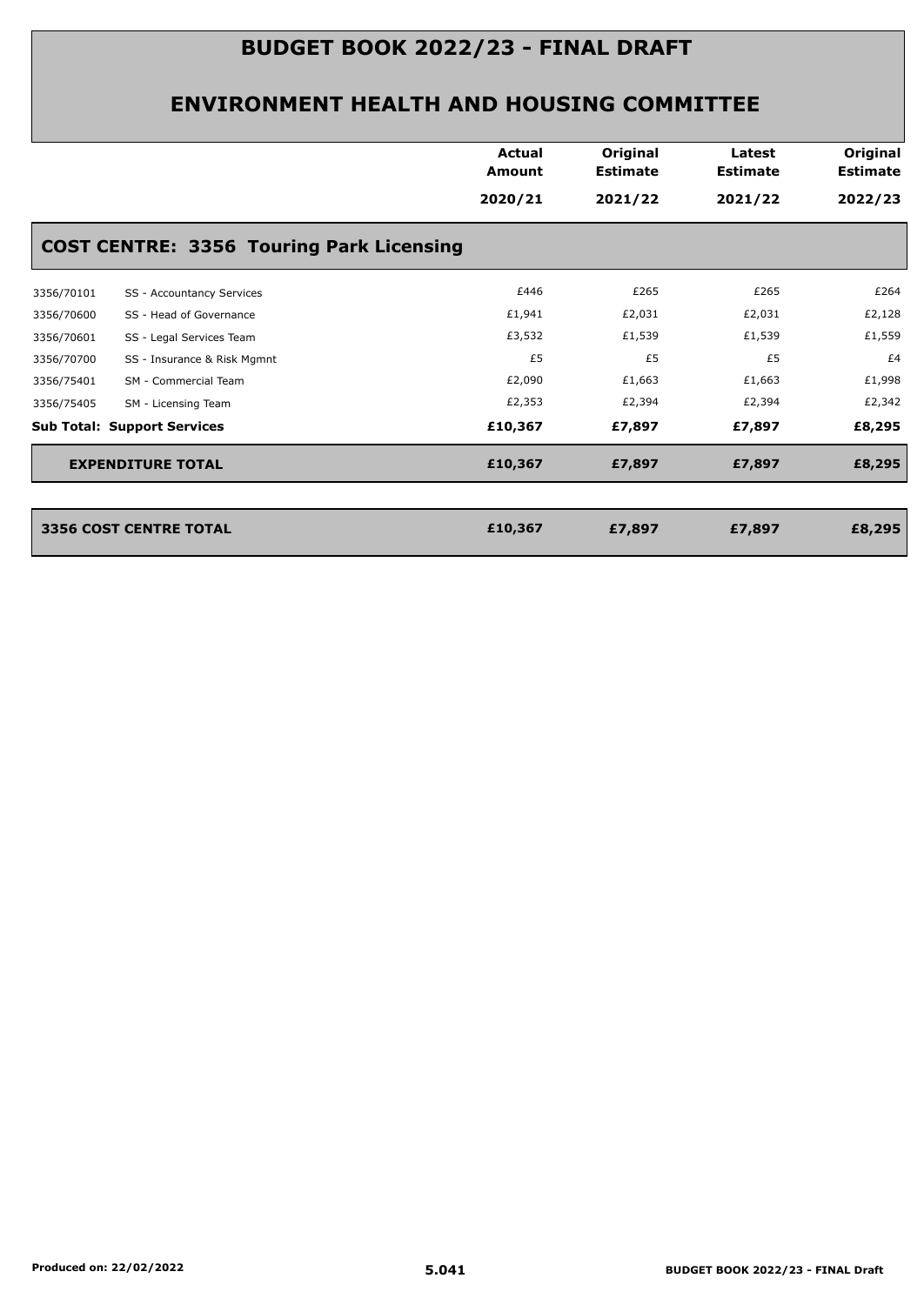|                             |                                              | Actual<br><b>Amount</b> | Original<br><b>Estimate</b> | Latest<br><b>Estimate</b> | Original<br><b>Estimate</b> |
|-----------------------------|----------------------------------------------|-------------------------|-----------------------------|---------------------------|-----------------------------|
|                             |                                              | 2020/21                 | 2021/22                     | 2021/22                   | 2022/23                     |
|                             | <b>COST CENTRE: 7605 Licensing Team</b>      |                         |                             |                           |                             |
| 7605/10000                  | Salaries - Basic Pay                         | £44,399                 | £54,686                     | £54,686                   | £57,710                     |
| 7605/10033                  | Salary Sacrifice - Leave Redctn              | $-E518$                 | £0                          | £0                        | £0                          |
| 7605/10041                  | Salaries - Sickness Pay                      | £8,823                  | £0                          | £0                        | £0                          |
| 7605/10098                  | IFRS - Accrued Annual/Flexi Leave Adj        | $-E9$                   | £0                          | £0                        | £0                          |
| 7605/11000                  | National Insurance                           | £5,101                  | £5,122                      | £5,122                    | £6,041                      |
| 7605/12000                  | Pension Costs (Employer Contrbtn)            | £9,434                  | £8,313                      | £8,313                    | £8,541                      |
| 7605/12001                  | Pension - Deficit Reduction Costs            | £1,183                  | £1,060                      | £1,060                    | £1,058                      |
| 7605/12021                  | Actuarial Valn Adjustments (3 year)          | $-E849$                 | £0                          | £0                        | £0                          |
| 7605/12099                  | IAS 19 Adjustments                           | £5,870                  | £0                          | £0                        | £0                          |
| 7605/18100                  | Insurance - Employers Liability              | £347                    | £347                        | £203                      | £347                        |
| <b>Sub Total: Employees</b> |                                              | £73,782                 | £69,528                     | £69,384                   | £73,697                     |
| 7605/34001                  | Oth Public Trspt Csts - Offcrs               | £0                      | £50                         | £50                       | £50                         |
| 7605/35000                  | <b>Essential User Allowance</b>              | £1,903                  | £1,926                      | £1,926                    | £1,926                      |
| 7605/35001                  | Car Mileage Allowance                        | £76                     | £500                        | £500                      | £500                        |
|                             | <b>Sub Total: Transport Related Expenses</b> | £1,979                  | £2,476                      | £2,476                    | £2,476                      |
| 7605/42101                  | Photocopying Charges                         | £223                    | £302                        | £302                      | £302                        |
| 7605/42200                  | Stationery                                   | £89                     | £0                          | £0                        | £0                          |
| 7605/43000                  | Postage                                      | £1,606                  | £1,167                      | £1,167                    | £1,167                      |
| 7605/43103                  | Mobile Phones - Calls/Rental                 | £84                     | £10                         | £10                       | £10                         |
| 7605/43503                  | Computer - Program Licnce Chgs               | £0                      | £1,000                      | £1,000                    | £1,000                      |
| 7605/46106                  | Insurance - Public Liability                 | £1,015                  | £885                        | £705                      | £885                        |
|                             | <b>Sub Total: Supplies and Services</b>      | £3,018                  | £3,364                      | £3,184                    | £3,364                      |
| 7605/70101                  | SS - Accountancy Services                    | £1,752                  | £1,875                      | £1,875                    | £1,781                      |
| 7605/70200                  | SS - Computer Services                       | £5,405                  | £8,774                      | £8,774                    | £7,915                      |
| 7605/70300                  | SS - Human Resources                         | £1,427                  | £1,492                      | £1,492                    | £1,412                      |
| 7605/70301                  | SS - Payroll Administration                  | £113                    | £143                        | £143                      | £136                        |
| 7605/70400                  | SS - Property Management Team                | £1,380                  | £1,225                      | £1,225                    | £576                        |
| 7605/70500                  | SS - Accommodation - Town Hall               | £7,371                  | £9,126                      | £9,126                    | £3,446                      |
| 7605/70701                  | SS - Resources Directorate Mgt               | £2,509                  | £2,343                      | £2,343                    | £2,342                      |
| 7605/70902                  | SS - Customer Service Assistants             | £1,922                  | £1,696                      | £1,696                    | £2,301                      |
| 7605/71100                  | SS - Customer Service Specialists            | £2,057                  | £2,091                      | £2,091                    | £2,276                      |
| 7605/75403                  | SM - Corporate Safety                        | £242                    | £257                        | £257                      | £243                        |
| 7605/75407                  | SM - Operational Services Team               | £1,640                  | £1,504                      | £1,504                    | £1,554                      |
|                             | <b>Sub Total: Support Services</b>           | £25,818                 | £30,526                     | £30,526                   | £23,982                     |
|                             | <b>EXPENDITURE TOTAL</b>                     | £104,596                | £105,894                    | £105,570                  | £103,519                    |
| 7605/99000                  | Support Service Recharge                     | $-E104,596$             | $-E105,894$                 | $-E105,894$               | $-£103,519$                 |
|                             | Sub Total: Recharge Income                   | $-£104,596$             | $-£105,894$                 | $-£105,894$               | $-£103,519$                 |
|                             | <b>INCOME TOTAL</b>                          | $-£104,596$             | $-£105,894$                 | $-£105,894$               | $-£103,519$                 |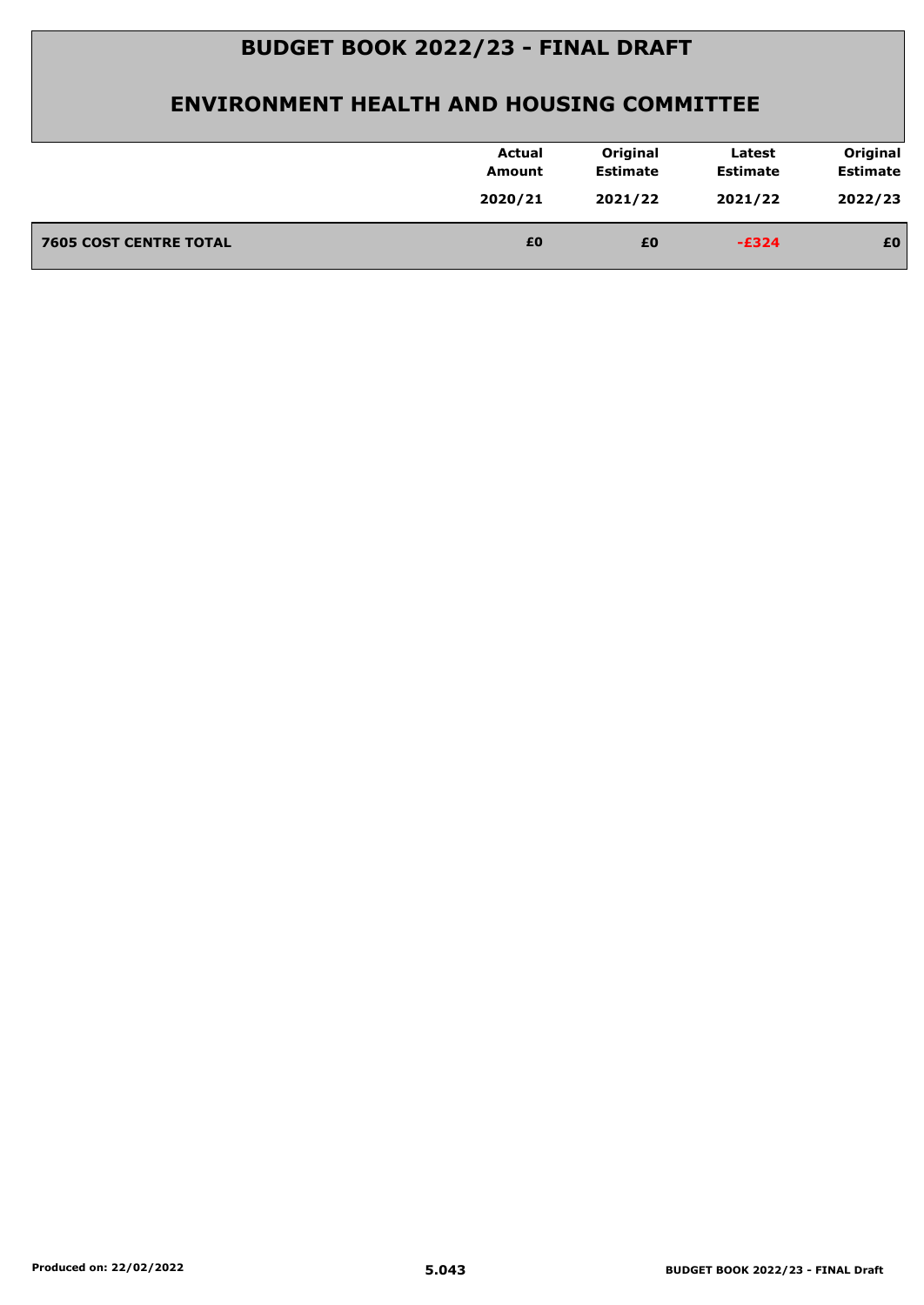|                                                | <b>Actual</b><br><b>Amount</b> | Original<br><b>Estimate</b> | Latest<br><b>Estimate</b> | <b>Original</b><br><b>Estimate</b> |
|------------------------------------------------|--------------------------------|-----------------------------|---------------------------|------------------------------------|
|                                                | 2020/21                        | 2021/22                     | 2021/22                   | 2022/23                            |
| COST CENTRE: 3332 Health & Safety Compliance   |                                |                             |                           |                                    |
| <b>Investigation Costs</b><br>3332/46401       | £0                             | £1,000                      | £1,000                    | £1,000                             |
| <b>Sub Total: Supplies and Services</b>        | £0                             | £1,000                      | £1,000                    | £1,000                             |
| 3332/70102<br>SS - Finance Administration      | £49                            | £53                         | £53                       | £55                                |
| 3332/70601<br>SS - Legal Services Team         | £12,359                        | £10,776                     | £10,776                   | £10,914                            |
| SS - Insurance & Risk Mgmnt<br>3332/70700      | £24                            | £23                         | £23                       | £20                                |
| 3332/70901<br>SS - Communications and PR       | £573                           | £472                        | £472                      | £1,353                             |
| 3332/75401<br>SM - Commercial Team             | £24,097                        | £61,097                     | £61,097                   | £58,430                            |
| 3332/75407<br>SM - Operational Services Team   | £916                           | £875                        | £875                      | £901                               |
| <b>Sub Total: Support Services</b>             | £38,018                        | £73,296                     | £73,296                   | £71,673                            |
| <b>EXPENDITURE TOTAL</b>                       | £38,018                        | £74,296                     | £74,296                   | £72,673                            |
| Legal Fees<br>3332/94304                       | £0                             | $-E4,929$                   | $-E4,929$                 | $-E4,929$                          |
| <b>Sub Total: Customer and Client Receipts</b> | £0                             | $-£4,929$                   | $-E4,929$                 | $-E4,929$                          |
| <b>INCOME TOTAL</b>                            | £0                             | $-£4,929$                   | $-E4,929$                 | $-£4,929$                          |
|                                                |                                |                             |                           |                                    |
| 3332 COST CENTRE TOTAL                         | £38,018                        | £69,367                     | £69,367                   | £67,744                            |
|                                                |                                |                             |                           |                                    |
|                                                |                                |                             |                           |                                    |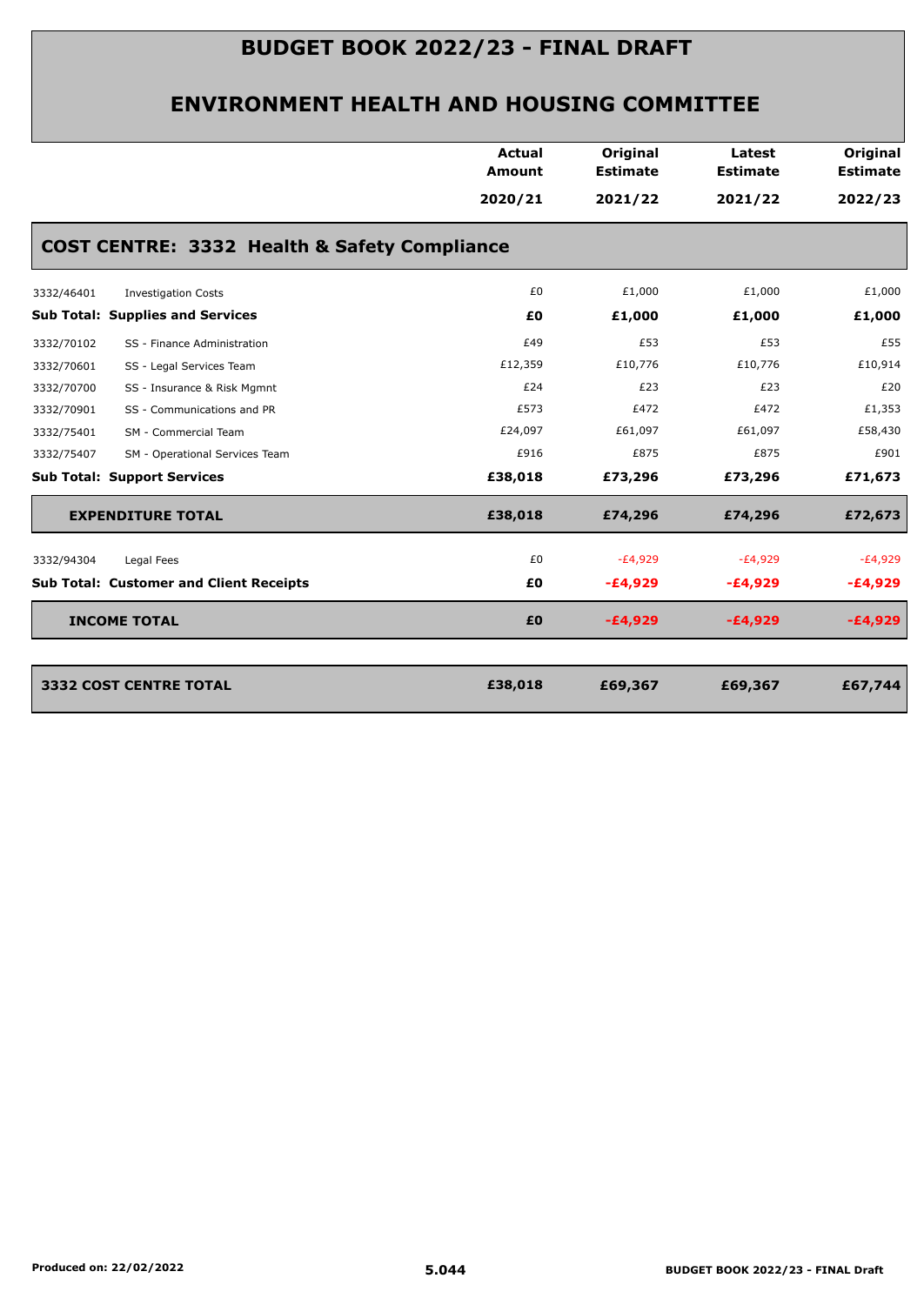|            |                                                 | <b>Actual</b><br><b>Amount</b> | Original<br><b>Estimate</b> | Latest<br><b>Estimate</b> | Original<br><b>Estimate</b> |
|------------|-------------------------------------------------|--------------------------------|-----------------------------|---------------------------|-----------------------------|
|            |                                                 | 2020/21                        | 2021/22                     | 2021/22                   | 2022/23                     |
|            | <b>COST CENTRE: 3384 Health &amp; Wellbeing</b> |                                |                             |                           |                             |
| 3384/10000 | Salaries - Basic Pay                            | £28,354                        | £30,390                     | £48,865                   | £31,226                     |
| 3384/10021 | Salaries - Overtime (1.0)                       | £2,000                         | £0                          | £0                        | £0                          |
| 3384/11000 | National Insurance                              | £2,974                         | £2,982                      | £4,536                    | £3,378                      |
| 3384/12000 | Pension Costs (Employer Contrbtn)               | £5,433                         | £4,619                      | £7,054                    | £4,746                      |
| 3384/12001 | Pension - Deficit Reduction Costs               | £677                           | £458                        | £458                      | £458                        |
| 3384/12021 | Actuarial Valn Adjustments (3 year)             | $-E521$                        | £0                          | £0                        | £0                          |
| 3384/12099 | IAS 19 Adjustments                              | £3,359                         | £0                          | £0                        | £0                          |
| 3384/18100 | Insurance - Employers Liability                 | £150                           | £150                        | £185                      | £150                        |
|            | <b>Sub Total: Employees</b>                     | £42,426                        | £38,599                     | £61,098                   | £39,958                     |
| 3384/41002 | Food Purchases                                  | £0                             | £0                          | £35,260                   | £0                          |
| 3384/46106 | Insurance - Public Liability                    | £439                           | £383                        | £641                      | £383                        |
| 3384/46727 | <b>HAF Initiative</b>                           | £0                             | £0                          | £92,500                   | £0                          |
| 3384/46732 | LCC - PASTA Initiative                          | £0                             | £0                          | £10,000                   | £0                          |
| 3384/46901 | Miscellaneous Expenses                          | £0                             | £0                          | £12,500                   | £0                          |
|            | <b>Sub Total: Supplies and Services</b>         | £439                           | £383                        | £150,901                  | £383                        |
| 3384/70101 | SS - Accountancy Services                       | £622                           | £748                        | £748                      | £770                        |
| 3384/70200 | SS - Computer Services                          | £3,001                         | £5,258                      | £5,258                    | £4,709                      |
| 3384/70300 | SS - Human Resources                            | £761                           | £794                        | £794                      | £1,503                      |
| 3384/70301 | SS - Payroll Administration                     | £143                           | £157                        | £157                      | £304                        |
| 3384/70400 | SS - Property Management Team                   | £0                             | £946                        | £946                      | £630                        |
| 3384/70500 | SS - Accommodation - Town Hall                  | £2,457                         | £4,563                      | £4,563                    | £2,665                      |
| 3384/75402 | SM - Environmental Protection Team              | £2,277                         | £2,659                      | £2,659                    | £3,340                      |
| 3384/75403 | SM - Corporate Safety                           | £189                           | £223                        | £223                      | £422                        |
| 3384/75407 | SM - Operational Services Team                  | £1,831                         | £1,750                      | £1,750                    | £1,803                      |
| 3384/75700 | SM - Housing Team                               | £10,818                        | £15,359                     | £15,359                   | £18,336                     |
|            | <b>Sub Total: Support Services</b>              | £22,099                        | £32,457                     | £32,457                   | £34,482                     |
|            | <b>EXPENDITURE TOTAL</b>                        | £64,964                        | £71,439                     | £244,456                  | £74,823                     |
| 3384/91082 | LCC - Holiday Activities & Food Programm        | £0                             | £0                          | $-E152,313$               | £0                          |
| 3384/91086 | LCC - PASTA Funding                             | £0                             | £0                          | $-E10,000$                | £0                          |
| 3384/91101 | Other Reimbursements                            | £0                             | £0                          | $-£10,411$                | £0                          |
|            | <b>Sub Total: Oth Grants Rembsmts and Ctbns</b> | £0                             | £0                          | $-£172,724$               | £0                          |
|            | <b>INCOME TOTAL</b>                             | £0                             | £0                          | $-£172,724$               | £0                          |
|            | 3384 COST CENTRE TOTAL                          | £64,964                        | £71,439                     | £71,732                   | £74,823                     |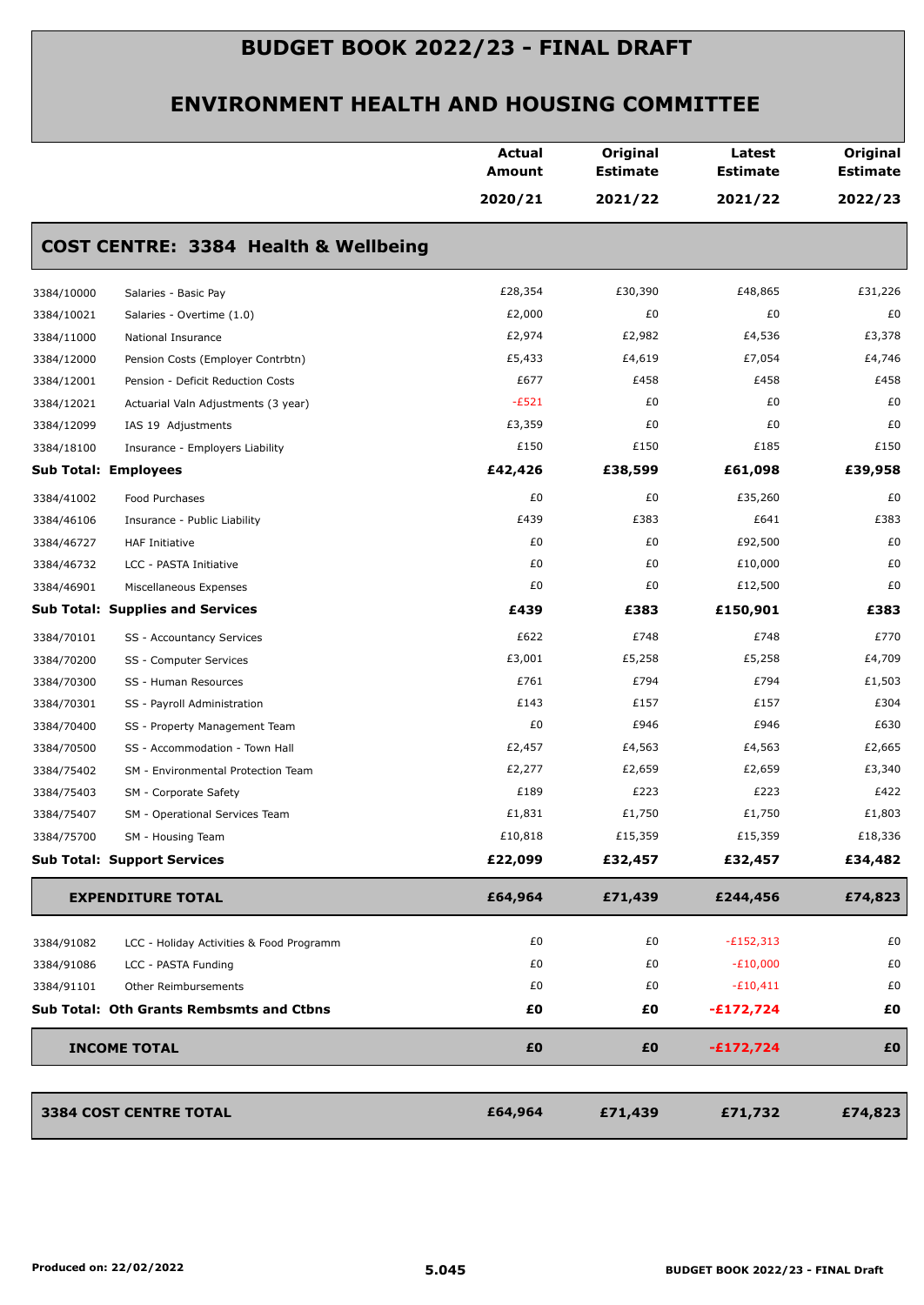|                        | Actual   | Original        | Latest          | Original        |
|------------------------|----------|-----------------|-----------------|-----------------|
|                        | Amount   | <b>Estimate</b> | <b>Estimate</b> | <b>Estimate</b> |
|                        | 2020/21  | 2021/22         | 2021/22         | 2022/23         |
| <b>COMMITTEE TOTAL</b> | £985,213 | £1,728,271      | £1,344,358      | £1,818,242      |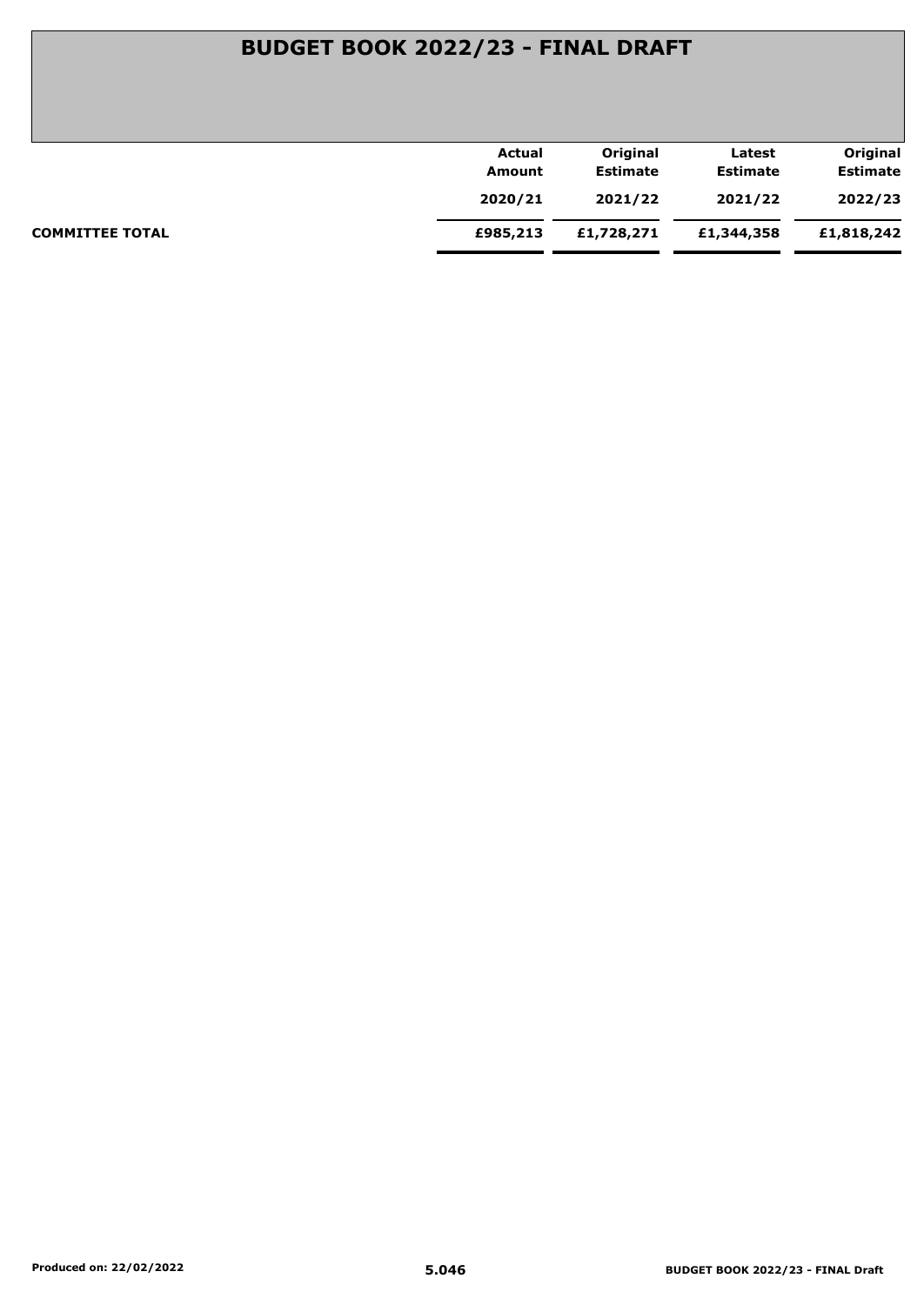|            |                                                 | Actual<br>Amount | Original<br><b>Estimate</b> | Latest<br><b>Estimate</b> | Original<br><b>Estimate</b> |
|------------|-------------------------------------------------|------------------|-----------------------------|---------------------------|-----------------------------|
|            |                                                 | 2020/21          | 2021/22                     | 2021/22                   | 2022/23                     |
|            | <b>COST CENTRE: 3605 Development Management</b> |                  |                             |                           |                             |
| 3605/42000 | Printing                                        | £0               | £900                        | £900                      | £900                        |
| 3605/42200 | Stationery                                      | £536             | £2,000                      | £2,000                    | £2,000                      |
| 3605/42300 | Books and Periodicals                           | £0               | £50                         | £50                       | £50                         |
| 3605/42600 | <b>Consultants Fees</b>                         | £7,203           | £25,000                     | £15,537                   | £25,000                     |
| 3605/42603 | Other Fees                                      | £15              | £0                          | £0                        | £0                          |
| 3605/42624 | Archaeology and Ecology Agreement               | £19,312          | £12,000                     | £7,000                    | £12,000                     |
| 3605/43503 | Computer - Program Licnce Chgs                  | £23,038          | £22,000                     | £22,000                   | £22,000                     |
| 3605/46200 | Advertising                                     | £14,766          | £12,000                     | £17,000                   | £17,000                     |
| 3605/46400 | Legal Fees and Court Costs                      | £8,325           | £4,000                      | £4,000                    | £4,000                      |
| 3605/46921 | <b>Agricultural Consultations</b>               | £575             | £0                          | £0                        | £0                          |
|            | <b>Sub Total: Supplies and Services</b>         | £73,768          | £77,950                     | £68,487                   | £82,950                     |
| 3605/70000 | SS - Chief Executive                            | £1,853           | £1,850                      | £1,850                    | £1,864                      |
| 3605/70101 | SS - Accountancy Services                       | £1,521           | £1,767                      | £1,767                    | £1,540                      |
| 3605/70102 | SS - Finance Administration                     | £7,235           | £7,990                      | £7,990                    | £8,121                      |
| 3605/70600 | SS - Head of Governance                         | £3,882           | £4,061                      | £4,061                    | £4,256                      |
| 3605/70601 | SS - Legal Services Team                        | £28,894          | £39,256                     | £39,256                   | £39,757                     |
| 3605/70602 | SS - Local Land & Property Gazetteer            | £17,191          | £19,084                     | £19,084                   | £18,215                     |
| 3605/70700 | SS - Insurance & Risk Mgmnt                     | £359             | £340                        | £340                      | £305                        |
| 3605/70901 | SS - Communications and PR                      | £573             | £944                        | £944                      | £1,353                      |
| 3605/71100 | SS - Customer Service Specialists               | £19,410          | £18,488                     | £18,488                   | £19,655                     |
| 3605/75402 | SM - Environmental Protection Team              | £4,553           | £5,319                      | £5,319                    | £6,680                      |
| 3605/75501 | SM - Development Management Team                | £473,921         | £472,117                    | £472,117                  | £519,498                    |
| 3605/75502 | SM - Planning Policy Team                       | £26,352          | £24,334                     | £24,334                   | £23,143                     |
| 3605/75504 | SM - Development Services Mgt Team              | £2,871           | £10,568                     | £10,568                   | £0                          |
| 3605/75505 | SM - Regeneration Team                          | £66,546          | £68,637                     | £68,637                   | £85,981                     |
| 3605/75700 | SM - Housing Team                               | £3,349           | £3,794                      | £3,794                    | £4,263                      |
|            | <b>Sub Total: Support Services</b>              | £658,510         | £678,549                    | £678,549                  | £734,631                    |
|            | <b>EXPENDITURE TOTAL</b>                        | £732,278         | £756,499                    | £747,036                  | £817,581                    |
| 3605/90508 | Covid-19 Grant for Sales, Fees & Charges        | $-E216,715$      | £0                          | £0                        | £0                          |
|            | <b>Sub Total: Government Grants</b>             | $-£216,715$      | £Ο                          | £Ο                        | £0                          |
| 3605/93700 | Planning Application Fees                       | $-E344,929$      | $-£675,000$                 | $-E700,000$               | $-£675,000$                 |
| 3605/93702 | Permitted Development Enquiries                 | $-E292$          | $-E350$                     | $-E350$                   | $-E350$                     |
| 3605/93710 | Pre-Planning Advice Fees                        | $-E14,208$       | £0                          | $-E15,000$                | $-E15,000$                  |
| 3605/94403 | Miscellaneous Receipts                          | $-E22$           | £0                          | £0                        | £0                          |
| 3605/94406 | Miscellaneous Income                            | £0               | $-E2,100$                   | $-E2,100$                 | $-E2,100$                   |
|            | <b>Sub Total: Customer and Client Receipts</b>  | $-£359,451$      | $-£677,450$                 | $-£717,450$               | $-£692,450$                 |
|            | <b>INCOME TOTAL</b>                             | $-£576,166$      | $-£677,450$                 | $-£717,450$               | $-£692,450$                 |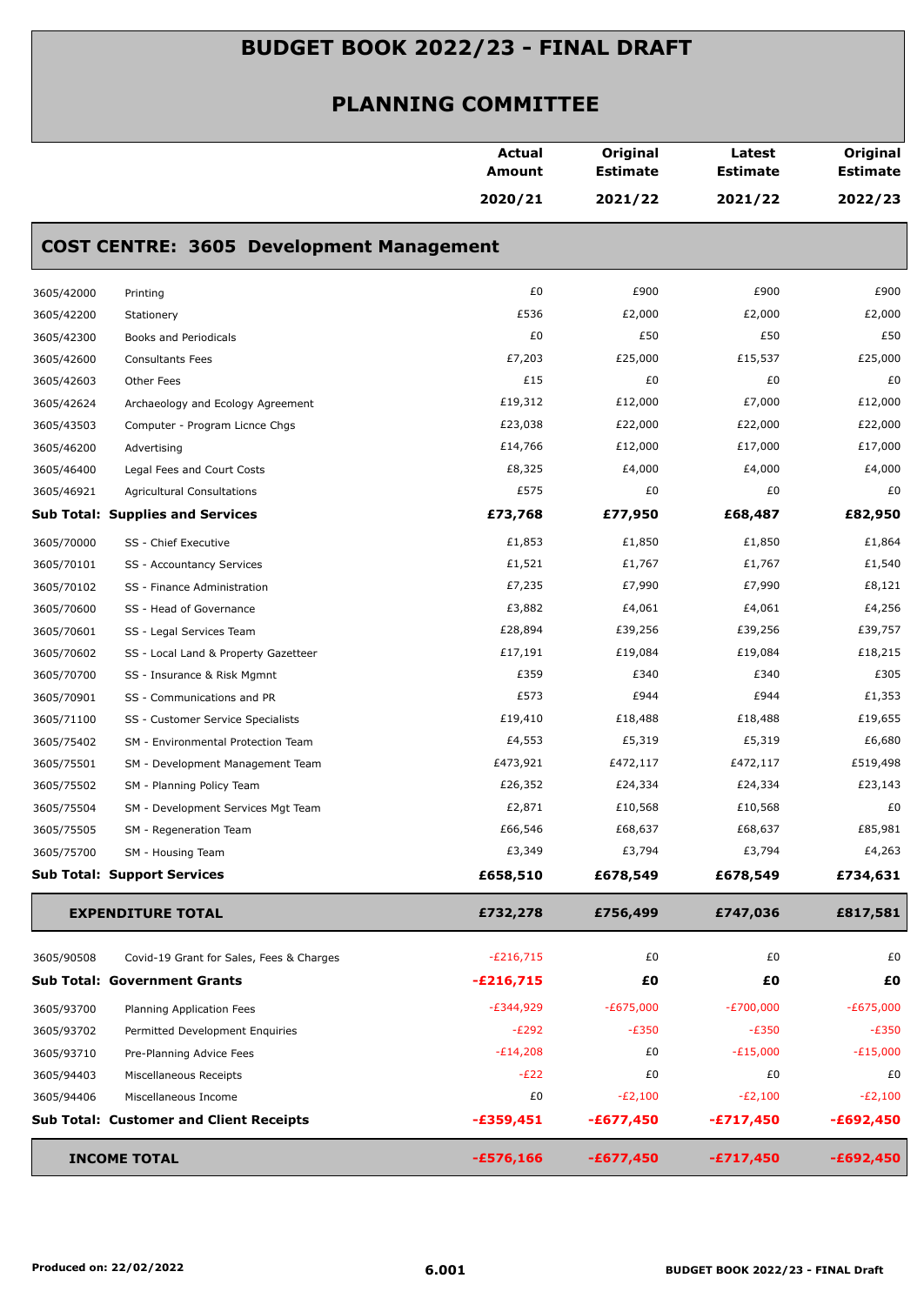|                               | Actual   | Original        | Latest          | Original        |
|-------------------------------|----------|-----------------|-----------------|-----------------|
|                               | Amount   | <b>Estimate</b> | <b>Estimate</b> | <b>Estimate</b> |
|                               | 2020/21  | 2021/22         | 2021/22         | 2022/23         |
|                               |          |                 |                 |                 |
| <b>3605 COST CENTRE TOTAL</b> | £156,112 | £79,049         | £29,586         | £125,131        |
|                               |          |                 |                 |                 |
|                               |          |                 |                 |                 |
|                               |          |                 |                 |                 |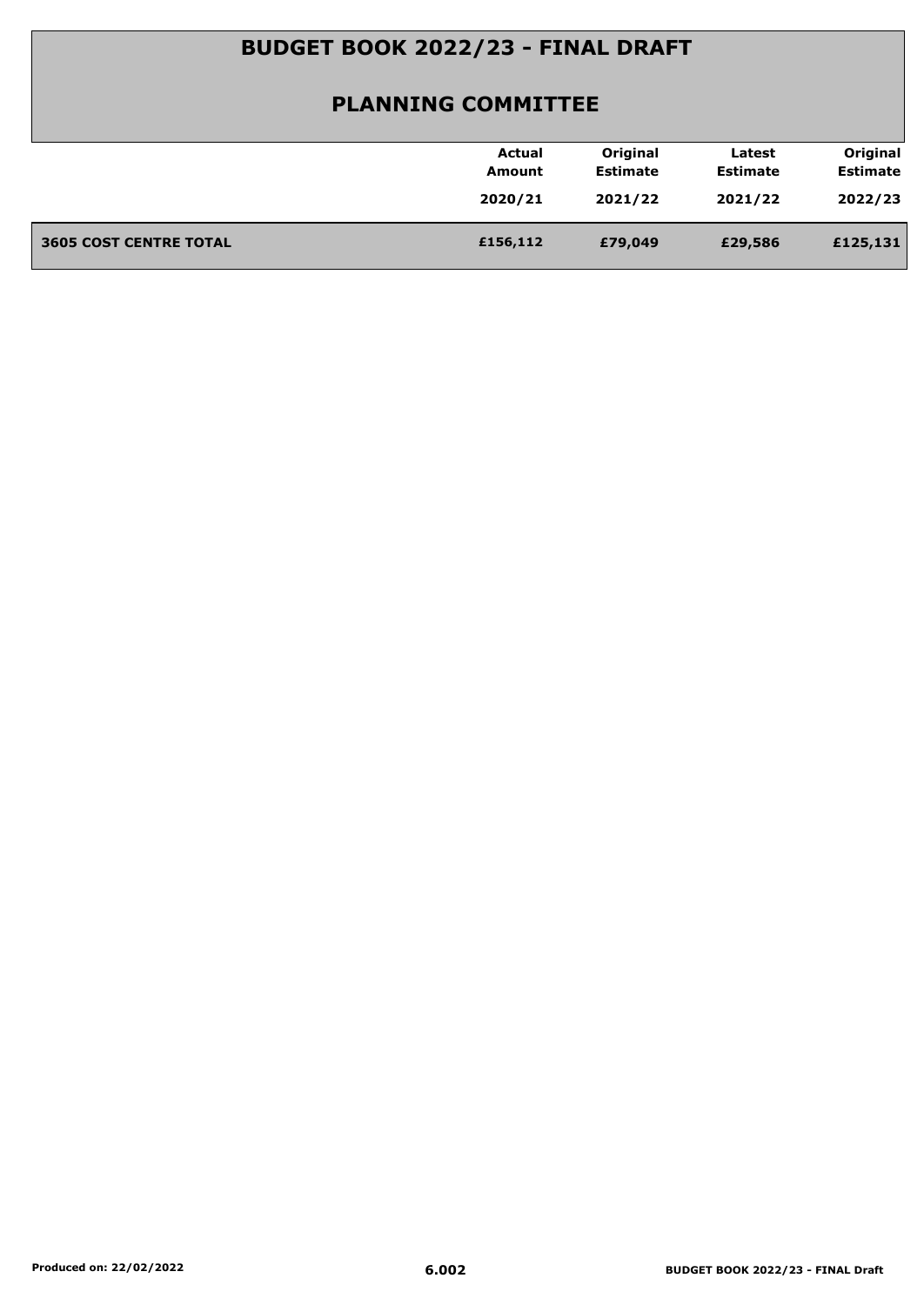|                                                | <b>Actual</b><br><b>Amount</b> | Original<br><b>Estimate</b> | Latest<br><b>Estimate</b> | <b>Original</b><br><b>Estimate</b> |
|------------------------------------------------|--------------------------------|-----------------------------|---------------------------|------------------------------------|
|                                                | 2020/21                        | 2021/22                     | 2021/22                   | 2022/23                            |
| <b>COST CENTRE: 3606 Planning Appeals</b>      |                                |                             |                           |                                    |
| 3606/42622<br>Planning Appeal Hearing Costs    | £495                           | £45,000                     | £45,000                   | £45,000                            |
| <b>Sub Total: Supplies and Services</b>        | £495                           | £45,000                     | £45,000                   | £45,000                            |
| 3606/70101<br>SS - Accountancy Services        | £1,155                         | £1,767                      | £1,767                    | £1,540                             |
| 3606/70102<br>SS - Finance Administration      | £194                           | £212                        | £212                      | £218                               |
| 3606/70600<br>SS - Head of Governance          | £1,941                         | £2,031                      | £2,031                    | £2,128                             |
| 3606/70601<br>SS - Legal Services Team         | £7,062                         | £6,158                      | £6,158                    | £6,236                             |
| 3606/70700<br>SS - Insurance & Risk Mgmnt      | £359                           | £340                        | £340                      | £305                               |
| SS - Communications and PR<br>3606/70901       | £573                           | £472                        | £472                      | £1,353                             |
| 3606/75501<br>SM - Development Management Team | £70,060                        | £77,605                     | £77,605                   | £83,798                            |
| 3606/75502<br>SM - Planning Policy Team        | £3,363                         | £3,108                      | £3,108                    | £2,953                             |
| 3606/75505<br>SM - Regeneration Team           | £8,192                         | £24,574                     | £24,574                   | £29,036                            |
| <b>Sub Total: Support Services</b>             | £92,899                        | £116,267                    | £116,267                  | £127,567                           |
| <b>EXPENDITURE TOTAL</b>                       | £93,394                        | £161,267                    | £161,267                  | £172,567                           |
|                                                |                                |                             |                           |                                    |
| <b>3606 COST CENTRE TOTAL</b>                  | £93,394                        | £161,267                    | £161,267                  | £172,567                           |
|                                                |                                |                             |                           |                                    |
|                                                |                                |                             |                           |                                    |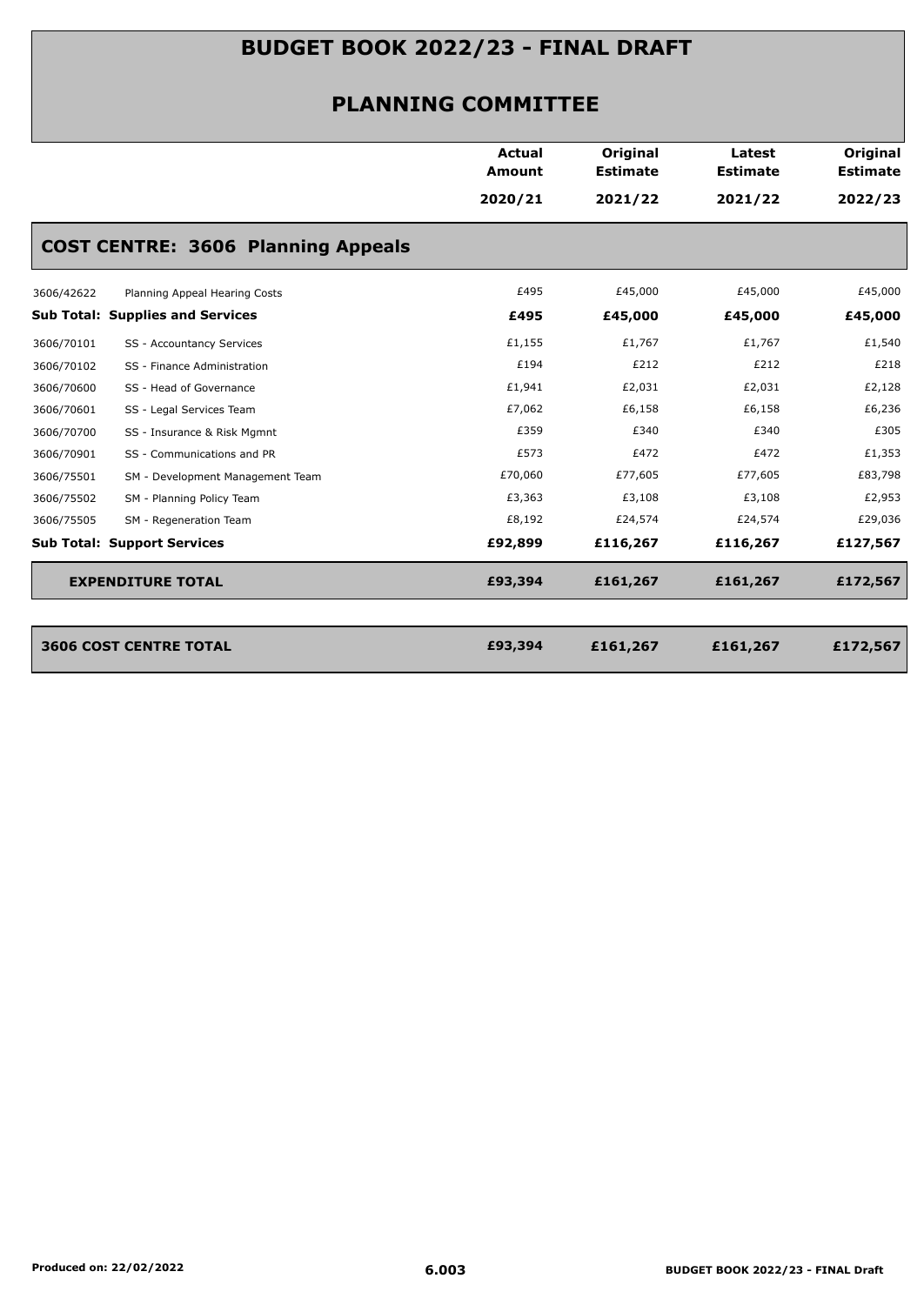|                                                 | <b>Actual</b><br>Amount | Original<br><b>Estimate</b> | Latest<br><b>Estimate</b> | Original<br><b>Estimate</b> |
|-------------------------------------------------|-------------------------|-----------------------------|---------------------------|-----------------------------|
|                                                 | 2020/21                 | 2021/22                     | 2021/22                   | 2022/23                     |
| <b>COST CENTRE: 3607 Planning Development</b>   |                         |                             |                           |                             |
| S106 Payments - Education<br>3607/56005         | £0                      | £0                          | £393,089                  | £0                          |
| <b>Sub Total: Third Party Payments</b>          | £0                      | £0                          | £393,089                  | £0                          |
| <b>EXPENDITURE TOTAL</b>                        | £0                      | £0                          | £393,089                  | £0                          |
| 3607/91202<br>s106 Contributions                | £0                      | £0                          | $-E393,089$               | £0                          |
| <b>Sub Total: Oth Grants Rembsmts and Ctbns</b> | £0                      | £0                          | $-£393,089$               | £0                          |
| <b>INCOME TOTAL</b>                             | £0                      | £0                          | $-£393,089$               | £0                          |
| <b>3607 COST CENTRE TOTAL</b>                   | £0                      | £0                          | £0                        | £0                          |
|                                                 |                         |                             |                           |                             |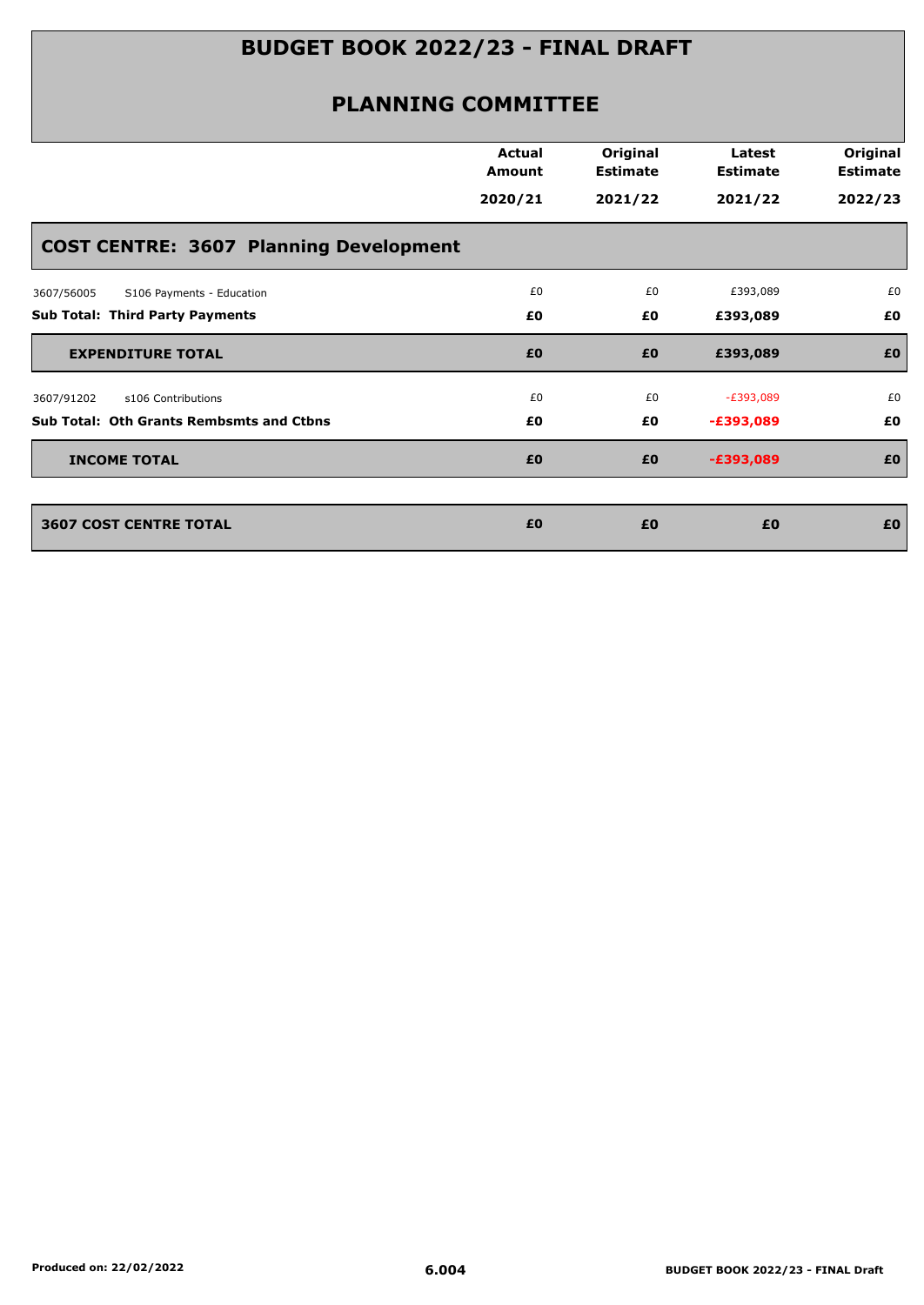| 2020/21<br>2021/22<br>2021/22<br><b>COST CENTRE: 3610 Planning Enforcement</b><br>£0<br>£5,000<br>£35,000<br><b>Enforcement Costs</b><br>3610/38001<br>£0<br>£5,000<br><b>Sub Total: Transport Related Expenses</b><br>£35,000<br>£1,853<br>£3,700<br>£3,700<br>3610/70000<br>SS - Chief Executive<br>£251<br>£291<br>£291<br>3610/70101<br>SS - Accountancy Services<br>£2,911<br>£3,046<br>£3,046<br>3610/70600<br>SS - Head of Governance<br>£9,530<br>£16,164<br>£16,164<br>3610/70601<br>SS - Legal Services Team<br>£359<br>£340<br>£340<br>SS - Insurance & Risk Mgmnt<br>3610/70700<br>£573<br>£472<br>£472<br>SS - Communications and PR<br>3610/70901<br>£30,177<br>£33,381<br>£33,381<br>3610/75501<br>SM - Development Management Team<br><b>Sub Total: Support Services</b><br>£45,654<br>£57,394<br>£57,394<br><b>EXPENDITURE TOTAL</b><br>£45,654<br>£62,394<br>£92,394 |                     | <b>Actual</b><br>Amount | Original<br><b>Estimate</b> | Latest<br><b>Estimate</b> | <b>Original</b><br><b>Estimate</b> |
|----------------------------------------------------------------------------------------------------------------------------------------------------------------------------------------------------------------------------------------------------------------------------------------------------------------------------------------------------------------------------------------------------------------------------------------------------------------------------------------------------------------------------------------------------------------------------------------------------------------------------------------------------------------------------------------------------------------------------------------------------------------------------------------------------------------------------------------------------------------------------------------|---------------------|-------------------------|-----------------------------|---------------------------|------------------------------------|
|                                                                                                                                                                                                                                                                                                                                                                                                                                                                                                                                                                                                                                                                                                                                                                                                                                                                                        |                     |                         |                             |                           | 2022/23                            |
|                                                                                                                                                                                                                                                                                                                                                                                                                                                                                                                                                                                                                                                                                                                                                                                                                                                                                        |                     |                         |                             |                           |                                    |
|                                                                                                                                                                                                                                                                                                                                                                                                                                                                                                                                                                                                                                                                                                                                                                                                                                                                                        |                     |                         |                             |                           | £5,000                             |
|                                                                                                                                                                                                                                                                                                                                                                                                                                                                                                                                                                                                                                                                                                                                                                                                                                                                                        |                     |                         |                             |                           | £5,000                             |
|                                                                                                                                                                                                                                                                                                                                                                                                                                                                                                                                                                                                                                                                                                                                                                                                                                                                                        |                     |                         |                             |                           | £3,728                             |
|                                                                                                                                                                                                                                                                                                                                                                                                                                                                                                                                                                                                                                                                                                                                                                                                                                                                                        |                     |                         |                             |                           | £254                               |
|                                                                                                                                                                                                                                                                                                                                                                                                                                                                                                                                                                                                                                                                                                                                                                                                                                                                                        |                     |                         |                             |                           | £3,192                             |
|                                                                                                                                                                                                                                                                                                                                                                                                                                                                                                                                                                                                                                                                                                                                                                                                                                                                                        |                     |                         |                             |                           | £16,370                            |
|                                                                                                                                                                                                                                                                                                                                                                                                                                                                                                                                                                                                                                                                                                                                                                                                                                                                                        |                     |                         |                             |                           | £305                               |
|                                                                                                                                                                                                                                                                                                                                                                                                                                                                                                                                                                                                                                                                                                                                                                                                                                                                                        |                     |                         |                             |                           | £1,353                             |
|                                                                                                                                                                                                                                                                                                                                                                                                                                                                                                                                                                                                                                                                                                                                                                                                                                                                                        |                     |                         |                             |                           | £36,492                            |
|                                                                                                                                                                                                                                                                                                                                                                                                                                                                                                                                                                                                                                                                                                                                                                                                                                                                                        |                     |                         |                             |                           | £61,694                            |
|                                                                                                                                                                                                                                                                                                                                                                                                                                                                                                                                                                                                                                                                                                                                                                                                                                                                                        |                     |                         |                             |                           | £66,694                            |
|                                                                                                                                                                                                                                                                                                                                                                                                                                                                                                                                                                                                                                                                                                                                                                                                                                                                                        | <b>INCOME TOTAL</b> | £0                      | £0                          | £0                        | £0                                 |
| <b>3610 COST CENTRE TOTAL</b><br>£45,654<br>£62,394<br>£92,394                                                                                                                                                                                                                                                                                                                                                                                                                                                                                                                                                                                                                                                                                                                                                                                                                         |                     |                         |                             |                           | £66,694                            |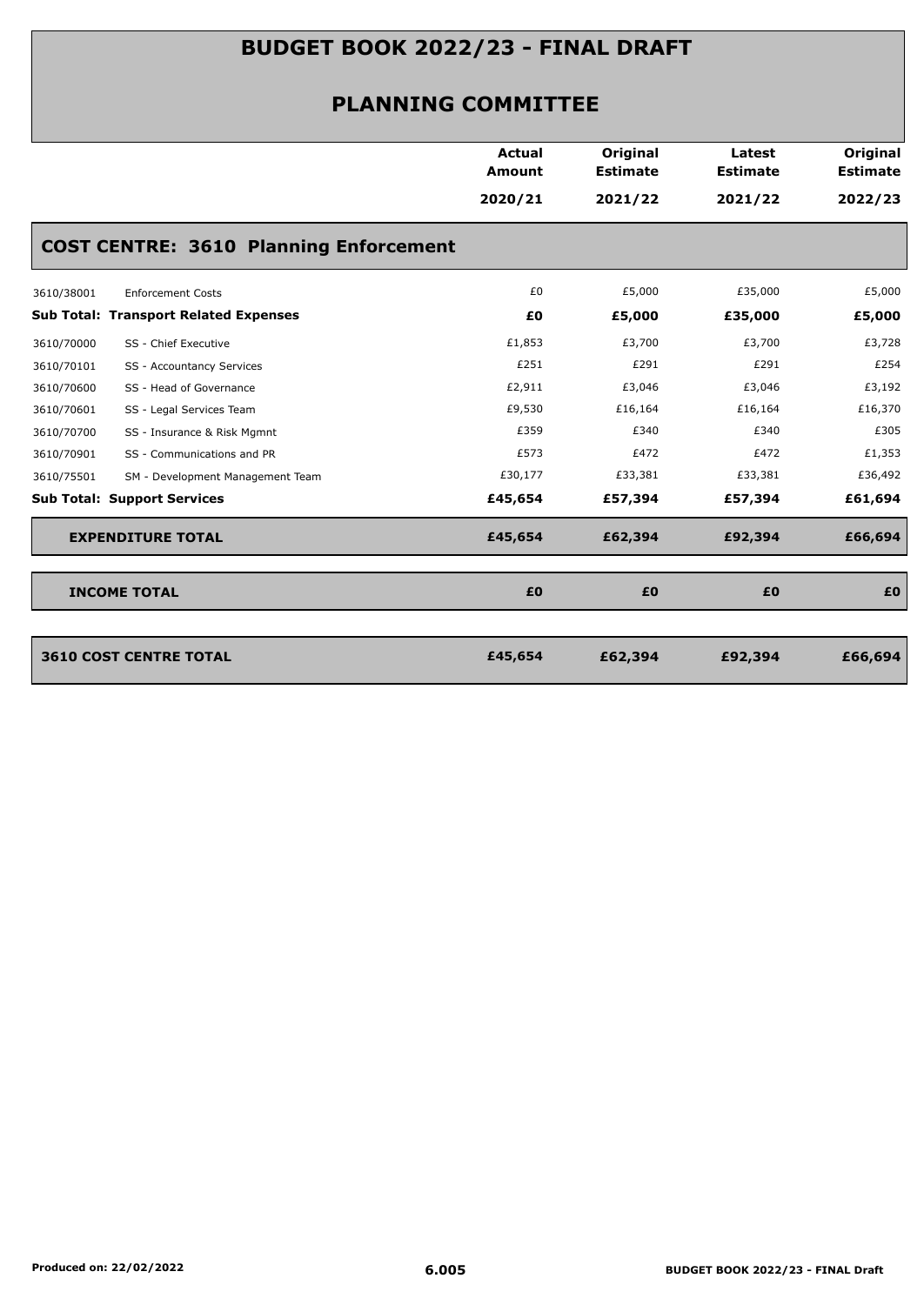|            |                                                      | <b>Actual</b><br>Amount | Original<br><b>Estimate</b> | Latest<br><b>Estimate</b> | Original<br><b>Estimate</b> |
|------------|------------------------------------------------------|-------------------------|-----------------------------|---------------------------|-----------------------------|
|            |                                                      | 2020/21                 | 2021/22                     | 2021/22                   | 2022/23                     |
|            | <b>COST CENTRE: 7651 Development Management Team</b> |                         |                             |                           |                             |
| 7651/10000 | Salaries - Basic Pay                                 | £417,425                | £409,044                    | £409,044                  | £452,281                    |
| 7651/10033 | Salary Sacrifice - Leave Redctn                      | $-E281$                 | £0                          | £0                        | £0                          |
| 7651/10041 | Salaries - Sickness Pay                              | £4,502                  | £0                          | £0                        | £0                          |
| 7651/10098 | IFRS - Accrued Annual/Flexi Leave Adj                | $-E102$                 | £0                          | £0                        | £0                          |
| 7651/11000 | National Insurance                                   | £41,913                 | £40,690                     | £40,690                   | £49,560                     |
| 7651/12000 | Pension Costs (Employer Contrbtn)                    | £75,494                 | £62,175                     | £62,175                   | £69,716                     |
| 7651/12001 | Pension - Deficit Reduction Costs                    | £9,461                  | £9,369                      | £9,369                    | £9,385                      |
| 7651/12021 | Actuarial Valn Adjustments (3 year)                  | $-E6,828$               | £0                          | £0                        | £0                          |
| 7651/12099 | IAS 19 Adjustments                                   | £46,949                 | £0                          | £0                        | £0                          |
| 7651/14001 | First Aid Allowance                                  | £134                    | £0                          | £0                        | £0                          |
| 7651/15200 | <b>Relocation Expenses</b>                           | £1,950                  | £0                          | £0                        | £0                          |
| 7651/18004 | Misc Occupational Health Costs                       | £210                    | £0                          | £0                        | £0                          |
| 7651/18005 | Professional Body Subscription                       | £1,260                  | £1,280                      | £1,280                    | £1,280                      |
| 7651/18100 | Insurance - Employers Liability                      | £3,055                  | £3,055                      | £1,517                    | £3,055                      |
|            | Sub Total: Employees                                 | £595,143                | £525,613                    | £524,075                  | £585,277                    |
| 7651/34000 | Train Fares - Officers                               | £0                      | £100                        | £100                      | £100                        |
| 7651/34001 | Oth Public Trspt Csts - Offcrs                       | £43                     | £0                          | £0                        | £0                          |
| 7651/35000 | <b>Essential User Allowance</b>                      | £7,533                  | £6,964                      | £6,964                    | £6,964                      |
| 7651/35001 | Car Mileage Allowance                                | £1,482                  | £3,000                      | £3,000                    | £3,000                      |
|            | <b>Sub Total: Transport Related Expenses</b>         | £9,058                  | £10,064                     | £10,064                   | £10,064                     |
| 7651/40100 | Purchase of Equipment                                | £1,199                  | £400                        | £400                      | £400                        |
| 7651/40300 | Purchase of Furniture                                | £154                    | £0                          | £0                        | £0                          |
| 7651/41600 | Protective Clothing Prchse/Rep                       | £0                      | £200                        | £200                      | £200                        |
| 7651/42000 | Printing                                             | £2,416                  | £4,200                      | £4,200                    | £4,200                      |
| 7651/42101 | Photocopying Charges                                 | £3,028                  | £4,098                      | £4,098                    | £4,098                      |
| 7651/42200 | Stationery                                           | £0                      | £50                         | £50                       | £50                         |
| 7651/42300 | Books and Periodicals                                | £4,429                  | £3,000                      | £3,000                    | £3,000                      |
| 7651/42600 | <b>Consultants Fees</b>                              | £0                      | £30,000                     | £4,447                    | £30,000                     |
| 7651/43000 | Postage                                              | £6,460                  | £5,266                      | £5,266                    | £5,266                      |
| 7651/43103 | Mobile Phones - Calls/Rental                         | £259                    | £0                          | £0                        | £0                          |
| 7651/46106 | Insurance - Public Liability                         | £8,939                  | £7,796                      | £5,270                    | £7,796                      |
|            | <b>Sub Total: Supplies and Services</b>              | £26,882                 | £55,010                     | £26,931                   | £55,010                     |
| 7651/58002 | Land Registry Fees                                   | £276                    | £0                          | £0                        | £0                          |
|            | <b>Sub Total: Third Party Payments</b>               | £276                    | £Ο                          | £0                        | £Ο                          |
| 7651/70101 | SS - Accountancy Services                            | £922                    | £976                        | £976                      | £870                        |
| 7651/70102 | SS - Finance Administration                          | £451                    | £454                        | £454                      | £475                        |
| 7651/70103 | SS - Internal Audit                                  | £2,782                  | £5,781                      | £5,781                    | £5,858                      |
| 7651/70200 | SS - Computer Services                               | £10,810                 | £55,963                     | £55,963                   | £50,428                     |
| 7651/70300 | SS - Human Resources                                 | £9,277                  | £9,680                      | £9,680                    | £9,882                      |
| 7651/70301 | SS - Payroll Administration                          | £737                    | £929                        | £929                      | £955                        |
| 7651/70400 | SS - Property Management Team                        | £3,220                  | £2,858                      | £2,858                    | £4,361                      |
| 7651/70500 | SS - Accommodation - Town Hall                       | £17,198                 | £21,294                     | £21,294                   | £26,114                     |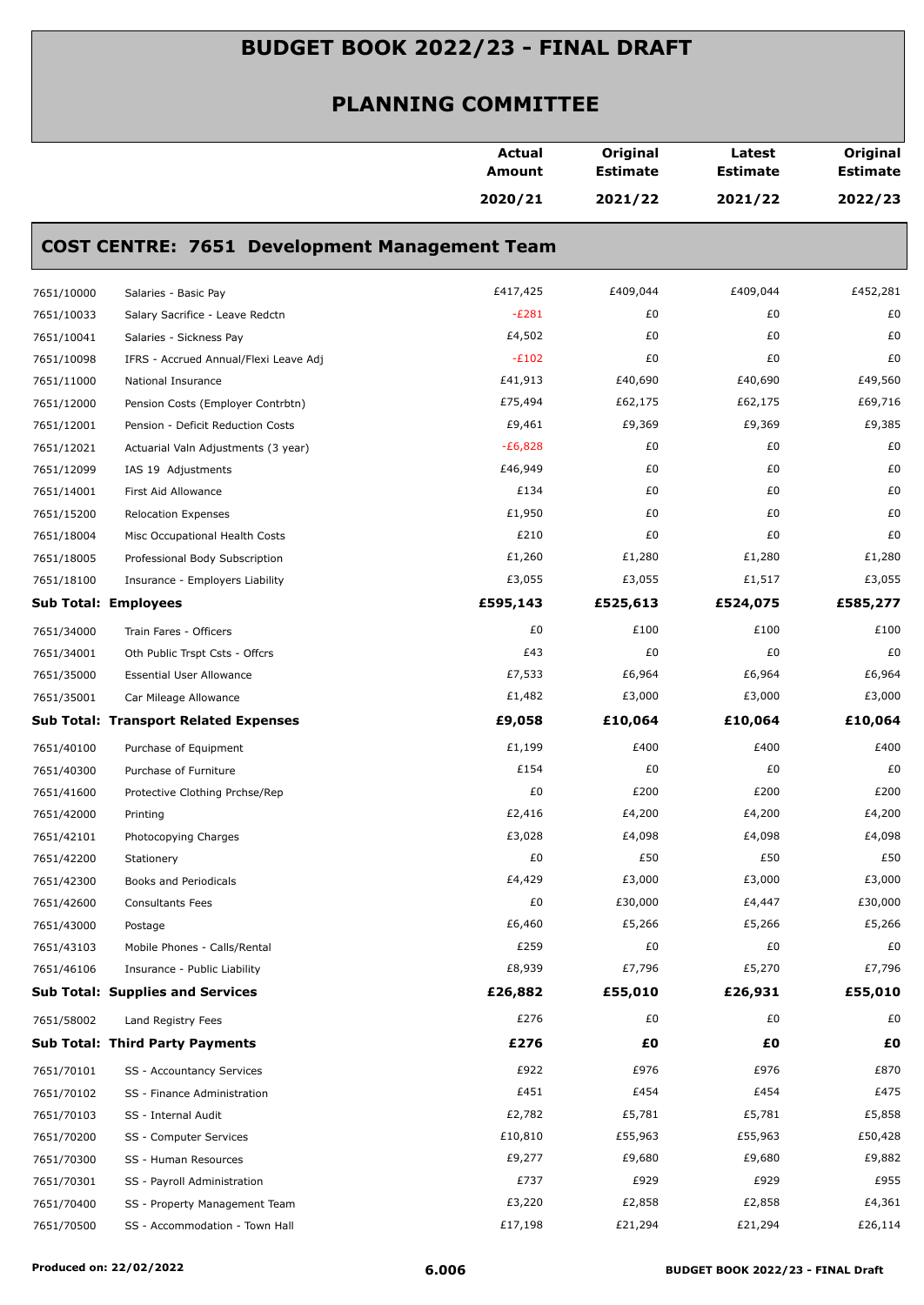|            |                                                | <b>Actual</b><br><b>Amount</b> | Original<br><b>Estimate</b> | Latest<br><b>Estimate</b> | Original<br><b>Estimate</b> |
|------------|------------------------------------------------|--------------------------------|-----------------------------|---------------------------|-----------------------------|
|            |                                                | 2020/21                        | 2021/22                     | 2021/22                   | 2022/23                     |
| 7651/70902 | SS - Customer Service Assistants               | £707                           | £1,696                      | £1,696                    | £2,301                      |
| 7651/71100 | SS - Customer Service Specialists              | £2,057                         | £2,091                      | £2,091                    | £2,276                      |
| 7651/75403 | SM - Corporate Safety                          | £1,573                         | £1,666                      | £1,666                    | £1,700                      |
|            | <b>Sub Total: Support Services</b>             | £49,734                        | £103,388                    | £103,388                  | £105,220                    |
|            | <b>EXPENDITURE TOTAL</b>                       | £681,093                       | £694,075                    | £664,458                  | £755,571                    |
| 7651/93718 | Section 106 Monitoring Fee                     | $-E900$                        | £0                          | £0                        | £0                          |
|            | <b>Sub Total: Customer and Client Receipts</b> | $-£900$                        | £0                          | £Ο                        | £0                          |
| 7651/99000 | Support Service Recharge                       | $-E680,193$                    | $-E694,075$                 | $-E694,075$               | $-E755,571$                 |
|            | <b>Sub Total: Recharge Income</b>              | $-£680,193$                    | $-£694,075$                 | $-£694,075$               | $-£755,571$                 |
|            | <b>INCOME TOTAL</b>                            | $-£681,093$                    | $-£694,075$                 | $-£694,075$               | -£755,571                   |
|            |                                                |                                |                             |                           |                             |
|            | <b>7651 COST CENTRE TOTAL</b>                  | £0                             | £0                          | $-E29,617$                | £0                          |
|            |                                                |                                |                             |                           |                             |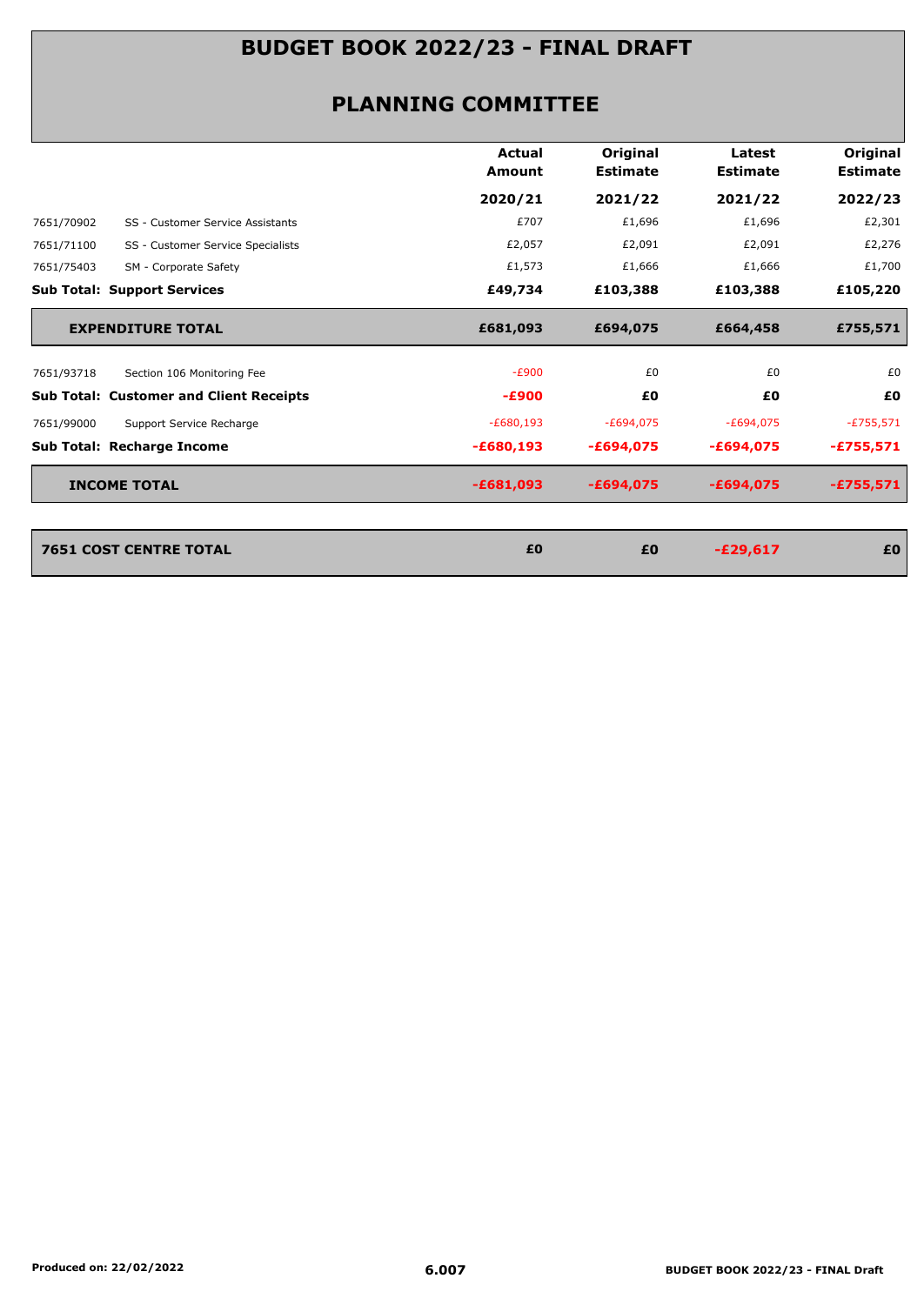|            |                                         | <b>Actual</b><br>Amount<br>2020/21 | Original<br><b>Estimate</b><br>2021/22 | Latest<br><b>Estimate</b><br>2021/22 | Original<br><b>Estimate</b><br>2022/23 |
|------------|-----------------------------------------|------------------------------------|----------------------------------------|--------------------------------------|----------------------------------------|
|            | <b>COST CENTRE: 3608 Local Plan</b>     |                                    |                                        |                                      |                                        |
| 3608/42600 | <b>Consultants Fees</b>                 | £675                               | £0                                     | £0                                   | £0                                     |
| 3608/42623 | Sustainability Appraisal                | £0                                 | £0                                     | £6,153                               | £0                                     |
| 3608/46206 | Publicity and Consltn SHLAA             | £788                               | £0                                     | £0                                   | £0                                     |
| 3608/46400 | Legal Fees and Court Costs              | £1,905                             | £0                                     | £36,463                              | £0                                     |
|            | <b>Sub Total: Supplies and Services</b> | £3,367                             | £0                                     | £42,616                              | £0                                     |
|            | <b>EXPENDITURE TOTAL</b>                | £3,367                             | £0                                     | £42,616                              | £0                                     |
|            | <b>3608 COST CENTRE TOTAL</b>           | £3,367                             | £0                                     | £42,616                              | £0                                     |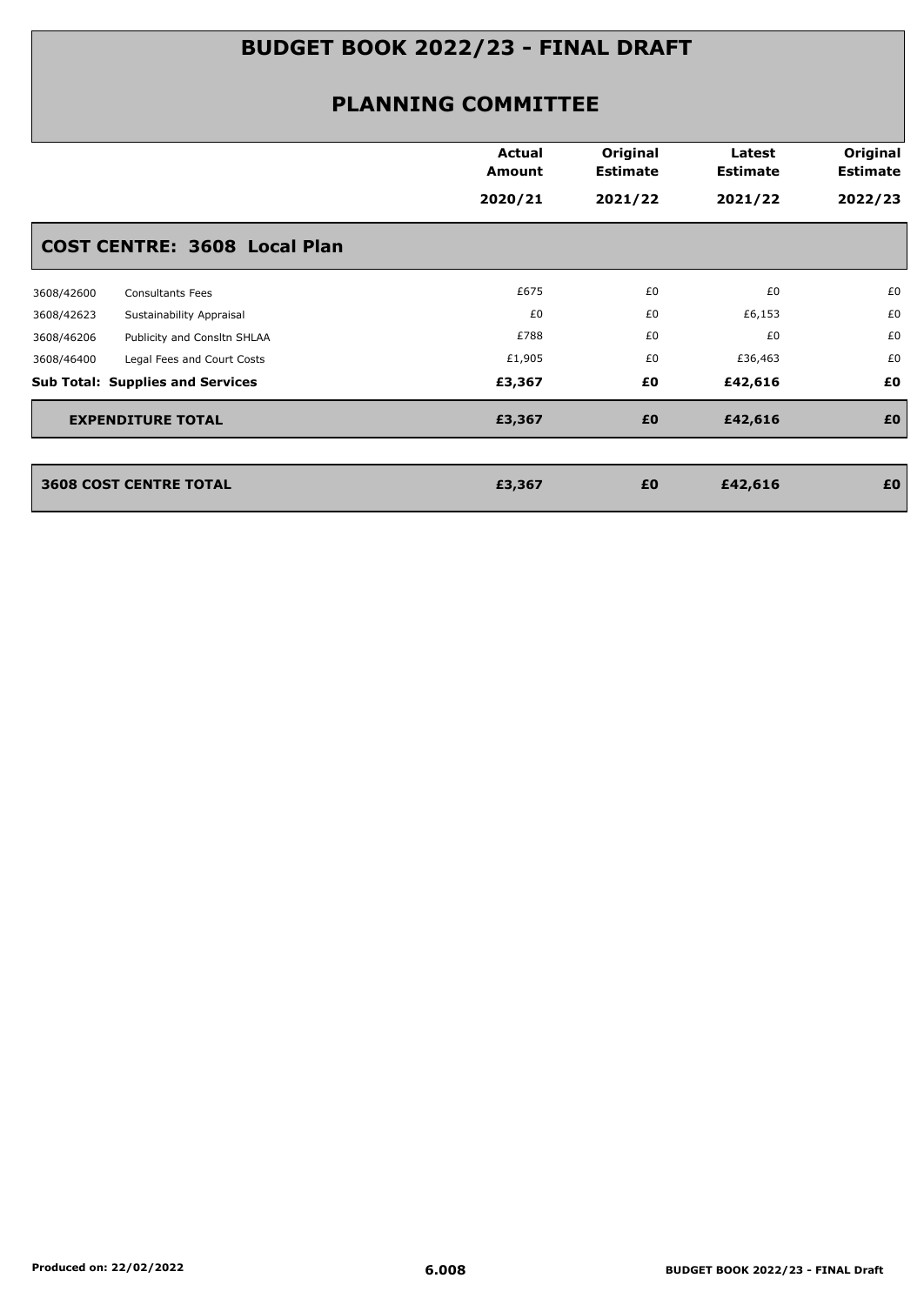|            |                                                | <b>Actual</b><br><b>Amount</b> | Original<br><b>Estimate</b> | Latest<br><b>Estimate</b> | Original<br><b>Estimate</b> |
|------------|------------------------------------------------|--------------------------------|-----------------------------|---------------------------|-----------------------------|
|            |                                                | 2020/21                        | 2021/22                     | 2021/22                   | 2022/23                     |
|            | <b>COST CENTRE: 3655 Planning Policy</b>       |                                |                             |                           |                             |
| 3655/42200 | Stationery                                     | £0                             | £300                        | £300                      | £300                        |
| 3655/42616 | Local Devlpmnt Framework Costs                 | £0                             | £15,000                     | £0                        | £15,000                     |
| 3655/43503 | Computer - Program Licnce Chgs                 | £6,402                         | £4,000                      | £4,000                    | £4,000                      |
| 3655/46200 | Advertising                                    | £400                           | £0                          | £0                        | £0                          |
|            | <b>Sub Total: Supplies and Services</b>        | £6,802                         | £19,300                     | £4,300                    | £19,300                     |
| 3655/70000 | SS - Chief Executive                           | £1,853                         | £5,550                      | £5,550                    | £5,592                      |
| 3655/70101 | SS - Accountancy Services                      | £1,262                         | £1,466                      | £1,466                    | £1,278                      |
| 3655/70102 | SS - Finance Administration                    | £413                           | £452                        | £452                      | £463                        |
| 3655/70600 | SS - Head of Governance                        | £1,941                         | £2,031                      | £2,031                    | £2,128                      |
| 3655/70700 | SS - Insurance & Risk Mgmnt                    | £359                           | £340                        | £340                      | £305                        |
| 3655/70901 | SS - Communications and PR                     | £573                           | £472                        | £472                      | £1,353                      |
| 3655/70902 | SS - Customer Service Assistants               | £927                           | £18,022                     | £18,022                   | £22,580                     |
| 3655/71100 | SS - Customer Service Specialists              | £12,103                        | £1,678                      | £1,678                    | £1,780                      |
| 3655/75500 | SM - Building Control Team                     | £1,032                         | £1,036                      | £1,036                    | £1,004                      |
| 3655/75501 | SM - Development Management Team               | £32,753                        | £46,368                     | £46,368                   | £49,586                     |
| 3655/75502 | SM - Planning Policy Team                      | £173,920                       | £192,086                    | £192,086                  | £182,572                    |
| 3655/75504 | SM - Development Services Mgt Team             | £2,871                         | £7,548                      | £7,548                    | £0                          |
| 3655/75505 | SM - Regeneration Team                         | £30,416                        | £31,369                     | £31,369                   | £40,125                     |
| 3655/75700 | SM - Housing Team                              | £3,349                         | £3,794                      | £3,794                    | £4,263                      |
|            | <b>Sub Total: Support Services</b>             | £263,772                       | £312,212                    | £312,212                  | £313,029                    |
|            | <b>EXPENDITURE TOTAL</b>                       | £270,574                       | £331,512                    | £316,512                  | £332,329                    |
| 3655/94403 | Miscellaneous Receipts                         | £0                             | $-E300$                     | $-E300$                   | $-E300$                     |
|            | <b>Sub Total: Customer and Client Receipts</b> | £Ο                             | $-£300$                     | -£300                     | $-£300$                     |
|            | <b>INCOME TOTAL</b>                            | £0                             | $-£300$                     | $-£300$                   | $-£300$                     |
|            |                                                |                                |                             |                           |                             |
|            | <b>3655 COST CENTRE TOTAL</b>                  | £270,574                       | £331,212                    | £316,212                  | £332,029                    |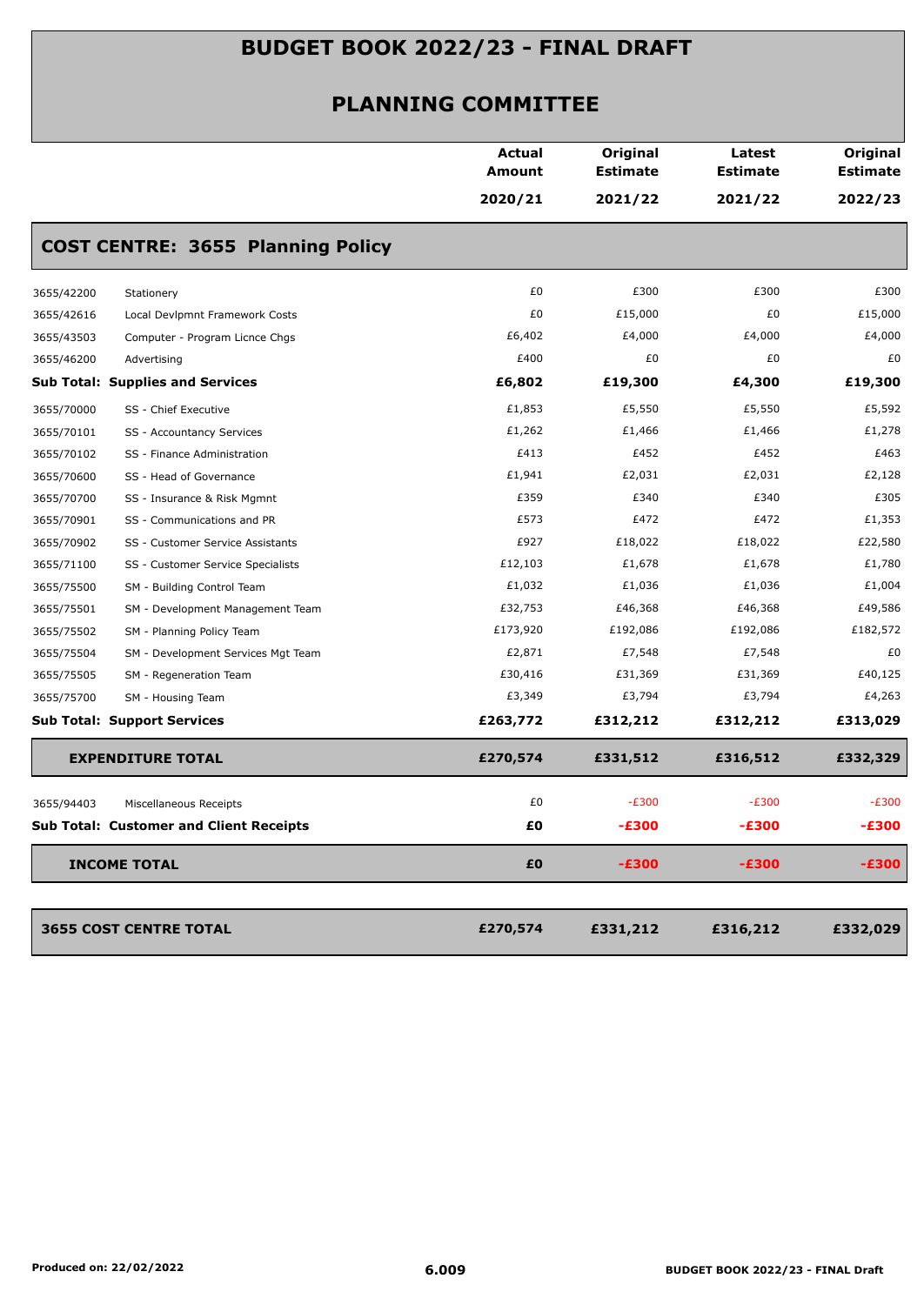|                                                     | <b>Actual</b><br><b>Amount</b> | Original<br><b>Estimate</b> | Latest<br><b>Estimate</b> | Original<br><b>Estimate</b> |
|-----------------------------------------------------|--------------------------------|-----------------------------|---------------------------|-----------------------------|
|                                                     | 2020/21                        | 2021/22                     | 2021/22                   | 2022/23                     |
| <b>COST CENTRE: 7652 Planning Policy Team</b>       |                                |                             |                           |                             |
| 7652/10000<br>Salaries - Basic Pay                  | £136,595                       | £162,521                    | £162,521                  | £150,016                    |
| 7652/10041<br>Salaries - Sickness Pay               | £9,363                         | £0                          | £0                        | £0                          |
| IFRS - Accrued Annual/Flexi Leave Adj<br>7652/10098 | $-E41$                         | £0                          | £0                        | £0                          |
| 7652/11000<br>National Insurance                    | £13,586                        | £15,155                     | £15,155                   | £15,967                     |
| 7652/12000<br>Pension Costs (Employer Contrbtn)     | £26,161                        | £24,703                     | £24,703                   | £25,382                     |
| 7652/12001<br>Pension - Deficit Reduction Costs     | £3,276                         | £2,949                      | £2,949                    | £2,943                      |
| 7652/12021<br>Actuarial Valn Adjustments (3 year)   | $-E2,383$                      | £0                          | £0                        | £0                          |
| 7652/12099<br>IAS 19 Adjustments                    | £16,258                        | £0                          | £0                        | £0                          |
| 7652/18005<br>Professional Body Subscription        | £630                           | £550                        | £550                      | £550                        |
| 7652/18100<br>Insurance - Employers Liability       | £965                           | £965                        | £603                      | £965                        |
| <b>Sub Total: Employees</b>                         | £204,410                       | £206,843                    | £206,481                  | £195,823                    |
| 7652/34001<br>Oth Public Trspt Csts - Offcrs        | £4                             | £150                        | £150                      | £150                        |
| 7652/35000<br><b>Essential User Allowance</b>       | £361                           | £0                          | £0                        | £0                          |
| 7652/35001<br>Car Mileage Allowance                 | £0                             | £500                        | £500                      | £500                        |
| <b>Sub Total: Transport Related Expenses</b>        | £365                           | £650                        | £650                      | £650                        |
| 7652/42101<br>Photocopying Charges                  | £902                           | £1,220                      | £1,220                    | £1,220                      |
| 7652/42200<br>Stationery                            | £0                             | £25                         | £25                       | £25                         |
| 7652/43000<br>Postage                               | £196                           | £792                        | £792                      | £792                        |
| 7652/46106<br>Insurance - Public Liability          | £2,823                         | £2,462                      | £2,094                    | £2,462                      |
| <b>Sub Total: Supplies and Services</b>             | £3,921                         | £4,499                      | £4,131                    | £4,499                      |
| 7652/70101<br>SS - Accountancy Services             | £922                           | £976                        | £976                      | £870                        |
| 7652/70200<br>SS - Computer Services                | £10,810                        | £21,974                     | £21,974                   | £19,749                     |
| 7652/70300<br>SS - Human Resources                  | £3,568                         | £3,731                      | £3,731                    | £3,529                      |
| 7652/70301<br>SS - Payroll Administration           | £284                           | £357                        | £357                      | £340                        |
| 7652/70400<br>SS - Property Management Team         | £1,840                         | £1,633                      | £1,633                    | £1,934                      |
| 7652/70500<br>SS - Accommodation - Town Hall        | £9,827                         | £12,168                     | £12,168                   | £11,583                     |
| 7652/70902<br>SS - Customer Service Assistants      | £707                           | £1,696                      | £1,696                    | £2,301                      |
| 7652/71100<br>SS - Customer Service Specialists     | £2,057                         | £2,091                      | £2,091                    | £2,276                      |
| 7652/75403<br>SM - Corporate Safety                 | £605                           | £642                        | £642                      | £607                        |
| 7652/75409<br>SS - Procurement                      | £0                             | £0                          | £0                        | £1,045                      |
| <b>Sub Total: Support Services</b>                  | £30,620                        | £45,268                     | £45,268                   | £44,234                     |
| <b>EXPENDITURE TOTAL</b>                            | £239,316                       | £257,260                    | £256,530                  | £245,206                    |
| 7652/99000<br>Support Service Recharge              | $-E227,156$                    | $-E243,260$                 | $-E243,260$               | E231,206                    |
| 7652/99006<br>Int. Rechge Inc.- Land Charges        | $-E12,160$                     | $-E14,000$                  | $-E14,000$                | $-E14,000$                  |
| Sub Total: Recharge Income                          | $-E239,316$                    | $-E257,260$                 | $-E257,260$               | $-E245,206$                 |
| <b>INCOME TOTAL</b>                                 | $-E239,316$                    | $-E257,260$                 | $-E257,260$               | $-E245,206$                 |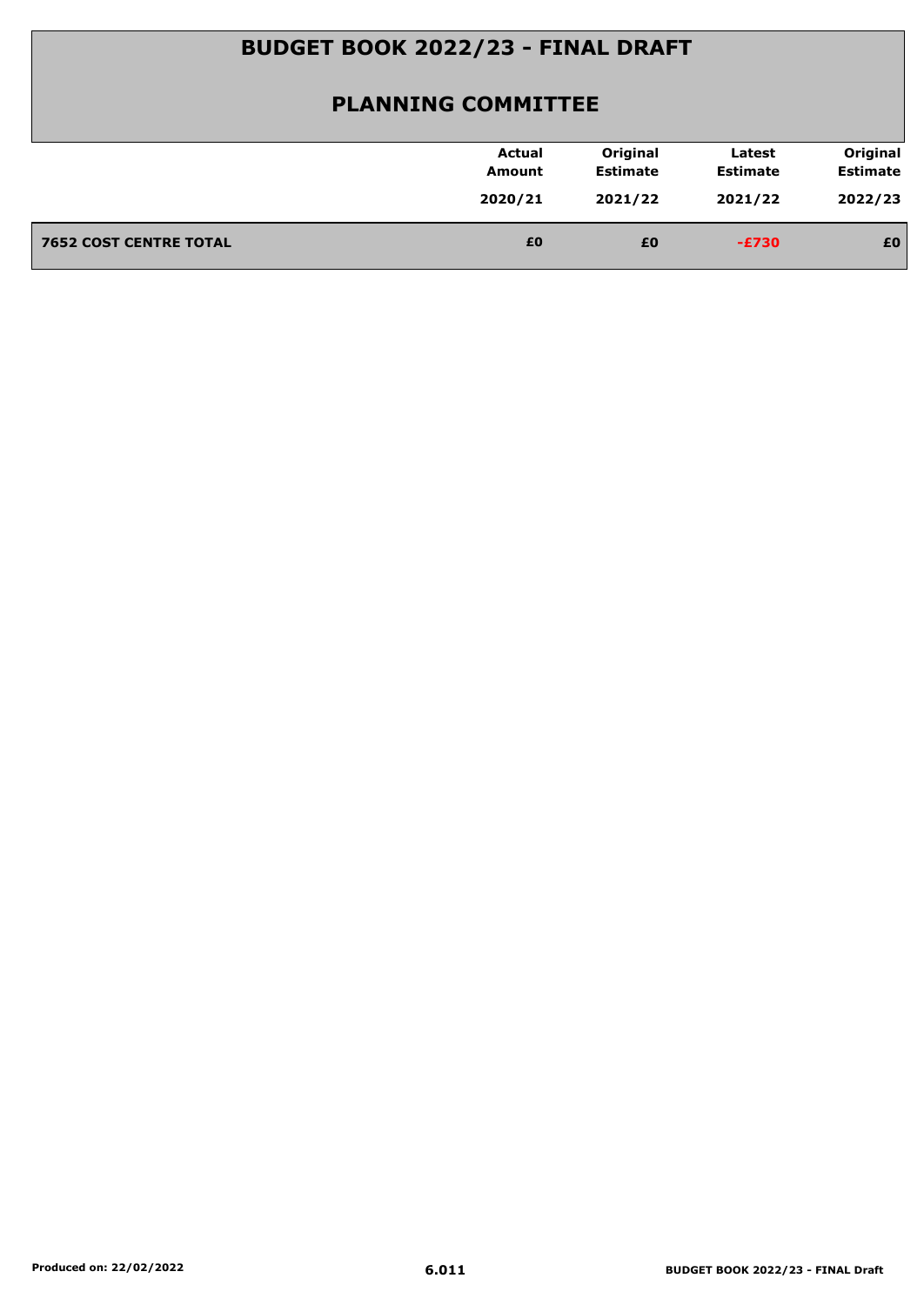|                                                    | Actual<br><b>Amount</b> | Original<br><b>Estimate</b> | Latest<br><b>Estimate</b> | Original<br><b>Estimate</b> |
|----------------------------------------------------|-------------------------|-----------------------------|---------------------------|-----------------------------|
|                                                    | 2020/21                 | 2021/22                     | 2021/22                   | 2022/23                     |
| <b>COST CENTRE: 3800 Town Centre Redevelopment</b> |                         |                             |                           |                             |
| SS - Chief Executive<br>3800/70000                 | £1,853                  | £1,850                      | £1,850                    | £1,864                      |
| 3800/70101<br>SS - Accountancy Services            | £251                    | £291                        | £291                      | £254                        |
| 3800/70700<br>SS - Insurance & Risk Mgmnt          | £359                    | £340                        | £340                      | £305                        |
| SS - Communications and PR<br>3800/70901           | £573                    | £472                        | £472                      | £1,353                      |
| SM - Development Management Team<br>3800/75501     | £7,711                  | £8,528                      | £8,528                    | £8,628                      |
| 3800/75505<br>SM - Regeneration Team               | £64,118                 | £66,132                     | £66,132                   | £88,236                     |
| <b>Sub Total: Support Services</b>                 | £74,865                 | £77,613                     | £77,613                   | £100,640                    |
| Rev Exp funded from Capital<br>3800/83001          | £305,772                | £2,337,000                  | £2,337,000                | £0                          |
| De-minimus Capital Expenditure<br>3800/84000       | £1,800                  | £0                          | £0                        | £0                          |
| <b>Sub Total: Deprctn and Impairment Losses</b>    | £307,572                | £2,337,000                  | £2,337,000                | £0                          |
| <b>EXPENDITURE TOTAL</b>                           | £382,437                | £2,414,613                  | £2,414,613                | £100,640                    |
| 3800/91300<br><b>REFCUS Income</b>                 | $-E278,988$             | $-E1,357,000$               | $-E1,357,000$             | £0                          |
| Sub Total: Oth Grants Rembsmts and Ctbns           | $-E278,988$             | $-E1,357,000$               | $-E1,357,000$             | £0                          |
| <b>INCOME TOTAL</b>                                | $-E278,988$             | $-E1,357,000$               | $-E1,357,000$             | £O                          |
|                                                    |                         |                             |                           |                             |
| <b>3800 COST CENTRE TOTAL</b>                      | £103,449                | £1,057,613                  | £1,057,613                | £100,640                    |
|                                                    |                         |                             |                           |                             |
|                                                    |                         |                             |                           |                             |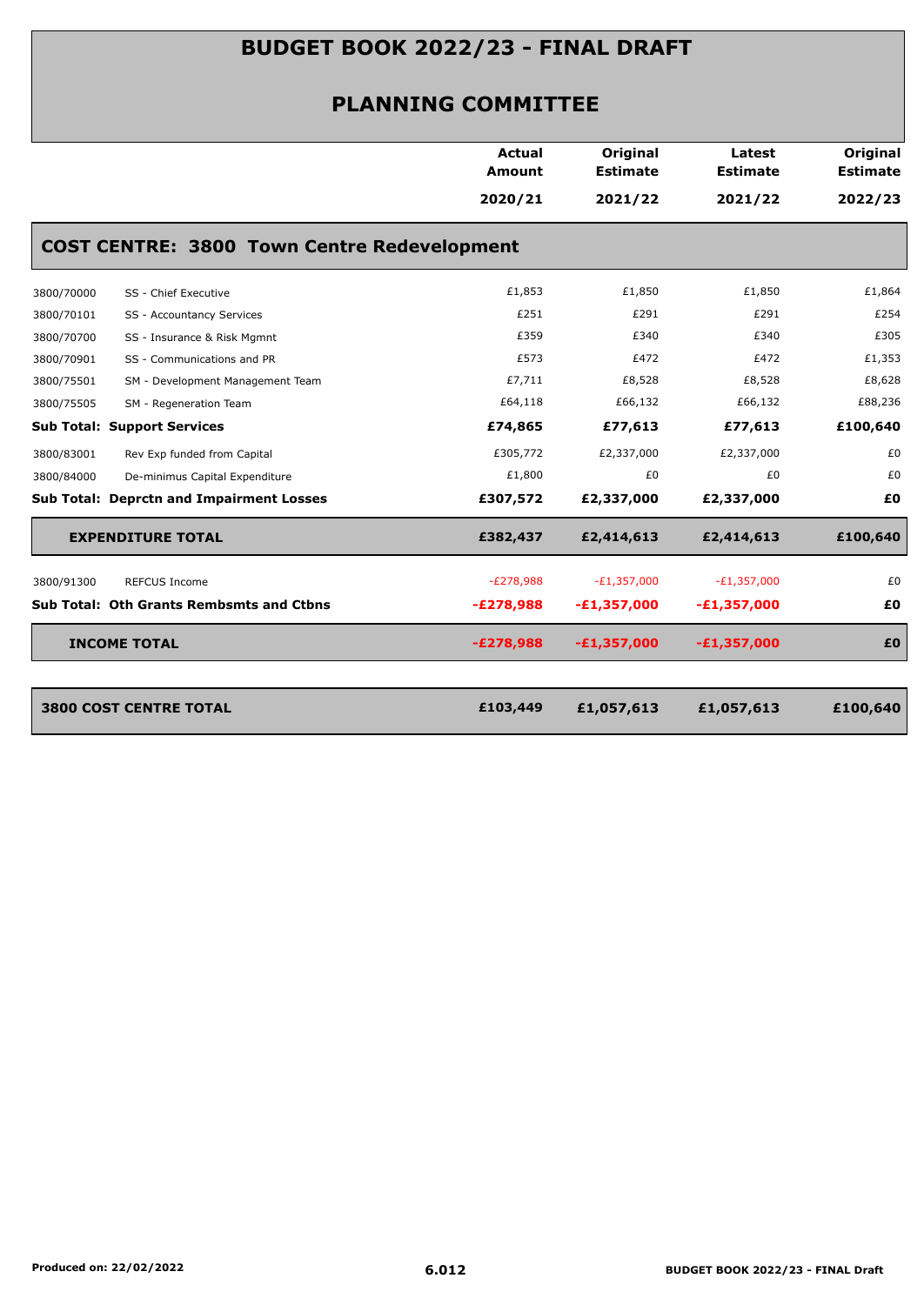|                                                        | <b>Actual</b><br><b>Amount</b> | Original<br><b>Estimate</b> | Latest<br><b>Estimate</b> | Original<br><b>Estimate</b> |
|--------------------------------------------------------|--------------------------------|-----------------------------|---------------------------|-----------------------------|
|                                                        | 2020/21                        | 2021/22                     | 2021/22                   | 2022/23                     |
| <b>COST CENTRE: 3802 Economic Regeneration</b>         |                                |                             |                           |                             |
| 3802/28012<br><b>Trees</b>                             | £9,300                         | £5,000                      | £5,000                    | £5,000                      |
| <b>Sub Total: Premises Related Expenses</b>            | £9,300                         | £5,000                      | £5,000                    | £5,000                      |
| 3802/42600<br><b>Consultants Fees</b>                  | £0                             | £0                          | £150,000                  | £0                          |
| 3802/42632<br>Urban Design Survey Fees                 | £684                           | £2,500                      | £4,900                    | £2,500                      |
| 3802/42633<br>Regeneration Survey Fees                 | £270                           | £2,500                      | £2,500                    | £2,500                      |
| 3802/42634<br>Conservation Survey Fees                 | £0                             | £2,500                      | £2,500                    | £2,500                      |
| 3802/42635<br>Arboricultural Survey Fees               | £0                             | £2,500                      | £2,500                    | £2,500                      |
| 3802/45005<br>COVID 19 Local Authority Grants to Town  | £15,000                        | £0                          | £0                        | £0                          |
| 3802/45300<br>Subscrptns and Levies General            | £225                           | £0                          | £0                        | £0                          |
| BR - Economic Growth and Financial Susta<br>3802/46928 | £3,660                         | £0                          | £0                        | £0                          |
| <b>Sub Total: Supplies and Services</b>                | £19,839                        | £10,000                     | £162,400                  | £10,000                     |
| 3802/70000<br>SS - Chief Executive                     | £1,853                         | £3,700                      | £3,700                    | £3,728                      |
| 3802/70101<br>SS - Accountancy Services                | £251                           | £291                        | £291                      | £254                        |
| 3802/70102<br>SS - Finance Administration              | £291                           | £319                        | £319                      | £327                        |
| 3802/70700<br>SS - Insurance & Risk Mgmnt              | £359                           | £340                        | £340                      | £305                        |
| SS - Communications and PR<br>3802/70901               | £573                           | £472                        | £472                      | £1,353                      |
| 3802/75501<br>SM - Development Management Team         | £4,562                         | £10,096                     | £10,096                   | £10,218                     |
| 3802/75505<br>SM - Regeneration Team                   | £53,107                        | £199,898                    | £199,898                  | £244,662                    |
| <b>Sub Total: Support Services</b>                     | £60,996                        | £215,116                    | £215,116                  | £260,847                    |
| Rev Exp funded from Capital<br>3802/83001              | £104,226                       | £2,000,000                  | £0                        | £2,030,000                  |
| 3802/84000<br>De-minimus Capital Expenditure           | £2,400                         | £0                          | £0                        | £0                          |
| <b>Sub Total: Deprctn and Impairment Losses</b>        | £106,626                       | £2,000,000                  | £Ο                        | £2,030,000                  |
| <b>EXPENDITURE TOTAL</b>                               | £196,761                       | £2,230,116                  | £382,516                  | £2,305,847                  |
| 3802/91300<br><b>REFCUS Income</b>                     | $-E104,226$                    | £0                          | £0                        | $-E30,000$                  |
| <b>Sub Total: Oth Grants Rembsmts and Ctbns</b>        | $-£104,226$                    | £0                          | £0                        | $-£30,000$                  |
| <b>INCOME TOTAL</b>                                    | $-£104,226$                    | £0                          | £0                        | $-£30,000$                  |
| 3802 COST CENTRE TOTAL                                 | £92,535                        | £2,230,116                  | £382,516                  | £2,275,847                  |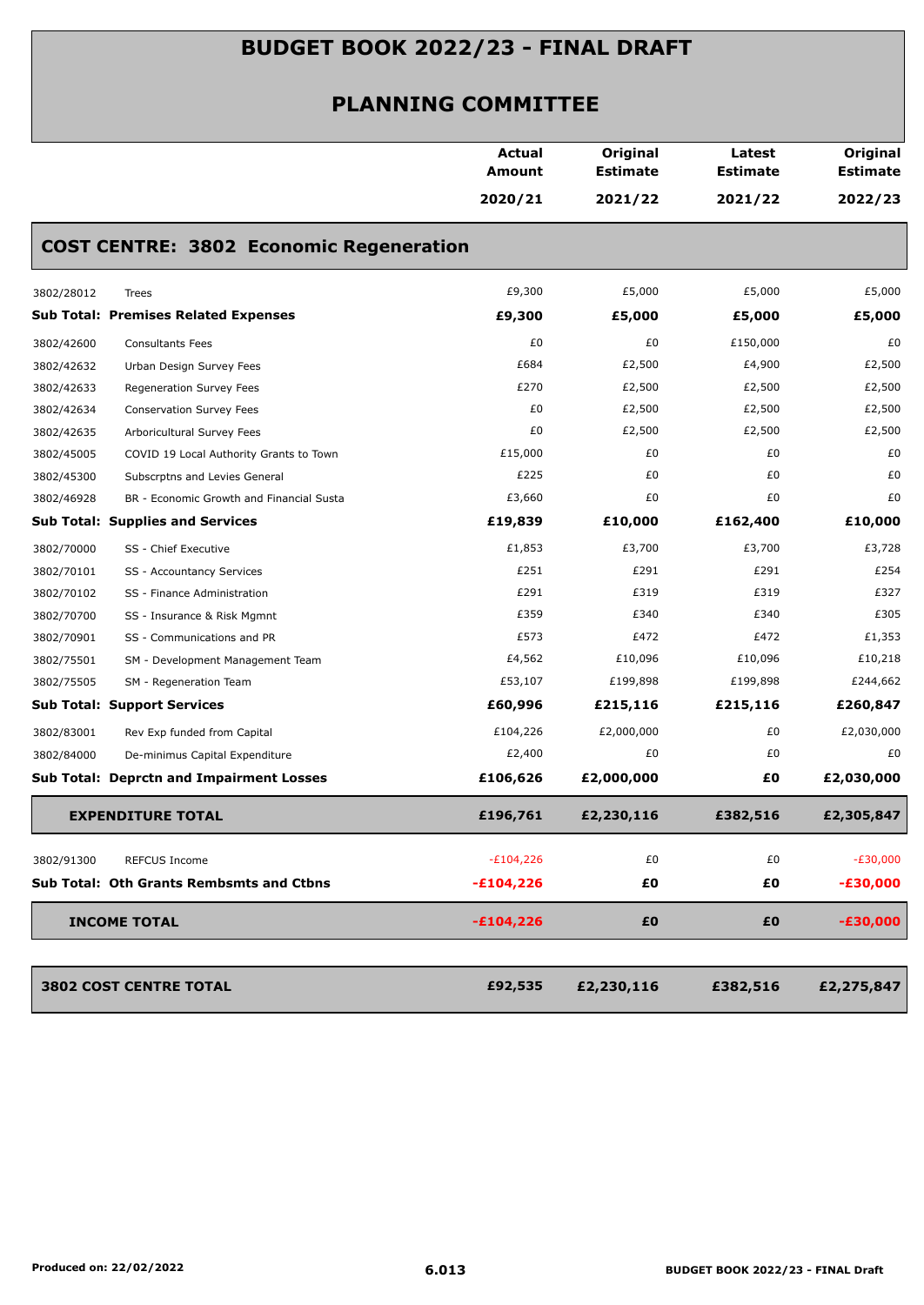|                             |                                              | <b>Actual</b><br>Amount | Original<br><b>Estimate</b> | Latest<br><b>Estimate</b> | Original<br><b>Estimate</b> |
|-----------------------------|----------------------------------------------|-------------------------|-----------------------------|---------------------------|-----------------------------|
|                             |                                              | 2020/21                 | 2021/22                     | 2021/22                   | 2022/23                     |
|                             | <b>COST CENTRE: 7655 Regeneration Team</b>   |                         |                             |                           |                             |
| 7655/10000                  | Salaries - Basic Pay                         | £128,122                | £274,174                    | £284,410                  | £323,280                    |
| 7655/10041                  | Salaries - Sickness Pay                      | £7,497                  | £0                          | £0                        | £0                          |
| 7655/10098                  | IFRS - Accrued Annual/Flexi Leave Adj        | $-E20$                  | £0                          | £0                        | £0                          |
| 7655/11000                  | National Insurance                           | £12,014                 | £26,926                     | £28,339                   | £36,095                     |
| 7655/12000                  | Pension Costs (Employer Contrbtn)            | £18,629                 | £22,912                     | £26,921                   | £31,908                     |
| 7655/12001                  | Pension - Deficit Reduction Costs            | £2,340                  | £3,487                      | £3,487                    | £3,498                      |
| 7655/12021                  | Actuarial Valn Adjustments (3 year)          | $-£1,645$               | £0                          | £0                        | £0                          |
| 7655/12099                  | IAS 19 Adjustments                           | £11,613                 | £0                          | £0                        | £0                          |
| 7655/17002                  | <b>Staff Development Training</b>            | £460                    | £0                          | £0                        | £0                          |
| 7655/17004                  | Training Exps - Seminars                     | £85                     | £0                          | £0                        | £0                          |
| 7655/18005                  | Professional Body Subscription               | £659                    | £320                        | £320                      | £320                        |
| 7655/18100                  | Insurance - Employers Liability              | £1,364                  | £1,364                      | £1,055                    | £1,364                      |
| <b>Sub Total: Employees</b> |                                              | £181,118                | £329,183                    | £344,532                  | £396,465                    |
| 7655/34000                  | Train Fares - Officers                       | £0                      | £100                        | £100                      | £100                        |
| 7655/34001                  | Oth Public Trspt Csts - Offcrs               | £238                    | £150                        | £150                      | £150                        |
| 7655/35000                  | <b>Essential User Allowance</b>              | £1,809                  | £1,926                      | £1,926                    | £1,926                      |
| 7655/35001                  | Car Mileage Allowance                        | £355                    | £1,300                      | £1,300                    | £1,300                      |
|                             | <b>Sub Total: Transport Related Expenses</b> | £2,402                  | £3,476                      | £3,476                    | £3,476                      |
| 7655/40100                  | Purchase of Equipment                        | £1,145                  | £0                          | £0                        | £0                          |
| 7655/42000                  | Printing                                     | £0                      | £600                        | £600                      | £600                        |
| 7655/42101                  | Photocopying Charges                         | £293                    | £396                        | £396                      | £396                        |
| 7655/42200                  | Stationery                                   | £38                     | £200                        | £200                      | £200                        |
| 7655/42300                  | Books and Periodicals                        | £64                     | £0                          | £0                        | £0                          |
| 7655/42600                  | <b>Consultants Fees</b>                      | £0                      | £0                          | £15,000                   | £0                          |
| 7655/43000                  | Postage                                      | £27                     | £15                         | £15                       | £15                         |
| 7655/43103                  | Mobile Phones - Calls/Rental                 | £12                     | £0                          | £0                        | £0                          |
| 7655/44000                  | Subsistence Exp - Officers                   | £6                      | £27                         | £27                       | £27                         |
| 7655/45300                  | Subscrptns and Levies General                | £1,540                  | £0                          | £0                        | £0                          |
| 7655/46106                  | Insurance - Public Liability                 | £3,990                  | £3,480                      | £3,664                    | £3,480                      |
|                             | <b>Sub Total: Supplies and Services</b>      | £7,115                  | £4,718                      | £19,902                   | £4,718                      |
| 7655/58002                  | Land Registry Fees                           | £54                     | £0                          | £0                        | £0                          |
|                             | <b>Sub Total: Third Party Payments</b>       | £54                     | £Ο                          | £0                        | £0                          |
| 7655/70101                  | SS - Accountancy Services                    | £922                    | £976                        | £976                      | £870                        |
| 7655/70102                  | SS - Finance Administration                  | £79                     | £79                         | £79                       | £83                         |
| 7655/70200                  | SS - Computer Services                       | £5,405                  | £21,974                     | £21,974                   | £19,749                     |
| 7655/70300                  | SS - Human Resources                         | £3,568                  | £3,731                      | £3,731                    | £8,470                      |
| 7655/70301                  | SS - Payroll Administration                  | £284                    | £357                        | £357                      | £819                        |
| 7655/70400                  | SS - Property Management Team                | £2,300                  | £2,042                      | £2,042                    | £1,649                      |
| 7655/70500                  | SS - Accommodation - Town Hall               | £12,284                 | £15,210                     | £15,210                   | £9,877                      |
| 7655/70902                  | SS - Customer Service Assistants             | £1,922                  | £1,696                      | £1,696                    | £2,301                      |
| 7655/71100                  | SS - Customer Service Specialists            | £2,057                  | £2,091                      | £2,091                    | £2,276                      |
| 7655/75403                  | SM - Corporate Safety                        | £605                    | £642                        | £642                      | £1,457                      |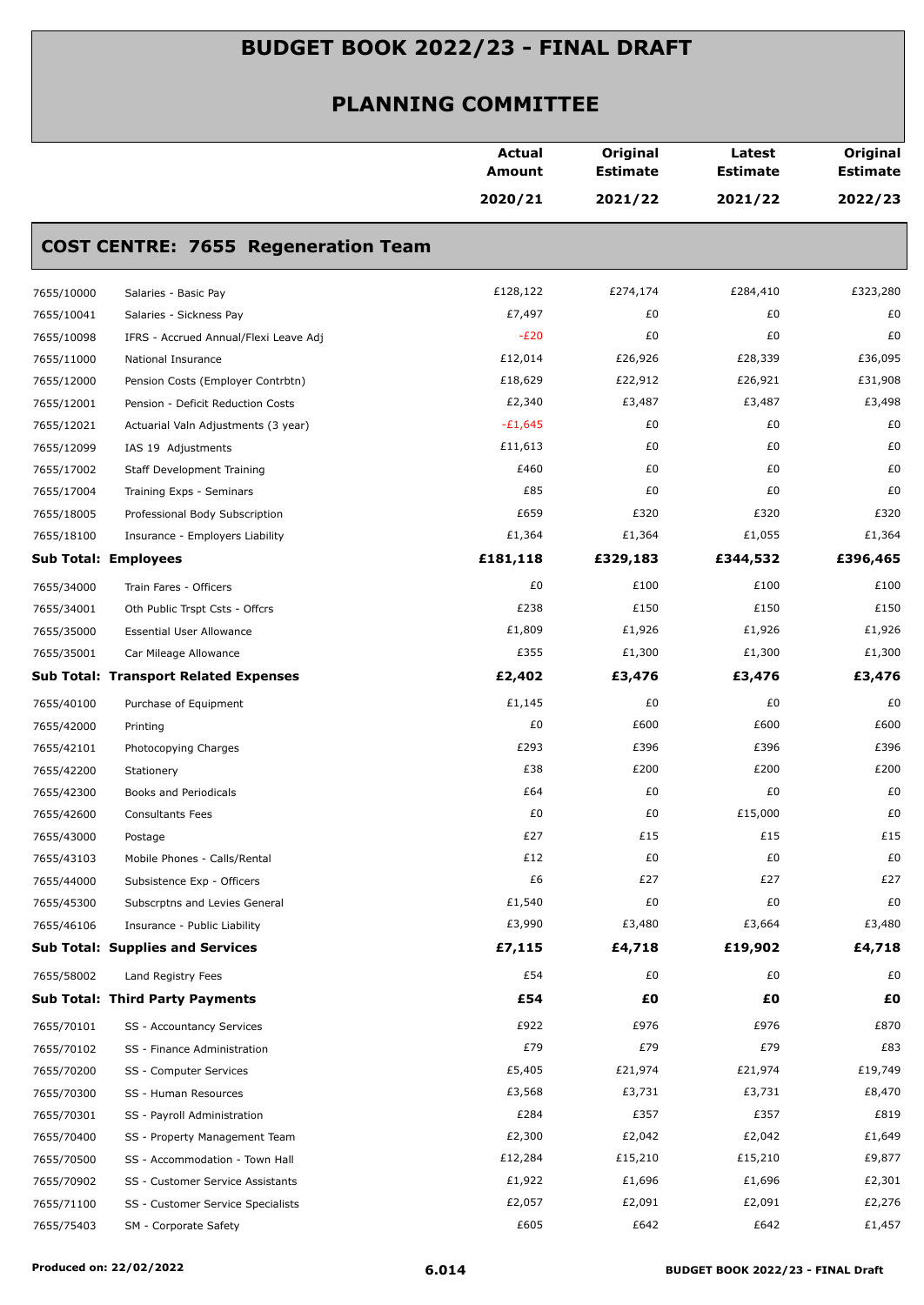| <b>Estimate</b><br>Amount<br><b>Estimate</b>                                        | Original<br><b>Estimate</b> |
|-------------------------------------------------------------------------------------|-----------------------------|
| 2020/21<br>2021/22<br>2021/22                                                       | 2022/23                     |
| £0<br>£0<br>£0<br>7655/75409<br>SS - Procurement                                    | £2,612                      |
| £2,265<br>£4,437<br>£4,437<br>7655/75504<br>SM - Development Services Mgt Team      | £0                          |
| £0<br>£0<br>£0<br>7655/75507<br>SM - Head of Regeneration & Housing                 | £33,218                     |
| <b>Sub Total: Support Services</b><br>£31,691<br>£53,235<br>£53,235                 | £83,381                     |
| <b>EXPENDITURE TOTAL</b><br>£222,379<br>£390,612<br>£421,145                        | £488,040                    |
| $-E222,379$<br>$-E390,612$<br>$-E390,612$<br>7655/99000<br>Support Service Recharge | $-E488,040$                 |
| Sub Total: Recharge Income<br>$-E222,379$<br>$-£390,612$<br>$-£390,612$             | $-£488,040$                 |
| <b>INCOME TOTAL</b><br>$-E222,379$<br>$-£390,612$<br>$-£390,612$                    | $-£488,040$                 |
|                                                                                     |                             |
|                                                                                     | £0                          |
| <b>7655 COST CENTRE TOTAL</b><br>£0<br>£0<br>£30,533                                |                             |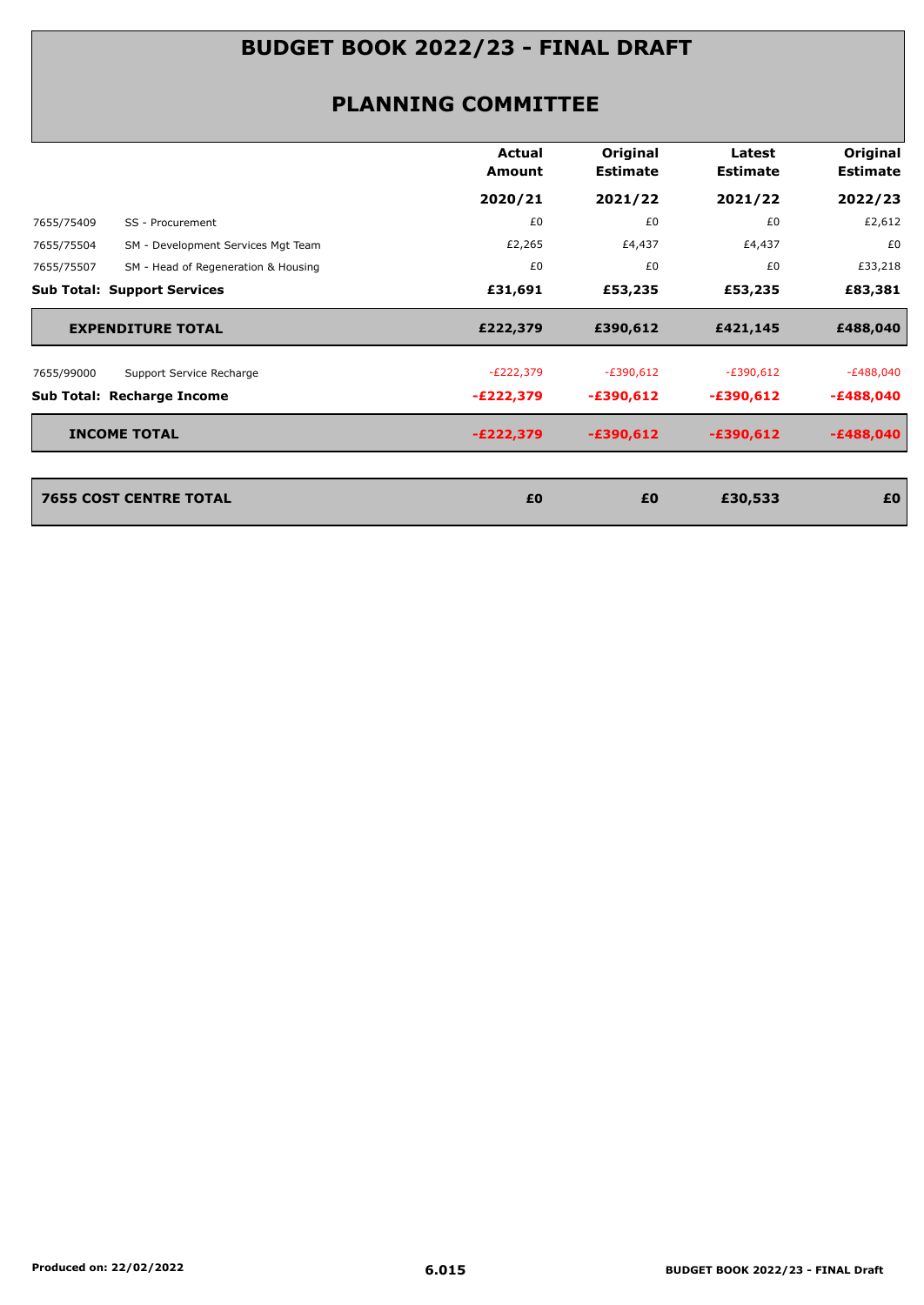|            |                                                | <b>Actual</b><br><b>Amount</b> | Original<br><b>Estimate</b> | Latest<br><b>Estimate</b> | Original<br><b>Estimate</b> |
|------------|------------------------------------------------|--------------------------------|-----------------------------|---------------------------|-----------------------------|
|            |                                                | 2020/21                        | 2021/22                     | 2021/22                   | 2022/23                     |
|            | <b>COST CENTRE: 3550 Building Control</b>      |                                |                             |                           |                             |
| 3550/42200 | Stationery                                     | £0                             | £25                         | £25                       | £25                         |
| 3550/42600 | <b>Consultants Fees</b>                        | £0                             | £1,000                      | £1,000                    | £1,000                      |
| 3550/43503 | Computer - Program Licnce Chgs                 | £1,505                         | £2,100                      | £2,100                    | £2,100                      |
|            | <b>Sub Total: Supplies and Services</b>        | £1,505                         | £3,125                      | £3,125                    | £3,125                      |
| 3550/70700 | SS - Insurance & Risk Mgmnt                    | £24                            | £23                         | £23                       | £20                         |
| 3550/70902 | SS - Customer Service Assistants               | £2,523                         | £8,880                      | £8,880                    | £11,126                     |
| 3550/71100 | SS - Customer Service Specialists              | £3,362                         | £4,022                      | £4,022                    | £4,275                      |
| 3550/75500 | SM - Building Control Team                     | £138,410                       | £145,965                    | £145,965                  | £144,732                    |
| 3550/75600 | SM - Technical Services Team                   | £17,285                        | £15,116                     | £15,116                   | £15,430                     |
|            | <b>Sub Total: Support Services</b>             | £161,604                       | £174,006                    | £174,006                  | £175,583                    |
|            | <b>EXPENDITURE TOTAL</b>                       | £163,109                       | £177,131                    | £177,131                  | £178,708                    |
| 3550/90508 | Covid-19 Grant for Sales, Fees & Charges       | $-E10,407$                     | £0                          | £0                        | £0                          |
|            | <b>Sub Total: Government Grants</b>            | $-£10,407$                     | £O                          | £Ο                        | £Ο                          |
| 3550/93400 | Plan Fee - New Dwellings                       | $-E4,038$                      | $-E5,500$                   | $-E5,500$                 | $-E5,500$                   |
| 3550/93401 | Inspection Fee - Dwellings                     | $-E31,347$                     | $-E30,000$                  | $-E49,000$                | $-E30,000$                  |
| 3550/93402 | Building Notice Fee - Dwellngs                 | $-E533$                        | $-E4,000$                   | $-E4,000$                 | -£4,000                     |
| 3550/93403 | Regularisation Fee                             | $-E4,602$                      | $-E11,000$                  | $-E11,000$                | $-E11,000$                  |
| 3550/93404 | Plan Fee Ind/Comm                              | $-E3,521$                      | $-E10,500$                  | $-E10,500$                | $-E10,500$                  |
| 3550/93405 | Inspection Fee - Ind/Comm                      | $-E2,210$                      | $-E14,000$                  | $-E14,000$                | $-E14,000$                  |
| 3550/93406 | Building Notice Fee - Ind/Comm                 | $-E1,508$                      | $-E5,500$                   | $-E5,500$                 | -£5,500                     |
| 3550/93407 | Plan Fee - Dom Ext                             | $-E5,030$                      | $-E18,000$                  | $-E18,000$                | $-E18,000$                  |
| 3550/93408 | Inspection Fee - Dom Ext                       | $-E15,113$                     | $-E24,000$                  | $-E24,000$                | $-E24,000$                  |
| 3550/93409 | Building Notice Fee - Dom Ext                  | $-E47,493$                     | $-E89,000$                  | $-E89,000$                | $-E89,000$                  |
| 3550/94403 | Miscellaneous Receipts                         | $-E80,150$                     | £0                          | £0                        | £0                          |
|            | <b>Sub Total: Customer and Client Receipts</b> | $-£195,547$                    | $-£211,500$                 | $-E230,500$               | $-E211,500$                 |
|            | <b>INCOME TOTAL</b>                            | $-£205,954$                    | $-E211,500$                 | $-E230,500$               | $-E211,500$                 |
|            |                                                |                                |                             |                           |                             |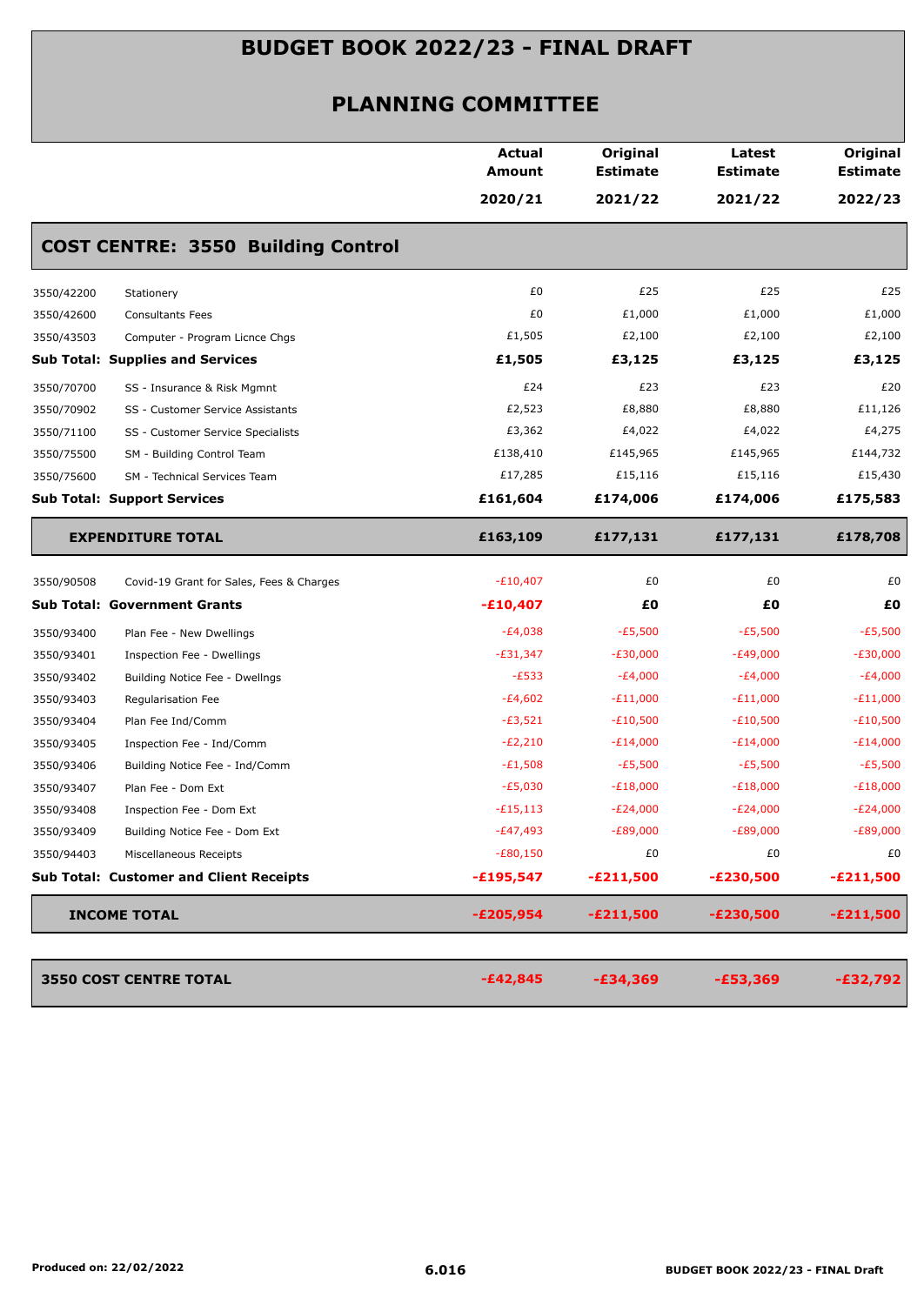|                                                         | Actual<br>Amount<br>2020/21 | Original<br><b>Estimate</b><br>2021/22 | Latest<br><b>Estimate</b><br>2021/22 | Original<br><b>Estimate</b><br>2022/23 |
|---------------------------------------------------------|-----------------------------|----------------------------------------|--------------------------------------|----------------------------------------|
| <b>COST CENTRE: 3555 Building Control - Enforcement</b> |                             |                                        |                                      |                                        |
| 3555/42620<br>File transfer to CDROM                    | £0                          | £3,000                                 | £3,000                               | £3,000                                 |
| <b>Sub Total: Supplies and Services</b>                 | £Ο                          | £3,000                                 | £3,000                               | £3,000                                 |
| 3555/70601<br>SS - Legal Services Team                  | £1,585                      | £1,539                                 | £1,539                               | £1,559                                 |
| SM - Building Control Team<br>3555/75500                | £58,440                     | £58,443                                | £58,443                              | £58,773                                |
| 3555/75600<br>SM - Technical Services Team              | £9,625                      | £11,352                                | £11,352                              | £11,591                                |
| <b>Sub Total: Support Services</b>                      | £69,650                     | £71,334                                | £71,334                              | £71,923                                |
| <b>EXPENDITURE TOTAL</b>                                | £69,650                     | £74,334                                | £74,334                              | £74,923                                |
|                                                         | £69,650                     | £74,334                                |                                      | £74,923                                |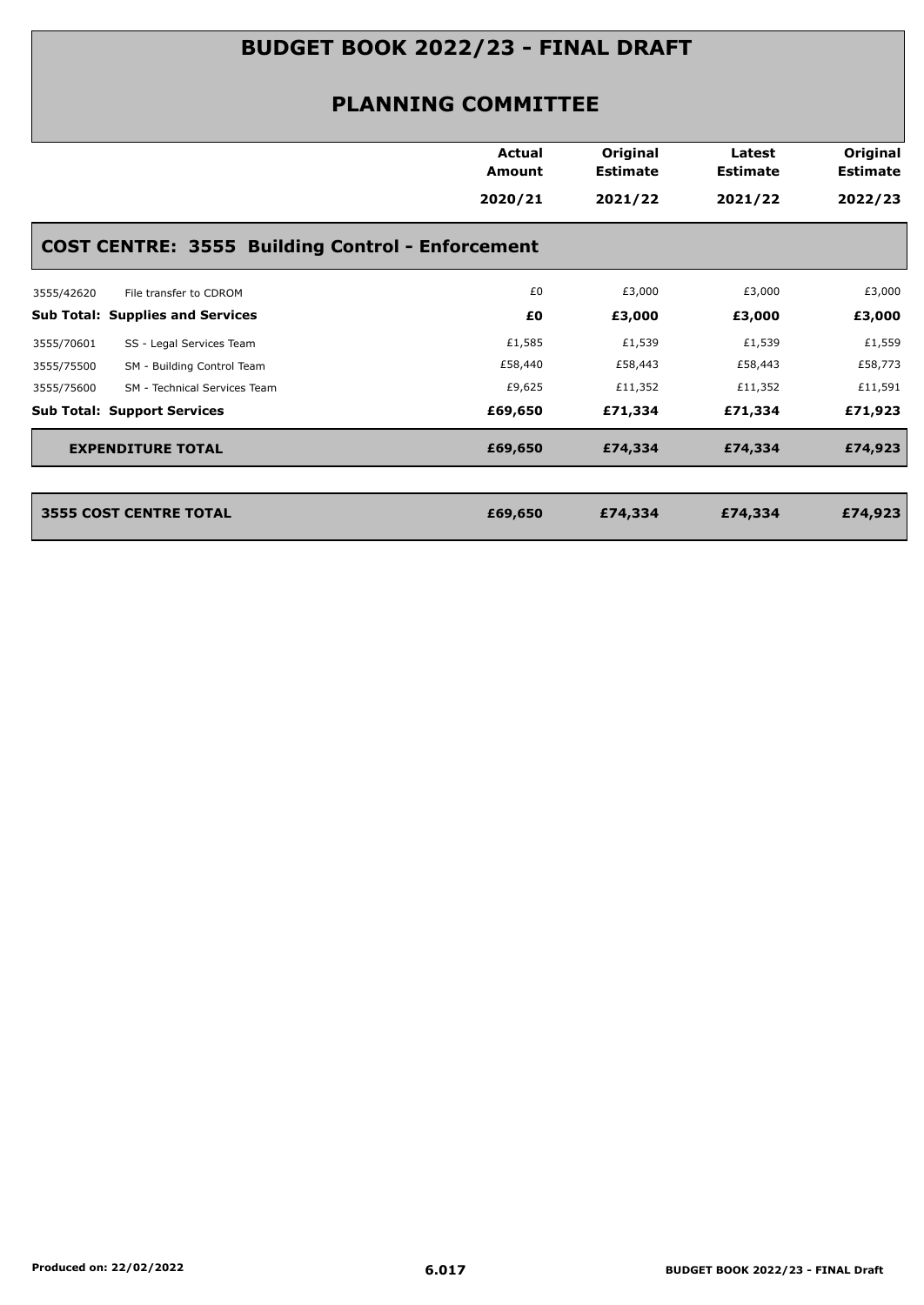|                                                    | <b>Actual</b><br>Amount | Original<br><b>Estimate</b> | Latest<br><b>Estimate</b> | Original<br><b>Estimate</b> |
|----------------------------------------------------|-------------------------|-----------------------------|---------------------------|-----------------------------|
|                                                    | 2020/21                 | 2021/22                     | 2021/22                   | 2022/23                     |
| <b>COST CENTRE: 3560 Building Control - Other</b>  |                         |                             |                           |                             |
| Computer - Program Licnce Chgs<br>3560/43503       | £4,164                  | £4,000                      | £4,000                    | £4,000                      |
| <b>Sub Total: Supplies and Services</b>            | £4,164                  | £4,000                      | £4,000                    | £4,000                      |
| SS - Finance Administration<br>3560/70102          | £340                    | £372                        | £372                      | £382                        |
| 3560/70602<br>SS - Local Land & Property Gazetteer | £2,865                  | £3,181                      | £3,181                    | £3,036                      |
| 3560/71100<br>SS - Customer Service Specialists    | £2,734                  | £2,604                      | £2,604                    | £2,768                      |
| 3560/75500<br>SM - Building Control Team           | £54,183                 | £68,753                     | £68,753                   | £70,239                     |
| 3560/75600<br>SM - Technical Services Team         | £18,243                 | £18,888                     | £18,888                   | £19,284                     |
| <b>Sub Total: Support Services</b>                 | £78,365                 | £93,798                     | £93,798                   | £95,709                     |
| <b>EXPENDITURE TOTAL</b>                           | £82,529                 | £97,798                     | £97,798                   | £99,709                     |
| Miscellaneous Receipts<br>3560/94403               | $-E645$                 | $-E400$                     | $-E400$                   | $-E400$                     |
| <b>Sub Total: Customer and Client Receipts</b>     | $-E645$                 | $-E400$                     | $-E400$                   | $-E400$                     |
| <b>INCOME TOTAL</b>                                | $-E645$                 | $-E400$                     | $-E400$                   | $-E400$                     |
| <b>3560 COST CENTRE TOTAL</b>                      | £81,884                 | £97,398                     | £97,398                   | £99,309                     |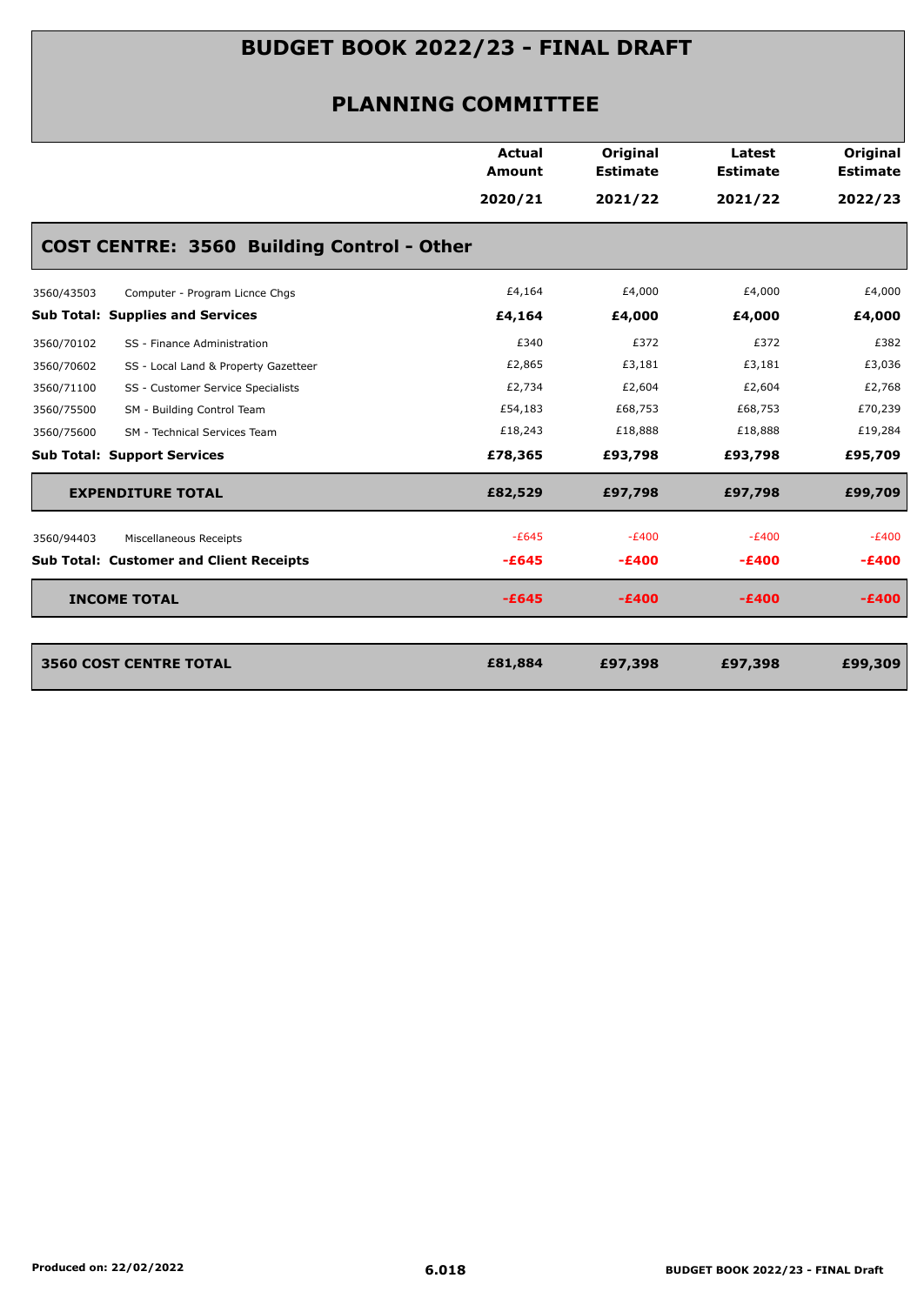|            |                                                | <b>Actual</b><br>Amount | Original<br><b>Estimate</b> | Latest<br><b>Estimate</b> | Original<br><b>Estimate</b> |
|------------|------------------------------------------------|-------------------------|-----------------------------|---------------------------|-----------------------------|
|            |                                                | 2020/21                 | 2021/22                     | 2021/22                   | 2022/23                     |
|            | <b>COST CENTRE: 7650 Building Control Team</b> |                         |                             |                           |                             |
| 7650/10000 | Salaries - Basic Pay                           | £180,187                | £186,843                    | £186,843                  | £184,636                    |
| 7650/10041 | Salaries - Sickness Pay                        | £956                    | £0                          | £0                        | £0                          |
| 7650/10098 | IFRS - Accrued Annual/Flexi Leave Adj          | $-E33$                  | £0                          | £0                        | £0                          |
| 7650/11000 | National Insurance                             | £17,984                 | £18,511                     | £18,511                   | £19,856                     |
| 7650/12000 | Pension Costs (Employer Contrbtn)              | £29,036                 | £28,401                     | £28,401                   | £29,330                     |
| 7650/12001 | Pension - Deficit Reduction Costs              | £3,640                  | £3,921                      | £3,921                    | £3,928                      |
| 7650/12021 | Actuarial Valn Adjustments (3 year)            | $-E2,617$               | £0                          | £0                        | £0                          |
| 7650/12099 | IAS 19 Adjustments                             | £18,063                 | £0                          | £0                        | £0                          |
| 7650/18005 | Professional Body Subscription                 | £569                    | £0                          | £0                        | £0                          |
| 7650/18100 | Insurance - Employers Liability                | £1,279                  | £1,279                      | £693                      | £1,279                      |
|            | <b>Sub Total: Employees</b>                    | £249,063                | £238,955                    | £238,369                  | £239,029                    |
| 7650/35000 | <b>Essential User Allowance</b>                | £3,852                  | £3,852                      | £3,852                    | £3,852                      |
| 7650/35001 | Car Mileage Allowance                          | £2,887                  | £4,497                      | £4,497                    | £4,497                      |
|            | <b>Sub Total: Transport Related Expenses</b>   | £6,739                  | £8,349                      | £8,349                    | £8,349                      |
| 7650/41600 | Protective Clothing Prchse/Rep                 | £0                      | £200                        | £200                      | £200                        |
| 7650/42000 | Printing                                       | £0                      | £500                        | £500                      | £500                        |
| 7650/42101 | Photocopying Charges                           | £117                    | £158                        | £158                      | £158                        |
| 7650/42200 | Stationery                                     | £126                    | £500                        | £500                      | £500                        |
| 7650/42300 | Books and Periodicals                          | £47                     | £4,500                      | £4,500                    | £4,500                      |
| 7650/43000 | Postage                                        | £126                    | £903                        | £903                      | £903                        |
| 7650/43103 | Mobile Phones - Calls/Rental                   | £577                    | £216                        | £216                      | £216                        |
| 7650/43503 | Computer - Program Licnce Chgs                 | £6,299                  | £7,500                      | £7,500                    | £7,500                      |
| 7650/45300 | Subscrptns and Levies General                  | £200                    | £2,000                      | £2,000                    | £2,000                      |
| 7650/46106 | Insurance - Public Liability                   | £3,743                  | £3,264                      | £2,407                    | £3,264                      |
|            | <b>Sub Total: Supplies and Services</b>        | £11,234                 | £19,741                     | £18,884                   | £19,741                     |
| 7650/70101 | SS - Accountancy Services                      | £1,184                  | £1,961                      | £1,961                    | £1,748                      |
| 7650/70102 | SS - Finance Administration                    | £216                    | £217                        | £217                      | £227                        |
| 7650/70200 | SS - Computer Services                         | £10,810                 | £17,548                     | £17,548                   | £15,829                     |
| 7650/70300 | SS - Human Resources                           | £2,855                  | £2,985                      | £2,985                    | £4,235                      |
| 7650/70301 | SS - Payroll Administration                    | £227                    | £285                        | £285                      | £409                        |
| 7650/70400 | SS - Property Management Team                  | £1,610                  | £1,429                      | £1,429                    | £1,893                      |
| 7650/70500 | SS - Accommodation - Town Hall                 | £8,599                  | £10,647                     | £10,647                   | £11,334                     |
| 7650/70902 | SS - Customer Service Assistants               | £707                    | £1,696                      | £1,696                    | £2,301                      |
| 7650/71100 | SS - Customer Service Specialists              | £2,057                  | £2,091                      | £2,091                    | £2,276                      |
| 7650/75403 | SM - Corporate Safety                          | £484                    | £514                        | £514                      | £729                        |
|            | <b>Sub Total: Support Services</b>             | £28,749                 | £39,373                     | £39,373                   | £40,981                     |
|            | <b>EXPENDITURE TOTAL</b>                       | £295,785                | £306,418                    | £304,975                  | £308,100                    |
| 7650/99000 | Support Service Recharge                       | $-E292,385$             | $-E292,418$                 | $-E292,418$               | $-E294,100$                 |
| 7650/99006 | Int. Rechge Inc.- Land Charges                 | $-E3,400$               | $-E14,000$                  | $-E14,000$                | $-E14,000$                  |
|            | Sub Total: Recharge Income                     | $-E295,785$             | $-£306,418$                 | $-£306,418$               | $-£308,100$                 |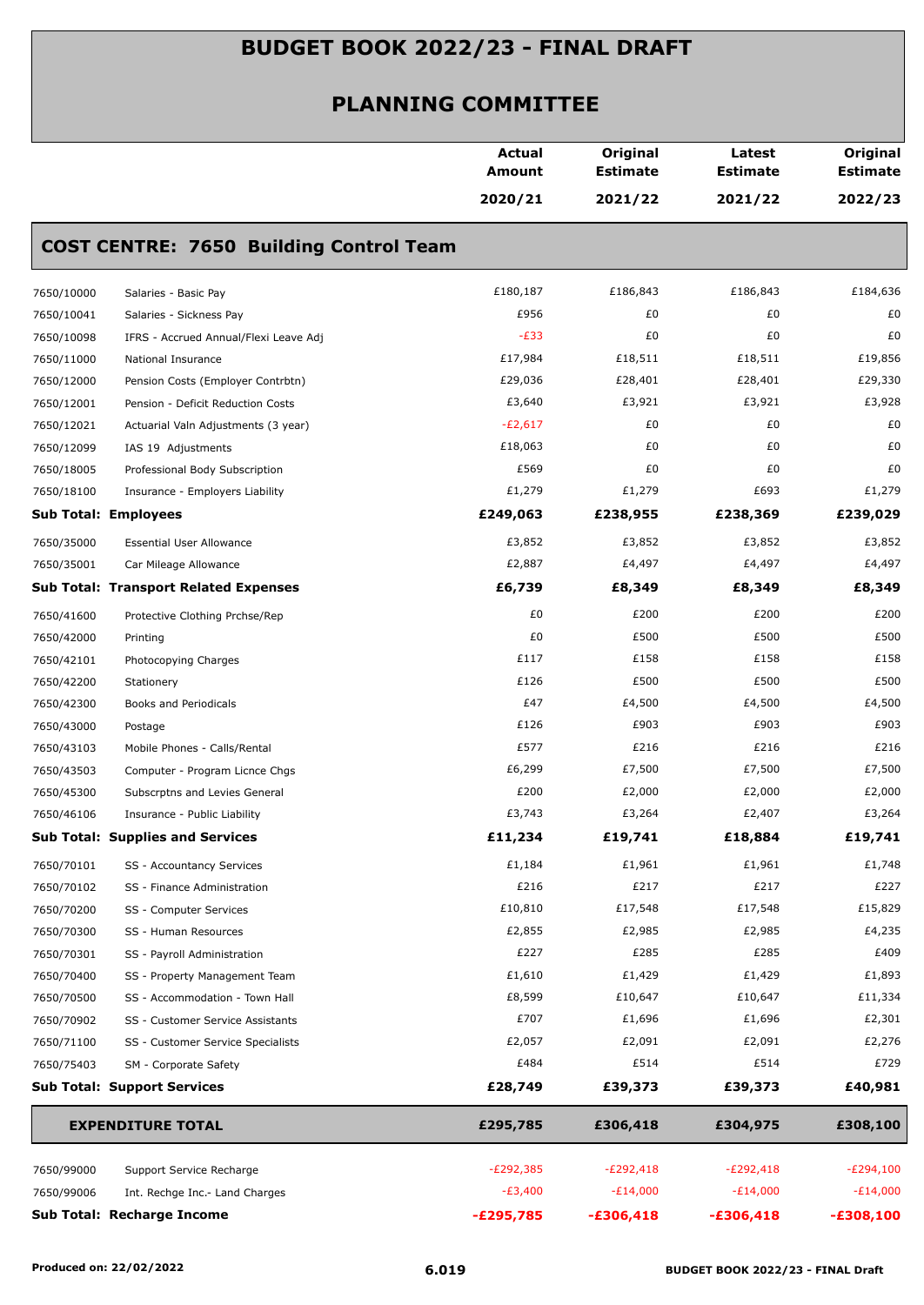|                               | <b>Actual</b><br>Amount | Original<br><b>Estimate</b> | Latest<br><b>Estimate</b> | Original<br><b>Estimate</b> |
|-------------------------------|-------------------------|-----------------------------|---------------------------|-----------------------------|
|                               | 2020/21                 | 2021/22                     | 2021/22                   | 2022/23                     |
| <b>INCOME TOTAL</b>           | $-E295,785$             | $-£306,418$                 | $-£306,418$               | $-£308,100$                 |
|                               |                         |                             |                           |                             |
| <b>7650 COST CENTRE TOTAL</b> | £0                      | £0                          | $-£1,443$                 | £0                          |
|                               |                         |                             |                           |                             |
|                               |                         |                             |                           |                             |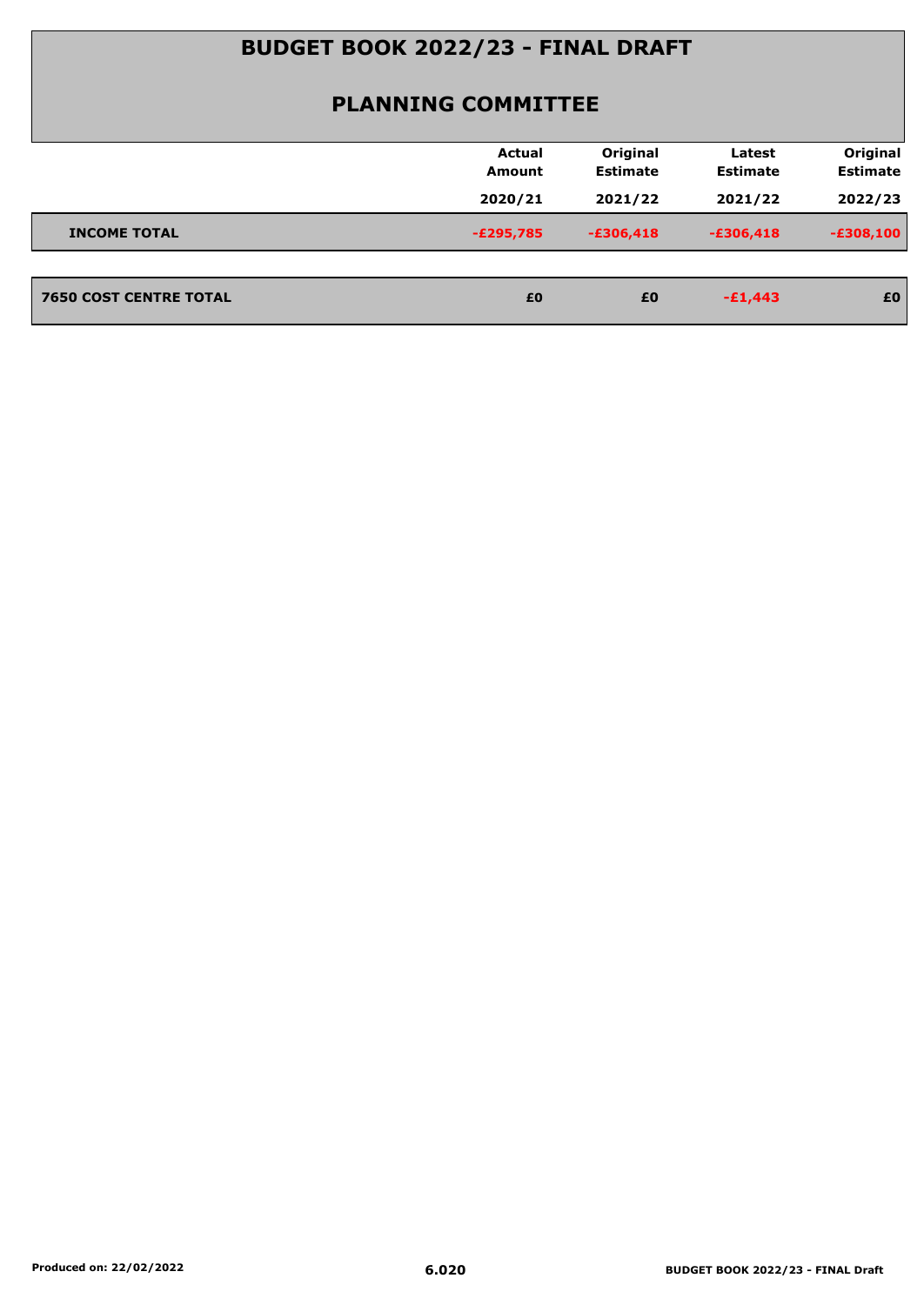|            |                                                 | <b>Actual</b><br>Amount | Original<br><b>Estimate</b> | Latest<br><b>Estimate</b> | Original<br><b>Estimate</b> |
|------------|-------------------------------------------------|-------------------------|-----------------------------|---------------------------|-----------------------------|
|            |                                                 | 2020/21                 | 2021/22                     | 2021/22                   | 2022/23                     |
|            | <b>COST CENTRE: 5272 Community Housing Fund</b> |                         |                             |                           |                             |
| 5272/10000 | Salaries - Basic Pay                            | £10,274                 | £0                          | £0                        | £0                          |
| 5272/10041 | Salaries - Sickness Pay                         | £286                    | £0                          | £0                        | £0                          |
| 5272/11000 | National Insurance                              | £869                    | £0                          | £0                        | £0                          |
| 5272/12000 | Pension Costs (Employer Contrbtn)               | £1,890                  | £0                          | £0                        | £0                          |
| 5272/12001 | Pension - Deficit Reduction Costs               | £240                    | £0                          | £0                        | £0                          |
| 5272/12021 | Actuarial Valn Adjustments (3 year)             | $-E145$                 | £0                          | £0                        | £0                          |
| 5272/12099 | IAS 19 Adjustments                              | £1,193                  | £0                          | £0                        | £0                          |
| 5272/18100 | Insurance - Employers Liability                 | £85                     | £0                          | £0                        | £0                          |
|            | <b>Sub Total: Employees</b>                     | £14,692                 | £0                          | £Ο                        | £0                          |
| 5272/35000 | <b>Essential User Allowance</b>                 | £562                    | £0                          | £0                        | £0                          |
|            | <b>Sub Total: Transport Related Expenses</b>    | £562                    | £0                          | £Ο                        | £0                          |
| 5272/42600 | <b>Consultants Fees</b>                         | £10,657                 | £0                          | £9,843                    | £0                          |
| 5272/43103 | Mobile Phones - Calls/Rental                    | £180                    | £0                          | £0                        | £0                          |
| 5272/46106 | Insurance - Public Liability                    | £248                    | £0                          | £0                        | £0                          |
| 5272/46713 | CHF - Community Development Fund                | £3,013                  | £0                          | £0                        | £0                          |
|            | <b>Sub Total: Supplies and Services</b>         | £14,098                 | £0                          | £9,843                    | £Ο                          |
|            | <b>EXPENDITURE TOTAL</b>                        | £29,351                 | £0                          | £9,843                    | £0                          |
| 5272/91031 | <b>Other Miscellaneous Grants</b>               | $-E28,047$              | £0                          | $-E9,843$                 | £0                          |
|            | <b>Sub Total: Oth Grants Rembsmts and Ctbns</b> | $-E28,047$              | £0                          | $-£9,843$                 | £0                          |
|            | <b>INCOME TOTAL</b>                             | $-E28,047$              | £0                          | $-£9,843$                 | £0                          |
|            |                                                 |                         |                             |                           |                             |
|            | <b>5272 COST CENTRE TOTAL</b>                   | £1,304                  | £0                          | £0                        | £0                          |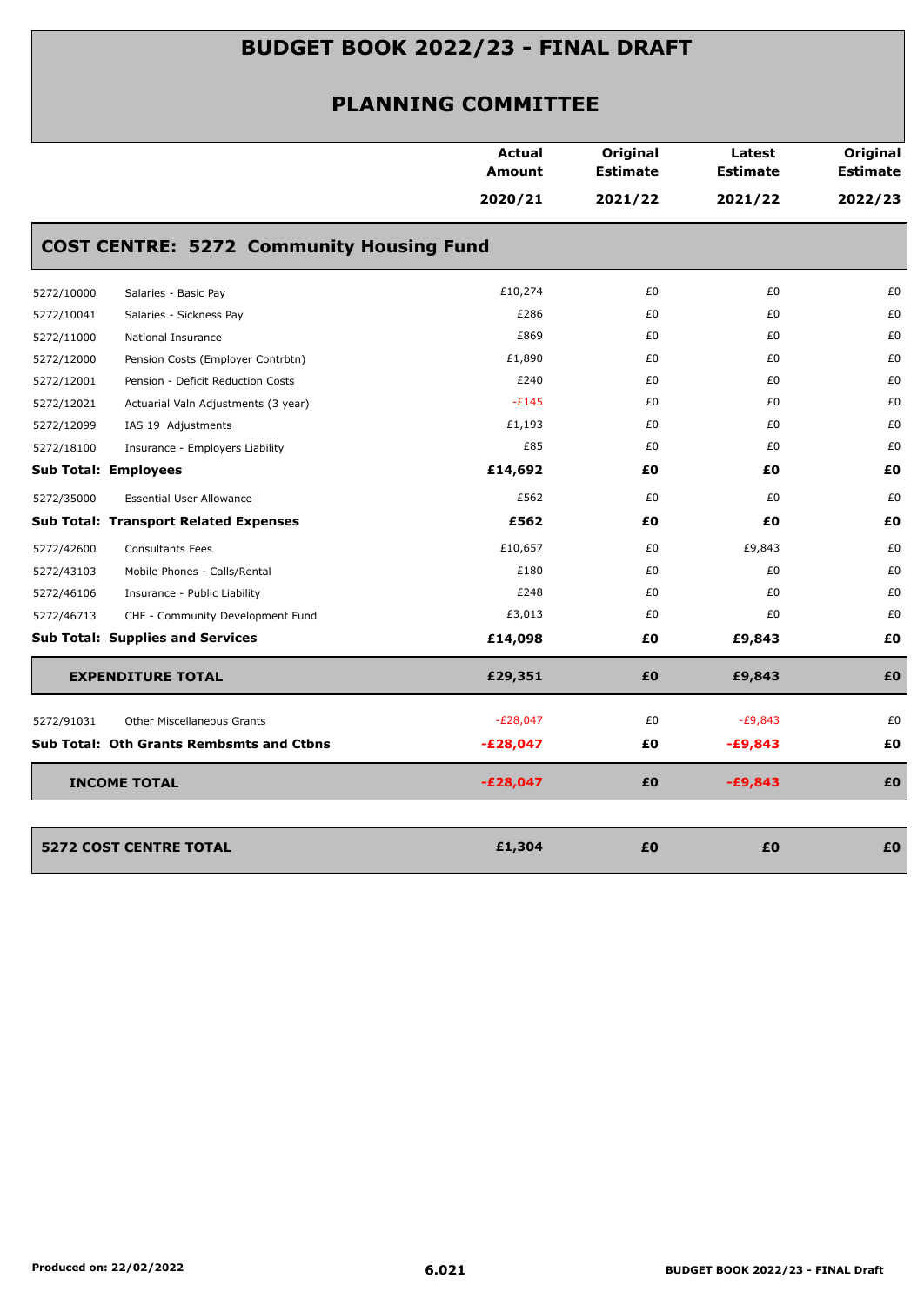|                        | Actual   | Original        | Latest          | Original        |
|------------------------|----------|-----------------|-----------------|-----------------|
|                        | Amount   | <b>Estimate</b> | <b>Estimate</b> | <b>Estimate</b> |
|                        | 2020/21  | 2021/22         | 2021/22         | 2022/23         |
| <b>COMMITTEE TOTAL</b> | £875,077 | £4,059,014      | £2,199,310      | £3,214,348      |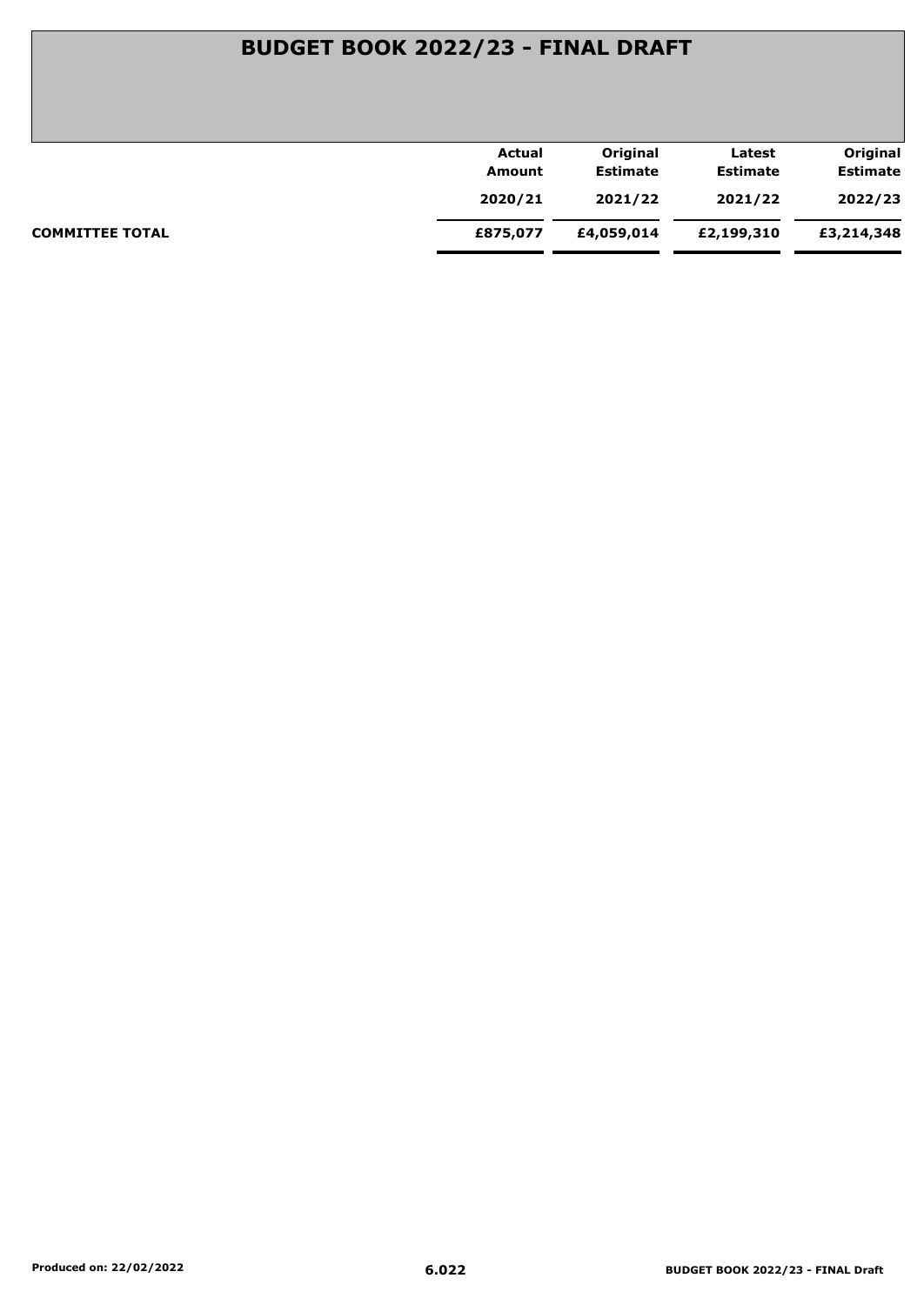| 2020/21<br><b>COST CENTRE: 2300 Council Tax Collection Costs</b> | 2021/22     | 2021/22     | 2022/23     |
|------------------------------------------------------------------|-------------|-------------|-------------|
|                                                                  |             |             |             |
|                                                                  |             |             |             |
| £444,056                                                         | £460,706    | £444,541    | £471,906    |
| £444,056                                                         | £460,706    | £444,541    | £471,906    |
| £637,333                                                         | £0          | £0          | £0          |
| £637,333                                                         | £0          | £0          | £Ο          |
| £6,849                                                           | £7,576      | £7,576      | £8,130      |
| £34,120                                                          | £44,981     | £44,981     | £44,495     |
| £3,448                                                           | £4,998      | £4,998      | £4,718      |
| £11,818                                                          | £10,166     | £10,166     | £10,166     |
| £573                                                             | £472        | £472        | £1,353      |
| £2,523                                                           | £4,541      | £4,541      | £5,689      |
| £22,414                                                          | £60,314     | £60,314     | £64,125     |
| £3,161                                                           | £2,815      | £2,815      | £3,132      |
| £84,906                                                          | £135,863    | £135,863    | £141,808    |
| £1,166,295                                                       | £596,569    | £580,404    | £613,714    |
| $-£81,756$                                                       | $-E80,399$  | $-£98,215$  | $-E80,399$  |
| $-E586,022$                                                      | £0          | £0          | £0          |
| $-E130,483$                                                      | £0          | $-£35,625$  | £0          |
| $-£798,261$                                                      | $-£80,399$  | $-£133,840$ | -£80,399    |
| $-E4,744$                                                        | £0          | £0          | £0          |
| $-£4,744$                                                        | £0          | £Ο          | £Ο          |
| £10,570                                                          | $-E200,000$ | $-E150,000$ | $-E200,000$ |
| $-E1,025$                                                        | £0          | £0          | £0          |
| £9,545                                                           | $-E200,000$ | $-£150,000$ | $-E200,000$ |
| $-£793,460$                                                      | $-E280,399$ | $-£283,840$ | $-E280,399$ |
|                                                                  |             |             |             |
| £372,835                                                         | £316,170    | £296,564    | £333,315    |
|                                                                  |             |             |             |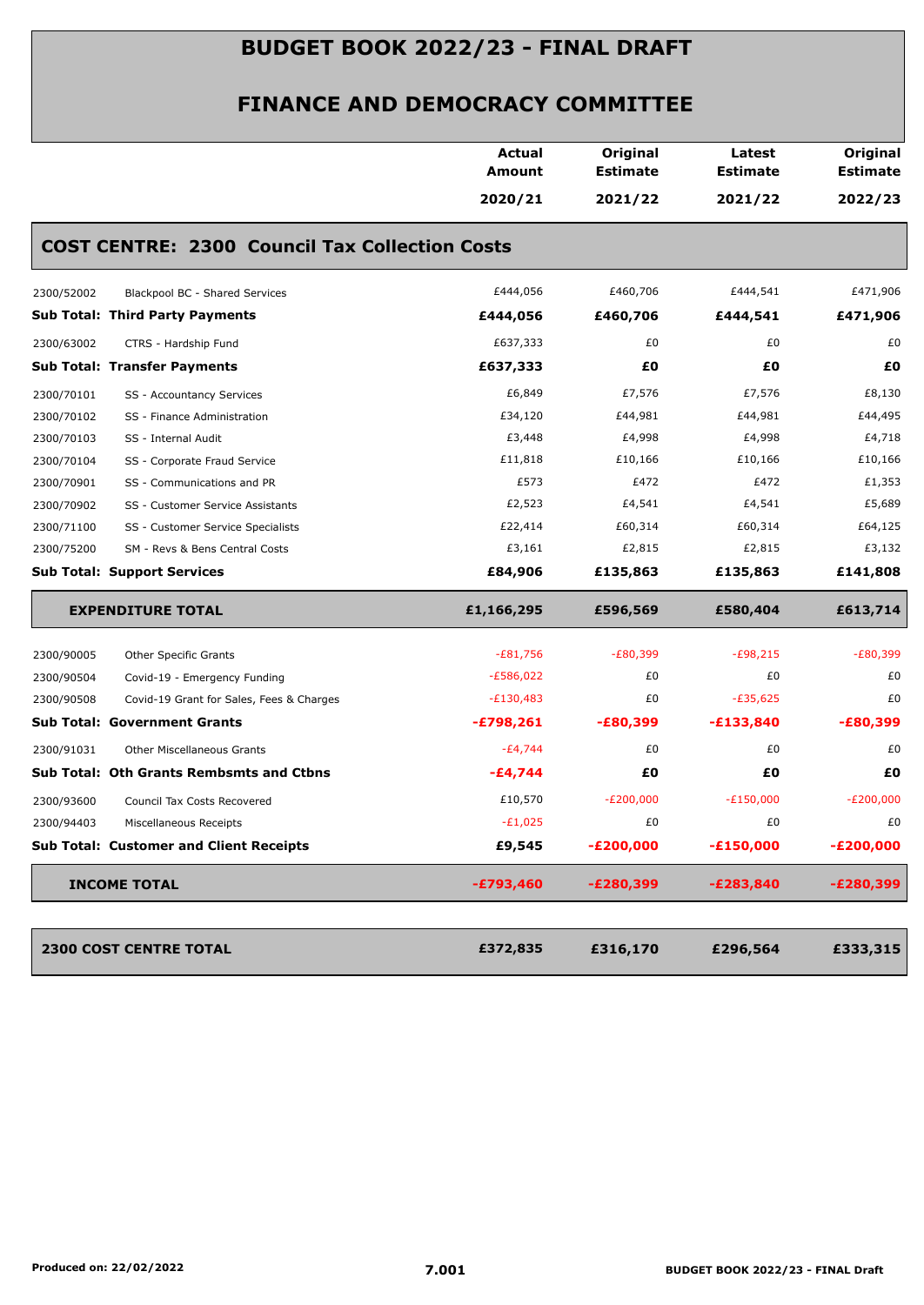|            |                                                        | <b>Actual</b><br>Amount | Original<br><b>Estimate</b> | Latest<br><b>Estimate</b> | Original<br><b>Estimate</b> |
|------------|--------------------------------------------------------|-------------------------|-----------------------------|---------------------------|-----------------------------|
|            |                                                        | 2020/21                 | 2021/22                     | 2021/22                   | 2022/23                     |
|            | <b>COST CENTRE: 2303 Business Rates Administration</b> |                         |                             |                           |                             |
| 2303/42600 | <b>Consultants Fees</b>                                | £14,070                 | £20,000                     | £20,000                   | £20,000                     |
|            | <b>Sub Total: Supplies and Services</b>                | £14,070                 | £20,000                     | £20,000                   | £20,000                     |
| 2303/52002 | Blackpool BC - Shared Services                         | £166,521                | £173,139                    | £166,703                  | £177,339                    |
|            | <b>Sub Total: Third Party Payments</b>                 | £166,521                | £173,139                    | £166,703                  | £177,339                    |
| 2303/70101 | SS - Accountancy Services                              | £8,491                  | £9,483                      | £9,483                    | £10,182                     |
| 2303/70102 | SS - Finance Administration                            | £15,660                 | £17,120                     | £17,120                   | £17,577                     |
| 2303/70103 | SS - Internal Audit                                    | £3,448                  | £4,998                      | £4,998                    | £4,718                      |
| 2303/70104 | SS - Corporate Fraud Service                           | £11,818                 | £10,167                     | £10,167                   | £10,167                     |
| 2303/70901 | SS - Communications and PR                             | £573                    | £472                        | £472                      | £1,353                      |
| 2303/70902 | SS - Customer Service Assistants                       | £2,523                  | £1,514                      | £1,514                    | £1,896                      |
| 2303/71100 | SS - Customer Service Specialists                      | £9,593                  | £9,266                      | £9,266                    | £9,851                      |
| 2303/75200 | SM - Revs & Bens Central Costs                         | £1,580                  | £1,407                      | £1,407                    | £1,566                      |
|            | <b>Sub Total: Support Services</b>                     | £53,686                 | £54,427                     | £54,427                   | £57,310                     |
|            | <b>EXPENDITURE TOTAL</b>                               | £234,277                | £247,566                    | £241,130                  | £254,649                    |
| 2303/90004 | Cost of Collection Allowance                           | $-E110,908$             | $-E112,024$                 | $-E112,024$               | $-E112,024$                 |
| 2303/90508 | Covid-19 Grant for Sales, Fees & Charges               | $-E8,481$               | £0                          | £0                        | £0                          |
|            | <b>Sub Total: Government Grants</b>                    | $-£119,389$             | $-£112,024$                 | $-£112,024$               | $-£112,024$                 |
| 2303/93601 | <b>Business Rates Costs Recovered</b>                  | £730                    | $-E13,000$                  | $-E13,000$                | $-E13,000$                  |
|            | <b>Sub Total: Customer and Client Receipts</b>         | £730                    | $-£13,000$                  | $-E13,000$                | $-£13,000$                  |
|            | <b>INCOME TOTAL</b>                                    | $-£118,659$             | $-£125,024$                 | $-£125,024$               | $-£125,024$                 |
|            |                                                        |                         |                             |                           |                             |
|            | <b>2303 COST CENTRE TOTAL</b>                          | £115,618                | £122,542                    | £116,106                  | £129,625                    |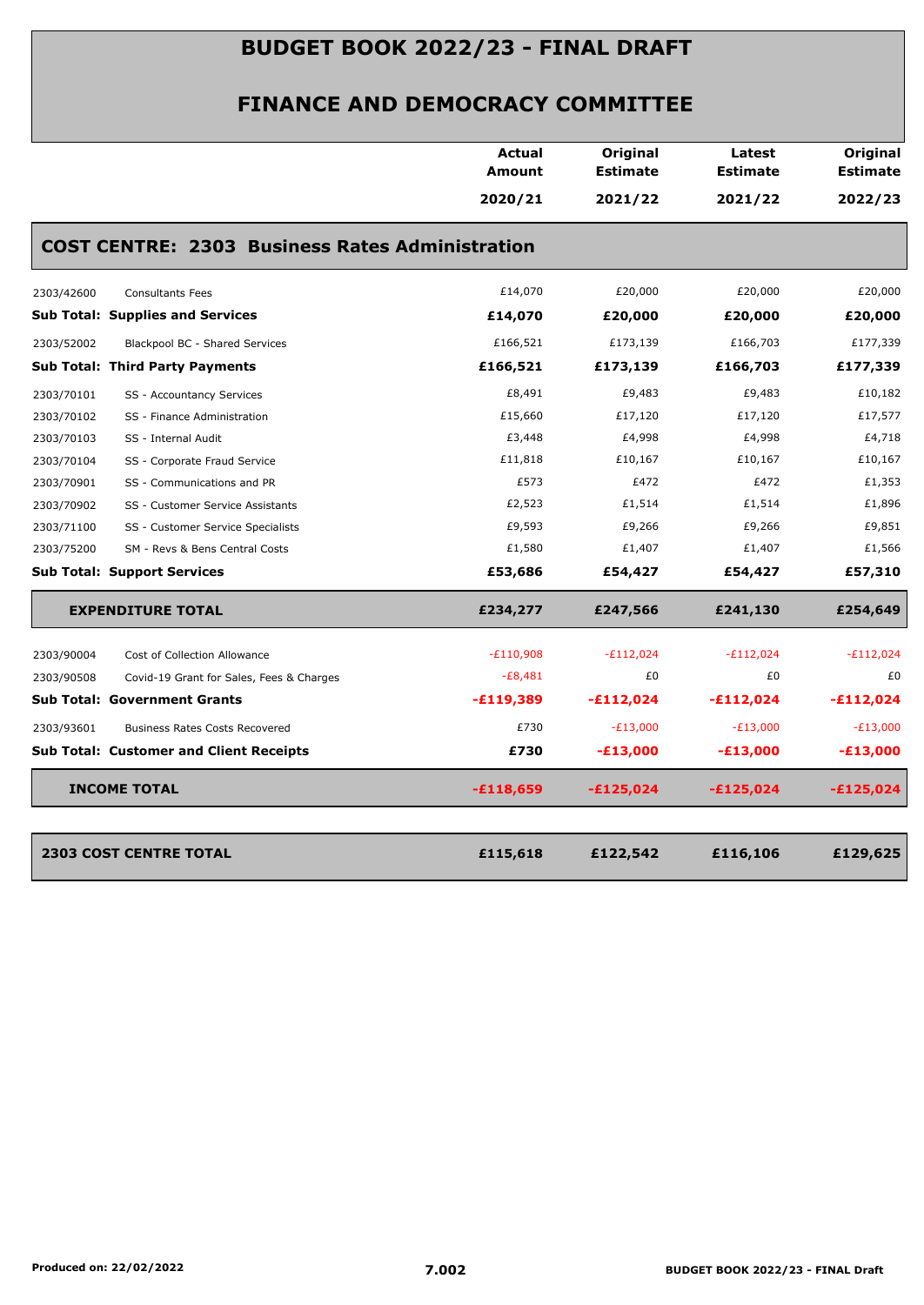| <b>COST CENTRE: 5300 Rent Allowances</b>       | 2020/21        | 2021/22        | 2021/22        |                |
|------------------------------------------------|----------------|----------------|----------------|----------------|
|                                                |                |                |                | 2022/23        |
|                                                |                |                |                |                |
| Provision for Bad Debts top-up<br>5300/49000   | £286,954       | £100,000       | £100,000       | £100,000       |
| <b>Sub Total: Supplies and Services</b>        | £286,954       | £100,000       | £100,000       | £100,000       |
| <b>Rent Allowances</b><br>5300/60000           | £14,541,257    | £14,330,000    | £13,460,000    | £12,960,000    |
| 5300/64000<br>HBOP - Receivables               | £178,519       | £280,000       | £140,000       | £140,000       |
| <b>Sub Total: Transfer Payments</b>            | £14,719,776    | £14,610,000    | £13,600,000    | £13,100,000    |
| <b>EXPENDITURE TOTAL</b>                       | £15,006,730    | £14,710,000    | £13,700,000    | £13,200,000    |
| Rent Allowances Subsidy<br>5300/90500          | $-£14,165,561$ | $-E13,986,080$ | $-E13,169,000$ | $-E12,669,000$ |
| 5300/90502<br>Rent Rebates Subsidy             | $-£68,768$     | $-E25,000$     | $-E70,215$     | $-E70,215$     |
| 5300/90503<br>Discretionary Housing Payments   | $-E109,261$    | $-E60,000$     | $-E111,910$    | $-E111,910$    |
| <b>Sub Total: Government Grants</b>            | $-£14,343,590$ | $-£14,071,080$ | $-£13,351,125$ | $-£12,851,125$ |
| 5300/94010<br>HBOP - Refunds                   | $-E3,446$      | £0             | £0             | £0             |
| 5300/94400<br>Rent Allowance Overpayments      | $-E269,222$    | $-E600,000$    | $-E300,000$    | $-E300,000$    |
| <b>Sub Total: Customer and Client Receipts</b> | $-E272,668$    | $-£600,000$    | $-£300,000$    | $-£300,000$    |
| <b>INCOME TOTAL</b>                            | $-£14,616,258$ | $-£14,671,080$ | $-£13,651,125$ | $-£13,151,125$ |
|                                                |                |                |                |                |
| <b>5300 COST CENTRE TOTAL</b>                  | £390,472       | £38,920        | £48,875        | £48,875        |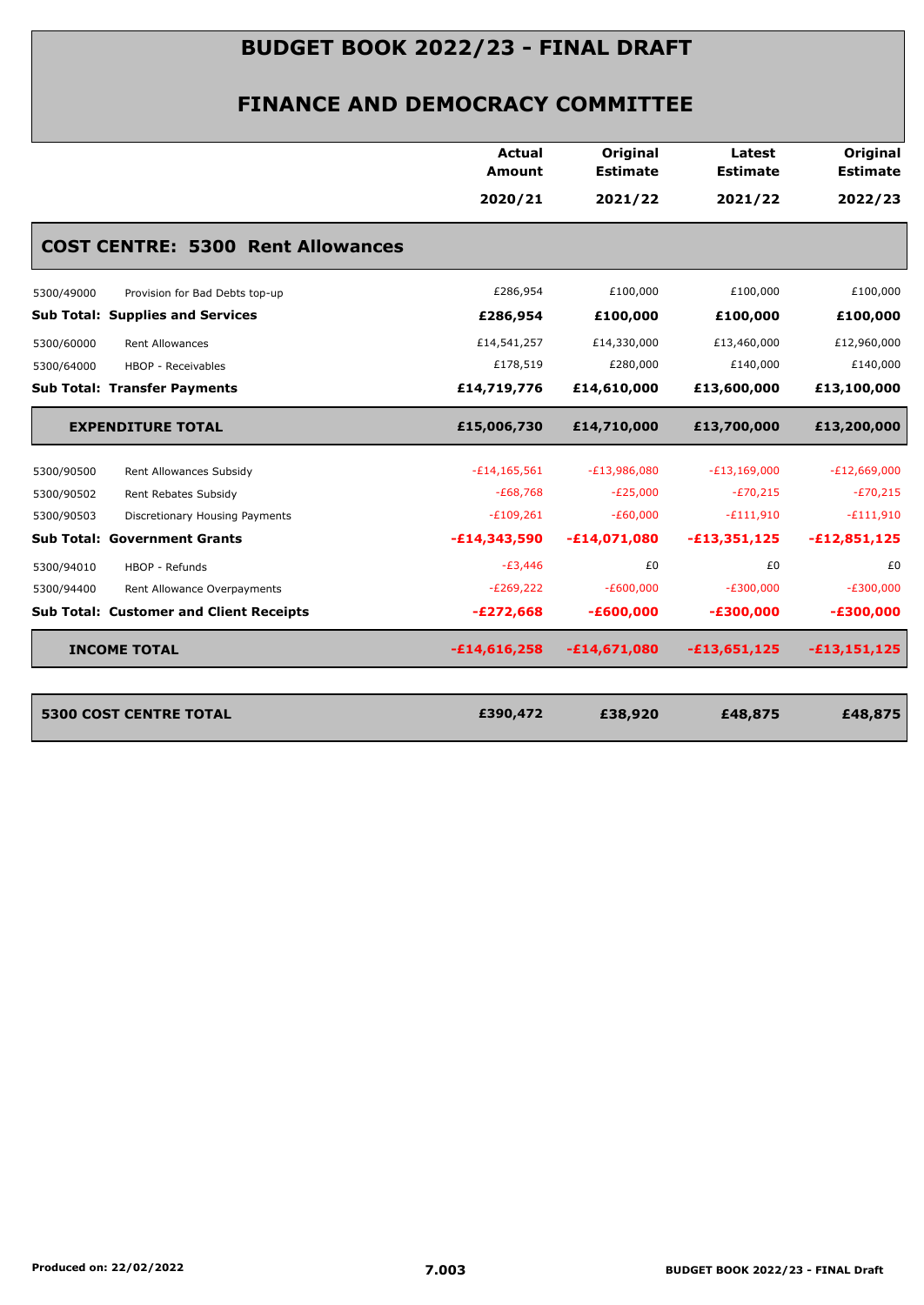|            |                                                | Actual<br><b>Amount</b> | Original<br><b>Estimate</b> | Latest<br><b>Estimate</b> | Original<br><b>Estimate</b> |
|------------|------------------------------------------------|-------------------------|-----------------------------|---------------------------|-----------------------------|
|            |                                                | 2020/21                 | 2021/22                     | 2021/22                   | 2022/23                     |
|            | <b>COST CENTRE: 5350 Housing Benefit Admin</b> |                         |                             |                           |                             |
| 5350/52002 | Blackpool BC - Shared Services                 | £605,563                | £595,421                    | £600,108                  | £608,021                    |
|            | <b>Sub Total: Third Party Payments</b>         | £605,563                | £595,421                    | £600,108                  | £608,021                    |
| 5350/70101 | SS - Accountancy Services                      | £8,301                  | £9,286                      | £9,286                    | £10,003                     |
| 5350/70102 | SS - Finance Administration                    | £12,382                 | £13,457                     | £13,457                   | £13,816                     |
| 5350/70901 | SS - Communications and PR                     | £1,146                  | £472                        | £472                      | £1,353                      |
| 5350/70902 | SS - Customer Service Assistants               | £2,523                  | £9,122                      | £9,122                    | £11,429                     |
| 5350/71100 | SS - Customer Service Specialists              | £22,414                 | £73,465                     | £73,465                   | £78,107                     |
| 5350/75200 | SM - Revs & Bens Central Costs                 | £3,161                  | £2,815                      | £2,815                    | £3,132                      |
|            | <b>Sub Total: Support Services</b>             | £49,927                 | £108,617                    | £108,617                  | £117,840                    |
|            | <b>EXPENDITURE TOTAL</b>                       | £655,490                | £704,038                    | £708,725                  | £725,861                    |
| 5350/90000 | Housing Benefit Admin Grant                    | $-E194,300$             | $-£161,601$                 | $-£161,601$               | $-£149,601$                 |
| 5350/90506 | Covid-19 - Test & Trace Support Funding        | $-£37,261$              | £0                          | £0                        | £0                          |
|            | <b>Sub Total: Government Grants</b>            | $-£231,561$             | $-£161,601$                 | $-£161,601$               | $-£149,601$                 |
| 5350/91031 | <b>Other Miscellaneous Grants</b>              | $-E77,081$              | $-E67,000$                  | $-£67,000$                | $-E67,000$                  |
| 5350/91107 | Universal Credit Costs Reimbursed              | £531                    | £0                          | £0                        | £0                          |
|            | Sub Total: Oth Grants Rembsmts and Ctbns       | $-£76,551$              | $-£67,000$                  | $-£67,000$                | $-£67,000$                  |
|            | <b>INCOME TOTAL</b>                            | $-£308,112$             | $-£228,601$                 | $-E228,601$               | $-£216,601$                 |
|            | <b>5350 COST CENTRE TOTAL</b>                  | £347,379                | £475,437                    | £480,124                  | £509,260                    |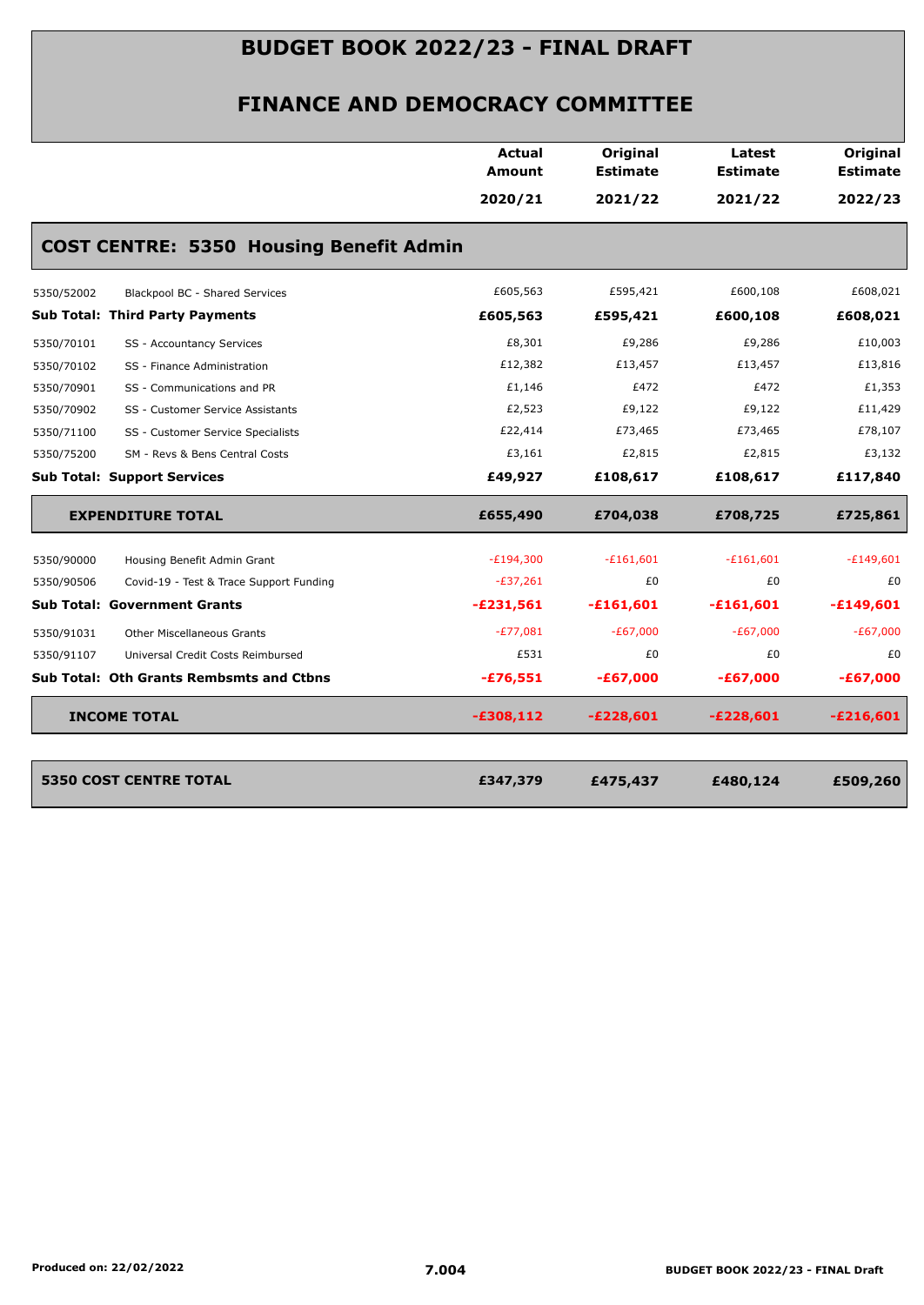|                                                        | <b>Actual</b><br><b>Amount</b> | Original<br><b>Estimate</b> | Latest<br><b>Estimate</b> | Original<br><b>Estimate</b> |
|--------------------------------------------------------|--------------------------------|-----------------------------|---------------------------|-----------------------------|
|                                                        | 2020/21                        | 2021/22                     | 2021/22                   | 2022/23                     |
| <b>COST CENTRE: 7520 Revs &amp; Bens Central Costs</b> |                                |                             |                           |                             |
| Subscrptns and Levies General<br>7520/45300            | £925                           | £1,000                      | £1,000                    | £1,000                      |
| <b>Sub Total: Supplies and Services</b>                | £925                           | £1,000                      | £1,000                    | £1,000                      |
| 7520/52005<br>Preston CC - SLA Other                   | £0                             | £1,000                      | £1,000                    | £1,000                      |
| <b>Sub Total: Third Party Payments</b>                 | £0                             | £1,000                      | £1,000                    | £1,000                      |
| 7520/63002<br>CTRS - Hardship Fund                     | £1,025                         | £0                          | £3,544                    | £0                          |
| <b>Sub Total: Transfer Payments</b>                    | £1,025                         | £0                          | £3,544                    | £0                          |
| 7520/70102<br>SS - Finance Administration              | £79                            | £79                         | £79                       | £83                         |
| 7520/70701<br>SS - Resources Directorate Mgt           | £1,255                         | £1,172                      | £1,172                    | £1,171                      |
| 7520/70902<br>SS - Customer Service Assistants         | £1,922                         | £1,696                      | £1,696                    | £2,301                      |
| 7520/71100<br>SS - Customer Service Specialists        | £2,057                         | £2,091                      | £2,091                    | £2,276                      |
| <b>Sub Total: Support Services</b>                     | £5,313                         | £5,038                      | £5,038                    | £5,831                      |
| <b>EXPENDITURE TOTAL</b>                               | £7,263                         | £7,038                      | £10,582                   | £7,831                      |
| 7520/91107<br>Universal Credit Costs Reimbursed        | £639                           | £0                          | £0                        | £0                          |
| <b>Sub Total: Oth Grants Rembsmts and Ctbns</b>        | £639                           | £0                          | £Ο                        | £0                          |
| 7520/99000<br>Support Service Recharge                 | $-E7,902$                      | $-E7,038$                   | $-E7,038$                 | $-E7,831$                   |
| Sub Total: Recharge Income                             | $-E7,902$                      | $-E7,038$                   | $-E7,038$                 | $-£7,831$                   |
| <b>INCOME TOTAL</b>                                    | $-E7,263$                      | $-E7,038$                   | $-£7,038$                 | $-£7,831$                   |
| <b>7520 COST CENTRE TOTAL</b>                          | £0                             | £0                          | £3,544                    | £0                          |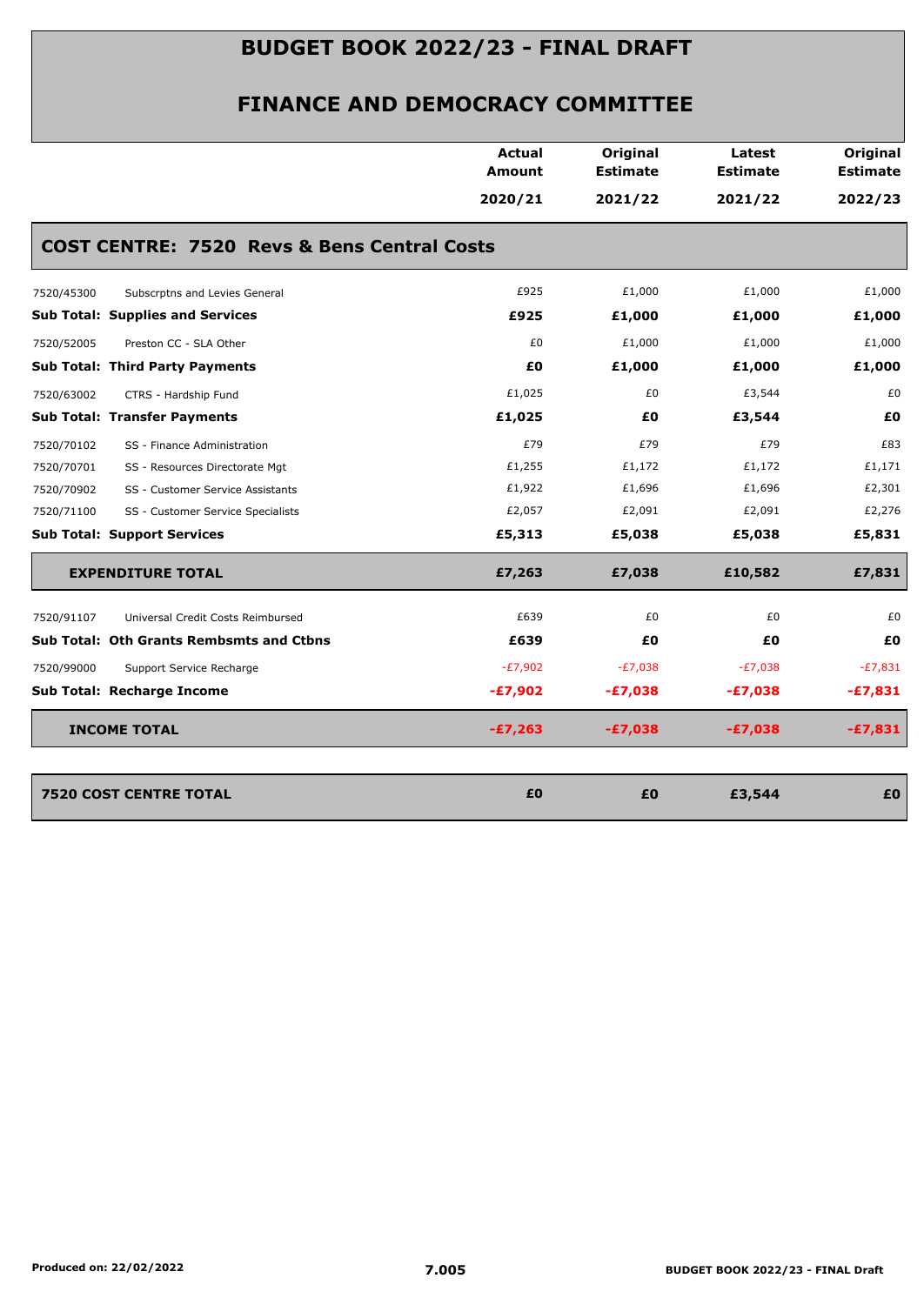|            |                                               | <b>Actual</b><br>Amount | Original<br><b>Estimate</b> | Latest<br><b>Estimate</b> | Original<br><b>Estimate</b> |
|------------|-----------------------------------------------|-------------------------|-----------------------------|---------------------------|-----------------------------|
|            |                                               | 2020/21                 | 2021/22                     | 2021/22                   | 2022/23                     |
|            | <b>COST CENTRE: 7120 Procurement Services</b> |                         |                             |                           |                             |
| 7120/10000 | Salaries - Basic Pay                          | £23,007                 | £32,208                     | £32,208                   | £34,031                     |
| 7120/11000 | National Insurance                            | £2,266                  | £3,233                      | £3,233                    | £3,800                      |
| 7120/12000 | Pension Costs (Employer Contrbtn)             | £4,118                  | £4,896                      | £4,896                    | £5,173                      |
| 7120/12001 | Pension - Deficit Reduction Costs             | £514                    | £566                        | £566                      | £565                        |
| 7120/12021 | Actuarial Valn Adjustments (3 year)           | $-E391$                 | £0                          | £0                        | £0                          |
| 7120/12099 | IAS 19 Adjustments                            | £2,549                  | £0                          | £0                        | £0                          |
| 7120/14008 | Mobile Phone Allowance                        | $-E1$                   | £0                          | £0                        | £0                          |
| 7120/17003 | Training Exps - qualifications                | £686                    | £0                          | £0                        | £0                          |
|            | <b>Sub Total: Employees</b>                   | £32,748                 | £40,903                     | £40,903                   | £43,569                     |
| 7120/42600 | <b>Consultants Fees</b>                       | £0                      | £4,470                      | £4,470                    | £4,470                      |
| 7120/45300 | Subscrptns and Levies General                 | £1,000                  | £0                          | £0                        | £0                          |
| 7120/46106 | Insurance - Public Liability                  | £0                      | £0                          | £415                      | £0                          |
| 7120/46904 | Corporate Development Expenses                | £2,226                  | £1,530                      | £1,530                    | £1,530                      |
|            | <b>Sub Total: Supplies and Services</b>       | £3,226                  | £6,000                      | £6,415                    | £6,000                      |
| 7120/70200 | SS - Computer Services                        | £0                      | £0                          | £0                        | £3,920                      |
| 7120/70300 | SS - Human Resources                          | £0                      | £0                          | £0                        | £706                        |
| 7120/70301 | SS - Payroll Administration                   | £0                      | £0                          | £0                        | £69                         |
| 7120/70400 | SS - Property Management Team                 | £0                      | £408                        | £408                      | £445                        |
| 7120/70500 | SS - Accommodation - Town Hall                | £0                      | £3,042                      | £3,042                    | £2,665                      |
| 7120/70600 | SS - Head of Governance                       | £0                      | £6,758                      | £6,758                    | £0                          |
| 7120/75403 | SM - Corporate Safety                         | £0                      | £0                          | £0                        | £121                        |
|            | <b>Sub Total: Support Services</b>            | £0                      | £10,208                     | £10,208                   | £7,926                      |
|            | <b>EXPENDITURE TOTAL</b>                      | £35,974                 | £57,111                     | £57,526                   | £57,495                     |
| 7120/99000 | Support Service Recharge                      | $-E35,974$              | $-£57,111$                  | $-£57,111$                | $-£57,495$                  |
|            | Sub Total: Recharge Income                    | $-£35,974$              | $-£57,111$                  | $-£57,111$                | $-£57,495$                  |
|            |                                               |                         |                             |                           |                             |
|            | <b>INCOME TOTAL</b>                           | $-£35,974$              | $-£57,111$                  | $-£57,111$                | $-£57,495$                  |
|            | 7120 COST CENTRE TOTAL                        | £0                      | £0                          | £415                      | £0                          |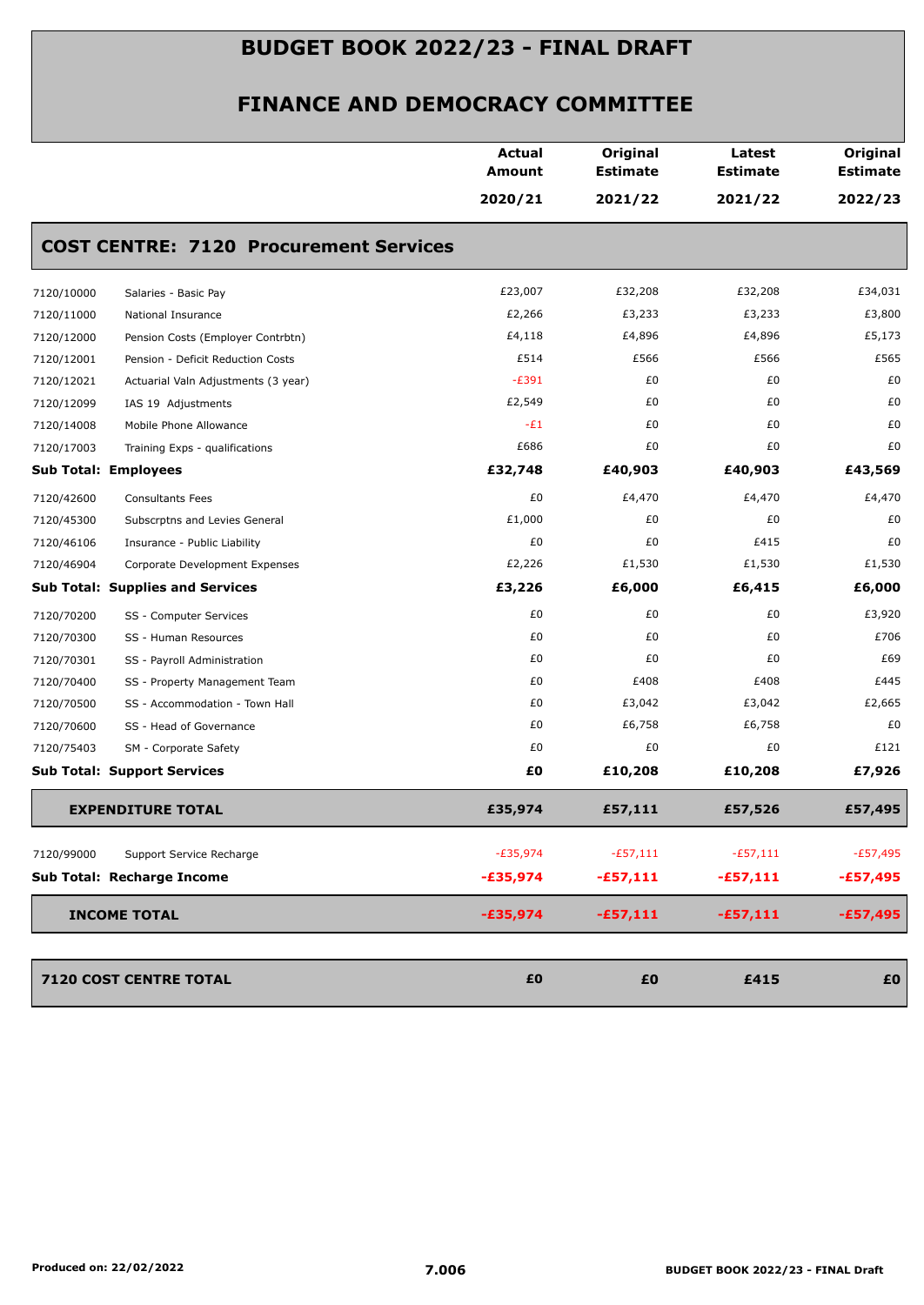|                                                 | <b>Actual</b><br>Amount | Original<br><b>Estimate</b> | Latest<br><b>Estimate</b> | Original<br><b>Estimate</b> |
|-------------------------------------------------|-------------------------|-----------------------------|---------------------------|-----------------------------|
|                                                 | 2020/21                 | 2021/22                     | 2021/22                   | 2022/23                     |
| <b>COST CENTRE: 2010 Mayoralty</b>              |                         |                             |                           |                             |
| Rech - Vehicle and Plant Costs<br>2010/32000    | £6,298                  | £7,615                      | £7,615                    | £7,615                      |
| <b>Sub Total: Transport Related Expenses</b>    | £6,298                  | £7,615                      | £7,615                    | £7,615                      |
| 2010/41500<br>Uniforms Purchase/Repair          | £0                      | £150                        | £150                      | £150                        |
| 2010/41601<br>Robes and Regalia                 | £1,814                  | £1,500                      | £1,500                    | £1,500                      |
| 2010/42000<br>Printing                          | £286                    | £650                        | £650                      | £650                        |
| 2010/42200<br>Stationery                        | £50                     | £100                        | £100                      | £100                        |
| 2010/43000<br>Postage                           | £550                    | £538                        | £538                      | £538                        |
| 2010/44404<br>Mayoral Chaufeur/Assistant        | £1,141                  | £19,485                     | £12,485                   | £19,485                     |
| 2010/44600<br>Mayoral Allowance                 | £11,763                 | £11,763                     | £11,763                   | £11,763                     |
| 2010/44601<br>Deputy Mayoral Allowance          | £1,933                  | £1,933                      | £2,485                    | £2,485                      |
| 2010/44700<br>Mayoral Travel                    | £0                      | £300                        | £300                      | £300                        |
| 2010/44702<br>Other Mayoral Expenses            | £44                     | £100                        | £100                      | £100                        |
| 2010/46601<br><b>Floral Decorations</b>         | £97                     | £500                        | £500                      | £500                        |
| <b>Sub Total: Supplies and Services</b>         | £17,677                 | £37,019                     | £30,571                   | £37,571                     |
| 2010/70000<br>SS - Chief Executive              | £1,853                  | £3,700                      | £3,700                    | £3,728                      |
| 2010/70101<br>SS - Accountancy Services         | £865                    | £1,018                      | £1,018                    | £1,049                      |
| 2010/70102<br>SS - Finance Administration       | £607                    | £664                        | £664                      | £681                        |
| 2010/70400<br>SS - Property Management Team     | £1,865                  | £1,892                      | £1,892                    | £0                          |
| 2010/70500<br>SS - Accommodation - Town Hall    | £7,371                  | £9,126                      | £9,126                    | £0                          |
| 2010/70600<br>SS - Head of Governance           | £970                    | £1,015                      | £1,015                    | £1,064                      |
| 2010/70700<br>SS - Insurance & Risk Mgmnt       | £479                    | £453                        | £453                      | £406                        |
| 2010/70704<br>SS - Exec & Mayoral Support Team  | £31,611                 | £55,220                     | £55,220                   | £47,766                     |
| 2010/70901<br>SS - Communications and PR        | £573                    | £472                        | £472                      | £1,353                      |
| 2010/70902<br>SS - Customer Service Assistants  | £2,523                  | £908                        | £908                      | £1,138                      |
| 2010/71100<br>SS - Customer Service Specialists | £628                    | £87                         | £87                       | £92                         |
| <b>Sub Total: Support Services</b>              | £49,345                 | £74,555                     | £74,555                   | £57,277                     |
| <b>EXPENDITURE TOTAL</b>                        | £73,320                 | £119,189                    | £112,741                  | £102,463                    |
| <b>INCOME TOTAL</b>                             | £0                      | £0                          | £0                        | £0                          |
| <b>2010 COST CENTRE TOTAL</b>                   | £73,320                 | £119,189                    | £112,741                  | £102,463                    |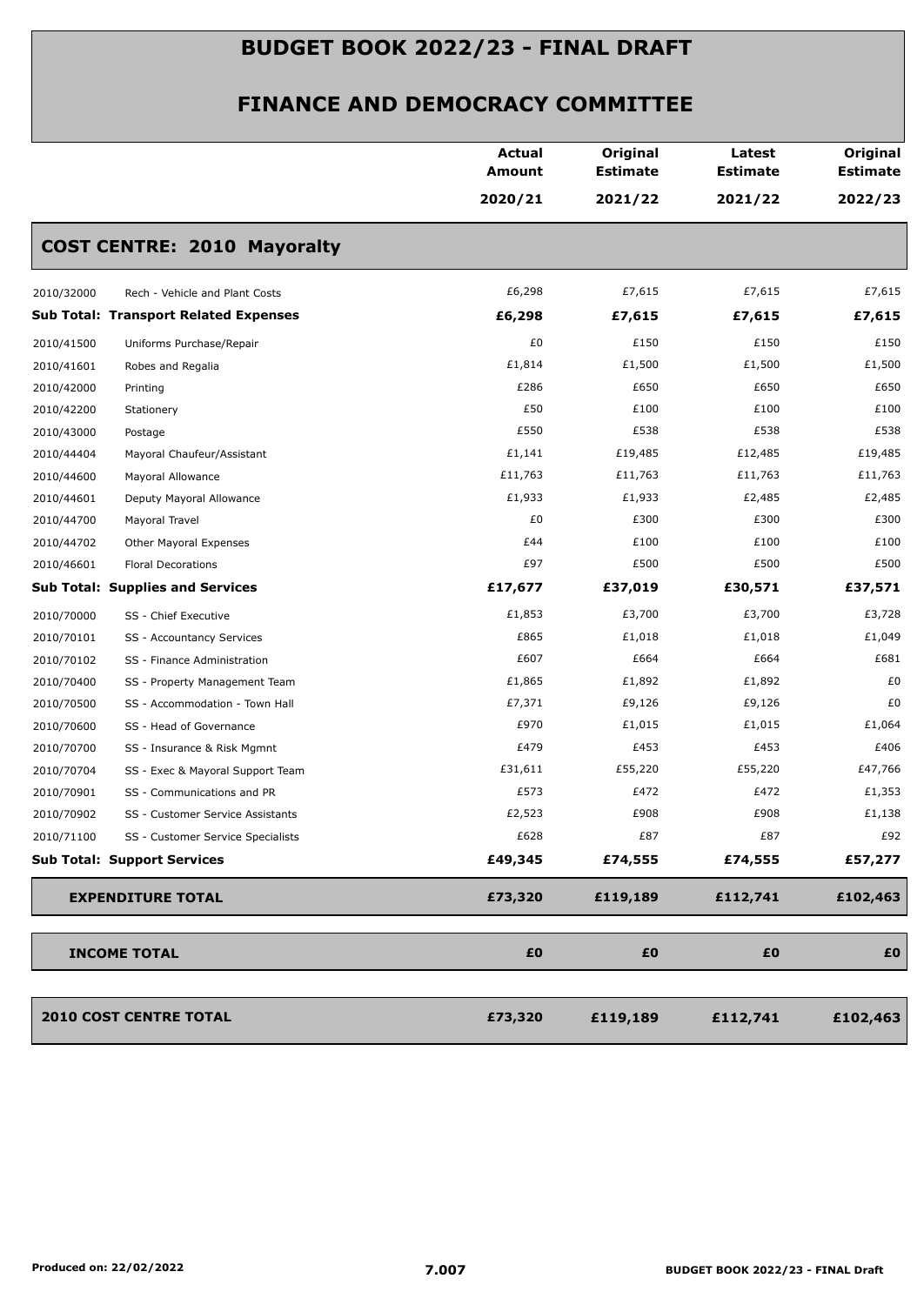|                             |                                                               | <b>Actual</b><br><b>Amount</b> | Original<br><b>Estimate</b> | Latest<br><b>Estimate</b> | Original<br><b>Estimate</b> |
|-----------------------------|---------------------------------------------------------------|--------------------------------|-----------------------------|---------------------------|-----------------------------|
|                             |                                                               | 2020/21                        | 2021/22                     | 2021/22                   | 2022/23                     |
|                             | <b>COST CENTRE: 2011 Civic Events &amp; Other Civic Costs</b> |                                |                             |                           |                             |
| 2011/10021                  | Salaries - Overtime (1.0)                                     | £0                             | £1,300                      | £1,300                    | £1,300                      |
| <b>Sub Total: Employees</b> |                                                               | £0                             | £1,300                      | £1,300                    | £1,300                      |
| 2011/41602                  | Civic Regalia                                                 | £1,538                         | £0                          | £0                        | £0                          |
| 2011/44701                  | <b>Inauguration Expenses</b>                                  | £0                             | £2,299                      | £2,299                    | £2,299                      |
| 2011/46600                  | Civic Sunday                                                  | £0                             | £1,200                      | £1,200                    | £1,200                      |
| 2011/46602                  | Remembrance Sunday Expenses                                   | £937                           | £4,000                      | £4,000                    | £4,000                      |
| 2011/46615                  | Civic - Funeral Expenses                                      | £100                           | £100                        | £100                      | £100                        |
| 2011/46622                  | Other Civic Events                                            | £0                             | £150                        | £150                      | £150                        |
|                             | <b>Sub Total: Supplies and Services</b>                       | £2,575                         | £7,749                      | £7,749                    | £7,749                      |
| 2011/70101                  | SS - Accountancy Services                                     | £223                           | £265                        | £265                      | £264                        |
| 2011/70102                  | SS - Finance Administration                                   | £219                           | £239                        | £239                      | £245                        |
| 2011/70700                  | SS - Insurance & Risk Mgmnt                                   | £239                           | £227                        | £227                      | £203                        |
| 2011/70901                  | SS - Communications and PR                                    | £573                           | £472                        | £472                      | £1,353                      |
| 2011/75302                  | SM - Tourism & Cultural Services Team                         | £3,453                         | £4,205                      | £4,205                    | £4,183                      |
| 2011/75304                  | SM - Head of Cultural Services                                | £1,247                         | £0                          | £0                        | £0                          |
| 2011/75305                  | SM - Parks & Coastal Services Team                            | £1,956                         | £2,006                      | £2,006                    | £2,121                      |
| 2011/75309                  | SM - Play & Projects Team                                     | £3,243                         | £3,270                      | £3,270                    | £3,086                      |
|                             | <b>Sub Total: Support Services</b>                            | £11,153                        | £10,684                     | £10,684                   | £11,455                     |
|                             | <b>EXPENDITURE TOTAL</b>                                      | £13,728                        | £19,733                     | £19,733                   | £20,504                     |
|                             | <b>2011 COST CENTRE TOTAL</b>                                 | £13,728                        | £19,733                     | £19,733                   | £20,504                     |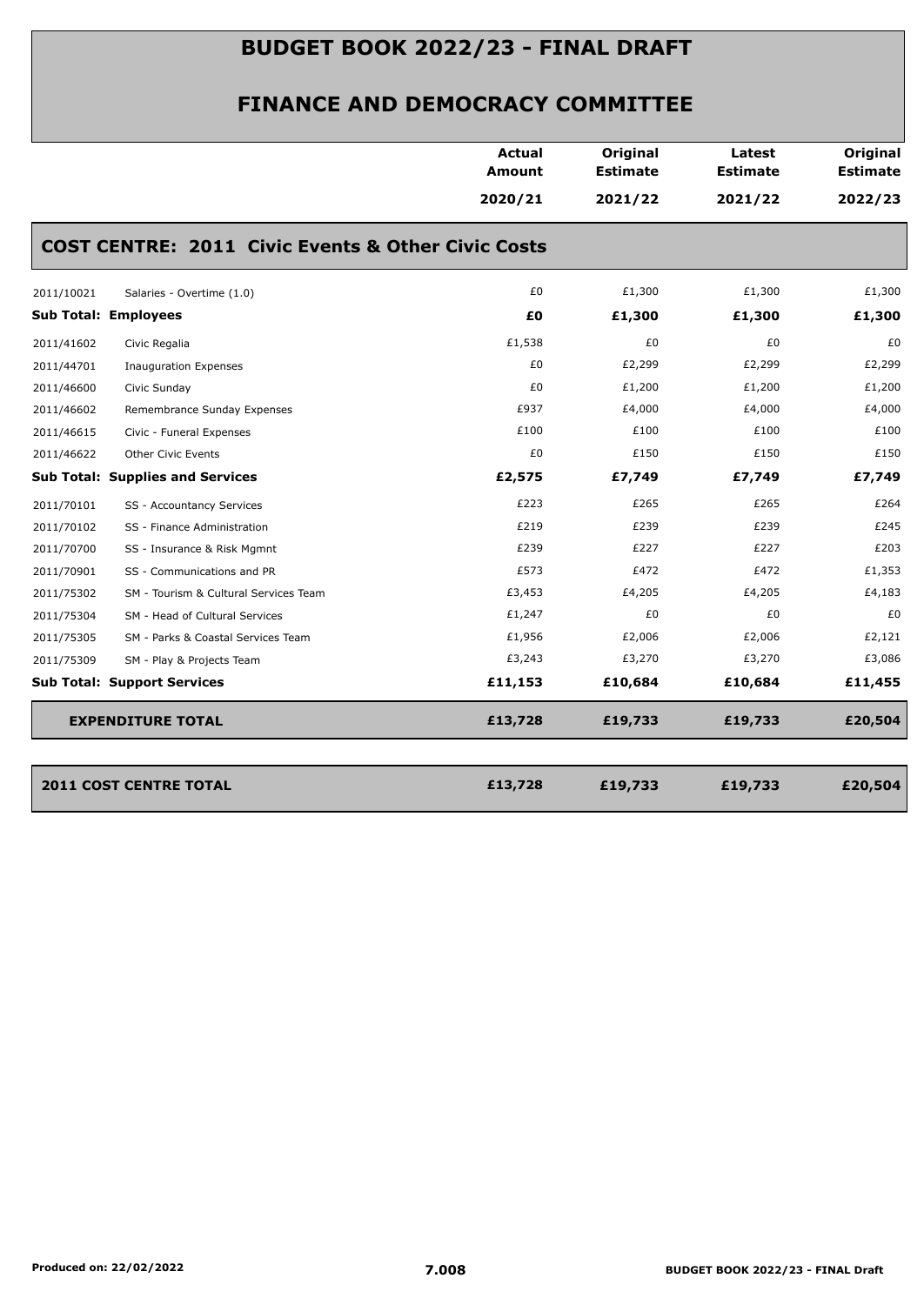|                             |                                                 | Actual<br>Amount | Original<br>Estimate | Latest<br><b>Estimate</b> | Original<br><b>Estimate</b> |
|-----------------------------|-------------------------------------------------|------------------|----------------------|---------------------------|-----------------------------|
|                             |                                                 | 2020/21          | 2021/22              | 2021/22                   | 2022/23                     |
|                             | <b>COST CENTRE: 2400 Electoral Registration</b> |                  |                      |                           |                             |
| 2400/10201                  | Canvassers Fees - Staff                         | £3,483           | £5,000               | £5,000                    | £5,000                      |
| 2400/10202                  | Canvassers Fees - Non-Staff                     | £800             | £8,400               | £8,400                    | £8,400                      |
| 2400/11000                  | National Insurance                              | £154             | £0                   | £0                        | £0                          |
| <b>Sub Total: Employees</b> |                                                 | £4,437           | £13,400              | £13,400                   | £13,400                     |
| 2400/42000                  | Printing                                        | £14,855          | £7,000               | £11,200                   | £7,000                      |
| 2400/42200                  | Stationery                                      | £200             | £200                 | £200                      | £200                        |
| 2400/43000                  | Postage                                         | £26,939          | £18,850              | £23,138                   | £18,850                     |
| 2400/43500                  | Purchase of Computer Equipment                  | £2,717           | £0                   | £0                        | £0                          |
| 2400/43503                  | Computer - Program Licnce Chgs                  | £9,556           | £11,500              | £11,500                   | £11,500                     |
| 2400/45300                  | Subscrptns and Levies General                   | £896             | £500                 | £500                      | £500                        |
| 2400/46200                  | Advertising                                     | £0               | £500                 | £500                      | £500                        |
|                             | <b>Sub Total: Supplies and Services</b>         | £55,163          | £38,550              | £47,038                   | £38,550                     |
| 2400/70101                  | SS - Accountancy Services                       | £223             | £265                 | £265                      | £264                        |
| 2400/70102                  | SS - Finance Administration                     | £607             | £664                 | £664                      | £681                        |
| 2400/70400                  | SS - Property Management Team                   | £2,487           | £2,522               | £2,522                    | £1,462                      |
| 2400/70600                  | SS - Head of Governance                         | £1,941           | £2,031               | £2,031                    | £2,128                      |
| 2400/70703                  | SS - Democratic Team                            | £2,444           | £2,621               | £2,621                    | £1,638                      |
| 2400/70705                  | SS - Electoral Services Team                    | £80,060          | £75,968              | £75,968                   | £90,007                     |
| 2400/70901                  | SS - Communications and PR                      | £573             | £472                 | £472                      | £1,353                      |
| 2400/70902                  | SS - Customer Service Assistants                | £927             | £10,474              | £10,474                   | £13,123                     |
| 2400/71100                  | SS - Customer Service Specialists               | £2,914           | £3,739               | £3,739                    | £3,973                      |
|                             | <b>Sub Total: Support Services</b>              | £92,176          | £98,756              | £98,756                   | £114,629                    |
|                             | <b>EXPENDITURE TOTAL</b>                        | £151,776         | £150,706             | £159,194                  | £166,579                    |
| 2400/90008                  | Individual Electoral Registration               | $-E8,105$        | £0                   | $-E8,488$                 | £0                          |
|                             | <b>Sub Total: Government Grants</b>             | $-£8,105$        | £0                   | $-E8,488$                 | £0                          |
| 2400/92000                  | Register of Electors                            | $-E1,782$        | $-E1,700$            | $-E1,700$                 | $-E1,700$                   |
|                             | <b>Sub Total: Customer and Client Receipts</b>  | $-£1,782$        | $-£1,700$            | $-£1,700$                 | $-£1,700$                   |
|                             |                                                 |                  |                      |                           |                             |
|                             | <b>INCOME TOTAL</b>                             | $-£9,886$        | $-E1,700$            | $-£10,188$                | $-E1,700$                   |
|                             | <b>2400 COST CENTRE TOTAL</b>                   | £141,889         | £149,006             | £149,006                  | £164,879                    |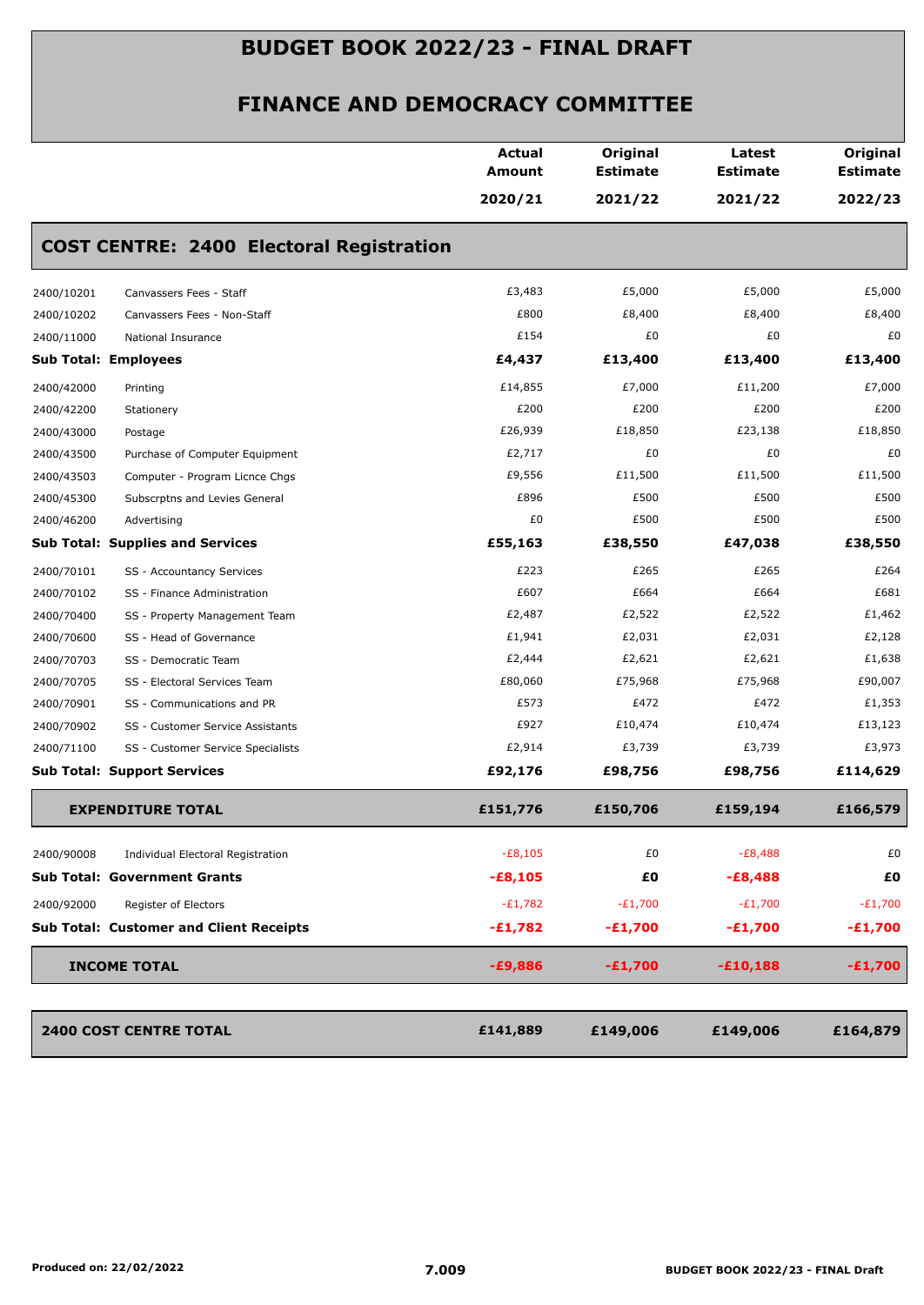|            |                                              | <b>Actual</b><br><b>Amount</b> | Original<br><b>Estimate</b> | Latest<br><b>Estimate</b> | Original<br><b>Estimate</b> |
|------------|----------------------------------------------|--------------------------------|-----------------------------|---------------------------|-----------------------------|
|            |                                              | 2020/21                        | 2021/22                     | 2021/22                   | 2022/23                     |
|            | <b>COST CENTRE: 2401 Elections - Borough</b> |                                |                             |                           |                             |
| 2401/70000 | SS - Chief Executive                         | £1,853                         | £1,850                      | £1,850                    | £1,864                      |
| 2401/70101 | SS - Accountancy Services                    | £455                           | £541                        | £541                      | £536                        |
| 2401/70102 | SS - Finance Administration                  | £1,360                         | £1,486                      | £1,486                    | £1,526                      |
| 2401/70600 | SS - Head of Governance                      | £970                           | £1,015                      | £1,015                    | £1,064                      |
| 2401/70703 | SS - Democratic Team                         | £1,741                         | £1,746                      | £1,746                    | £819                        |
| 2401/70705 | SS - Electoral Services Team                 | £3,202                         | £3,039                      | £3,039                    | £45,003                     |
|            | <b>Sub Total: Support Services</b>           | £9,581                         | £9,677                      | £9,677                    | £50,812                     |
|            | <b>EXPENDITURE TOTAL</b>                     | £9,581                         | £9,677                      | £9,677                    | £50,812                     |
|            | <b>INCOME TOTAL</b>                          | £0                             | £0                          | £0                        | £0                          |
|            | <b>2401 COST CENTRE TOTAL</b>                | £9,581                         | £9,677                      | £9,677                    | £50,812                     |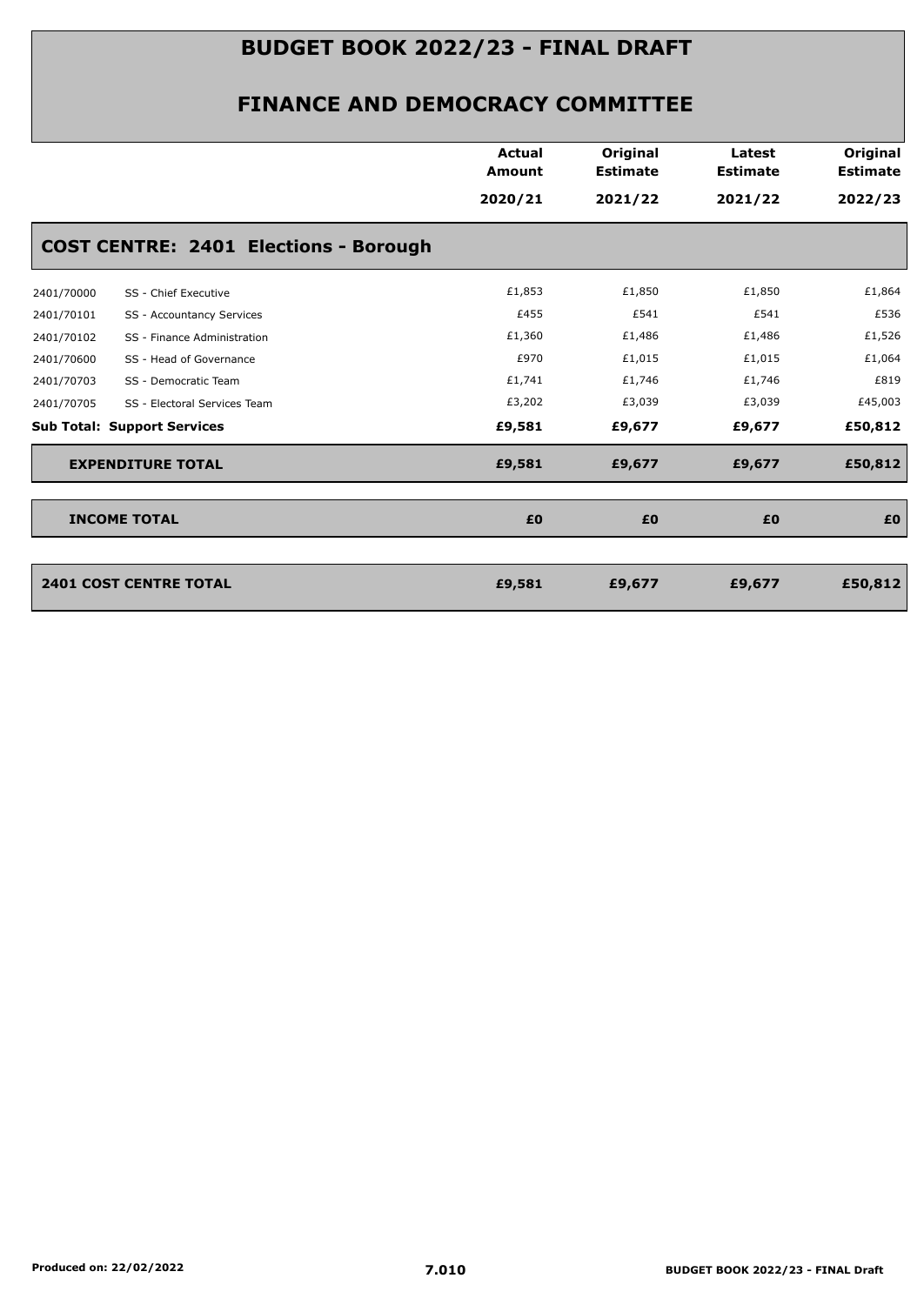|                                             | <b>Actual</b><br><b>Amount</b><br>2020/21 | Original<br><b>Estimate</b><br>2021/22 | Latest<br><b>Estimate</b><br>2021/22 | Original<br><b>Estimate</b><br>2022/23 |
|---------------------------------------------|-------------------------------------------|----------------------------------------|--------------------------------------|----------------------------------------|
| <b>COST CENTRE: 2402 Elections - Parish</b> |                                           |                                        |                                      |                                        |
| 2402/70101<br>SS - Accountancy Services     | £455                                      | £541                                   | £541                                 | £536                                   |
| SS - Finance Administration<br>2402/70102   | £1,360                                    | £1,486                                 | £1,486                               | £1,526                                 |
| 2402/70703<br>SS - Democratic Team          | £346                                      | £290                                   | £290                                 | £0                                     |
| 2402/70705<br>SS - Electoral Services Team  | £0                                        | £0                                     | £0                                   | £15,001                                |
| <b>Sub Total: Support Services</b>          | £2,161                                    | £2,317                                 | £2,317                               | £17,063                                |
| <b>EXPENDITURE TOTAL</b>                    | £2,161                                    | £2,317                                 | £2,317                               | £17,063                                |
| <b>INCOME TOTAL</b>                         | £0                                        | £0                                     | £0                                   | £0                                     |
| <b>2402 COST CENTRE TOTAL</b>               | £2,161                                    | £2,317                                 | £2,317                               | £17,063                                |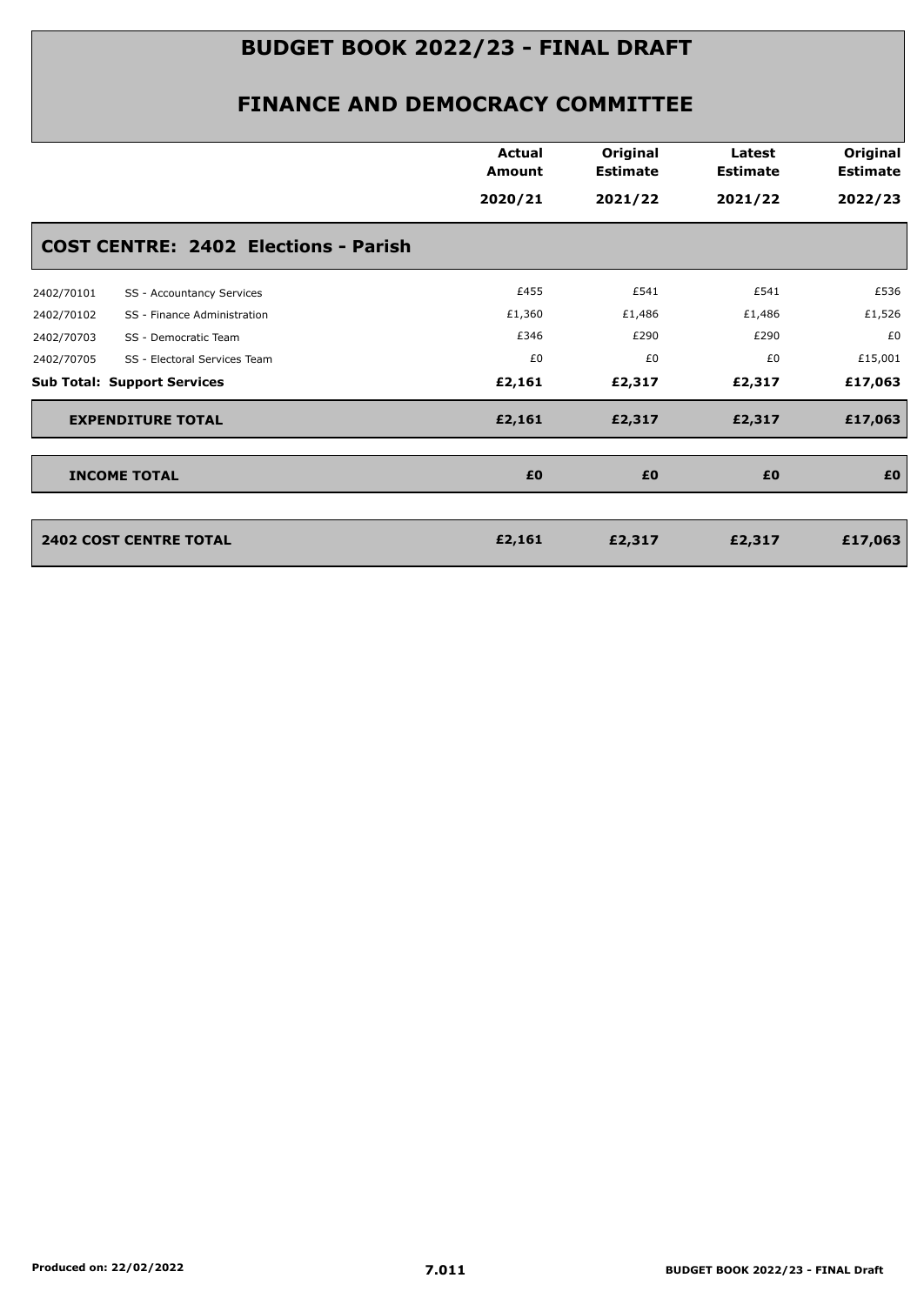|            |                                                    | <b>Actual</b><br><b>Amount</b> | Original<br><b>Estimate</b> | Latest<br><b>Estimate</b> | Original<br><b>Estimate</b> |
|------------|----------------------------------------------------|--------------------------------|-----------------------------|---------------------------|-----------------------------|
|            |                                                    | 2020/21                        | 2021/22                     | 2021/22                   | 2022/23                     |
|            | <b>COST CENTRE: 2403 Elections - Parliamentary</b> |                                |                             |                           |                             |
| 2403/42805 | Elections - Polling Station costs                  | $-E351$                        | £0                          | £0                        | £0                          |
| 2403/42807 | Elections - Poll Card costs                        | £777                           | £0                          | £0                        | £0                          |
| 2403/42812 | Elections - Clerical Duties                        | £130                           | £0                          | £0                        | £0                          |
|            | <b>Sub Total: Supplies and Services</b>            | £556                           | £0                          | £0                        | £0                          |
| 2403/70101 | SS - Accountancy Services                          | £455                           | £0                          | £0                        | £536                        |
| 2403/70102 | SS - Finance Administration                        | £1,335                         | £0                          | £0                        | £1,499                      |
|            | <b>Sub Total: Support Services</b>                 | £1,790                         | £0                          | £Ο                        | £2,035                      |
|            | <b>EXPENDITURE TOTAL</b>                           | £2,346                         | £0                          | £0                        | £2,035                      |
|            | <b>INCOME TOTAL</b>                                | £0                             | £0                          | £0                        | £0                          |
|            |                                                    |                                |                             |                           |                             |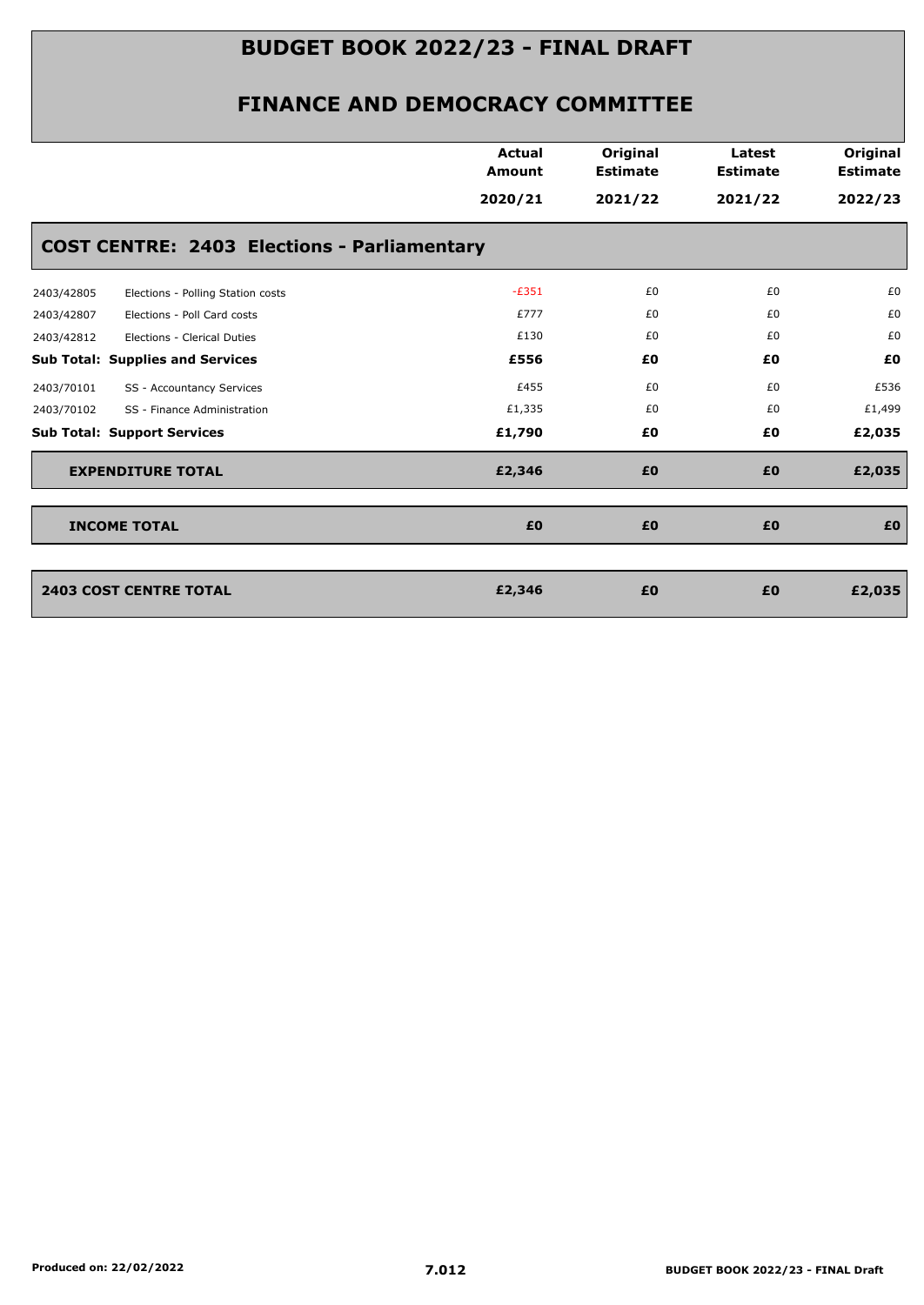|                                                 | <b>Actual</b><br><b>Amount</b> | Original<br><b>Estimate</b> | Latest<br><b>Estimate</b> | Original<br><b>Estimate</b> |
|-------------------------------------------------|--------------------------------|-----------------------------|---------------------------|-----------------------------|
|                                                 | 2020/21                        | 2021/22                     | 2021/22                   | 2022/23                     |
| <b>COST CENTRE: 2405 Elections - LCC</b>        |                                |                             |                           |                             |
| 2405/42805<br>Elections - Polling Station costs | £0                             | £0                          | £11,306                   | £0                          |
| Elections - Count costs<br>2405/42808           | £0                             | £100,000                    | £111,306                  | £0                          |
| <b>Sub Total: Supplies and Services</b>         | £Ο                             | £100,000                    | £122,612                  | £0                          |
| 2405/70703<br>SS - Democratic Team              | £0                             | £4,579                      | £4,579                    | £4,000                      |
| 2405/70705<br>SS - Electoral Services Team      | £0                             | £12,155                     | £12,155                   | £0                          |
| <b>Sub Total: Support Services</b>              | £0                             | £16,734                     | £16,734                   | £4,000                      |
| <b>EXPENDITURE TOTAL</b>                        | £0                             | £116,734                    | £139,346                  | £4,000                      |
| 2405/91101<br><b>Other Reimbursements</b>       | £0                             | $-E100,000$                 | $-E122,612$               | £0                          |
| Sub Total: Oth Grants Rembsmts and Ctbns        | £Ο                             | $-£100,000$                 | $-£122,612$               | £0                          |
| <b>INCOME TOTAL</b>                             | £0                             | $-£100,000$                 | $-£122,612$               | £0                          |
|                                                 |                                |                             |                           |                             |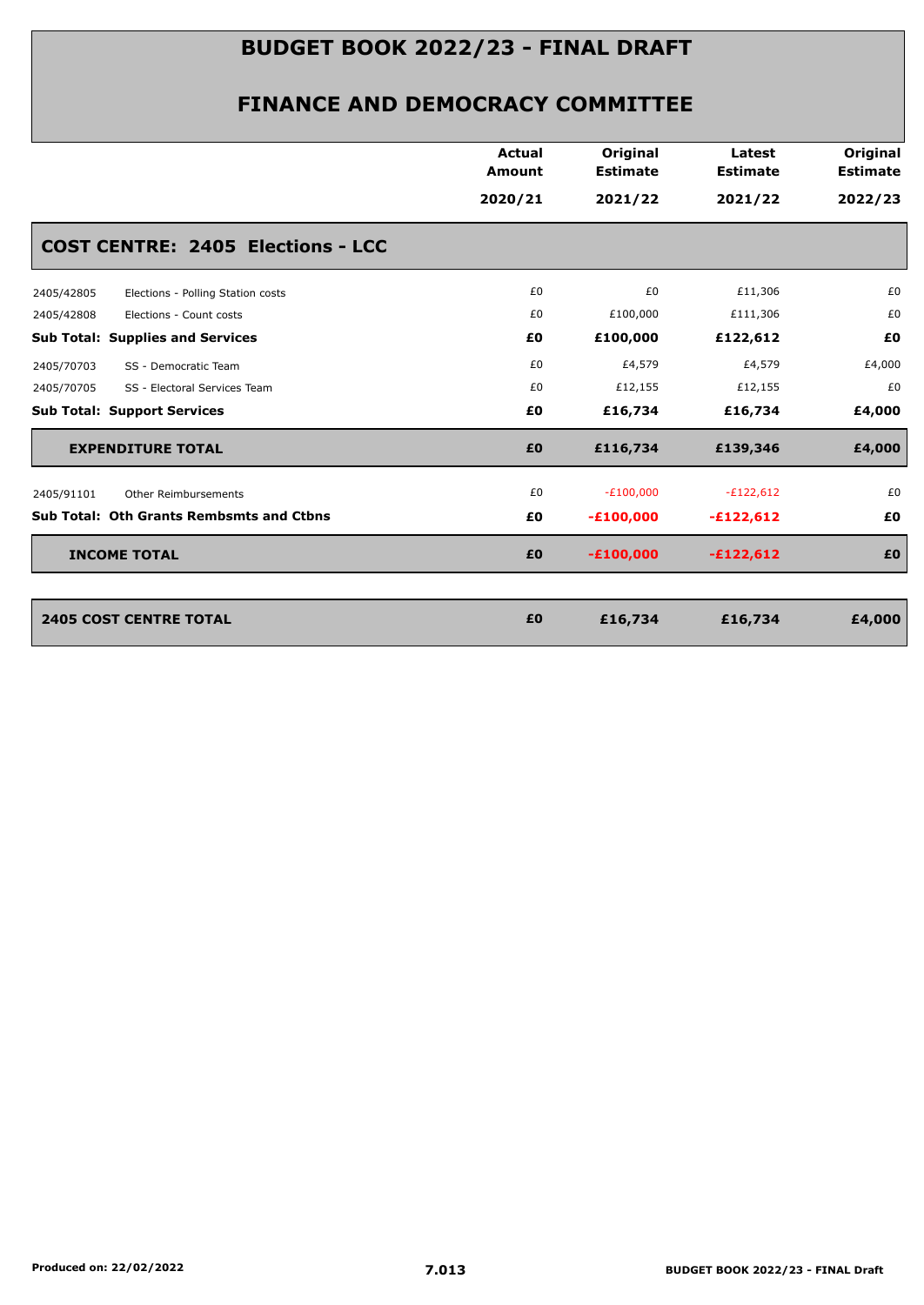|                                                        | <b>Actual</b><br><b>Amount</b> | Original<br><b>Estimate</b> | Latest<br><b>Estimate</b> | Original<br><b>Estimate</b> |
|--------------------------------------------------------|--------------------------------|-----------------------------|---------------------------|-----------------------------|
|                                                        | 2020/21                        | 2021/22                     | 2021/22                   | 2022/23                     |
| <b>COST CENTRE: 2406 Elections - Other/Referendum</b>  |                                |                             |                           |                             |
| Elections - Neighbourhood Plan Referenda<br>2406/42823 | £0                             | £26,411                     | £411                      | £0                          |
| <b>Sub Total: Supplies and Services</b>                | £0                             | £26,411                     | £411                      | £0                          |
| SS - Head of Governance<br>2406/70600                  | £2,911                         | £3,046                      | £3,046                    | £3,192                      |
| 2406/70703<br>SS - Democratic Team                     | £4,509                         | £4,579                      | £4,579                    | £4,000                      |
| 2406/70705<br>SS - Electoral Services Team             | £76,858                        | £48,871                     | £48,871                   | £0                          |
| <b>Sub Total: Support Services</b>                     | £84,278                        | £56,496                     | £56,496                   | £7,192                      |
| <b>EXPENDITURE TOTAL</b>                               | £84,278                        | £82,907                     | £56,907                   | £7,192                      |
| <b>INCOME TOTAL</b>                                    | £0                             | £0                          | £0                        | £0                          |
| <b>2406 COST CENTRE TOTAL</b>                          | £84,278                        | £82,907                     | £56,907                   | £7,192                      |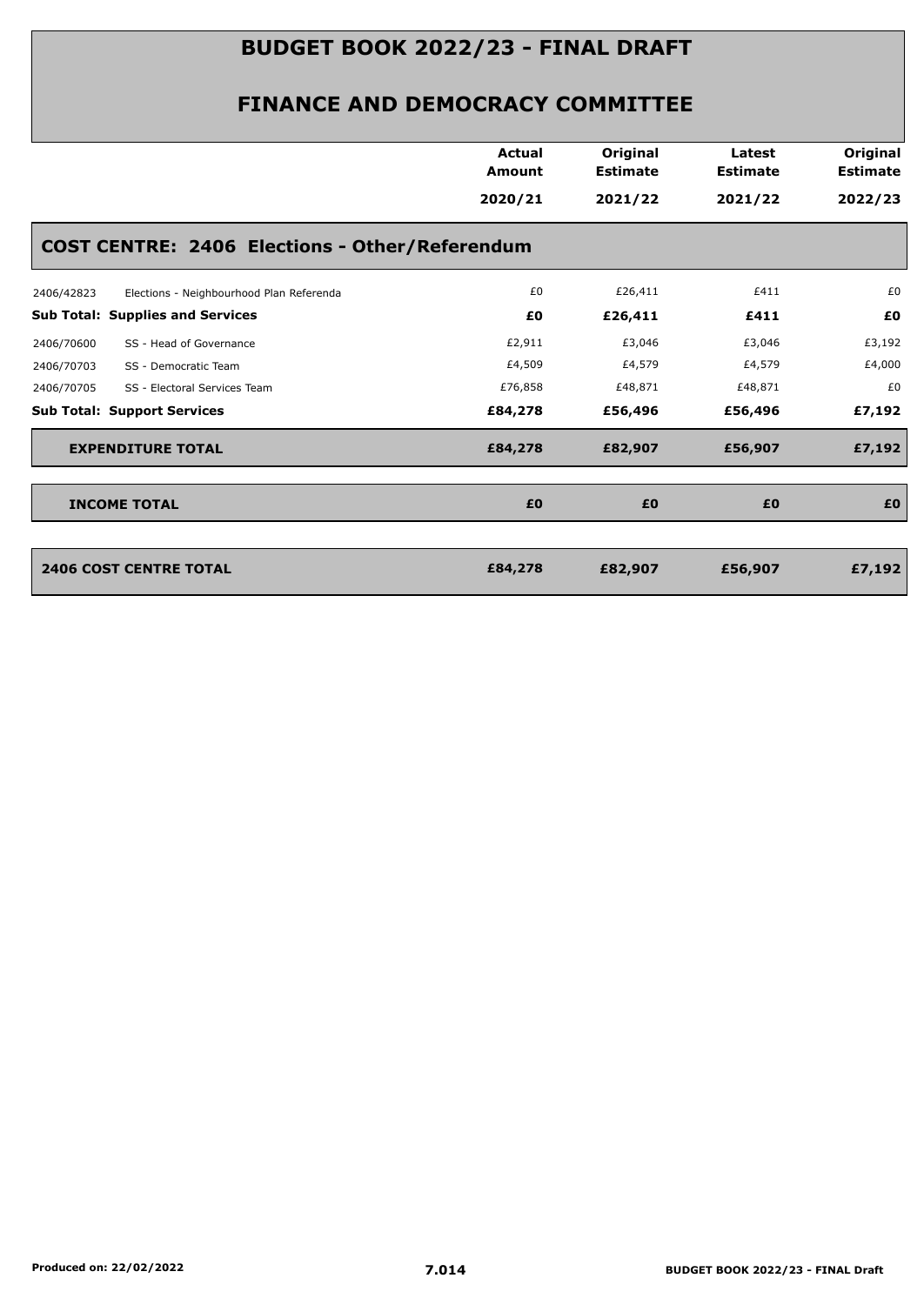|                                                 | <b>Actual</b><br><b>Amount</b> | Original<br><b>Estimate</b> | Latest<br><b>Estimate</b> | Original<br><b>Estimate</b> |
|-------------------------------------------------|--------------------------------|-----------------------------|---------------------------|-----------------------------|
|                                                 | 2020/21                        | 2021/22                     | 2021/22                   | 2022/23                     |
| <b>COST CENTRE: 2408 Elections - PCC</b>        |                                |                             |                           |                             |
| Elections - Count costs<br>2408/42808           | £0                             | £100,000                    | £100,000                  | £0                          |
| <b>Sub Total: Supplies and Services</b>         | £Ο                             | £100,000                    | £100,000                  | £0                          |
| SS - Electoral Services Team<br>2408/70705      | £0                             | £11,904                     | £11,904                   | £0                          |
| <b>Sub Total: Support Services</b>              | £Ο                             | £11,904                     | £11,904                   | £0                          |
| <b>EXPENDITURE TOTAL</b>                        | £0                             | £111,904                    | £111,904                  | £0                          |
| 2408/91101<br>Other Reimbursements              | £0                             | $-E100,000$                 | $-E100,000$               | £0                          |
| <b>Sub Total: Oth Grants Rembsmts and Ctbns</b> | £Ο                             | $-£100,000$                 | $-£100,000$               | £0                          |
| <b>INCOME TOTAL</b>                             | £0                             | $-£100,000$                 | $-£100,000$               | £0                          |
|                                                 |                                |                             |                           |                             |
| <b>2408 COST CENTRE TOTAL</b>                   | £0                             | £11,904                     | £11,904                   | £0                          |
|                                                 |                                |                             |                           |                             |
|                                                 |                                |                             |                           |                             |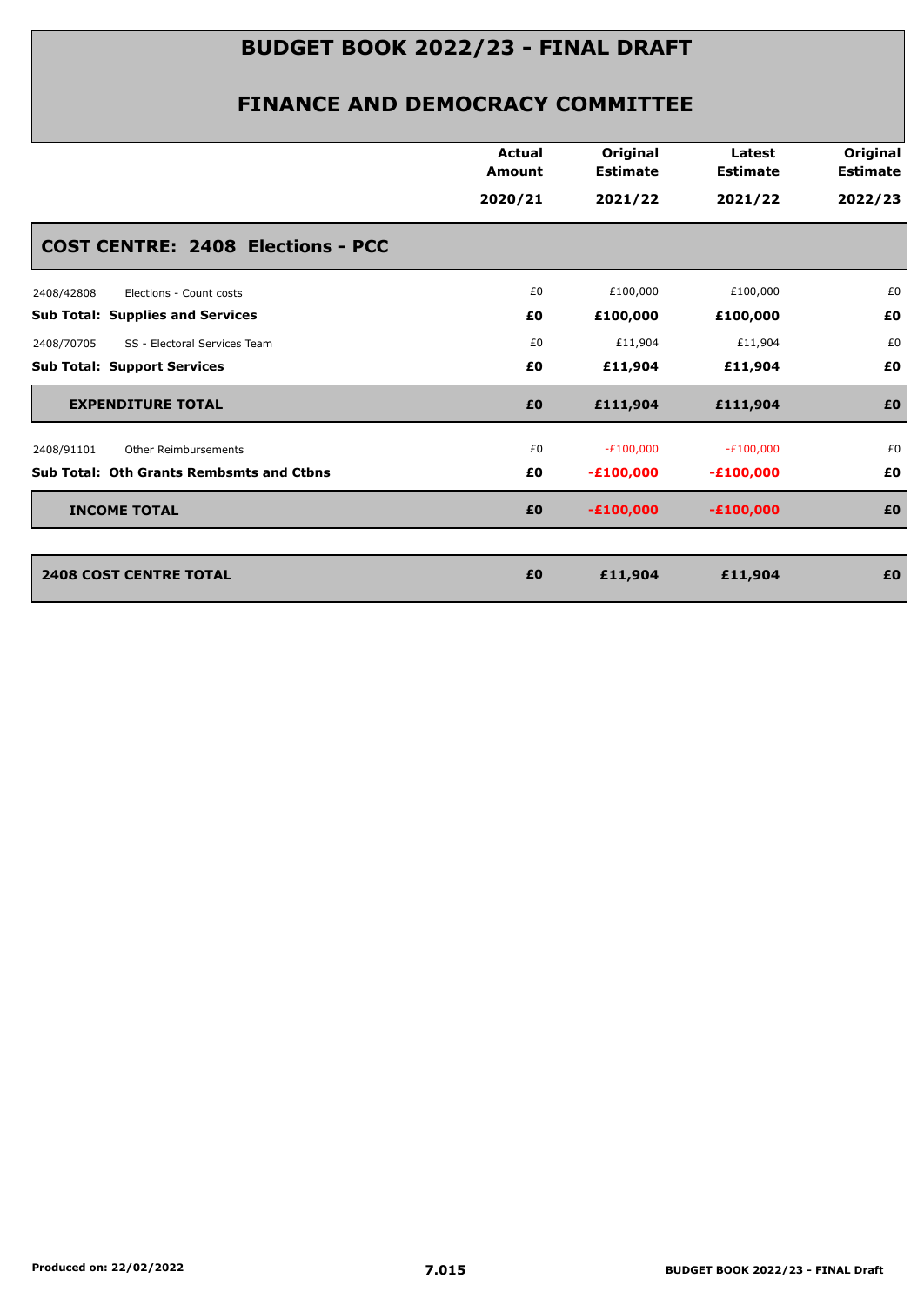|                             |                                                  | <b>Actual</b><br><b>Amount</b> | Original<br><b>Estimate</b> | Latest<br><b>Estimate</b> | Original<br><b>Estimate</b> |
|-----------------------------|--------------------------------------------------|--------------------------------|-----------------------------|---------------------------|-----------------------------|
|                             |                                                  | 2020/21                        | 2021/22                     | 2021/22                   | 2022/23                     |
|                             | <b>COST CENTRE: 7104 Electoral Services Team</b> |                                |                             |                           |                             |
| 7104/10000                  | Salaries - Basic Pay                             | £79,146                        | £84,163                     | £84,163                   | £87,320                     |
| 7104/10041                  | Salaries - Sickness Pay                          | £1,956                         | £0                          | £0                        | £0                          |
| 7104/10098                  | IFRS - Accrued Annual/Flexi Leave Adj            | $-E10$                         | £0                          | £0                        | £0                          |
| 7104/11000                  | National Insurance                               | £7,627                         | £7,978                      | £7,978                    | £9,176                      |
| 7104/12000                  | Pension Costs (Employer Contrbtn)                | £14,524                        | £6,252                      | £6,252                    | £6,552                      |
| 7104/12001                  | Pension - Deficit Reduction Costs                | £1,821                         | £1,773                      | £1,773                    | £1,787                      |
| 7104/12021                  | Actuarial Valn Adjustments (3 year)              | $-E1,309$                      | £0                          | £0                        | £0                          |
| 7104/12099                  | IAS 19 Adjustments                               | £9,036                         | £0                          | £0                        | £0                          |
| 7104/14001                  | First Aid Allowance                              | £47                            | £0                          | £0                        | £0                          |
| 7104/18100                  | Insurance - Employers Liability                  | £575                           | £575                        | £432                      | £575                        |
| <b>Sub Total: Employees</b> |                                                  | £113,413                       | £100,741                    | £100,598                  | £105,410                    |
| 7104/34001                  | Oth Public Trspt Csts - Offcrs                   | £29                            | £200                        | £200                      | £200                        |
| 7104/35001                  | Car Mileage Allowance                            | £145                           | £600                        | £600                      | £600                        |
|                             | <b>Sub Total: Transport Related Expenses</b>     | £174                           | £800                        | £800                      | £800                        |
| 7104/42101                  | Photocopying Charges                             | £1,012                         | £1,369                      | £1,369                    | £1,369                      |
| 7104/46106                  | Insurance - Public Liability                     | £1,681                         | £1,466                      | £1,084                    | £1,466                      |
|                             | <b>Sub Total: Supplies and Services</b>          | £2,693                         | £2,835                      | £2,453                    | £2,835                      |
| 7104/70101                  | SS - Accountancy Services                        | £829                           | £882                        | £882                      | £1,004                      |
| 7104/70102                  | SS - Finance Administration                      | £39                            | £39                         | £39                       | £41                         |
| 7104/70200                  | SS - Computer Services                           | £10,810                        | £13,200                     | £13,200                   | £11,834                     |
| 7104/70300                  | SS - Human Resources                             | £2,141                         | £2,239                      | £2,239                    | £2,118                      |
| 7104/70301                  | SS - Payroll Administration                      | £169                           | £214                        | £214                      | £205                        |
| 7104/70500                  | SS - Accommodation - Town Hall                   | £9,827                         | £12,168                     | £12,168                   | £6,182                      |
| 7104/70701                  | SS - Resources Directorate Mgt                   | £15,682                        | £14,647                     | £14,647                   | £14,640                     |
| 7104/70902                  | SS - Customer Service Assistants                 | £1,922                         | £1,696                      | £1,696                    | £2,301                      |
| 7104/71100                  | SS - Customer Service Specialists                | £2,057                         | £2,091                      | £2,091                    | £2,276                      |
| 7104/75403                  | SM - Corporate Safety                            | £363                           | £385                        | £385                      | £364                        |
|                             | <b>Sub Total: Support Services</b>               | £43,839                        | £47,561                     | £47,561                   | £40,965                     |
|                             | <b>EXPENDITURE TOTAL</b>                         | £160,119                       | £151,937                    | £151,412                  | £150,010                    |
| 7104/99000                  | Support Service Recharge                         | $-£160,119$                    | $-E151,937$                 | $-E151,937$               | $-E150,010$                 |
|                             | Sub Total: Recharge Income                       | $-£160,119$                    | -£151,937                   | $-£151,937$               | $-£150,010$                 |
|                             | <b>INCOME TOTAL</b>                              | $-£160,119$                    | $-£151,937$                 | $-£151,937$               | $-£150,010$                 |
|                             | 7104 COST CENTRE TOTAL                           | £0                             | £0                          | $-£525$                   | £0                          |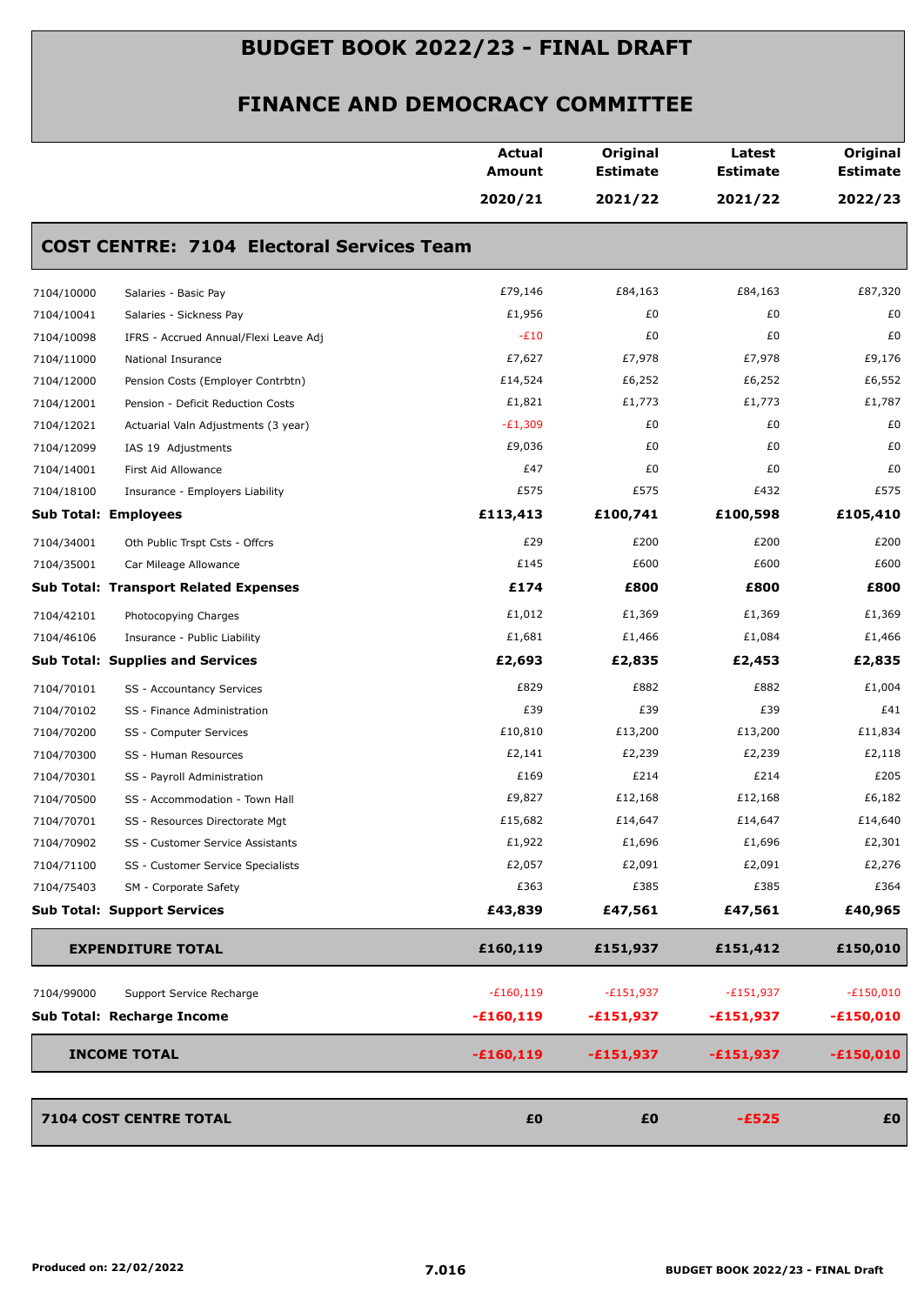|            |                                                               | <b>Actual</b><br>Amount | Original<br><b>Estimate</b> | Latest<br><b>Estimate</b> | Original<br><b>Estimate</b> |
|------------|---------------------------------------------------------------|-------------------------|-----------------------------|---------------------------|-----------------------------|
|            |                                                               | 2020/21                 | 2021/22                     | 2021/22                   | 2022/23                     |
|            | <b>COST CENTRE: 3680 National Land and Property Gazetteer</b> |                         |                             |                           |                             |
| 3680/70101 | SS - Accountancy Services                                     | £510                    | £592                        | £592                      | £516                        |
| 3680/70602 | SS - Local Land & Property Gazetteer                          | £5,730                  | £6,361                      | £6,361                    | £6,072                      |
| 3680/75600 | SM - Technical Services Team                                  | £1,197                  | £2,096                      | £2,096                    | £2,141                      |
|            | <b>Sub Total: Support Services</b>                            | £7,437                  | £9,049                      | £9,049                    | £8,729                      |
|            | <b>EXPENDITURE TOTAL</b>                                      | £7,437                  | £9,049                      | £9,049                    | £8,729                      |
|            | <b>3680 COST CENTRE TOTAL</b>                                 | £7,437                  | £9,049                      | £9,049                    | £8,729                      |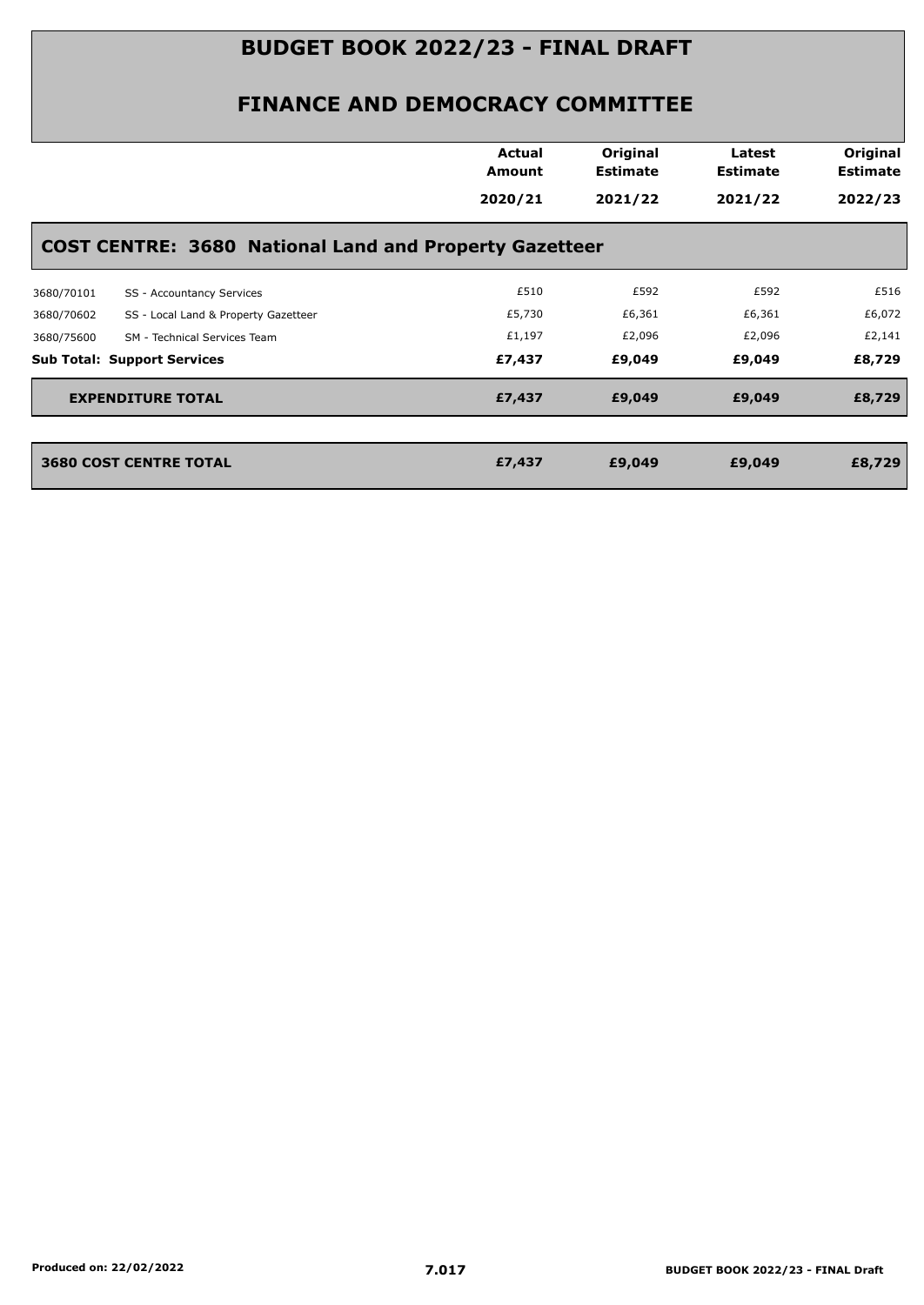|                                    |                                                              | <b>Actual</b><br>Amount | Original<br><b>Estimate</b> | Latest<br><b>Estimate</b> | Original<br><b>Estimate</b> |
|------------------------------------|--------------------------------------------------------------|-------------------------|-----------------------------|---------------------------|-----------------------------|
|                                    |                                                              | 2020/21                 | 2021/22                     | 2021/22                   | 2022/23                     |
|                                    | <b>COST CENTRE: 7082 Local Land &amp; Property Gazetteer</b> |                         |                             |                           |                             |
| 7082/10000                         | Salaries - Basic Pay                                         | £27,878                 | £28,644                     | £28,644                   | £29,432                     |
| 7082/11000                         | National Insurance                                           | £2,635                  | £2,741                      | £2,741                    | £3,108                      |
| 7082/12000                         | Pension Costs (Employer Contrbtn)                            | £4,990                  | £4,354                      | £4,354                    | £4,474                      |
| 7082/12001                         | Pension - Deficit Reduction Costs                            | £626                    | £603                        | £603                      | £602                        |
| 7082/12021                         | Actuarial Valn Adjustments (3 year)                          | $-E450$                 | £0                          | £0                        | £0                          |
| 7082/12099                         | IAS 19 Adjustments                                           | £3,104                  | £0                          | £0                        | £0                          |
| 7082/18100                         | Insurance - Employers Liability                              | £197                    | £197                        | £106                      | £197                        |
| <b>Sub Total: Employees</b>        |                                                              | £38,981                 | £36,539                     | £36,448                   | £37,813                     |
| 7082/35001                         | Car Mileage Allowance                                        | £0                      | £100                        | £100                      | £100                        |
|                                    | <b>Sub Total: Transport Related Expenses</b>                 | £Ο                      | £100                        | £100                      | £100                        |
| 7082/42101                         | Photocopying Charges                                         | £44                     | £60                         | £60                       | £60                         |
| 7082/42600                         | <b>Consultants Fees</b>                                      | £1,530                  | £0                          | £0                        | £0                          |
| 7082/42603                         | Other Fees                                                   | £932                    | £0                          | £0                        | £0                          |
| 7082/43000                         | Postage                                                      | £1                      | £0                          | £0                        | £0                          |
| 7082/43503                         | Computer - Program Licnce Chgs                               | £1,340                  | £9,989                      | £9,989                    | £6,138                      |
| 7082/46106                         | Insurance - Public Liability                                 | £578                    | £504                        | £369                      | £504                        |
|                                    | <b>Sub Total: Supplies and Services</b>                      | £4,425                  | £10,553                     | £10,418                   | £6,702                      |
| 7082/70101                         | SS - Accountancy Services                                    | £1,337                  | £1,426                      | £1,426                    | £1,326                      |
| 7082/70102                         | SS - Finance Administration                                  | £20                     | £20                         | £20                       | £21                         |
| 7082/70103                         | SS - Internal Audit                                          | £2,782                  | £4,336                      | £4,336                    | £4,393                      |
| 7082/70200                         | SS - Computer Services                                       | £2,702                  | £3,320                      | £3,320                    | £2,940                      |
| 7082/70300                         | SS - Human Resources                                         | £714                    | £746                        | £746                      | £706                        |
| 7082/70301                         | SS - Payroll Administration                                  | £56                     | £71                         | £71                       | £69                         |
| 7082/70400                         | SS - Property Management Team                                | £345                    | £306                        | £306                      | £279                        |
| 7082/70500                         | SS - Accommodation - Town Hall                               | £1,843                  | £2,281                      | £2,281                    | £1,670                      |
| 7082/70902                         | SS - Customer Service Assistants                             | £1,922                  | £1,696                      | £1,696                    | £2,301                      |
| 7082/71100                         | SS - Customer Service Specialists                            | £2,057                  | £2,091                      | £2,091                    | £2,276                      |
| 7082/75403                         | SM - Corporate Safety                                        | £121                    | £128                        | £128                      | £121                        |
| <b>Sub Total: Support Services</b> |                                                              | £13,899                 | £16,421                     | £16,421                   | £16,102                     |
|                                    | <b>EXPENDITURE TOTAL</b>                                     | £57,305                 | £63,613                     | £63,387                   | £60,717                     |
| 7082/99000                         | Support Service Recharge                                     | $-E57,305$              | $-£63,613$                  | $-£63,613$                | $-£60,717$                  |
|                                    | Sub Total: Recharge Income                                   | $-£57,305$              | $-£63,613$                  | $-£63,613$                | $-£60,717$                  |
| <b>INCOME TOTAL</b>                |                                                              | $-£57,305$              | $-£63,613$                  | $-£63,613$                | $-£60,717$                  |
|                                    | 7082 COST CENTRE TOTAL                                       | £0                      | £0                          | $-E226$                   | £0                          |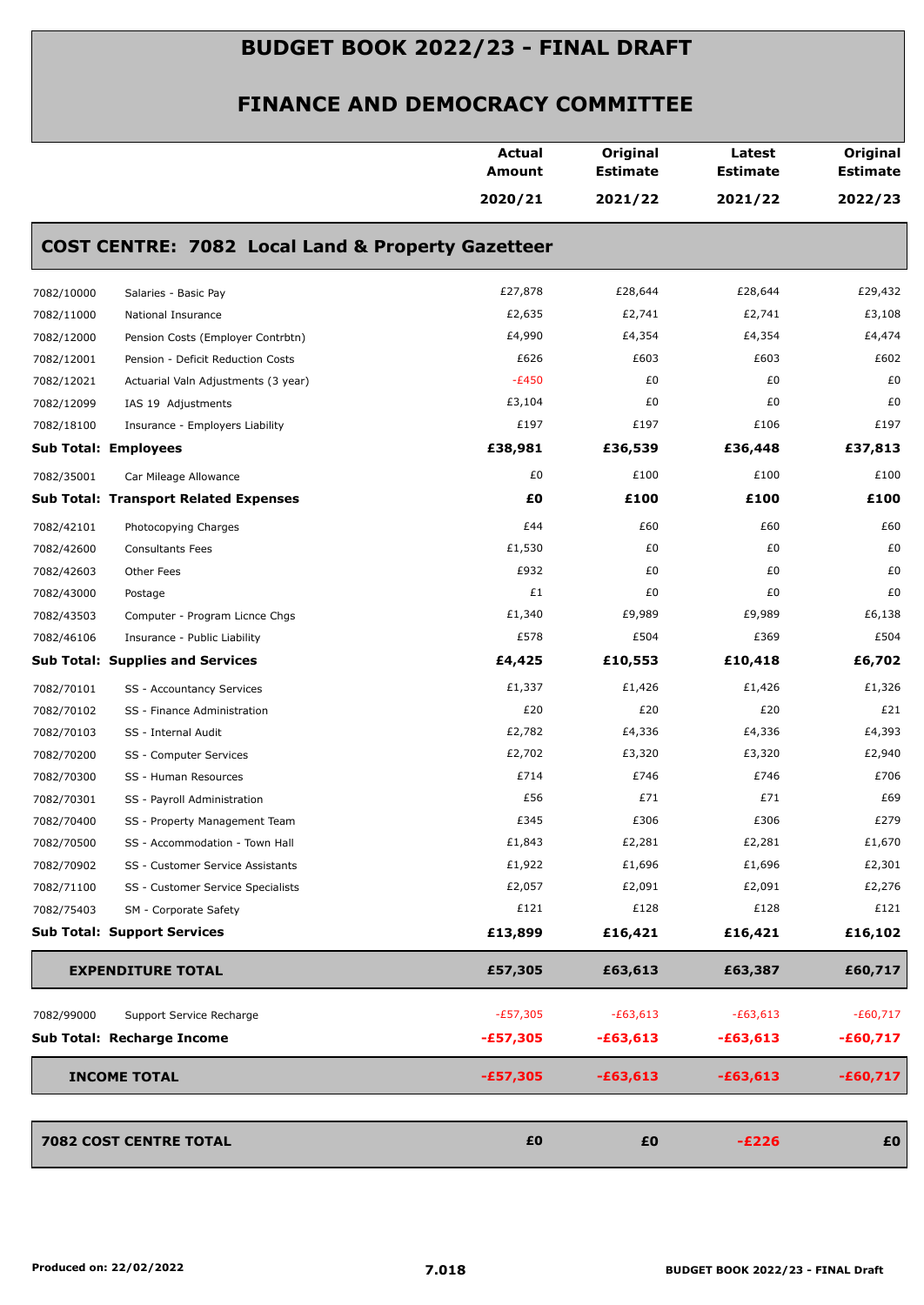|            |                                                            | <b>Actual</b><br><b>Amount</b><br>2020/21 | Original<br><b>Estimate</b><br>2021/22 | Latest<br><b>Estimate</b><br>2021/22 | Original<br><b>Estimate</b><br>2022/23 |
|------------|------------------------------------------------------------|-------------------------------------------|----------------------------------------|--------------------------------------|----------------------------------------|
|            | <b>COST CENTRE: 3160 Clockhouse Café - St Annes Square</b> |                                           |                                        |                                      |                                        |
| 3160/70101 | SS - Accountancy Services                                  | £510                                      | £592                                   | £592                                 | £516                                   |
| 3160/70102 | SS - Finance Administration                                | £194                                      | £212                                   | £212                                 | £218                                   |
| 3160/70400 | SS - Property Management Team                              | £304                                      | £309                                   | £309                                 | £280                                   |
| 3160/70600 | SS - Head of Governance                                    | £970                                      | £1,015                                 | £1,015                               | £1,064                                 |
|            | <b>Sub Total: Support Services</b>                         | £1,978                                    | £2,128                                 | £2,128                               | £2,078                                 |
|            | <b>EXPENDITURE TOTAL</b>                                   | £1,978                                    | £2,128                                 | £2,128                               | £2,078                                 |
| 3160/95001 | Café Rent                                                  | $-E5,870$                                 | $-E10,000$                             | $-E10,000$                           | $-E10,000$                             |
|            | <b>Sub Total: Customer and Client Receipts</b>             | $-£5,870$                                 | $-£10,000$                             | $-£10,000$                           | $-£10,000$                             |
|            | <b>INCOME TOTAL</b>                                        | $-£5,870$                                 | $-£10,000$                             | $-£10,000$                           | $-£10,000$                             |
|            | <b>3160 COST CENTRE TOTAL</b>                              | $-£3,892$                                 | $-£7,872$                              | $-£7,872$                            | $-£7,922$                              |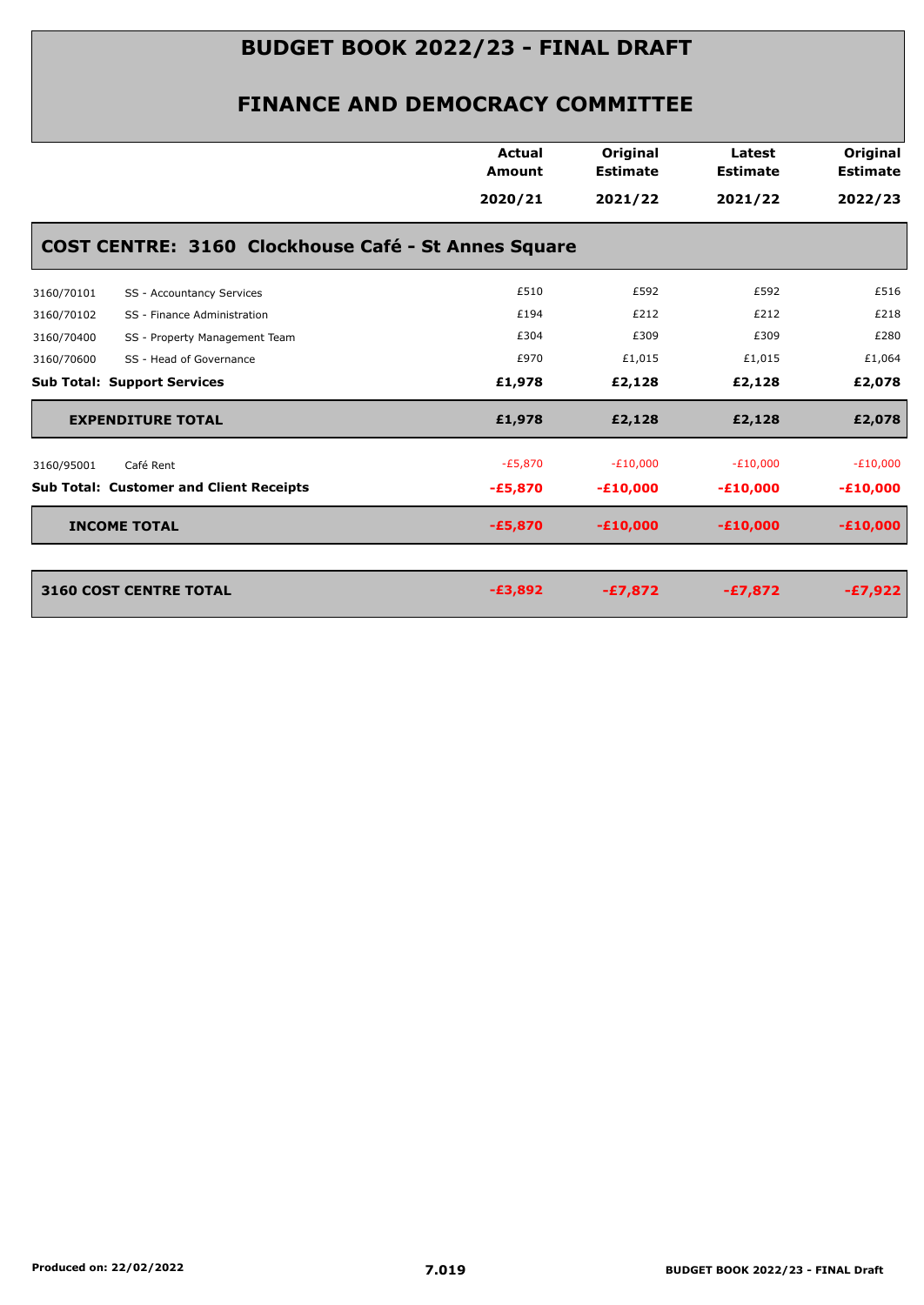|            |                                                   | <b>Actual</b><br>Amount | Original<br><b>Estimate</b> | Latest<br><b>Estimate</b> | Original<br><b>Estimate</b> |
|------------|---------------------------------------------------|-------------------------|-----------------------------|---------------------------|-----------------------------|
|            |                                                   | 2020/21                 | 2021/22                     | 2021/22                   | 2022/23                     |
|            | <b>COST CENTRE: 3801 Miscellaneous Properties</b> |                         |                             |                           |                             |
| 3801/20004 | Alarms Maintenance                                | £0                      | £50                         | £50                       | £50                         |
| 3801/20103 | Other Miscellaneous Repairs                       | £63,851                 | £80,150                     | £90,259                   | £62,465                     |
| 3801/22002 | Other General Repairs and Mtce                    | £1,696                  | £0                          | £0                        | £0                          |
| 3801/22009 | Fire Extinguisher Maintenance                     | £326                    | £0                          | £77                       | £80                         |
| 3801/22500 | Electricity                                       | £2,139                  | £0                          | £0                        | £0                          |
| 3801/22501 | Gas                                               | £351                    | £0                          | £0                        | £0                          |
| 3801/23001 | Ground Rents                                      | £1,655                  | £750                        | £750                      | £750                        |
| 3801/24000 | Water Charges-Metered                             | $-E48$                  | £0                          | £0                        | £0                          |
| 3801/29000 | Fire Insurance                                    | £2,034                  | £2,034                      | £1,654                    | £2,034                      |
|            | <b>Sub Total: Premises Related Expenses</b>       | £72,004                 | £82,984                     | £92,790                   | £65,379                     |
| 3801/42603 | Other Fees                                        | £175                    | £0                          | £0                        | £0                          |
| 3801/46101 | Insurance - All Risks                             | £1,132                  | £1,132                      | £1,631                    | £1,132                      |
| 3801/46108 | <b>Insurance Claim Below Excess</b>               | £0                      | £0                          | £14,000                   | £0                          |
| 3801/46150 | <b>Compensation Payments</b>                      | £40,000                 | £0                          | £0                        | £0                          |
| 3801/46400 | Legal Fees and Court Costs                        | £1,188                  | £0                          | £0                        | £0                          |
|            | <b>Sub Total: Supplies and Services</b>           | £42,494                 | £1,132                      | £15,631                   | £1,132                      |
| 3801/70101 | SS - Accountancy Services                         | £2,652                  | £3,082                      | £3,082                    | £3,076                      |
| 3801/70102 | SS - Finance Administration                       | £11,581                 | £12,661                     | £12,661                   | £12,999                     |
| 3801/70400 | SS - Property Management Team                     | £12,178                 | £49,361                     | £49,361                   | £44,840                     |
| 3801/70600 | SS - Head of Governance                           | £1,941                  | £2,031                      | £2,031                    | £2,128                      |
| 3801/70601 | SS - Legal Services Team                          | £16,554                 | £43,104                     | £43,104                   | £43,654                     |
| 3801/70700 | SS - Insurance & Risk Mgmnt                       | £24                     | £23                         | £23                       | £20                         |
| 3801/70901 | SS - Communications and PR                        | £573                    | £472                        | £472                      | £1,353                      |
| 3801/75600 | SM - Technical Services Team                      | £41,298                 | £45,654                     | £45,654                   | £40,404                     |
|            | <b>Sub Total: Support Services</b>                | £86,801                 | £156,388                    | £156,388                  | £148,474                    |
| 3801/83001 | Rev Exp funded from Capital                       | £27,103                 | £0                          | £0                        | £0                          |
|            | <b>Sub Total: Deprctn and Impairment Losses</b>   | £27,103                 | £Ο                          | £Ο                        | £Ο                          |
|            | <b>EXPENDITURE TOTAL</b>                          | £228,403                | £240,504                    | £264,809                  | £214,985                    |
| 3801/90508 | Covid-19 Grant for Sales, Fees & Charges          | $-E42,001$              | £0                          | £0                        | £0                          |
|            | <b>Sub Total: Government Grants</b>               | $-£42,001$              | £Ο                          | £Ο                        | £Ο                          |
| 3801/91300 | <b>REFCUS Income</b>                              | $-E27,103$              | £0                          | £0                        | £0                          |
|            | Sub Total: Oth Grants Rembsmts and Ctbns          | $-E27,103$              | £Ο                          | £Ο                        | £0                          |
| 3801/95001 | Café Rent                                         | $-E511$                 | $-E22,000$                  | $-E22,000$                | $-E22,000$                  |
| 3801/95003 | Other Rent                                        | $-E75,163$              | $-E198,882$                 | $-E135,036$               | $-E196,288$                 |
| 3801/95100 | Ground Rents                                      | $-E1,718$               | $-E5,300$                   | $-E5,300$                 | $-E5,300$                   |
| 3801/95300 | Acknowledgment & Wayleaves                        | $-E129$                 | £0                          | £0                        | £0                          |
|            | <b>Sub Total: Customer and Client Receipts</b>    | $-£77,522$              | $-E226,182$                 | $-£162,336$               | $-E223,588$                 |
|            |                                                   |                         |                             |                           |                             |
|            | <b>INCOME TOTAL</b>                               | $-£146,626$             | $-E226,182$                 | $-£162,336$               | $-E223,588$                 |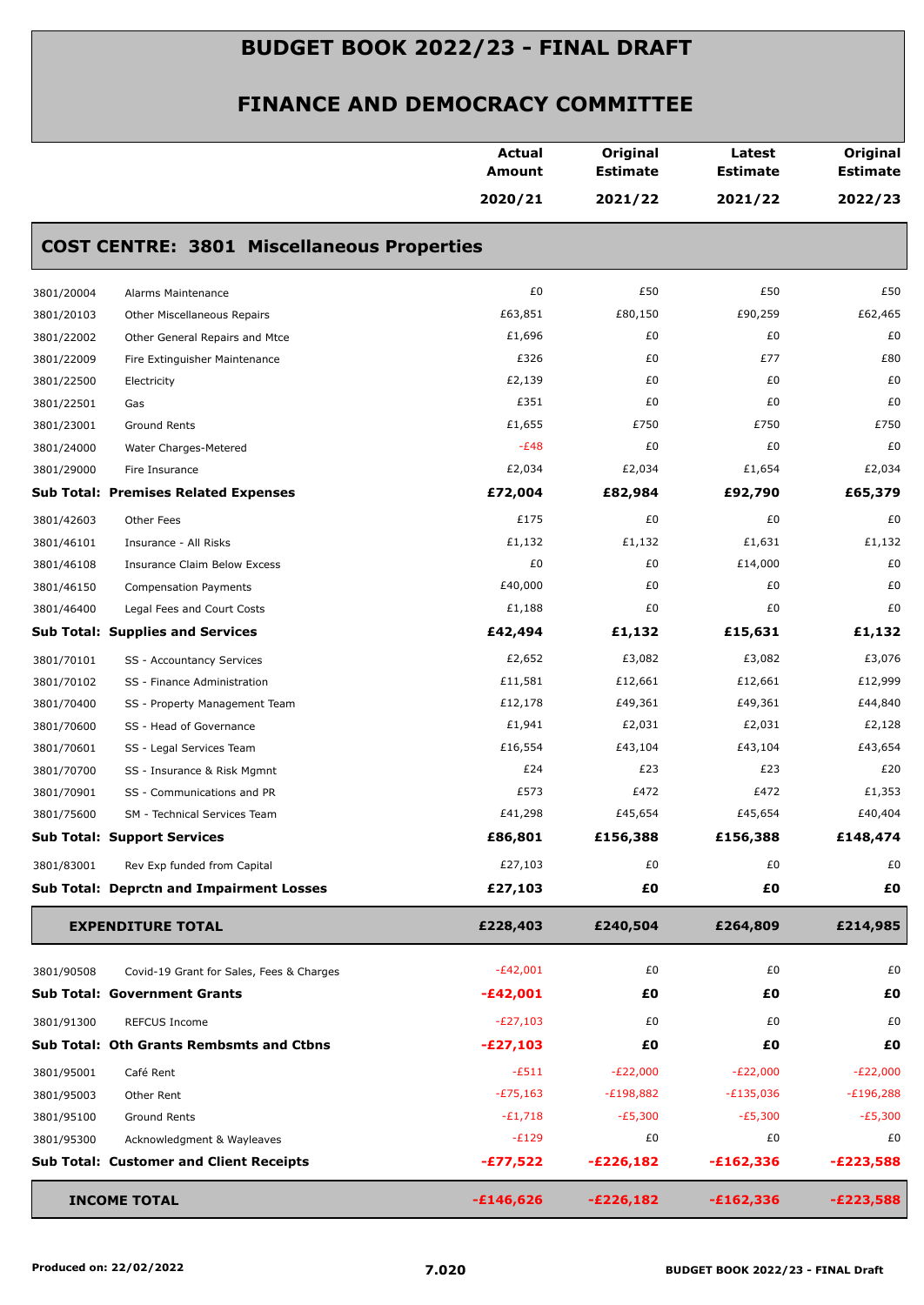|                               | <b>Actual</b> | Original        | Latest          | Original        |
|-------------------------------|---------------|-----------------|-----------------|-----------------|
|                               | Amount        | <b>Estimate</b> | <b>Estimate</b> | <b>Estimate</b> |
|                               | 2020/21       | 2021/22         | 2021/22         | 2022/23         |
|                               |               |                 |                 |                 |
| <b>3801 COST CENTRE TOTAL</b> | £81,777       | £14,322         | £102,473        | $-£8,603$       |
|                               |               |                 |                 |                 |
|                               |               |                 |                 |                 |
|                               |               |                 |                 |                 |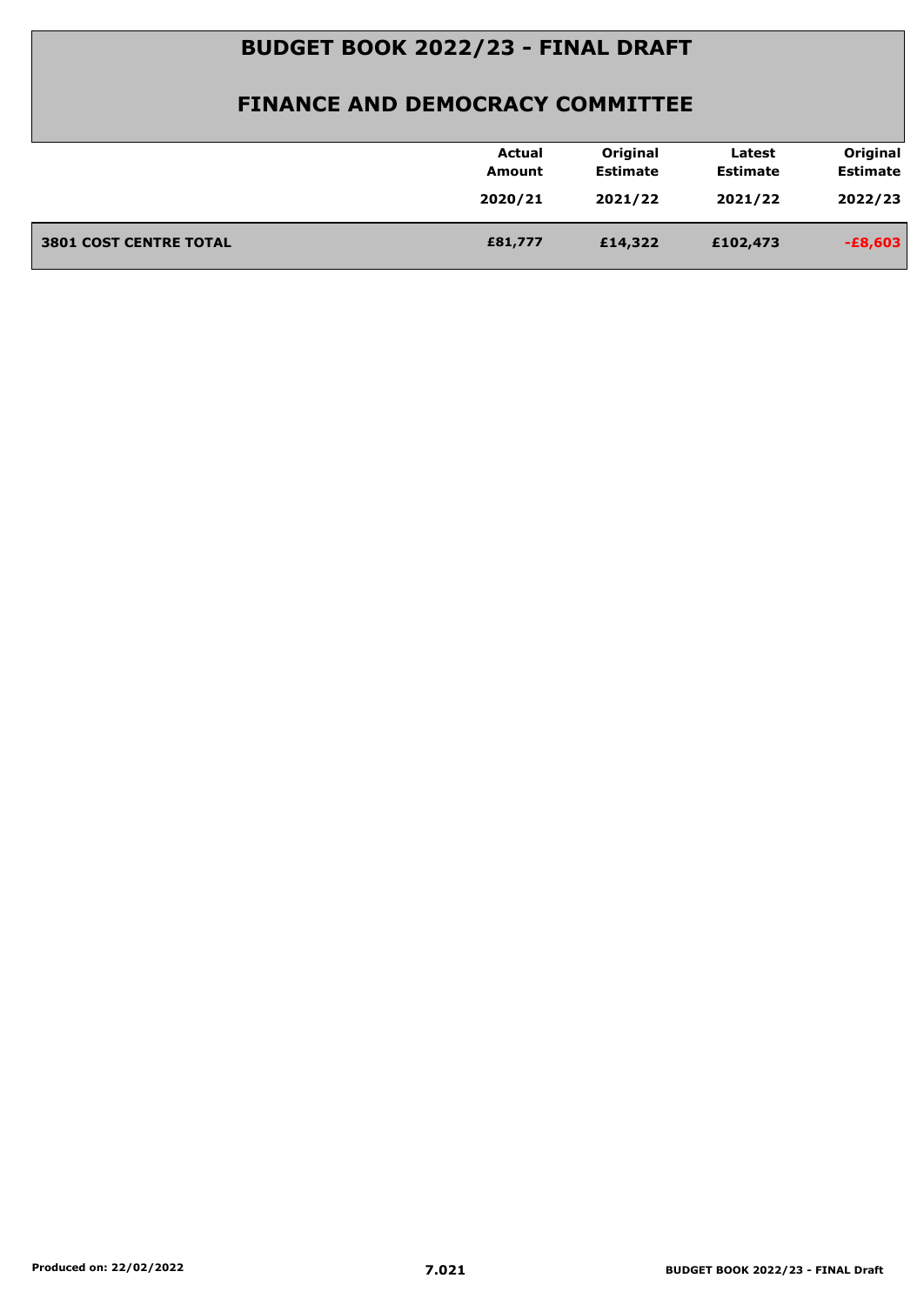|            |                                                 | Actual<br>Amount | Original<br><b>Estimate</b> | Latest<br><b>Estimate</b> | Original<br><b>Estimate</b> |
|------------|-------------------------------------------------|------------------|-----------------------------|---------------------------|-----------------------------|
|            |                                                 | 2020/21          | 2021/22                     | 2021/22                   | 2022/23                     |
|            | COST CENTRE: 3804 Pleasure Island/Salters Wharf |                  |                             |                           |                             |
| 3804/42600 | <b>Consultants Fees</b>                         | £0               | £0                          | £120,000                  | £0                          |
|            | <b>Sub Total: Supplies and Services</b>         | £0               | £0                          | £120,000                  | £0                          |
| 3804/70101 | SS - Accountancy Services                       | £510             | £592                        | £592                      | £516                        |
| 3804/70102 | SS - Finance Administration                     | £2,719           | £2,973                      | £2,973                    | £3,052                      |
| 3804/70400 | SS - Property Management Team                   | £20,703          | £20,978                     | £20,978                   | £19,057                     |
| 3804/70600 | SS - Head of Governance                         | £1,941           | £2,031                      | £2,031                    | £2,128                      |
|            | <b>Sub Total: Support Services</b>              | £25,873          | £26,574                     | £26,574                   | £24,753                     |
|            | <b>EXPENDITURE TOTAL</b>                        | £25,873          | £26,574                     | £146,574                  | £24,753                     |
| 3804/91008 | LCC - Lancashire Economic Recovery Grant        | £0               | £0                          | $-E108,000$               | £0                          |
|            | Sub Total: Oth Grants Rembsmts and Ctbns        | £0               | £0                          | $-£108,000$               | £0                          |
| 3804/95002 | Rent of Stands/Site                             | £11,544          | $-E69,263$                  | $-E69,263$                | $-E69,263$                  |
|            | <b>Sub Total: Customer and Client Receipts</b>  | £11,544          | $-£69,263$                  | $-£69,263$                | $-£69,263$                  |
|            | <b>INCOME TOTAL</b>                             | £11,544          | $-£69,263$                  | $-£177,263$               | $-£69,263$                  |
|            |                                                 |                  |                             |                           |                             |
|            | <b>3804 COST CENTRE TOTAL</b>                   |                  |                             |                           |                             |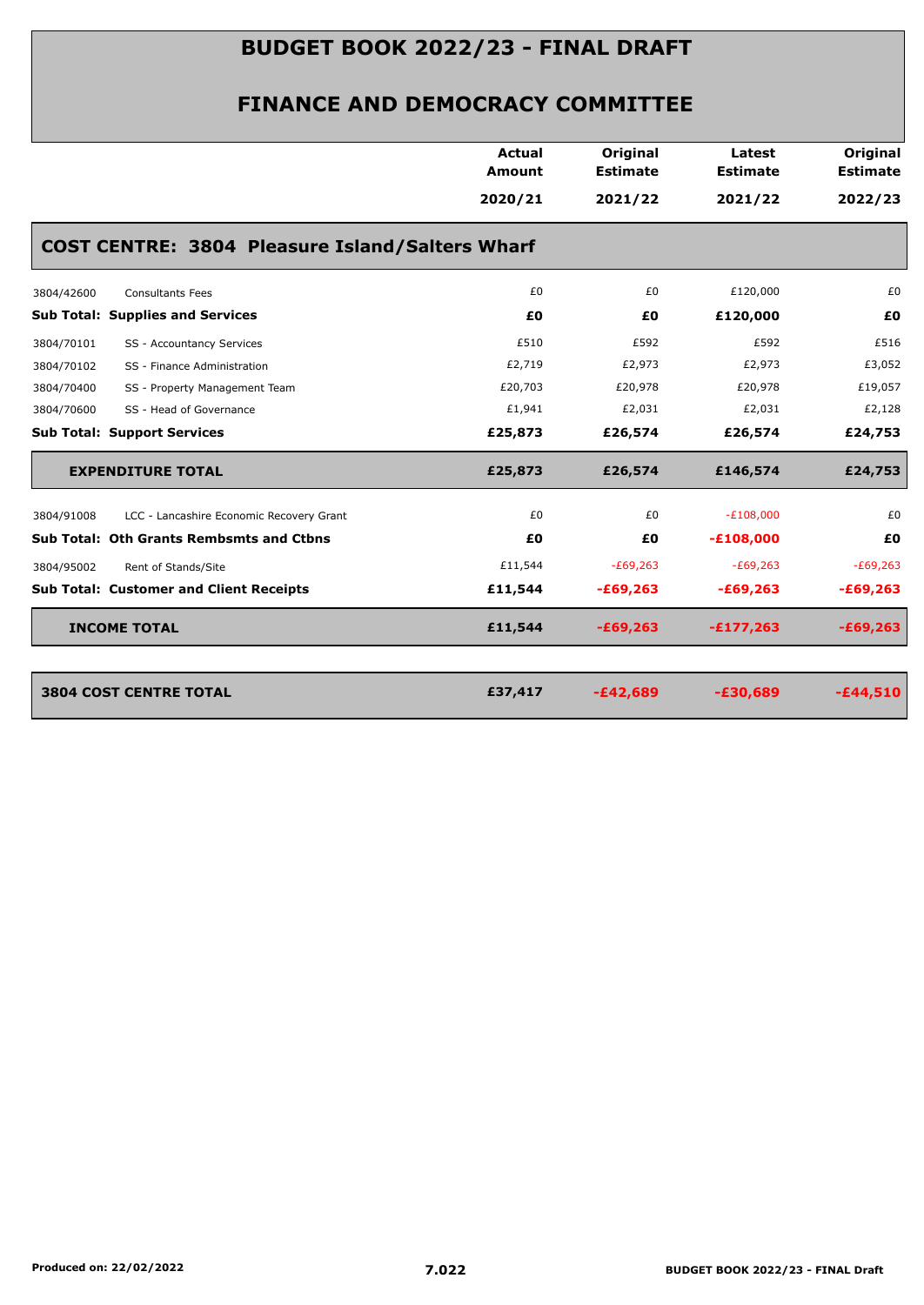|            |                                                | <b>Actual</b><br><b>Amount</b> | Original<br><b>Estimate</b> | Latest<br><b>Estimate</b> | Original<br><b>Estimate</b> |
|------------|------------------------------------------------|--------------------------------|-----------------------------|---------------------------|-----------------------------|
|            |                                                | 2020/21                        | 2021/22                     | 2021/22                   | 2022/23                     |
|            | COST CENTRE: 3813 5 St. Georges Road           |                                |                             |                           |                             |
| 3813/20004 | Alarms Maintenance                             | £941                           | £830                        | £830                      | £830                        |
| 3813/20103 | Other Miscellaneous Repairs                    | £421                           | £4,500                      | £4,500                    | £8,000                      |
| 3813/22009 | Fire Extinguisher Maintenance                  | £58                            | £0                          | £0                        | £0                          |
| 3813/22500 | Electricity                                    | £44                            | £775                        | £775                      | £775                        |
| 3813/22501 | Gas                                            | £114                           | £1,700                      | £1,700                    | £1,700                      |
| 3813/23500 | <b>Business Rates</b>                          | £217                           | £3,026                      | £3,026                    | £3,026                      |
| 3813/24000 | Water Charges-Metered                          | $-E15$                         | £0                          | £0                        | £0                          |
| 3813/24001 | Sewerage and Envnmntl Svces                    | £342                           | £303                        | £303                      | £303                        |
| 3813/26500 | Window Cleaning by Contractor                  | £0                             | £420                        | £420                      | £420                        |
| 3813/29000 | Fire Insurance                                 | £172                           | £172                        | £129                      | £172                        |
|            | <b>Sub Total: Premises Related Expenses</b>    | £2,295                         | £11,726                     | £11,683                   | £15,226                     |
| 3813/42500 | <b>Security Services</b>                       | £0                             | £225                        | £225                      | £225                        |
|            | <b>Sub Total: Supplies and Services</b>        | £0                             | £225                        | £225                      | £225                        |
| 3813/70101 | SS - Accountancy Services                      | £510                           | £592                        | £592                      | £516                        |
| 3813/70102 | SS - Finance Administration                    | £753                           | £823                        | £823                      | £845                        |
| 3813/70400 | SS - Property Management Team                  | £304                           | £309                        | £309                      | £280                        |
| 3813/75600 | SM - Technical Services Team                   | £2,579                         | £2,381                      | £2,381                    | £2,304                      |
|            | <b>Sub Total: Support Services</b>             | £4,146                         | £4,105                      | £4,105                    | £3,945                      |
|            | <b>EXPENDITURE TOTAL</b>                       | £6,441                         | £16,056                     | £16,013                   | £19,396                     |
| 3813/95003 | Other Rent                                     | $-E4,727$                      | $-E6,000$                   | $-E6,000$                 | $-E6,000$                   |
|            | <b>Sub Total: Customer and Client Receipts</b> | $-£4,727$                      | $-£6,000$                   | $-£6,000$                 | -£6,000                     |
|            | <b>INCOME TOTAL</b>                            | $-E4,727$                      | $-£6,000$                   | $-£6,000$                 | $-£6,000$                   |
|            |                                                |                                |                             |                           |                             |
|            | <b>3813 COST CENTRE TOTAL</b>                  | £1,714                         | £10,056                     | £10,013                   | £13,396                     |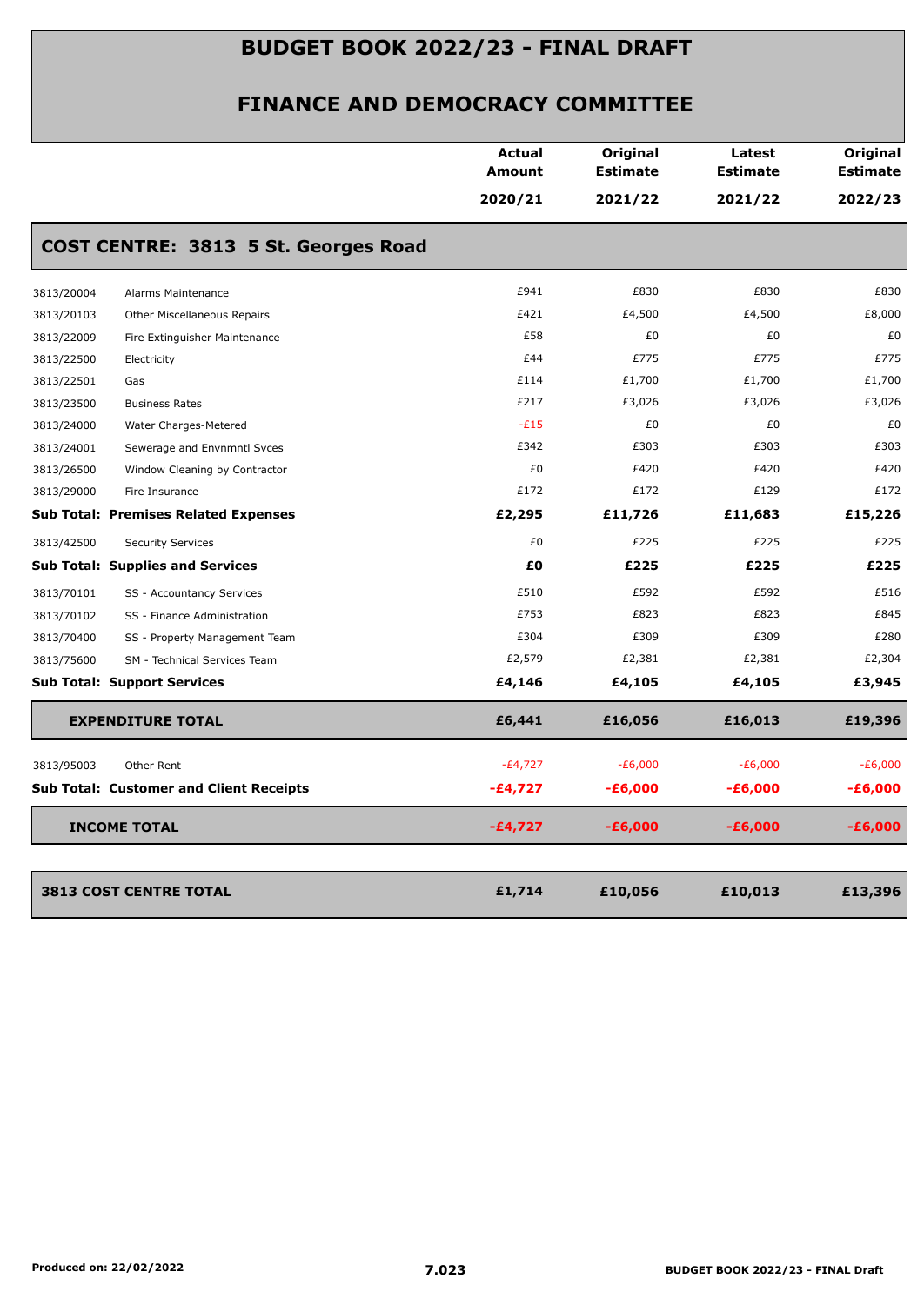|            |                                                | <b>Actual</b><br><b>Amount</b> | Original<br><b>Estimate</b> | Latest<br><b>Estimate</b> | Original<br><b>Estimate</b> |
|------------|------------------------------------------------|--------------------------------|-----------------------------|---------------------------|-----------------------------|
|            |                                                | 2020/21                        | 2021/22                     | 2021/22                   | 2022/23                     |
|            | COST CENTRE: 3814 7 St. Georges Road           |                                |                             |                           |                             |
| 3814/20004 | Alarms Maintenance                             | £0                             | £110                        | £0                        | £0                          |
| 3814/20103 | Other Miscellaneous Repairs                    | £468                           | £4,500                      | £4,500                    | £7,000                      |
| 3814/29000 | Fire Insurance                                 | £186                           | £186                        | £139                      | £186                        |
|            | <b>Sub Total: Premises Related Expenses</b>    | £654                           | £4,796                      | £4,639                    | £7,186                      |
| 3814/42500 | <b>Security Services</b>                       | £0                             | £419                        | £419                      | £419                        |
|            | <b>Sub Total: Supplies and Services</b>        | £0                             | £419                        | £419                      | £419                        |
| 3814/70101 | SS - Accountancy Services                      | £510                           | £592                        | £592                      | £516                        |
| 3814/70102 | SS - Finance Administration                    | £316                           | £345                        | £345                      | £354                        |
| 3814/70400 | SS - Property Management Team                  | £304                           | £309                        | £309                      | £280                        |
| 3814/75600 | SM - Technical Services Team                   | £898                           | £817                        | £817                      | £802                        |
|            | <b>Sub Total: Support Services</b>             | £2,028                         | £2,063                      | £2,063                    | £1,952                      |
|            | <b>EXPENDITURE TOTAL</b>                       | £2,682                         | £7,278                      | £7,121                    | £9,557                      |
| 3814/95003 | Other Rent                                     | $-E5,250$                      | $-E7,500$                   | $-E7,500$                 | $-E7,500$                   |
|            | <b>Sub Total: Customer and Client Receipts</b> | $-£5,250$                      | $-E7,500$                   | $-E7,500$                 | $-E7,500$                   |
|            | <b>INCOME TOTAL</b>                            | $-£5,250$                      | $-E7,500$                   | $-£7,500$                 | $-£7,500$                   |
|            |                                                |                                |                             |                           |                             |
|            | <b>3814 COST CENTRE TOTAL</b>                  | $-E2,568$                      | $-E222$                     | $-E379$                   | £2,057                      |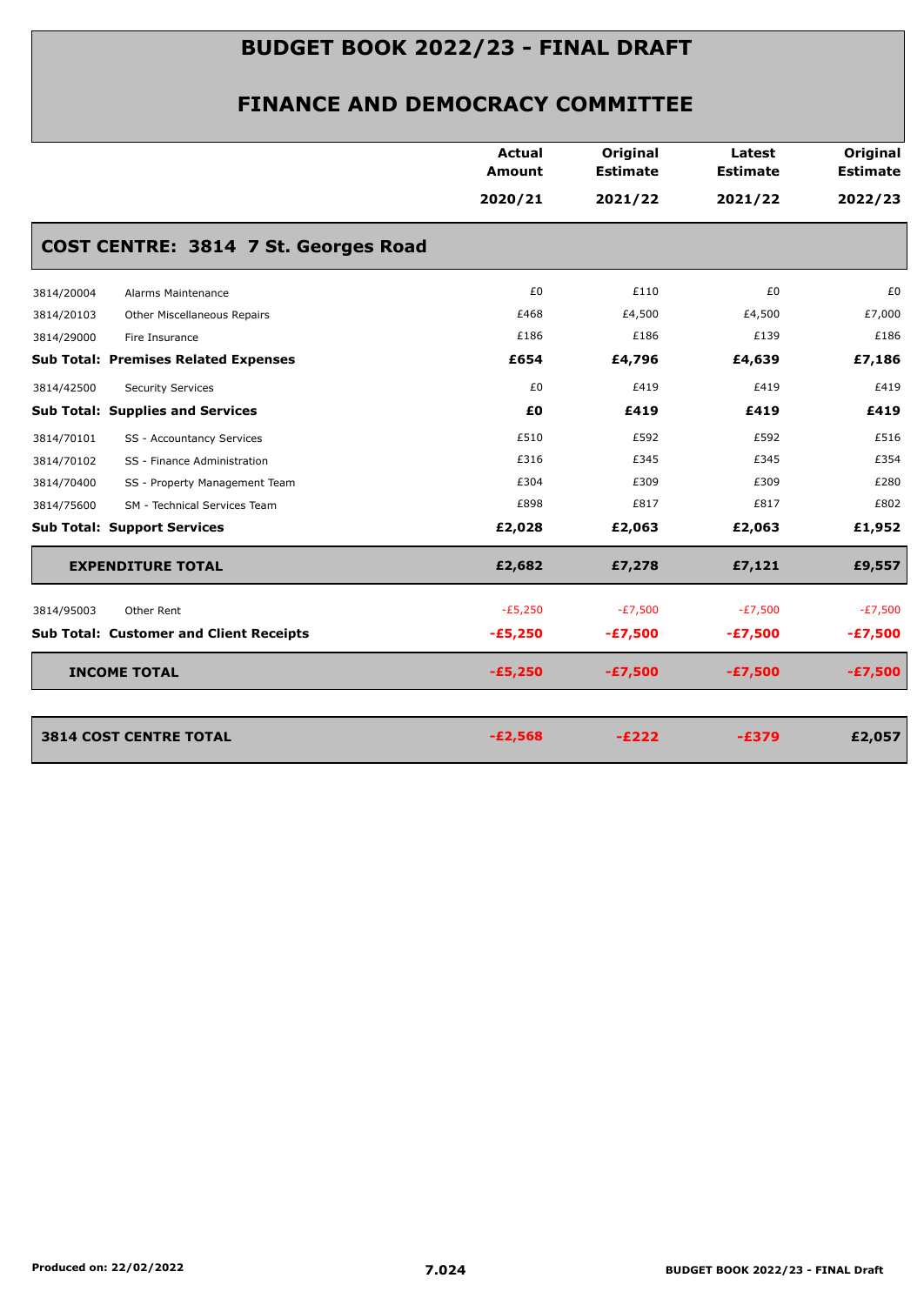|            |                                                        | Actual<br><b>Amount</b> | Original<br><b>Estimate</b> | Latest<br><b>Estimate</b> | Original<br><b>Estimate</b> |
|------------|--------------------------------------------------------|-------------------------|-----------------------------|---------------------------|-----------------------------|
|            |                                                        | 2020/21                 | 2021/22                     | 2021/22                   | 2022/23                     |
|            | <b>COST CENTRE: 3817 Carr Bridge Wood Caravan Site</b> |                         |                             |                           |                             |
| 3817/70101 | SS - Accountancy Services                              | £510                    | £592                        | £592                      | £516                        |
| 3817/70102 | SS - Finance Administration                            | £243                    | £265                        | £265                      | £273                        |
| 3817/70400 | SS - Property Management Team                          | £304                    | £309                        | £309                      | £280                        |
|            | <b>Sub Total: Support Services</b>                     | £1,057                  | £1,166                      | £1,166                    | £1,069                      |
|            | <b>EXPENDITURE TOTAL</b>                               | £1,057                  | £1,166                      | £1,166                    | £1,069                      |
| 3817/95002 | Rent of Stands/Site                                    | $-E31,870$              | $-E31,870$                  | $-E31,870$                | $-E31,870$                  |
|            | <b>Sub Total: Customer and Client Receipts</b>         | $-£31,870$              | $-£31,870$                  | $-£31,870$                | $-£31,870$                  |
|            | <b>INCOME TOTAL</b>                                    | $-£31,870$              | $-£31,870$                  | $-£31,870$                | $-£31,870$                  |
|            |                                                        |                         |                             |                           |                             |
|            | <b>3817 COST CENTRE TOTAL</b>                          | $-£30,813$              | $-E30,704$                  | $-£30,704$                | $-£30,801$                  |
|            |                                                        |                         |                             |                           |                             |
|            |                                                        |                         |                             |                           |                             |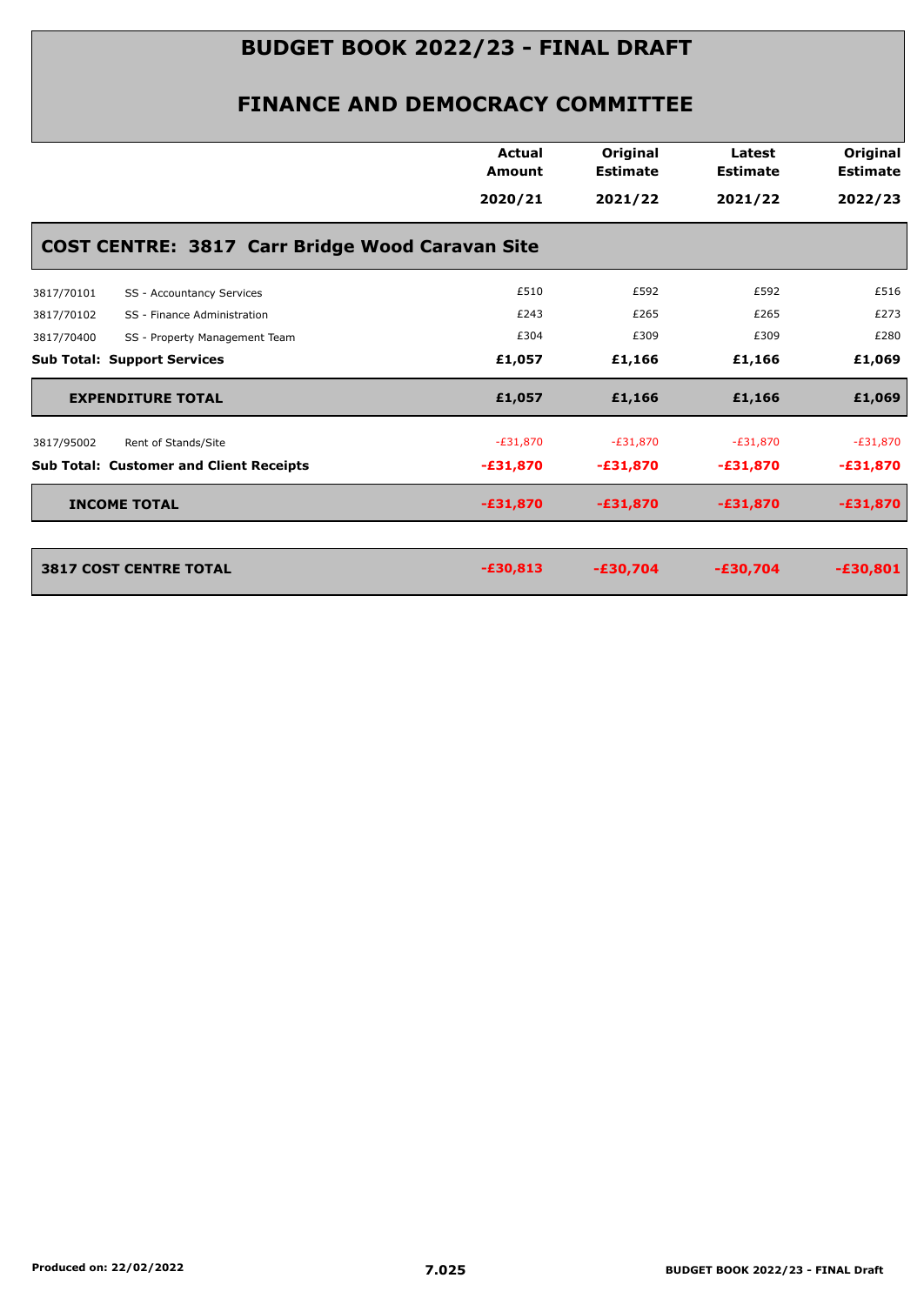|            |                                               | <b>Actual</b><br><b>Amount</b> | Original<br><b>Estimate</b> | Latest<br><b>Estimate</b> | Original<br><b>Estimate</b> |
|------------|-----------------------------------------------|--------------------------------|-----------------------------|---------------------------|-----------------------------|
|            | COST CENTRE: 3818 288-289 Clifton Drive South | 2020/21                        | 2021/22                     | 2021/22                   | 2022/23                     |
| 3818/20004 | Alarms Maintenance                            | £449                           | £0                          | £1,500                    | £1,500                      |
| 3818/22500 | Electricity                                   | £469                           | £0                          | £0                        | £0                          |
| 3818/24000 | Water Charges-Metered                         | £54                            | £0                          | £0                        | £0                          |
|            | <b>Sub Total: Premises Related Expenses</b>   | £972                           | £0                          | £1,500                    | £1,500                      |
| 3818/70101 | SS - Accountancy Services                     | £510                           | £592                        | £592                      | £516                        |
| 3818/70102 | SS - Finance Administration                   | £388                           | £425                        | £425                      | £436                        |
| 3818/70700 | SS - Insurance & Risk Mgmnt                   | £5                             | £5                          | £5                        | £4                          |
| 3818/75600 | SM - Technical Services Team                  | £731                           | £640                        | £640                      | £653                        |
|            | <b>Sub Total: Support Services</b>            | £1,634                         | £1,662                      | £1,662                    | £1,609                      |
|            | <b>EXPENDITURE TOTAL</b>                      | £2,606                         | £1,662                      | £3,162                    | £3,109                      |
|            | <b>INCOME TOTAL</b>                           | £0                             | £0                          | £0                        | £0                          |
|            | <b>3818 COST CENTRE TOTAL</b>                 | £2,606                         | £1,662                      | £3,162                    | £3,109                      |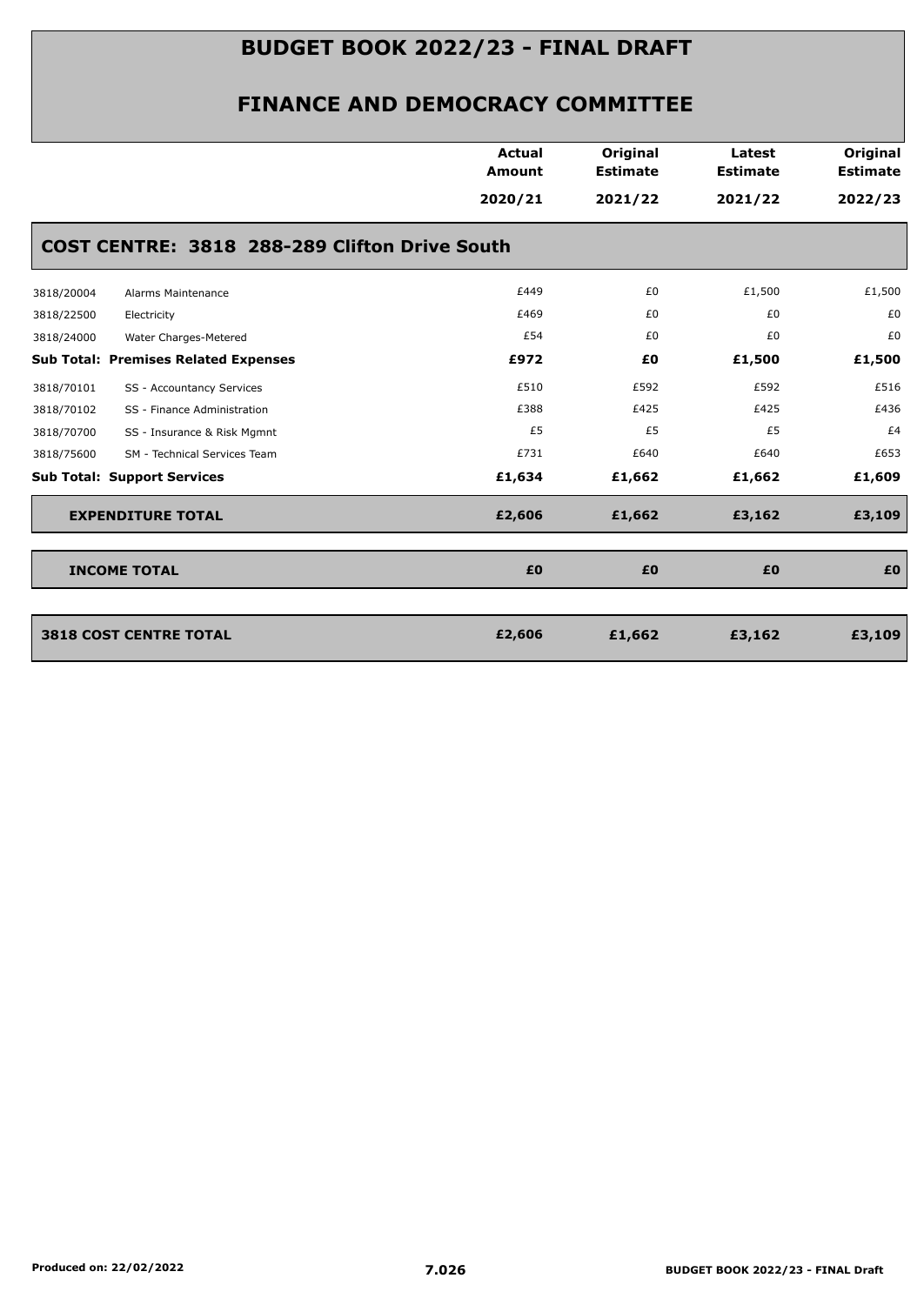|            |                                                | Actual<br>Amount | Original<br><b>Estimate</b> | Latest<br><b>Estimate</b> | Original<br><b>Estimate</b> |
|------------|------------------------------------------------|------------------|-----------------------------|---------------------------|-----------------------------|
|            |                                                | 2020/21          | 2021/22                     | 2021/22                   | 2022/23                     |
|            | COST CENTRE: 3820 5 Moor Street, Kirkham       |                  |                             |                           |                             |
| 3820/20003 | <b>Boiler Maintenance</b>                      | £55              | £0                          | £0                        | £0                          |
| 3820/20004 | Alarms Maintenance                             | £0               | £1,100                      | £0                        | £0                          |
| 3820/20103 | Other Miscellaneous Repairs                    | £225             | £3,900                      | £3,900                    | £2,000                      |
| 3820/22009 | Fire Extinguisher Maintenance                  | £35              | £0                          | £203                      | £205                        |
| 3820/22500 | Electricity                                    | £1,182           | £0                          | £0                        | £0                          |
| 3820/22501 | Gas                                            | £137             | £0                          | £0                        | £0                          |
| 3820/24000 | Water Charges-Metered                          | £41              | £0                          | £0                        | £0                          |
| 3820/29000 | Fire Insurance                                 | £362             | £362                        | £270                      | £362                        |
|            | <b>Sub Total: Premises Related Expenses</b>    | £2,037           | £5,362                      | £4,373                    | £2,567                      |
| 3820/70101 | SS - Accountancy Services                      | £510             | £592                        | £592                      | £516                        |
| 3820/70102 | SS - Finance Administration                    | £656             | £717                        | £717                      | £736                        |
| 3820/70400 | SS - Property Management Team                  | £304             | £309                        | £309                      | £280                        |
| 3820/70700 | SS - Insurance & Risk Mgmnt                    | £10              | £9                          | £9                        | £8                          |
| 3820/75600 | SM - Technical Services Team                   | £3,351           | £3,192                      | £3,192                    | £2,994                      |
|            | <b>Sub Total: Support Services</b>             | £4,831           | £4,819                      | £4,819                    | £4,534                      |
|            | <b>EXPENDITURE TOTAL</b>                       | £6,868           | £10,181                     | £9,192                    | £7,101                      |
| 3820/95000 | Rent of Rooms                                  | £0               | $-E11,200$                  | $-E12,250$                | $-E12,250$                  |
|            | <b>Sub Total: Customer and Client Receipts</b> | £Ο               | $-£11,200$                  | $-E12,250$                | $-£12,250$                  |
|            | <b>INCOME TOTAL</b>                            | £0               | $-£11,200$                  | $-£12,250$                | $-£12,250$                  |
|            | <b>3820 COST CENTRE TOTAL</b>                  | £6,868           | $-£1,019$                   | $-£3,058$                 | $-£5,149$                   |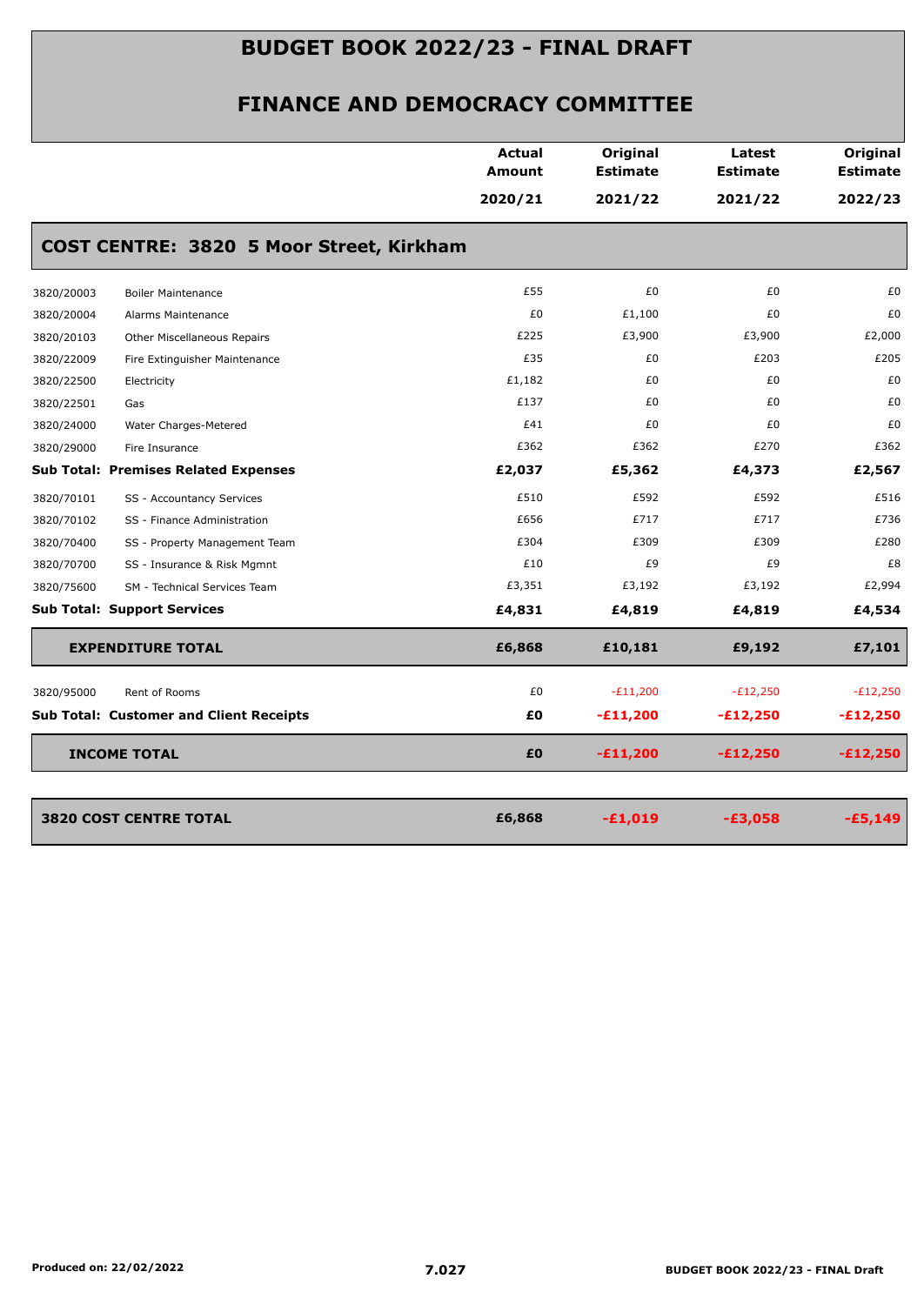|                                                 | Actual<br>Amount | Original<br><b>Estimate</b> | Latest<br><b>Estimate</b> | Original<br><b>Estimate</b> |
|-------------------------------------------------|------------------|-----------------------------|---------------------------|-----------------------------|
|                                                 | 2020/21          | 2021/22                     | 2021/22                   | 2022/23                     |
| <b>COST CENTRE: 3821 Fairhaven Cottage</b>      |                  |                             |                           |                             |
| 3821/20004<br>Alarms Maintenance                | £0               | £1,000                      | £0                        | £0                          |
| 3821/20103<br>Other Miscellaneous Repairs       | £2,659           | £0                          | £0                        | £0                          |
| 3821/22009<br>Fire Extinguisher Maintenance     | £111             | £0                          | £81                       | £85                         |
| 3821/22500<br>Electricity                       | £0               | £2,000                      | £2,000                    | £2,000                      |
| 3821/22501<br>Gas                               | £0               | £2,000                      | £2,000                    | £2,000                      |
| 3821/23500<br><b>Business Rates</b>             | £1,823           | £3,000                      | £3,000                    | £3,000                      |
| 3821/26500<br>Window Cleaning by Contractor     | £185             | £0                          | £0                        | £0                          |
| <b>Sub Total: Premises Related Expenses</b>     | £4,777           | £8,000                      | £7,081                    | £7,085                      |
| <b>Water Coolers</b><br>3821/41003              | £0               | £0                          | £20                       | £20                         |
| 3821/42303<br>Other Office Expenses             | £0               | £2,000                      | £2,000                    | £2,000                      |
| <b>Sub Total: Supplies and Services</b>         | £Ο               | £2,000                      | £2,020                    | £2,020                      |
| 3821/80000<br>Capital Charges - Depreciation    | £7,667           | £0                          | £0                        | £0                          |
| 3821/82000<br>Loss on Impairment of Assets      | £163,787         | £0                          | £0                        | £0                          |
| <b>Sub Total: Deprctn and Impairment Losses</b> | £171,454         | £Ο                          | £0                        | £0                          |
| <b>EXPENDITURE TOTAL</b>                        | £176,231         | £10,000                     | £9,101                    | £9,105                      |
|                                                 |                  |                             |                           |                             |
| <b>3821 COST CENTRE TOTAL</b>                   | £176,231         | £10,000                     | £9,101                    | £9,105                      |
|                                                 |                  |                             |                           |                             |
|                                                 |                  |                             |                           |                             |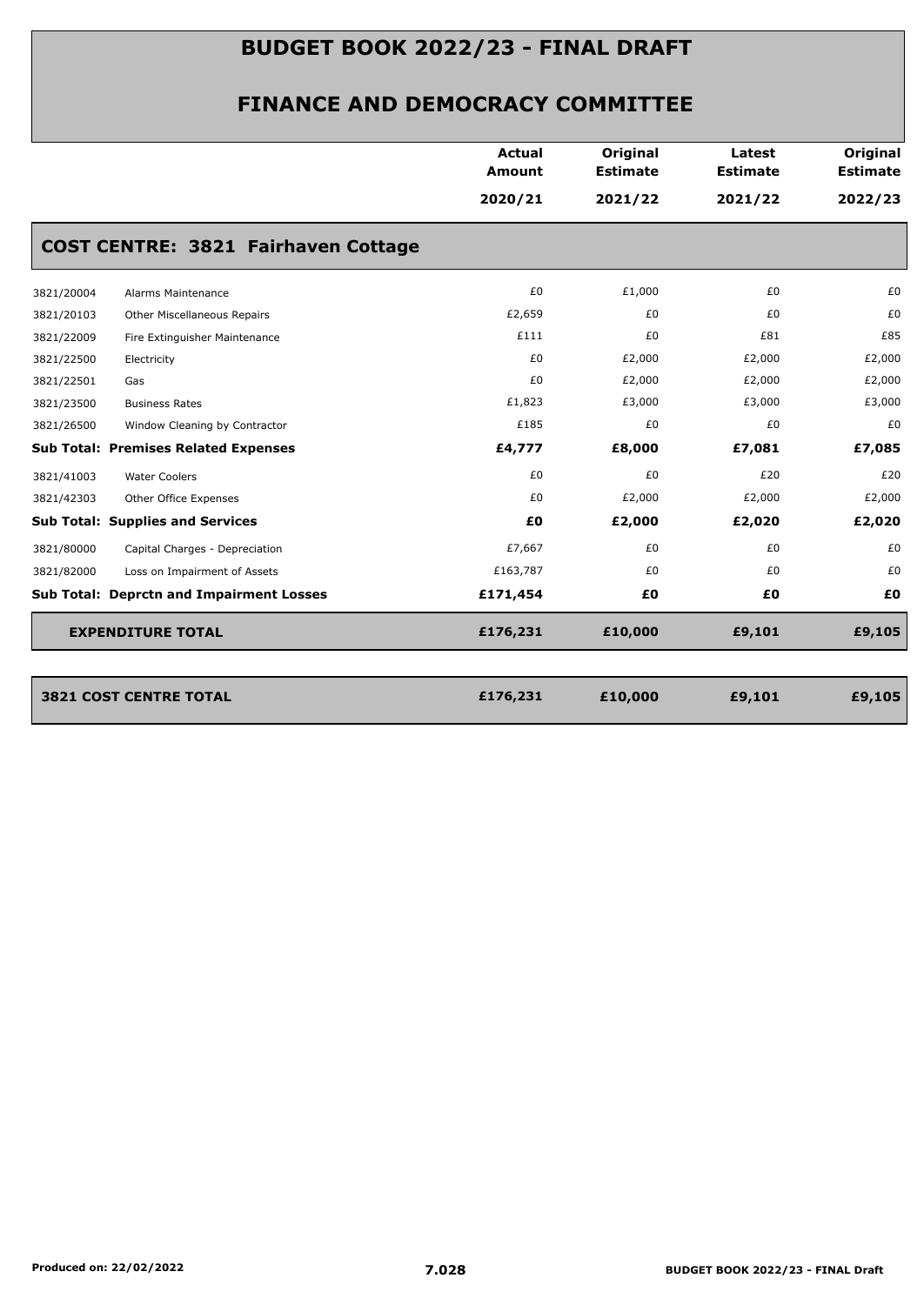|            |                                             | <b>Actual</b><br>Amount | Original<br><b>Estimate</b> | Latest<br><b>Estimate</b> | Original<br><b>Estimate</b> |
|------------|---------------------------------------------|-------------------------|-----------------------------|---------------------------|-----------------------------|
|            |                                             | 2020/21                 | 2021/22                     | 2021/22                   | 2022/23                     |
|            | <b>COST CENTRE: 7070 Town Hall</b>          |                         |                             |                           |                             |
| 7070/10000 | Salaries - Basic Pay                        | £92                     | £0                          | £0                        | £0                          |
| 7070/11000 | National Insurance                          | £8                      | £0                          | £0                        | £0                          |
| 7070/12000 | Pension Costs (Employer Contrbtn)           | £17                     | £0                          | £0                        | £0                          |
| 7070/12001 | Pension - Deficit Reduction Costs           | £2                      | £0                          | £0                        | £0                          |
| 7070/12021 | Actuarial Valn Adjustments (3 year)         | $-E3$                   | £0                          | £0                        | £0                          |
| 7070/12099 | IAS 19 Adjustments                          | £9                      | £0                          | £0                        | £0                          |
|            | <b>Sub Total: Employees</b>                 | £125                    | £0                          | £Ο                        | £0                          |
| 7070/20004 | Alarms Maintenance                          | £1,125                  | £3,670                      | £3,670                    | £3,670                      |
| 7070/20103 | Other Miscellaneous Repairs                 | £22,609                 | £31,500                     | £31,500                   | £33,000                     |
| 7070/22009 | Fire Extinguisher Maintenance               | £704                    | £0                          | £495                      | £495                        |
| 7070/22500 | Electricity                                 | £23,824                 | £27,000                     | £27,000                   | £27,000                     |
| 7070/22501 | Gas                                         | £9,600                  | £9,000                      | £9,000                    | £9,000                      |
| 7070/23001 | <b>Ground Rents</b>                         | £62                     | £0                          | £0                        | £0                          |
| 7070/23500 | <b>Business Rates</b>                       | £46,080                 | £46,333                     | £46,333                   | £46,333                     |
| 7070/24000 | Water Charges-Metered                       | £5,331                  | £5,500                      | £5,500                    | £5,500                      |
| 7070/24001 | Sewerage and Envnmntl Svces                 | £0                      | £931                        | £931                      | £931                        |
| 7070/26500 | Window Cleaning by Contractor               | £2,160                  | £4,700                      | £4,700                    | £4,700                      |
| 7070/26501 | Office Cleaning by Contractor               | $-E4,032$               | £0                          | £22,500                   | £0                          |
| 7070/27001 | Trade Refuse Collection                     | £2,929                  | £6,000                      | £6,000                    | £6,000                      |
| 7070/28001 | General Maintenance of Grounds              | £5,560                  | £3,867                      | £3,867                    | £3,867                      |
| 7070/29000 | Fire Insurance                              | £7,085                  | £7,085                      | £5,301                    | £7,085                      |
|            | <b>Sub Total: Premises Related Expenses</b> | £123,037                | £145,586                    | £166,797                  | £147,581                    |
| 7070/40100 | Purchase of Equipment                       | £291                    | £0                          | £0                        | £0                          |
| 7070/40500 | <b>Cleaning Materials</b>                   | £2,689                  | £2,000                      | £2,000                    | £2,000                      |
| 7070/40501 | Domestic Equipment                          | £0                      | £200                        | £200                      | £200                        |
| 7070/40503 | Toilet Rolls                                | £0                      | £900                        | £900                      | £900                        |
| 7070/40505 | Sanitary Bins                               | £3,511                  | £0                          | £0                        | £0                          |
| 7070/40804 | General Materials                           | £488                    | £2,100                      | £2,100                    | £2,100                      |
| 7070/40806 | Civil Ceremonies Expenses                   | £138                    | £0                          | £0                        | £0                          |
| 7070/41003 | <b>Water Coolers</b>                        | £1,128                  | £0                          | £1,327                    | £1,330                      |
| 7070/42303 | Other Office Expenses                       | £158                    | £3,789                      | £3,789                    | £3,789                      |
| 7070/42304 | Confidential Paper / Waste                  | £733                    | £0                          | £0                        | £0                          |
| 7070/42500 | <b>Security Services</b>                    | £0                      | £392                        | £392                      | £392                        |
| 7070/42603 | Other Fees                                  | £0                      | £4,000                      | £4,000                    | £4,000                      |
| 7070/43100 | Telephones - Rentals                        | £6,241                  | £8,382                      | £8,382                    | £8,382                      |
| 7070/43101 | Telephones - Call Charges                   | £7,613                  | £5,880                      | £5,880                    | £5,880                      |
| 7070/43102 | Telephones - Misc Charges                   | £0                      | £1,736                      | £1,736                    | £1,736                      |
| 7070/43103 | Mobile Phones - Calls/Rental                | £0                      | £326                        | £326                      | £326                        |
| 7070/46101 | Insurance - All Risks                       | £0                      | £0                          | £192                      | £0                          |
| 7070/46901 | Miscellaneous Expenses                      | £0                      | £3,800                      | £3,800                    | £3,800                      |
|            | <b>Sub Total: Supplies and Services</b>     | £22,988                 | £33,505                     | £35,024                   | £34,835                     |
|            |                                             | £63,887                 | £109,644                    | £109,644                  | £109,644                    |
| 7070/80000 | Capital Charges - Depreciation              |                         |                             |                           |                             |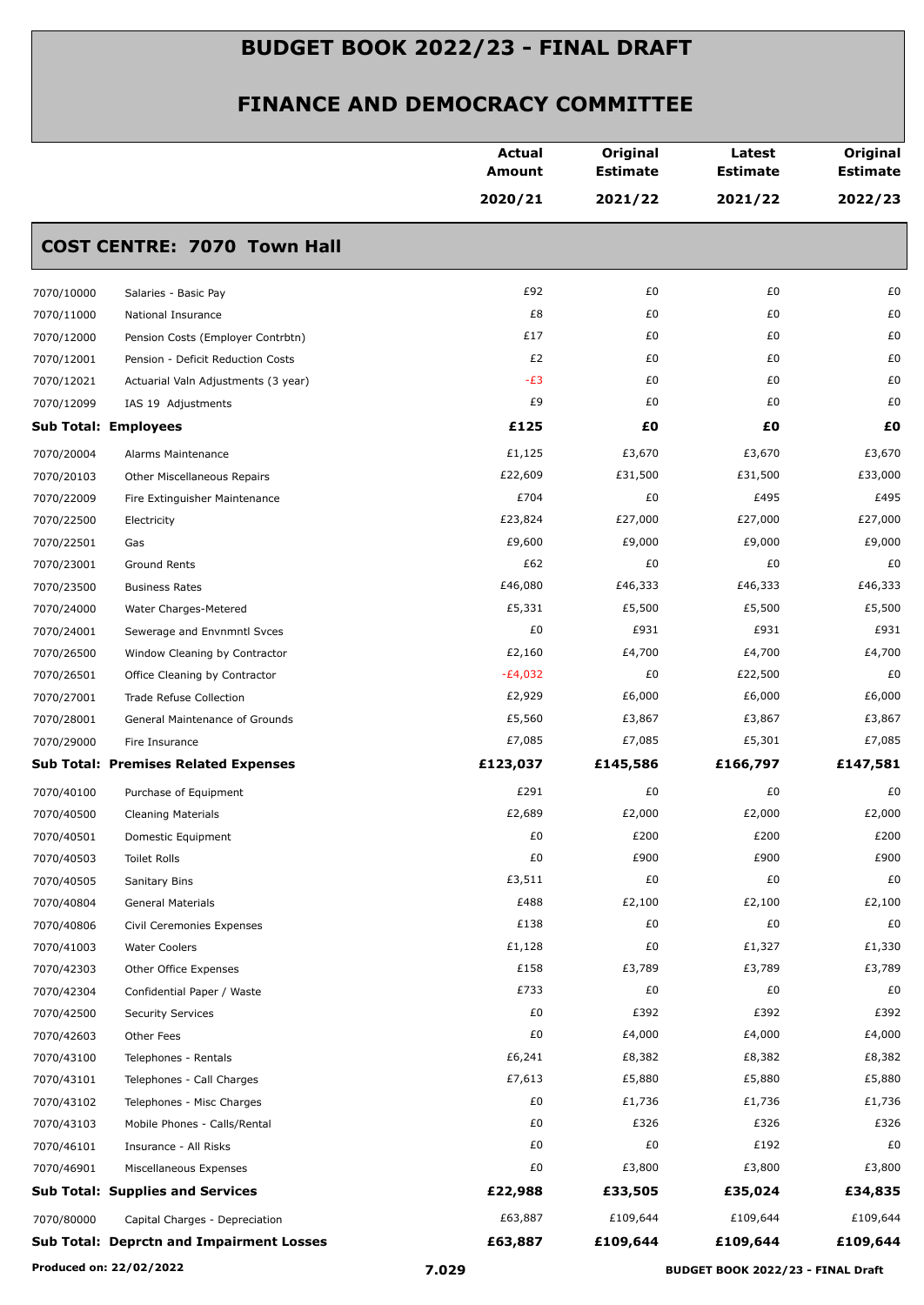|                                                | <b>Actual</b><br>Amount | Original<br><b>Estimate</b> | Latest<br><b>Estimate</b> | Original<br><b>Estimate</b> |
|------------------------------------------------|-------------------------|-----------------------------|---------------------------|-----------------------------|
|                                                | 2020/21                 | 2021/22                     | 2021/22                   | 2022/23                     |
| <b>EXPENDITURE TOTAL</b>                       | £210,037                | £288,735                    | £311,465                  | £292,060                    |
| Civil Ceremonies<br>7070/94313                 | $-E2,300$               | $-E4,000$                   | $-E4,000$                 | $-E4,000$                   |
| <b>Sub Total: Customer and Client Receipts</b> | $-E2,300$               | $-£4,000$                   | $-E4,000$                 | $-£4,000$                   |
| 7070/99000<br>Support Service Recharge         | $-E207,737$             | $-E284,735$                 | $-E284,735$               | $-E288,060$                 |
| Sub Total: Recharge Income                     | -£207,737               | $-E284,735$                 | -£284,735                 | $-E288,060$                 |
| <b>INCOME TOTAL</b>                            | $-E210,037$             | $-E288,735$                 | $-E288,735$               | $-E292,060$                 |
| <b>7070 COST CENTRE TOTAL</b>                  | £0                      | £0                          | £22,730                   | £0                          |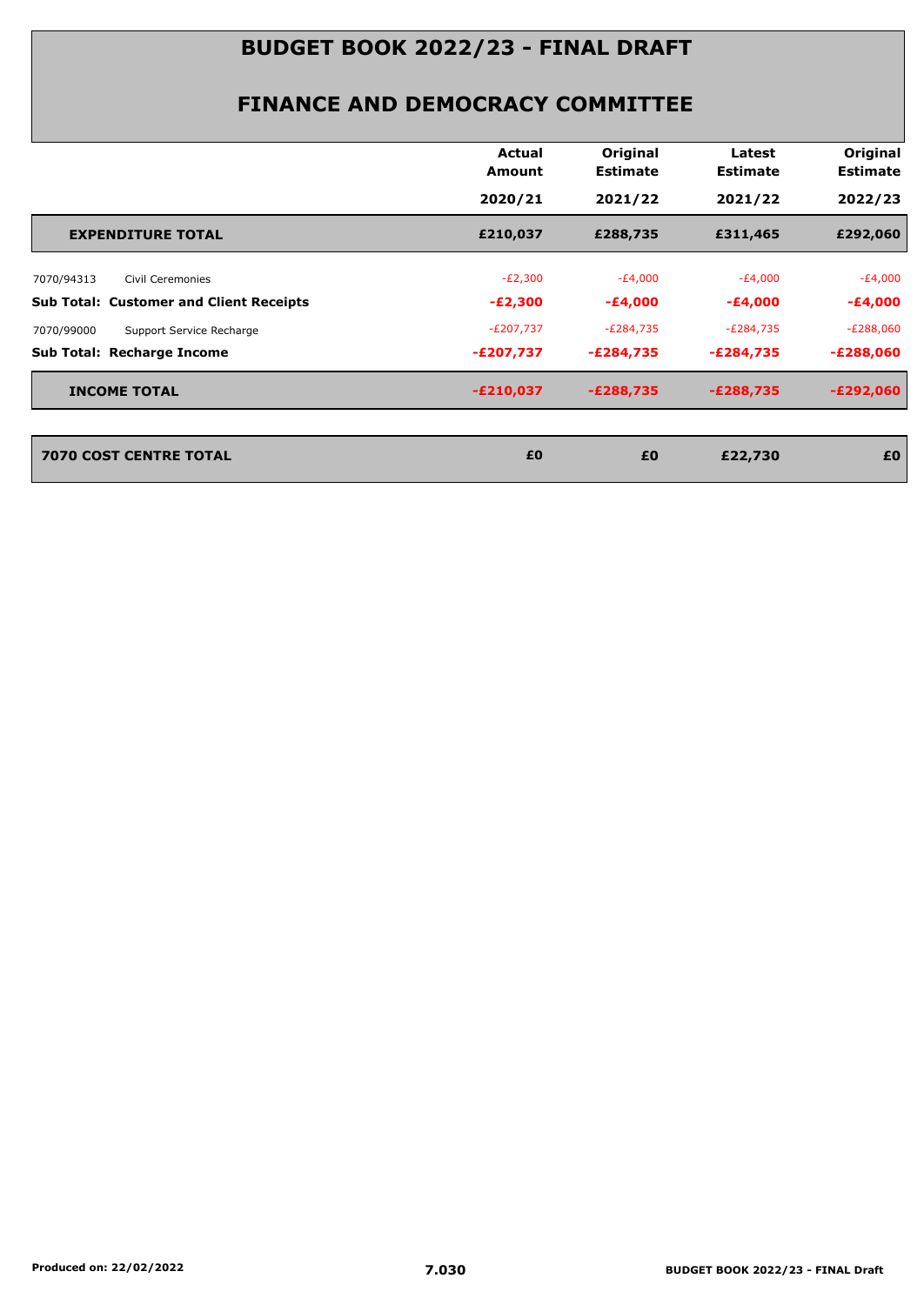|            |                                                  | <b>Actual</b><br>Amount | Original<br><b>Estimate</b> | Latest<br><b>Estimate</b> | Original<br><b>Estimate</b> |
|------------|--------------------------------------------------|-------------------------|-----------------------------|---------------------------|-----------------------------|
|            |                                                  | 2020/21                 | 2021/22                     | 2021/22                   | 2022/23                     |
|            | <b>COST CENTRE: 7071 St Annes Public Offices</b> |                         |                             |                           |                             |
| 7071/20004 | Alarms Maintenance                               | £2,273                  | £1,500                      | £1,500                    | £0                          |
| 7071/20103 | Other Miscellaneous Repairs                      | £2,107                  | £3,200                      | £2,000                    | £0                          |
| 7071/22009 | Fire Extinguisher Maintenance                    | £0                      | £200                        | £0                        | £0                          |
| 7071/22500 | Electricity                                      | £0                      | £2,500                      | £500                      | £0                          |
| 7071/22501 | Gas                                              | £789                    | £1,500                      | £1,500                    | £0                          |
| 7071/23001 | Ground Rents                                     | £55                     | £0                          | £55                       | £0                          |
| 7071/23500 | <b>Business Rates</b>                            | £15,594                 | £9,500                      | £15,594                   | £0                          |
| 7071/24000 | Water Charges-Metered                            | £1,950                  | £500                        | £2,000                    | £0                          |
| 7071/24001 | Sewerage and Envnmntl Svces                      | £1,131                  | £0                          | £1,200                    | £0                          |
| 7071/26500 | Window Cleaning by Contractor                    | £0                      | £300                        | £0                        | £0                          |
| 7071/27001 | Trade Refuse Collection                          | £0                      | £4,100                      | £0                        | £0                          |
| 7071/28001 | <b>General Maintenance of Grounds</b>            | £5,101                  | £2,500                      | £5,000                    | £0                          |
| 7071/29000 | Fire Insurance                                   | £2,299                  | £3,700                      | £1,719                    | £0                          |
|            | <b>Sub Total: Premises Related Expenses</b>      | £31,298                 | £29,500                     | £31,068                   | £0                          |
| 7071/42500 | <b>Security Services</b>                         | £0                      | £300                        | £300                      | £0                          |
| 7071/42603 | Other Fees                                       | £0                      | £200                        | £700                      | £0                          |
|            | <b>Sub Total: Supplies and Services</b>          | £0                      | £500                        | £1,000                    | £0                          |
| 7071/82000 | Loss on Impairment of Assets                     | £22,500                 | £0                          | £0                        | £0                          |
|            | <b>Sub Total: Deprctn and Impairment Losses</b>  | £22,500                 | £Ο                          | £0                        | £0                          |
|            | <b>EXPENDITURE TOTAL</b>                         | £53,798                 | £30,000                     | £32,068                   | £O                          |
| 7071/99000 | Support Service Recharge                         | $-E53,798$              | $-E30,000$                  | $-E30,000$                | £0                          |
|            | <b>Sub Total: Recharge Income</b>                | $-£53,798$              | $-£30,000$                  | $-£30,000$                | £0                          |
|            | <b>INCOME TOTAL</b>                              | $-£53,798$              | $-£30,000$                  | $-£30,000$                | £0                          |
|            |                                                  |                         |                             |                           |                             |
|            | 7071 COST CENTRE TOTAL                           | £0                      | £0                          | £2,068                    | £0                          |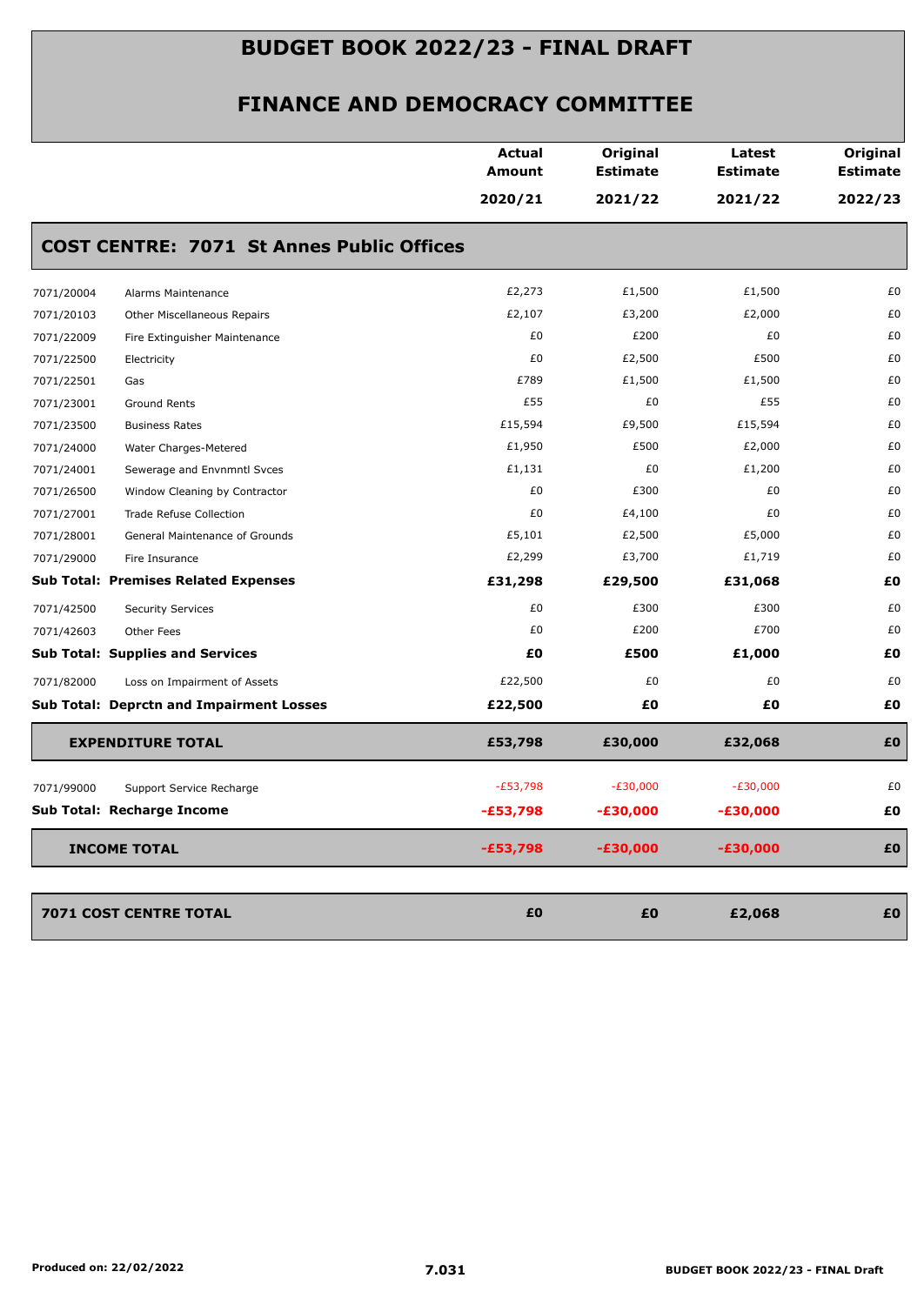|                                                | <b>Actual</b><br>Amount | Original<br><b>Estimate</b> | Latest<br><b>Estimate</b> | Original<br><b>Estimate</b> |
|------------------------------------------------|-------------------------|-----------------------------|---------------------------|-----------------------------|
|                                                | 2020/21                 | 2021/22                     | 2021/22                   | 2022/23                     |
| <b>COST CENTRE: 2000 Members Expenses</b>      |                         |                             |                           |                             |
| 2000/11000<br>National Insurance               | £1,262                  | £1,500                      | £1,500                    | £1,500                      |
| 2000/14009<br>Members Technology Allowance     | £0                      | £1,200                      | £1,200                    | £1,200                      |
| <b>Sub Total: Employees</b>                    | £1,262                  | £2,700                      | £2,700                    | £2,700                      |
| 2000/35001<br>Car Mileage Allowance            | £297                    | £3,800                      | £3,800                    | £3,800                      |
| <b>Sub Total: Transport Related Expenses</b>   | £297                    | £3,800                      | £3,800                    | £3,800                      |
| 2000/43103<br>Mobile Phones - Calls/Rental     | £0                      | £1,536                      | £1,536                    | £1,536                      |
| 2000/44402<br><b>Members Meeting Costs</b>     | £0                      | £3,200                      | £3,200                    | £3,200                      |
| 2000/44500<br>Members Basic Allowances         | £203,998                | £205,200                    | £205,200                  | £205,500                    |
| 2000/44501<br>Members Special Resp Allwncs     | £55,340                 | £59,802                     | £55,802                   | £59,802                     |
| 2000/46919<br>Standards Committee Invstigtns   | £0                      | £3,000                      | £3,000                    | £3,000                      |
| <b>Sub Total: Supplies and Services</b>        | £259,338                | £272,738                    | £268,738                  | £273,038                    |
| 2000/70101<br>SS - Accountancy Services        | £730                    | £860                        | £860                      | £941                        |
| 2000/70102<br>SS - Finance Administration      | £267                    | £292                        | £292                      | £300                        |
| 2000/70200<br>SS - Computer Services           | £42,487                 | £49,290                     | £49,290                   | £43,554                     |
| 2000/70301<br>SS - Payroll Administration      | £7,338                  | £8,038                      | £8,038                    | £7,786                      |
| 2000/70400<br>SS - Property Management Team    | £5,440                  | £5,517                      | £5,517                    | £5,959                      |
| 2000/70500<br>SS - Accommodation - Town Hall   | £21,498                 | £26,617                     | £26,617                   | £25,190                     |
| 2000/70600<br>SS - Head of Governance          | £1,941                  | £2,031                      | £2,031                    | £2,128                      |
| 2000/70703<br>SS - Democratic Team             | £3,783                  | £2,594                      | £2,594                    | £1,732                      |
| 2000/70704<br>SS - Exec & Mayoral Support Team | £3,951                  | £3,944                      | £3,944                    | £3,412                      |
| <b>Sub Total: Support Services</b>             | £87,435                 | £99,183                     | £99,183                   | £91,002                     |
| <b>EXPENDITURE TOTAL</b>                       | £348,332                | £378,421                    | £374,421                  | £370,540                    |
| <b>INCOME TOTAL</b>                            | £0                      | £0                          | £0                        | £0                          |
| <b>2000 COST CENTRE TOTAL</b>                  | £348,332                | £378,421                    | £374,421                  | £370,540                    |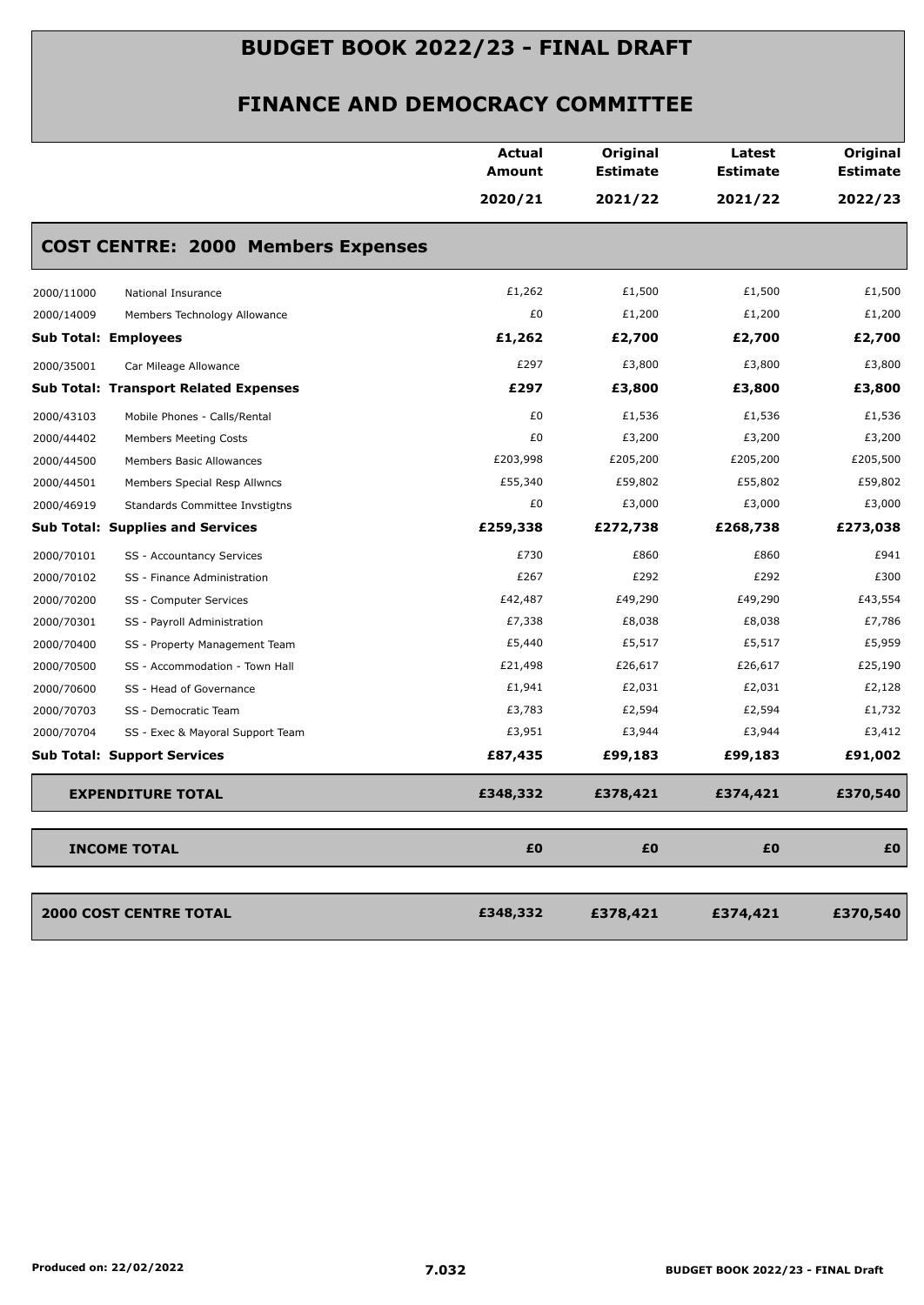|                                                  | <b>Actual</b><br>Amount | Original<br><b>Estimate</b> | Latest<br><b>Estimate</b> | Original<br><b>Estimate</b> |
|--------------------------------------------------|-------------------------|-----------------------------|---------------------------|-----------------------------|
|                                                  | 2020/21                 | 2021/22                     | 2021/22                   | 2022/23                     |
| <b>COST CENTRE: 2001 Corporate Subscriptions</b> |                         |                             |                           |                             |
| 2001/45300<br>Subscrptns and Levies General      | £8,985                  | £7,500                      | £7,500                    | £7,500                      |
| NWEO Subscription<br>2001/45306                  | £3,666                  | £4,000                      | £4,000                    | £4,000                      |
| <b>Sub Total: Supplies and Services</b>          | £12,651                 | £11,500                     | £11,500                   | £11,500                     |
| <b>EXPENDITURE TOTAL</b>                         | £12,651                 | £11,500                     | £11,500                   | £11,500                     |
| <b>INCOME TOTAL</b>                              | £0                      | £0                          | £0                        | £O                          |
|                                                  |                         |                             |                           |                             |
| <b>2001 COST CENTRE TOTAL</b>                    | £12,651                 | £11,500                     | £11,500                   | £11,500                     |
|                                                  |                         |                             |                           |                             |
|                                                  |                         |                             |                           |                             |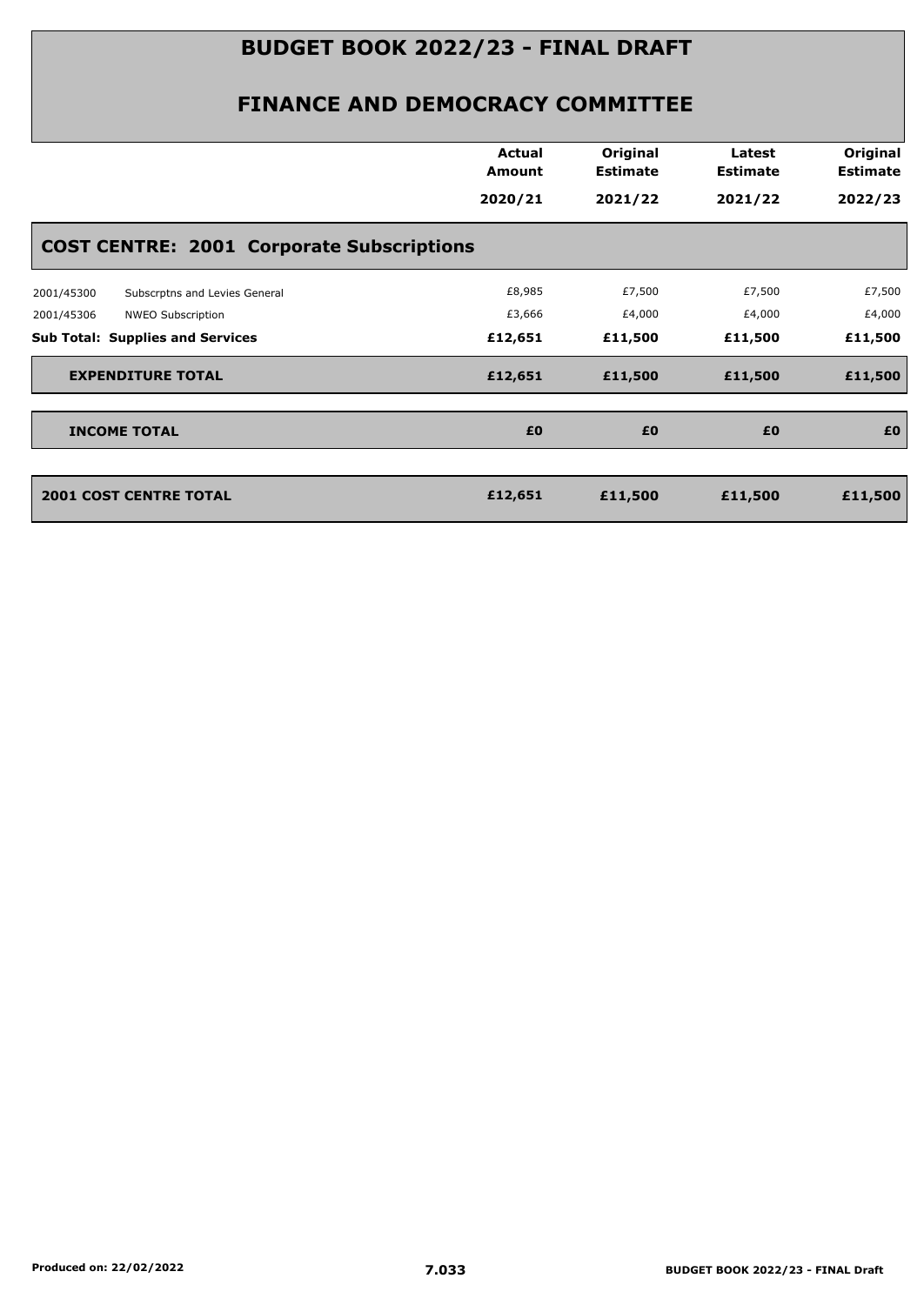|                                                | <b>Actual</b><br><b>Amount</b> | Original<br><b>Estimate</b> | Latest<br><b>Estimate</b> | Original<br><b>Estimate</b> |
|------------------------------------------------|--------------------------------|-----------------------------|---------------------------|-----------------------------|
|                                                | 2020/21                        | 2021/22                     | 2021/22                   | 2022/23                     |
| <b>COST CENTRE: 2002 Member Development</b>    |                                |                             |                           |                             |
| 2002/17004<br>Training Exps - Seminars         | £986                           | £6,000                      | £2,000                    | £6,000                      |
| <b>Sub Total: Employees</b>                    | £986                           | £6,000                      | £2,000                    | £6,000                      |
| 2002/70000<br>SS - Chief Executive             | £1,853                         | £3,700                      | £3,700                    | £3,728                      |
| 2002/70101<br>SS - Accountancy Services        | £223                           | £265                        | £265                      | £264                        |
| 2002/70102<br>SS - Finance Administration      | £121                           | £133                        | £133                      | £136                        |
| 2002/70600<br>SS - Head of Governance          | £1,941                         | £2,031                      | £2,031                    | £2,128                      |
| 2002/70703<br>SS - Democratic Team             | £22,149                        | £18,403                     | £18,403                   | £18,262                     |
| 2002/70901<br>SS - Communications and PR       | £573                           | £472                        | £472                      | £1,353                      |
| 2002/75501<br>SM - Development Management Team | £1,825                         | £2,019                      | £2,019                    | £2,044                      |
| <b>Sub Total: Support Services</b>             | £28,685                        | £27,023                     | £27,023                   | £27,915                     |
| <b>EXPENDITURE TOTAL</b>                       | £29,671                        | £33,023                     | £29,023                   | £33,915                     |
| <b>INCOME TOTAL</b>                            | £0                             | £0                          | £0                        | £0                          |
| <b>2002 COST CENTRE TOTAL</b>                  | £29,671                        | £33,023                     | £29,023                   | £33,915                     |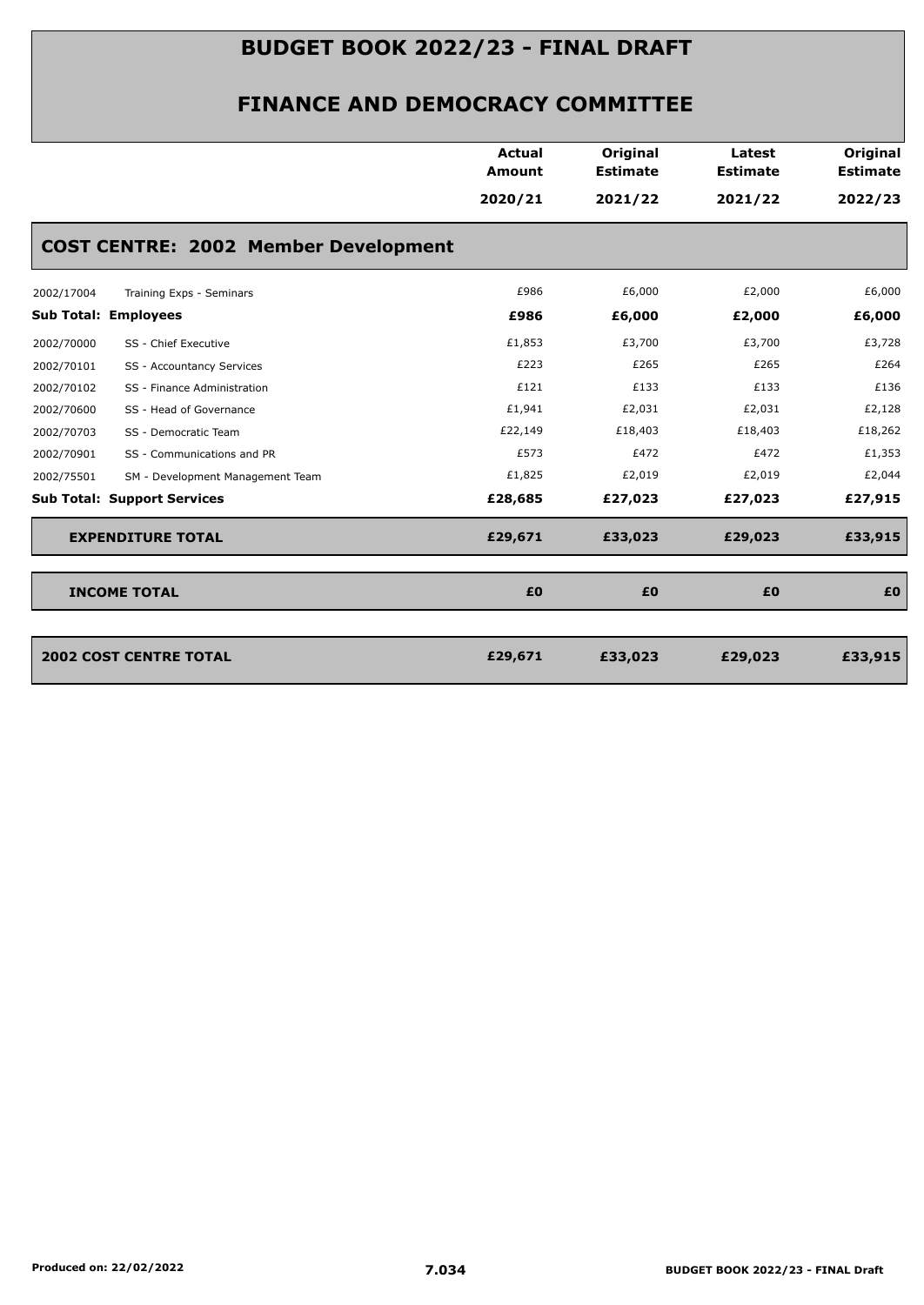|            |                                                          | Actual<br><b>Amount</b> | Original<br><b>Estimate</b> | Latest<br><b>Estimate</b> | Original<br><b>Estimate</b> |
|------------|----------------------------------------------------------|-------------------------|-----------------------------|---------------------------|-----------------------------|
|            |                                                          | 2020/21                 | 2021/22                     | 2021/22                   | 2022/23                     |
|            | <b>COST CENTRE: 2100 Corporate &amp; Democratic Core</b> |                         |                             |                           |                             |
| 2100/42603 | Other Fees                                               | £4,895                  | £4,900                      | £4,900                    | £4,900                      |
| 2100/46204 | Advertisng - Statutory Notices                           | £879                    | £1,500                      | £1,500                    | £1,500                      |
|            | <b>Sub Total: Supplies and Services</b>                  | £5,774                  | £6,400                      | £6,400                    | £6,400                      |
| 2100/70000 | SS - Chief Executive                                     | £14,826                 | £51,887                     | £51,887                   | £96,925                     |
| 2100/70101 | SS - Accountancy Services                                | £58,522                 | £213,535                    | £213,535                  | £239,364                    |
| 2100/70102 | SS - Finance Administration                              | £12,698                 | £7,647                      | £7,647                    | £5,931                      |
| 2100/70103 | SS - Internal Audit                                      | £31,032                 | £53,310                     | £53,310                   | £50,323                     |
| 2100/70104 | SS - Corporate Fraud Service                             | £11,818                 | £10,167                     | £10,167                   | £10,167                     |
| 2100/70400 | SS - Property Management Team                            | £4,262                  | £4,319                      | £4,319                    | £3,924                      |
| 2100/70600 | SS - Head of Governance                                  | £4,852                  | £20,305                     | £20,305                   | £21,278                     |
| 2100/70601 | SS - Legal Services Team                                 | £4,053                  | £3,849                      | £3,849                    | £3,898                      |
| 2100/70602 | SS - Local Land & Property Gazetteer                     | £14,326                 | £15,903                     | £15,903                   | £15,179                     |
| 2100/70700 | SS - Insurance & Risk Mgmnt                              | £4,785                  | £4,535                      | £4,535                    | £4,061                      |
| 2100/70701 | SS - Resources Directorate Mgt                           | £18,111                 | £78,079                     | £78,079                   | £79,411                     |
| 2100/70703 | SS - Democratic Team                                     | £133,199                | £151,185                    | £151,185                  | £126,525                    |
| 2100/70704 | SS - Exec & Mayoral Support Team                         | £3,951                  | £3,944                      | £3,944                    | £6,824                      |
| 2100/70800 | SS - Procurement Services                                | £35,974                 | £0                          | £0                        | £0                          |
| 2100/70901 | SS - Communications and PR                               | £5,733                  | £23,618                     | £23,618                   | £67,675                     |
| 2100/70902 | SS - Customer Service Assistants                         | £2,523                  | £8,194                      | £8,194                    | £10,266                     |
| 2100/71100 | SS - Customer Service Specialists                        | £5,469                  | £758                        | £758                      | £804                        |
| 2100/75300 | SS - Corporate Services Team                             | £95,555                 | £102,877                    | £102,877                  | £163,032                    |
| 2100/75302 | SM - Tourism & Cultural Services Team                    | £4,783                  | £4,205                      | £4,205                    | £4,183                      |
| 2100/75304 | SM - Head of Cultural Services                           | £20,551                 | £32,491                     | £32,491                   | £22,157                     |
| 2100/75407 | SM - Operational Services Team                           | £4,578                  | £4,374                      | £4,374                    | £4,507                      |
| 2100/75408 | SM - Environmental Health Management                     | £8,387                  | £17,514                     | £17,514                   | £17,451                     |
| 2100/75409 | SS - Procurement                                         | £0                      | £39,503                     | £39,503                   | £3,286                      |
| 2100/75500 | SM - Building Control Team                               | £5,389                  | £5,371                      | £5,371                    | £5,595                      |
| 2100/75504 | SM - Development Services Mgt Team                       | £35,890                 | £37,742                     | £37,742                   | £0                          |
| 2100/75507 | SM - Head of Regeneration & Housing                      | £0                      | £0                          | £0                        | £17,400                     |
| 2100/75600 | SM - Technical Services Team                             | £16,032                 | £13,155                     | £13,155                   | £14,498                     |
| 2100/75700 | SM - Housing Team                                        | £6,453                  | £6,629                      | £6,629                    | £8,110                      |
|            | <b>Sub Total: Support Services</b>                       | £563,752                | £915,096                    | £915,096                  | £1,002,774                  |
|            | <b>EXPENDITURE TOTAL</b>                                 | £569,525                | £921,496                    | £921,496                  | £1,009,174                  |
|            | <b>INCOME TOTAL</b>                                      | £0                      | £0                          | £0                        | £Ο                          |
|            | <b>2100 COST CENTRE TOTAL</b>                            | £569,525                | £921,496                    | £921,496                  | £1,009,174                  |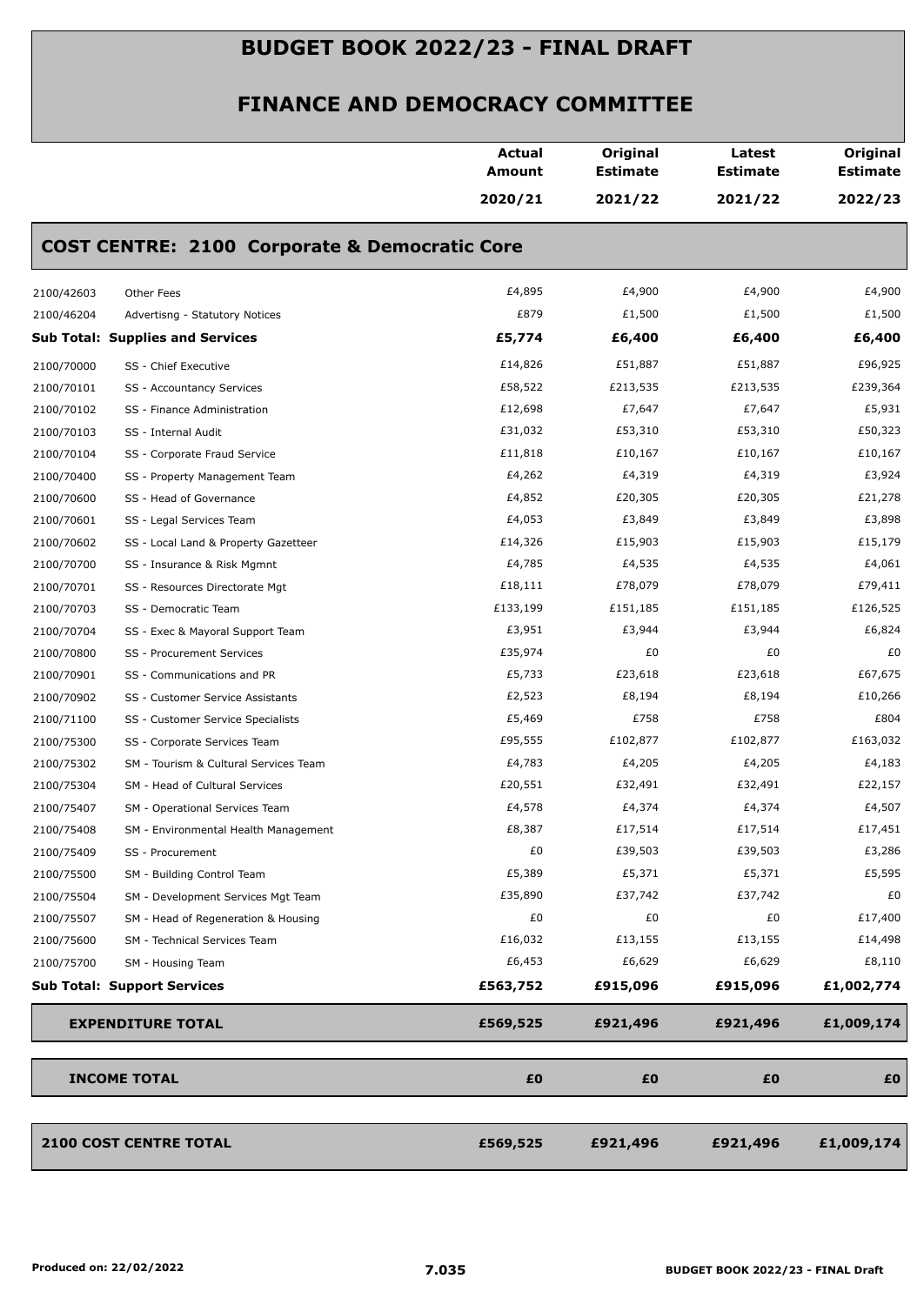|            |                                                 | <b>Actual</b><br><b>Amount</b> | Original<br><b>Estimate</b> | Latest<br><b>Estimate</b> | Original<br><b>Estimate</b> |
|------------|-------------------------------------------------|--------------------------------|-----------------------------|---------------------------|-----------------------------|
|            |                                                 | 2020/21                        | 2021/22                     | 2021/22                   | 2022/23                     |
|            | <b>COST CENTRE: 2103 Finance Miscellaneous</b>  |                                |                             |                           |                             |
| 2103/42603 | Other Fees                                      | £953                           | £1,000                      | £1,000                    | £1,000                      |
| 2103/46400 | Legal Fees and Court Costs                      | £418                           | £0                          | £0                        | £0                          |
| 2103/46901 | Miscellaneous Expenses                          | £2,643                         | £0                          | £0                        | £0                          |
| 2103/49000 | Provision for Bad Debts top-up                  | £6,350                         | £0                          | £0                        | £0                          |
|            | <b>Sub Total: Supplies and Services</b>         | £10,364                        | £1,000                      | £1,000                    | £1,000                      |
|            | <b>EXPENDITURE TOTAL</b>                        | £10,364                        | £1,000                      | £1,000                    | £1,000                      |
| 2103/91101 | Other Reimbursements                            | $-E800$                        | £0                          | £0                        | £0                          |
|            | <b>Sub Total: Oth Grants Rembsmts and Ctbns</b> | $-E800$                        | £0                          | £0                        | £0                          |
|            | <b>INCOME TOTAL</b>                             | $-E800$                        | £0                          | £0                        | £0                          |
|            |                                                 |                                |                             |                           |                             |
|            | <b>2103 COST CENTRE TOTAL</b>                   | £9,564                         | £1,000                      | £1,000                    | £1,000                      |
|            |                                                 |                                |                             |                           |                             |
|            |                                                 |                                |                             |                           |                             |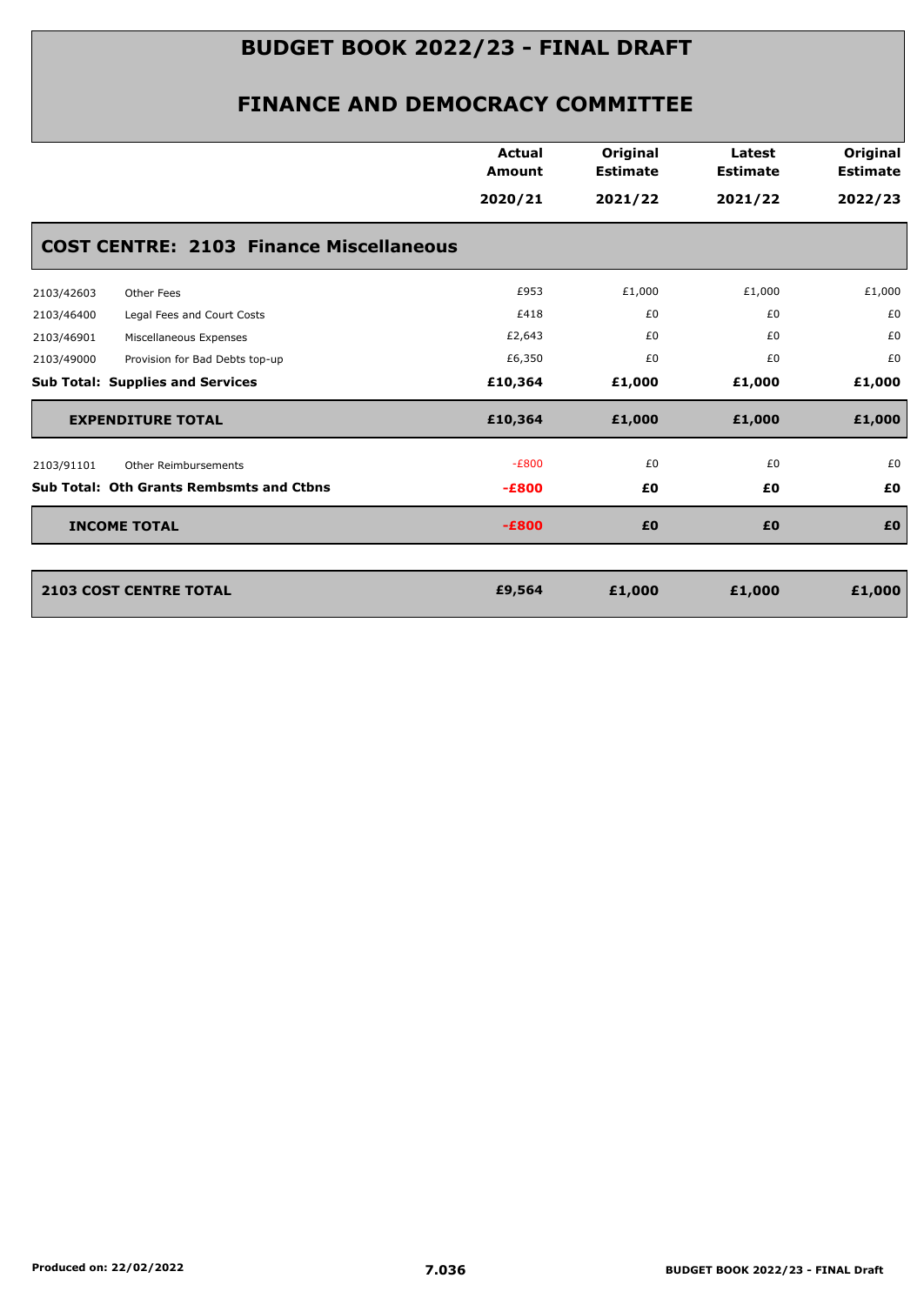|                                              | <b>Actual</b><br>Amount | Original<br><b>Estimate</b> | Latest<br><b>Estimate</b> | Original<br><b>Estimate</b> |
|----------------------------------------------|-------------------------|-----------------------------|---------------------------|-----------------------------|
|                                              | 2020/21                 | 2021/22                     | 2021/22                   | 2022/23                     |
| <b>COST CENTRE: 2104 External Audit Fees</b> |                         |                             |                           |                             |
| 2104/42605<br><b>External Audit Fees</b>     | £47,229                 | £47,000                     | £47,000                   | £47,000                     |
| 2104/42644<br>National Fraud Initiative      | £2,450                  | £0                          | £0                        | £2,000                      |
| <b>Sub Total: Supplies and Services</b>      | £49,679                 | £47,000                     | £47,000                   | £49,000                     |
| <b>EXPENDITURE TOTAL</b>                     | £49,679                 | £47,000                     | £47,000                   | £49,000                     |
| <b>INCOME TOTAL</b>                          | £0                      | £0                          | £0                        | £O                          |
|                                              |                         |                             |                           |                             |
| <b>2104 COST CENTRE TOTAL</b>                | £49,679                 | £47,000                     | £47,000                   | £49,000                     |
|                                              |                         |                             |                           |                             |
|                                              |                         |                             |                           |                             |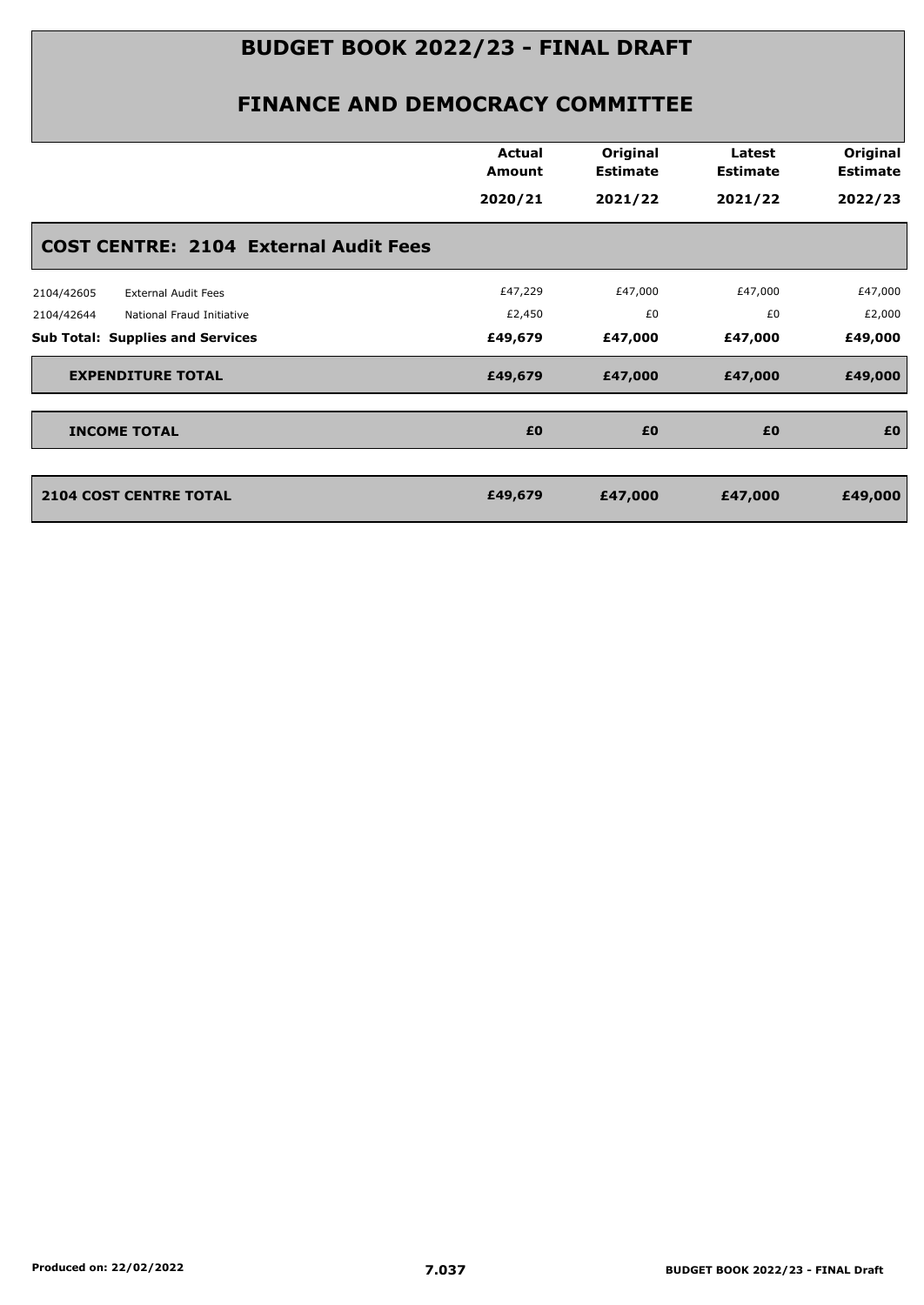| 2020/21<br><b>COST CENTRE: 2105 Treasury Management</b> | 2021/22 | 2021/22 | 2022/23 |
|---------------------------------------------------------|---------|---------|---------|
|                                                         |         |         |         |
|                                                         |         |         |         |
| £9,150                                                  | £9,800  | £9,800  | £10,000 |
| £65                                                     | £0      | £0      | £0      |
| £9,215                                                  | £9,800  | £9,800  | £10,000 |
| £0                                                      | £5,000  | £5,000  | £5,000  |
| £Ο                                                      | £5,000  | £5,000  | £5,000  |
| £11,612                                                 | £23,741 | £23,741 | £23,339 |
| £194                                                    | £212    | £212    | £218    |
| £5                                                      | £5      | £5      | £4      |
| £11,811                                                 | £23,958 | £23,958 | £23,561 |
| £21,026                                                 | £38,758 | £38,758 | £38,561 |
|                                                         |         |         |         |

| 2105 COST CENTRE TOTAL | £21,026 | £38,758 | £38,758 | £38,561 |
|------------------------|---------|---------|---------|---------|
|                        |         |         |         |         |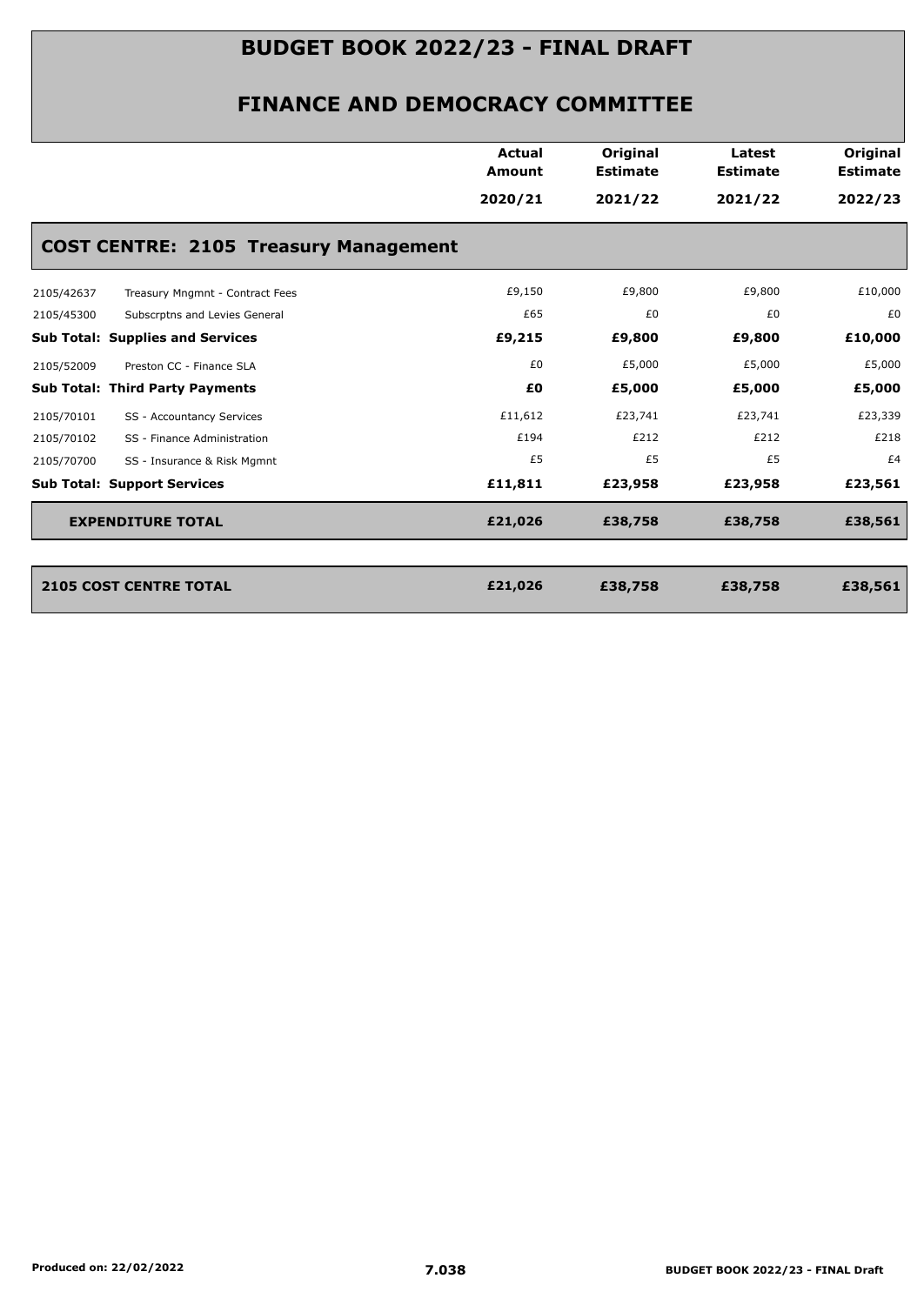|            |                                         | Actual<br>Amount | Original<br><b>Estimate</b> | Latest<br><b>Estimate</b> | Original<br><b>Estimate</b> |
|------------|-----------------------------------------|------------------|-----------------------------|---------------------------|-----------------------------|
|            |                                         | 2020/21          | 2021/22                     | 2021/22                   | 2022/23                     |
|            | <b>COST CENTRE: 2106 Bank Charges</b>   |                  |                             |                           |                             |
| 2106/46001 | HSBC Bank - Acct Charges                | £364             | £350                        | £350                      | £350                        |
| 2106/46005 | HSBC Bank - Acct trans fees             | £2,776           | £5,650                      | £5,650                    | £5,650                      |
| 2106/46006 | HSBC Bank - BACS Charges                | £11,370          | £8,300                      | £8,300                    | £8,300                      |
| 2106/46007 | HSBC Bank - HSBCNet Charges             | £1,076           | £1,300                      | £1,300                    | £1,300                      |
| 2106/46008 | HSBC Bank - CHAPS charges               | £444             | £550                        | £550                      | £550                        |
| 2106/46009 | HSBC Bank - Unpaid Items                | £0               | £300                        | £300                      | £300                        |
| 2106/46010 | HSBC Bank - Card Processing             | £80,646          | £62,500                     | £80,000                   | £80,000                     |
| 2106/46011 | Allpay Ltd - Card Processing            | £5,641           | £9,150                      | £9,150                    | £9,150                      |
| 2106/46012 | All & Leicstr - Card Processing         | £1,491           | £4,750                      | £4,750                    | £4,750                      |
| 2106/46015 | HSBC Bank - Audit Report                | £0               | £50                         | £50                       | £50                         |
| 2106/46017 | HSBC Bank - BACS Retrvl Fees            | £0               | £100                        | £100                      | £100                        |
| 2106/46021 | Procurement Card Annual Fees            | £449             | £0                          | £0                        | £0                          |
|            | <b>Sub Total: Supplies and Services</b> | £104,258         | £93,000                     | £110,500                  | £110,500                    |
|            | <b>EXPENDITURE TOTAL</b>                | £104,258         | £93,000                     | £110,500                  | £110,500                    |
|            | <b>2106 COST CENTRE TOTAL</b>           | £104,258         | £93,000                     | £110,500                  | £110,500                    |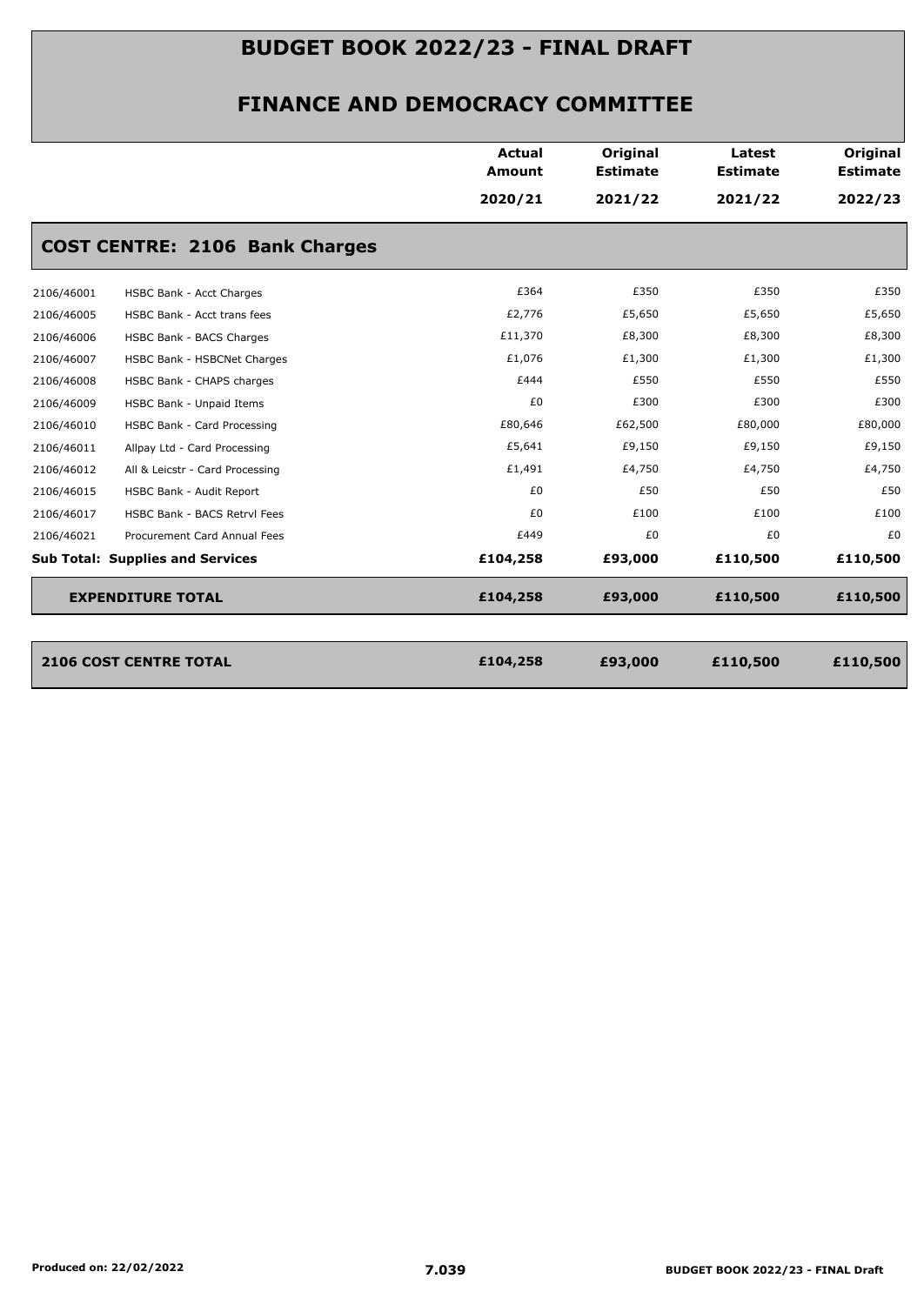|                          |                                                 | <b>Actual</b><br><b>Amount</b> | Original<br><b>Estimate</b> | Latest<br><b>Estimate</b> | Original<br><b>Estimate</b> |
|--------------------------|-------------------------------------------------|--------------------------------|-----------------------------|---------------------------|-----------------------------|
|                          |                                                 | 2020/21                        | 2021/22                     | 2021/22                   | 2022/23                     |
|                          | <b>COST CENTRE: 2108 Freedom Of Information</b> |                                |                             |                           |                             |
| 2108/70000               | SS - Chief Executive                            | £1,853                         | £1,850                      | £1,850                    | £1,864                      |
| 2108/70101               | SS - Accountancy Services                       | £3,777                         | £6,965                      | £6,965                    | £6,201                      |
| 2108/70400               | SS - Property Management Team                   | £609                           | £617                        | £617                      | £561                        |
| 2108/70600               | SS - Head of Governance                         | £7,763                         | £23,351                     | £23,351                   | £24,470                     |
| 2108/70601               | SS - Legal Services Team                        | £14,931                        | £23,861                     | £23,861                   | £24,166                     |
| 2108/70700               | SS - Insurance & Risk Mgmnt                     | £33                            | £32                         | £32                       | £28                         |
| 2108/70703               | SS - Democratic Team                            | £3,403                         | £13,561                     | £13,561                   | £14,609                     |
| 2108/70902               | SS - Customer Service Assistants                | £2,523                         | £2,745                      | £2,745                    | £3,439                      |
| 2108/71100               | SS - Customer Service Specialists               | £2,421                         | £2,553                      | £2,553                    | £2,714                      |
| 2108/75304               | SM - Head of Cultural Services                  | £831                           | £0                          | £0                        | £0                          |
| 2108/75401               | SM - Commercial Team                            | £4,171                         | £6,677                      | £6,677                    | £5,177                      |
| 2108/75402               | SM - Environmental Protection Team              | £2,277                         | £2,659                      | £2,659                    | £3,340                      |
| 2108/75405               | SM - Licensing Team                             | £1,046                         | £1,012                      | £1,012                    | £983                        |
| 2108/75407               | SM - Operational Services Team                  | £2,009                         | £1,950                      | £1,950                    | £2,009                      |
| 2108/75408               | SM - Environmental Health Management            | £4,194                         | £4,378                      | £4,378                    | £4,363                      |
| 2108/75409               | SS - Procurement                                | £0                             | £0                          | £0                        | £1,314                      |
| 2108/75500               | SM - Building Control Team                      | £426                           | £426                        | £426                      | £428                        |
| 2108/75501               | SM - Development Management Team                | £912                           | £1,010                      | £1,010                    | £1,022                      |
| 2108/75504               | SM - Development Services Mgt Team              | £1,436                         | £1,510                      | £1,510                    | £0                          |
| 2108/75600               | SM - Technical Services Team                    | £5,206                         | £5,914                      | £5,914                    | £5,508                      |
| 2108/75700               | SM - Housing Team                               | £10,818                        | £11,565                     | £11,565                   | £14,073                     |
|                          | <b>Sub Total: Support Services</b>              | £70,639                        | £112,636                    | £112,636                  | £116,269                    |
| <b>EXPENDITURE TOTAL</b> |                                                 | £70,639                        | £112,636                    | £112,636                  | £116,269                    |
|                          | <b>2108 COST CENTRE TOTAL</b>                   | £70,639                        | £112,636                    | £112,636                  | £116,269                    |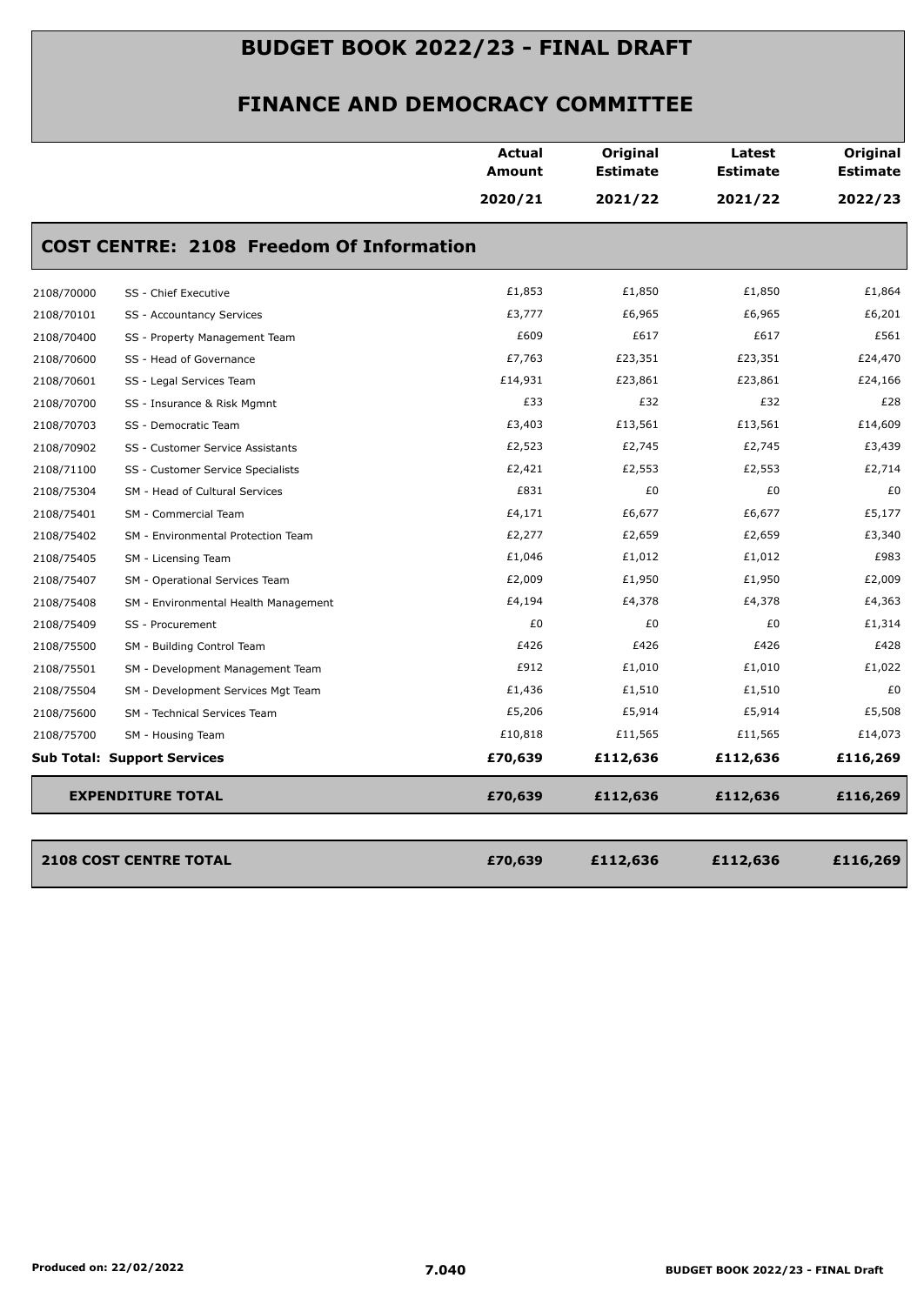|                                           |                                                     | <b>Amount</b> | <b>Estimate</b> | <b>Estimate</b> | <b>Estimate</b> |
|-------------------------------------------|-----------------------------------------------------|---------------|-----------------|-----------------|-----------------|
|                                           |                                                     | 2020/21       | 2021/22         | 2021/22         | 2022/23         |
|                                           | <b>COST CENTRE: 2117 Organisational Improvement</b> |               |                 |                 |                 |
| 2117/46927                                | Organisational Improvement Costs                    | £11,317       | £20,000         | £26,000         | £20,000         |
| <b>Sub Total: Supplies and Services</b>   |                                                     | £11,317       | £20,000         | £26,000         | £20,000         |
| 2117/70000<br>SS - Chief Executive        |                                                     | £0            | £51,887         | £51,887         | £0              |
| 2117/70101<br>SS - Accountancy Services   |                                                     | £1,776        | £1,942          | £1,942          | £2,020          |
| 2117/70102<br>SS - Finance Administration |                                                     | £364          | £398            | £398            | £409            |
| 2117/70703<br>SS - Democratic Team        |                                                     | £1,406        | £1,751          | £1,751          | £1,638          |
| 2117/75300                                | SS - Corporate Services Team                        | £19,111       | £82,302         | £82,302         | £130,425        |
| 2117/75407                                | SM - Operational Services Team                      | £1,831        | £1,750          | £1,750          | £1,803          |
| 2117/75504                                | SM - Development Services Mgt Team                  | £2,871        | £3,019          | £3,019          | £0              |
| <b>Sub Total: Support Services</b>        |                                                     | £27,359       | £143,049        | £143,049        | £136,295        |
| <b>EXPENDITURE TOTAL</b>                  |                                                     | £38,676       | £163,049        | £169,049        | £156,295        |
| <b>INCOME TOTAL</b>                       |                                                     | £0            | £0              | £0              | £0              |
| <b>2117 COST CENTRE TOTAL</b>             |                                                     | £38,676       | £163,049        | £169,049        | £156,295        |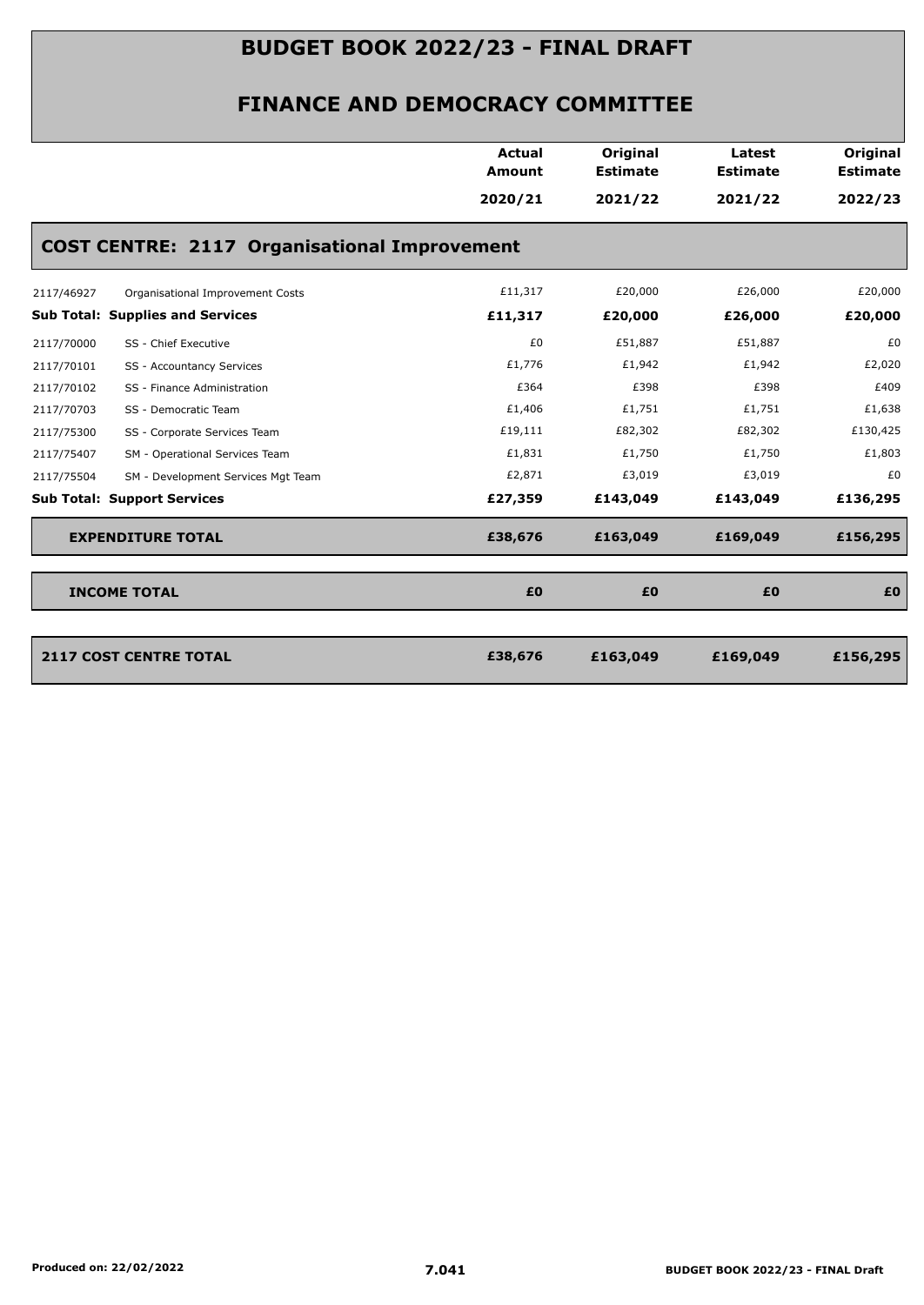|                                              | <b>Actual</b> | Original        | Latest          | Original        |
|----------------------------------------------|---------------|-----------------|-----------------|-----------------|
|                                              | Amount        | <b>Estimate</b> | <b>Estimate</b> | <b>Estimate</b> |
|                                              | 2020/21       | 2021/22         | 2021/22         | 2022/23         |
| <b>COST CENTRE: 2200 Retirement Benefits</b> |               |                 |                 |                 |
|                                              | £0            | £0              | £0              | £0              |
| <b>Added Years Costs</b><br>2200/19002       | £105,023      | £106,000        | £106,000        | £106,000        |
| <b>Sub Total: Employees</b>                  | £105,023      | £106,000        | £106,000        | £106,000        |
| <b>EXPENDITURE TOTAL</b>                     | £105,023      | £106,000        | £106,000        | £106,000        |
|                                              | £105,023      | £106,000        | £106,000        | £106,000        |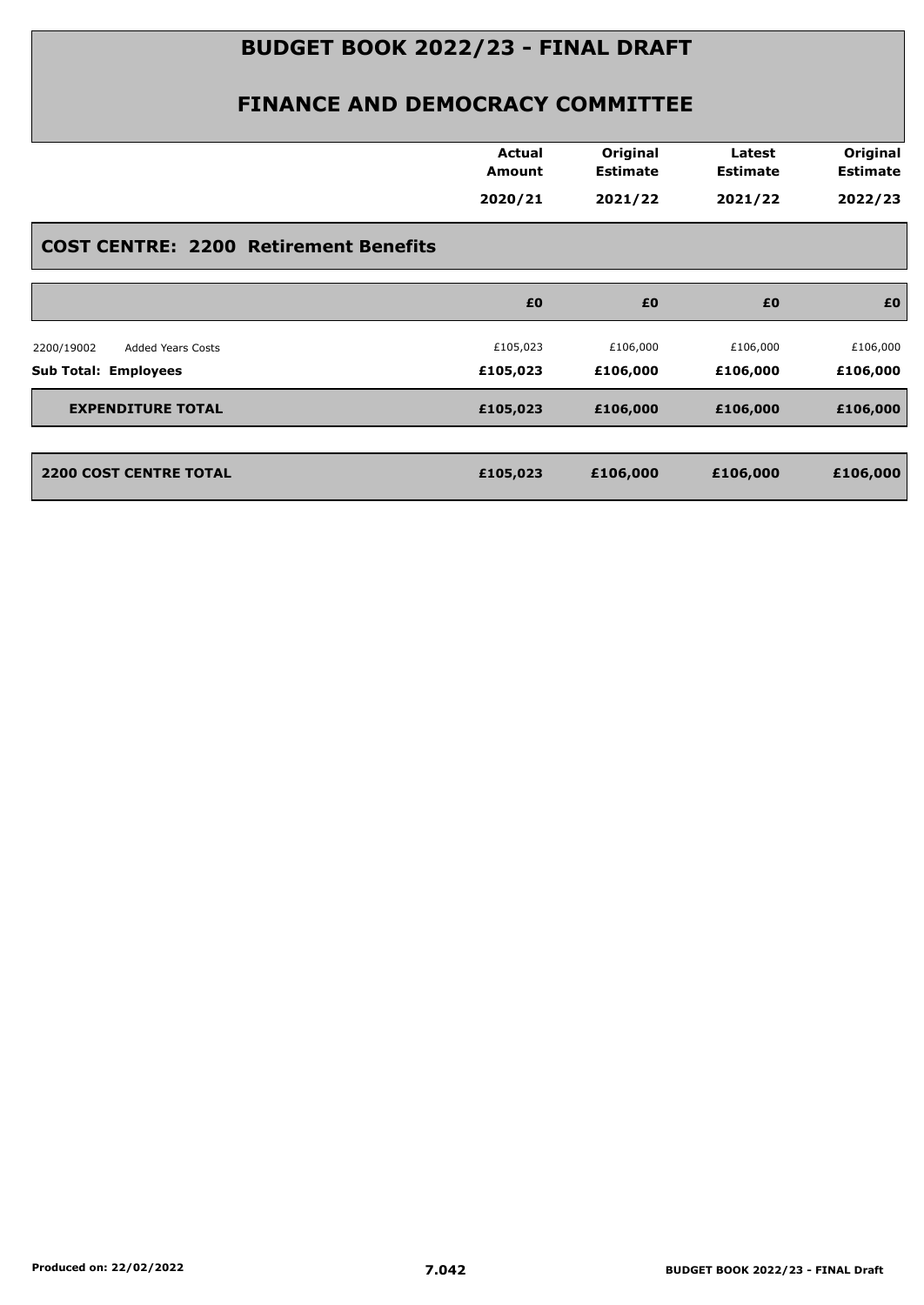| Actual<br><b>Amount</b>                          | Original<br><b>Estimate</b> | Latest<br><b>Estimate</b> | Original<br><b>Estimate</b> |
|--------------------------------------------------|-----------------------------|---------------------------|-----------------------------|
| 2020/21                                          | 2021/22                     | 2021/22                   | 2022/23                     |
| <b>COST CENTRE: 2701 Parish Council Expenses</b> |                             |                           |                             |
| £4,524                                           | £5,378                      | £5,378                    | £5,336                      |
| £4,524                                           | £5,378                      | £5,378                    | £5,336                      |
| £4,524                                           | £5,378                      | £5,378                    | £5,336                      |
| £4,524                                           | £5,378                      | £5,378                    | £5,336                      |
|                                                  |                             |                           |                             |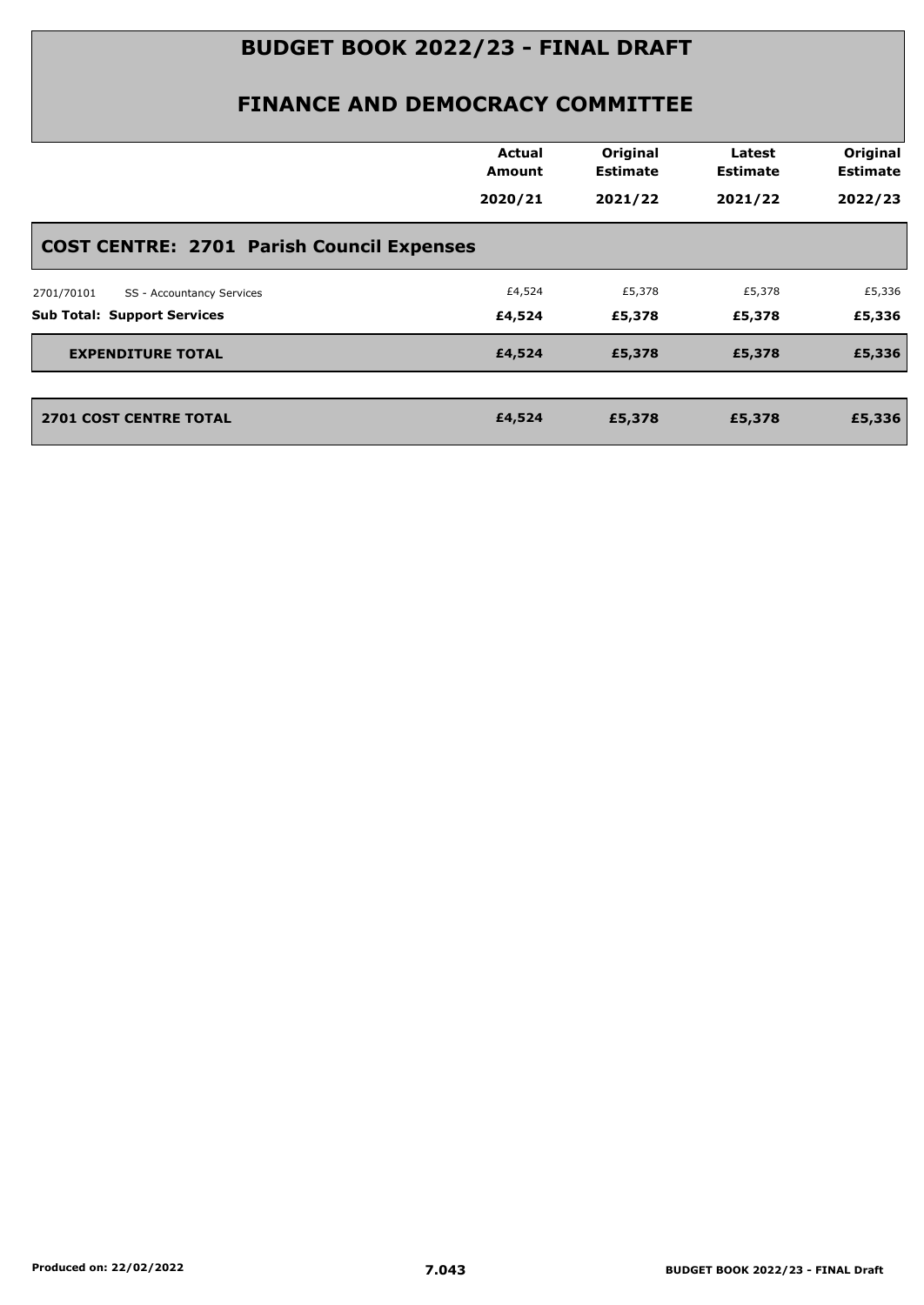|                                                      | <b>Actual</b><br><b>Amount</b> | Original<br><b>Estimate</b> | Latest<br><b>Estimate</b> | Original<br><b>Estimate</b> |
|------------------------------------------------------|--------------------------------|-----------------------------|---------------------------|-----------------------------|
|                                                      | 2020/21                        | 2021/22                     | 2021/22                   | 2022/23                     |
| <b>COST CENTRE: 5351 Benefit Fraud Investigation</b> |                                |                             |                           |                             |
| 5351/70102<br>SS - Finance Administration            | £0                             | £0                          | £0                        | £82                         |
| 5351/70901<br>SS - Communications and PR             | £0                             | £0                          | £0                        | £1,353                      |
| <b>Sub Total: Support Services</b>                   | £0                             | £0                          | £0                        | £1,435                      |
| <b>EXPENDITURE TOTAL</b>                             | £0                             | £0                          | £0                        | £1,435                      |
| <b>INCOME TOTAL</b>                                  | £0                             | £0                          | £0                        | £0                          |
|                                                      |                                |                             |                           |                             |
| <b>5351 COST CENTRE TOTAL</b>                        | £0                             | £0                          | £0                        | £1,435                      |
|                                                      |                                |                             |                           |                             |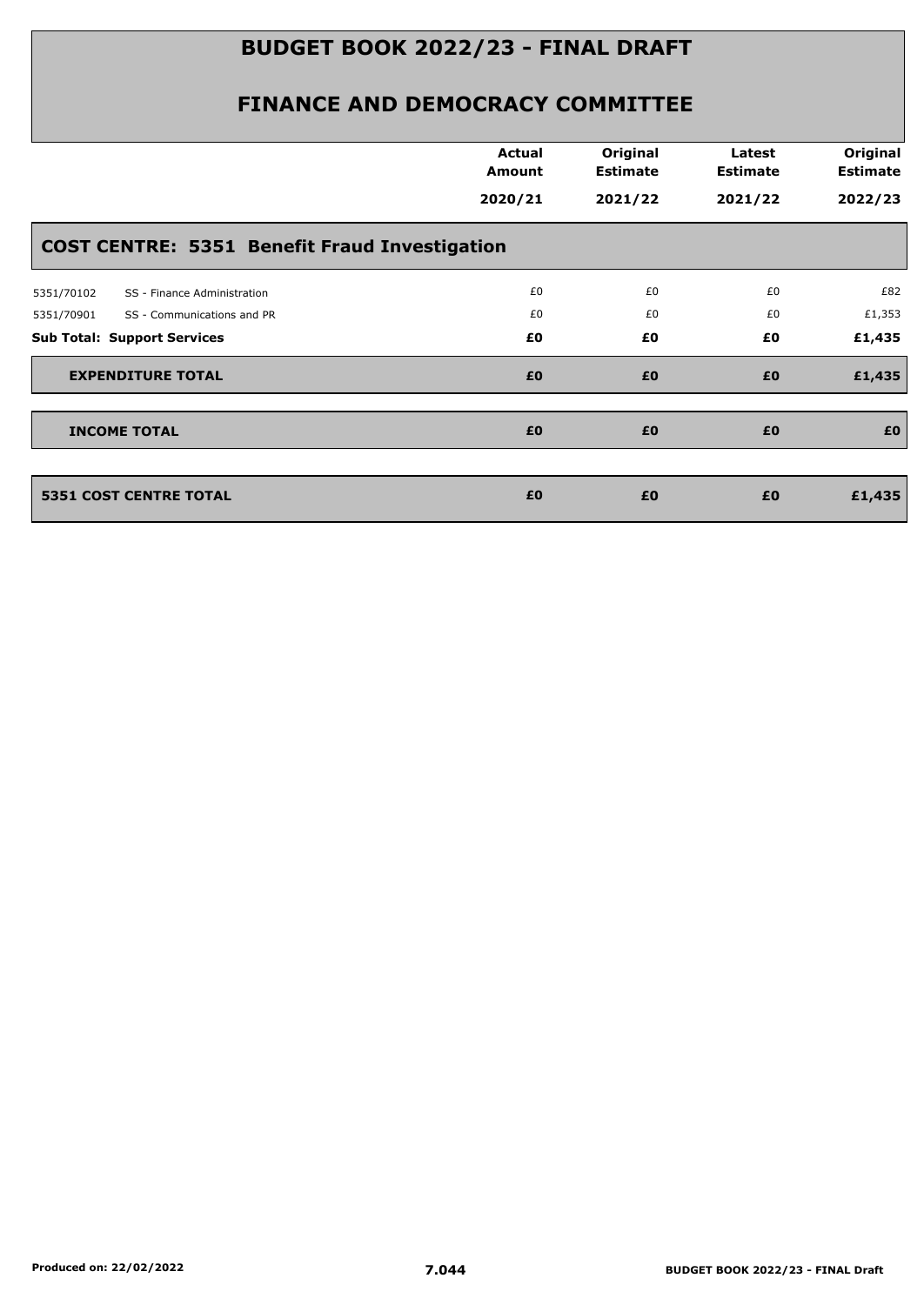|                                                   | <b>Actual</b><br><b>Amount</b> | Original<br><b>Estimate</b> | Latest<br><b>Estimate</b> | Original<br><b>Estimate</b> |
|---------------------------------------------------|--------------------------------|-----------------------------|---------------------------|-----------------------------|
|                                                   | 2020/21                        | 2021/22                     | 2021/22                   | 2022/23                     |
| <b>COST CENTRE: 7000 Chief Executive</b>          |                                |                             |                           |                             |
| 7000/10000<br>Salaries - Basic Pay                | £104,222                       | £107,088                    | £107,088                  | £110,033                    |
| 7000/11000<br>National Insurance                  | £13,204                        | £13,566                     | £13,566                   | £15,238                     |
| 7000/12000<br>Pension Costs (Employer Contrbtn)   | £18,656                        | £16,277                     | £16,277                   | £16,725                     |
| 7000/12001<br>Pension - Deficit Reduction Costs   | £2,339                         | £2,256                      | £2,256                    | £2,252                      |
| 7000/12021<br>Actuarial Valn Adjustments (3 year) | $-E1,681$                      | £0                          | £0                        | £0                          |
| 7000/12099<br>IAS 19 Adjustments                  | £11,606                        | £0                          | £0                        | £0                          |
| 7000/14008<br>Mobile Phone Allowance              | £180                           | £0                          | £0                        | £0                          |
| 7000/17004<br>Training Exps - Seminars            | £0                             | £1,000                      | £1,000                    | £1,000                      |
| 7000/18004<br>Misc Occupational Health Costs      | £490                           | £0                          | £0                        | £0                          |
| 7000/18100<br>Insurance - Employers Liability     | £738                           | £738                        | £397                      | £738                        |
| <b>Sub Total: Employees</b>                       | £149,753                       | £140,925                    | £140,584                  | £145,986                    |
| 7000/35001<br>Car Mileage Allowance               | £434                           | £1,000                      | £1,000                    | £1,000                      |
| <b>Sub Total: Transport Related Expenses</b>      | £434                           | £1,000                      | £1,000                    | £1,000                      |
| 7000/42000<br>Printing                            | £368                           | £500                        | £500                      | £500                        |
| 7000/42101<br>Photocopying Charges                | £27                            | £36                         | £36                       | £36                         |
| 7000/42200<br>Stationery                          | £0                             | £25                         | £25                       | £25                         |
| 7000/43000<br>Postage                             | £0                             | £301                        | £301                      | £301                        |
| 7000/43103<br>Mobile Phones - Calls/Rental        | £84                            | £180                        | £180                      | £180                        |
| 7000/46106<br>Insurance - Public Liability        | £2,160                         | £1,884                      | £1,380                    | £1,884                      |
| <b>Sub Total: Supplies and Services</b>           | £2,638                         | £2,926                      | £2,422                    | £2,926                      |
| 7000/70101<br>SS - Accountancy Services           | £12,744                        | £13,538                     | £13,538                   | £13,548                     |
| 7000/70102<br>SS - Finance Administration         | £294                           | £296                        | £296                      | £310                        |
| 7000/70200<br>SS - Computer Services              | £2,702                         | £4,426                      | £4,426                    | £3,920                      |
| 7000/70300<br>SS - Human Resources                | £714                           | £746                        | £746                      | £706                        |
| 7000/70301<br>SS - Payroll Administration         | £56                            | £71                         | £71                       | £69                         |
| 7000/70400<br>SS - Property Management Team       | £1,840                         | £1,633                      | £1,633                    | £1,412                      |
| 7000/70500<br>SS - Accommodation - Town Hall      | £9,827                         | £12,168                     | £12,168                   | £8,456                      |
| 7000/70902<br>SS - Customer Service Assistants    | £1,922                         | £1,696                      | £1,696                    | £2,301                      |
| 7000/71100<br>SS - Customer Service Specialists   | £2,057                         | £2,091                      | £2,091                    | £2,276                      |
| 7000/75403<br>SM - Corporate Safety               | £121                           | £128                        | £128                      | £121                        |
| <b>Sub Total: Support Services</b>                | £32,277                        | £36,793                     | £36,793                   | £33,119                     |
| <b>EXPENDITURE TOTAL</b>                          | £185,102                       | £181,644                    | £180,799                  | £183,031                    |
| 7000/99000<br>Support Service Recharge            | $-E185,102$                    | $-£181,644$                 | $-£181,644$               | $-E183,031$                 |
| Sub Total: Recharge Income                        | $-£185,102$                    | $-£181,644$                 | $-£181,644$               | $-£183,031$                 |
| <b>INCOME TOTAL</b>                               | $-£185,102$                    |                             |                           |                             |
|                                                   |                                | $-£181,644$                 | $-£181,644$               | $-£183,031$                 |
| 7000 COST CENTRE TOTAL                            | £0                             | £0                          | $-E845$                   | £0                          |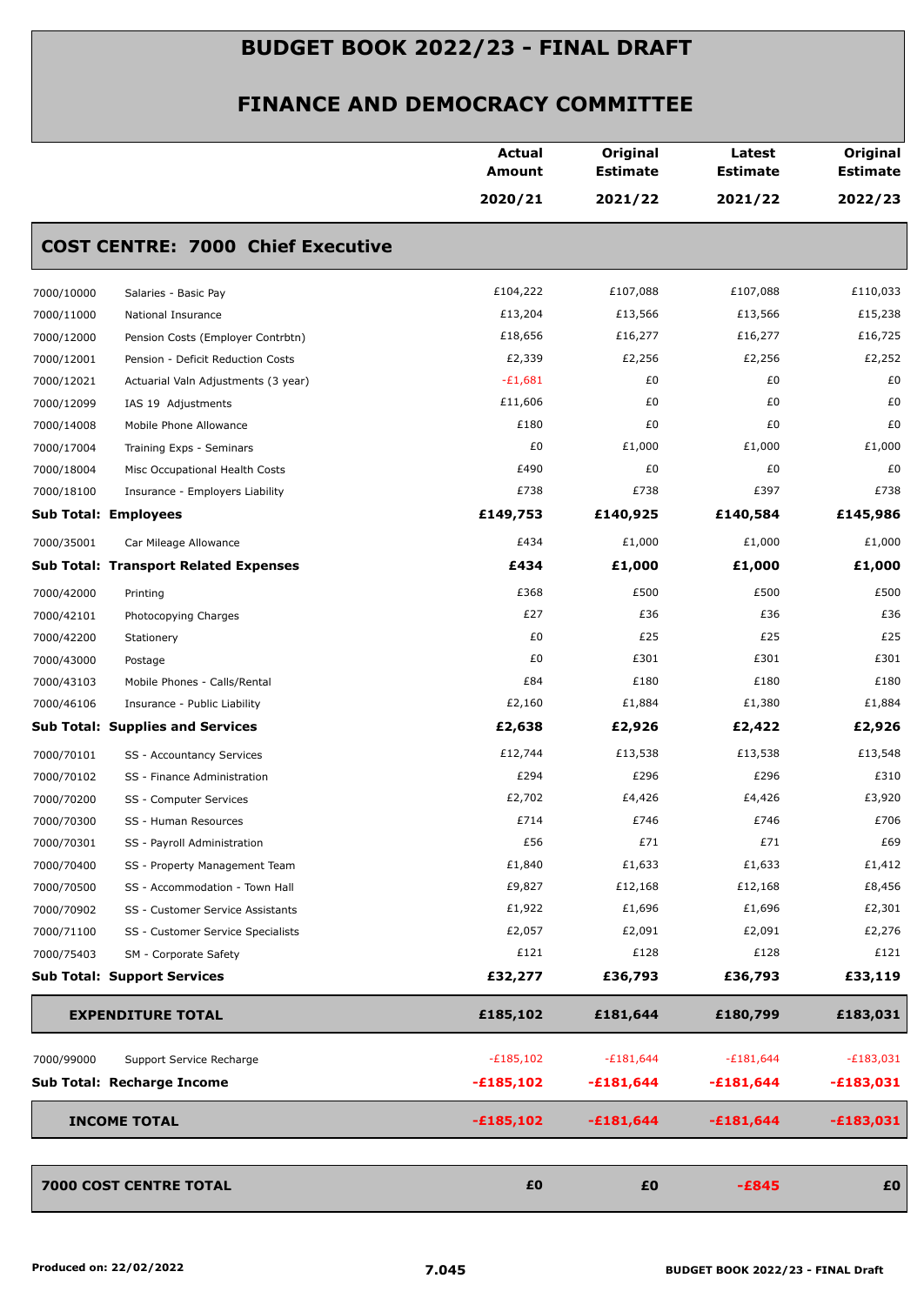|            |                                                               | <b>Actual</b><br><b>Amount</b> | Original<br><b>Estimate</b> | Latest<br><b>Estimate</b> | Original<br><b>Estimate</b> |
|------------|---------------------------------------------------------------|--------------------------------|-----------------------------|---------------------------|-----------------------------|
|            |                                                               | 2020/21                        | 2021/22                     | 2021/22                   | 2022/23                     |
|            | <b>COST CENTRE: 7001 Executive &amp; Mayoral Support Team</b> |                                |                             |                           |                             |
| 7001/10000 | Salaries - Basic Pay                                          | £24,491                        | £25,165                     | £25,165                   | £25,857                     |
| 7001/10021 | Salaries - Overtime (1.0)                                     | £2,000                         | £0                          | £0                        | £0                          |
| 7001/10098 | IFRS - Accrued Annual/Flexi Leave Adj                         | $-E4$                          | £0                          | £0                        | £0                          |
| 7001/11000 | National Insurance                                            | £2,444                         | £2,261                      | £2,261                    | £2,569                      |
| 7001/12000 | Pension Costs (Employer Contrbtn)                             | £2,557                         | £0                          | £0                        | £0                          |
| 7001/12001 | Pension - Deficit Reduction Costs                             | £322                           | £530                        | £530                      | £529                        |
| 7001/12021 | Actuarial Valn Adjustments (3 year)                           | $-E220$                        | £0                          | £0                        | £0                          |
| 7001/12099 | IAS 19 Adjustments                                            | £1,598                         | £0                          | £0                        | £0                          |
| 7001/18100 | Insurance - Employers Liability                               | £173                           | £173                        | £93                       | £173                        |
|            | <b>Sub Total: Employees</b>                                   | £33,361                        | £28,129                     | £28,049                   | £29,128                     |
| 7001/35001 | Car Mileage Allowance                                         | £0                             | £200                        | £200                      | £200                        |
|            | <b>Sub Total: Transport Related Expenses</b>                  | £0                             | £200                        | £200                      | £200                        |
| 7001/42101 | Photocopying Charges                                          | £480                           | £649                        | £649                      | £649                        |
| 7001/43000 | Postage                                                       | £578                           | £142                        | £142                      | £142                        |
| 7001/46106 | Insurance - Public Liability                                  | £508                           | £443                        | £324                      | £443                        |
|            | <b>Sub Total: Supplies and Services</b>                       | £1,565                         | £1,234                      | £1,115                    | £1,234                      |
| 7001/70101 | SS - Accountancy Services                                     | £204                           | £221                        | £221                      | £224                        |
| 7001/70200 | SS - Computer Services                                        | £6,053                         | £8,774                      | £8,774                    | £7,915                      |
| 7001/70300 | SS - Human Resources                                          | £1,427                         | £1,492                      | £1,492                    | £706                        |
| 7001/70301 | SS - Payroll Administration                                   | £113                           | £143                        | £143                      | £69                         |
| 7001/70400 | SS - Property Management Team                                 | £1,380                         | £1,225                      | £1,225                    | £463                        |
| 7001/70500 | SS - Accommodation - Town Hall                                | £7,371                         | £9,126                      | £9,126                    | £2,771                      |
| 7001/70703 | SS - Democratic Team                                          | £19,658                        | £20,280                     | £20,280                   | £19,083                     |
| 7001/70902 | SS - Customer Service Assistants                              | £1,922                         | £1,696                      | £1,696                    | £2,301                      |
| 7001/71100 | SS - Customer Service Specialists                             | £2,057                         | £2,091                      | £2,091                    | £2,276                      |
| 7001/75403 | SM - Corporate Safety                                         | £242                           | £257                        | £257                      | £121                        |
|            | <b>Sub Total: Support Services</b>                            | £40,427                        | £45,305                     | £45,305                   | £35,929                     |
|            | <b>EXPENDITURE TOTAL</b>                                      | £75,353                        | £74,868                     | £74,669                   | £66,491                     |
| 7001/99000 | Support Service Recharge                                      | $-E75,353$                     | $-E74,868$                  | $-E74,868$                | $-E66,491$                  |
|            | Sub Total: Recharge Income                                    | $-£75,353$                     | $-£74,868$                  | $-£74,868$                | -£66,491                    |
|            | <b>INCOME TOTAL</b>                                           | $-£75,353$                     | $-£74,868$                  | $-£74,868$                | $-£66,491$                  |
|            | 7001 COST CENTRE TOTAL                                        | £0                             | £0                          | $-E199$                   | £0                          |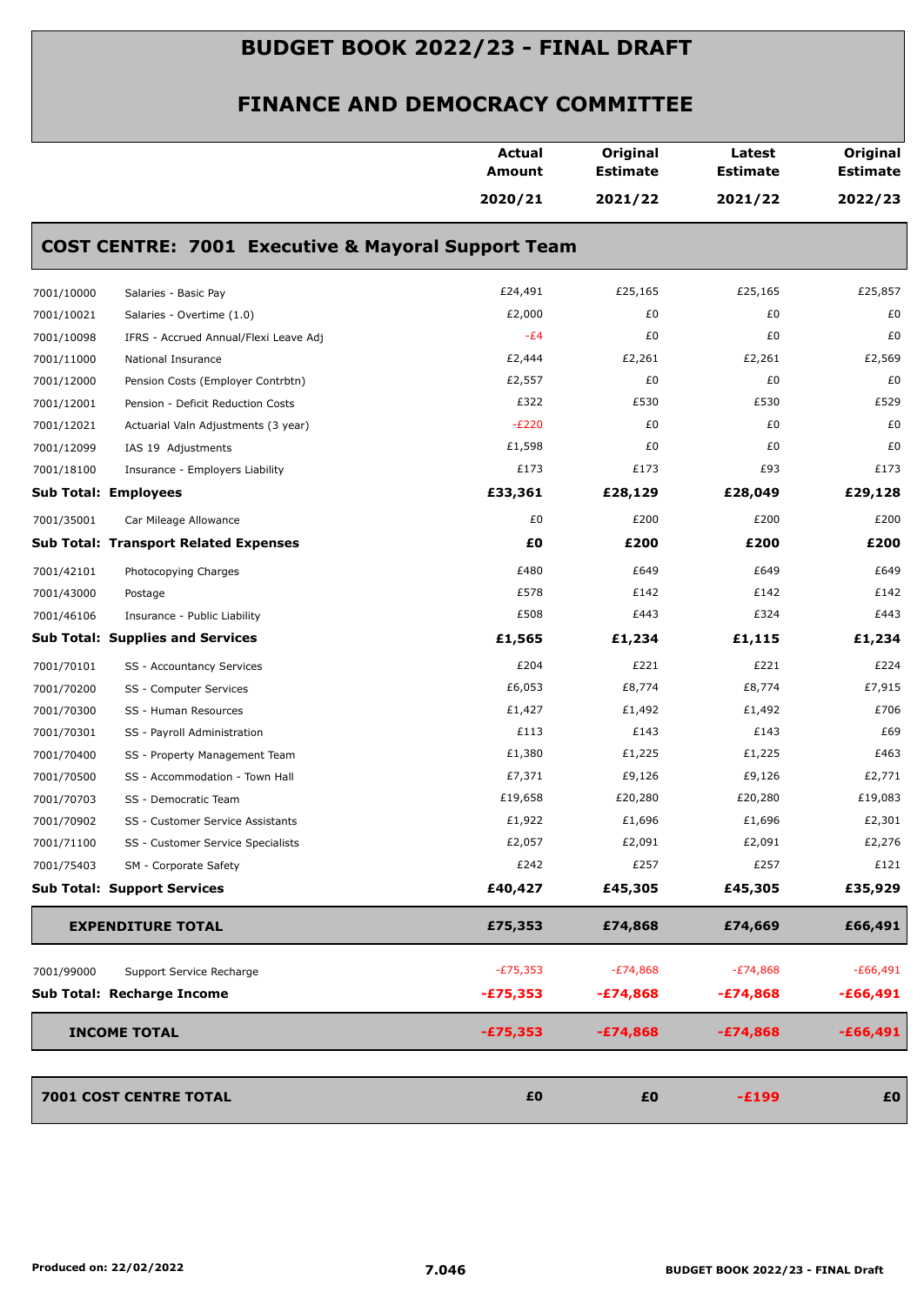|            |                                                                   | Actual<br>Amount | Original<br><b>Estimate</b> | Latest<br><b>Estimate</b>         | Original<br><b>Estimate</b> |
|------------|-------------------------------------------------------------------|------------------|-----------------------------|-----------------------------------|-----------------------------|
|            |                                                                   | 2020/21          | 2021/22                     | 2021/22                           | 2022/23                     |
|            | <b>COST CENTRE: 7021 Accountancy Services (incl s151 Officer)</b> |                  |                             |                                   |                             |
| 7021/10000 | Salaries - Basic Pay                                              | £291,336         | £303,029                    | £303,029                          | £315,710                    |
| 7021/10021 | Salaries - Overtime (1.0)                                         | £11,500          | £0                          | £0                                | £0                          |
| 7021/10041 | Salaries - Sickness Pay                                           | £540             | £0                          | £0                                | £0                          |
| 7021/10098 | IFRS - Accrued Annual/Flexi Leave Adj                             | $-E74$           | £0                          | £0                                | £0                          |
| 7021/11000 | National Insurance                                                | £30,503          | £33,333                     | £33,333                           | £38,260                     |
| 7021/12000 | Pension Costs (Employer Contrbtn)                                 | £48,050          | £46,060                     | £46,060                           | £47,567                     |
| 7021/12001 | Pension - Deficit Reduction Costs                                 | £6,004           | £6,497                      | £6,497                            | £6,492                      |
| 7021/12021 | Actuarial Valn Adjustments (3 year)                               | $-E4,473$        | £0                          | £0                                | £0                          |
| 7021/12099 | IAS 19 Adjustments                                                | £29,794          | £0                          | £0                                | £0                          |
| 7021/14008 | Mobile Phone Allowance                                            | £180             | £0                          | £0                                | £0                          |
| 7021/17003 | Training Exps - qualifications                                    | £0               | £3,000                      | £3,000                            | £3,000                      |
| 7021/17004 | Training Exps - Seminars                                          | £0               | £1,500                      | £1,500                            | £1,500                      |
| 7021/18005 | Professional Body Subscription                                    | £1,073           | £2,000                      | £2,000                            | £2,000                      |
| 7021/18100 | Insurance - Employers Liability                                   | £2,124           | £2,124                      | £1,124                            | £2,124                      |
|            | <b>Sub Total: Employees</b>                                       | £416,558         | £397,543                    | £396,543                          | £416,653                    |
| 7021/34001 | Oth Public Trspt Csts - Offcrs                                    | £21              | £160                        | £160                              | £160                        |
| 7021/35001 | Car Mileage Allowance                                             | £82              | £300                        | £300                              | £300                        |
|            | <b>Sub Total: Transport Related Expenses</b>                      | £103             | £460                        | £460                              | £460                        |
| 7021/42101 | Photocopying Charges                                              | £1,199           | £1,623                      | £1,623                            | £1,623                      |
| 7021/42200 | Stationery                                                        | £33              | £500                        | £500                              | £500                        |
| 7021/42300 | Books and Periodicals                                             | £0               | £5,000                      | £0                                | £0                          |
| 7021/42600 | <b>Consultants Fees</b>                                           | £250             | £0                          | £0                                | £0                          |
| 7021/43000 | Postage                                                           | £334             | £48                         | £48                               | £48                         |
| 7021/43103 | Mobile Phones - Calls/Rental                                      | £49              | £200                        | £200                              | £200                        |
| 7021/43500 | Purchase of Computer Equipment                                    | £559             | £0                          | £0                                | £0                          |
| 7021/43503 | Computer - Program Licnce Chgs                                    | £8,115           | £17,500                     | £17,500                           | £17,500                     |
| 7021/45300 | Subscrptns and Levies General                                     | £17,537          | £10,672                     | £15,672                           | £15,672                     |
| 7021/46106 | Insurance - Public Liability                                      | £6,214           | £5,419                      | £3,904                            | £5,419                      |
|            | <b>Sub Total: Supplies and Services</b>                           | £34,290          | £40,962                     | £39,447                           | £40,962                     |
| 7021/52009 | Preston CC - Finance SLA                                          | £0               | £25,000                     | £5,000                            | £25,000                     |
|            | <b>Sub Total: Third Party Payments</b>                            | £Ο               | £25,000                     | £5,000                            | £25,000                     |
| 7021/70102 | SS - Finance Administration                                       | £353             | £355                        | £355                              | £372                        |
| 7021/70103 | SS - Internal Audit                                               | £2,782           | £14,453                     | £14,453                           | £14,644                     |
| 7021/70200 | SS - Computer Services                                            | £10,810          | £38,415                     | £38,415                           | £34,598                     |
| 7021/70300 | SS - Human Resources                                              | £5,709           | £5,949                      | £5,949                            | £4,941                      |
| 7021/70301 | SS - Payroll Administration                                       | £453             | £570                        | £570                              | £478                        |
| 7021/70400 | SS - Property Management Team                                     | £5,117           | £4,543                      | £4,543                            | £3,506                      |
| 7021/70500 | SS - Accommodation - Town Hall                                    | £27,333          | £33,842                     | £33,842                           | £20,998                     |
| 7021/70701 | SS - Resources Directorate Mgt                                    | £2,509           | £2,343                      | £2,343                            | £2,342                      |
| 7021/70902 | SS - Customer Service Assistants                                  | £1,922           | £1,696                      | £1,696                            | £2,301                      |
| 7021/71100 | SS - Customer Service Specialists                                 | £2,057           | £2,091                      | £2,091                            | £2,276                      |
| 7021/75403 | SM - Corporate Safety                                             | £968             | £1,024                      | £1,024                            | £850                        |
|            | <b>Sub Total: Support Services</b>                                | £60,013          | £105,281                    | £105,281                          | £87,306                     |
|            | Produced on: 22/02/2022                                           | 7.047            |                             | BUDGET BOOK 2022/23 - FINAL Draft |                             |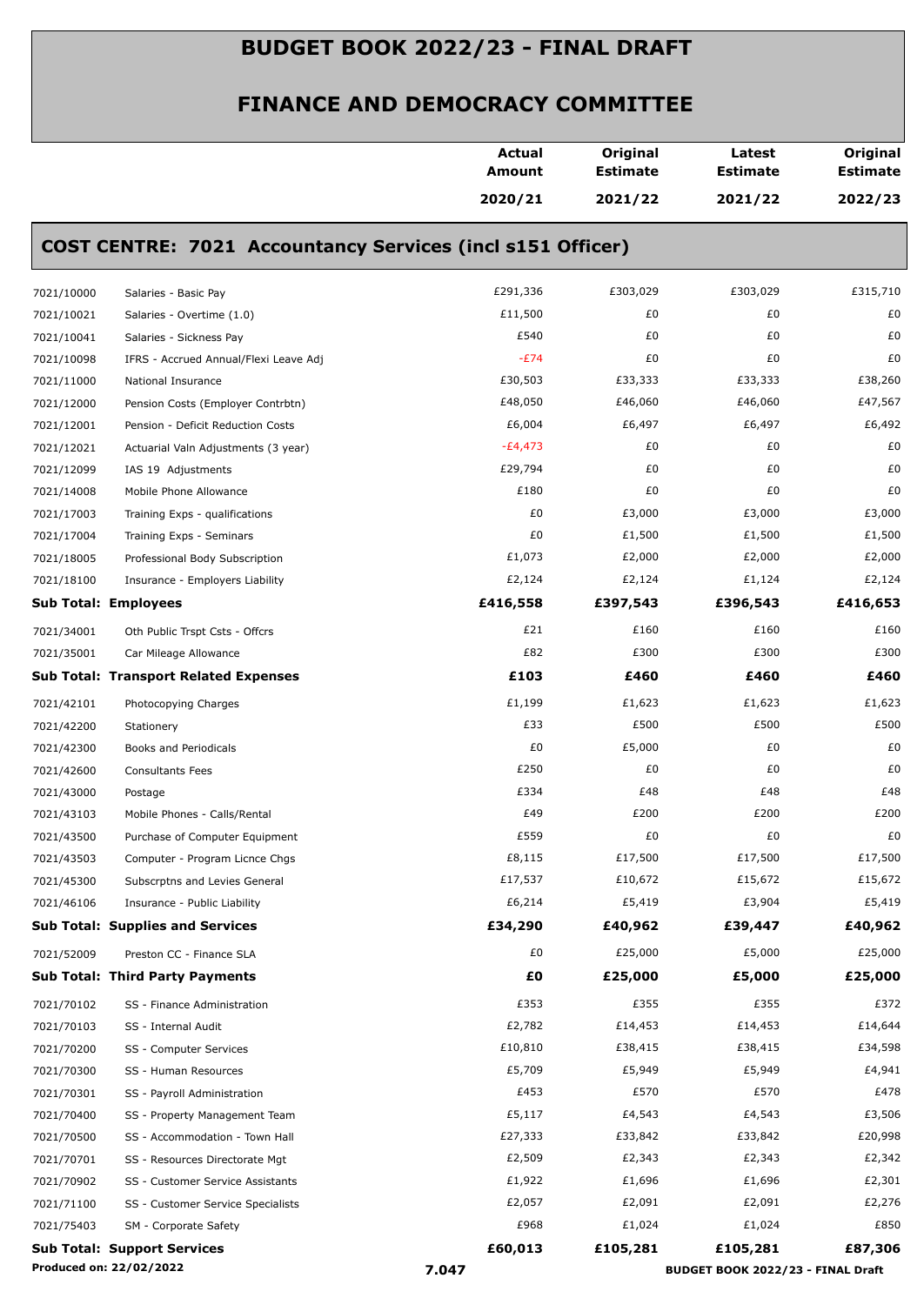#### **FINANCE AND DEMOCRACY COMMITTEE**

|                                                | Actual<br><b>Amount</b> | Original<br><b>Estimate</b> | Latest<br><b>Estimate</b> | Original<br><b>Estimate</b> |
|------------------------------------------------|-------------------------|-----------------------------|---------------------------|-----------------------------|
|                                                | 2020/21                 | 2021/22                     | 2021/22                   | 2022/23                     |
| <b>EXPENDITURE TOTAL</b>                       | £510,963                | £569,246                    | £546,731                  | £570,381                    |
| 7021/94412<br>Court Order Admin Fees           | $-E49$                  | £0                          | £0                        | £0                          |
| <b>Sub Total: Customer and Client Receipts</b> | $-E49$                  | £0                          | £0                        | £0                          |
| Support Service Recharge<br>7021/99000         | $-E510,914$             | $-£569,246$                 | $-E569,246$               | $-E570,381$                 |
| Sub Total: Recharge Income                     | $-£510,914$             | $-£569,246$                 | -£569,246                 | $-£570,381$                 |
| <b>INCOME TOTAL</b>                            | $-£510,963$             | $-£569,246$                 | $-£569,246$               | $-£570,381$                 |
|                                                |                         |                             |                           |                             |
| <b>7021 COST CENTRE TOTAL</b>                  | £0                      | £0                          | $-E22,515$                | £0                          |

*2021 COST CENTRE TOTAL EO <b>20<br><i>EO EO*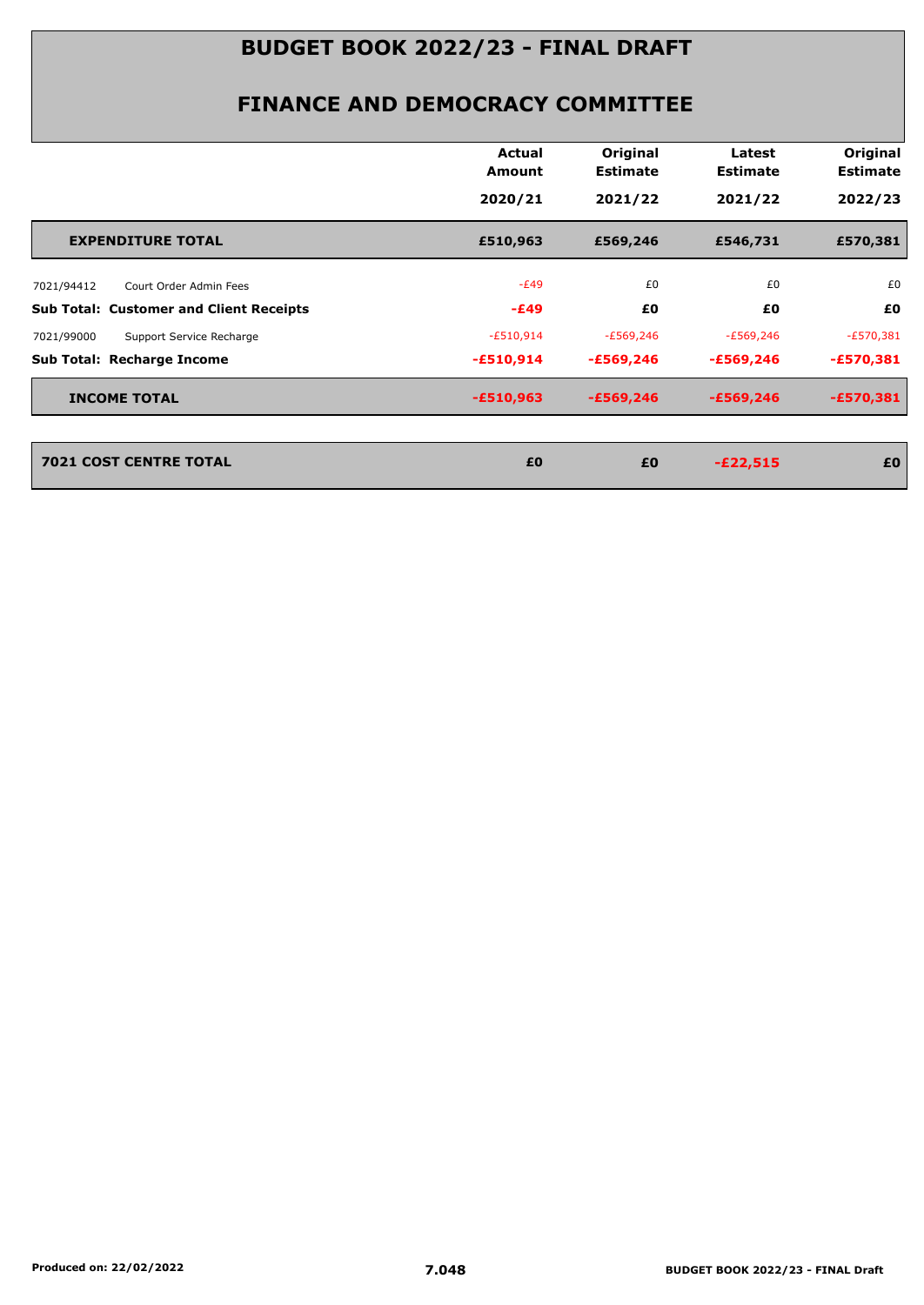|            |                                                 | Actual<br>Amount | Original<br><b>Estimate</b> | Latest<br><b>Estimate</b> | Original<br><b>Estimate</b> |
|------------|-------------------------------------------------|------------------|-----------------------------|---------------------------|-----------------------------|
|            |                                                 | 2020/21          | 2021/22                     | 2021/22                   | 2022/23                     |
|            | <b>COST CENTRE: 7022 Finance Administration</b> |                  |                             |                           |                             |
| 7022/10000 | Salaries - Basic Pay                            | £89,555          | £94,038                     | £94,038                   | £103,623                    |
| 7022/10041 | Salaries - Sickness Pay                         | £888             | £0                          | £0                        | £0                          |
| 7022/10042 | Salaries - Maternity Pay Costs                  | £63              | £0                          | £0                        | £0                          |
| 7022/10098 | IFRS - Accrued Annual/Flexi Leave Adj           | $-E63$           | £0                          | £0                        | £0                          |
| 7022/11000 | National Insurance                              | £6,660           | £6,996                      | £6,996                    | £9,038                      |
| 7022/12000 | Pension Costs (Employer Contrbtn)               | £14,342          | £8,942                      | £8,942                    | £9,189                      |
| 7022/12001 | Pension - Deficit Reduction Costs               | £1,798           | £1,981                      | £1,981                    | £1,987                      |
| 7022/12021 | Actuarial Valn Adjustments (3 year)             | $-E1,296$        | £0                          | £0                        | £0                          |
| 7022/12099 | IAS 19 Adjustments                              | £8,920           | £0                          | £0                        | £0                          |
| 7022/17002 | <b>Staff Development Training</b>               | £900             | £0                          | £0                        | £0                          |
| 7022/18005 | Professional Body Subscription                  | £318             | £100                        | £100                      | £100                        |
| 7022/18100 | Insurance - Employers Liability                 | £645             | £645                        | £349                      | £645                        |
|            | <b>Sub Total: Employees</b>                     | £122,729         | £112,702                    | £112,406                  | £124,582                    |
| 7022/40100 | Purchase of Equipment                           | £0               | £200                        | £200                      | £200                        |
| 7022/42101 | Photocopying Charges                            | £996             | £1,482                      | £1,482                    | £1,482                      |
| 7022/42200 | Stationery                                      | £57              | £750                        | £750                      | £750                        |
| 7022/42500 | <b>Security Services</b>                        | £201             | £2,000                      | £2,000                    | £2,000                      |
| 7022/42604 | Debt Collection Fees                            | £0               | £1,500                      | £1,500                    | £1,500                      |
| 7022/43000 | Postage                                         | £140             | £5,549                      | £5,549                    | £5,549                      |
| 7022/43100 | Telephones - Rentals                            | £129             | £150                        | £150                      | £150                        |
| 7022/43503 | Computer - Program Licnce Chgs                  | £62,190          | £62,100                     | £113,100                  | £62,100                     |
| 7022/46020 | Chip & Pin Card Machine Rental                  | £594             | £0                          | £0                        | £0                          |
| 7022/46106 | Insurance - Public Liability                    | £1,887           | £1,646                      | £1,212                    | £1,646                      |
|            | <b>Sub Total: Supplies and Services</b>         | £66,193          | £75,377                     | £125,943                  | £75,377                     |
| 7022/70101 | SS - Accountancy Services                       | £19,651          | £19,682                     | £19,682                   | £21,003                     |
| 7022/70200 | SS - Computer Services                          | £10,810          | £30,748                     | £30,748                   | £27,664                     |
| 7022/70300 | SS - Human Resources                            | £4,282           | £4,457                      | £4,457                    | £3,529                      |
| 7022/70301 | SS - Payroll Administration                     | £340             | £428                        | £428                      | £340                        |
| 7022/70400 | SS - Property Management Team                   | £1,380           | £1,225                      | £1,225                    | £1,086                      |
| 7022/70500 | SS - Accommodation - Town Hall                  | £7,371           | £9,126                      | £9,126                    | £6,502                      |
| 7022/70701 | SS - Resources Directorate Mgt                  | £1,255           | £1,172                      | £1,172                    | £1,171                      |
| 7022/70902 | SS - Customer Service Assistants                | £1,922           | £1,696                      | £1,696                    | £2,301                      |
| 7022/71100 | SS - Customer Service Specialists               | £2,057           | £2,091                      | £2,091                    | £2,276                      |
| 7022/75403 | SM - Corporate Safety                           | £726             | £767                        | £767                      | £607                        |
|            | <b>Sub Total: Support Services</b>              | £49,794          | £71,392                     | £71,392                   | £66,479                     |
|            | <b>EXPENDITURE TOTAL</b>                        | £238,716         | £259,471                    | £309,741                  | £266,438                    |
| 7022/99000 | Support Service Recharge                        | $-E238,716$      | $-E259,471$                 | $-E259,471$               | $-E266,438$                 |
|            | Sub Total: Recharge Income                      | $-E238,716$      | $-£259,471$                 | $-E259,471$               | $-E266,438$                 |
|            |                                                 |                  |                             |                           |                             |
|            | <b>INCOME TOTAL</b>                             | $-E238,716$      | $-£259,471$                 | $-£259,471$               | $-E266,438$                 |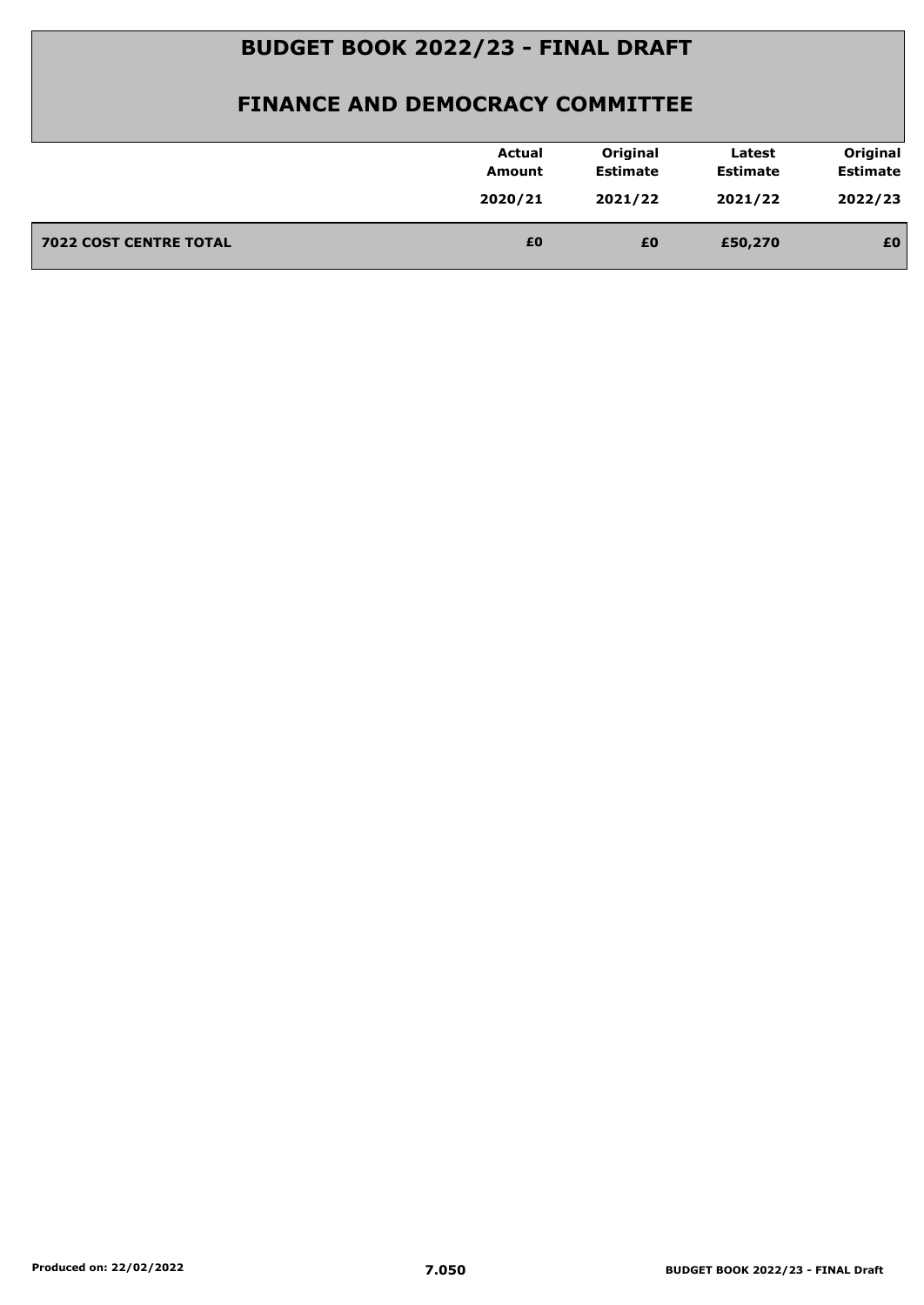|                                                          | <b>Actual</b><br><b>Amount</b> | Original<br><b>Estimate</b> | Latest<br><b>Estimate</b> | Original<br><b>Estimate</b> |
|----------------------------------------------------------|--------------------------------|-----------------------------|---------------------------|-----------------------------|
|                                                          | 2020/21                        | 2021/22                     | 2021/22                   | 2022/23                     |
| <b>COST CENTRE: 7023 Insurance &amp; Risk Management</b> |                                |                             |                           |                             |
| 7023/18101<br>Insurance - Personal Accident              | £998                           | £998                        | £1,214                    | £998                        |
| 7023/18102<br>Insurance - Libel/Slander                  | £1,183                         | £1,183                      | £486                      | £1,183                      |
| <b>Sub Total: Employees</b>                              | £2,181                         | £2,181                      | £1,700                    | £2,181                      |
| 7023/29003<br>Terrorism Insurance                        | £5,617                         | £5,617                      | £4,340                    | £5,617                      |
| <b>Sub Total: Premises Related Expenses</b>              | £5,617                         | £5,617                      | £4,340                    | £5,617                      |
| 7023/42101<br>Photocopying Charges                       | £99                            | £0                          | £0                        | £0                          |
| 7023/42600<br><b>Consultants Fees</b>                    | £7,650                         | £0                          | £9,095                    | £0                          |
| Subscrptns and Levies General<br>7023/45300              | £50                            | £0                          | £0                        | £0                          |
| 7023/46101<br>Insurance - All Risks                      | £36                            | £36                         | £637                      | £36                         |
| 7023/46102<br>Insurance - Cash In Transit                | £283                           | £283                        | £320                      | £283                        |
| 7023/46104<br>Insurance - Loss of Profit                 | £2,030                         | £2,030                      | £580                      | £2,030                      |
| 7023/46106<br>Insurance - Public Liability               | £0                             | £442                        | £0                        | £442                        |
| 7023/46107<br>Insurance - Fidelity Guarantee             | £6,744                         | £6,744                      | £3,503                    | £6,744                      |
| <b>Sub Total: Supplies and Services</b>                  | £16,892                        | £9,535                      | £14,135                   | £9,535                      |
| 7023/70101<br>SS - Accountancy Services                  | £9,512                         | £10,113                     | £10,113                   | £2,685                      |
| 7023/70102<br>SS - Finance Administration                | £6,889                         | £6,891                      | £6,891                    | £8,174                      |
| 7023/70103<br>SS - Internal Audit                        | £2,782                         | £7,226                      | £7,226                    | £7,322                      |
| 7023/70902<br>SS - Customer Service Assistants           | £1,922                         | £1,696                      | £1,696                    | £2,301                      |
| 7023/71100<br>SS - Customer Service Specialists          | £2,057                         | £2,091                      | £2,091                    | £2,276                      |
| 7023/75409<br>SS - Procurement                           | £0                             | £0                          | £0                        | £522                        |
| <b>Sub Total: Support Services</b>                       | £23,162                        | £28,017                     | £28,017                   | £23,280                     |
| <b>EXPENDITURE TOTAL</b>                                 | £47,852                        | £45,350                     | £48,192                   | £40,613                     |
| 7023/99000<br>Support Service Recharge                   | $-E47,852$                     | $-E45,350$                  | $-£45,350$                | $-£40,613$                  |
| Sub Total: Recharge Income                               | $-£47,852$                     | $-£45,350$                  | $-£45,350$                | $-£40,613$                  |
| <b>INCOME TOTAL</b>                                      | $-£47,852$                     | $-£45,350$                  | $-£45,350$                | $-£40,613$                  |
| 7023 COST CENTRE TOTAL                                   | £0                             | £0                          | £2,842                    | £0                          |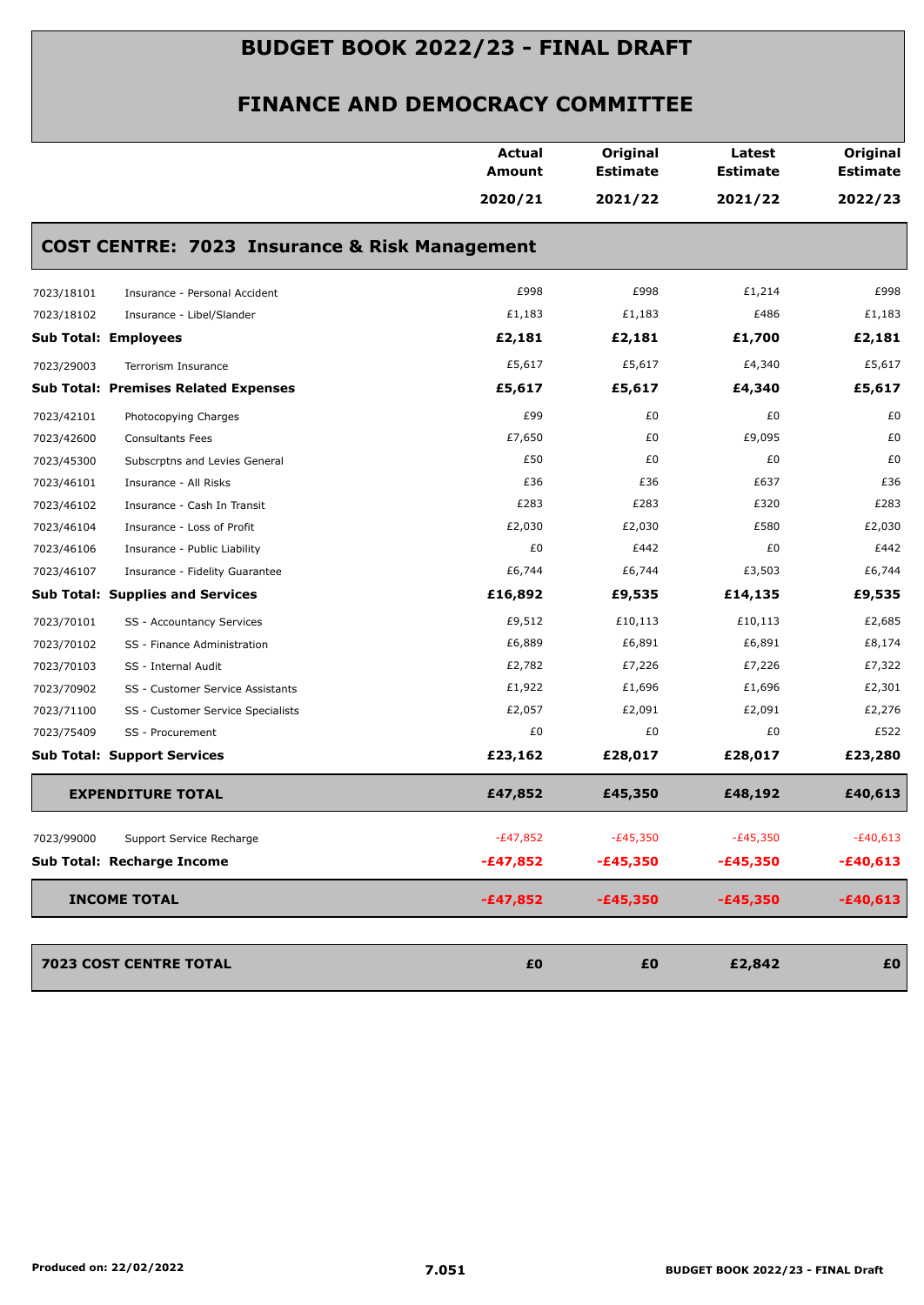|            |                                          | <b>Actual</b><br>Amount | Original<br><b>Estimate</b> | Latest<br><b>Estimate</b> | Original<br><b>Estimate</b> |
|------------|------------------------------------------|-------------------------|-----------------------------|---------------------------|-----------------------------|
|            |                                          | 2020/21                 | 2021/22                     | 2021/22                   | 2022/23                     |
|            | <b>COST CENTRE: 7040 Human Resources</b> |                         |                             |                           |                             |
| 7040/10085 | Apprenticeship Levy                      | £19,026                 | £19,000                     | £19,000                   | £19,000                     |
| 7040/11000 | National Insurance                       | £141                    | £0                          | £0                        | £0                          |
| 7040/14001 | First Aid Allowance                      | £0                      | £2,120                      | £2,120                    | £2,120                      |
| 7040/14006 | Fire Warden Allowance                    | £1,500                  | £1,550                      | £1,550                    | £1,550                      |
| 7040/17003 | Training Exps - qualifications           | £4,975                  | £15,000                     | £15,000                   | £15,000                     |
| 7040/17007 | First Aid Training                       | £1,700                  | £0                          | £0                        | £0                          |
| 7040/17012 | Apprenticeship Levy - Training           | £16,674                 | £3,000                      | £3,000                    | £3,000                      |
|            | <b>Sub Total: Employees</b>              | £44,016                 | £40,670                     | £40,670                   | £40,670                     |
| 7040/43503 | Computer - Program Licnce Chgs           | £6,379                  | £5,000                      | £5,000                    | £5,000                      |
|            | <b>Sub Total: Supplies and Services</b>  | £6,379                  | £5,000                      | £5,000                    | £5,000                      |
| 7040/52003 | Blackpool BC - HR Services               | £159,156                | £158,000                    | £158,000                  | £156,000                    |
|            | <b>Sub Total: Third Party Payments</b>   | £159,156                | £158,000                    | £158,000                  | £156,000                    |
| 7040/70101 | SS - Accountancy Services                | £2,478                  | £2,623                      | £2,623                    | £2,992                      |
| 7040/70102 | SS - Finance Administration              | £314                    | £316                        | £316                      | £330                        |
| 7040/70701 | SS - Resources Directorate Mgt           | £2,509                  | £2,343                      | £2,343                    | £2,342                      |
|            | <b>Sub Total: Support Services</b>       | £5,301                  | £5,282                      | £5,282                    | £5,664                      |
|            | <b>EXPENDITURE TOTAL</b>                 | £214,852                | £208,952                    | £208,952                  | £207,334                    |
| 7040/90005 | Other Specific Grants                    | $-£16,674$              | £0                          | £0                        | £0                          |
|            | <b>Sub Total: Government Grants</b>      | $-£16,674$              | £0                          | £Ο                        | £Ο                          |
| 7040/99000 | Support Service Recharge                 | $-E198,178$             | $-E208,952$                 | $-E208,952$               | $-E207,334$                 |
|            | Sub Total: Recharge Income               | $-£198,178$             | $-E208,952$                 | $-E208,952$               | $-E207,334$                 |
|            | <b>INCOME TOTAL</b>                      | $-£214,852$             | $-£208,952$                 | $-E208,952$               | $-E207,334$                 |
|            |                                          |                         |                             |                           |                             |
|            | 7040 COST CENTRE TOTAL                   | £0                      | £0                          | £0                        | £0                          |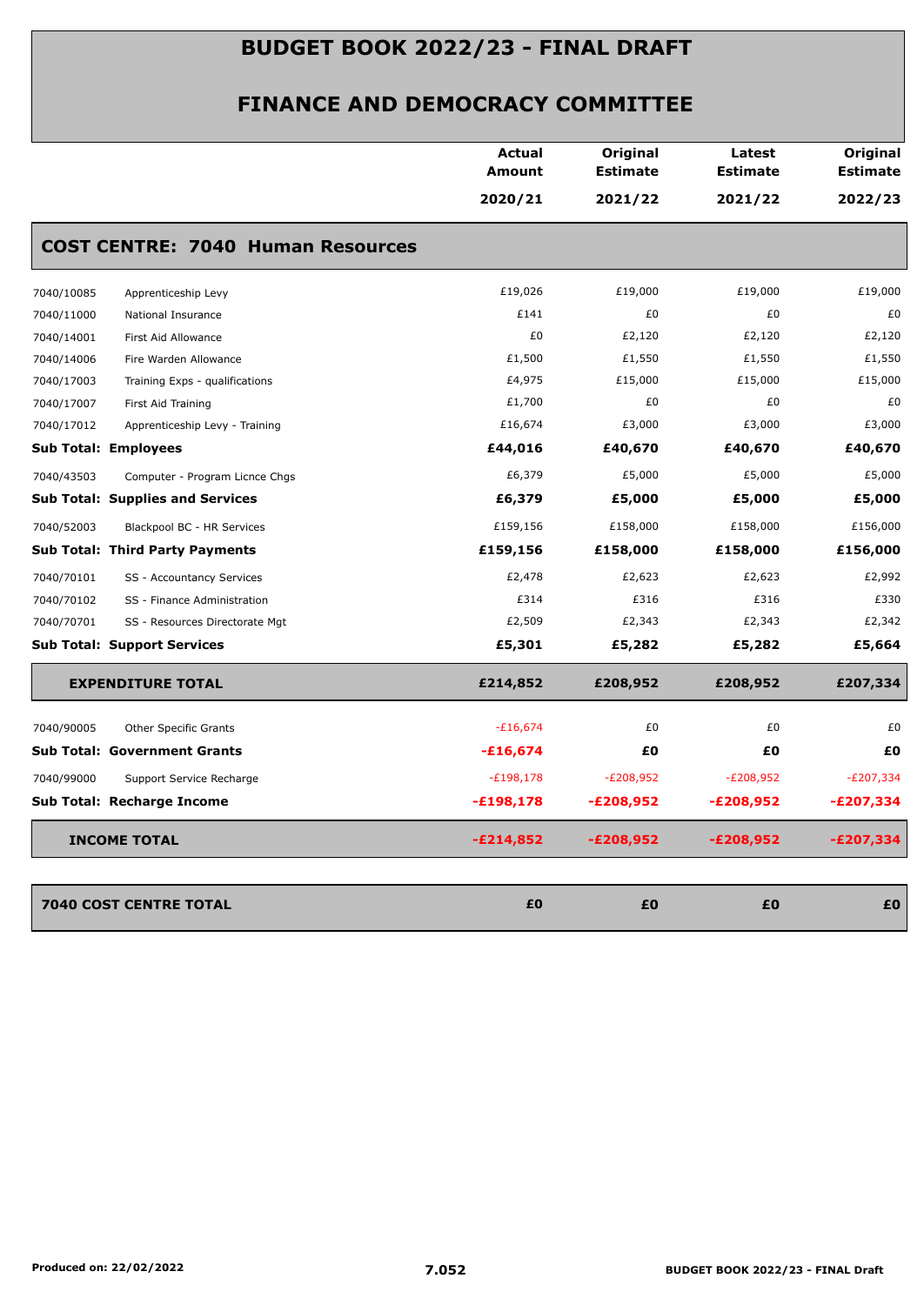|            |                                                 | <b>Actual</b><br><b>Amount</b> | Original<br><b>Estimate</b> | Latest<br><b>Estimate</b> | Original<br><b>Estimate</b> |
|------------|-------------------------------------------------|--------------------------------|-----------------------------|---------------------------|-----------------------------|
|            |                                                 | 2020/21                        | 2021/22                     | 2021/22                   | 2022/23                     |
|            | <b>COST CENTRE: 7041 Payroll Administration</b> |                                |                             |                           |                             |
| 7041/46901 | Miscellaneous Expenses                          | £1,901                         | £0                          | £0                        | £0                          |
|            | <b>Sub Total: Supplies and Services</b>         | £1,901                         | £0                          | £0                        | £0                          |
| 7041/42501 | Payroll Srvcs - Blackpool BC                    | £16,290                        | £24,000                     | £24,000                   | £24,000                     |
|            | Sub Total: Third Party Payments                 | £16,290                        | £24,000                     | £24,000                   | £24,000                     |
| 7041/70101 | SS - Accountancy Services                       | £6,820                         | £6,689                      | £6,689                    | £7,469                      |
| 7041/70102 | SS - Finance Administration                     | £2,022                         | £2,031                      | £2,031                    | £2,127                      |
| 7041/70103 | SS - Internal Audit                             | £2,782                         | £2,891                      | £2,891                    | £2,929                      |
| 7041/70701 | SS - Resources Directorate Mgt                  | £2,509                         | £2,343                      | £2,343                    | £2,342                      |
|            | <b>Sub Total: Support Services</b>              | £14,133                        | £13,954                     | £13,954                   | £14,867                     |
|            | <b>EXPENDITURE TOTAL</b>                        | £32,324                        | £37,954                     | £37,954                   | £38,867                     |
| 7041/94403 | Miscellaneous Receipts                          | £0                             | $-E1,000$                   | $-E1,000$                 | $-E1,000$                   |
|            | <b>Sub Total: Customer and Client Receipts</b>  | £0                             | $-E1,000$                   | $-£1,000$                 | $-E1,000$                   |
| 7041/99000 | Support Service Recharge                        | $-E32,324$                     | $-E36,954$                  | $-E36,954$                | $-£37,867$                  |
|            | Sub Total: Recharge Income                      | $-£32,324$                     | $-£36,954$                  | $-£36,954$                | $-£37,867$                  |
|            | <b>INCOME TOTAL</b>                             | $-£32,324$                     | $-£37,954$                  | $-£37,954$                | $-£38,867$                  |
|            | <b>7041 COST CENTRE TOTAL</b>                   | £0                             | £0                          | £0                        | £0                          |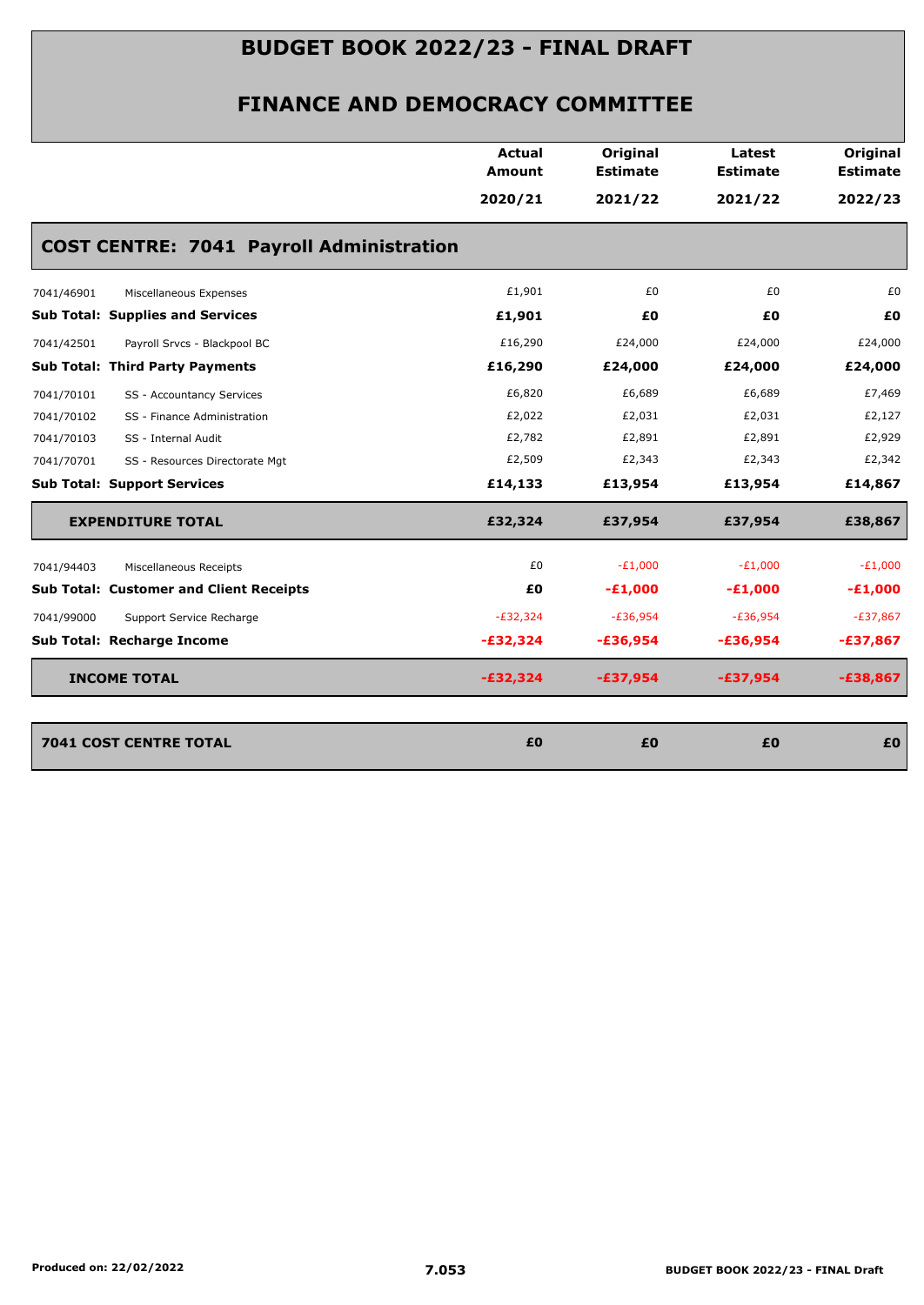|                                                     | <b>Actual</b><br>Amount | Original<br><b>Estimate</b> | Latest<br><b>Estimate</b> | Original<br><b>Estimate</b> |
|-----------------------------------------------------|-------------------------|-----------------------------|---------------------------|-----------------------------|
|                                                     | 2020/21                 | 2021/22                     | 2021/22                   | 2022/23                     |
| <b>COST CENTRE: 7080 Head of Governance</b>         |                         |                             |                           |                             |
| 7080/10000<br>Salaries - Basic Pay                  | £51,922                 | £53,329                     | £53,329                   | £54,796                     |
| 7080/10098<br>IFRS - Accrued Annual/Flexi Leave Adj | $-E19$                  | £0                          | £0                        | £0                          |
| 7080/11000<br>National Insurance                    | £5,950                  | £6,147                      | £6,147                    | £6,925                      |
| 7080/12000<br>Pension Costs (Employer Contrbtn)     | £9,291                  | £8,106                      | £8,106                    | £8,329                      |
| 7080/12001<br>Pension - Deficit Reduction Costs     | £1,165                  | £1,123                      | £1,123                    | £1,121                      |
| 7080/12021<br>Actuarial Valn Adjustments (3 year)   | $-E837$                 | £0                          | £0                        | £0                          |
| 7080/12099<br>IAS 19 Adjustments                    | £5,780                  | £0                          | £0                        | £0                          |
| 7080/14002<br><b>Practising Certificates</b>        | £328                    | £450                        | £450                      | £450                        |
| 7080/18100<br>Insurance - Employers Liability       | £368                    | £368                        | £198                      | £368                        |
| <b>Sub Total: Employees</b>                         | £73,946                 | £69,523                     | £69,353                   | £71,989                     |
| 7080/34001<br>Oth Public Trspt Csts - Offcrs        | £113                    | £200                        | £200                      | £200                        |
| <b>Sub Total: Transport Related Expenses</b>        | £113                    | £200                        | £200                      | £200                        |
| 7080/42101<br>Photocopying Charges                  | £89                     | £121                        | £121                      | £121                        |
| 7080/46106<br>Insurance - Public Liability          | £1,076                  | £938                        | £687                      | £938                        |
| <b>Sub Total: Supplies and Services</b>             | £1,165                  | £1,059                      | £808                      | £1,059                      |
| 7080/70101<br>SS - Accountancy Services             | £204                    | £221                        | £221                      | £224                        |
| 7080/70103<br>SS - Internal Audit                   | £2,782                  | £8,672                      | £8,672                    | £8,787                      |
| 7080/70200<br>SS - Computer Services                | £2,702                  | £4,426                      | £4,426                    | £3,920                      |
| 7080/70300<br>SS - Human Resources                  | £714                    | £746                        | £746                      | £706                        |
| 7080/70301<br>SS - Payroll Administration           | £56                     | £71                         | £71                       | £69                         |
| 7080/70400<br>SS - Property Management Team         | £1,380                  | £1,225                      | £1,225                    | £653                        |
| 7080/70500<br>SS - Accommodation - Town Hall        | £7,371                  | £9,126                      | £9,126                    | £3,908                      |
| 7080/70701<br>SS - Resources Directorate Mgt        | £2,509                  | £2,343                      | £2,343                    | £2,342                      |
| 7080/70902<br>SS - Customer Service Assistants      | £1,922                  | £1,696                      | £1,696                    | £2,301                      |
| 7080/71100<br>SS - Customer Service Specialists     | £2,057                  | £2,091                      | £2,091                    | £2,276                      |
| 7080/75403<br>SM - Corporate Safety                 | £121                    | £128                        | £128                      | £121                        |
| 7080/75409<br>SS - Procurement                      | £0                      | £0                          | £0                        | £7,835                      |
| <b>Sub Total: Support Services</b>                  | £21,818                 | £30,745                     | £30,745                   | £33,142                     |
| <b>EXPENDITURE TOTAL</b>                            | £97,042                 | £101,527                    | £101,106                  | £106,390                    |
| 7080/99000<br>Support Service Recharge              | $-E97,042$              | $-£101,527$                 | $-£101,527$               | $-E106,390$                 |
| Sub Total: Recharge Income                          | $-£97,042$              | $-£101,527$                 | $-£101,527$               | $-£106,390$                 |
|                                                     |                         |                             |                           |                             |
| <b>INCOME TOTAL</b>                                 | $-£97,042$              | $-£101,527$                 | $-£101,527$               | $-£106,390$                 |
| 7080 COST CENTRE TOTAL                              | £0                      | £0                          | $-£421$                   | £0                          |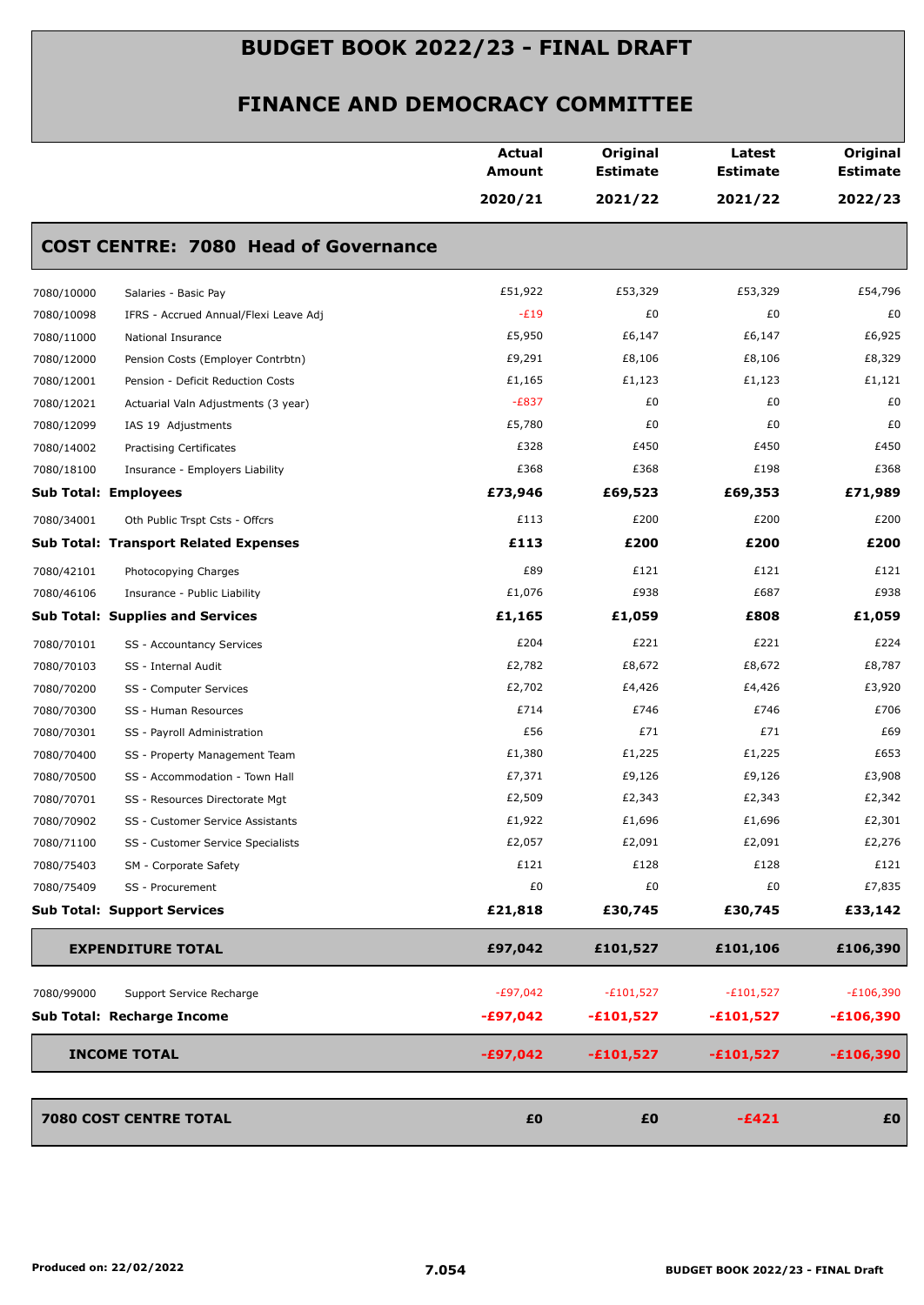|            |                                              | <b>Actual</b><br><b>Amount</b> | Original<br><b>Estimate</b> | Latest<br><b>Estimate</b> | Original<br><b>Estimate</b> |
|------------|----------------------------------------------|--------------------------------|-----------------------------|---------------------------|-----------------------------|
|            |                                              | 2020/21                        | 2021/22                     | 2021/22                   | 2022/23                     |
|            | <b>COST CENTRE: 7081 Legal Services Team</b> |                                |                             |                           |                             |
| 7081/10000 | Salaries - Basic Pay                         | £104,759                       | £129,099                    | £129,099                  | £132,648                    |
| 7081/10041 | Salaries - Sickness Pay                      | £11,526                        | £0                          | £0                        | £0                          |
| 7081/10098 | IFRS - Accrued Annual/Flexi Leave Adj        | $-E5$                          | £0                          | £0                        | £0                          |
| 7081/11000 | National Insurance                           | £12,232                        | £14,179                     | £14,179                   | £15,998                     |
| 7081/12000 | Pension Costs (Employer Contrbtn)            | £20,815                        | £19,623                     | £19,623                   | £20,163                     |
| 7081/12001 | Pension - Deficit Reduction Costs            | £2,608                         | £2,538                      | £2,538                    | £2,533                      |
| 7081/12021 | Actuarial Valn Adjustments (3 year)          | $-E1,887$                      | £0                          | £0                        | £0                          |
| 7081/12099 | IAS 19 Adjustments                           | £12,942                        | £0                          | £0                        | £0                          |
| 7081/13000 | Agency Staff                                 | £6,752                         | £0                          | £0                        | £0                          |
| 7081/14002 | <b>Practising Certificates</b>               | £1,384                         | £1,000                      | £1,000                    | £1,000                      |
| 7081/18100 | Insurance - Employers Liability              | £831                           | £831                        | £479                      | £831                        |
|            | <b>Sub Total: Employees</b>                  | £171,957                       | £167,270                    | £166,918                  | £173,173                    |
| 7081/34001 | Oth Public Trspt Csts - Offcrs               | £11                            | £250                        | £250                      | £250                        |
| 7081/35001 | Car Mileage Allowance                        | £10                            | £400                        | £400                      | £400                        |
|            | <b>Sub Total: Transport Related Expenses</b> | £21                            | £650                        | £650                      | £650                        |
| 7081/42101 | Photocopying Charges                         | £566                           | £766                        | £766                      | £766                        |
| 7081/42200 | Stationery                                   | £0                             | £150                        | £150                      | £150                        |
| 7081/42300 | Books and Periodicals                        | £23,885                        | £20,000                     | £20,000                   | £20,000                     |
| 7081/42603 | Other Fees                                   | £13,928                        | £2,000                      | £2,000                    | £2,000                      |
| 7081/43000 | Postage                                      | £9                             | £399                        | £399                      | £399                        |
| 7081/44000 | Subsistence Exp - Officers                   | £0                             | £10                         | £10                       | £10                         |
| 7081/46106 | Insurance - Public Liability                 | £2,430                         | £2,119                      | £1,663                    | £2,119                      |
| 7081/46400 | Legal Fees and Court Costs                   | £19,216                        | £10,000                     | £10,000                   | £10,000                     |
|            | <b>Sub Total: Supplies and Services</b>      | £60,034                        | £35,444                     | £34,988                   | £35,444                     |
| 7081/58002 | Land Registry Fees                           | £499                           | £1,000                      | £1,000                    | £1,000                      |
|            | <b>Sub Total: Third Party Payments</b>       | £499                           | £1,000                      | £1,000                    | £1,000                      |
| 7081/70101 | SS - Accountancy Services                    | £204                           | £221                        | £221                      | £224                        |
| 7081/70102 | SS - Finance Administration                  | £569                           | £572                        | £572                      | £599                        |
| 7081/70200 | SS - Computer Services                       | £5,405                         | £16,441                     | £16,441                   | £14,849                     |
| 7081/70300 | SS - Human Resources                         | £2,141                         | £2,239                      | £2,239                    | £2,118                      |
| 7081/70301 | SS - Payroll Administration                  | £169                           | £214                        | £214                      | £205                        |
| 7081/70400 | SS - Property Management Team                | £1,840                         | £1,225                      | £1,225                    | £1,115                      |
| 7081/70500 | SS - Accommodation - Town Hall               | £9,827                         | £9,126                      | £9,126                    | £6,680                      |
| 7081/70701 | SS - Resources Directorate Mgt               | £2,509                         | £2,343                      | £2,343                    | £2,342                      |
| 7081/70902 | SS - Customer Service Assistants             | £1,922                         | £1,696                      | £1,696                    | £2,301                      |
| 7081/71100 | SS - Customer Service Specialists            | £2,057                         | £2,091                      | £2,091                    | £2,276                      |
| 7081/75403 | SM - Corporate Safety                        | £363                           | £385                        | £385                      | £364                        |
| 7081/75409 | SS - Procurement                             | £0                             | £0                          | £0                        | £522                        |
|            | <b>Sub Total: Support Services</b>           | £27,006                        | £36,553                     | £36,553                   | £33,595                     |
|            | <b>EXPENDITURE TOTAL</b>                     | £259,517                       | £240,917                    | £240,109                  | £243,862                    |
| 7081/94304 | Legal Fees                                   | $-E12,722$                     | $-E10,000$                  | $-E10,000$                | $-E10,000$                  |
|            |                                              |                                |                             |                           |                             |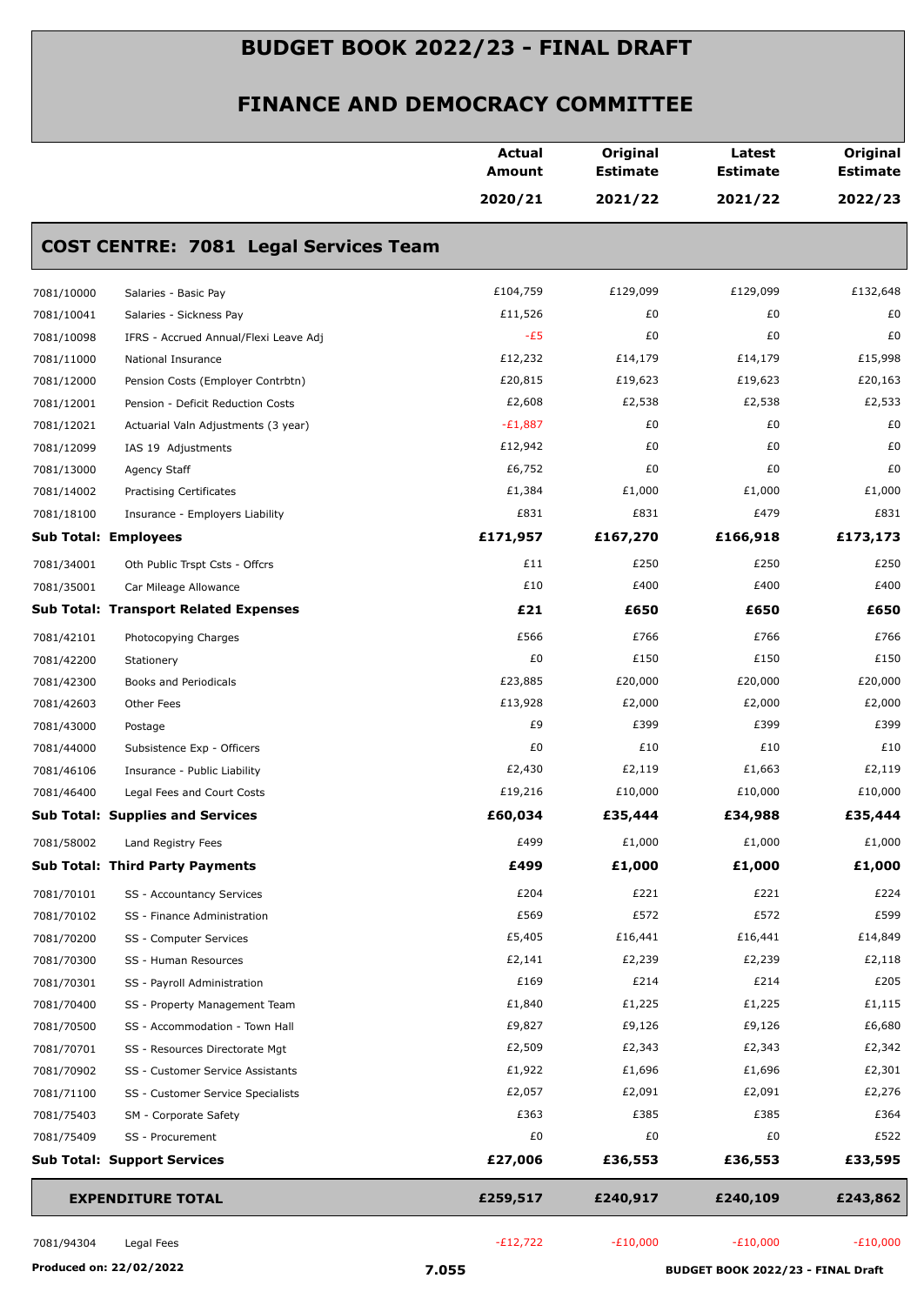|                                                | Actual<br><b>Amount</b> | Original<br><b>Estimate</b> | Latest<br><b>Estimate</b> | Original<br><b>Estimate</b> |
|------------------------------------------------|-------------------------|-----------------------------|---------------------------|-----------------------------|
|                                                | 2020/21                 | 2021/22                     | 2021/22                   | 2022/23                     |
| <b>Sub Total: Customer and Client Receipts</b> | $-E12,722$              | $-£10,000$                  | $-£10,000$                | $-£10,000$                  |
| 7081/99000<br>Support Service Recharge         | -£246,794               | $-E230,917$                 | $-E230,917$               | $-E233,862$                 |
| <b>Sub Total: Recharge Income</b>              | $-E246.794$             | $-E230,917$                 | $-E230.917$               | $-E233,862$                 |
| <b>INCOME TOTAL</b>                            | $-E259,517$             | $-E240.917$                 | $-E240.917$               | $-E243,862$                 |

| 7081 COST CENTRE TOTAL | £0 | £0 | -£808 | £0 |
|------------------------|----|----|-------|----|
|                        |    |    |       |    |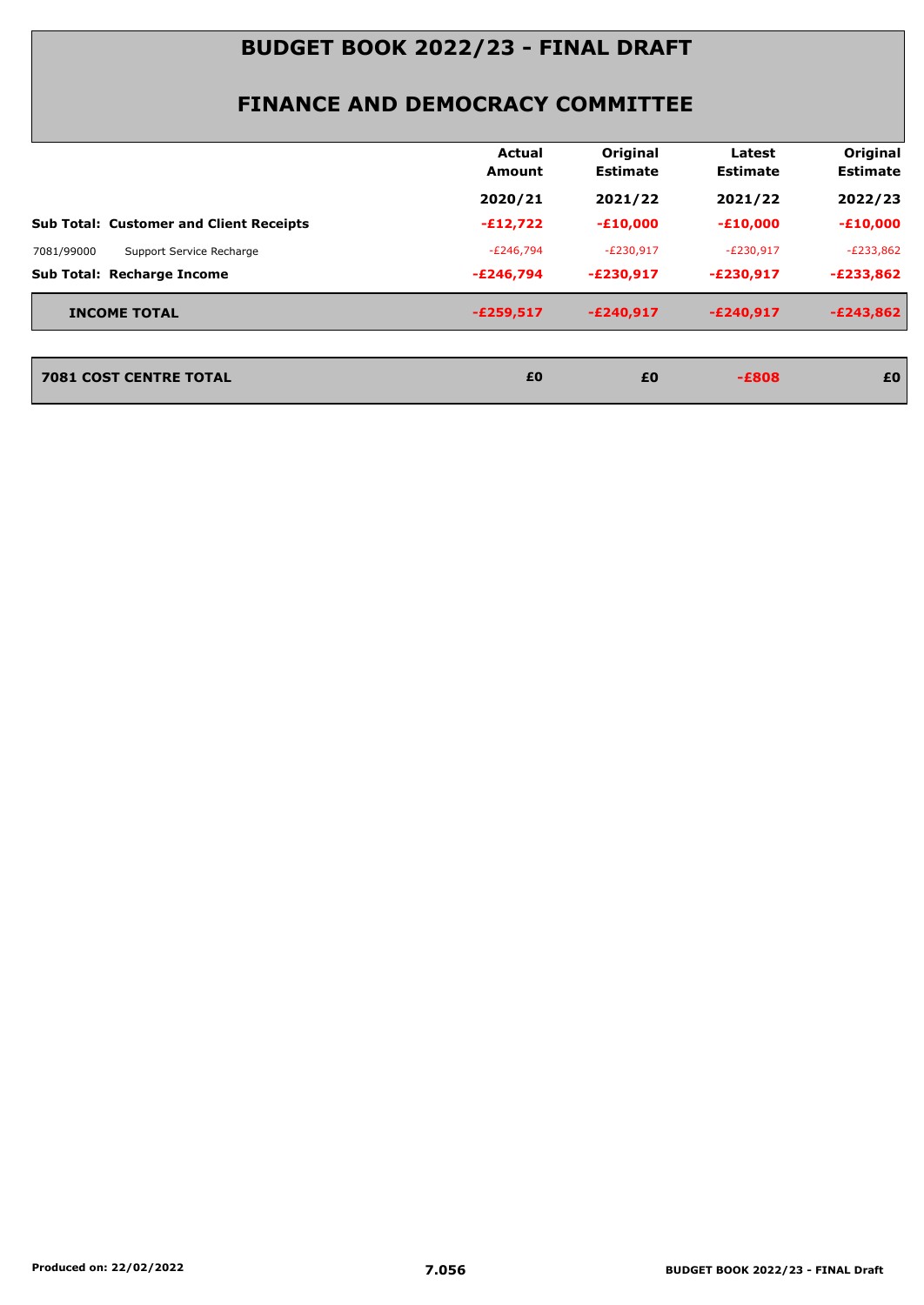|            |                                              | <b>Actual</b><br>Amount | Original<br><b>Estimate</b> | Latest<br><b>Estimate</b> | Original<br><b>Estimate</b> |
|------------|----------------------------------------------|-------------------------|-----------------------------|---------------------------|-----------------------------|
|            |                                              | 2020/21                 | 2021/22                     | 2021/22                   | 2022/23                     |
|            | <b>COST CENTRE: 7100 Internal Audit</b>      |                         |                             |                           |                             |
| 7100/10000 | Salaries - Basic Pay                         | £97,199                 | £110,389                    | £5,215                    | £0                          |
| 7100/10021 | Salaries - Overtime (1.0)                    | £1,500                  | £0                          | £0                        | £0                          |
| 7100/10098 | IFRS - Accrued Annual/Flexi Leave Adj        | $-E16$                  | £0                          | £0                        | £0                          |
| 7100/11000 | National Insurance                           | £10,174                 | £11,597                     | £516                      | £0                          |
| 7100/12000 | Pension Costs (Employer Contrbtn)            | £17,649                 | £16,779                     | £688                      | £0                          |
| 7100/12001 | Pension - Deficit Reduction Costs            | £2,217                  | £2,882                      | £86                       | £0                          |
| 7100/12021 | Actuarial Valn Adjustments (3 year)          | $-£1,556$               | £0                          | £0                        | £0                          |
| 7100/12099 | IAS 19 Adjustments                           | £11,003                 | £0                          | £0                        | £0                          |
| 7100/16002 | <b>Compensation Payments</b>                 | £0                      | £0                          | £10,000                   | £0                          |
| 7100/16200 | Long Service Award                           | £250                    | £0                          | £45                       | £0                          |
| 7100/17005 | Professional Training                        | £34                     | £3,000                      | £0                        | £0                          |
| 7100/18005 | Professional Body Subscription               | £463                    | £538                        | £0                        | £0                          |
| 7100/18100 | Insurance - Employers Liability              | £737                    | £737                        | £409                      | £0                          |
|            | <b>Sub Total: Employees</b>                  | £139,654                | £145,922                    | £16,959                   | £0                          |
| 7100/34001 | Oth Public Trspt Csts - Offcrs               | £289                    | £50                         | £0                        | £0                          |
| 7100/35001 | Car Mileage Allowance                        | £17                     | £100                        | £0                        | £0                          |
|            | <b>Sub Total: Transport Related Expenses</b> | £306                    | £150                        | £Ο                        | £0                          |
| 7100/42101 | Photocopying Charges                         | £146                    | £197                        | £0                        | £0                          |
| 7100/42200 | Stationery                                   | £0                      | £50                         | £0                        | £0                          |
| 7100/42300 | Books and Periodicals                        | £0                      | £200                        | £0                        | £0                          |
| 7100/42603 | Other Fees                                   | £1,500                  | £3,000                      | £29,950                   | £139,978                    |
| 7100/42648 | Mersey Internal Audit Agency (MIAA)          | £3,556                  | £0                          | £88,900                   | £0                          |
| 7100/43000 | Postage                                      | £2                      | £0                          | £0                        | £0                          |
| 7100/43607 | Risk Managment System                        | £2,995                  | £3,000                      | £0                        | £0                          |
| 7100/46106 | Insurance - Public Liability                 | £2,157                  | £1,881                      | £1,422                    | £0                          |
|            | <b>Sub Total: Supplies and Services</b>      | £10,356                 | £8,328                      | £120,272                  | £139,978                    |
| 7100/42503 | LCC - Computer Audit Services                | £8,870                  | £10,000                     | £0                        | £0                          |
|            | <b>Sub Total: Third Party Payments</b>       | £8,870                  | £10,000                     | £0                        | £Ο                          |
| 7100/70101 | SS - Accountancy Services                    | £3,784                  | £3,800                      | £3,800                    | £4,080                      |
| 7100/70102 | SS - Finance Administration                  | £39                     | £39                         | £39                       | £41                         |
| 7100/70200 | SS - Computer Services                       | £5,405                  | £20,868                     | £20,868                   | £18,769                     |
| 7100/70300 | SS - Human Resources                         | £2,855                  | £2,985                      | £2,985                    | £0                          |
| 7100/70301 | SS - Payroll Administration                  | £227                    | £285                        | £285                      | £0                          |
| 7100/70400 | SS - Property Management Team                | £1,380                  | £1,225                      | £1,225                    | £1,080                      |
| 7100/70500 | SS - Accommodation - Town Hall               | £7,371                  | £9,126                      | £9,126                    | £6,466                      |
| 7100/70701 | SS - Resources Directorate Mgt               | £2,509                  | £2,343                      | £2,343                    | £2,342                      |
| 7100/70902 | SS - Customer Service Assistants             | £1,922                  | £1,696                      | £1,696                    | £2,301                      |
| 7100/71100 | SS - Customer Service Specialists            | £2,057                  | £2,091                      | £2,091                    | £2,276                      |
| 7100/75403 | SM - Corporate Safety                        | £484                    | £514                        | £514                      | £0                          |
| 7100/75409 | SS - Procurement                             | £0                      | £0                          | £0                        | £1,045                      |
|            | <b>Sub Total: Support Services</b>           | £28,033                 | £44,972                     | £44,972                   | £38,400                     |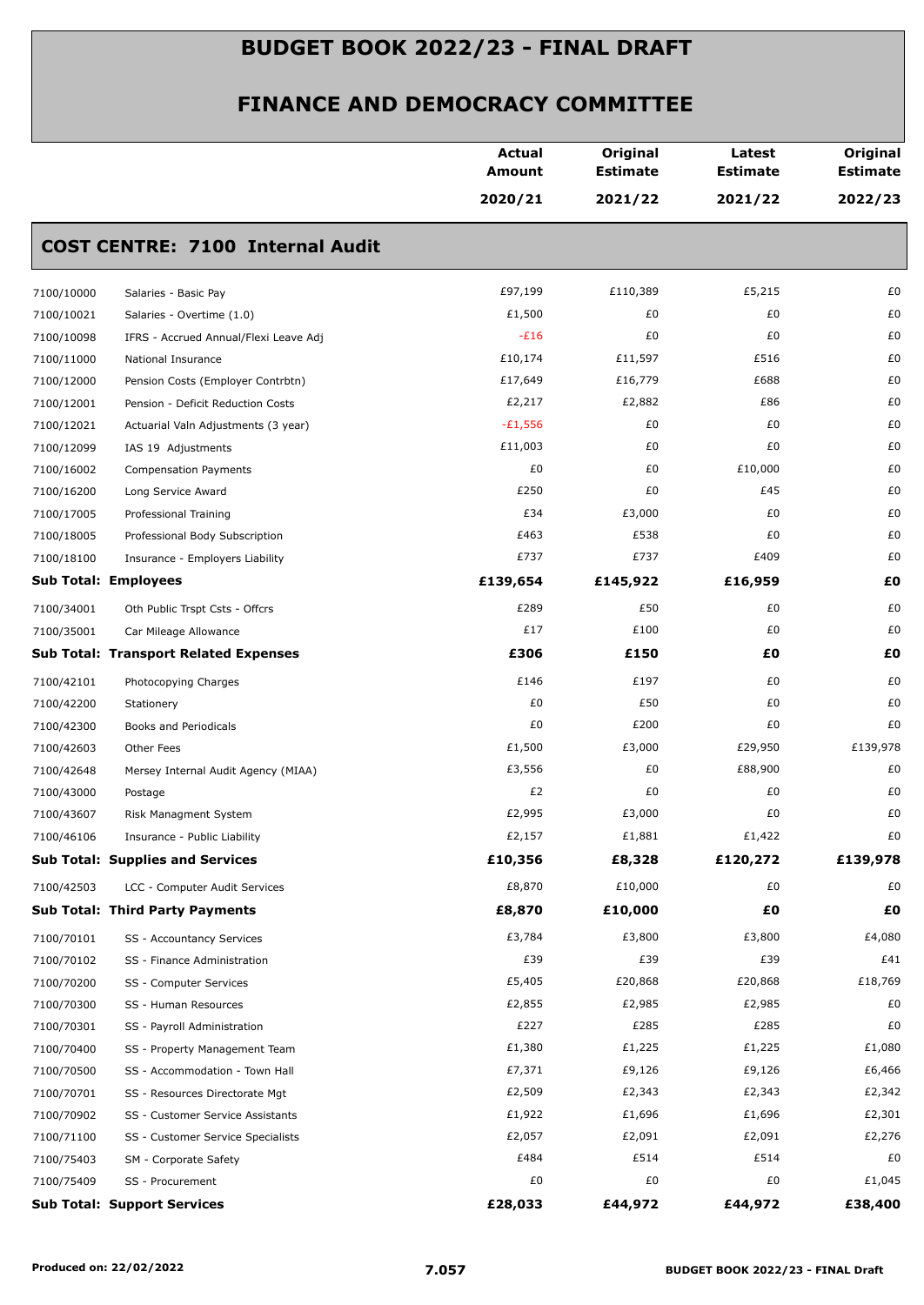|                                                 | <b>Actual</b><br>Amount | Original<br><b>Estimate</b> | Latest<br><b>Estimate</b> | Original<br><b>Estimate</b> |
|-------------------------------------------------|-------------------------|-----------------------------|---------------------------|-----------------------------|
|                                                 | 2020/21                 | 2021/22                     | 2021/22                   | 2022/23                     |
| <b>EXPENDITURE TOTAL</b>                        | £187,219                | £209,372                    | £182,203                  | £178,378                    |
| 7100/91205<br>Other Local Authorities           | $-E27,481$              | $-E29,000$                  | £0                        | £0                          |
| <b>Sub Total: Oth Grants Rembsmts and Ctbns</b> | $-E27,481$              | $-E29,000$                  | £0                        | £0                          |
| 7100/99000<br>Support Service Recharge          | $-E159,738$             | $-£180,372$                 | $-E180,372$               | $-E178,378$                 |
| <b>Sub Total: Recharge Income</b>               | $-£159,738$             | $-£180,372$                 | $-£180,372$               | $-£178,378$                 |
| <b>INCOME TOTAL</b>                             | $-£187,219$             | $-E209,372$                 | $-£180,372$               | $-£178,378$                 |
| <b>7100 COST CENTRE TOTAL</b>                   | £0                      | £0                          | £1,831                    | £0                          |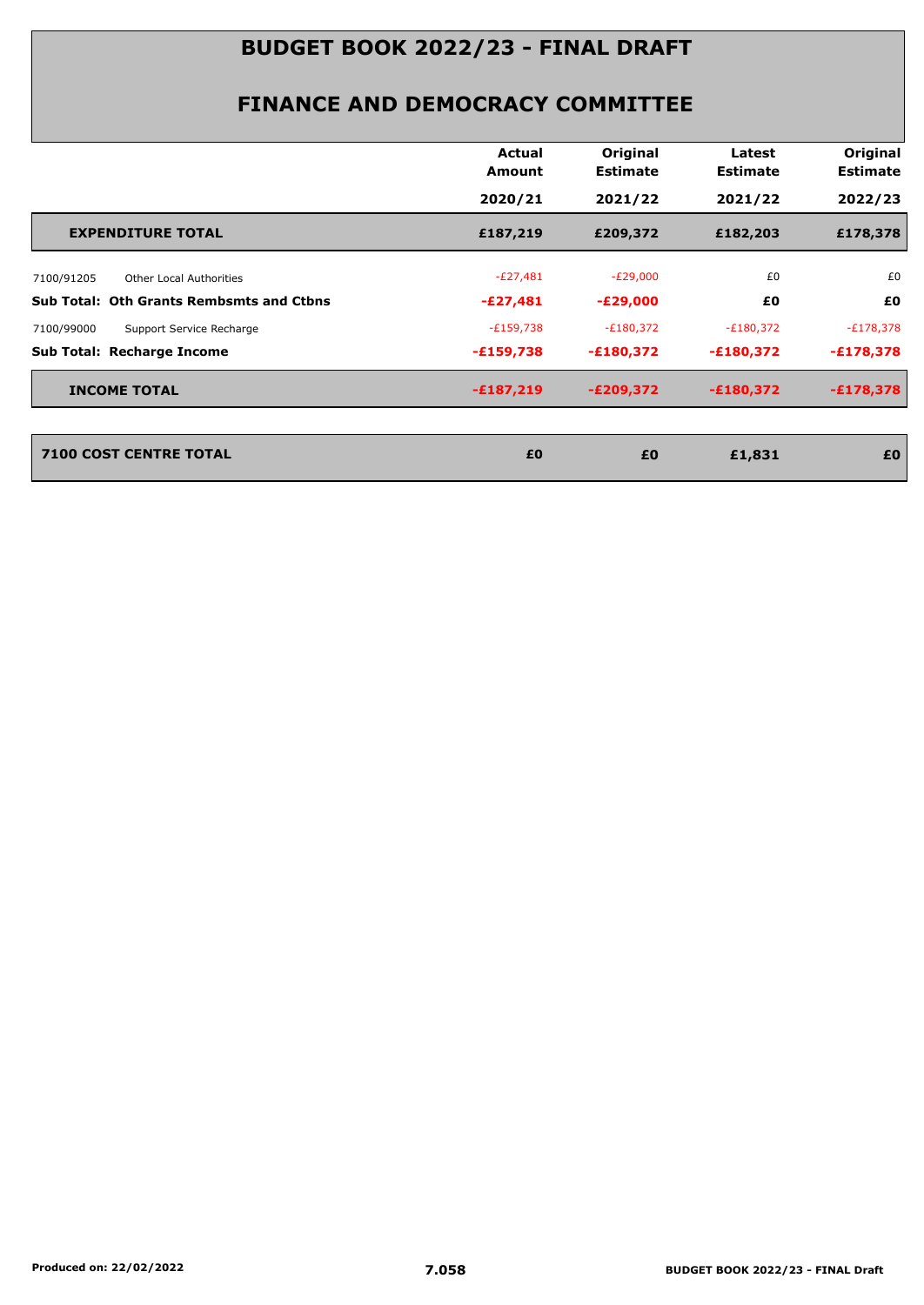|                                                           | <b>Actual</b><br><b>Amount</b> | Original<br><b>Estimate</b> | Latest<br><b>Estimate</b> | Original<br><b>Estimate</b> |
|-----------------------------------------------------------|--------------------------------|-----------------------------|---------------------------|-----------------------------|
|                                                           | 2020/21                        | 2021/22                     | 2021/22                   | 2022/23                     |
| <b>COST CENTRE: 7101 Resources Directorate Mngmt Team</b> |                                |                             |                           |                             |
| 7101/10000<br>Salaries - Basic Pay                        | £73,412                        | £75,431                     | £75,431                   | £77,505                     |
| 7101/11000<br>National Insurance                          | £7,773                         | £9,197                      | £9,197                    | £10,343                     |
| 7101/12000<br>Pension Costs (Employer Contrbtn)           | £13,141                        | £11,466                     | £11,466                   | £11,781                     |
| 7101/12001<br>Pension - Deficit Reduction Costs           | £1,647                         | £1,589                      | £1,589                    | £1,586                      |
| 7101/12021<br>Actuarial Valn Adjustments (3 year)         | $-E1,184$                      | £0                          | £0                        | £0                          |
| 7101/12099<br>IAS 19 Adjustments                          | £8,175                         | £0                          | £0                        | £0                          |
| 7101/14008<br>Mobile Phone Allowance                      | £180                           | £0                          | £0                        | £0                          |
| 7101/17004<br>Training Exps - Seminars                    | £1,609                         | £1,000                      | £1,000                    | £1,000                      |
| 7101/18100<br>Insurance - Employers Liability             | £520                           | £520                        | £280                      | £520                        |
| Sub Total: Employees                                      | £105,273                       | £99,203                     | £98,963                   | £102,735                    |
| 7101/34000<br>Train Fares - Officers                      | £0                             | £100                        | £100                      | £100                        |
| 7101/35001<br>Car Mileage Allowance                       | £45                            | £200                        | £200                      | £200                        |
| <b>Sub Total: Transport Related Expenses</b>              | £45                            | £300                        | £300                      | £300                        |
| 7101/42101<br>Photocopying Charges                        | £15                            | £20                         | £20                       | £20                         |
| 7101/43103<br>Mobile Phones - Calls/Rental                | £84                            | £200                        | £200                      | £200                        |
| 7101/46106<br>Insurance - Public Liability                | £1,521                         | £1,326                      | £972                      | £1,326                      |
| <b>Sub Total: Supplies and Services</b>                   | £1,620                         | £1,546                      | £1,192                    | £1,546                      |
| 7101/52002<br>Blackpool BC - Shared Services              | £11,144                        | £7,000                      | £7,000                    | £7,000                      |
| <b>Sub Total: Third Party Payments</b>                    | £11,144                        | £7,000                      | £7,000                    | £7,000                      |
| 7101/70101<br>SS - Accountancy Services                   | £13,666                        | £14,515                     | £14,515                   | £14,418                     |
| 7101/70102<br>SS - Finance Administration                 | £118                           | £118                        | £118                      | £124                        |
| 7101/70103<br>SS - Internal Audit                         | £2,782                         | £10,117                     | £10,117                   | £10,251                     |
| 7101/70200<br>SS - Computer Services                      | £5,405                         | £9,880                      | £9,880                    | £8,895                      |
| 7101/70300<br>SS - Human Resources                        | £714                           | £746                        | £746                      | £706                        |
| 7101/70301<br>SS - Payroll Administration                 | £56                            | £71                         | £71                       | £69                         |
| 7101/70400<br>SS - Property Management Team               | £1,380                         | £1,225                      | £1,225                    | £926                        |
| 7101/70500<br>SS - Accommodation - Town Hall              | £7,371                         | £9,126                      | £9,126                    | £5,543                      |
| 7101/70704<br>SS - Exec & Mayoral Support Team            | £2,115                         | £1,934                      | £1,934                    | £1,667                      |
| 7101/70902<br>SS - Customer Service Assistants            | £1,922                         | £1,696                      | £1,696                    | £2,301                      |
| 7101/71100<br>SS - Customer Service Specialists           | £2,057                         | £2,091                      | £2,091                    | £2,276                      |
| 7101/75403<br>SM - Corporate Safety                       | £121                           | £128                        | £128                      | £121                        |
| 7101/75409<br>SS - Procurement                            | £0                             | £0                          | £0                        | £2,612                      |
| <b>Sub Total: Support Services</b>                        | £37,707                        | £51,647                     | £51,647                   | £49,909                     |
| <b>EXPENDITURE TOTAL</b>                                  | £155,789                       | £159,696                    | £159,102                  | £161,490                    |
| 7101/99000<br>Support Service Recharge                    | $-E155,789$                    | $-£159,696$                 | $-£159,696$               | $-E161,490$                 |
| Sub Total: Recharge Income                                | $-£155,789$                    | $-£159,696$                 | $-£159,696$               | $-£161,490$                 |
| <b>INCOME TOTAL</b>                                       | $-£155,789$                    | $-£159,696$                 | $-£159,696$               | $-£161,490$                 |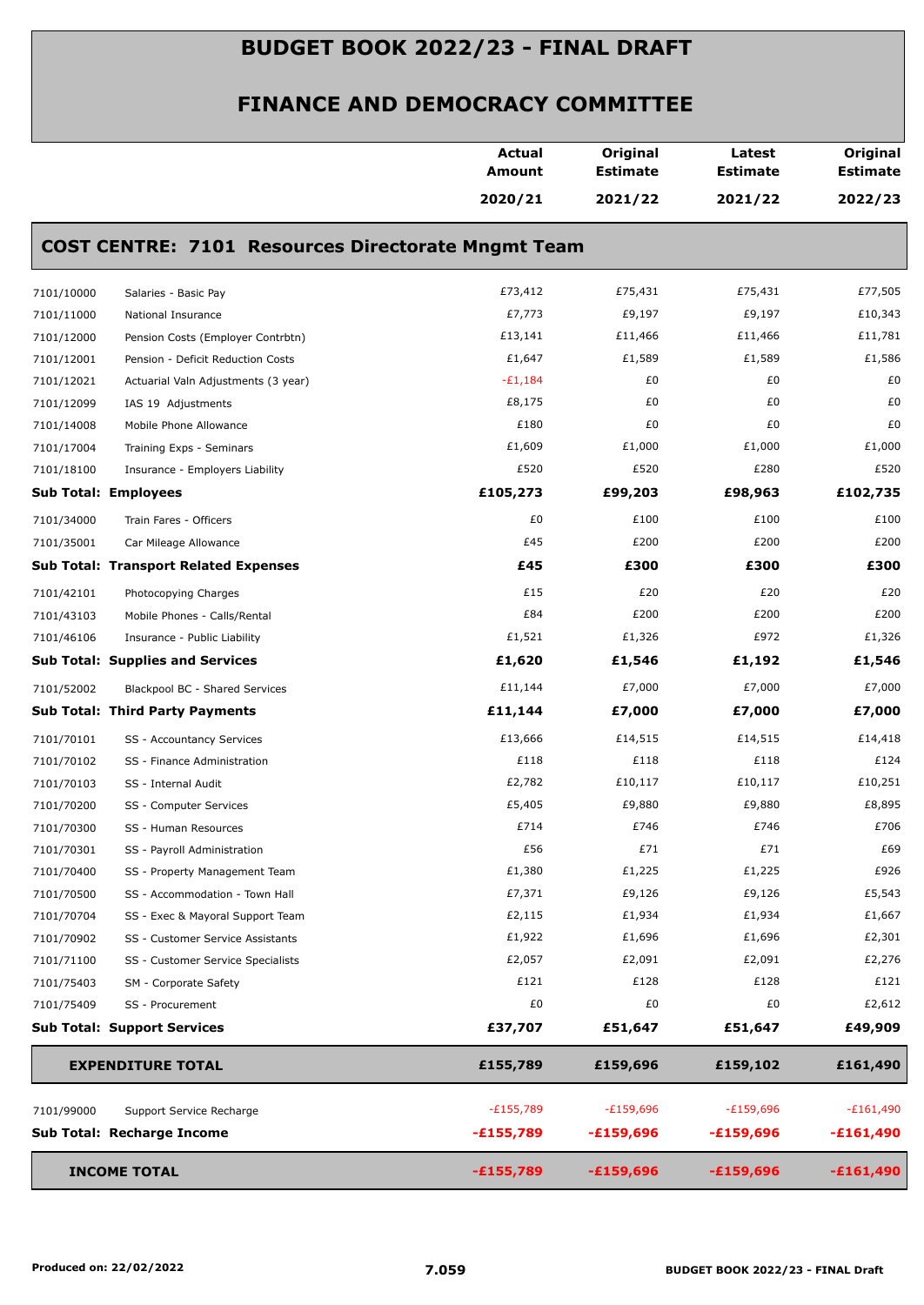|                               | <b>Actual</b><br>Amount | Original<br><b>Estimate</b> | Latest<br><b>Estimate</b> | Original<br><b>Estimate</b> |
|-------------------------------|-------------------------|-----------------------------|---------------------------|-----------------------------|
|                               | 2020/21                 | 2021/22                     | 2021/22                   | 2022/23                     |
| <b>7101 COST CENTRE TOTAL</b> | £0                      | £0                          | $-E594$                   | £0                          |
|                               |                         |                             |                           |                             |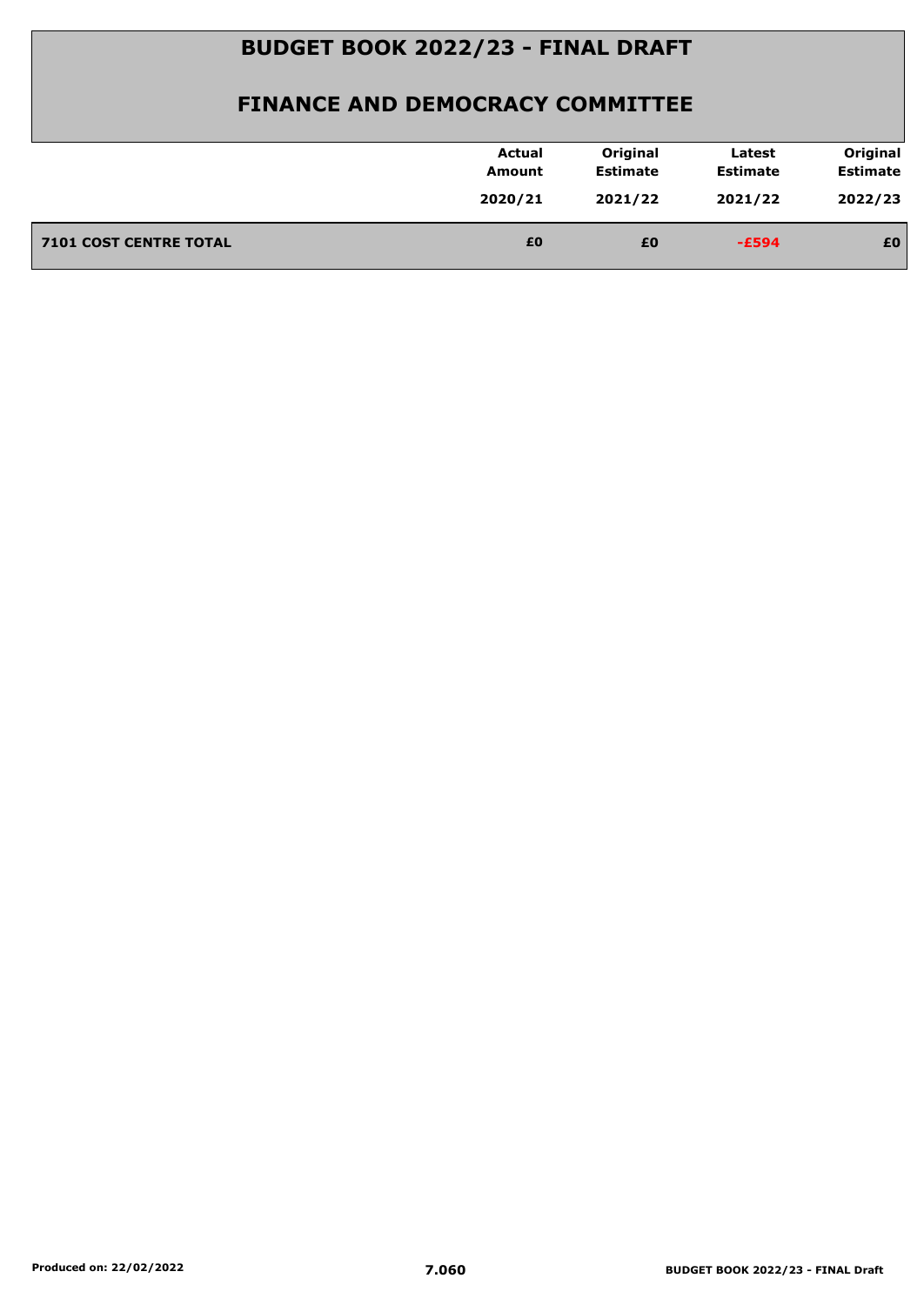|                             |                                              | <b>Actual</b><br><b>Amount</b> | Original<br><b>Estimate</b> | Latest<br><b>Estimate</b> | Original<br><b>Estimate</b> |
|-----------------------------|----------------------------------------------|--------------------------------|-----------------------------|---------------------------|-----------------------------|
|                             |                                              | 2020/21                        | 2021/22                     | 2021/22                   | 2022/23                     |
|                             | <b>COST CENTRE: 7103 Democratic Team</b>     |                                |                             |                           |                             |
| 7103/10000                  | Salaries - Basic Pay                         | £96,267                        | £106,381                    | £106,381                  | £88,434                     |
| 7103/10021                  | Salaries - Overtime (1.0)                    | £3,000                         | £0                          | £0                        | £0                          |
| 7103/10041                  | Salaries - Sickness Pay                      | £3,602                         | £0                          | £0                        | £0                          |
| 7103/10098                  | IFRS - Accrued Annual/Flexi Leave Adj        | $-E19$                         | £0                          | £0                        | £0                          |
| 7103/11000                  | National Insurance                           | £9,713                         | £9,832                      | £9,832                    | £9,343                      |
| 7103/12000                  | Pension Costs (Employer Contrbtn)            | £18,424                        | £16,170                     | £16,170                   | £16,614                     |
| 7103/12001                  | Pension - Deficit Reduction Costs            | £2,306                         | £2,373                      | £2,373                    | £2,369                      |
| 7103/12021                  | Actuarial Valn Adjustments (3 year)          | $-E1,688$                      | £0                          | £0                        | £0                          |
| 7103/12099                  | IAS 19 Adjustments                           | £11,443                        | £0                          | £0                        | £0                          |
| 7103/14001                  | First Aid Allowance                          | £57                            | £0                          | £0                        | £0                          |
| 7103/18100                  | Insurance - Employers Liability              | £777                           | £777                        | £395                      | £777                        |
| <b>Sub Total: Employees</b> |                                              | £143,880                       | £135,533                    | £135,151                  | £117,537                    |
| 7103/34001                  | Oth Public Trspt Csts - Offcrs               | £0                             | £200                        | £200                      | £200                        |
| 7103/35001                  | Car Mileage Allowance                        | £0                             | £100                        | £100                      | £100                        |
|                             | <b>Sub Total: Transport Related Expenses</b> | £0                             | £300                        | £300                      | £300                        |
| 7103/42000                  | Printing                                     | £0                             | £250                        | £250                      | £250                        |
| 7103/42101                  | Photocopying Charges                         | £7,037                         | £9,523                      | £9,523                    | £9,523                      |
| 7103/42200                  | Stationery                                   | £46                            | £1,000                      | £1,000                    | £1,000                      |
| 7103/43000                  | Postage                                      | £593                           | £2,249                      | £2,249                    | £2,249                      |
| 7103/43503                  | Computer - Program Licnce Chgs               | £9,158                         | £5,000                      | £5,000                    | £5,000                      |
| 7103/46106                  | Insurance - Public Liability                 | £2,272                         | £1,981                      | £1,371                    | £1,981                      |
|                             | <b>Sub Total: Supplies and Services</b>      | £19,107                        | £20,003                     | £19,393                   | £20,003                     |
| 7103/70101                  | SS - Accountancy Services                    | £204                           | £221                        | £221                      | £224                        |
| 7103/70102                  | SS - Finance Administration                  | £177                           | £177                        | £177                      | £186                        |
| 7103/70200                  | SS - Computer Services                       | £5,405                         | £39,522                     | £39,522                   | £35,578                     |
| 7103/70300                  | SS - Human Resources                         | £3,568                         | £3,731                      | £3,731                    | £3,529                      |
| 7103/70301                  | SS - Payroll Administration                  | £284                           | £357                        | £357                      | £340                        |
| 7103/70400                  | SS - Property Management Team                | £1,840                         | £1,633                      | £1,633                    | £771                        |
| 7103/70500                  | SS - Accommodation - Town Hall               | £9,827                         | £12,168                     | £12,168                   | £4,619                      |
| 7103/70701                  | SS - Resources Directorate Mgt               | £3,764                         | £3,515                      | £3,515                    | £3,514                      |
| 7103/70902                  | SS - Customer Service Assistants             | £1,922                         | £1,696                      | £1,696                    | £2,301                      |
| 7103/71100                  | SS - Customer Service Specialists            | £2,057                         | £2,091                      | £2,091                    | £2,276                      |
| 7103/75403                  | SM - Corporate Safety                        | £605                           | £642                        | £642                      | £607                        |
| 7103/75409                  | SS - Procurement                             | £0                             | £0                          | £0                        | £522                        |
|                             | <b>Sub Total: Support Services</b>           | £29,653                        | £65,753                     | £65,753                   | £54,467                     |
|                             | <b>EXPENDITURE TOTAL</b>                     | £192,640                       | £221,589                    | £220,597                  | £192,307                    |
| 7103/99000                  | Support Service Recharge                     | $-E192,640$                    | $-E221,589$                 | $-E221,589$               | $-E192,307$                 |
|                             | Sub Total: Recharge Income                   | $-£192,640$                    | $-E221,589$                 | $-E221,589$               | $-£192,307$                 |
|                             | <b>INCOME TOTAL</b>                          | $-£192,640$                    | $-E221,589$                 | $-E221,589$               | $-£192,307$                 |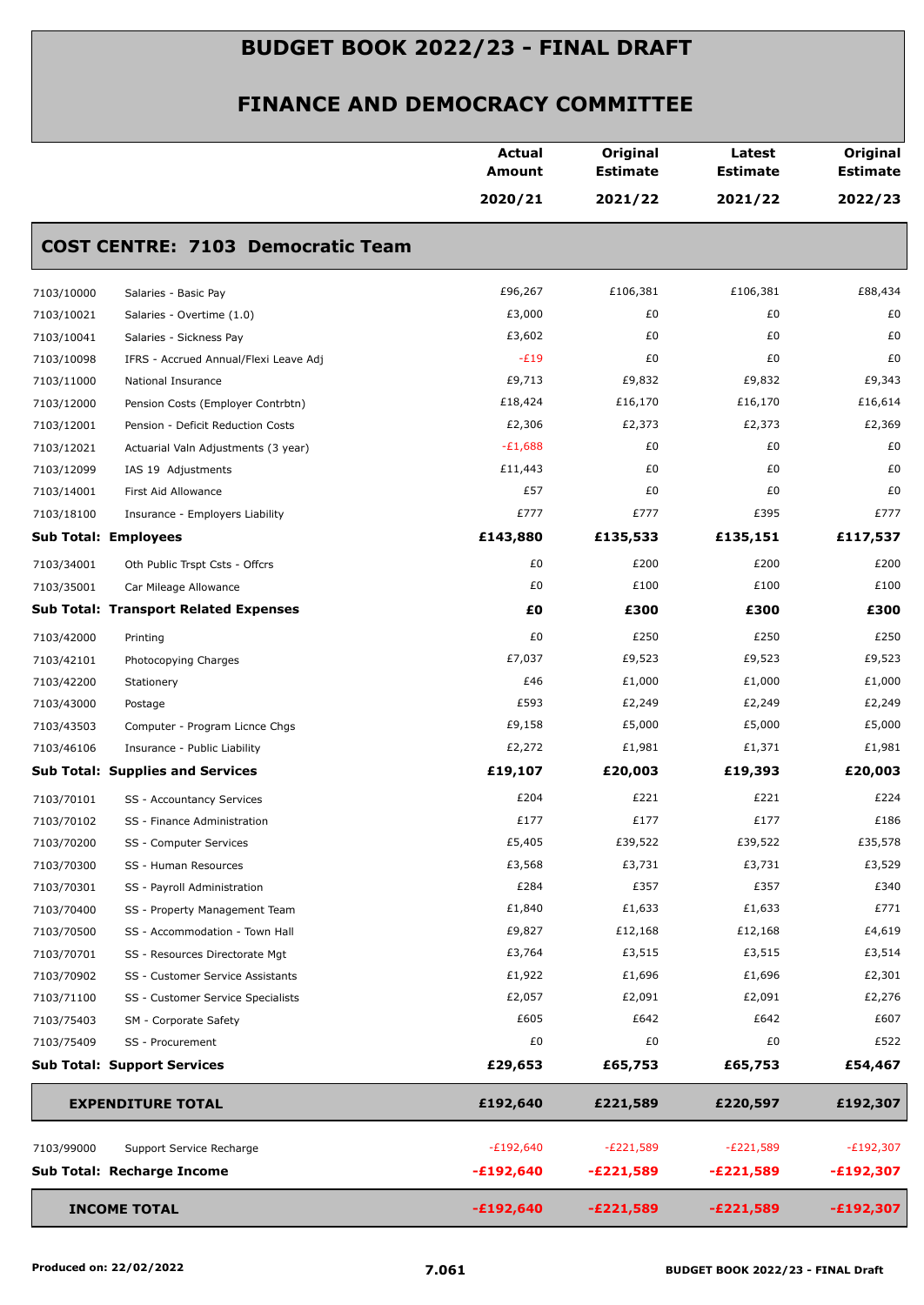|                               | <b>Actual</b><br>Amount | Original<br><b>Estimate</b> | Latest<br><b>Estimate</b> | Original<br><b>Estimate</b> |
|-------------------------------|-------------------------|-----------------------------|---------------------------|-----------------------------|
|                               | 2020/21                 | 2021/22                     | 2021/22                   | 2022/23                     |
| <b>7103 COST CENTRE TOTAL</b> | £0                      | £0                          | $-E992$                   | £0                          |
|                               |                         |                             |                           |                             |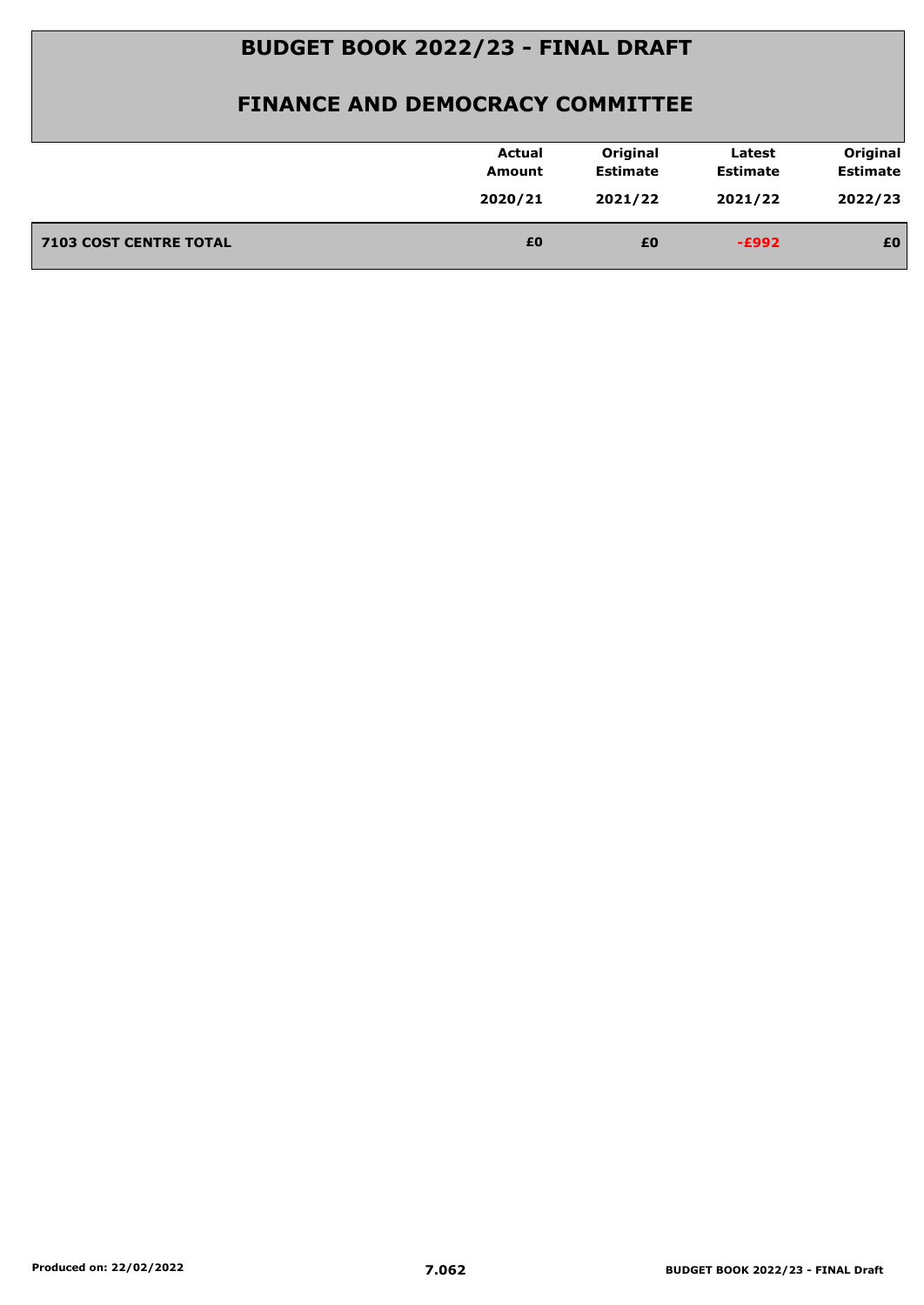|            |                                                  | <b>Actual</b><br>Amount | Original<br><b>Estimate</b> | Latest<br><b>Estimate</b> | Original<br><b>Estimate</b> |
|------------|--------------------------------------------------|-------------------------|-----------------------------|---------------------------|-----------------------------|
|            |                                                  | 2020/21                 | 2021/22                     | 2021/22                   | 2022/23                     |
|            | <b>COST CENTRE: 7130 Corporate Services Team</b> |                         |                             |                           |                             |
| 7130/10000 | Salaries - Basic Pay                             | £114,116                | £118,459                    | £118,459                  | £210,715                    |
| 7130/10021 | Salaries - Overtime (1.0)                        | £3,500                  | £0                          | £0                        | £0                          |
| 7130/10098 | IFRS - Accrued Annual/Flexi Leave Adj            | $-E2$                   | £0                          | £0                        | £0                          |
| 7130/11000 | National Insurance                               | £11,392                 | £11,499                     | £11,499                   | £23,781                     |
| 7130/12000 | Pension Costs (Employer Contrbtn)                | £21,062                 | £18,005                     | £18,005                   | £20,641                     |
| 7130/12001 | Pension - Deficit Reduction Costs                | £2,633                  | £2,518                      | £2,518                    | £2,951                      |
| 7130/12021 | Actuarial Valn Adjustments (3 year)              | $-E1,951$               | £0                          | £0                        | £0                          |
| 7130/12099 | IAS 19 Adjustments                               | £13,067                 | £0                          | £0                        | £0                          |
| 7130/14001 | First Aid Allowance                              | £47                     | £0                          | £0                        | £0                          |
| 7130/18100 | Insurance - Employers Liability                  | £817                    | £817                        | £439                      | £817                        |
|            | <b>Sub Total: Employees</b>                      | £164,681                | £151,298                    | £150,920                  | £258,905                    |
| 7130/34000 | Train Fares - Officers                           | £0                      | £20                         | £20                       | £20                         |
| 7130/34001 | Oth Public Trspt Csts - Offcrs                   | £0                      | £21                         | £21                       | £21                         |
| 7130/35001 | Car Mileage Allowance                            | £0                      | £1,364                      | £1,364                    | £1,364                      |
|            | <b>Sub Total: Transport Related Expenses</b>     | £O                      | £1,405                      | £1,405                    | £1,405                      |
| 7130/42101 | Photocopying Charges                             | £39                     | £53                         | £53                       | £53                         |
| 7130/43000 | Postage                                          | £1                      | £0                          | £0                        | £0                          |
| 7130/43503 | Computer - Program Licnce Chgs                   | £8,000                  | £8,500                      | £8,500                    | £8,500                      |
| 7130/46106 | Insurance - Public Liability                     | £2,389                  | £2,084                      | £1,526                    | £2,032                      |
| 7130/47300 | Risk Management Initiatives                      | £0                      | £750                        | £750                      | £750                        |
|            | <b>Sub Total: Supplies and Services</b>          | £10,430                 | £11,387                     | £10,829                   | £11,335                     |
| 7130/70000 | SS - Chief Executive                             | £1,627                  | £18,842                     | £18,842                   | £19,004                     |
| 7130/70101 | SS - Accountancy Services                        | £952                    | £1,013                      | £1,013                    | £1,096                      |
| 7130/70102 | SS - Finance Administration                      | £39                     | £39                         | £39                       | £41                         |
| 7130/70200 | SS - Computer Services                           | £5,405                  | £13,200                     | £13,200                   | £23,744                     |
| 7130/70300 | SS - Human Resources                             | £2,141                  | £2,239                      | £2,239                    | £4,235                      |
| 7130/70301 | SS - Payroll Administration                      | £169                    | £214                        | £214                      | £409                        |
| 7130/70400 | SS - Property Management Team                    | £460                    | £408                        | £408                      | £421                        |
| 7130/70500 | SS - Accommodation - Town Hall                   | £2,457                  | £3,042                      | £3,042                    | £2,523                      |
| 7130/70701 | SS - Resources Directorate Mgt                   | £1,255                  | £1,172                      | £1,172                    | £1,171                      |
| 7130/75403 | SM - Corporate Safety                            | £363                    | £385                        | £385                      | £729                        |
| 7130/75409 | SS - Procurement                                 | £0                      | £0                          | £0                        | £1,045                      |
| 7130/75504 | SM - Development Services Mgt Team               | £1,132                  | £1,109                      | £1,109                    | £0                          |
|            | <b>Sub Total: Support Services</b>               | £16,000                 | £41,663                     | £41,663                   | £54,418                     |
|            | <b>EXPENDITURE TOTAL</b>                         | £191,111                | £205,753                    | £204,817                  | £326,063                    |
| 7130/99000 | Support Service Recharge                         | $-£191,111$             | $-E205,753$                 | $-E205,753$               | $-E326,063$                 |
|            | Sub Total: Recharge Income                       | $-£191,111$             | $-E205,753$                 | $-E205,753$               | $-£326,063$                 |
|            | <b>INCOME TOTAL</b>                              | $-£191,111$             | $-E205,753$                 | $-E205,753$               | $-£326,063$                 |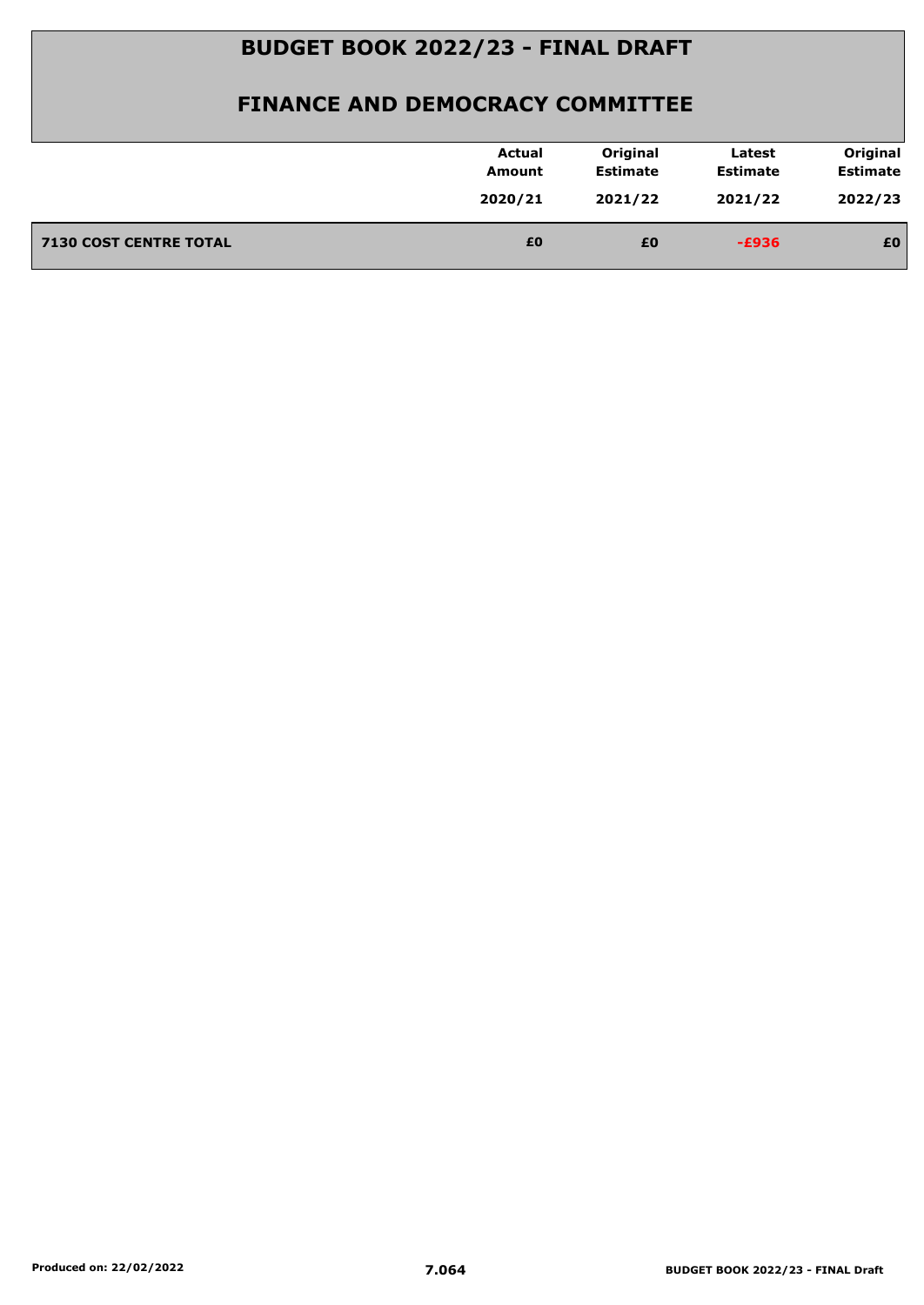|                             |                                                | <b>Actual</b><br>Amount | Original<br><b>Estimate</b> | Latest<br><b>Estimate</b> | Original<br><b>Estimate</b> |
|-----------------------------|------------------------------------------------|-------------------------|-----------------------------|---------------------------|-----------------------------|
|                             |                                                | 2020/21                 | 2021/22                     | 2021/22                   | 2022/23                     |
|                             | <b>COST CENTRE: 7131 Communications and PR</b> |                         |                             |                           |                             |
| 7131/10000                  | Salaries - Basic Pay                           | £25,787                 | £26,496                     | £53,130                   | £83,377                     |
| 7131/10098                  | IFRS - Accrued Annual/Flexi Leave Adj          | $-E3$                   | £0                          | £0                        | £0                          |
| 7131/11000                  | National Insurance                             | £2,346                  | £2,444                      | £5,110                    | £8,582                      |
| 7131/12000                  | Pension Costs (Employer Contrbtn)              | £4,616                  | £4,027                      | £4,027                    | £4,138                      |
| 7131/12001                  | Pension - Deficit Reduction Costs              | £579                    | £649                        | £649                      | £649                        |
| 7131/12021                  | Actuarial Valn Adjustments (3 year)            | $-E416$                 | £0                          | £0                        | £0                          |
| 7131/12099                  | IAS 19 Adjustments                             | £2,872                  | £0                          | £0                        | £0                          |
| 7131/18100                  | Insurance - Employers Liability                | £212                    | £212                        | £197                      | £212                        |
| <b>Sub Total: Employees</b> |                                                | £35,993                 | £33,828                     | £63,113                   | £96,958                     |
| 7131/42101                  | Photocopying Charges                           | £29                     | £39                         | £39                       | £39                         |
| 7131/43503                  | Computer - Program Licnce Chgs                 | £9,839                  | £0                          | £0                        | £0                          |
| 7131/46106                  | Insurance - Public Liability                   | £619                    | £540                        | £685                      | £540                        |
| 7131/46208                  | Marketing & Communications                     | £152                    | £0                          | £0                        | £0                          |
| 7131/46212                  | Media Costs                                    | £0                      | £0                          | £15,000                   | £15,000                     |
|                             | <b>Sub Total: Supplies and Services</b>        | £10,640                 | £579                        | £15,724                   | £15,579                     |
| 7131/70101                  | SS - Accountancy Services                      | £204                    | £221                        | £221                      | £224                        |
| 7131/70200                  | SS - Computer Services                         | £2,702                  | £4,426                      | £4,426                    | £11,834                     |
| 7131/70300                  | SS - Human Resources                           | £714                    | £746                        | £746                      | £2,118                      |
| 7131/70301                  | SS - Payroll Administration                    | £56                     | £71                         | £71                       | £205                        |
| 7131/70400                  | SS - Property Management Team                  | £460                    | £408                        | £408                      | £350                        |
| 7131/70500                  | SS - Accommodation - Town Hall                 | £2,457                  | £3,042                      | £3,042                    | £2,096                      |
| 7131/70902                  | SS - Customer Service Assistants               | £1,922                  | £1,696                      | £1,696                    | £2,301                      |
| 7131/71100                  | SS - Customer Service Specialists              | £2,057                  | £2,091                      | £2,091                    | £2,276                      |
| 7131/75403                  | SM - Corporate Safety                          | £121                    | £128                        | £128                      | £364                        |
| 7131/75409                  | SS - Procurement                               | £0                      | £0                          | £0                        | £1,045                      |
|                             | <b>Sub Total: Support Services</b>             | £10,693                 | £12,829                     | £12,829                   | £22,813                     |
|                             | <b>EXPENDITURE TOTAL</b>                       | £57,325                 | £47,236                     | £91,666                   | £135,350                    |
| 7131/99000                  | Support Service Recharge                       | $-E57,325$              | $-E47,236$                  | $-E47,236$                | $-E135,350$                 |
|                             | Sub Total: Recharge Income                     | $-£57,325$              | $-£47,236$                  | $-£47,236$                | $-£135,350$                 |
|                             | <b>INCOME TOTAL</b>                            | $-£57,325$              | $-£47,236$                  | $-£47,236$                | $-£135,350$                 |
|                             | 7131 COST CENTRE TOTAL                         | £0                      | £0                          | £44,430                   | £0                          |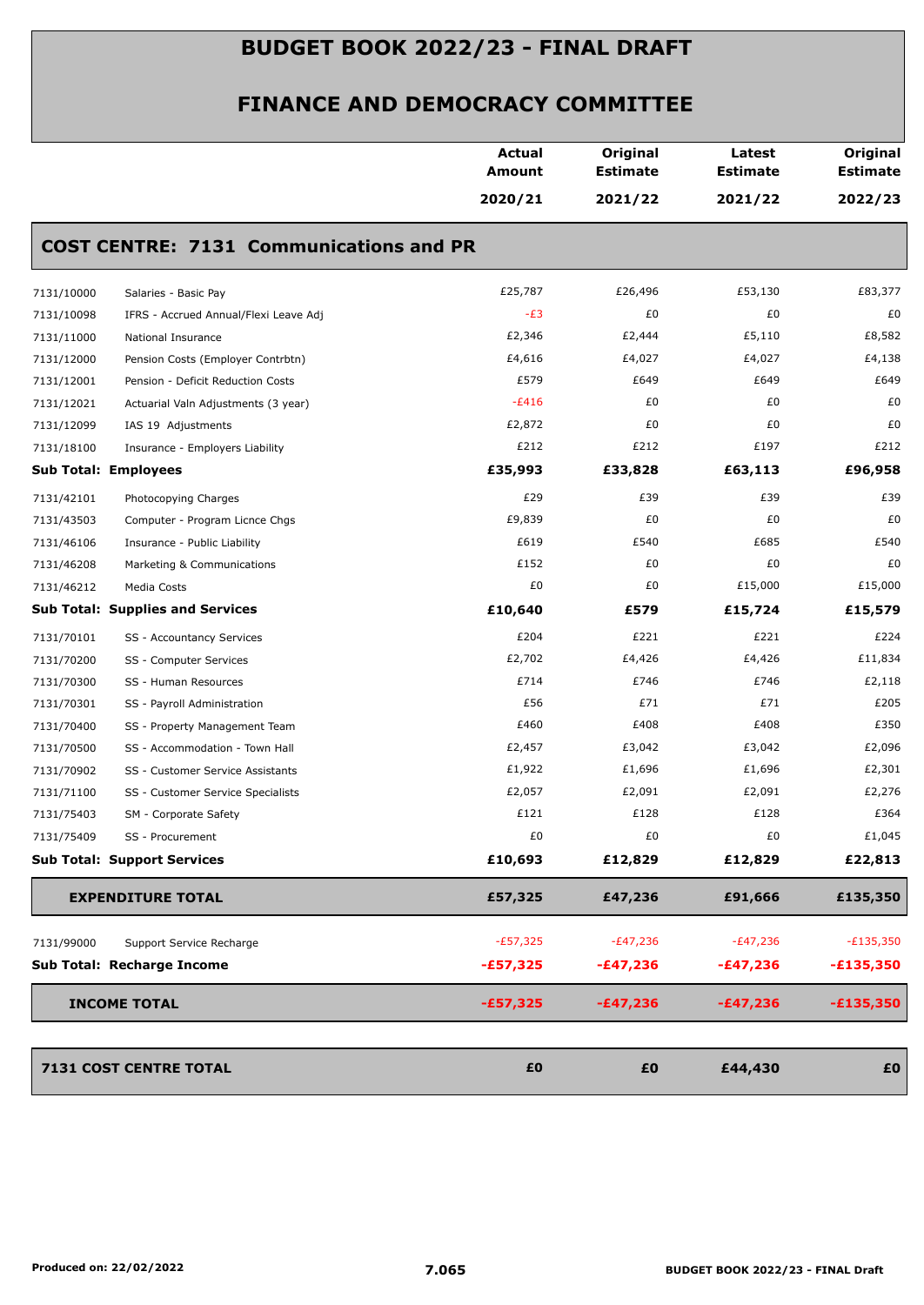|                                                  | <b>Actual</b><br><b>Amount</b> | Original<br><b>Estimate</b> | Latest<br><b>Estimate</b> | Original<br><b>Estimate</b> |
|--------------------------------------------------|--------------------------------|-----------------------------|---------------------------|-----------------------------|
|                                                  | 2020/21                        | 2021/22                     | 2021/22                   | 2022/23                     |
| <b>COST CENTRE: 7134 Corporate Fraud Service</b> |                                |                             |                           |                             |
| Computer - Program Licnce Chgs<br>7134/43503     | £3,500                         | £3,500                      | £3,500                    | £3,500                      |
| 7134/45300<br>Subscrptns and Levies General      | £1,616                         | £0                          | £0                        | £0                          |
| <b>Sub Total: Supplies and Services</b>          | £5,116                         | £3,500                      | £3,500                    | £3,500                      |
| 7134/52005<br>Preston CC - SLA Other             | £30,337                        | £27,000                     | £27,000                   | £27,000                     |
| <b>Sub Total: Third Party Payments</b>           | £30,337                        | £27,000                     | £27,000                   | £27,000                     |
| <b>EXPENDITURE TOTAL</b>                         | £35,453                        | £30,500                     | £30,500                   | £30,500                     |
| Support Service Recharge<br>7134/99000           | $-E35,453$                     | $-E30,500$                  | $-E30,500$                | $-E30,500$                  |
| <b>Sub Total: Recharge Income</b>                | $-£35,453$                     | $-£30,500$                  | $-£30,500$                | $-£30,500$                  |
| <b>INCOME TOTAL</b>                              | $-£35,453$                     | $-£30,500$                  | $-£30,500$                | $-£30,500$                  |
|                                                  |                                |                             | £0                        |                             |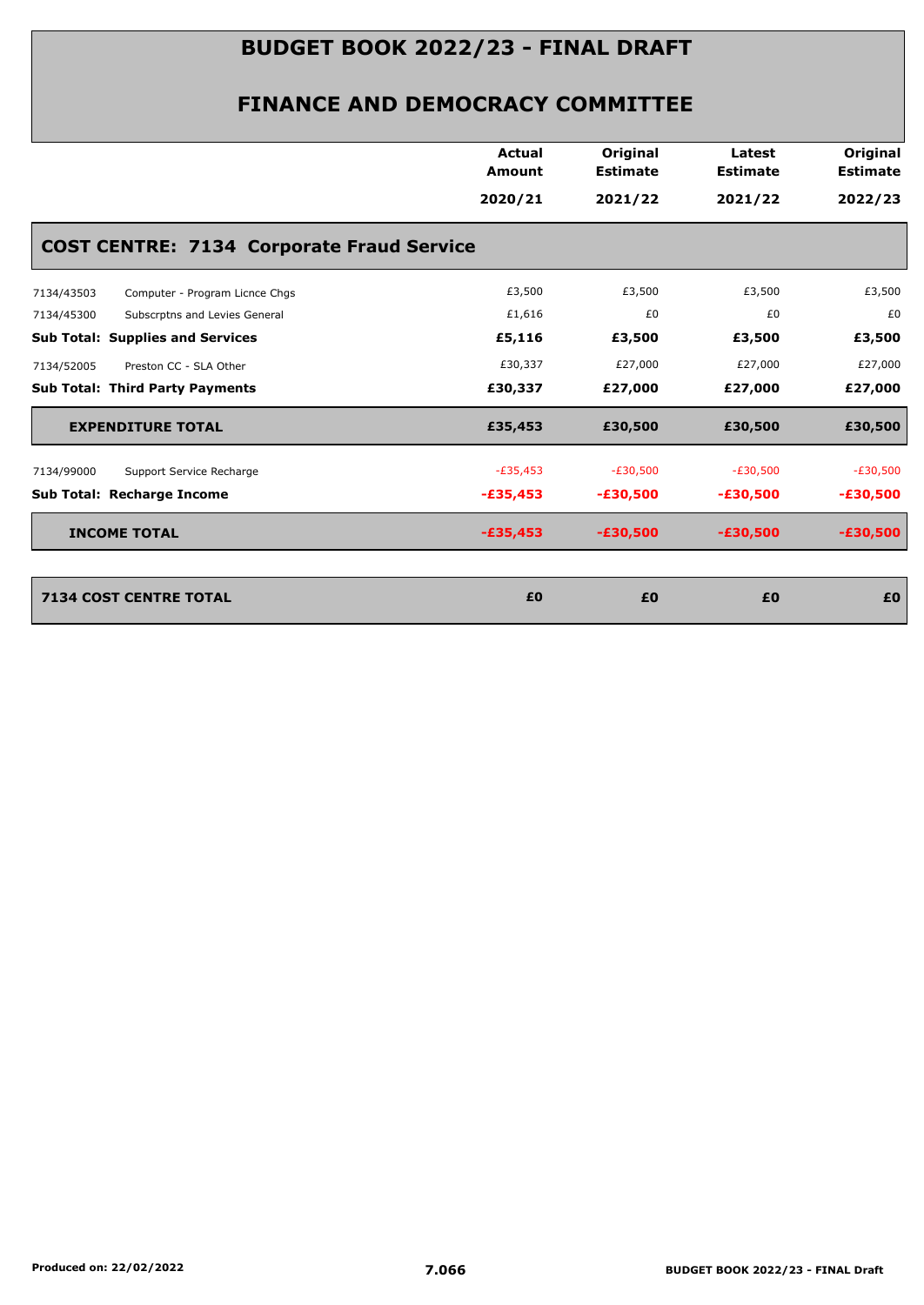|                                                 | Actual<br><b>Amount</b> | Original<br><b>Estimate</b> | Latest<br><b>Estimate</b> | Original<br><b>Estimate</b> |
|-------------------------------------------------|-------------------------|-----------------------------|---------------------------|-----------------------------|
|                                                 | 2020/21                 | 2021/22                     | 2021/22                   | 2022/23                     |
| <b>COST CENTRE: 7603 Corporate Safety Team</b>  |                         |                             |                           |                             |
| 7603/17004<br>Training Exps - Seminars          | £0                      | £1,000                      | £1,000                    | £1,000                      |
| <b>Sub Total: Employees</b>                     | £Ο                      | £1,000                      | £1,000                    | £1,000                      |
| 7603/40302<br>Hith and Sfty at Work Act Exp     | £0                      | £1,000                      | £1,000                    | £1,000                      |
| <b>Sub Total: Supplies and Services</b>         | £Ο                      | £1,000                      | £1,000                    | £1,000                      |
| 7603/52007<br>Blackpool BC - Health & Safety    | £32,700                 | £33,200                     | £33,200                   | £32,700                     |
| <b>Sub Total: Third Party Payments</b>          | £32,700                 | £33,200                     | £33,200                   | £32,700                     |
| 7603/70101<br>SS - Accountancy Services         | £204                    | £221                        | £221                      | £224                        |
| 7603/70102<br>SS - Finance Administration       | £177                    | £177                        | £177                      | £186                        |
| 7603/70103<br>SS - Internal Audit               | £2,782                  | £5,781                      | £5,781                    | £5,858                      |
| 7603/70701<br>SS - Resources Directorate Mgt    | £2,509                  | £2,343                      | £2,343                    | £2,342                      |
| SS - Customer Service Assistants<br>7603/70902  | £1,922                  | £1,696                      | £1,696                    | £2,301                      |
| SS - Customer Service Specialists<br>7603/71100 | £0                      | £209                        | £209                      | £227                        |
| <b>Sub Total: Support Services</b>              | £7,594                  | £10,427                     | £10,427                   | £11,138                     |
| <b>EXPENDITURE TOTAL</b>                        | £40,294                 | £45,627                     | £45,627                   | £45,838                     |
| 7603/99000<br>Support Service Recharge          | $-E40,294$              | $-E45,627$                  | $-£45,627$                | $-E45,838$                  |
| Sub Total: Recharge Income                      | $-£40,294$              | $-£45,627$                  | -£45,627                  | $-£45,838$                  |
| <b>INCOME TOTAL</b>                             | $-£40,294$              | $-£45,627$                  | $-£45,627$                | $-£45,838$                  |
| <b>7603 COST CENTRE TOTAL</b>                   | £0                      | £0                          | £0                        | £0                          |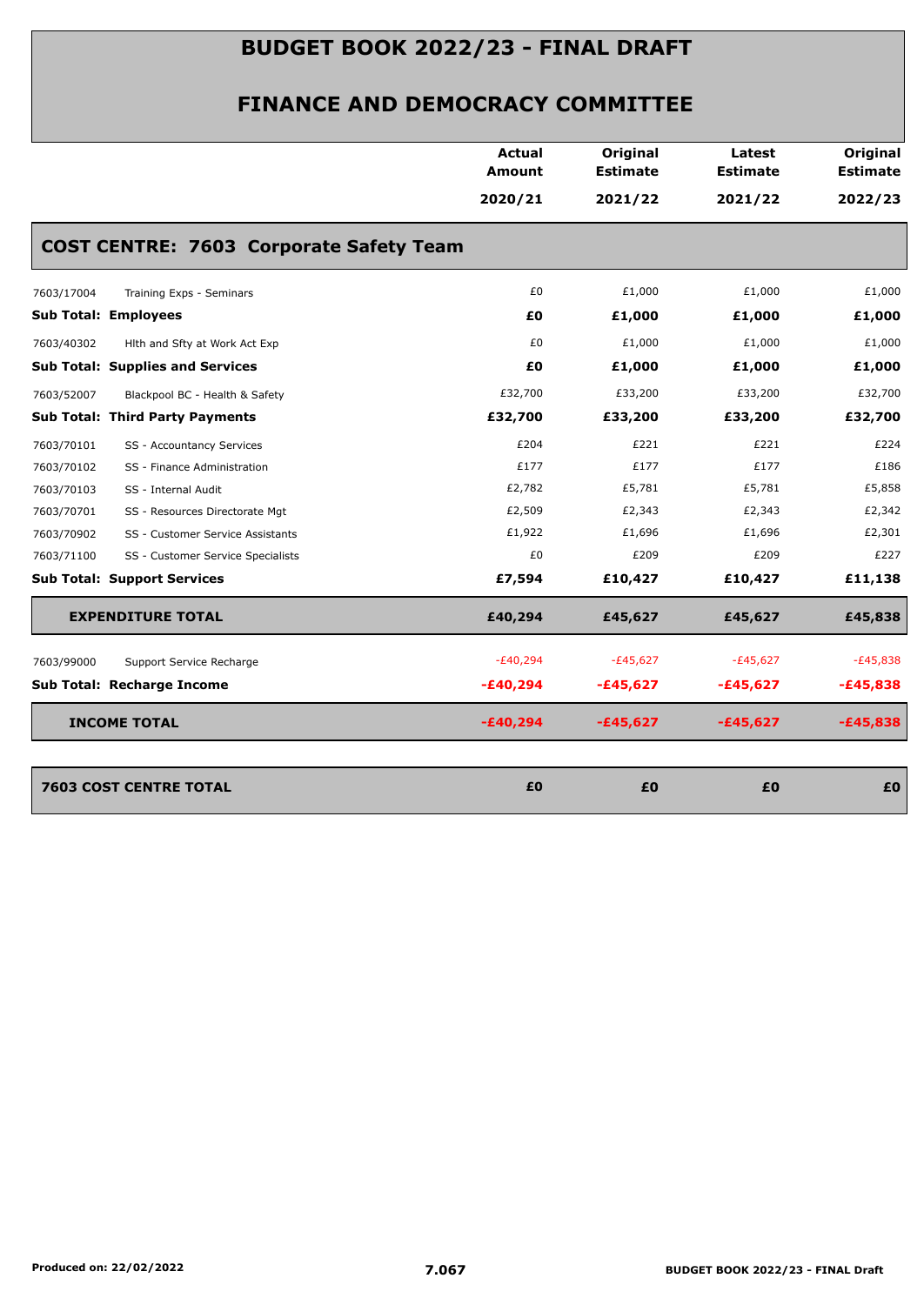|                             |                                                        | <b>Actual</b><br><b>Amount</b> | Original<br><b>Estimate</b> | Latest<br><b>Estimate</b> | Original<br><b>Estimate</b> |
|-----------------------------|--------------------------------------------------------|--------------------------------|-----------------------------|---------------------------|-----------------------------|
|                             |                                                        | 2020/21                        | 2021/22                     | 2021/22                   | 2022/23                     |
|                             | <b>COST CENTRE: 7654 Development Services Mgt Team</b> |                                |                             |                           |                             |
| 7654/10000                  | Salaries - Basic Pay                                   | £73,412                        | £75,431                     | £75,431                   | £0                          |
| 7654/11000                  | National Insurance                                     | £4,229                         | £9,197                      | £9,197                    | £0                          |
| 7654/12000                  | Pension Costs (Employer Contrbtn)                      | £13,141                        | £11,466                     | £11,466                   | £0                          |
| 7654/12001                  | Pension - Deficit Reduction Costs                      | £1,647                         | £1,589                      | £1,589                    | £0                          |
| 7654/12021                  | Actuarial Valn Adjustments (3 year)                    | $-£1,184$                      | £0                          | £0                        | £0                          |
| 7654/12099                  | IAS 19 Adjustments                                     | £8,175                         | £0                          | £0                        | £0                          |
| 7654/17004                  | Training Exps - Seminars                               | £0                             | £1,000                      | £1,000                    | £0                          |
| 7654/18005                  | Professional Body Subscription                         | £361                           | £500                        | £500                      | £0                          |
| 7654/18100                  | Insurance - Employers Liability                        | £520                           | £520                        | £280                      | £0                          |
| <b>Sub Total: Employees</b> |                                                        | £100,301                       | £99,703                     | £99,463                   | £0                          |
| 7654/35001                  | Car Mileage Allowance                                  | £40                            | £400                        | £400                      | £0                          |
|                             | <b>Sub Total: Transport Related Expenses</b>           | £40                            | £400                        | £400                      | £0                          |
| 7654/42101                  | Photocopying Charges                                   | £87                            | £118                        | £118                      | £0                          |
| 7654/42600                  | <b>Consultants Fees</b>                                | £3,750                         | £0                          | £0                        | £0                          |
| 7654/43000                  | Postage                                                | £0                             | £54                         | £54                       | £0                          |
| 7654/43103                  | Mobile Phones - Calls/Rental                           | £168                           | £186                        | £186                      | £0                          |
| 7654/46106                  | Insurance - Public Liability                           | £1,521                         | £1,326                      | £972                      | £0                          |
|                             | <b>Sub Total: Supplies and Services</b>                | £5,527                         | £1,684                      | £1,330                    | £0                          |
| 7654/70101                  | SS - Accountancy Services                              | £13,666                        | £14,515                     | £14,515                   | £0                          |
| 7654/70102                  | SS - Finance Administration                            | £157                           | £158                        | £158                      | £0                          |
| 7654/70200                  | SS - Computer Services                                 | £5,405                         | £9,880                      | £9,880                    | £0                          |
| 7654/70300                  | SS - Human Resources                                   | £714                           | £746                        | £746                      | £0                          |
| 7654/70301                  | SS - Payroll Administration                            | £56                            | £71                         | £71                       | £0                          |
| 7654/70400                  | SS - Property Management Team                          | £1,380                         | £1,225                      | £1,225                    | £0                          |
| 7654/70500                  | SS - Accommodation - Town Hall                         | £7,371                         | £9,126                      | £9,126                    | £0                          |
| 7654/70704                  | SS - Exec & Mayoral Support Team                       | £2,115                         | £1,934                      | £1,934                    | £0                          |
| 7654/70902                  | SS - Customer Service Assistants                       | £1,922                         | £1,696                      | £1,696                    | £0                          |
| 7654/71100                  | SS - Customer Service Specialists                      | £2,057                         | £2,091                      | £2,091                    | £0                          |
| 7654/75403                  | SM - Corporate Safety                                  | £121                           | £128                        | £128                      | £0                          |
|                             | <b>Sub Total: Support Services</b>                     | £34,964                        | £41,570                     | £41,570                   | £0                          |
|                             | <b>EXPENDITURE TOTAL</b>                               | £140,832                       | £143,357                    | £142,763                  | £0                          |
| 7654/99000                  | Support Service Recharge                               | $-E140,832$                    | $-E143,357$                 | $-E143,357$               | £0                          |
|                             | Sub Total: Recharge Income                             | $-£140,832$                    | $-£143,357$                 | $-£143,357$               | £Ο                          |
|                             |                                                        |                                |                             |                           |                             |
|                             | <b>INCOME TOTAL</b>                                    | $-£140,832$                    | $-£143,357$                 | $-£143,357$               | £0                          |
|                             | <b>7654 COST CENTRE TOTAL</b>                          | £0                             | £0                          | $-£594$                   | £0                          |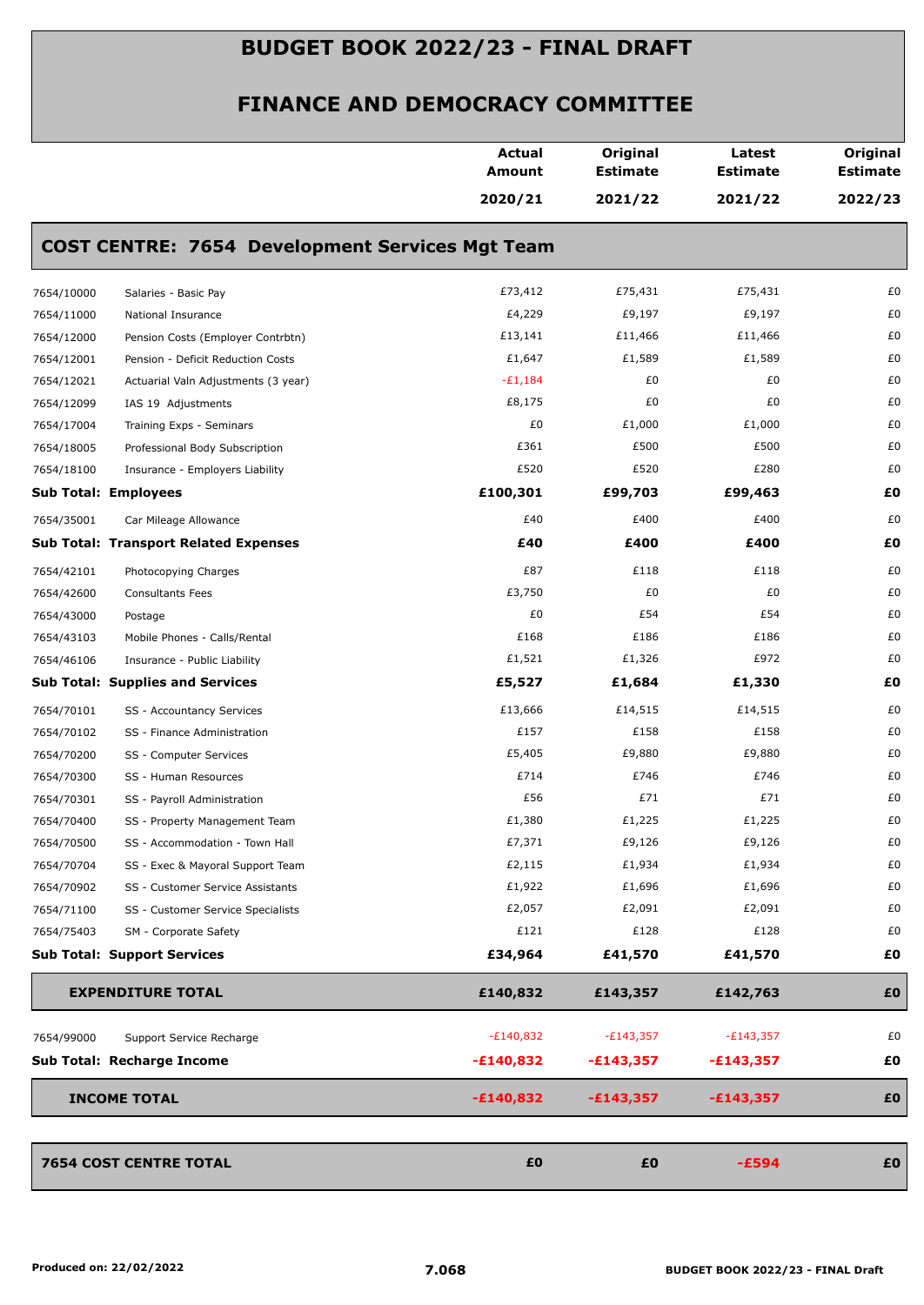|            |                                              | <b>Actual</b><br>Amount | Original<br><b>Estimate</b> | Latest<br><b>Estimate</b> | Original<br><b>Estimate</b> |
|------------|----------------------------------------------|-------------------------|-----------------------------|---------------------------|-----------------------------|
|            |                                              | 2020/21                 | 2021/22                     | 2021/22                   | 2022/23                     |
|            | <b>COST CENTRE: 7035 Computer Services</b>   |                         |                             |                           |                             |
| 7035/10000 | Salaries - Basic Pay                         | £164,108                | £189,897                    | £189,897                  | £235,976                    |
| 7035/10021 | Salaries - Overtime (1.0)                    | £2,500                  | £0                          | £0                        | £0                          |
| 7035/10098 | IFRS - Accrued Annual/Flexi Leave Adj        | $-E41$                  | £0                          | £0                        | £0                          |
| 7035/11000 | National Insurance                           | £15,744                 | £17,720                     | £17,720                   | £24,939                     |
| 7035/12000 | Pension Costs (Employer Contrbtn)            | £20,846                 | £25,787                     | £25,787                   | £26,782                     |
| 7035/12001 | Pension - Deficit Reduction Costs            | £2,607                  | £4,000                      | £4,000                    | £4,031                      |
| 7035/12021 | Actuarial Valn Adjustments (3 year)          | $-E1,925$               | £0                          | £0                        | £0                          |
| 7035/12099 | IAS 19 Adjustments                           | £12,936                 | £0                          | £0                        | £0                          |
| 7035/14008 | Mobile Phone Allowance                       | £180                    | £0                          | £0                        | £0                          |
| 7035/18100 | Insurance - Employers Liability              | £1,289                  | £1,289                      | £704                      | £1,289                      |
|            | <b>Sub Total: Employees</b>                  | £218,242                | £238,693                    | £238,108                  | £293,017                    |
| 7035/35001 | Car Mileage Allowance                        | £0                      | £100                        | £100                      | £100                        |
|            | <b>Sub Total: Transport Related Expenses</b> | £O                      | £100                        | £100                      | £100                        |
| 7035/42101 | Photocopying Charges                         | £392                    | £531                        | £531                      | £531                        |
| 7035/43000 | Postage                                      | £0                      | £12                         | £12                       | £12                         |
| 7035/43103 | Mobile Phones - Calls/Rental                 | £0                      | £424                        | £424                      | £424                        |
| 7035/43500 | Purchase of Computer Equipment               | £96,307                 | £280,138                    | £180,138                  | £191,975                    |
| 7035/43501 | Computer - Telephone Charges                 | £8,108                  | £20,000                     | £20,000                   | £20,000                     |
| 7035/43502 | Computer - Stationery                        | £76                     | £0                          | £0                        | £0                          |
| 7035/43503 | Computer - Program Licnce Chgs               | £149,418                | £144,000                    | £144,000                  | £144,000                    |
| 7035/43600 | Computer Mtce - Contract                     | £8,888                  | £10,000                     | £10,000                   | £10,000                     |
| 7035/43602 | Computer - Development Costs                 | £22,147                 | £40,000                     | £174,456                  | £40,000                     |
| 7035/43604 | Computer - Other Expenditure                 | £13,998                 | £30,000                     | £30,000                   | £30,000                     |
| 7035/44000 | Subsistence Exp - Officers                   | £0                      | £12                         | £12                       | £12                         |
| 7035/46101 | Insurance - All Risks                        | £1,943                  | £1,943                      | £2,816                    | £1,943                      |
| 7035/46106 | Insurance - Public Liability                 | £3,771                  | £3,289                      | £2,447                    | £3,289                      |
|            | <b>Sub Total: Supplies and Services</b>      | £305,049                | £530,349                    | £564,836                  | £442,186                    |
| 7035/70101 | SS - Accountancy Services                    | £15,002                 | £15,571                     | £15,571                   | £15,558                     |
| 7035/70102 | SS - Finance Administration                  | £1,649                  | £1,657                      | £1,657                    | £1,734                      |
| 7035/70103 | SS - Internal Audit                          | £2,782                  | £8,672                      | £8,672                    | £8,787                      |
| 7035/70300 | SS - Human Resources                         | £4,996                  | £5,203                      | £5,203                    | £5,647                      |
| 7035/70301 | SS - Payroll Administration                  | £397                    | £499                        | £499                      | £545                        |
| 7035/70400 | SS - Property Management Team                | £3,220                  | £2,858                      | £2,858                    | £3,085                      |
| 7035/70500 | SS - Accommodation - Town Hall               | £17,198                 | £21,294                     | £21,294                   | £18,475                     |
| 7035/70902 | SS - Customer Service Assistants             | £1,922                  | £1,696                      | £1,696                    | £2,301                      |
| 7035/71100 | SS - Customer Service Specialists            | £2,057                  | £2,091                      | £2,091                    | £2,276                      |
| 7035/75403 | SM - Corporate Safety                        | £847                    | £895                        | £895                      | £972                        |
| 7035/75409 | SS - Procurement                             | £0                      | £0                          | £0                        | £1,045                      |
|            | <b>Sub Total: Support Services</b>           | £50,070                 | £60,436                     | £60,436                   | £60,425                     |
|            | <b>EXPENDITURE TOTAL</b>                     | £573,361                | £829,578                    | £863,480                  | £795,728                    |
|            |                                              | $-£573,361$             | $-E829,578$                 | $-E829,578$               | $-E795,728$                 |
| 7035/99000 | Support Service Recharge                     |                         |                             |                           |                             |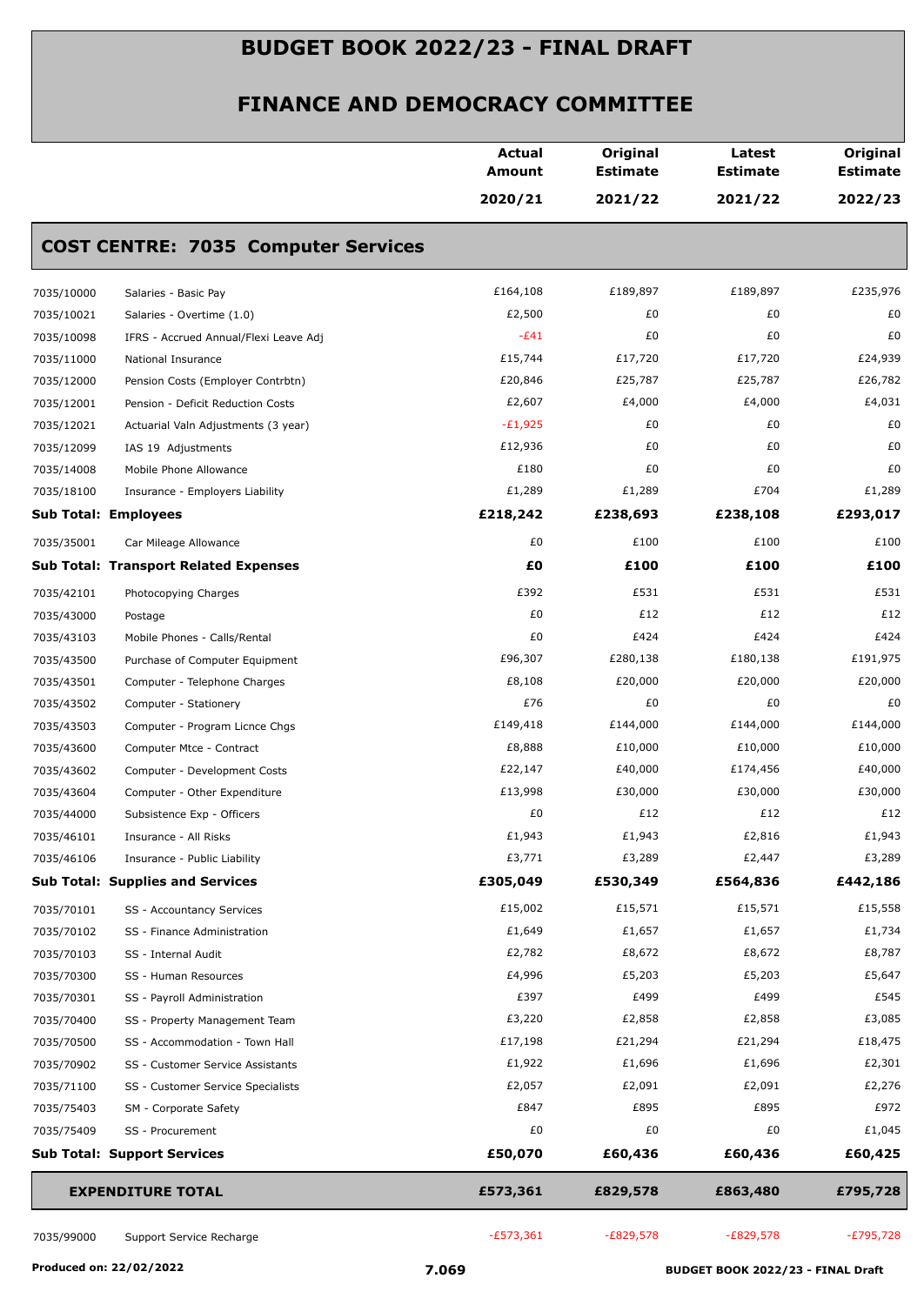|                                   | Actual<br><b>Amount</b> | Original<br><b>Estimate</b> | Latest<br><b>Estimate</b> | Original<br><b>Estimate</b> |
|-----------------------------------|-------------------------|-----------------------------|---------------------------|-----------------------------|
|                                   | 2020/21                 | 2021/22                     | 2021/22                   | 2022/23                     |
| <b>Sub Total: Recharge Income</b> | $-£573,361$             | $-E829,578$                 | $-E829,578$               | $-E795,728$                 |
| <b>INCOME TOTAL</b>               | $-£573,361$             | $-E829,578$                 | $-E829,578$               | $-£795,728$                 |
| <b>7035 COST CENTRE TOTAL</b>     | £0                      | £0                          | £33,902                   | £0                          |
|                                   |                         |                             |                           |                             |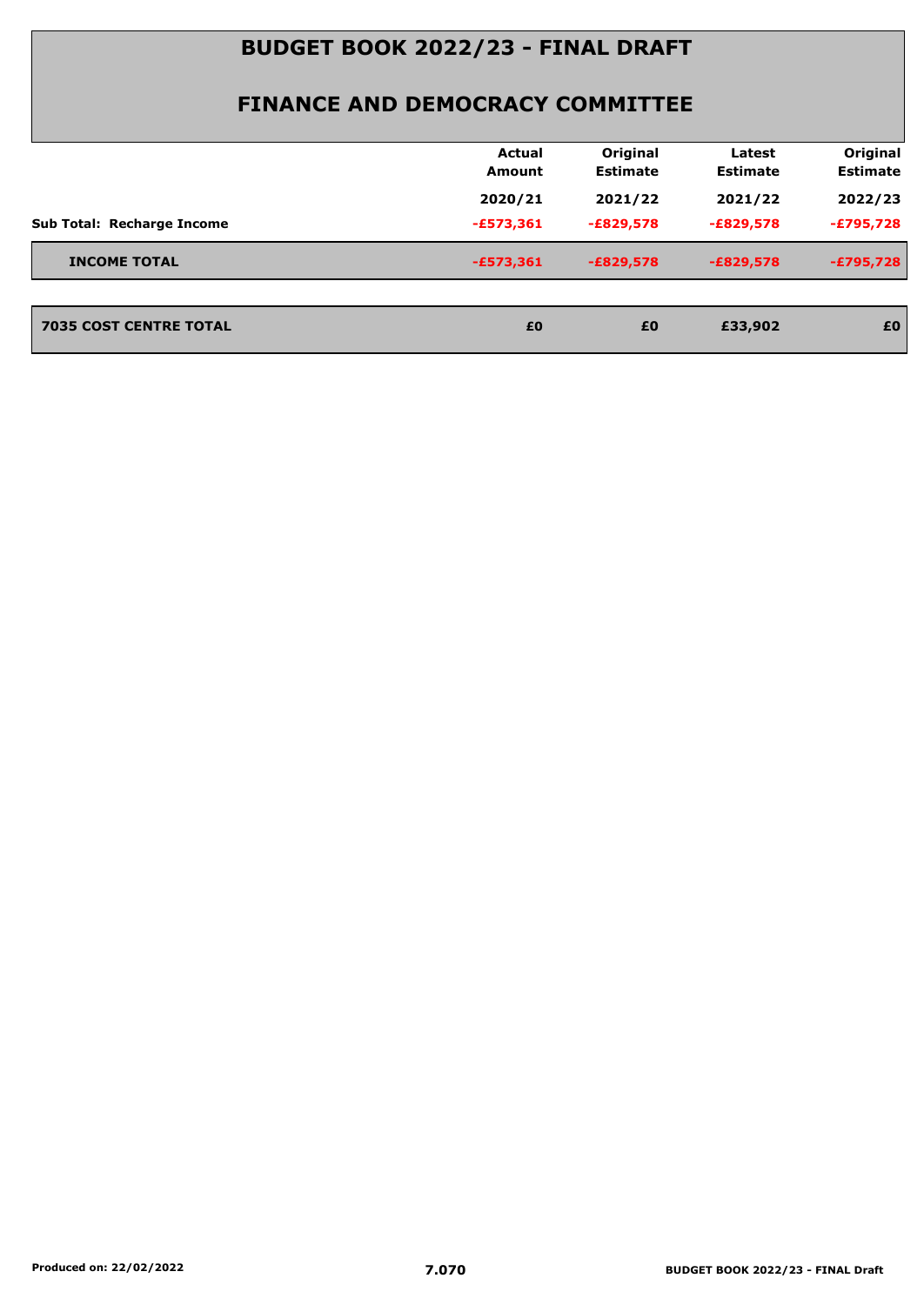|            |                                                       | <b>Actual</b><br><b>Amount</b> | Original<br><b>Estimate</b> | Latest<br><b>Estimate</b> | Original<br><b>Estimate</b> |
|------------|-------------------------------------------------------|--------------------------------|-----------------------------|---------------------------|-----------------------------|
|            |                                                       | 2020/21                        | 2021/22                     | 2021/22                   | 2022/23                     |
|            | <b>COST CENTRE: 7132 Customer Services Assistants</b> |                                |                             |                           |                             |
| 7132/10000 | Salaries - Basic Pay                                  | £91,848                        | £91,799                     | £91,799                   | £94,324                     |
| 7132/10021 | Salaries - Overtime (1.0)                             | £4,500                         | £0                          | £0                        | £0                          |
| 7132/10022 | Salaries - Overtime (1.5)                             | £136                           | £0                          | £0                        | £0                          |
| 7132/10041 | Salaries - Sickness Pay                               | £531                           | £0                          | £0                        | £0                          |
| 7132/10098 | IFRS - Accrued Annual/Flexi Leave Adj                 | $-E30$                         | £0                          | £0                        | £0                          |
| 7132/11000 | National Insurance                                    | £5,988                         | £5,519                      | £5,519                    | £6,366                      |
| 7132/12000 | Pension Costs (Employer Contrbtn)                     | £17,309                        | £13,954                     | £13,954                   | £14,337                     |
| 7132/12001 | Pension - Deficit Reduction Costs                     | £2,154                         | £2,011                      | £2,011                    | £2,007                      |
| 7132/12021 | Actuarial Valn Adjustments (3 year)                   | $-E1,677$                      | £0                          | £0                        | £0                          |
| 7132/12099 | IAS 19 Adjustments                                    | £10,688                        | £0                          | £0                        | £0                          |
| 7132/14001 | First Aid Allowance                                   | £47                            | £0                          | £0                        | £0                          |
| 7132/18100 | Insurance - Employers Liability                       | £654                           | £654                        | £340                      | £654                        |
|            | <b>Sub Total: Employees</b>                           | £132,147                       | £113,937                    | £113,623                  | £117,688                    |
| 7132/34001 | Oth Public Trspt Csts - Offcrs                        | £0                             | £200                        | £200                      | £200                        |
|            | <b>Sub Total: Transport Related Expenses</b>          | £0                             | £200                        | £200                      | £200                        |
| 7132/40100 | Purchase of Equipment                                 | £152                           | £400                        | £400                      | £400                        |
| 7132/42000 | Printing                                              | £210                           | £750                        | £750                      | £750                        |
| 7132/42200 | Stationery                                            | £973                           | £2,000                      | £2,000                    | £2,000                      |
| 7132/43000 | Postage                                               | £401                           | £454                        | £454                      | £454                        |
| 7132/43001 | Franking Machine Rentals                              | £1,524                         | £700                        | £700                      | £700                        |
| 7132/43103 | Mobile Phones - Calls/Rental                          | £180                           | £0                          | £0                        | £0                          |
| 7132/46106 | Insurance - Public Liability                          | £1,915                         | £1,670                      | £1,183                    | £1,670                      |
|            | <b>Sub Total: Supplies and Services</b>               | £5,355                         | £5,974                      | £5,487                    | £5,974                      |
| 7132/70101 | SS - Accountancy Services                             | £4,945                         | £5,237                      | £5,237                    | £5,363                      |
| 7132/70102 | SS - Finance Administration                           | £707                           | £710                        | £710                      | £743                        |
| 7132/70200 | SS - Computer Services                                | £10,810                        | £26,322                     | £26,322                   | £23,744                     |
| 7132/70300 | SS - Human Resources                                  | £5,709                         | £5,949                      | £5,949                    | £4,235                      |
| 7132/70301 | SS - Payroll Administration                           | £453                           | £570                        | £570                      | £409                        |
| 7132/70400 | SS - Property Management Team                         | £690                           | £613                        | £613                      | £7,571                      |
| 7132/70500 | SS - Accommodation - Town Hall                        | £3,685                         | £4,563                      | £4,563                    | £45,336                     |
| 7132/75403 | SM - Corporate Safety                                 | £968                           | £1,024                      | £1,024                    | £729                        |
| 7132/75409 | SS - Procurement                                      | £0                             | £0                          | £0                        | £1,045                      |
|            | <b>Sub Total: Support Services</b>                    | £27,967                        | £44,988                     | £44,988                   | £89,175                     |
|            | <b>EXPENDITURE TOTAL</b>                              | £165,469                       | £165,099                    | £164,298                  | £213,037                    |
| 7132/94403 | Miscellaneous Receipts                                | £138                           | £0                          | £0                        | £0                          |
|            | <b>Sub Total: Customer and Client Receipts</b>        | £138                           | £0                          | £0                        | £0                          |
|            |                                                       |                                |                             |                           |                             |
| 7132/99000 | Support Service Recharge                              | $-£165,607$                    | $-E165,099$                 | $-E165,099$               | $-E213,037$                 |
|            | Sub Total: Recharge Income                            | $-£165,607$                    | $-£165,099$                 | -£165,099                 | $-E213,037$                 |
|            | <b>INCOME TOTAL</b>                                   | $-£165,469$                    | $-£165,099$                 | $-£165,099$               | $-E213,037$                 |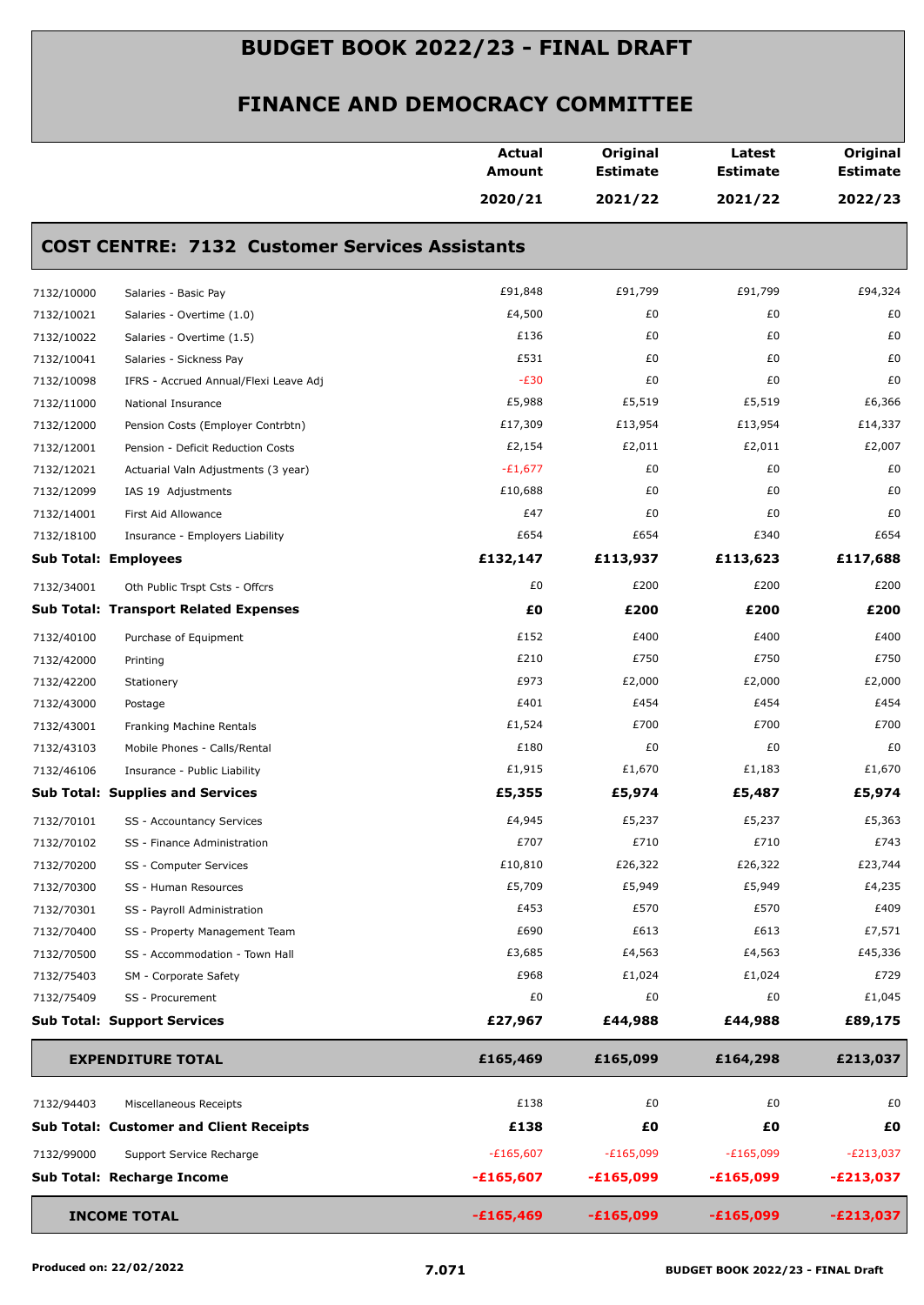|                               | <b>Actual</b><br>Amount | Original<br><b>Estimate</b> | Latest<br><b>Estimate</b> | Original<br><b>Estimate</b> |
|-------------------------------|-------------------------|-----------------------------|---------------------------|-----------------------------|
|                               | 2020/21                 | 2021/22                     | 2021/22                   | 2022/23                     |
| <b>7132 COST CENTRE TOTAL</b> | £0                      | £0                          | $-E801$                   | £0                          |
|                               |                         |                             |                           |                             |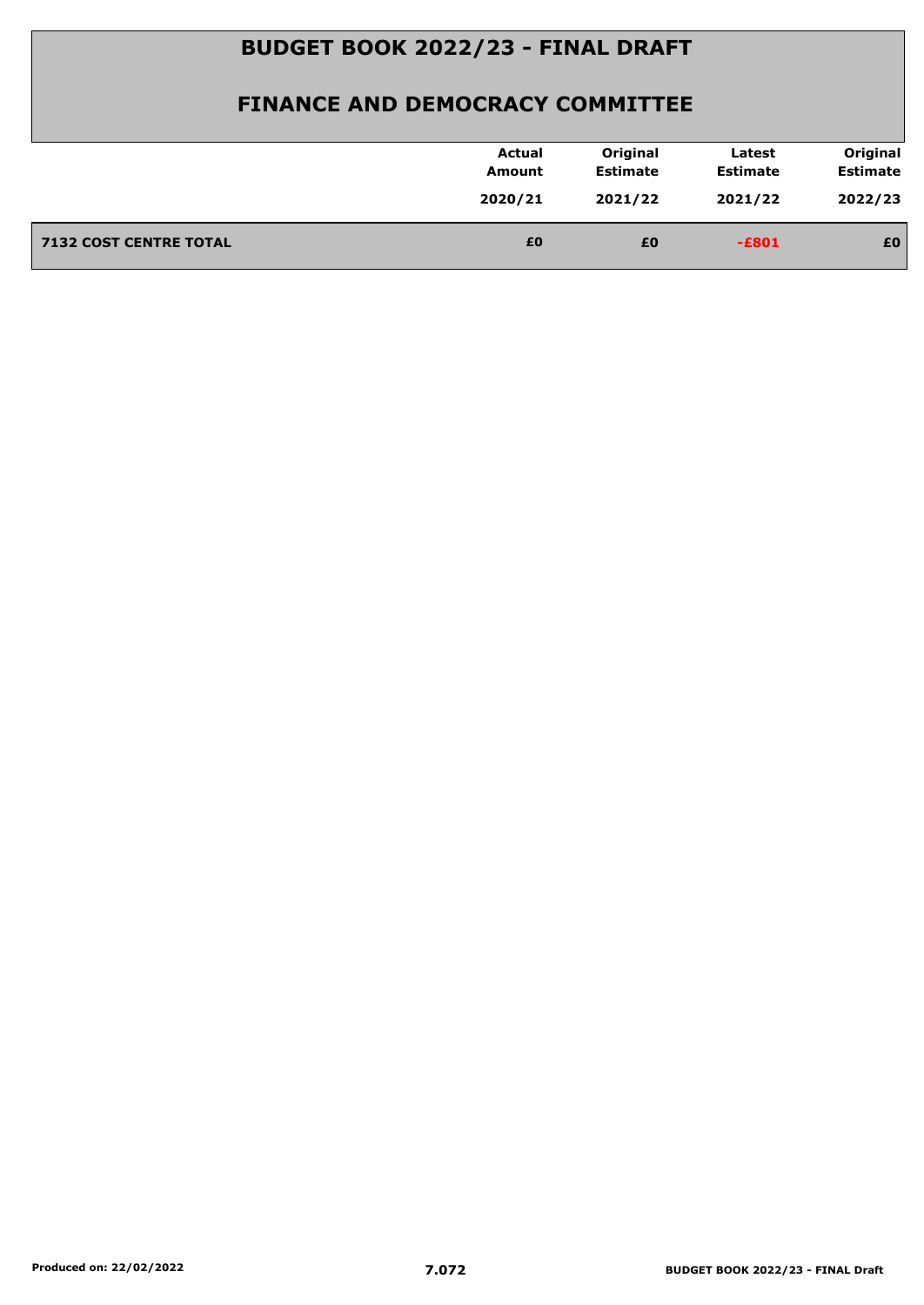|                             |                                                        | <b>Actual</b><br>Amount | Original<br><b>Estimate</b> | Latest<br><b>Estimate</b> | Original<br><b>Estimate</b> |
|-----------------------------|--------------------------------------------------------|-------------------------|-----------------------------|---------------------------|-----------------------------|
|                             |                                                        | 2020/21                 | 2021/22                     | 2021/22                   | 2022/23                     |
|                             | <b>COST CENTRE: 7170 Customer Services Specialists</b> |                         |                             |                           |                             |
| 7170/10000                  | Salaries - Basic Pay                                   | £255,795                | £281,636                    | £281,636                  | £276,693                    |
| 7170/10021                  | Salaries - Overtime (1.0)                              | £1,500                  | £0                          | £0                        | £0                          |
| 7170/10041                  | Salaries - Sickness Pay                                | £1,153                  | £0                          | £0                        | £0                          |
| 7170/10042                  | Salaries - Maternity Pay Costs                         | £85                     | £0                          | £0                        | £0                          |
| 7170/10098                  | IFRS - Accrued Annual/Flexi Leave Adj                  | $-E46$                  | £0                          | £0                        | £0                          |
| 7170/11000                  | National Insurance                                     | £20,691                 | £21,457                     | £21,457                   | £24,456                     |
| 7170/12000                  | Pension Costs (Employer Contrbtn)                      | £46,691                 | £40,854                     | £40,854                   | £42,347                     |
| 7170/12001                  | Pension - Deficit Reduction Costs                      | £5,864                  | £5,786                      | £5,786                    | £5,775                      |
| 7170/12021                  | Actuarial Valn Adjustments (3 year)                    | $-E4,129$               | £0                          | £0                        | £0                          |
| 7170/12099                  | IAS 19 Adjustments                                     | £29,101                 | £0                          | £0                        | £0                          |
| 7170/17002                  | <b>Staff Development Training</b>                      | £0                      | £300                        | £300                      | £300                        |
| 7170/18004                  | Misc Occupational Health Costs                         | £1,016                  | £0                          | £0                        | £0                          |
| 7170/18100                  | Insurance - Employers Liability                        | £1,894                  | £1,894                      | £1,045                    | £1,894                      |
| <b>Sub Total: Employees</b> |                                                        | £359,615                | £351,927                    | £351,078                  | £351,465                    |
| 7170/34001                  | Oth Public Trspt Csts - Offcrs                         | £0                      | £74                         | £74                       | £74                         |
| 7170/35001                  | Car Mileage Allowance                                  | £0                      | £800                        | £800                      | £800                        |
|                             | <b>Sub Total: Transport Related Expenses</b>           | £0                      | £874                        | £874                      | £874                        |
| 7170/40300                  | Purchase of Furniture                                  | $-E1,043$               | £500                        | £500                      | £500                        |
| 7170/42000                  | Printing                                               | £0                      | £100                        | £100                      | £100                        |
| 7170/42101                  | Photocopying Charges                                   | £738                    | £999                        | £999                      | £999                        |
| 7170/42200                  | Stationery                                             | £897                    | £1,500                      | £1,500                    | £1,500                      |
| 7170/42303                  | Other Office Expenses                                  | £0                      | £500                        | £500                      | £500                        |
| 7170/43000                  | Postage                                                | £107                    | £73                         | £73                       | £73                         |
| 7170/43500                  | Purchase of Computer Equipment                         | £2,869                  | £0                          | £0                        | £0                          |
| 7170/43503                  | Computer - Program Licnce Chgs                         | £0                      | £500                        | £500                      | £500                        |
| 7170/43600                  | Computer Mtce - Contract                               | £0                      | £173                        | £173                      | £173                        |
| 7170/46106                  | Insurance - Public Liability                           | £5,540                  | £4,832                      | £3,628                    | £4,832                      |
| 7170/46200                  | Advertising                                            | £0                      | £600                        | £600                      | £600                        |
|                             | <b>Sub Total: Supplies and Services</b>                | £9,108                  | £9,777                      | £8,573                    | £9,777                      |
| 7170/70101                  | SS - Accountancy Services                              | £11,790                 | £12,274                     | £12,274                   | £12,220                     |
| 7170/70102                  | SS - Finance Administration                            | £255                    | £256                        | £256                      | £268                        |
| 7170/70200                  | SS - Computer Services                                 | £27,024                 | £36,202                     | £36,202                   | £30,603                     |
| 7170/70300                  | SS - Human Resources                                   | £10,859                 | £11,072                     | £11,072                   | £9,882                      |
| 7170/70301                  | SS - Payroll Administration                            | £850                    | £1,090                      | £1,090                    | £955                        |
| 7170/70400                  | SS - Property Management Team                          | £2,300                  | £2,042                      | £2,042                    | £5,808                      |
| 7170/70500                  | SS - Accommodation - Town Hall                         | £12,284                 | £15,210                     | £15,210                   | £34,783                     |
| 7170/75403                  | SM - Corporate Safety                                  | £1,841                  | £1,905                      | £1,905                    | £1,700                      |
|                             | <b>Sub Total: Support Services</b>                     | £67,203                 | £80,051                     | £80,051                   | £96,219                     |
|                             | <b>EXPENDITURE TOTAL</b>                               | £435,926                | £442,629                    | £440,576                  | £458,335                    |
| 7170/99000                  |                                                        | $-E435,926$             | $-E429,428$                 | $-E429,428$               | -£458,335                   |
|                             | Support Service Recharge                               |                         |                             |                           |                             |
|                             | Sub Total: Recharge Income                             | $-£435,926$             | $-£429,428$                 | $-£429,428$               | $-£458,335$                 |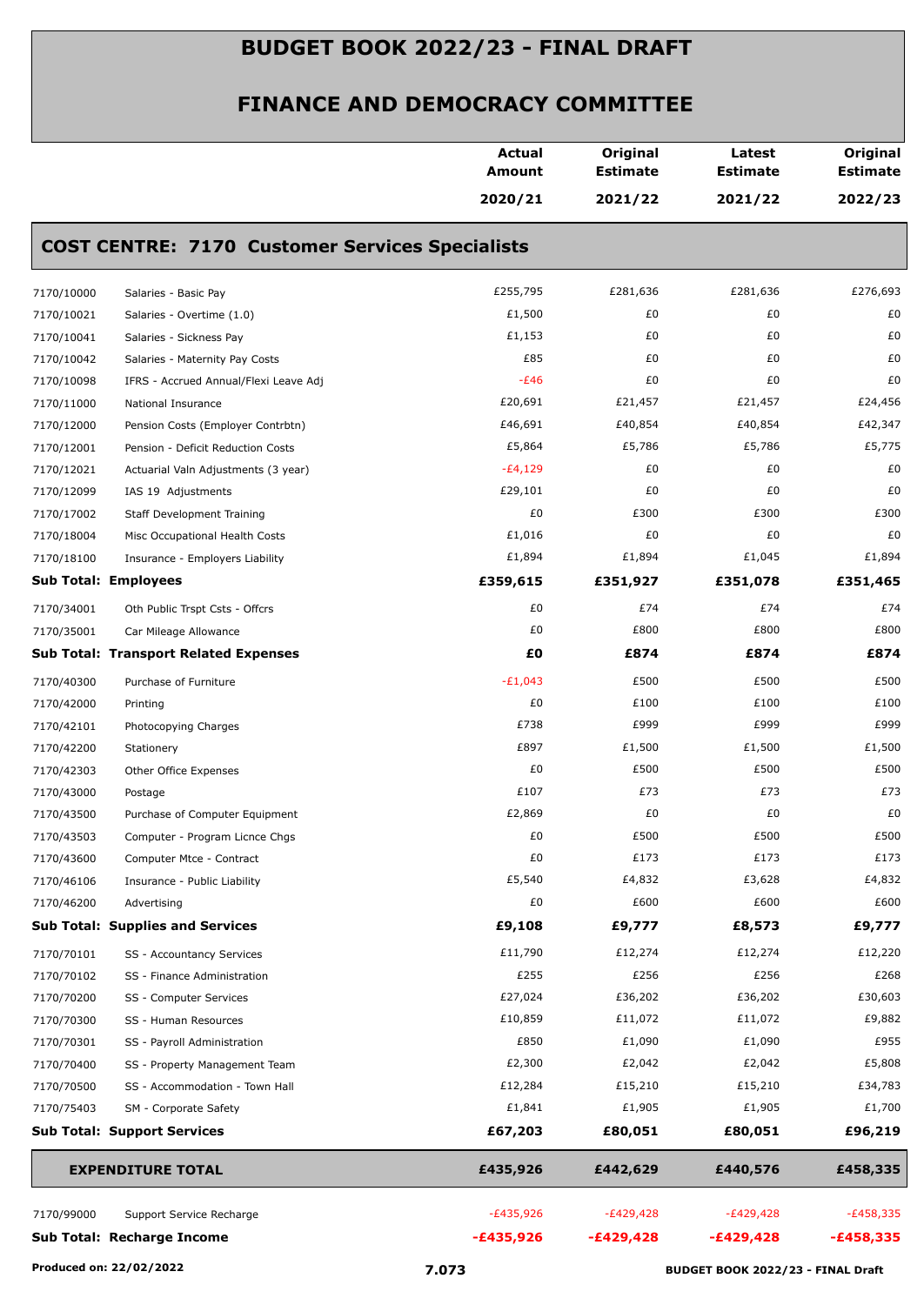|                               | <b>Actual</b><br><b>Amount</b> | Original<br><b>Estimate</b> | Latest<br><b>Estimate</b> | Original<br><b>Estimate</b> |
|-------------------------------|--------------------------------|-----------------------------|---------------------------|-----------------------------|
|                               | 2020/21                        | 2021/22                     | 2021/22                   | 2022/23                     |
| <b>INCOME TOTAL</b>           | $-£435,926$                    | $-E429,428$                 | $-E429,428$               | $-£458,335$                 |
|                               |                                |                             |                           |                             |
| <b>7170 COST CENTRE TOTAL</b> | £0                             | £13,201                     | £11,148                   | £0                          |
|                               |                                |                             |                           |                             |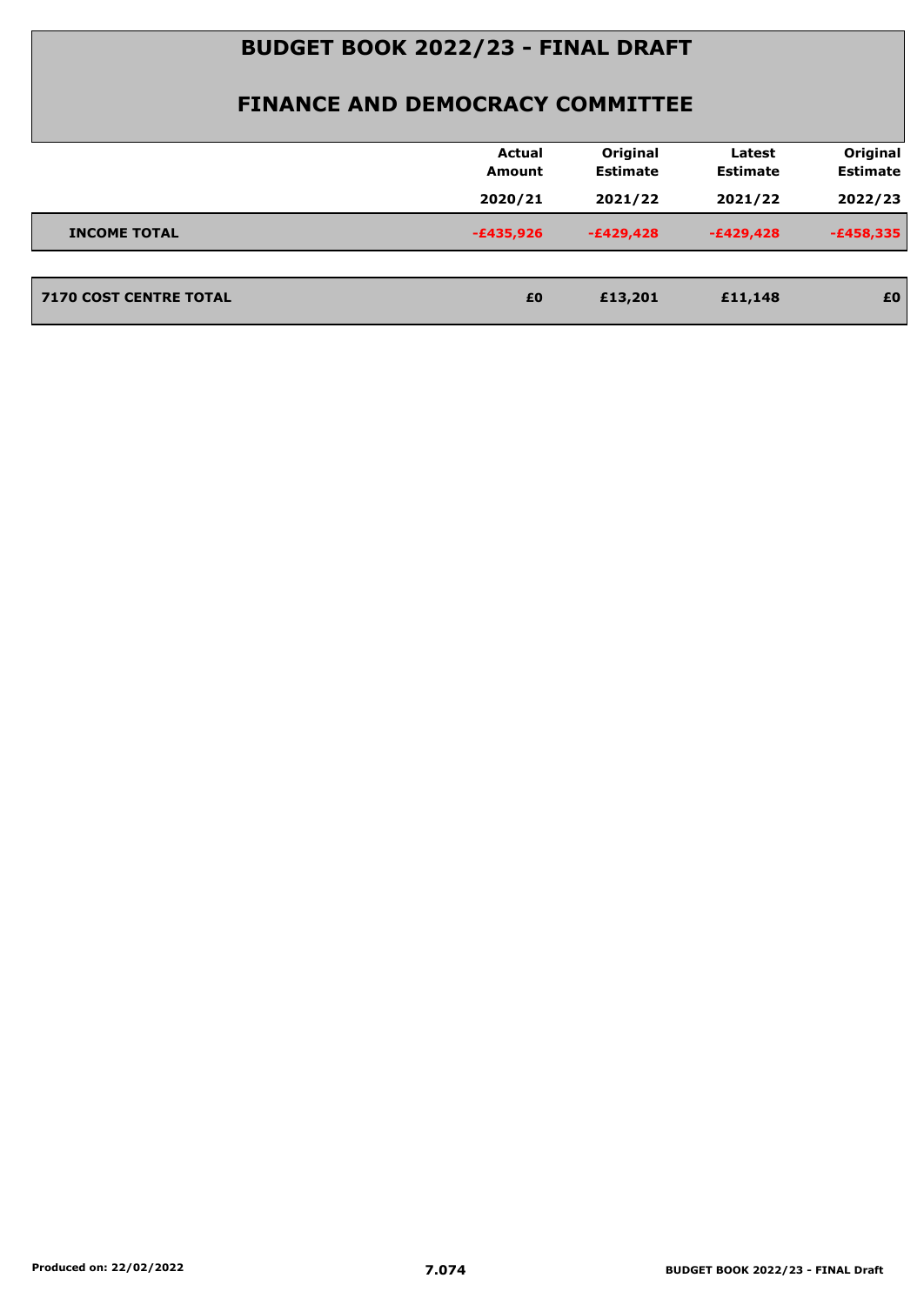|                                                                                                                                                                                                                                                                                                                                                                                                                                                                                                                                                                                                                                                                                                                                                                                                                                                                                                                                                                                                                                                                                                                                                                                                                                                                                                                                                                                                                                                                                                                                                                                                                                                                                                                                                                                                                                                                                                                                                                                                                                                                                                 |                                                | <b>Actual</b><br><b>Amount</b> | Original<br><b>Estimate</b> | Latest<br><b>Estimate</b> |           |  |  |
|-------------------------------------------------------------------------------------------------------------------------------------------------------------------------------------------------------------------------------------------------------------------------------------------------------------------------------------------------------------------------------------------------------------------------------------------------------------------------------------------------------------------------------------------------------------------------------------------------------------------------------------------------------------------------------------------------------------------------------------------------------------------------------------------------------------------------------------------------------------------------------------------------------------------------------------------------------------------------------------------------------------------------------------------------------------------------------------------------------------------------------------------------------------------------------------------------------------------------------------------------------------------------------------------------------------------------------------------------------------------------------------------------------------------------------------------------------------------------------------------------------------------------------------------------------------------------------------------------------------------------------------------------------------------------------------------------------------------------------------------------------------------------------------------------------------------------------------------------------------------------------------------------------------------------------------------------------------------------------------------------------------------------------------------------------------------------------------------------|------------------------------------------------|--------------------------------|-----------------------------|---------------------------|-----------|--|--|
|                                                                                                                                                                                                                                                                                                                                                                                                                                                                                                                                                                                                                                                                                                                                                                                                                                                                                                                                                                                                                                                                                                                                                                                                                                                                                                                                                                                                                                                                                                                                                                                                                                                                                                                                                                                                                                                                                                                                                                                                                                                                                                 |                                                | 2020/21                        | 2021/22                     | 2021/22                   |           |  |  |
| Original<br><b>Estimate</b><br>2022/23<br>COST CENTRE: 3025 Lytham Institute<br>£1,346<br>£0<br>£0<br>£0<br>3025/10021<br>Salaries - Overtime (1.0)<br>£1,004<br>£7,954<br>£7,129<br>£7,129<br>3025/13000<br>Agency Staff<br>£2,350<br><b>Sub Total: Employees</b><br>£7,954<br>£7,129<br>£7,129<br>£1,767<br>£2,500<br>£2,500<br>£4,000<br>3025/20103<br>Other Miscellaneous Repairs<br>£30<br>£0<br>£39<br>£40<br>3025/22009<br>Fire Extinguisher Maintenance<br>£794<br>£2,800<br>£2,800<br>£2,800<br>3025/22500<br>Electricity<br>£2,582<br>£3,000<br>£3,000<br>£3,000<br>3025/22501<br>Gas<br>£3,114<br>£4,000<br>£4,000<br>£4,000<br>3025/23500<br><b>Business Rates</b><br>£2,040<br>£3,000<br>£3,000<br>£3,000<br>3025/24000<br>Water Charges-Metered<br>£270<br>£0<br>£270<br>£270<br>3025/26500<br>Window Cleaning by Contractor<br>£1,283<br>£1,160<br>£1,160<br>£1,160<br>3025/28001<br>General Maintenance of Grounds<br>£2,333<br>£2,333<br>£2,333<br>£1,744<br>3025/29000<br>Fire Insurance<br><b>Sub Total: Premises Related Expenses</b><br>£13,942<br>£19,063<br>£18,513<br>£20,603<br>£0<br>£150<br>£150<br>£150<br>3025/40500<br><b>Cleaning Materials</b><br>£1,600<br>£0<br>£825<br>£825<br>3025/42605<br><b>External Audit Fees</b><br>£1,600<br>£975<br><b>Sub Total: Supplies and Services</b><br>£150<br>£975<br>£1,853<br>£1,850<br>£1,850<br>£1,864<br>3025/70000<br>SS - Chief Executive<br>£1,011<br>£1,175<br>£1,175<br>£1,024<br>3025/70101<br>SS - Accountancy Services<br>£607<br>£664<br>£681<br>£664<br>3025/70102<br>SS - Finance Administration<br>£309<br>£280<br>£304<br>£309<br>3025/70400<br>SS - Property Management Team<br>£970<br>£1,015<br>£1,064<br>£1,015<br>3025/70600<br>SS - Head of Governance<br>£359<br>£340<br>£340<br>£305<br>3025/70700<br>SS - Insurance & Risk Mgmnt<br>£2,709<br>£3,873<br>£3,873<br>£3,800<br>3025/75302<br>SM - Tourism & Cultural Services Team<br>£0<br>£0<br>£416<br>£0<br>3025/75304<br>SM - Head of Cultural Services<br>£5,230<br>£5,230<br>£4,257<br>£4,916<br>3025/75600<br>SM - Technical Services Team |                                                |                                |                             |                           |           |  |  |
|                                                                                                                                                                                                                                                                                                                                                                                                                                                                                                                                                                                                                                                                                                                                                                                                                                                                                                                                                                                                                                                                                                                                                                                                                                                                                                                                                                                                                                                                                                                                                                                                                                                                                                                                                                                                                                                                                                                                                                                                                                                                                                 |                                                |                                |                             |                           |           |  |  |
|                                                                                                                                                                                                                                                                                                                                                                                                                                                                                                                                                                                                                                                                                                                                                                                                                                                                                                                                                                                                                                                                                                                                                                                                                                                                                                                                                                                                                                                                                                                                                                                                                                                                                                                                                                                                                                                                                                                                                                                                                                                                                                 |                                                |                                |                             |                           |           |  |  |
|                                                                                                                                                                                                                                                                                                                                                                                                                                                                                                                                                                                                                                                                                                                                                                                                                                                                                                                                                                                                                                                                                                                                                                                                                                                                                                                                                                                                                                                                                                                                                                                                                                                                                                                                                                                                                                                                                                                                                                                                                                                                                                 |                                                |                                |                             |                           |           |  |  |
|                                                                                                                                                                                                                                                                                                                                                                                                                                                                                                                                                                                                                                                                                                                                                                                                                                                                                                                                                                                                                                                                                                                                                                                                                                                                                                                                                                                                                                                                                                                                                                                                                                                                                                                                                                                                                                                                                                                                                                                                                                                                                                 |                                                |                                |                             |                           |           |  |  |
|                                                                                                                                                                                                                                                                                                                                                                                                                                                                                                                                                                                                                                                                                                                                                                                                                                                                                                                                                                                                                                                                                                                                                                                                                                                                                                                                                                                                                                                                                                                                                                                                                                                                                                                                                                                                                                                                                                                                                                                                                                                                                                 |                                                |                                |                             |                           |           |  |  |
|                                                                                                                                                                                                                                                                                                                                                                                                                                                                                                                                                                                                                                                                                                                                                                                                                                                                                                                                                                                                                                                                                                                                                                                                                                                                                                                                                                                                                                                                                                                                                                                                                                                                                                                                                                                                                                                                                                                                                                                                                                                                                                 |                                                |                                |                             |                           |           |  |  |
|                                                                                                                                                                                                                                                                                                                                                                                                                                                                                                                                                                                                                                                                                                                                                                                                                                                                                                                                                                                                                                                                                                                                                                                                                                                                                                                                                                                                                                                                                                                                                                                                                                                                                                                                                                                                                                                                                                                                                                                                                                                                                                 |                                                |                                |                             |                           |           |  |  |
|                                                                                                                                                                                                                                                                                                                                                                                                                                                                                                                                                                                                                                                                                                                                                                                                                                                                                                                                                                                                                                                                                                                                                                                                                                                                                                                                                                                                                                                                                                                                                                                                                                                                                                                                                                                                                                                                                                                                                                                                                                                                                                 |                                                |                                |                             |                           |           |  |  |
|                                                                                                                                                                                                                                                                                                                                                                                                                                                                                                                                                                                                                                                                                                                                                                                                                                                                                                                                                                                                                                                                                                                                                                                                                                                                                                                                                                                                                                                                                                                                                                                                                                                                                                                                                                                                                                                                                                                                                                                                                                                                                                 |                                                |                                |                             |                           |           |  |  |
|                                                                                                                                                                                                                                                                                                                                                                                                                                                                                                                                                                                                                                                                                                                                                                                                                                                                                                                                                                                                                                                                                                                                                                                                                                                                                                                                                                                                                                                                                                                                                                                                                                                                                                                                                                                                                                                                                                                                                                                                                                                                                                 |                                                |                                |                             |                           |           |  |  |
|                                                                                                                                                                                                                                                                                                                                                                                                                                                                                                                                                                                                                                                                                                                                                                                                                                                                                                                                                                                                                                                                                                                                                                                                                                                                                                                                                                                                                                                                                                                                                                                                                                                                                                                                                                                                                                                                                                                                                                                                                                                                                                 |                                                |                                |                             |                           |           |  |  |
|                                                                                                                                                                                                                                                                                                                                                                                                                                                                                                                                                                                                                                                                                                                                                                                                                                                                                                                                                                                                                                                                                                                                                                                                                                                                                                                                                                                                                                                                                                                                                                                                                                                                                                                                                                                                                                                                                                                                                                                                                                                                                                 |                                                |                                |                             |                           |           |  |  |
|                                                                                                                                                                                                                                                                                                                                                                                                                                                                                                                                                                                                                                                                                                                                                                                                                                                                                                                                                                                                                                                                                                                                                                                                                                                                                                                                                                                                                                                                                                                                                                                                                                                                                                                                                                                                                                                                                                                                                                                                                                                                                                 |                                                |                                |                             |                           |           |  |  |
|                                                                                                                                                                                                                                                                                                                                                                                                                                                                                                                                                                                                                                                                                                                                                                                                                                                                                                                                                                                                                                                                                                                                                                                                                                                                                                                                                                                                                                                                                                                                                                                                                                                                                                                                                                                                                                                                                                                                                                                                                                                                                                 |                                                |                                |                             |                           |           |  |  |
|                                                                                                                                                                                                                                                                                                                                                                                                                                                                                                                                                                                                                                                                                                                                                                                                                                                                                                                                                                                                                                                                                                                                                                                                                                                                                                                                                                                                                                                                                                                                                                                                                                                                                                                                                                                                                                                                                                                                                                                                                                                                                                 |                                                |                                |                             |                           |           |  |  |
|                                                                                                                                                                                                                                                                                                                                                                                                                                                                                                                                                                                                                                                                                                                                                                                                                                                                                                                                                                                                                                                                                                                                                                                                                                                                                                                                                                                                                                                                                                                                                                                                                                                                                                                                                                                                                                                                                                                                                                                                                                                                                                 |                                                |                                |                             |                           |           |  |  |
|                                                                                                                                                                                                                                                                                                                                                                                                                                                                                                                                                                                                                                                                                                                                                                                                                                                                                                                                                                                                                                                                                                                                                                                                                                                                                                                                                                                                                                                                                                                                                                                                                                                                                                                                                                                                                                                                                                                                                                                                                                                                                                 |                                                |                                |                             |                           |           |  |  |
|                                                                                                                                                                                                                                                                                                                                                                                                                                                                                                                                                                                                                                                                                                                                                                                                                                                                                                                                                                                                                                                                                                                                                                                                                                                                                                                                                                                                                                                                                                                                                                                                                                                                                                                                                                                                                                                                                                                                                                                                                                                                                                 |                                                |                                |                             |                           |           |  |  |
|                                                                                                                                                                                                                                                                                                                                                                                                                                                                                                                                                                                                                                                                                                                                                                                                                                                                                                                                                                                                                                                                                                                                                                                                                                                                                                                                                                                                                                                                                                                                                                                                                                                                                                                                                                                                                                                                                                                                                                                                                                                                                                 |                                                |                                |                             |                           |           |  |  |
|                                                                                                                                                                                                                                                                                                                                                                                                                                                                                                                                                                                                                                                                                                                                                                                                                                                                                                                                                                                                                                                                                                                                                                                                                                                                                                                                                                                                                                                                                                                                                                                                                                                                                                                                                                                                                                                                                                                                                                                                                                                                                                 |                                                |                                |                             |                           |           |  |  |
|                                                                                                                                                                                                                                                                                                                                                                                                                                                                                                                                                                                                                                                                                                                                                                                                                                                                                                                                                                                                                                                                                                                                                                                                                                                                                                                                                                                                                                                                                                                                                                                                                                                                                                                                                                                                                                                                                                                                                                                                                                                                                                 |                                                |                                |                             |                           |           |  |  |
|                                                                                                                                                                                                                                                                                                                                                                                                                                                                                                                                                                                                                                                                                                                                                                                                                                                                                                                                                                                                                                                                                                                                                                                                                                                                                                                                                                                                                                                                                                                                                                                                                                                                                                                                                                                                                                                                                                                                                                                                                                                                                                 |                                                |                                |                             |                           |           |  |  |
|                                                                                                                                                                                                                                                                                                                                                                                                                                                                                                                                                                                                                                                                                                                                                                                                                                                                                                                                                                                                                                                                                                                                                                                                                                                                                                                                                                                                                                                                                                                                                                                                                                                                                                                                                                                                                                                                                                                                                                                                                                                                                                 |                                                |                                |                             |                           |           |  |  |
|                                                                                                                                                                                                                                                                                                                                                                                                                                                                                                                                                                                                                                                                                                                                                                                                                                                                                                                                                                                                                                                                                                                                                                                                                                                                                                                                                                                                                                                                                                                                                                                                                                                                                                                                                                                                                                                                                                                                                                                                                                                                                                 |                                                |                                |                             |                           |           |  |  |
|                                                                                                                                                                                                                                                                                                                                                                                                                                                                                                                                                                                                                                                                                                                                                                                                                                                                                                                                                                                                                                                                                                                                                                                                                                                                                                                                                                                                                                                                                                                                                                                                                                                                                                                                                                                                                                                                                                                                                                                                                                                                                                 |                                                |                                |                             |                           |           |  |  |
|                                                                                                                                                                                                                                                                                                                                                                                                                                                                                                                                                                                                                                                                                                                                                                                                                                                                                                                                                                                                                                                                                                                                                                                                                                                                                                                                                                                                                                                                                                                                                                                                                                                                                                                                                                                                                                                                                                                                                                                                                                                                                                 | <b>Sub Total: Support Services</b>             | £12,486                        | £14,456                     | £14,456                   | £13,934   |  |  |
|                                                                                                                                                                                                                                                                                                                                                                                                                                                                                                                                                                                                                                                                                                                                                                                                                                                                                                                                                                                                                                                                                                                                                                                                                                                                                                                                                                                                                                                                                                                                                                                                                                                                                                                                                                                                                                                                                                                                                                                                                                                                                                 | <b>EXPENDITURE TOTAL</b>                       | £30,378                        | £41,623                     | £41,073                   | £42,641   |  |  |
| 3025/90522                                                                                                                                                                                                                                                                                                                                                                                                                                                                                                                                                                                                                                                                                                                                                                                                                                                                                                                                                                                                                                                                                                                                                                                                                                                                                                                                                                                                                                                                                                                                                                                                                                                                                                                                                                                                                                                                                                                                                                                                                                                                                      | Covid-19 Business Support Grant                | $-E14,500$                     | £0                          | $-E12,000$                | £0        |  |  |
|                                                                                                                                                                                                                                                                                                                                                                                                                                                                                                                                                                                                                                                                                                                                                                                                                                                                                                                                                                                                                                                                                                                                                                                                                                                                                                                                                                                                                                                                                                                                                                                                                                                                                                                                                                                                                                                                                                                                                                                                                                                                                                 | <b>Sub Total: Government Grants</b>            | $-£14,500$                     | £0                          | $-E12,000$                | £0        |  |  |
| 3025/95005                                                                                                                                                                                                                                                                                                                                                                                                                                                                                                                                                                                                                                                                                                                                                                                                                                                                                                                                                                                                                                                                                                                                                                                                                                                                                                                                                                                                                                                                                                                                                                                                                                                                                                                                                                                                                                                                                                                                                                                                                                                                                      | Lettings General                               | $-E1,592$                      | $-E5,000$                   | $-E5,000$                 | $-E5,000$ |  |  |
|                                                                                                                                                                                                                                                                                                                                                                                                                                                                                                                                                                                                                                                                                                                                                                                                                                                                                                                                                                                                                                                                                                                                                                                                                                                                                                                                                                                                                                                                                                                                                                                                                                                                                                                                                                                                                                                                                                                                                                                                                                                                                                 | <b>Sub Total: Customer and Client Receipts</b> | $-£1,592$                      | $-£5,000$                   | $-£5,000$                 | $-£5,000$ |  |  |
|                                                                                                                                                                                                                                                                                                                                                                                                                                                                                                                                                                                                                                                                                                                                                                                                                                                                                                                                                                                                                                                                                                                                                                                                                                                                                                                                                                                                                                                                                                                                                                                                                                                                                                                                                                                                                                                                                                                                                                                                                                                                                                 |                                                |                                |                             |                           |           |  |  |
|                                                                                                                                                                                                                                                                                                                                                                                                                                                                                                                                                                                                                                                                                                                                                                                                                                                                                                                                                                                                                                                                                                                                                                                                                                                                                                                                                                                                                                                                                                                                                                                                                                                                                                                                                                                                                                                                                                                                                                                                                                                                                                 | <b>INCOME TOTAL</b>                            | $-£16,092$                     | $-£5,000$                   | $-£17,000$                | $-£5,000$ |  |  |
|                                                                                                                                                                                                                                                                                                                                                                                                                                                                                                                                                                                                                                                                                                                                                                                                                                                                                                                                                                                                                                                                                                                                                                                                                                                                                                                                                                                                                                                                                                                                                                                                                                                                                                                                                                                                                                                                                                                                                                                                                                                                                                 | <b>3025 COST CENTRE TOTAL</b>                  | £14,286                        | £36,623                     | £24,073                   | £37,641   |  |  |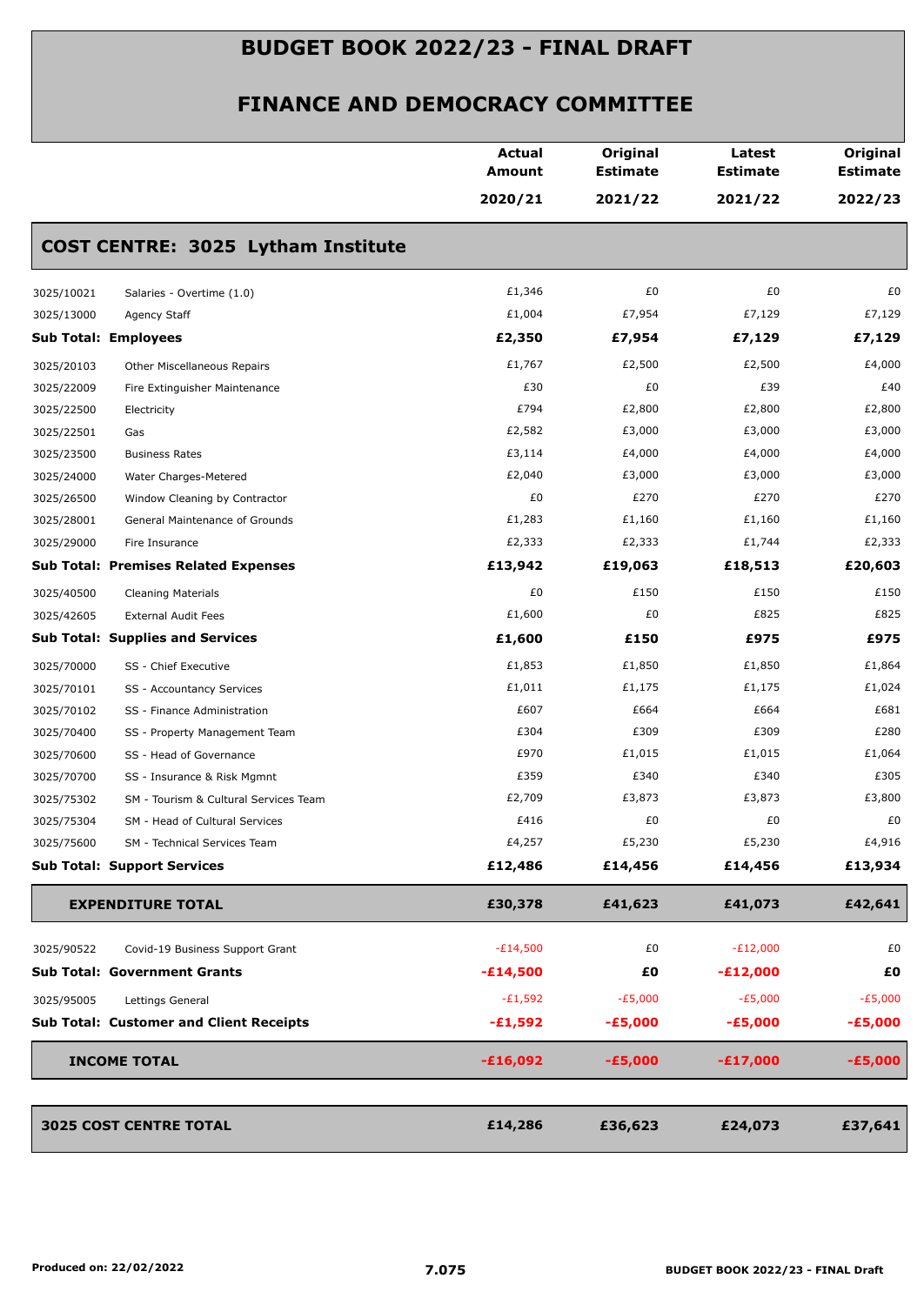|                        | Actual     | Original        | Latest          | Original        |
|------------------------|------------|-----------------|-----------------|-----------------|
|                        | Amount     | <b>Estimate</b> | <b>Estimate</b> | <b>Estimate</b> |
|                        | 2020/21    | 2021/22         | 2021/22         | 2022/23         |
| <b>COMMITTEE TOTAL</b> | £3,208,238 | £3,288,204      | £3,476,342      | £3,376,600      |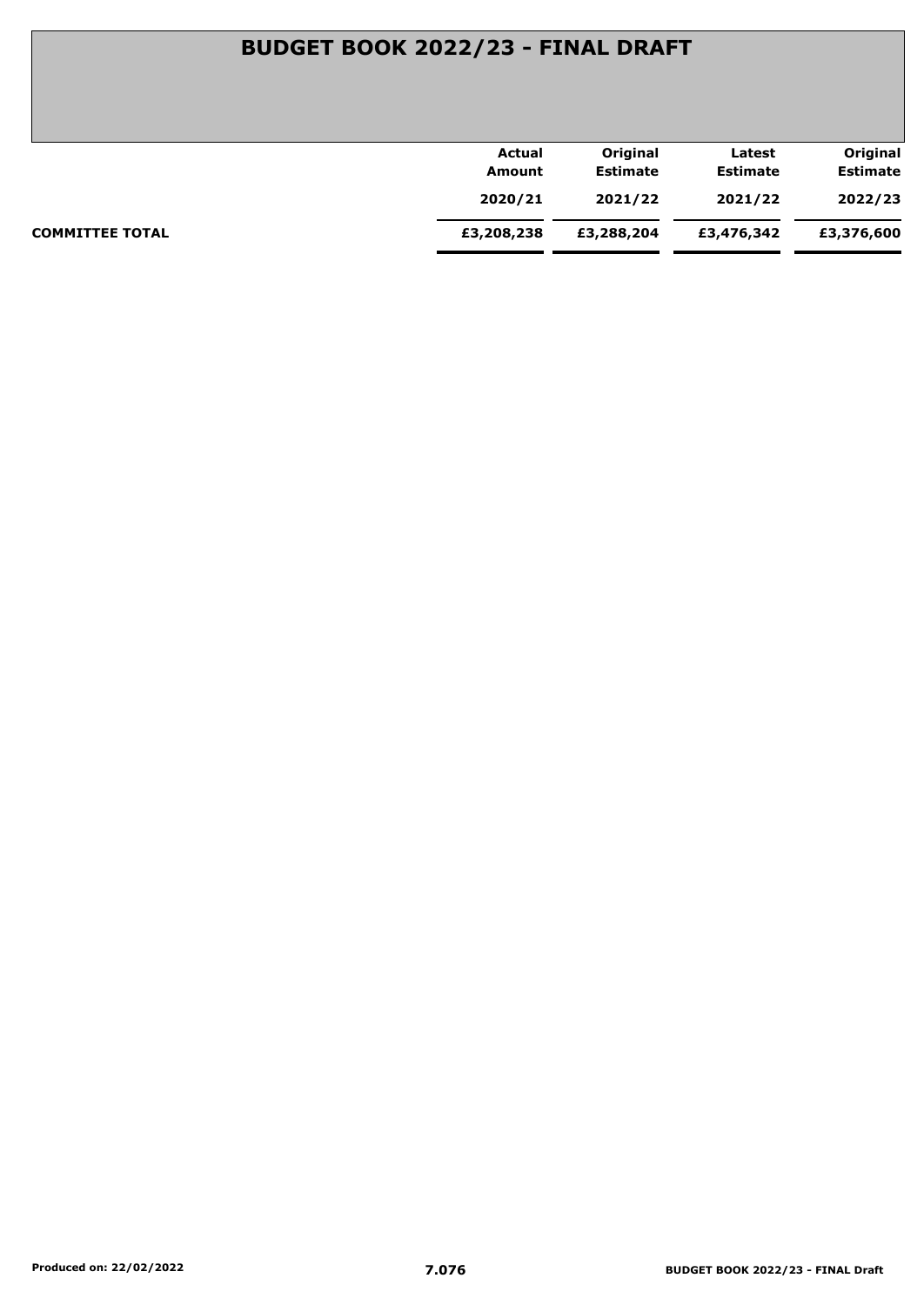### **CONTINGENCY**

|                                                            | Actual<br><b>Amount</b> | Original<br><b>Estimate</b> | Latest<br><b>Estimate</b> | Original<br><b>Estimate</b> |
|------------------------------------------------------------|-------------------------|-----------------------------|---------------------------|-----------------------------|
|                                                            | 2020/21                 | 2021/22                     | 2021/22                   | 2022/23                     |
| <b>COST CENTRE: 2113 Savings Targets &amp; Contingency</b> |                         |                             |                           |                             |
| Salaries - Basic Pay<br>2113/10000                         | £0                      | $-E300,000$                 | $-E300,000$               | $-E300,000$                 |
| <b>Sub Total: Employees</b>                                | £0                      | $-£300,000$                 | $-£300,000$               | $-£300,000$                 |
| <b>EXPENDITURE TOTAL</b>                                   | £0                      | $-£300,000$                 | $-£300,000$               | $-£300,000$                 |
| <b>INCOME TOTAL</b>                                        | £0                      | £0                          | £0                        | £0                          |
| <b>2113 COST CENTRE TOTAL</b>                              | £0                      | $-£300,000$                 | $-£300,000$               | $-£300,000$                 |
|                                                            |                         |                             |                           |                             |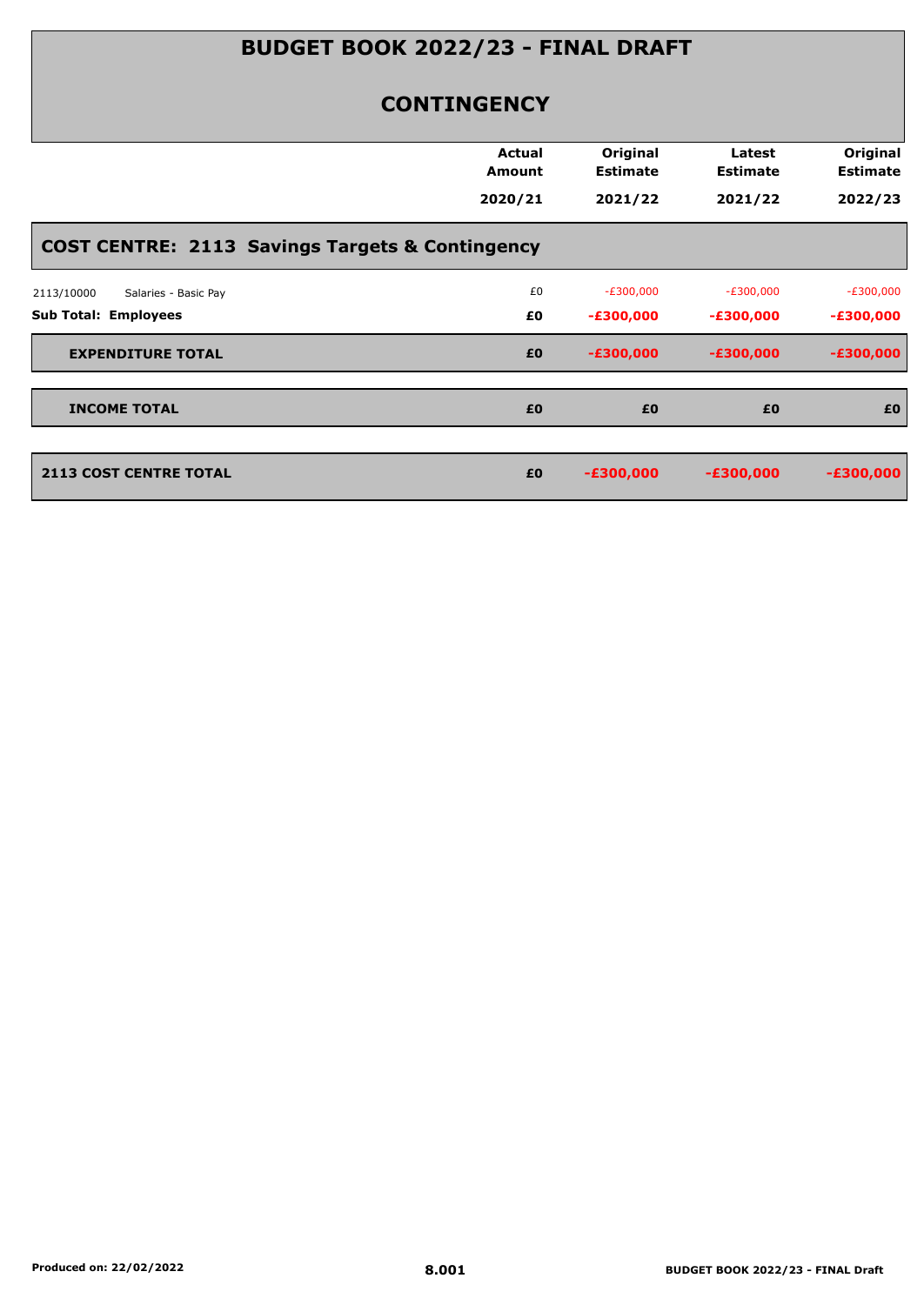|                        | <b>Actual</b> | Original        | Latest          | Original        |
|------------------------|---------------|-----------------|-----------------|-----------------|
|                        | Amount        | <b>Estimate</b> | <b>Estimate</b> | <b>Estimate</b> |
|                        | 2020/21       | 2021/22         | 2021/22         | 2022/23         |
| <b>COMMITTEE TOTAL</b> | £0            | -£300,000       | $-£300,000$     | -£300,000       |
|                        |               |                 |                 |                 |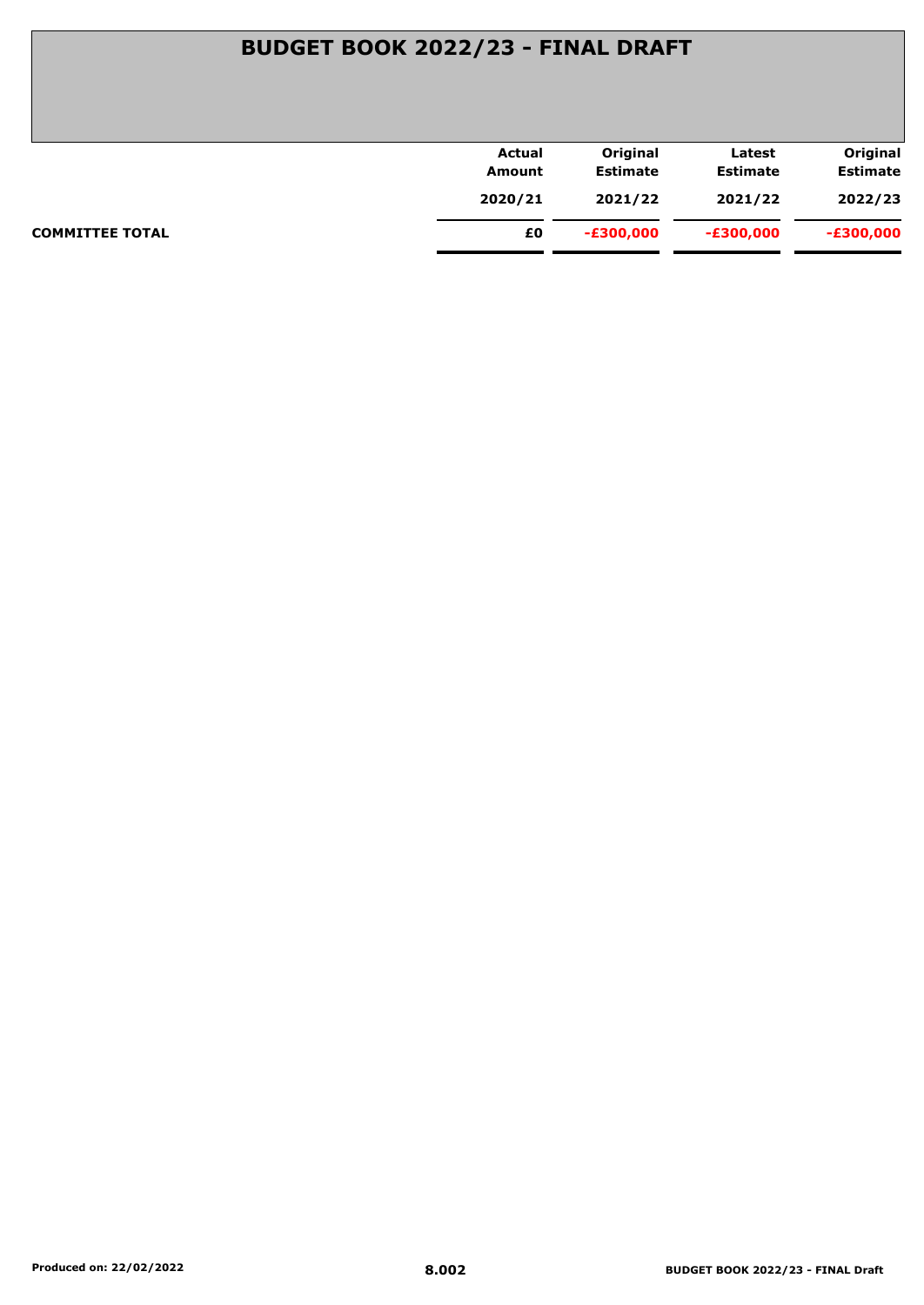### **USE OF EARMARKED RESERVES**

|                                                      | <b>Actual</b><br>Amount | Original<br><b>Estimate</b> | Latest<br><b>Estimate</b> | Original<br><b>Estimate</b> |
|------------------------------------------------------|-------------------------|-----------------------------|---------------------------|-----------------------------|
|                                                      | 2020/21                 | 2021/22                     | 2021/22                   | 2022/23                     |
| <b>COST CENTRE: 9411 Trf from Earmarked Reserves</b> |                         |                             |                           |                             |
| Contrbtn to/(from) Specified Reserves<br>9411/Z9552  | $-E2,256,000$           | $-E4,604,000$               | -£2,842,000               | $-E2,097,000$               |
| <b>Sub Total: Balance Sheet and Holding</b>          | $-E2,256,000$           | -£4,604,000                 | $-E2,842,000$             | -£2,097,000                 |
| <b>EXPENDITURE TOTAL</b>                             | $-E2,256,000$           | $-£4,604,000$               | $-E2,842,000$             | $-E2,097,000$               |
| 9411 COST CENTRE TOTAL                               | $-E2,256,000$           | $-E4,604,000$               | $-E2,842,000$             | $-E2,097,000$               |